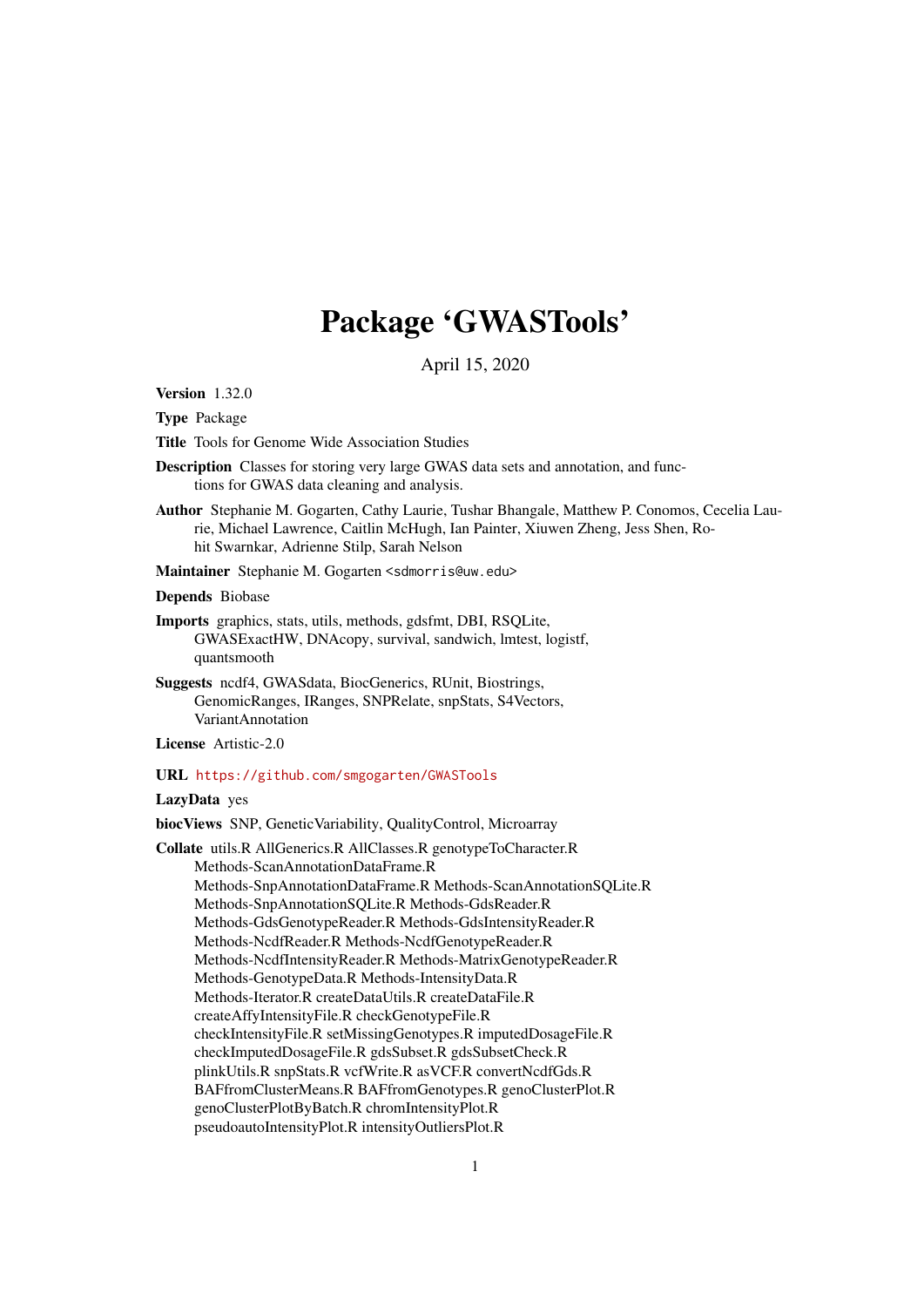sdByScanChromWindow.R medianSdOverAutosomes.R meanSdByChromWindow.R findBAFvariance.R anomSegmentBAF.R anomFilterBAF.R anomDetectBAF.R LOHfind.R LOHselectAnoms.R anomDetectLOH.R anomSegStats.R anomStatsPlot.R anomIdentifyLowQuality.R alleleFrequency.R apartSnpSelection.R hetByScanChrom.R hetBySnpSex.R missingGenotypeByScanChrom.R missingGenotypeBySnpSex.R meanIntensityByScanChrom.R qualityScoreByScan.R qualityScoreBySnp.R batchChisqTest.R batchFisherTest.R duplicateDiscordanceAcrossDatasets.R dupDosageCorAcrossDatasets.R duplicateDiscordance.R duplicateDiscordanceProbability.R assocRegression.R assocCoxPH.R exactHWE.R mendelErr.R qqPlot.R manhattanPlot.R snpCorrelationPlot.R ibdAreasDraw.R ibdAssignRelatedness.R ibdPlot.R findRelationsMeanVar.R pedigreeCheck.R pedigreeDeleteDuplicates.R pedigreePairwiseRelatedness.R pedigreeMaxUnrelated.R simulateGenotypeMatrix.R simulateIntensityMatrix.R

git\_url https://git.bioconductor.org/packages/GWASTools

git\_branch RELEASE\_3\_10

git\_last\_commit 8f581fe

git last commit date 2019-10-29

Date/Publication 2020-04-14

# R topics documented:

| $\overline{4}$                                                                                                                                                                                                                      |
|-------------------------------------------------------------------------------------------------------------------------------------------------------------------------------------------------------------------------------------|
| $\overline{4}$                                                                                                                                                                                                                      |
| allequal distribution of the contract of the contract of the contract of the contract of the contract of the contract of the contract of the contract of the contract of the contract of the contract of the contract of the c<br>6 |
| 7                                                                                                                                                                                                                                   |
| 11                                                                                                                                                                                                                                  |
| -16                                                                                                                                                                                                                                 |
| -18                                                                                                                                                                                                                                 |
|                                                                                                                                                                                                                                     |
|                                                                                                                                                                                                                                     |
|                                                                                                                                                                                                                                     |
| $assoc Regression \ldots \ldots \ldots \ldots \ldots \ldots \ldots \ldots \ldots \ldots \ldots \ldots \ldots 28$                                                                                                                    |
|                                                                                                                                                                                                                                     |
|                                                                                                                                                                                                                                     |
|                                                                                                                                                                                                                                     |
|                                                                                                                                                                                                                                     |
|                                                                                                                                                                                                                                     |
|                                                                                                                                                                                                                                     |
|                                                                                                                                                                                                                                     |
|                                                                                                                                                                                                                                     |
|                                                                                                                                                                                                                                     |
|                                                                                                                                                                                                                                     |
|                                                                                                                                                                                                                                     |
|                                                                                                                                                                                                                                     |
|                                                                                                                                                                                                                                     |
|                                                                                                                                                                                                                                     |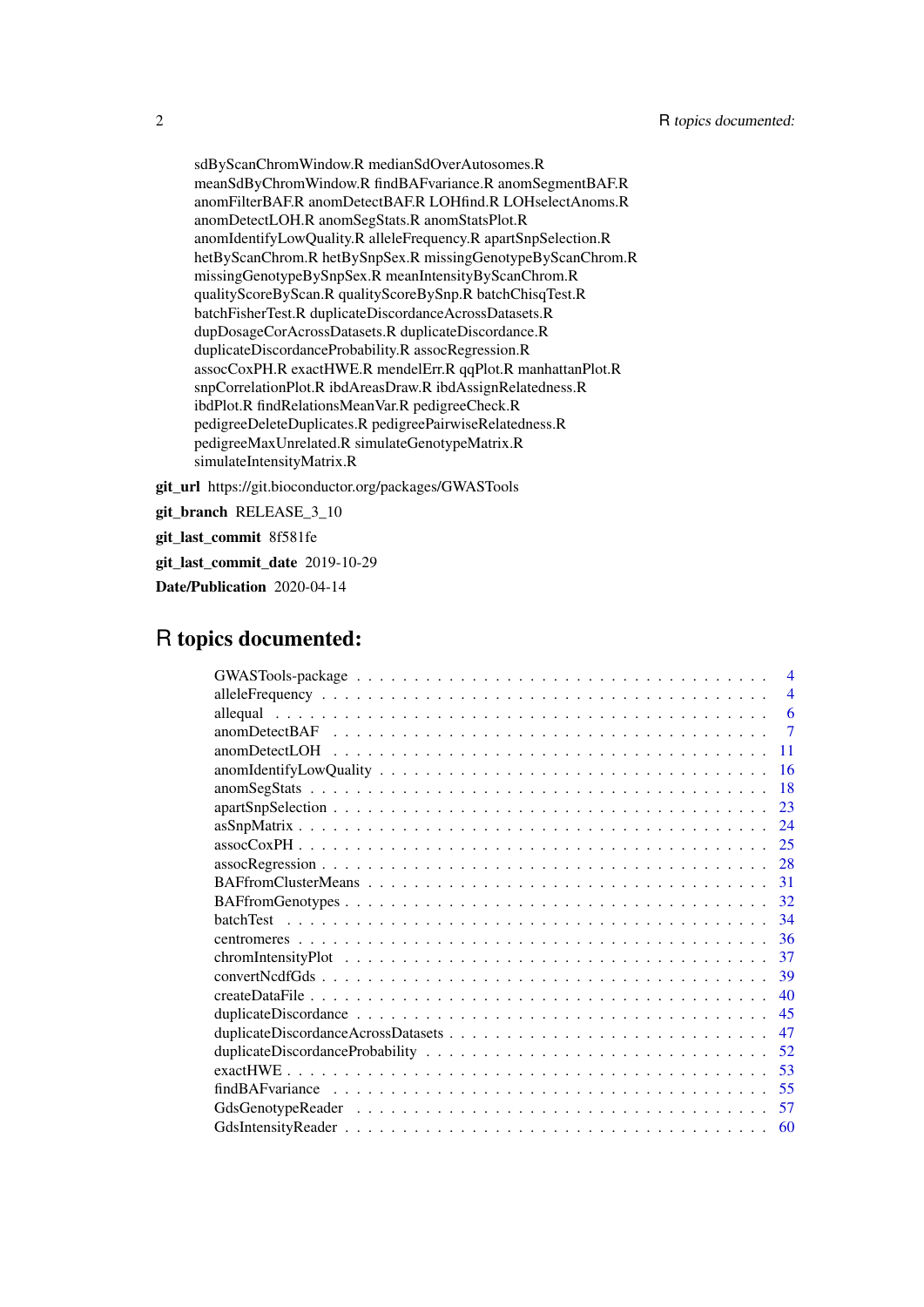| 62 |
|----|
| 64 |
| 65 |
| 67 |
| 71 |
| 73 |
| 74 |
| 75 |
| 77 |
| 77 |
| 78 |
| 79 |
| 80 |
| 83 |
| 87 |
| 90 |
| 91 |
|    |
|    |
|    |
|    |
|    |
|    |
|    |
|    |
|    |
|    |
|    |
|    |
|    |
|    |
|    |
|    |
|    |
|    |
|    |
|    |
|    |
|    |
|    |
|    |
|    |
|    |
|    |
|    |
|    |
|    |
|    |
|    |
|    |

**Index** 2003 **[142](#page-141-0)**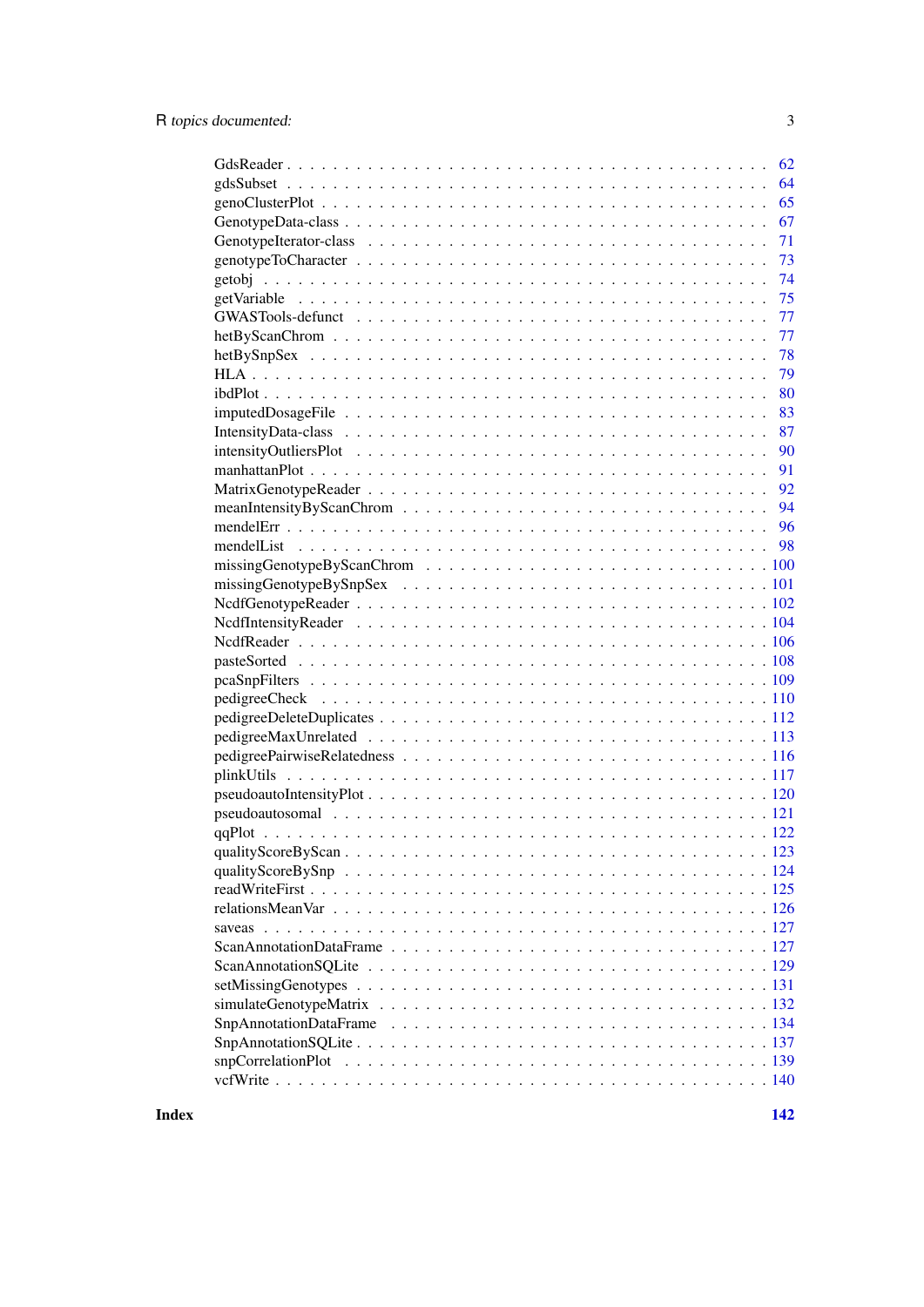<span id="page-3-0"></span>GWASTools-package *Tools for Genome Wide Association Studies*

#### Description

This package contains tools for facilitating cleaning (quality control and quality assurance) and analysis of GWAS data.

#### Details

GWASTools provides a set of classes for storing data and annotation from Genome Wide Association studies, and a set of functions for data cleaning and analysis that operate on those classes.

Genotype and intensity data are stored in external files (GDS or NetCDF), so it is possible to analyze data sets that are too large to be contained in memory. The GenotypeReader class and IntensityReader class unions provide a common interface for GDS and NetCDF files.

Two sets of classes for annotation are provided. [SnpAnnotationDataFrame](#page-133-1) and [ScanAnnotationDataFrame](#page-126-1) extend [AnnotatedDataFrame](#page-0-0) and provide in-memory containers for SNP and scan annotation and metadata. [SnpAnnotationSQLite](#page-136-1) and [ScanAnnotationSQLite](#page-128-1) provide interfaces to SNP and scan annotation and metadata stored in SQLite databases.

The [GenotypeData](#page-66-1) and [IntensityData](#page-86-1) classes combine genotype or intensity data with SNP and scan annotation, ensuring that the data in the NetCDF files is consistent with annotation through unique SNP and scan IDs. A majority of the functions in the GWASTools package take [GenotypeData](#page-66-1) and/or [IntensityData](#page-86-1) objects as arguments.

#### Author(s)

Stephanie M. Gogarten, Cathy Laurie, Tushar Bhangale, Matthew P. Conomos, Cecelia Laurie, Caitlin McHugh, Ian Painter, Xiuwen Zheng, Jess Shen, Rohit Swarnkar, Adrienne Stilp

Maintainer: Stephanie M. Gogarten <sdmorris@u.washington.edu>

#### References

Laurie, C. C., Doheny, K. F., Mirel, D. B., Pugh, E. W., Bierut, L. J., Bhangale, T., Boehm, F., Caporaso, N. E., Cornelis, M. C., Edenberg, H. J., Gabriel, S. B., Harris, E. L., Hu, F. B., Jacobs, K. B., Kraft, P., Landi, M. T., Lumley, T., Manolio, T. A., McHugh, C., Painter, I., Paschall, J., Rice, J. P., Rice, K. M., Zheng, X., and Weir, B. S., for the GENEVA Investigators (2010), Quality control and quality assurance in genotypic data for genome-wide association studies. Genetic Epidemiology, 34: 591-602. doi: 10.1002/gepi.20516

alleleFrequency *Allelic frequency*

#### Description

Calculates the frequency of the A allele over the specifed scans.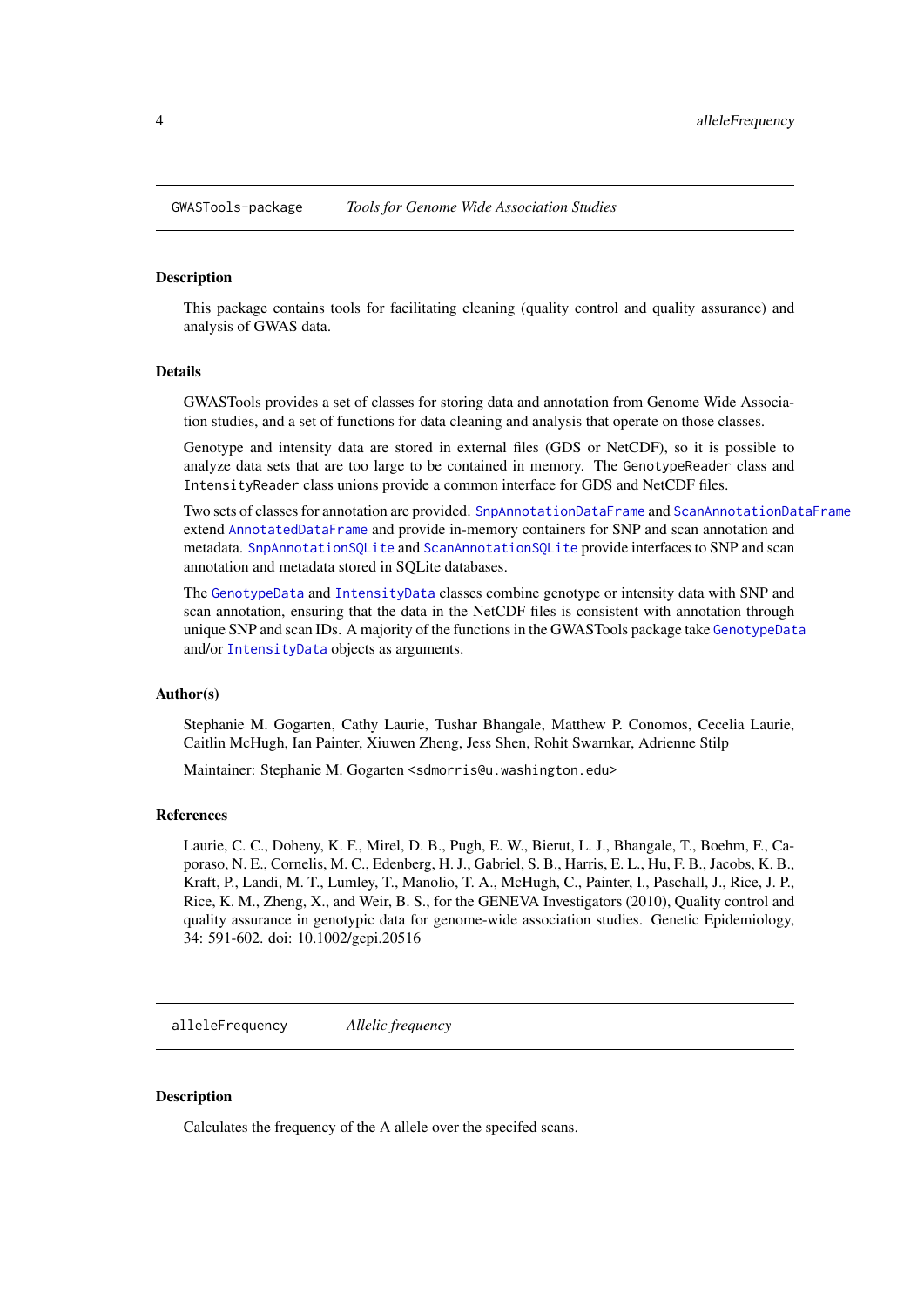#### alleleFrequency 5

#### Usage

```
alleleFrequency(genoData, scan.exclude,
                verbose = TRUE)
```
### Arguments

| genoData     | GenotypeData object.                                           |
|--------------|----------------------------------------------------------------|
| scan.exclude | Integer vector with IDs of scans to exclude.                   |
| verbose      | Logical value specifying whether to show progress information. |

# Details

Counts male heterozygotes on the X and Y chromosomes as missing values, and any genotype for females on the Y chromosome as missing values. A "sex" variable must be present in the scan annotation slot of genoData.

Samples with missing sex are included in the allele counts for "all" and "MAF" for autosomes, but not for sex chromosomes.

### Value

A matrix with a row for each SNP. Columns "M" for males, "F" for females, and "all" for all scans give frequencies of the A allele. Sample size for males, females, and all is returned as "n.M", "n.F", and "n", respectively. "MAF" is the minor allele frequency over all scans.

#### Author(s)

Cathy Laurie, Stephanie Gogarten

#### See Also

[GenotypeData](#page-66-1)

#### Examples

```
library(GWASdata)
file <- system.file("extdata", "illumina_geno.gds", package="GWASdata")
gds <- GdsGenotypeReader(file)
# need scan annotation with sex
data(illuminaScanADF)
genoData <- GenotypeData(gds, scanAnnot=illuminaScanADF)
afreq <- alleleFrequency(genoData, scan.exclude=(illuminaScanADF$race != "CEU"))
close(genoData)
```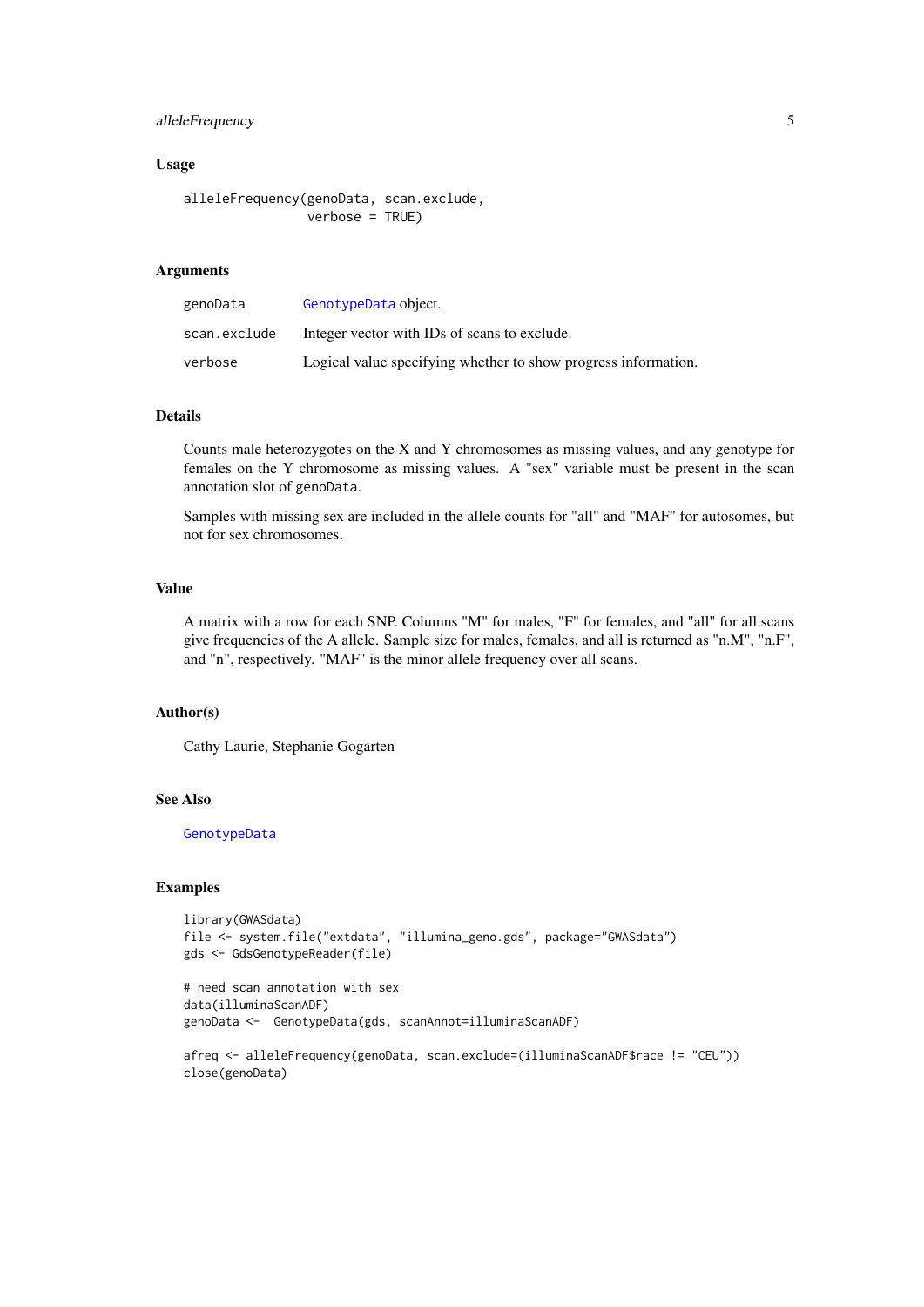<span id="page-5-0"></span>

### Description

allequal tests if two objects have all the same elements, including whether they have NAs in the same place.

#### Usage

allequal(x, y)

#### Arguments

| first object to compare  |
|--------------------------|
| second object to compare |

#### Details

Unlike  $all(x == y)$ , allequal will return FALSE if either object is NULL. Does not check class types, so allequal will return TRUE in some cases where identical will return FALSE (e.g. if two objects are identical when coerced to the same class). allequal always retuns a logical value, so it can be used safely in if expressions.

### Value

Returns TRUE if x and y exist and all elements are equal, FALSE if some elements are unequal. If there are NA values, returns TRUE if is.na(x) =  $\sin(xy)$  and all other elements are equal. Returns FALSE if is.na(x)  $!=$  is.na(y). Retuns FALSE if x or y (but not both) is NULL.

#### Author(s)

Stephanie Gogarten

### See Also

[identical](#page-0-0), [all](#page-0-0), [all.equal](#page-0-0)

#### Examples

```
x \leftarrow c(1, 2, NA, 4); y \leftarrow c(1, 2, NA, 4);allequal(x, y) ## TRUE
allequal(1, as.integer(1)) ## TRUE
allequal(1, "1") ## TRUE
```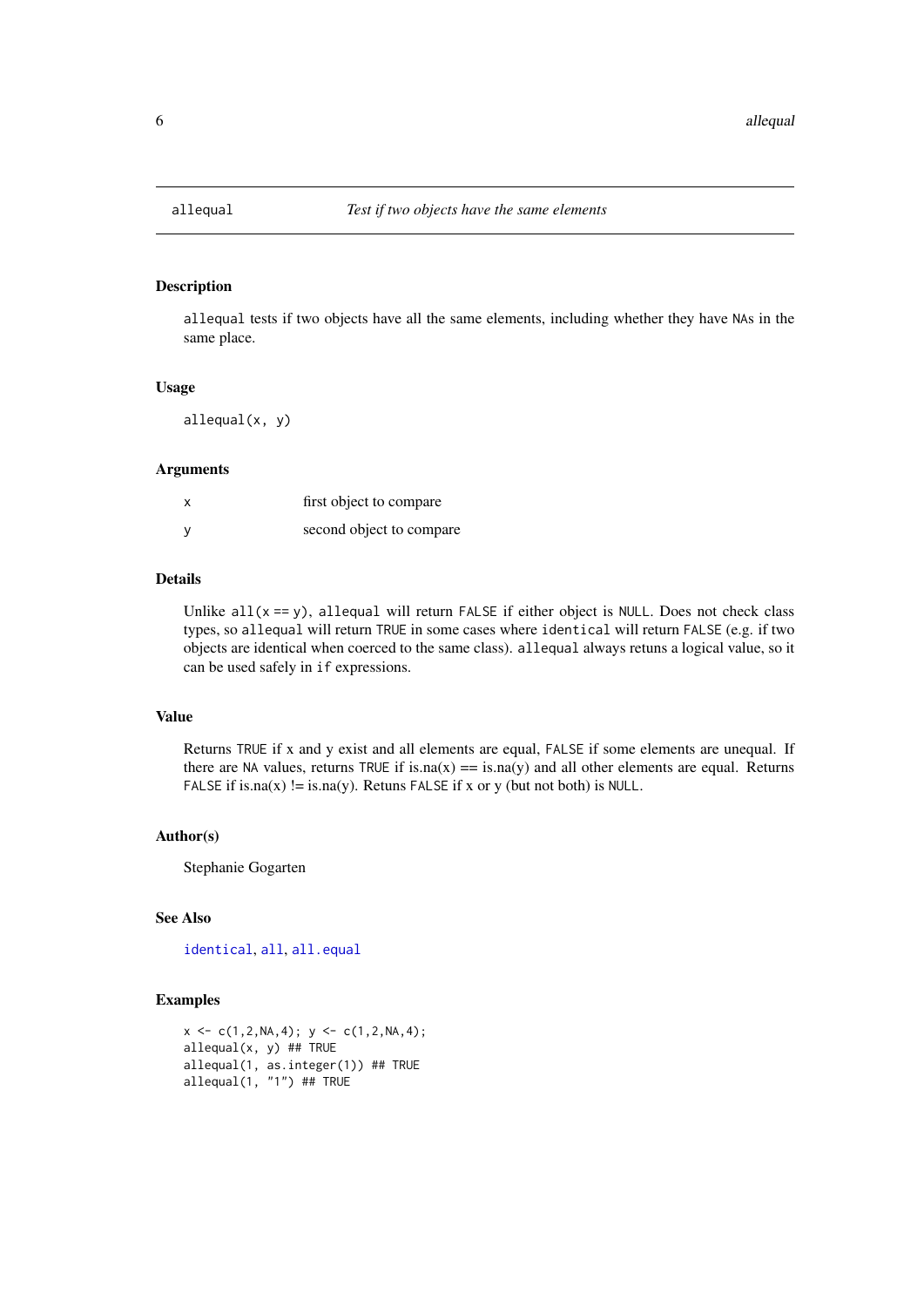<span id="page-6-1"></span><span id="page-6-0"></span>

### Description

anomSegmentBAF for each sample and chromosome, breaks the chromosome up into segments marked by change points of a metric based on B Allele Frequency (BAF) values.

anomFilterBAF selects segments which are likely to be anomalous.

anomDetectBAF is a wrapper to run anomSegmentBAF and anomFilterBAF in one step.

#### Usage

```
anomSegmentBAF(intenData, genoData, scan.ids, chrom.ids, snp.ids,
  smooth = 50, min.width = 5, nperm = 10000, alpha = 0.001,
 verbose = TRUE)
anomFilterBAF(intenData, genoData, segments, snp.ids, centromere,
  low.qual.ids = NULL, num.mark.thresh = 15, long.num.mark.thresh = 200,
  sd.reg = 2, sd.long = 1, low.frac.used = 0.1, run.size = 10,
  inter.size = 2, low.frac.used.num.mark = 30, very.low.frac.used = 0.01.
 low.qual.frac.num.mark = 150, 1rr.cut = -2, ct.thresh = 10,
  frac.thresh = 0.1, verbose=TRUE,
  small.thresh=2.5, dev.sim.thresh=0.1, centSpan.fac=1.25, centSpan.nmark=50)
anomDetectBAF(intenData, genoData, scan.ids, chrom.ids, snp.ids,
  centromere, low.qual.ids = NULL, ...)
```
### Arguments

| intenData | An IntensityData object containing the B Allele Frequency. The order of the<br>rows of intenData and the snp annotation are expected to be by chromosome and<br>then by position within chromosome. The scan annotation should contain sex,<br>coded as "M" for male and "F" for female.                |
|-----------|---------------------------------------------------------------------------------------------------------------------------------------------------------------------------------------------------------------------------------------------------------------------------------------------------------|
| genoData  | A GenotypeData object. The order of the rows of genoData and the snp anno-<br>tation are expected to be by chromosome and then by position within chromo-<br>some.                                                                                                                                      |
| scan.ids  | vector of scan ids (sample numbers) to process                                                                                                                                                                                                                                                          |
| chrom.ids | vector of (unique) chromosomes to process. Should correspond to integer chro-<br>mosome codes in intendata. Recommended to include all autosomes, and<br>optionally X (males will be ignored) and the pseudoautosomal $(XY)$ region.                                                                    |
| snp.ids   | vector of eligible snp ids. Usually exclude failed and intensity-only SNPs. Also<br>recommended to exclude an HLA region on chromosome 6 and XTR region on<br>X chromosome. See HLA and pseudoautosomal. If there are SNPs annotated in<br>the centromere gap, exclude these as well (see centromeres). |
| smooth    | number of markers for smoothing region. See smooth. CNA in the <b>DNAcopy</b><br>package.                                                                                                                                                                                                               |
| min.width | minimum number of markers for a segment. See segment in the <b>DNAcopy</b><br>package.                                                                                                                                                                                                                  |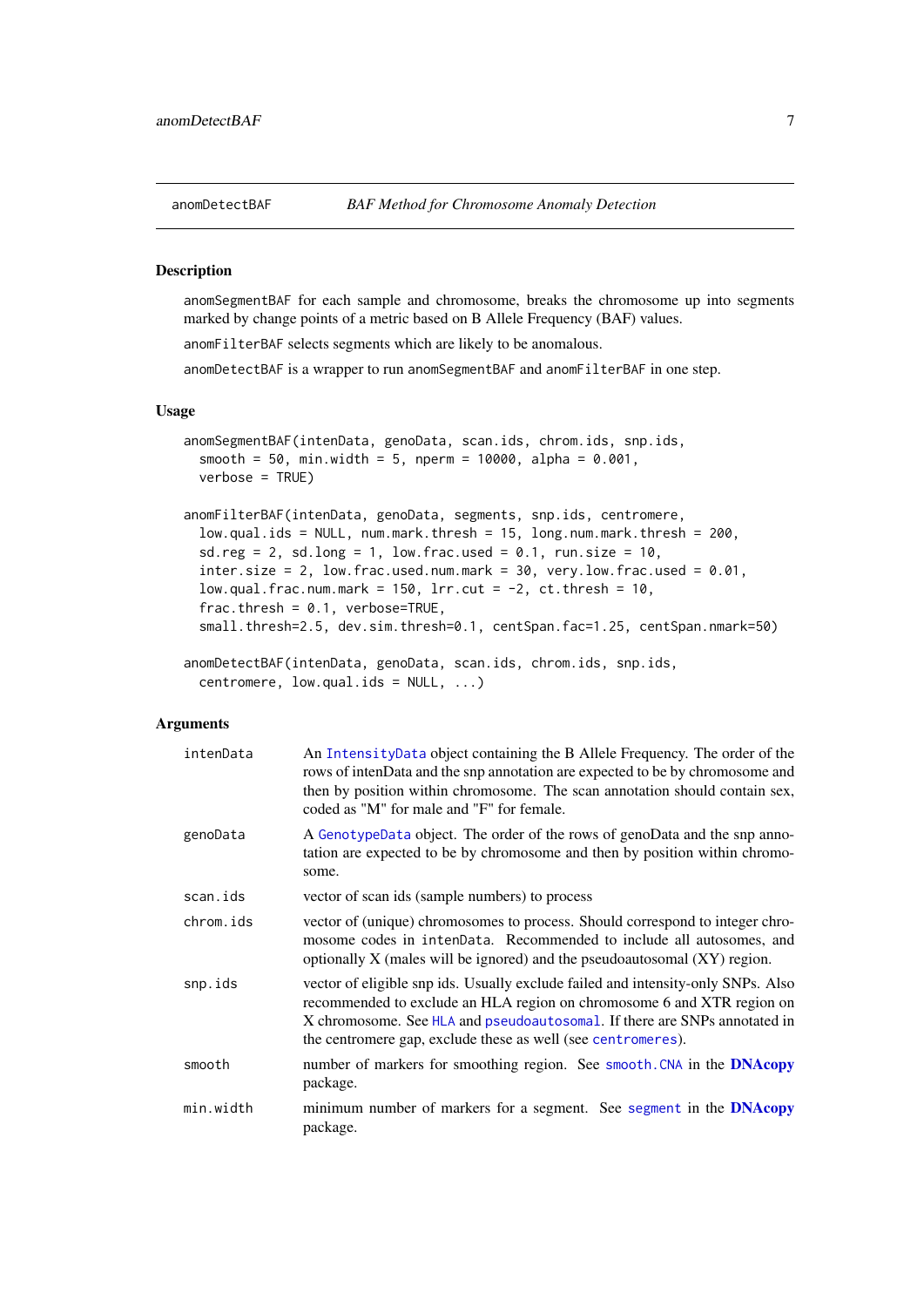| nperm                  | number of permutations for deciding significance in segmentation. See segment<br>in the <b>DNAcopy</b> package.                                                                                                                                                                                                                           |
|------------------------|-------------------------------------------------------------------------------------------------------------------------------------------------------------------------------------------------------------------------------------------------------------------------------------------------------------------------------------------|
| alpha                  | significance level. See segment in the <b>DNAcopy</b> package.                                                                                                                                                                                                                                                                            |
| verbose                | logical indicator whether to print information about the scan id currently being<br>processed. anomSegmentBAF prints each scan id; anomFilterBAF prints a mes-<br>sage after every 10 samples: "processing ith scan id out of n" where "ith" with<br>be 10, 10, etc. and "n" is the total number of samples                               |
| segments               | data.frame of segments from anomSegmentBAF. Names must include "scanID",<br>"chromosome", "num.mark", "left.index", "right.index", "seg.mean". Here "left.index"<br>and "right.index" are row indices of intenData. Left and right refer to start and<br>end of anomaly, respectively, in position order.                                 |
| centromere             | data.frame with centromere position information. Names must include "chrom",<br>"left.base", "right.base". Valid values for "chrom" are 1:22, "X", "Y", "XY".<br>Here "left.base" and "right.base" are base positions of start and end of cen-<br>tromere location in position order. Centromere data tables are provided in centromeres. |
| low.qual.ids           | scan ids determined to be low quality for which some segments are filtered<br>based on more stringent criteria. Default is NULL. Usual choice are scan ids<br>for which median BAF across autosomes $> 0.05$ . See sdByScanChromWindow<br>and medianSdOverAutosomes.                                                                      |
| num.mark.thresh        |                                                                                                                                                                                                                                                                                                                                           |
|                        | minimum number of SNP markers in a segment to be considered for anomaly                                                                                                                                                                                                                                                                   |
| long.num.mark.thresh   | min number of markers for "long" segment to be considered for anomaly for<br>which significance threshold criterion is allowed to be less stringent                                                                                                                                                                                       |
| sd.reg                 | number of baseline standard deviations of segment mean from a baseline mean<br>for "normal" needed to declare segment anomalous. This number is given by<br>abs(mean of segment - baseline mean)/(baseline standard deviation)                                                                                                            |
| sd.long                | same meaning as sd. reg but applied to "long" segments                                                                                                                                                                                                                                                                                    |
| low.frac.used          | if fraction of heterozygous or missing SNP markers compared with number of<br>eligible SNP markers in segment is below this, more stringent criteria are applied<br>to declare them anomalous.                                                                                                                                            |
| run.size               | min length of run of missing or heterozygous SNP markers for possible deter-<br>mination of homozygous deletions                                                                                                                                                                                                                          |
| inter.size             | number of homozygotes allowed to "interrupt" run for possible determination of<br>homozygous deletions                                                                                                                                                                                                                                    |
| low.frac.used.num.mark |                                                                                                                                                                                                                                                                                                                                           |
|                        | number of markers threshold for low. frac. used segments (which are not de-<br>clared homozygous deletions                                                                                                                                                                                                                                |
| very.low.frac.used     |                                                                                                                                                                                                                                                                                                                                           |
|                        | any segments with (num.mark)/(number of markers in interval) less than this are<br>filtered out since they tend to be false positives                                                                                                                                                                                                     |
| low.qual.frac.num.mark |                                                                                                                                                                                                                                                                                                                                           |
|                        | minimum num.mark threshold for low quality scans (low.qual.ids) for seg-<br>ments that are also below low.frac.used threshold                                                                                                                                                                                                             |
| lrr.cut                | look for runs of LRR values below 1rr. cut to adjust homozygous deletion<br>endpoints                                                                                                                                                                                                                                                     |
| ct.thresh              | minimum number of LRR values below 1rr. cut needed in order to adjust                                                                                                                                                                                                                                                                     |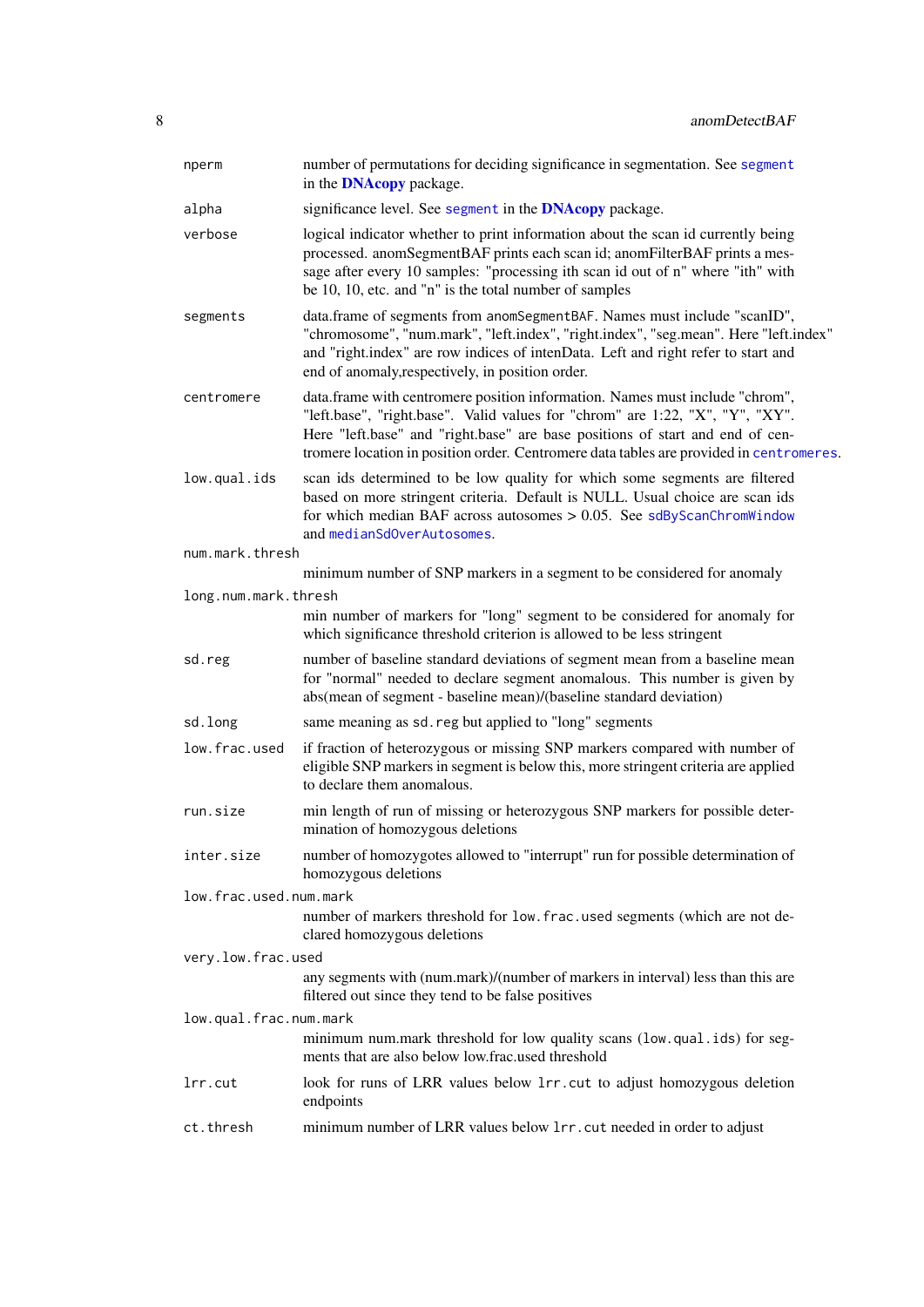| frac.thresh  | investigate interval for homozygous deletion only if $\text{Irr}$ . cut and ct. thresh<br>thresholds met and (#LRR values below 1rr. cut)/(# eligible SNPs in segment)<br>$>$ frac. thresh |
|--------------|--------------------------------------------------------------------------------------------------------------------------------------------------------------------------------------------|
| small.thresh | sd. fac threshold use in making merge decisions involving small num. mark seg-<br>ments                                                                                                    |
|              | dev. sim. thresh relative error threshold for determining similarity in BAF deviations; used in<br>merge decisions                                                                         |
| centSpan.fac | thresholds increased by this factor when considering filtering/keeping together<br>left and right halves of centromere spanning segments                                                   |
|              | centSpan.nmark minimum number of markers under which centromere spanning segments are<br>automatically filtered out                                                                        |
| .            | arguments to pass to anomFilterBAF                                                                                                                                                         |

### Details

anomSegmentBAF uses the function [segment](#page-0-0) from the DNAcopy package to perform circular binary segmentation on a metric based on BAF values. The metric for a given sample/chromosome is sqrt(min(BAF,1-BAF,abs(BAF-median(BAF))) where the median is across BAF values on the chromosome. Only BAF values for heterozygous or missing SNPs are used.

anomFilterBAF determines anomalous segments based on a combination of thresholds for number of SNP markers in the segment and on deviation from a "normal" baseline. (See num.mark.thresh,long.num.mark.thresh, sd.reg, and sd.long.) The "normal" baseline metric mean and standard deviation are found across all autosomes not segmented by anomSegmentBAF. This is why it is recommended to include all autosomes for the argument chrom.ids to ensure a more accurate baseline.

Some initial filtering is done, including possible merging of consecutive segments meeting sd.reg threshold along with other criteria (such as not spanning the centromere) and adjustment for accurate break points for possible homozygous deletions (see lrr.cut, ct.thresh, frac.thresh, run.size, and inter.size). Male samples for X chromosome are not processed.

More stringent criteria are applied to some segments (see low.frac.used,low.frac.used.num.mark, very.low.frac.used, low.qual.ids, and low.qual.frac.num.mark).

anomDetectBAF runs anomSegmentBAF with default values and then runs anomFilterBAF. Additional parameters for anomFilterBAF may be passed as arguments.

#### Value

anomSegmentBAF returns a data.frame with the following elements: Left and right refer to start and end of anomaly, respectively, in position order.

| scanID                                                                     | integer id of scan                                                                        |  |  |  |  |
|----------------------------------------------------------------------------|-------------------------------------------------------------------------------------------|--|--|--|--|
| chromosome                                                                 | chromosome as integer code                                                                |  |  |  |  |
| left.index                                                                 | row index of intenData indicating left endpoint of segment                                |  |  |  |  |
| right.index                                                                | row index of intenData indicating right endpoint of segment                               |  |  |  |  |
| num.mark                                                                   | number of heterozygous or missing SNPs in the segment                                     |  |  |  |  |
| seg.mean                                                                   | mean of the BAF metric over the segment                                                   |  |  |  |  |
| anomFilterBAF and anomDetectBAF return a list with the following elements: |                                                                                           |  |  |  |  |
| raw                                                                        | data. frame of raw segmentation data, with same output as anom Segment BAF as<br>well as: |  |  |  |  |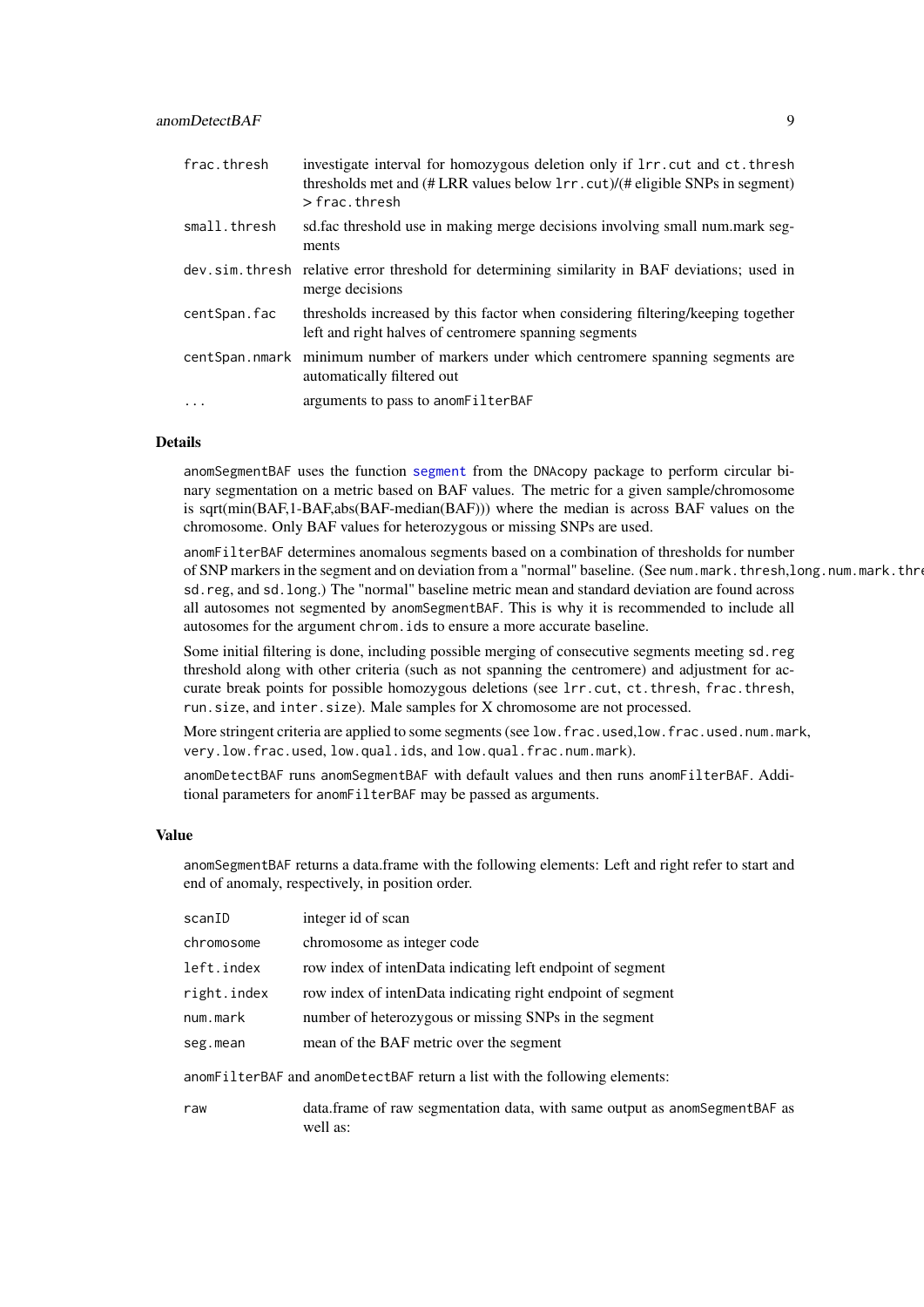|           | • left.base: base position of left endpoint of segment                                                                                                                        |
|-----------|-------------------------------------------------------------------------------------------------------------------------------------------------------------------------------|
|           | • right.base: base position of right endpoint of segment                                                                                                                      |
|           | • sex: sex of scan.id coded as "M" or "F"                                                                                                                                     |
|           | • sd. fac: measure of deviation from baseline equal to abs(mean of segment<br>- baseline mean)/(baseline standard deviation); used in determining anoma-<br>lous segments     |
| filtered  | data.frame of the segments identified as anomalies, with the same columns as<br>raw as well as:                                                                               |
|           | • merge: TRUE if segment was a result of merging. Consecutive segments<br>from output of anomSegmentBAF that meet certain criteria are merged.                                |
|           | • homodel.adjust: TRUE if original segment was adjusted to narrow in on<br>a homozygous deletion                                                                              |
|           | • frac.used: fraction of (eligible) heterozygous or missing SNP markers<br>compared with total number of eligible SNP markers in segment                                      |
| base.info | data frame with columns:                                                                                                                                                      |
|           | • scanID: integer id of scan                                                                                                                                                  |
|           | • base. mean: mean of non-anomalous baseline. This is the mean of the BAF<br>metric for heterozygous and missing SNPs over all unsegmented autosomes<br>that were considered. |
|           | • base, sd: standard deviation of non-anomalous baseline                                                                                                                      |
|           | • chr.ct: number of unsegmented chromosomes used in determining the<br>non-anomalous baseline                                                                                 |
| seg.info  | data frame with columns:                                                                                                                                                      |
|           | • scanID: integer id of scan<br>• chromosome: chromosome as integer                                                                                                           |

• num.segs: number of segments produced by anomSegmentBAF

# Note

It is recommended to include all autosomes as input. This ensures a more accurate determination of baseline information.

# Author(s)

Cecelia Laurie

### References

See references in [segment](#page-0-0) in the package [DNAcopy](#page-0-0). The BAF metric used is modified from Itsara,A., *et.al* (2009) Population Analysis of Large Copy Number Variants and Hotspots of Human Genetic Disease. *American Journal of Human Genetics*, 84, 148–161.

# See Also

[segment](#page-0-0) and [smooth.CNA](#page-0-0) in the package [DNAcopy](#page-0-0), also [findBAFvariance](#page-54-2), [anomDetectLOH](#page-10-1)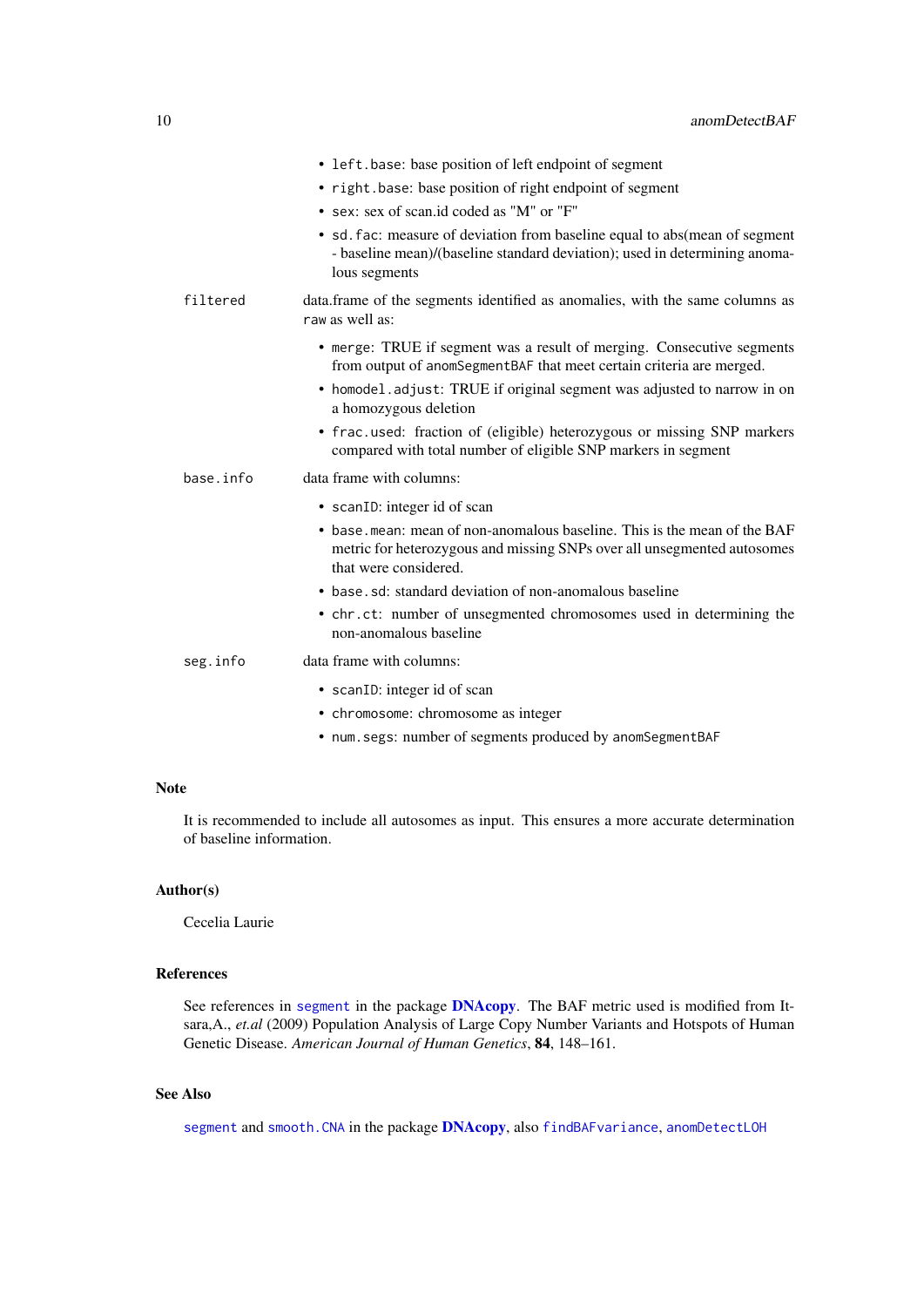#### <span id="page-10-0"></span>anomDetectLOH 11

#### Examples

```
library(GWASdata)
data(illuminaScanADF, illuminaSnpADF)
blfile <- system.file("extdata", "illumina_bl.gds", package="GWASdata")
bl <- GdsIntensityReader(blfile)
blData <- IntensityData(bl, scanAnnot=illuminaScanADF, snpAnnot=illuminaSnpADF)
genofile <- system.file("extdata", "illumina_geno.gds", package="GWASdata")
geno <- GdsGenotypeReader(genofile)
genoData <- GenotypeData(geno, scanAnnot=illuminaScanADF, snpAnnot=illuminaSnpADF)
# segment BAF
scan.ids <- illuminaScanADF$scanID[1:2]
chrom.ids <- unique(illuminaSnpADF$chromosome)
snp.ids <- illuminaSnpADF$snpID[illuminaSnpADF$missing.n1 < 1]
seg <- anomSegmentBAF(blData, genoData, scan.ids=scan.ids,
                      chrom.ids=chrom.ids, snp.ids=snp.ids)
# filter segments to detect anomalies
data(centromeres.hg18)
filt <- anomFilterBAF(blData, genoData, segments=seg, snp.ids=snp.ids,
                      centromere=centromeres.hg18)
# alternatively, run both steps at once
anom <- anomDetectBAF(blData, genoData, scan.ids=scan.ids, chrom.ids=chrom.ids,
                      snp.ids=snp.ids, centromere=centromeres.hg18)
close(blData)
close(genoData)
```
<span id="page-10-1"></span>anomDetectLOH *LOH Method for Chromosome Anomaly Detection*

#### Description

anomDetectLOH breaks a chromosome up into segments of homozygous runs of SNP markers determined by change points in Log R Ratio and selects segments which are likely to be anomalous.

#### Usage

```
anomDetectLOH(intenData, genoData, scan.ids, chrom.ids, snp.ids,
 known.anoms, smooth = 50, min.width = 5, nperm = 10000, alpha = 0.001.
 run.size = 50, inter.size = 4, homodel.min.num = 10, homodel.thresh = 10,
  small.num = 20, small.thresh = 2.25, medium.num = 50, medium.thresh = 2,
 long.num = 100, long.thresh = 1.5, small.na.thresh = 2.5,
  length.factor = 5, merge.fac = 0.85, min.lrr.num = 20, verbose = TRUE)
```
### Arguments

intenData An [IntensityData](#page-86-1) object containing the Log R Ratio. The order of the rows of intenData and the snp annotation are expected to be by chromosome and then by position within chromosome. The scan annotation should contain sex, coded as "M" for male and "F" for female.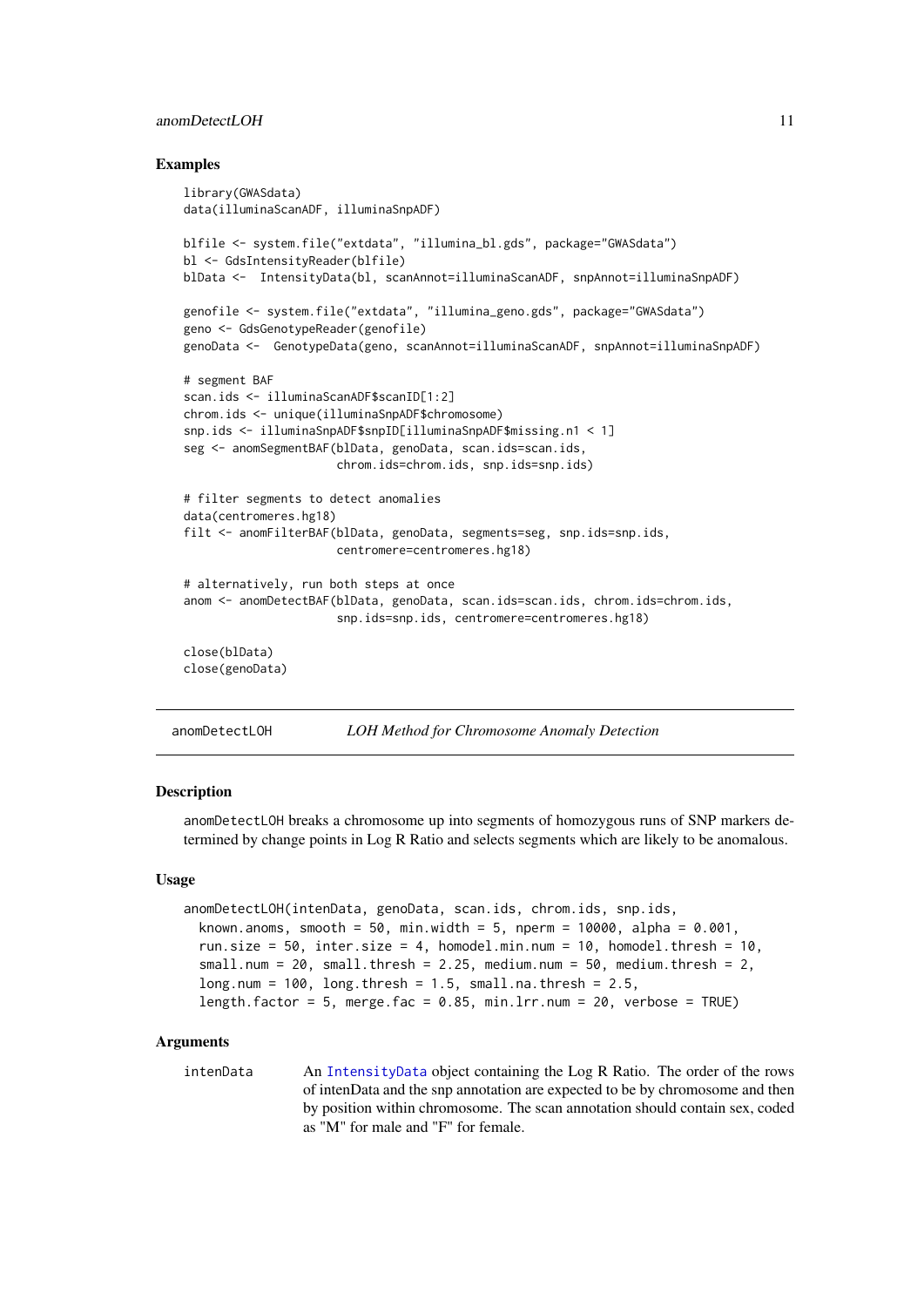| genoData        | A GenotypeData object. The order of the rows of genoData and the snp anno-<br>tation are expected to be by chromosome and then by position within chromo-<br>some.                                                                                                                                      |
|-----------------|---------------------------------------------------------------------------------------------------------------------------------------------------------------------------------------------------------------------------------------------------------------------------------------------------------|
| scan.ids        | vector of scan ids (sample numbers) to process                                                                                                                                                                                                                                                          |
| chrom.ids       | vector of (unique) chromosomes to process. Should correspond to integer chro-<br>mosome codes in intenData. Recommended for use with autosomes, X (males<br>will be ignored), and the pseudoautosomal (XY) region.                                                                                      |
| snp.ids         | vector of eligible snp ids. Usually exclude failed and intensity-only snps. Also<br>recommended to exclude an HLA region on chromosome 6 and XTR region on<br>X chromosome. See HLA and pseudoautosomal. If there are SNPs annotated in<br>the centromere gap, exclude these as well (see centromeres). |
| known.anoms     | data.frame of known anomalies (usually from anomDetectBAF); must have "scanID", "chromosome","<br>Here "left.index" and "right.index" are row indices of intenData. Left and right<br>refer to start and end of anomaly, respectively, in position order.                                               |
| smooth          | number of markers for smoothing region. See smooth. CNA in the DNAcopy<br>package.                                                                                                                                                                                                                      |
| min.width       | minimum number of markers for segmenting. See segment in the <b>DNAcopy</b><br>package.                                                                                                                                                                                                                 |
| nperm           | number of permutations. See segment in the <b>DNAcopy</b> package.                                                                                                                                                                                                                                      |
| alpha           | significance level. See segment in the <b>DNAcopy</b> package.                                                                                                                                                                                                                                          |
| run.size        | number of markers to declare a 'homozygous' run (here 'homozygous' includes<br>homozygous and missing)                                                                                                                                                                                                  |
| inter.size      | number of consecutive heterozygous markers allowed to interrupt a 'homozy-<br>gous' run                                                                                                                                                                                                                 |
| homodel.min.num |                                                                                                                                                                                                                                                                                                         |
|                 | minimum number of markers to detect extreme difference in lrr (for homozy-<br>gous deletion)                                                                                                                                                                                                            |
|                 | homodel. thresh threshold for measure of deviation from non-anomalous needed to declare seg-<br>ment a homozygous deletion.                                                                                                                                                                             |
| small.num       | minimum number of SNP markers to declare segment as an anomaly (other than<br>homozygous deletion)                                                                                                                                                                                                      |
| small.thresh    | threshold for measure of deviation from non-anomalous to declare segment<br>anomalous if number of SNP markers is between small.num and medium.num.                                                                                                                                                     |
| medium.num      | threshold for number of SNP markers to identify 'medium' size segment                                                                                                                                                                                                                                   |
| medium.thresh   | threshold for measure of deviation from non-anomalous needed to declare seg-<br>ment anomalous if number of SNP markers is between medium. num and long. num.                                                                                                                                           |
| long.num        | threshold for number of SNP markers to identify 'long' size segment                                                                                                                                                                                                                                     |
| long.thresh     | threshold for measure of deviation from non-anomalous when number of mark-<br>ers is bigger than long.num                                                                                                                                                                                               |
| small.na.thresh |                                                                                                                                                                                                                                                                                                         |
|                 | threshold measure of deviation from non-anomalous when number of markers<br>is between small.num and medium.num and 'local mad.fac' is NA. See Details<br>section for definition of 'local mad.fac'.                                                                                                    |
| length.factor   | window around anomaly defined as length.factor*(no. of markers in seg-<br>ment) on either side of the given segment. Used in determining 'local mad.fac'.<br>See Details section.                                                                                                                       |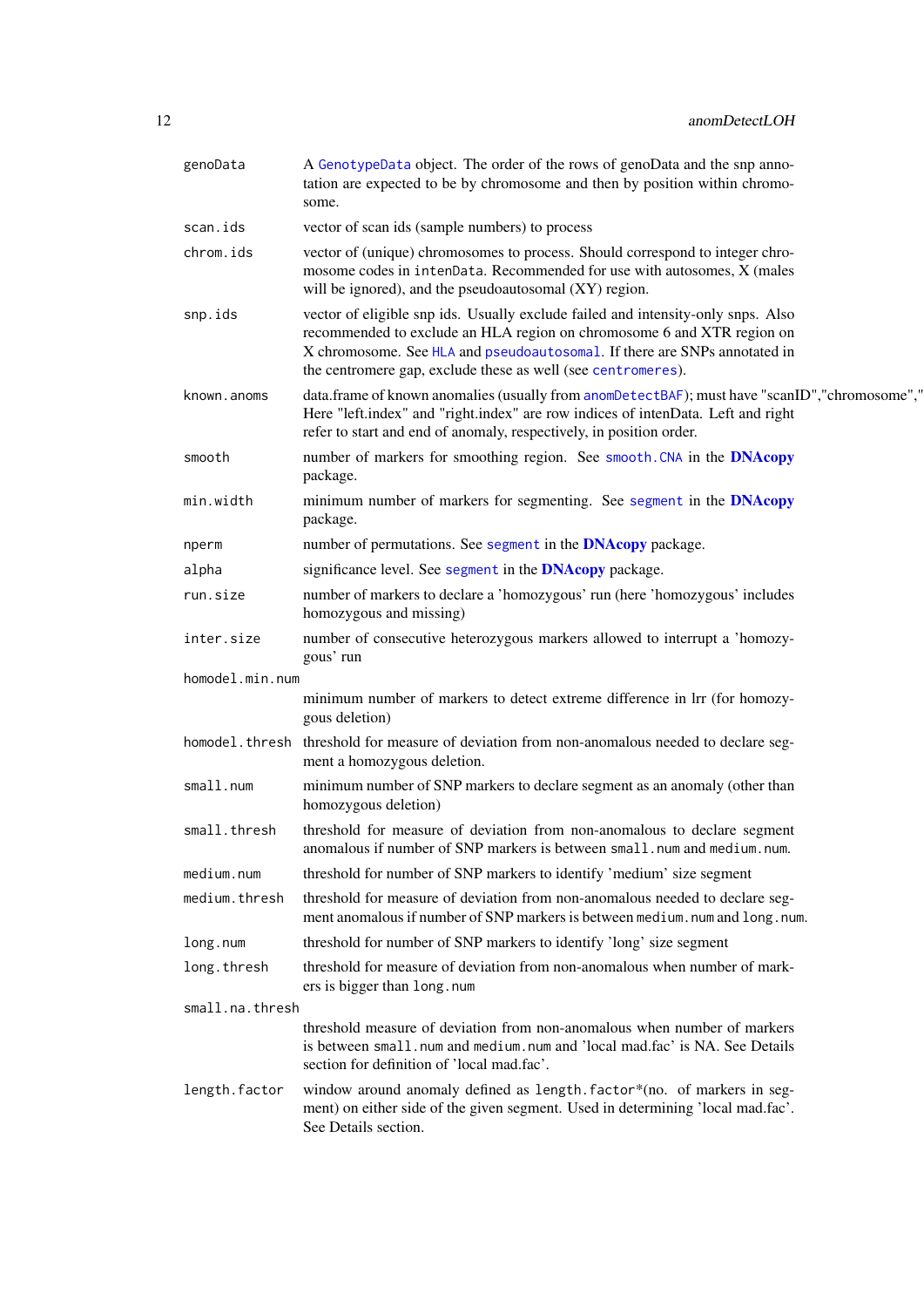| merge.fac   | threshold for 'sd.fac' = number of baseline standard deviations of segment mean<br>from baseline mean; consecutive segments with 'sd.fac' above threshold are<br>merged |
|-------------|-------------------------------------------------------------------------------------------------------------------------------------------------------------------------|
| min.lrr.num | if any 'non-anomalous' interval has fewer markers than min. 1rr. num, interval<br>is ignored in finding non-anomalous baseline unless it's the only piece left          |
| verbose     | logical indicator whether to print the scan id currently being processed                                                                                                |

### Details

Detection of anomalies with loss of heterozygosity accompanied by change in Log R Ratio. Male samples for X chromosome are not processed.

Circular binary segmentation (CBS) (using the R-package [DNAcopy](#page-0-0)) is applied to LRR values and, in parallel, runs of homozygous or missing genotypes of a certain minimal size (run.size) (and allowing for some interruptions by no more than inter.size heterozygous SNPs ) are identified. Intervals from known.anoms are excluded from the identification of runs. After some possible merging of consecutive CBS segments (based on satisfying a threshold merge.fac for deviation from non-anomalous baseline), the homozygous runs are intersected with the segments from CBS.

Determination of anomalous segments is based on a combination of number-of-marker thresholds and deviation from a non-anomalous baseline. Segments are declared anomalous if deviation from non-anomalous is above corresponding thresholds. (See small.num, small.thresh, medium.num,medium.thresh, long.num,long.thresh,and small.na.thresh.) Non-anomalous median and MAD are defined for each sample-chromosome combination. Intervals from known.anoms and the homozygous runs identified are excluded; remaining regions are the non-anomalous baseline.

Deviation from non-anomalous is measured by a combination of a chromosome-wide 'mad.fac' and a 'local mad.fac' (both the average and the minimum of these two measures are used). Here 'mad.fac' is (segment median-non-anomalous median)/(non-anomalous MAD) and 'local mad.fac' is the same definition except the non-anomalous median and MAD are computed over a window including the segment (see length.factor). Median and MADare found for eligible LRR values.

#### Value

A list with the following elements:

raw raw homozygous run data, not including any regions present in known.anoms. A data.frame with the following columns: Left and right refer to start and end of anomaly, respectively, in position order.

- left.index: row index of intenData indicating left endpoint of segment
- right.index: row index of intenData indicating right endpoint of segment
- left.base: base position of left endpoint of segment
- right.base: base position of right endpoint of segment
- scanID: integer id of scan
- chromosome: chromosome as integer code

raw.adjusted data.frame of runs after merging and intersecting with CBS segments, with the following columns: Left and right refer to start and end of anomaly, respectively, in position order.

- scanID: integer id of scan
- chromosome: chromosome as integer code
- left.index: row index of intenData indicating left endpoint of segment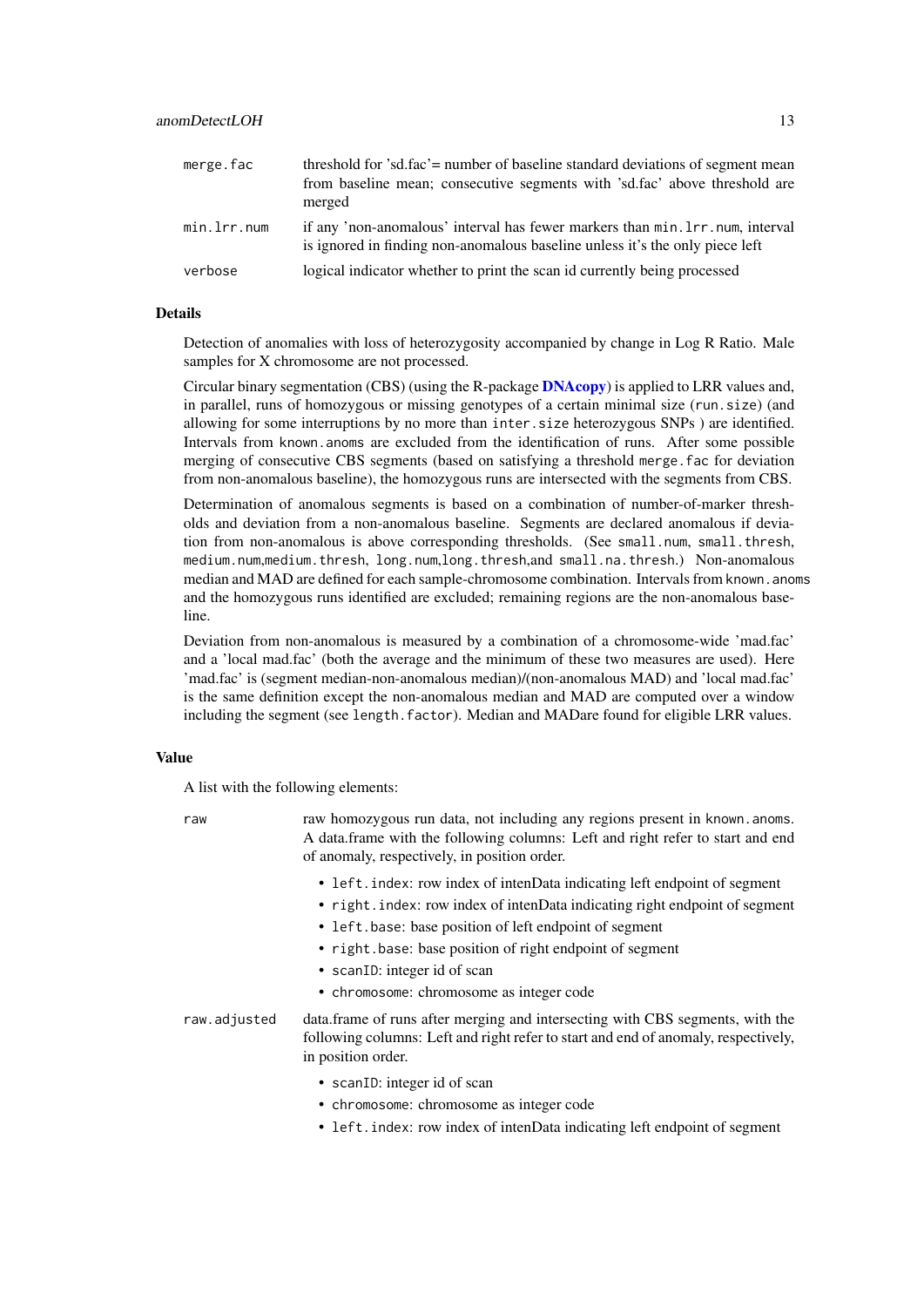|  | • right.index: row index of intenData indicating right endpoint of segment |  |  |  |
|--|----------------------------------------------------------------------------|--|--|--|
|  |                                                                            |  |  |  |

- left.base: base position of left endpoint of segment
- right.base: base position of right endpoint of segment
- num.mark: number of eligible SNP markers in segment
- seg.median: median of eligible LRR values in segment
- seg.mean: mean of eligible LRR values in segment
- mad.fac: measure of deviation from non-anomalous baseline, equal to abs(median of segment - baseline median)/(baseline MAD); used in determining anomalous segments
- sd.fac: measure of deviation from non-anomalous baseline, equal to abs(mean of segment - baseline mean)/(baseline standard deviation); used in determining whether to merge
- local: measure of deviation from non-anomalous baseline used equal to abs(median of segment - local baseline median)/(local baseline MAD); local baseline consists of eligible LRR values in a window around segment; used in determining anomalous segments
- num.segs: number of segments found by CBS for the given chromosome
- chrom.nonanom.mad: MAD of eligible LRR values in non-anomalous regions across the chromosome
- chrom.nonanom.median: median of eligible LRR values in non-anomalous regions across the chromosome
- chrom.nonanom.mean: mean of eligible LRR values in non-anomalous regions across the chromosome
- chrom.nonanom.sd: standard deviation of eligible LRR values in nonanomalous regions across the chromosome
- sex: sex of the scan id coded as "M" or "F"
- filtered data.frame of the segments identified as anomalies. Columns are the same as in raw.adjusted.
- base.info data.frame with columns:
	- chrom.nonanom.mad: MAD of eligible LRR values in non-anomalous regions across the chromosome
	- chrom.nonanom.median: median of eligible LRR values in non-anomalous regions across the chromosome
	- chrom.nonanom.mean: mean of eligible LRR values in non-anomalous regions across the chromosome
	- chrom.nonanom.sd: standard deviation of eligible LRR values in nonanomalous regions across the chromosome
	- sex: sex of the scan id coded as "M" or "F"
	- num. runs: number of original homozygous runs found for given scan/chromosome
	- num.segs: number of segments for given scan/chromosome produced by **CBS**
	- scanID: integer id of scan
	- chromosome: chromosome as integer code
	- sex: sex of the scan id coded as "M" or "F"

segments data.frame of the segmentation found by CBS with columns:

- 
- scanID: integer id of scan
- chromosome: chromosome as integer code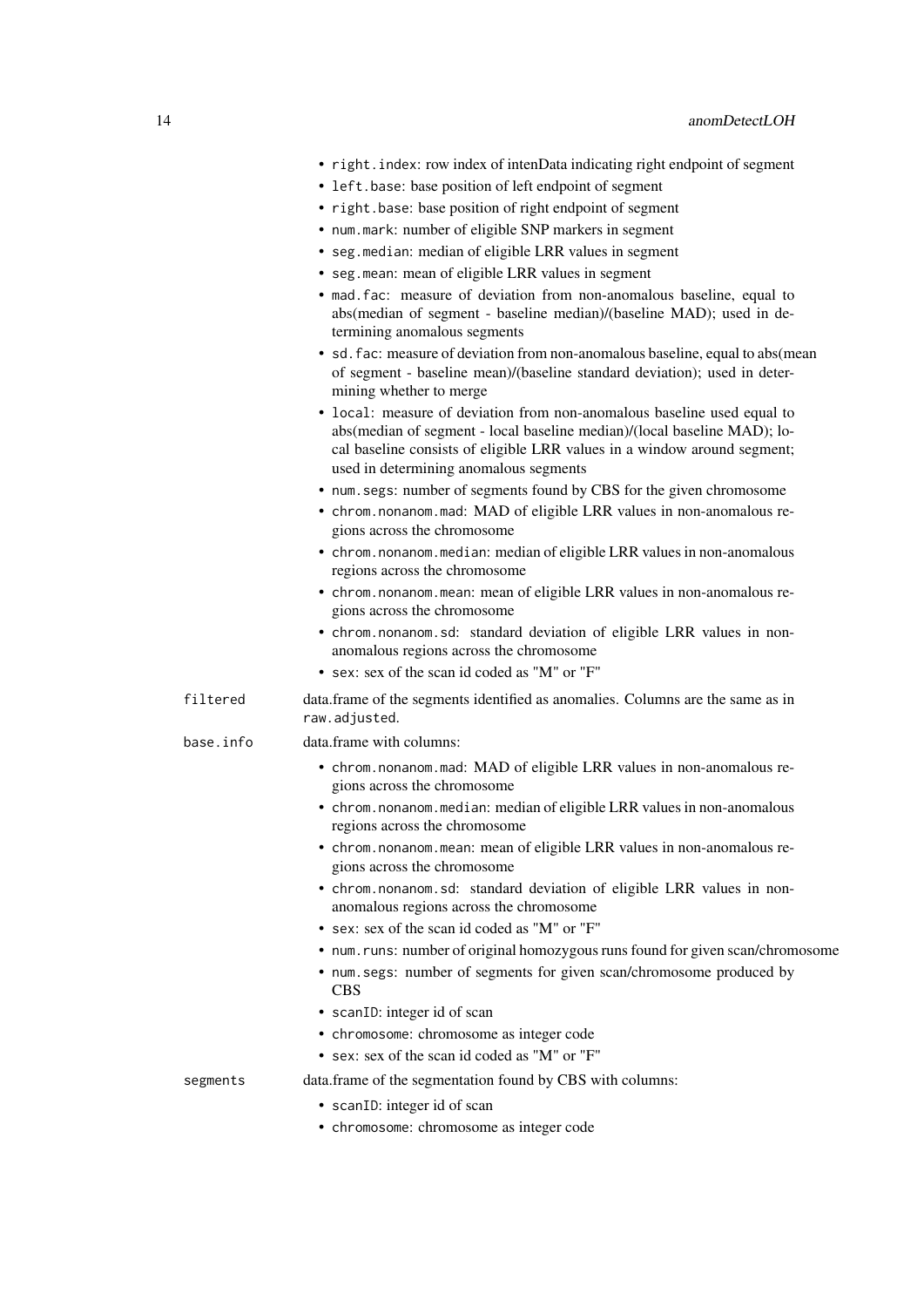|       | • left. index: row index of intenData indicating left endpoint of segment                                                                                                         |
|-------|-----------------------------------------------------------------------------------------------------------------------------------------------------------------------------------|
|       | • right index: row index of intenData indicating right endpoint of segment                                                                                                        |
|       | • left, base: base position of left endpoint of segment                                                                                                                           |
|       | • right.base: base position of right endpoint of segment                                                                                                                          |
|       | • num. mark: number of eligible SNP markers in the segment                                                                                                                        |
|       | • seg. mean: mean of eligible LRR values in the segment                                                                                                                           |
|       | • sd. fac: measure of deviation from baseline equal to abs (mean of segment<br>- baseline mean)/(baseline standard deviation) where the baseline is over<br>non-anomalous regions |
| merge | data.frame of scan id/chromosome pairs for which merging occurred.                                                                                                                |
|       | • scanID: integer id of scan                                                                                                                                                      |
|       | • chromosome: chromosome as integer code                                                                                                                                          |

### Author(s)

Cecelia Laurie

#### References

See references in [segment](#page-0-0) in the package [DNAcopy](#page-0-0).

#### See Also

[segment](#page-0-0) and [smooth.CNA](#page-0-0) in the package [DNAcopy](#page-0-0), also [findBAFvariance](#page-54-2), [anomDetectLOH](#page-10-1)

#### Examples

```
library(GWASdata)
data(illuminaScanADF, illuminaSnpADF)
blfile <- system.file("extdata", "illumina_bl.gds", package="GWASdata")
bl <- GdsIntensityReader(blfile)
blData <- IntensityData(bl, scanAnnot=illuminaScanADF, snpAnnot=illuminaSnpADF)
genofile <- system.file("extdata", "illumina_geno.gds", package="GWASdata")
geno <- GdsGenotypeReader(genofile)
genoData <- GenotypeData(geno, scanAnnot=illuminaScanADF, snpAnnot=illuminaSnpADF)
scan.ids <- illuminaScanADF$scanID[1:2]
chrom.ids <- unique(illuminaSnpADF$chromosome)
snp.ids <- illuminaSnpADF$snpID[illuminaSnpADF$missing.n1 < 1]
# example for known.anoms, would get this from anomDetectBAF
known.anoms <- data.frame("scanID"=scan.ids[1],"chromosome"=21,
  "left.index"=100,"right.index"=200)
LOH.anom <- anomDetectLOH(blData, genoData, scan.ids=scan.ids,
  chrom.ids=chrom.ids, snp.ids=snp.ids, known.anoms=known.anoms)
close(blData)
close(genoData)
```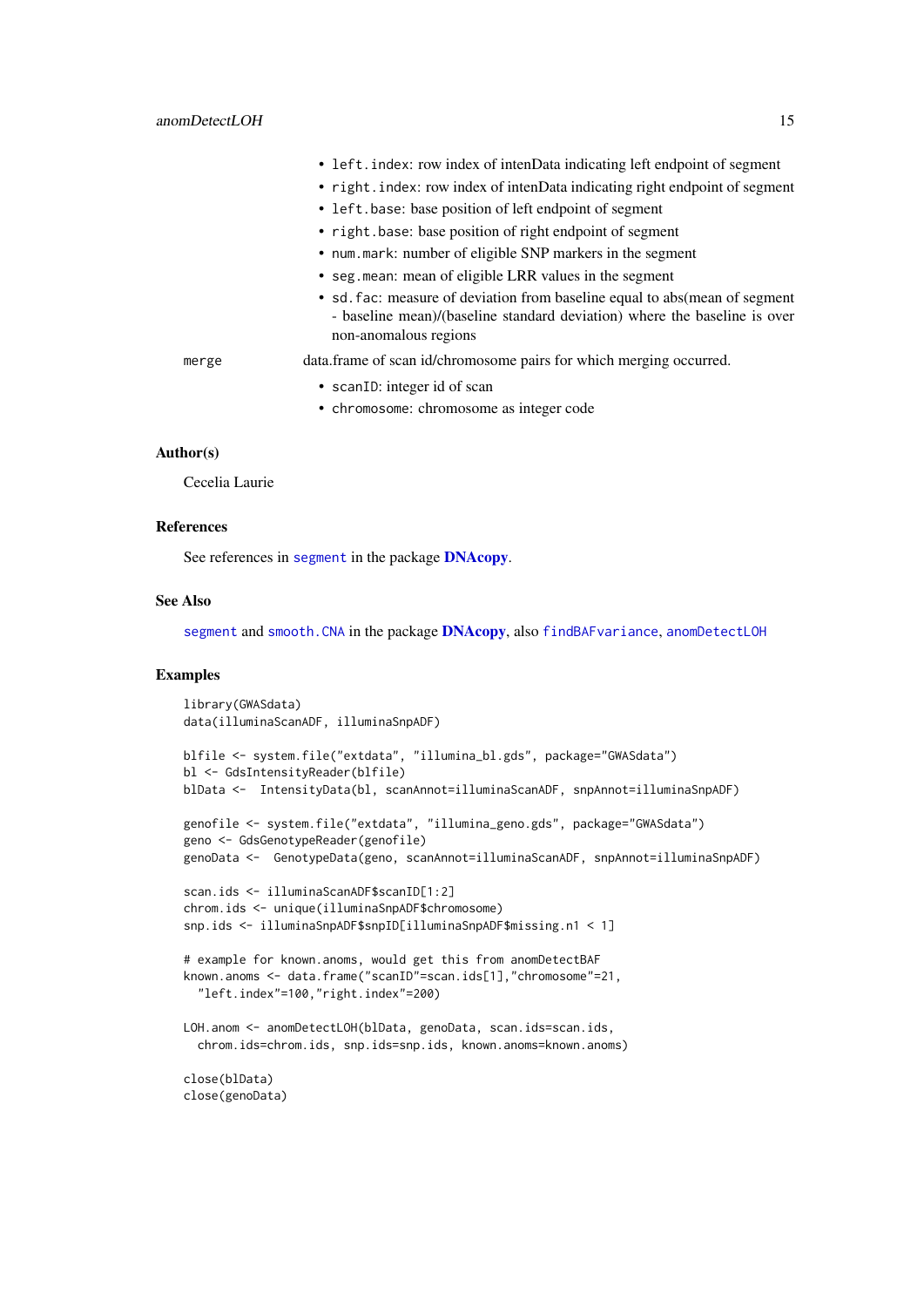<span id="page-15-0"></span>anomIdentifyLowQuality

*Identify low quality samples*

### Description

Identify low quality samples for which false positive rate for anomaly detection is likely to be high. Measures of noise (high variance) and high segmentation are used.

#### Usage

anomIdentifyLowQuality(snp.annot, med.sd, seg.info, sd.thresh, sng.seg.thresh, auto.seg.thresh)

### Arguments

| snp.annot       | SnpAnnotationDataFrame with column "eligible", where "eligible" is a logical<br>vector indicating whether a SNP is eligible for consideration in anomaly detec-<br>tion (usually FALSE for HLA and XTR regions, failed SNPs, and intensity-only<br>SNPs). See HLA and pseudoautosomal.                                                    |
|-----------------|-------------------------------------------------------------------------------------------------------------------------------------------------------------------------------------------------------------------------------------------------------------------------------------------------------------------------------------------|
| med.sd          | data.frame of median standard deviation of BAlleleFrequency (BAF) or LogR-<br>Ratio (LRR) values across autosomes for each scan, with columns "scanID" and<br>"med.sd". Usually the result of medianSdOverAutosomes. Usually only eligible<br>SNPs are used in these computations. In addition, for BAF, homozygous SNPS<br>are excluded. |
| seg.info        | data.frame with segmentation information from anomDetectBAF or anomDetectLOH.<br>Columns must include "scanID", "chromosome", and "num.segs". (For anomDetectBAF,<br>segmentation information is found in \$seg.info from output. For anomDetectLOH,<br>segmentation information is found in \$base.info from output.)                    |
| sd.thresh       | Threshold for med. sd above which scan is identified as low quality. Suggested<br>values are 0.1 for BAF and 0.25 for LOH.                                                                                                                                                                                                                |
|                 | sng seg thresh Threshold for segmentation factor for a given chromosome, above which the<br>chromosome is said to be highly segmented. See Details. Suggested values are<br>0.0008 for BAF and 0.0048 for LOH.                                                                                                                            |
| auto.seg.thresh |                                                                                                                                                                                                                                                                                                                                           |
|                 | Threshold for segmentation factor across autosome, above which the scan is said<br>to be highly segmented. See Details. Suggested values are 0.0001 for BAF and<br>0.0006 for LOH.                                                                                                                                                        |

### Details

Low quality samples are determined separately with regard to each of the two methods of segmentation, [anomDetectBAF](#page-6-1) and [anomDetectLOH](#page-10-1). BAF anomalies (respectively LOH anomalies) found for samples identified as low quality for BAF (respectively LOH) tend to have a high false positive rate.

A scan is identified as low quality due to high variance (noise), i.e. if med.sd is above a certain threshold sd.thresh.

High segmentation is often an indication of artifactual patterns in the B Allele Frequency (BAF) or Log R Ratio values (LRR) that are not always captured by high variance. Here segmentation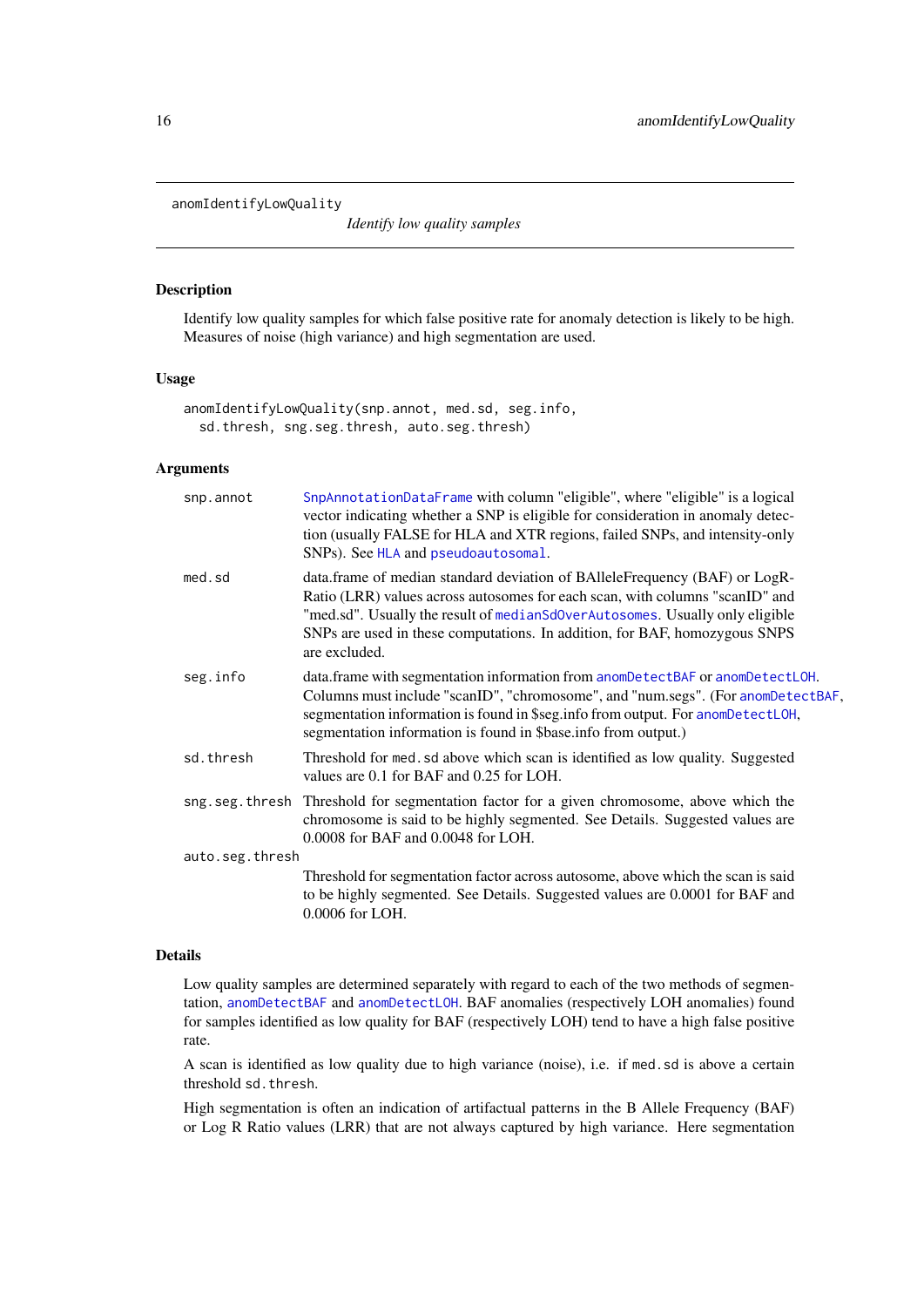information is determined by [anomDetectBAF](#page-6-1) or [anomDetectLOH](#page-10-1) which use circular binary seg-mentation implemented by the R-package [DNAcopy](#page-0-0). The measure for high segmentation is a "segmentation factor" = (number of segments)/(number of eligible SNPS). A single chromosome segmentation factor uses information for one chromosome. A segmentation factor across autosomes uses the total number of segments and eligible SNPs across all autosomes. See med.sd, sd.thresh, sng.seg.thresh, and auto.seg.thresh.

# Value

A data.frame with the following columns:

| scanID            | integer id for the scan                                                                                                       |
|-------------------|-------------------------------------------------------------------------------------------------------------------------------|
| chrX.num.segs     | number of segments for chromosome X                                                                                           |
| chrX.fac          | segmentation factor for chromosome X                                                                                          |
| max.autosome      | autosome with highest single segmentation factor                                                                              |
| max.auto.fac      | segmentation factor for chromosome = max.autosome                                                                             |
| max.auto.num.segs |                                                                                                                               |
|                   | number of segments for chromosome = max.autosome                                                                              |
| num.ch.segd       | number of chromosomes segmented, i.e. for which change points were found                                                      |
| fac.all.auto      | segmentation factor across all autosomes                                                                                      |
| med.sd            | median standard deviation of BAF (or LRR values) across autosomes. See<br>med. sd in Arguments section.                       |
| type              | one of the following, indicating reason for identification as low quality:                                                    |
|                   | • auto.seg: segmentation factor fac.all.auto above auto.seg.thresh<br>but med.sd acceptable                                   |
|                   | · sd: standard deviation factor med. sd above sd. thresh but fac.all.auto<br>acceptable                                       |
|                   | • both.sd.seg: both high variance and high segmentation factors, fac.all.auto<br>and med. sd, are above respective thresholds |
|                   | · sng.seg: segmentation factor max.auto.fac is above sng.seg.thresh<br>but other measures acceptable                          |
|                   | • sng. seg. X: segmentation factor chrX. fac is above sng. seg. thresh but<br>other measures acceptable                       |
|                   |                                                                                                                               |

### Author(s)

Cecelia Laurie

#### See Also

[findBAFvariance](#page-54-2), [anomDetectBAF](#page-6-1), [anomDetectLOH](#page-10-1)

### Examples

```
library(GWASdata)
data(illuminaScanADF, illuminaSnpADF)
blfile <- system.file("extdata", "illumina_bl.gds", package="GWASdata")
bl <- GdsIntensityReader(blfile)
```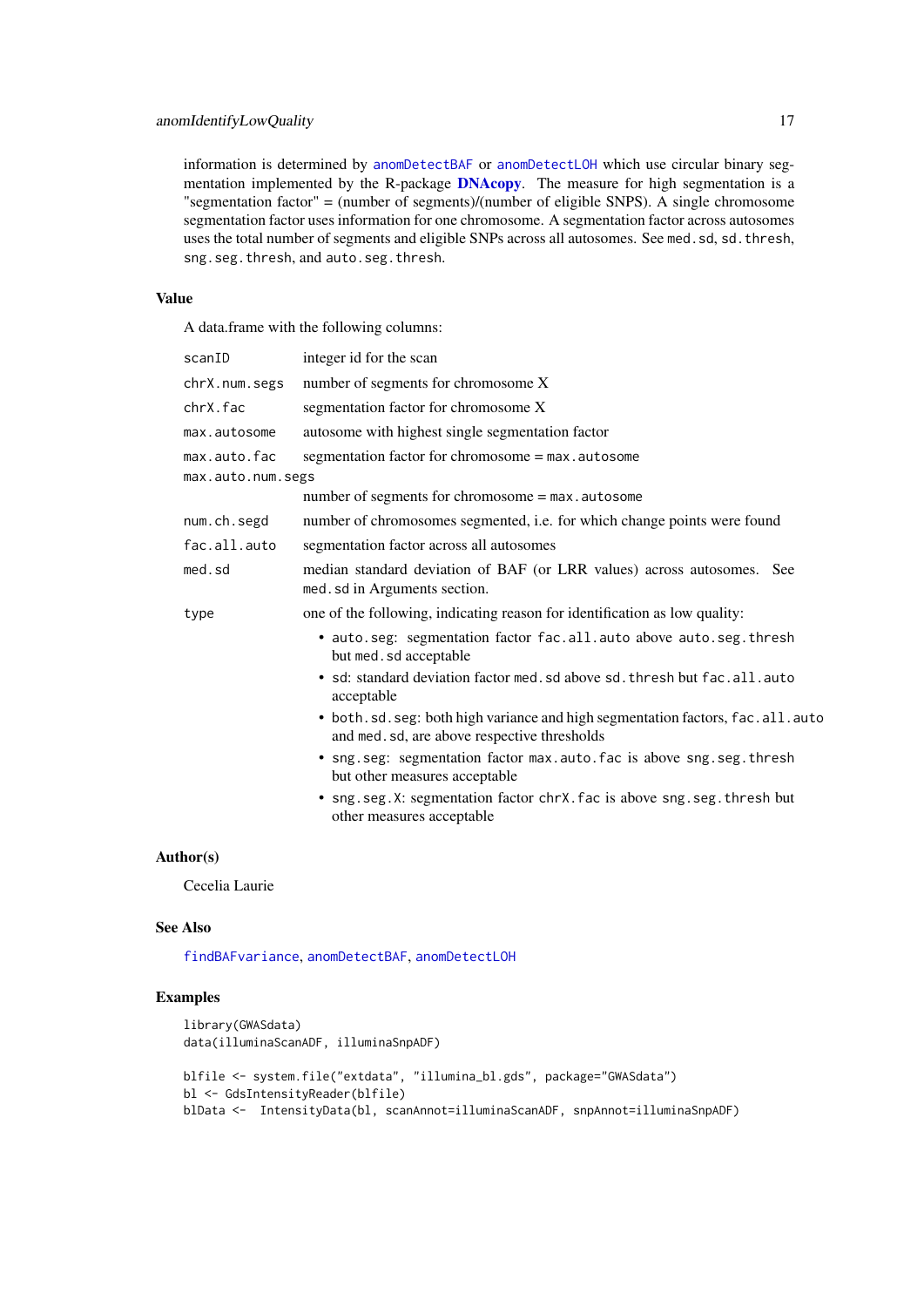```
genofile <- system.file("extdata", "illumina_geno.gds", package="GWASdata")
geno <- GdsGenotypeReader(genofile)
genoData <- GenotypeData(geno, scanAnnot=illuminaScanADF, snpAnnot=illuminaSnpADF)
# initial scan for low quality with median SD
baf.sd <- sdByScanChromWindow(blData, genoData)
med.baf.sd <- medianSdOverAutosomes(baf.sd)
low.qual.ids <- med.baf.sd$scanID[med.baf.sd$med.sd > 0.05]
# segment and filter BAF
scan.ids <- illuminaScanADF$scanID[1:2]
chrom.ids <- unique(illuminaSnpADF$chromosome)
snp.ids <- illuminaSnpADF$snpID[illuminaSnpADF$missing.n1 < 1]
data(centromeres.hg18)
anom <- anomDetectBAF(blData, genoData, scan.ids=scan.ids, chrom.ids=chrom.ids,
  snp.ids=snp.ids, centromere=centromeres.hg18, low.qual.ids=low.qual.ids)
# further screen for low quality scans
snp.annot <- illuminaSnpADF
snp.annot$eligible <- snp.annot$missing.n1 < 1
low.qual <- anomIdentifyLowQuality(snp.annot, med.baf.sd, anom$seg.info,
  sd.thresh=0.1, sng.seg.thresh=0.0008, auto.seg.thresh=0.0001)
close(blData)
close(genoData)
```

| anomSegStats | Calculate LRR and BAF statistics for anomalous segments |
|--------------|---------------------------------------------------------|
|              |                                                         |

#### Description

Calculate LRR and BAF statistics for anomalous segments and plot results

#### Usage

```
anomSegStats(intenData, genoData, snp.ids, anom, centromere,
 lrr.cut = -2, verbose = TRUE)
anomStatsPlot(intenData, genoData, anom.stats, snp.ineligible,
 plot.ineligible = FALSE, centromere = NULL,
 brackets = c("none", "bases", "markers"), brkpt.pct = 10,
 whole.chrom = FALSE, win = 5, win.calc = FALSE, win.fixed = 1,
 zoom = c("both", "left", "right"), main = NULL, info = NULL,
 ideogram = TRUE, ideo.zoom = FALSE, ideo.rect = TRUE,
 mult.anom = FALSE, cex = 0.5, cex.leg = 1.5,
colors = c("default", "neon", "primary"), ...)
```
### Arguments

intenData An [IntensityData](#page-86-1) object containing BAlleleFreq and LogRRatio. The order of the rows of intenData and the snp annotation are expected to be by chromosome and then by position within chromosome.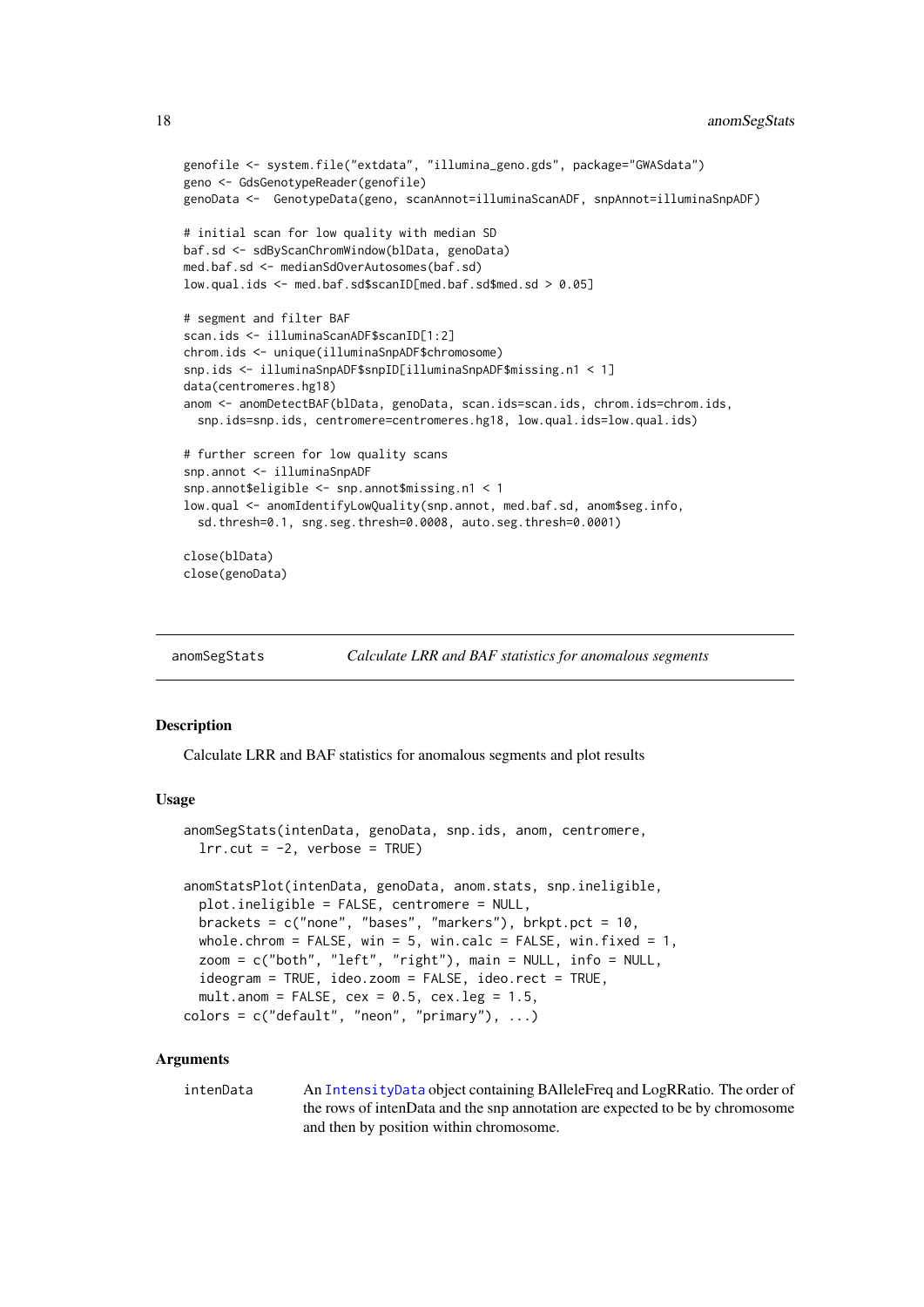| genoData        | A GenotypeData object. The order of the rows of intenData and the snp anno-<br>tation are expected to be by chromosome and then by position within chromo-<br>some.                                                                                                                                                                                                                                                                                                                |
|-----------------|------------------------------------------------------------------------------------------------------------------------------------------------------------------------------------------------------------------------------------------------------------------------------------------------------------------------------------------------------------------------------------------------------------------------------------------------------------------------------------|
| snp.ids         | vector of eligible SNP ids. Usually exclude failed and intensity-only SNPS. Also<br>recommended to exclude an HLA region on chromosome 6 and XTR region on<br>X chromosome. See HLA and pseudoautosomal. If there are SNPs annotated in<br>the centromere gap, exclude these as well (see centromeres). x                                                                                                                                                                          |
| anom            | data.frame of detected chromosome anomalies. Names must include "scanID",<br>"chromosome", "left.index", "right.index", "sex", "method", "anom.id". Valid<br>values for "method" are "BAF" or "LOH" referring to whether the anomaly was<br>detected by BAF method (anomDetectBAF) or by LOH method (anomDetectLOH).<br>Here "left.index" and "right.index" are row indices of intenData with left.index<br>$\langle$ right.index.                                                 |
| centromere      | data.frame with centromere position info. Names must include "chrom", "left.base",<br>"right.base". Valid values for "chrom" are 1:22, "X", "Y", "XY". Here "left.base"<br>and "right.base" are start and end base positions of the centromere location, re-<br>spectively. Centromere data tables are provided in centromeres.                                                                                                                                                    |
| lrr.cut         | count the number of eligible LRR values less than 1rr. cut                                                                                                                                                                                                                                                                                                                                                                                                                         |
| verbose         | whether to print the scan id currently being processed                                                                                                                                                                                                                                                                                                                                                                                                                             |
| anom.stats      | data.frame of chromosome anomalies with statistics, usually the output of anomSegStats.<br>Names must include "anom.id", "scanID", "chromosome", "left.index", "right.index",<br>"method", "nmark.all", "nmark.elig", "left.base", "right.base", "nbase", "non.anom.baf.med",<br>"non.anom.lrr.med", "anom.baf.dev.med", "anom.baf.dev.5", "anom.lrr.med", "nmark.baf",<br>"nmark.lrr". Left and right refer to start and end, respectively, of the anomaly,<br>in position order. |
|                 | snp. ineligible vector of ineligible snp ids (e.g., intensity-only, failed snps, XTR and HLA re-<br>gions). See HLA and pseudoautosomal.                                                                                                                                                                                                                                                                                                                                           |
| plot.ineligible |                                                                                                                                                                                                                                                                                                                                                                                                                                                                                    |
|                 | whether or not to include ineligible points in the plot for LogRRatio                                                                                                                                                                                                                                                                                                                                                                                                              |
| brackets        | type of brackets to plot around breakpoints - none, use base length, use number<br>of markers (note that using markers give asymmetric brackets); could be used,<br>along with brkpt.pct, to assess general accuracy of end points of the anomaly                                                                                                                                                                                                                                  |
| brkpt.pct       | percent of anomaly length in bases (or number of markers) for width of brackets                                                                                                                                                                                                                                                                                                                                                                                                    |
| whole.chrom     | logical to plot the whole chromosome or not (overrides win and zoom)                                                                                                                                                                                                                                                                                                                                                                                                               |
| win             | size of the window (a multiple of anomaly length) surrounding the anomaly to<br>plot                                                                                                                                                                                                                                                                                                                                                                                               |
| win.calc        | logical to calculate window size from anomaly length; overrides win and gives<br>window of fixed length given by win. fixed                                                                                                                                                                                                                                                                                                                                                        |
| win.fixed       | number of megabases for window size when win.calc=TRUE                                                                                                                                                                                                                                                                                                                                                                                                                             |
| zoom            | indicates whether plot includes the whole anomaly ("both") or zooms on just the<br>left or right breakpoint; "both" is default                                                                                                                                                                                                                                                                                                                                                     |
| main            | Vector of titles for upper (LRR) plots. If NULL, titles will include anom.id,<br>scanID, sex, chromosome, and detection method.                                                                                                                                                                                                                                                                                                                                                    |
| info            | character vector of extra information to include in the main title of the upper<br>(LRR) plot                                                                                                                                                                                                                                                                                                                                                                                      |
| ideogram        | logical for whether to plot a chromosome ideogram under the BAF and LRR<br>plots.                                                                                                                                                                                                                                                                                                                                                                                                  |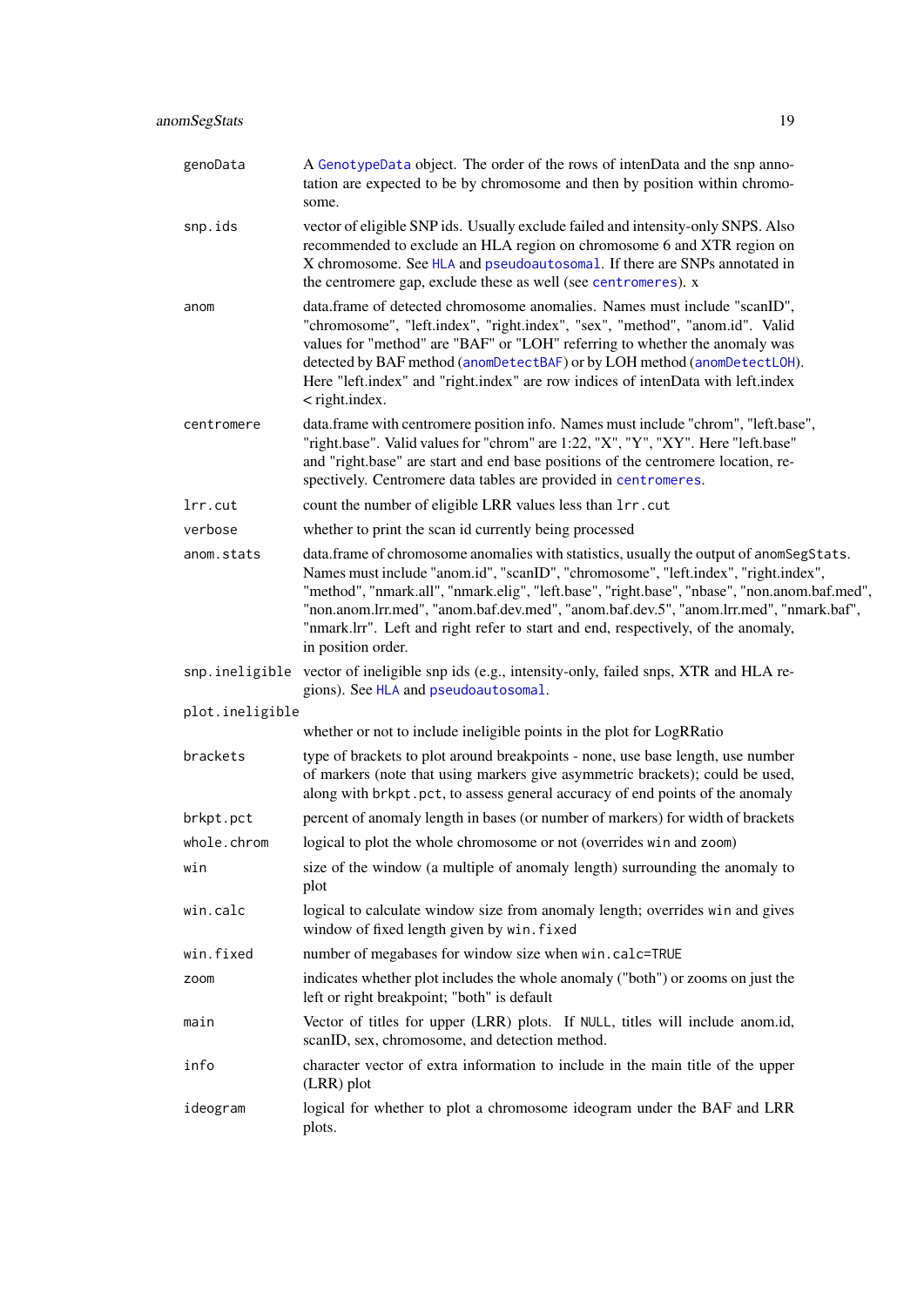| ideo.zoom | logical for whether to zoom in on the ideogram to match the range of the BAF/LRR<br>plots                                                                               |
|-----------|-------------------------------------------------------------------------------------------------------------------------------------------------------------------------|
| ideo.rect | logical for whether to draw a rectangle on the ideogram indicating the range of<br>the BAF/LRR plots                                                                    |
| mult.anom | logical for whether to plot multiple anomalies from the same scan-chromosome<br>pair on a single plot. If FALSE (default), each anomaly is shown on a separate<br>plot. |
| cex       | cex value for points on the plots                                                                                                                                       |
| cex.leg   | cex value for the ideogram legend                                                                                                                                       |
| colors    | Color scheme to use for genotypes. "default" is colorblind safe (colorbrewer<br>Set2), "neon" is bright orange/green/fuschia, and "primary" is red/green/blue.          |
| .         | Other parameters to be passed directly to plot.                                                                                                                         |
|           |                                                                                                                                                                         |

### Details

anomSegStats computes various statistics of the input anomalies. Some of these are basic statistics for the characteristics of the anomaly and for measuring deviation of LRR or BAF from expected. Other statistics are used in downstrean quality control analysis, including detecting terminal anomalies and investigating centromere-spanning anomalies.

anomStatsPlot produces separate png images of each anomaly in anom.stats. Each image consists of an upper plot of LogRRatio values and a lower plot of BAlleleFrequency values for a zoomed region around the anomaly or whole chromosome (depending up parameter choices). Each plot has vertical lines demarcating the anomaly and horizontal lines displaying certain statistics from anomSegStats. The upper plot title includes sample number and chromosome. Further plot annotation describes which anomaly statistics are represented.

### Value

anomSegStats produces a data.frame with the variables for anom plus the following columns: Left and right refer to position order with left < right.

| nmark.all        | total number of SNP markers on the array from left index to right index inclusive                                                                    |
|------------------|------------------------------------------------------------------------------------------------------------------------------------------------------|
| nmark.elig       | total number of eligible SNP markers on the array from left index to right index,<br>inclusive. See snp. ids for definition of eligible SNP markers. |
| left.base        | base position corresponding to left.index                                                                                                            |
| right.base       | base position corresponding to right.index                                                                                                           |
| nbase            | number of bases from left index to right index, inclusive                                                                                            |
| non.anom.baf.med |                                                                                                                                                      |
|                  | BAF median of non-anomalous segments on all autosomes for the associated<br>sample, using eligible heterozygous or missing SNP markers               |
| non.anom.lrr.med |                                                                                                                                                      |
|                  | LRR median of non-anomalous segments on all autosomes for the associated<br>sample, using eligible SNP markers                                       |
| non.anom.lrr.mad |                                                                                                                                                      |
|                  | MAD for LRR of non-anomalous segments on all autosomes for the associated<br>sample, using eligible SNP markers                                      |
| anom.baf.dev.med |                                                                                                                                                      |
|                  | BAF median of deviations from non.anom.baf.med of points used to detect<br>anomaly (eligible and heterozygous or missing)                            |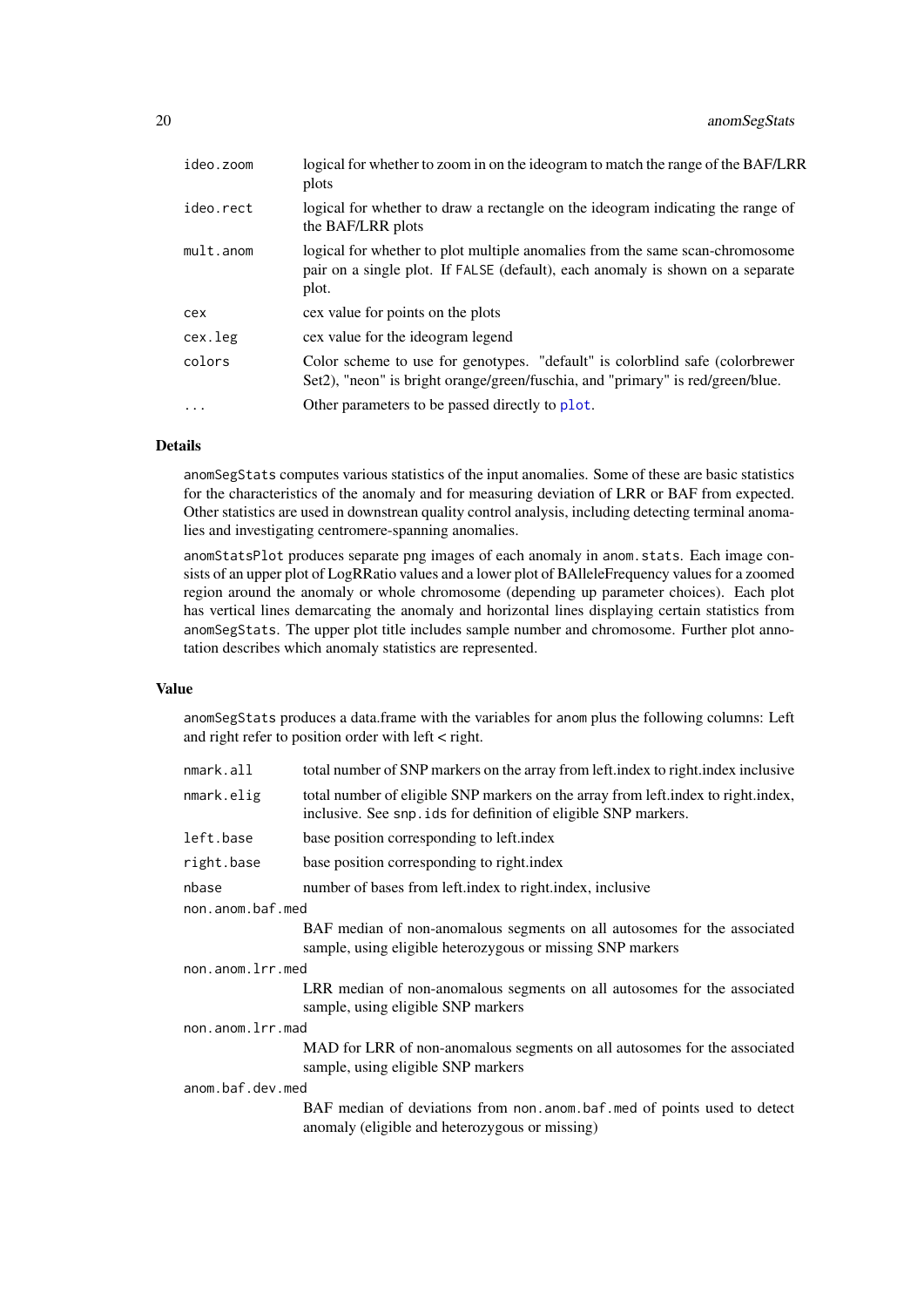|                        | anom.baf.dev.5 median of BAF deviations from 0.5, using eligible heterozygous or missing SNP<br>markers in anomaly                           |
|------------------------|----------------------------------------------------------------------------------------------------------------------------------------------|
| anom.baf.dev.mean      |                                                                                                                                              |
|                        | mean of BAF deviations from non. anom. baf. med, using eligible heterozygous<br>or missing SNP markers in anomaly                            |
| anom.baf.sd            | standard deviation of BAF deviations from non. anom. baf. med, using eligible<br>heterozygous or missing SNP markers in anomaly              |
| anom.baf.mad           | MAD of BAF deviations from non. anom. baf. med, using eligible heterozygous<br>or missing SNP markers in anomaly                             |
| anom.lrr.med           | LRR median of eligible SNP markers within the anomaly                                                                                        |
| anom.lrr.sd            | standard deviation of LRR for eligible SNP markers within the anomaly                                                                        |
| anom.lrr.mad           | MAD of LRR for eligible SNP markers within the anomaly                                                                                       |
| nmark.baf              | number of SNP markers within the anomaly eligible for BAF detection (eligible<br>markers that are heterozygous or missing)                   |
| nmark.lrr              | number of SNP markers within the anomaly eligible for LOH detection (eligible<br>markers)                                                    |
| cent.rel               | position relative to centromere - left, right, span                                                                                          |
| left.most              | T/F for whether the anomaly is the left-most anomaly for this sample-chromosome,<br>i.e. no other anomalies with smaller start base position |
| right.most             | T/F whether the anomaly is the right-most anomaly for this sample-chromosome,<br>i.e. no other anomalies with larger end base position       |
|                        | left.last.elig T/F for whether the anomaly contains the last eligible SNP marker going to the<br>left (decreasing position)                  |
| right.last.elig        |                                                                                                                                              |
|                        | T/F for whether the anomaly contains the last eligible SNP marker going to the<br>right (increasing position)                                |
| left.term.lrr.med      |                                                                                                                                              |
|                        | median of LRR for all eligible SNP markers from left-most eligible marker to<br>the left telomere (only calculated for the most distal anom) |
| right.term.lrr.med     |                                                                                                                                              |
|                        | median of LRR for all eligible markers from right-most eligible marker to the<br>right telomere (only calculated for the most distal anom)   |
| left.term.lrr.n        |                                                                                                                                              |
|                        | sample size for calculating left.term.lrr.med                                                                                                |
| right.term.lrr.n       | sample size for calculating right.term.lrr.med                                                                                               |
| cent.span.left.elig.n  |                                                                                                                                              |
|                        | number of eligible markers on the left side of centromere-spanning anomalies                                                                 |
| cent.span.right.elig.n | number of eligible markers on the right side of centromere-spanning anomalies                                                                |
| cent.span.left.bases   |                                                                                                                                              |
|                        | length of anomaly (in bases) covered by eligible markers on the left side of the<br>centromere                                               |
| cent.span.right.bases  | length of anomaly (in bases) covered by eligible markers on the right side of the<br>centromere                                              |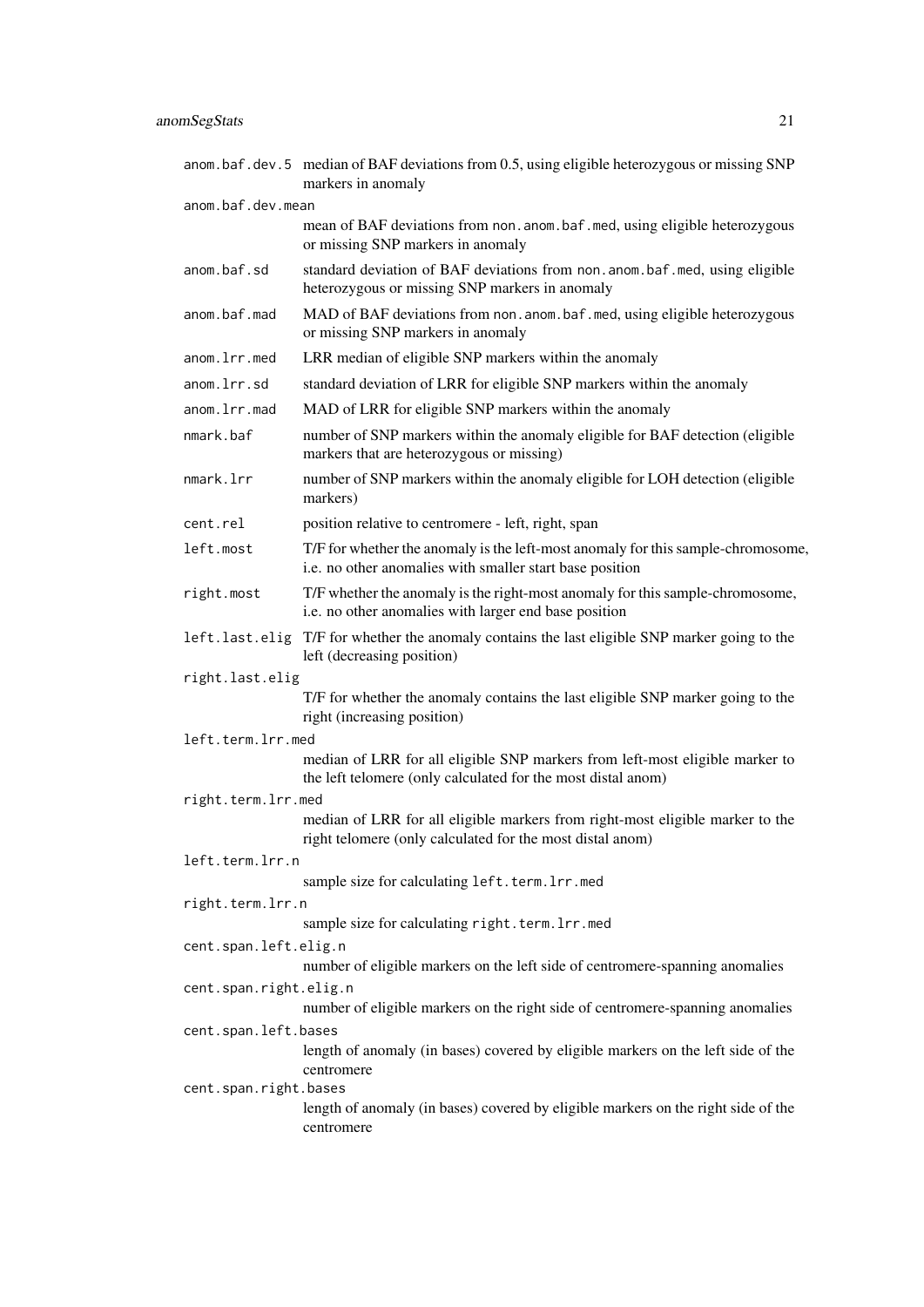| cent.span.left.index    |                                                                                                                                                                                                                |
|-------------------------|----------------------------------------------------------------------------------------------------------------------------------------------------------------------------------------------------------------|
|                         | index of eligible marker left-adjacent to centromere; recall that index refers to                                                                                                                              |
|                         | row indices of intenData                                                                                                                                                                                       |
| cent.span.right.index   |                                                                                                                                                                                                                |
|                         | index of elig marker right-adjacent to centromere                                                                                                                                                              |
| bafmetric.anom.mean     |                                                                                                                                                                                                                |
|                         | mean of BAF-metric values within anomaly, using eligible heterozygous or<br>missing SNP markers BAF-metric values were used in the detection of anoma-<br>lies. See anomDetectBAF for definition of BAF-metric |
| bafmetric.non.anom.mean |                                                                                                                                                                                                                |
|                         | mean of BAF-metric values within non-anomalous segments across all auto-<br>somes for the associated sample, using eligible heterozygous or missing SNP<br>markers                                             |
| bafmetric.non.anom.sd   |                                                                                                                                                                                                                |
|                         | standard deviation of BAF-metric values within non-anomalous segments across<br>all autosomes for the associated sample, using eligible heterozygous or missing<br><b>SNP</b> markers                          |
| nmark.lrr.low           | number of eligible markers within anomaly with LRR values less than 1rr. cut                                                                                                                                   |

#### Note

The non-anomalous statistics are computed over all autosomes for the sample associated with an anomaly. Therefore the accuracy of these statistics relies on the input anomaly data.frame including all autosomal anomalies for a given sample.

### Author(s)

Cathy Laurie

### See Also

[anomDetectBAF](#page-6-1), [anomDetectLOH](#page-10-1)

### Examples

```
library(GWASdata)
data(illuminaScanADF, illuminaSnpADF)
blfile <- system.file("extdata", "illumina_bl.gds", package="GWASdata")
bl <- GdsIntensityReader(blfile)
blData <- IntensityData(bl, scanAnnot=illuminaScanADF, snpAnnot=illuminaSnpADF)
genofile <- system.file("extdata", "illumina_geno.gds", package="GWASdata")
geno <- GdsGenotypeReader(genofile)
genoData <- GenotypeData(geno, scanAnnot=illuminaScanADF, snpAnnot=illuminaSnpADF)
scan.ids <- illuminaScanADF$scanID[1:2]
chrom.ids <- unique(illuminaSnpADF$chromosome)
snp.ids <- illuminaSnpADF$snpID[illuminaSnpADF$missing.n1 < 1]
snp.failed <- illuminaSnpADF$snpID[illuminaSnpADF$missing.n1 == 1]
# example results from anomDetectBAF
baf.anoms <- data.frame("scanID"=rep(scan.ids[1],2), "chromosome"=rep(21,2),
  "left.index"=c(100,300), "right.index"=c(200,400), sex=rep("M",2),
  method=rep("BAF",2), anom.id=1:2, stringsAsFactors=FALSE)
```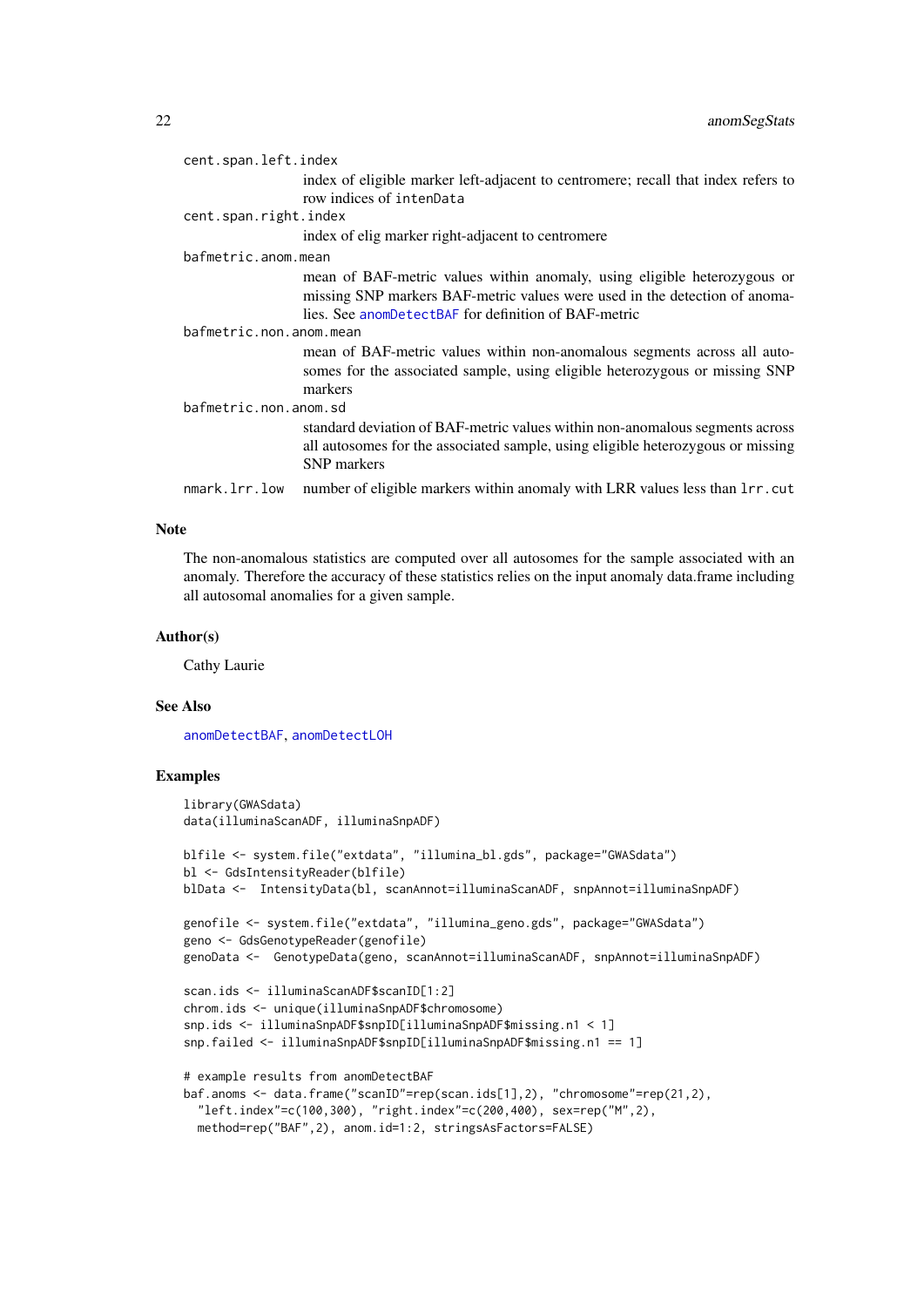#### <span id="page-22-0"></span>apartSnpSelection 23

```
# example results from anomDetectLOH
loh.anoms <- data.frame("scanID"=scan.ids[2],"chromosome"=22,
  "left.index"=400,"right.index"=500, sex="F", method="LOH",
  anom.id=3, stringsAsFactors=FALSE)
anoms <- rbind(baf.anoms, loh.anoms)
data(centromeres.hg18)
stats <- anomSegStats(blData, genoData, snp.ids=snp.ids, anom=anoms,
 centromere=centromeres.hg18)
anomStatsPlot(blData, genoData, anom.stats=stats,
  snp.ineligible=snp.failed, centromere=centromeres.hg18)
close(blData)
close(genoData)
```
apartSnpSelection *Random selection of SNPs*

### Description

Randomly selects SNPs for which each pair is at least as far apart as the specified basepair distance.

#### Usage

```
apartSnpSelection(chromosome, position, min.dist = 1e+05,
                  init.set = NULL, max.n. chromosomes = -1,verbose = TRUE)
```
#### Arguments

| chromosome        | An integer vector containing the chromosome for each SNP. Valid values are<br>1-26, any other value will be interpreted as missing and not selected. |
|-------------------|------------------------------------------------------------------------------------------------------------------------------------------------------|
| position          | A numeric vector of the positions (in basepairs) of the SNPs.                                                                                        |
| min.dist          | A numeric value to specify minimum distance required (in basepairs).                                                                                 |
| init.sel          | A logical vector indicating the initial SNPs to be included.                                                                                         |
| max.n.chromosomes |                                                                                                                                                      |
|                   | A numeric value specifying the maximum number of SNPs to return per chro-<br>mosome, "-1" means no number limit.                                     |
| verbose           | A logical value specifying whether to show progress information while running.                                                                       |

#### Details

apartSnpSelection selects SNPs randomly with the condition that they are at least as far apart as min.dist in basepairs. The starting set of SNPs can be specified with init.sel.

### Value

A logical vector indicating which SNPs were selected.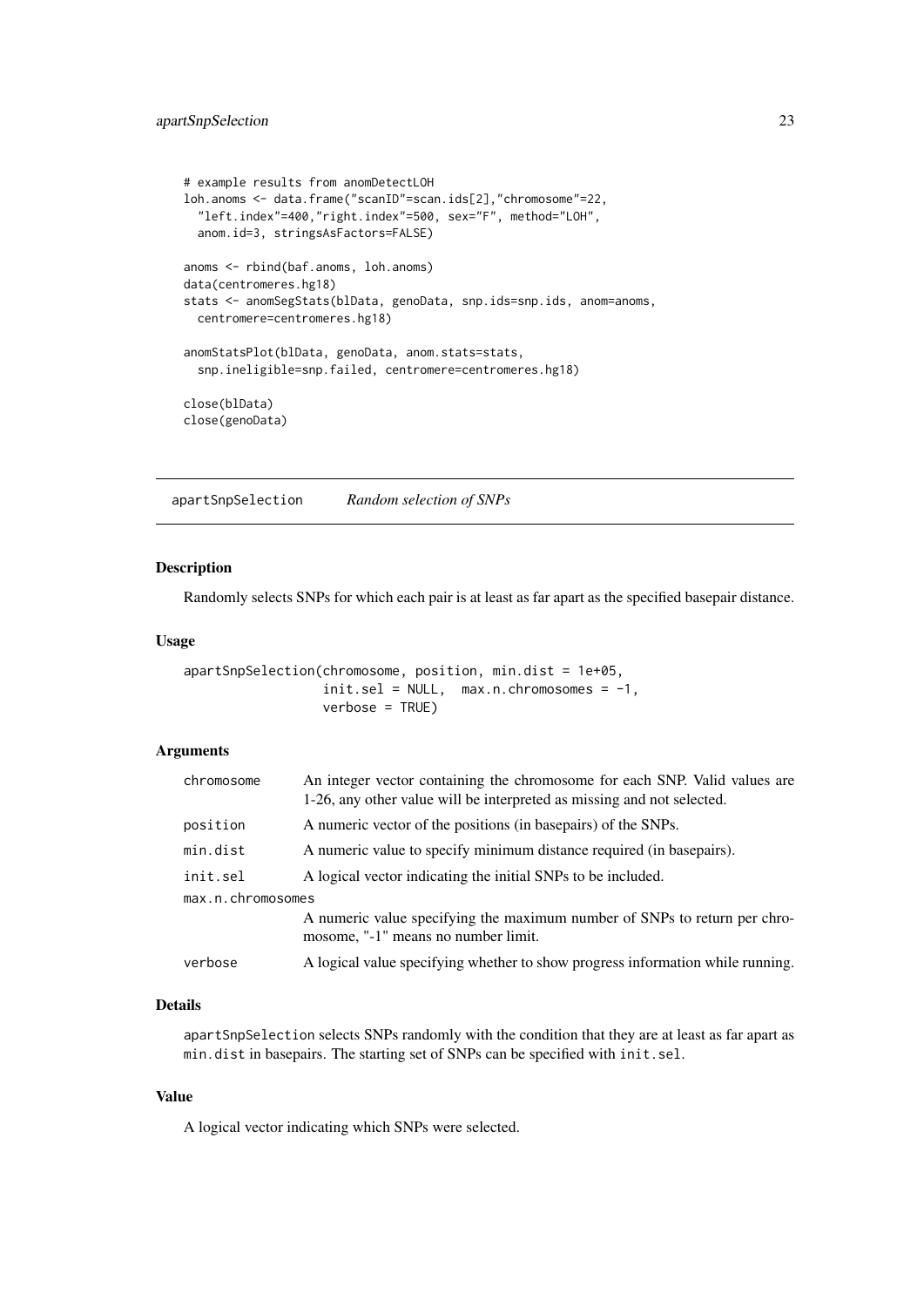### Author(s)

Xiuwen Zheng

### Examples

```
library(GWASdata)
data(affy_snp_annot)
pool <- affy_snp_annot$chromosome < 23
rsnp <- apartSnpSelection(affy_snp_annot$chromosome, affy_snp_annot$position,
                          min.dist=15000, init.sel=pool)
```
asSnpMatrix *Utilities for snpStats*

### Description

asSnpMatrix converts a [GenotypeData](#page-66-1) object to a [SnpMatrix-class](#page-0-0) object.

### Usage

```
asSnpMatrix(genoData, snpNames="snpID", scanNames="scanID",
           snp=c(1,-1), scan=c(1,-1))
```
#### Arguments

| genoData  | A GenotypeData object.                                                                                                                                                                                                         |
|-----------|--------------------------------------------------------------------------------------------------------------------------------------------------------------------------------------------------------------------------------|
| snpNames  | The name of the SNP variable in genoData to use as the column (SNP) names<br>in the SnpMatrix-class object.                                                                                                                    |
| scanNames | The name of the scan variable in genoData to use as the row (scan) names in the<br>SnpMatrix-class object.                                                                                                                     |
| snp       | An integer vector of the form (start, count), where start is the index of the first<br>data element to read and count is the number of elements to read. A value of<br>'-1' for count indicates that all SNPs should be read.  |
| scan      | An integer vector of the form (start, count), where start is the index of the first<br>data element to read and count is the number of elements to read. A value of<br>'-1' for count indicates that all scans should be read. |

### Details

The default is to extract all SNPs and scans from genoData, but for a large dataset this may exceed R's memory limit. Alternatively, snp and scan may be used to specify (start,count) of SNPs and scans to extract from genoData.

In the SnpMatrix object, genotypes are stored as  $0 = \text{missing}$ ,  $1 = "A/A", 2 = "A/B"$  or "B/A", and  $3 = "B/B"$ . (In a GenotypeData object,  $0 = "B/B"$ ,  $1 = "A/B"$  or " $B/A"$ , and  $2 = "A/A"$ .) Columns are SNPs with names snpNames and rows are scans with names scanNames (the transpose of the GenotypeData object).

### Value

A [SnpMatrix-class](#page-0-0) object.

<span id="page-23-0"></span>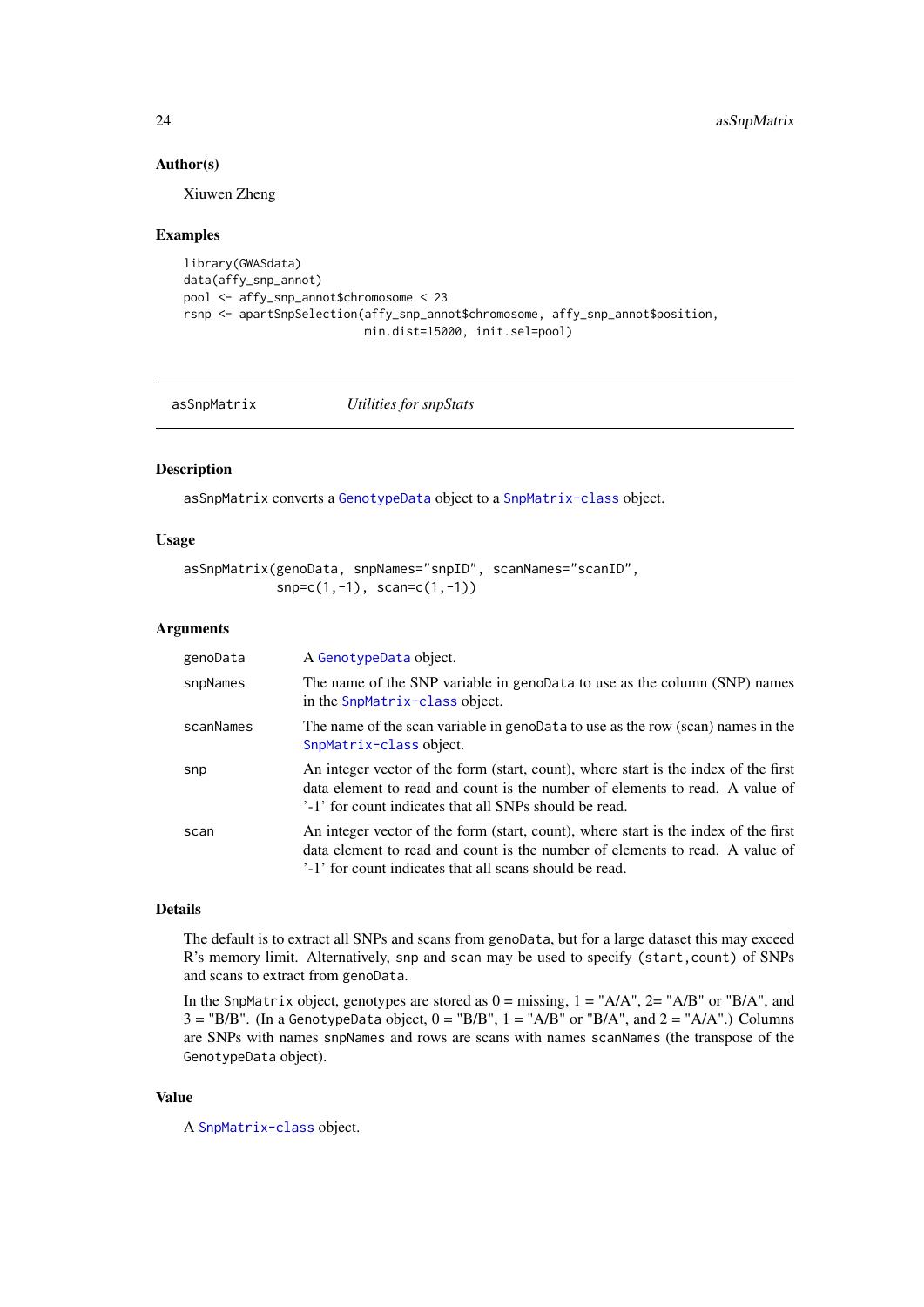#### <span id="page-24-0"></span>assocCoxPH 25

#### Author(s)

Stephanie Gogarten

### See Also

[SnpMatrix-class](#page-0-0), [GenotypeData](#page-66-1)

### Examples

```
library(snpStats)
library(GWASdata)
file <- system.file("extdata", "illumina_geno.gds", package="GWASdata")
gds <- GdsGenotypeReader(file)
data(illuminaSnpADF, illuminaScanADF)
genoData <- GenotypeData(gds, snpAnnot=illuminaSnpADF, scanAnnot=illuminaScanADF)
snpmat <- asSnpMatrix(genoData, snpNames="rsID", scanNames="scanID")
snpmat
as(snpmat[1:5, 1:5], "character")
summary(snpmat)
# only chromosome 21
chr <- getChromosome(genoData)
c21 <- which(chr == 21)
snpmat <- asSnpMatrix(genoData, snpNames="rsID", scanNames="scanID",
                     snp=c(c21[1], length(c21)))
snpmat
close(genoData)
```
#### assocCoxPH *Cox proportional hazards*

#### Description

Fits Cox proportional hazards model

### Usage

```
assocCoxPH(genoData,
           event,
           time.to.event,
           gene.action = c("additive", "dominant", "recessive"),
           covar = NULL,ivar = NULL,
           strata = NULL,
           scan.exclude = NULL,
           effectAllele = c("minor", "alleleA"),
           snpStart = NULL,
           snpEnd = NULL,block.size = 5000,
           verbose = TRUE)
```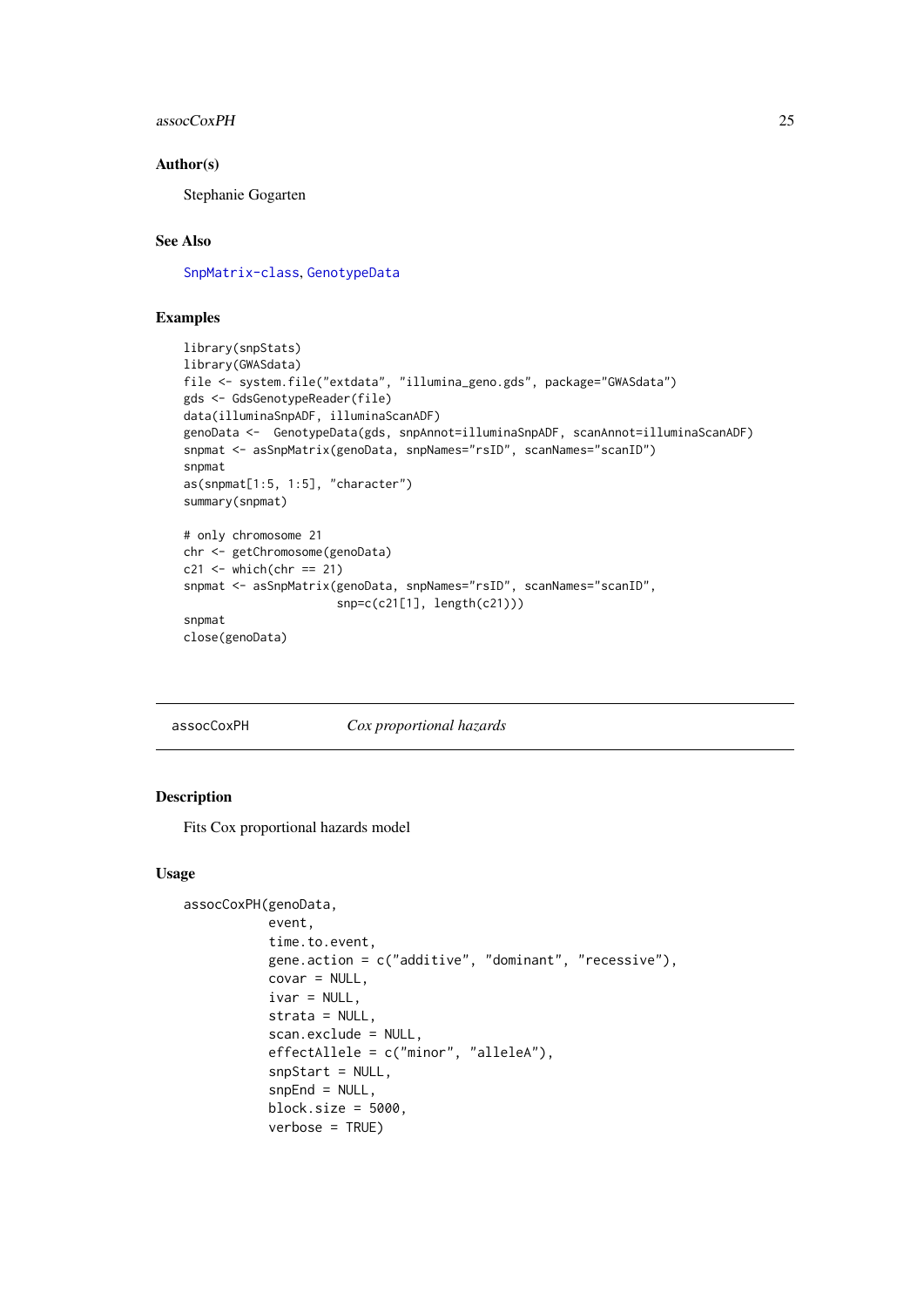### Arguments

| genoData      | a GenotypeData object                                                                                                                                                                                                                                                                                                                                                                                                                                                                                                                                                                           |
|---------------|-------------------------------------------------------------------------------------------------------------------------------------------------------------------------------------------------------------------------------------------------------------------------------------------------------------------------------------------------------------------------------------------------------------------------------------------------------------------------------------------------------------------------------------------------------------------------------------------------|
| event         | name of scan annotation variable in genoData for event to analyze (chould be<br>coded 0/1 or FALSE/TRUE)                                                                                                                                                                                                                                                                                                                                                                                                                                                                                        |
| time.to.event | name of scan annotation variable in genoData for time to event                                                                                                                                                                                                                                                                                                                                                                                                                                                                                                                                  |
| gene.action   | "additive" coding sets the marker variable for homozygous minor allele sam-<br>$p$ les = 2, heterozygous samples = 1, and homozygous major allele samples = 0.<br>"dominant" coding sets the marker variable for homozygous minor allele sam-<br>$ples = 2$ , heterozygous samples = 2, and homozygous major allele samples = 0.<br>"recessive" coding sets the marker variable for homozygous minor allele sam-<br>$p$ les = 2, heterozygous samples = 0, and homozygous major allele samples = 0.<br>(If effectAllele="alleleA", the coding reflects alleleA instead of the minor<br>allele.) |
| covar         | a vector of the names of the covariates to adjust for (columns in the scan anno-<br>tation of genoData)                                                                                                                                                                                                                                                                                                                                                                                                                                                                                         |
| ivar          | the name of the variable in covar to include as an interaction with genotype                                                                                                                                                                                                                                                                                                                                                                                                                                                                                                                    |
| strata        | a vector of names of variables to stratify on for a stratified analysis                                                                                                                                                                                                                                                                                                                                                                                                                                                                                                                         |
| scan.exclude  | a vector of scanIDs for scans to exclude                                                                                                                                                                                                                                                                                                                                                                                                                                                                                                                                                        |
| effectAllele  | whether the effects should be returned in terms of the minor allele for the tested<br>sample (effectAllele="minor") or the allele returned by getAlleleA(genoData)<br>(effectAllele="alleleA"). If the minor allele is alleleB for a given SNP, the<br>difference between these two options will be a sign change for the beta estimate.                                                                                                                                                                                                                                                        |
| snpStart      | index of the first SNP to analyze, defaults to first SNP                                                                                                                                                                                                                                                                                                                                                                                                                                                                                                                                        |
| snpEnd        | index of the last SNP to analyze, defaults to last SNP                                                                                                                                                                                                                                                                                                                                                                                                                                                                                                                                          |
| block.size    | number of SNPs to read in at once                                                                                                                                                                                                                                                                                                                                                                                                                                                                                                                                                               |
| verbose       | logical for whether to print status updates                                                                                                                                                                                                                                                                                                                                                                                                                                                                                                                                                     |

### Details

This function performs Cox proportional hazards regression of a survival object (using the [Surv](#page-0-0) function) on SNP genotype and other covariates. It uses the [coxph](#page-0-0) function from the R [survival](#page-0-0) library.

It is recommended to filter results returned using 2\*MAF\*(1-MAF)\*n.events > 75 where MAF = minor allele frequency and n.events = number of events. This filter was suggested by Ken Rice and Thomas Lumley, who found that without this requirement, at threshold levels of significance for genome-wide studies, Cox regression p-values based on standard asymptotic approximations can be notably anti-conservative.

Note: Y chromosome SNPs must be analyzed separately because they only use males.

#### Value

a data.frame with some or all of the following columns:

| snpID    | the snpIDs                                      |
|----------|-------------------------------------------------|
| chr      | chromosome SNPs are on                          |
| n        | number of samples used to analyze each SNP      |
| n.events | number of events in complete cases for each SNP |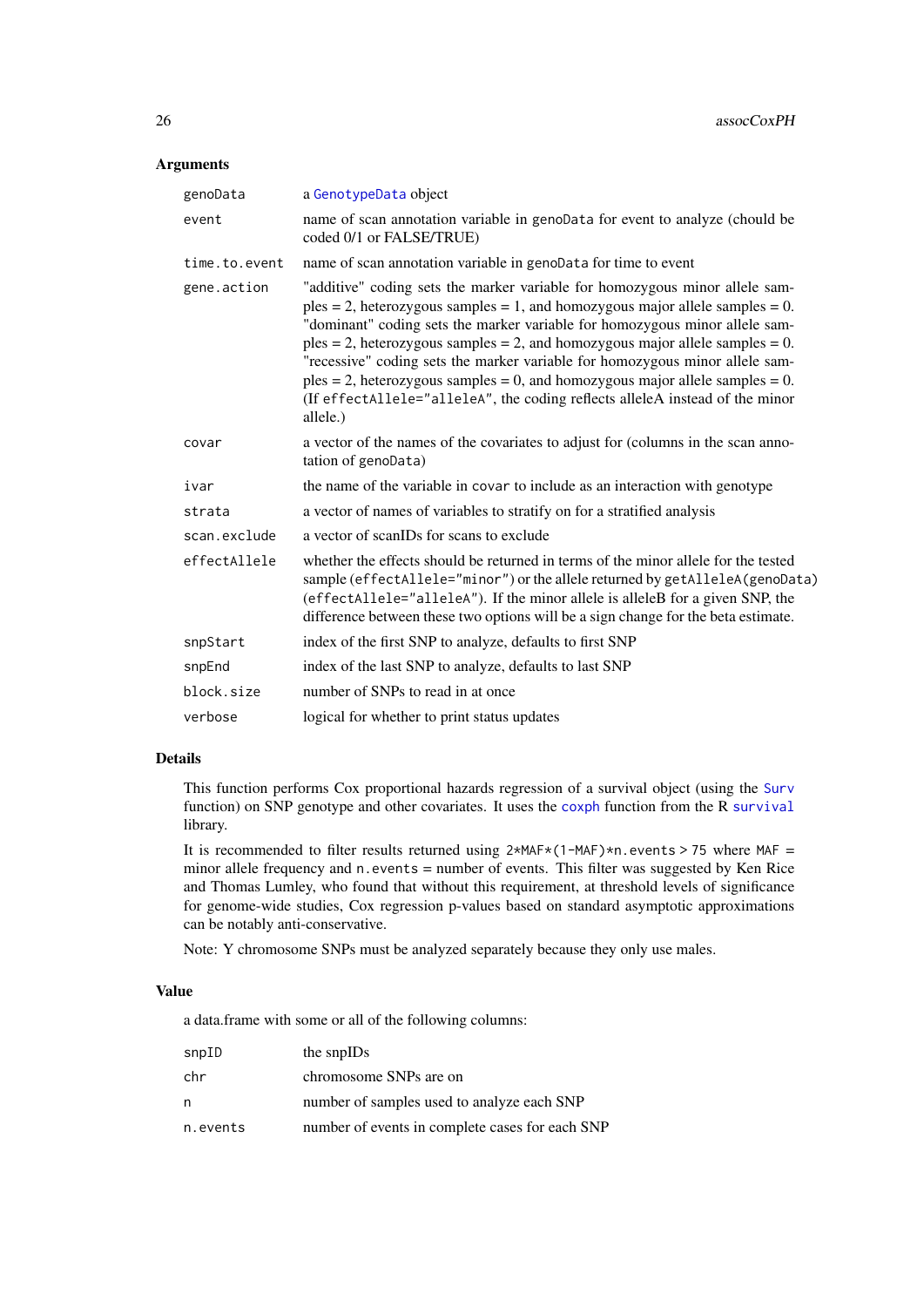### assocCoxPH 27

| effect.allele | which allele $("A" or "B")$ is the effect allele                            |
|---------------|-----------------------------------------------------------------------------|
| <b>EAF</b>    | effect allele frequency                                                     |
| <b>MAF</b>    | minor allele frequency                                                      |
| filter        | TRUE if SNP passes the MAF filter $(2*MAF*(1-MAF)*n$ . events > 75)         |
| Est           | beta estimate for genotype                                                  |
| <b>SE</b>     | standard error of beta estimate for the genotype                            |
| z.Stat        | z statistic for association                                                 |
| z.pval        | p-value for association                                                     |
| GxE.Stat      | Likelihood ratio test statistic for the genotype*ivar interaction parameter |
| GxE.pval      | p-value for the likelihood ratio test statistic                             |

### Author(s)

Cathy Laurie, Matthew Conomos, Stephanie Gogarten

# See Also

[GenotypeData](#page-66-1), [coxph](#page-0-0)

# Examples

```
library(GWASdata)
data(illuminaScanADF)
scanAnnot <- illuminaScanADF
# exclude duplicated subjects
scan.exclude <- scanAnnot$scanID[scanAnnot$duplicated]
# create some variables for the scans
scanAnnot$sex <- as.factor(scanAnnot$sex)
scanAnnot$age <- rnorm(nrow(scanAnnot), mean=40, sd=10)
scanAnnot$event <- rbinom(nrow(scanAnnot), 1, 0.4)
scanAnnot$ttoe <- rnorm(nrow(scanAnnot), mean=100, sd=10)
# create data object
gdsfile <- system.file("extdata", "illumina_geno.gds", package="GWASdata")
gds <- GdsGenotypeReader(gdsfile)
genoData <- GenotypeData(gds, scanAnnot=scanAnnot)
res <- assocCoxPH(genoData,
                 event="event", time.to.event="ttoe",
     covar=c("sex", "age"),
     scan.exclude=scan.exclude,
     snpStart=1, snpEnd=100)
```
close(genoData)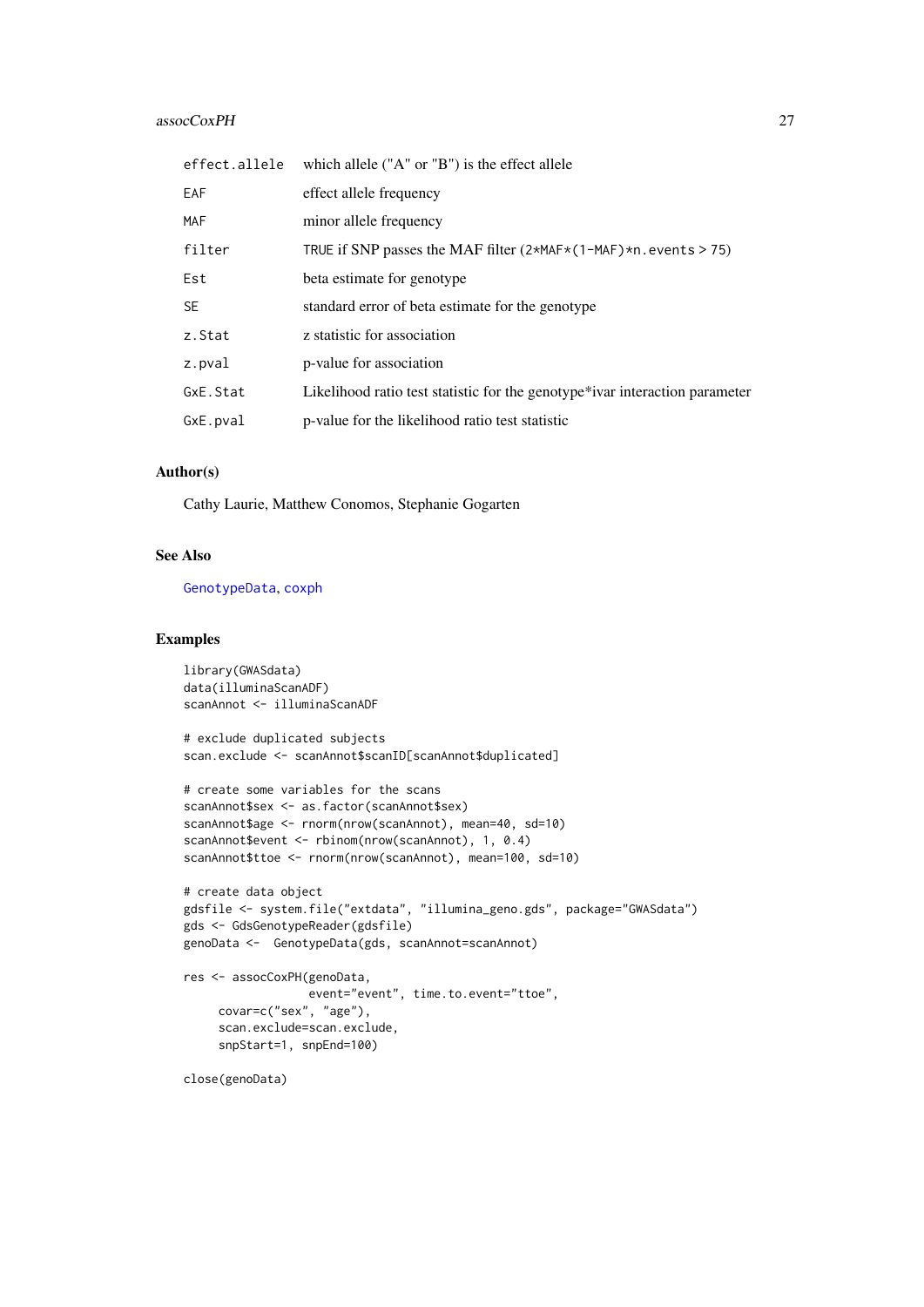<span id="page-27-0"></span>

### Description

Run association testing with regression

# Usage

```
assocRegression(genoData,
                outcome,
                model.type = c("linear", "logistic", "poisson", "firth"),
                gene.action = c("additive", "dominant", "recessive"),
                covar = NULL,
                ivar = NULL,scan.exclude = NULL,
       CI = 0.95,
                robust = FALSE,LRtest = FALSE,
                PPLtest = TRUE,
                effectAllele = c("minor", "alleleA"),
                snpStart = NULL,
                snpEnd = NULL,
                block.size = 5000,
                verbose = TRUE)
```
### Arguments

| genoData     | a GenotypeData object                                                                                                                                                                                                                                                                                                                                                                                                                                                                                                                                                                           |
|--------------|-------------------------------------------------------------------------------------------------------------------------------------------------------------------------------------------------------------------------------------------------------------------------------------------------------------------------------------------------------------------------------------------------------------------------------------------------------------------------------------------------------------------------------------------------------------------------------------------------|
| outcome      | the name of the phenotype of interest (a column in the scan annotation of genoData)                                                                                                                                                                                                                                                                                                                                                                                                                                                                                                             |
| model.type   | the type of model to be run. "linear" uses $\text{lm}$ , "logistic" uses $\text{glm}$ with family=binomial(),<br>"poisson" uses glm with family=poisson(), and "firth" uses logistf.                                                                                                                                                                                                                                                                                                                                                                                                            |
| gene.action  | "additive" coding sets the marker variable for homozygous minor allele sam-<br>$p$ les = 2, heterozygous samples = 1, and homozygous major allele samples = 0.<br>"dominant" coding sets the marker variable for homozygous minor allele sam-<br>$p$ les = 2, heterozygous samples = 2, and homozygous major allele samples = 0.<br>"recessive" coding sets the marker variable for homozygous minor allele sam-<br>$p$ les = 2, heterozygous samples = 0, and homozygous major allele samples = 0.<br>(If effectAllele="alleleA", the coding reflects alleleA instead of the minor<br>allele.) |
| covar        | a vector of the names of the covariates to adjust for (columns in the scan anno-<br>tation of genoData)                                                                                                                                                                                                                                                                                                                                                                                                                                                                                         |
| ivar         | the name of the variable in covar to include as an interaction with genotype                                                                                                                                                                                                                                                                                                                                                                                                                                                                                                                    |
| scan.exclude | a vector of scanIDs for scans to exclude                                                                                                                                                                                                                                                                                                                                                                                                                                                                                                                                                        |
| CI           | a value between 0 and 1 defining the confidence level for the confidence interval<br>calculations                                                                                                                                                                                                                                                                                                                                                                                                                                                                                               |
| robust       | logical for whether to use sandwich-based robust standard errors for the "linear"<br>or "logistic" method. The default value is FALSE, and uses model based standard<br>errors. The standard error estimates are returned and also used for Wald Tests of<br>significance.                                                                                                                                                                                                                                                                                                                      |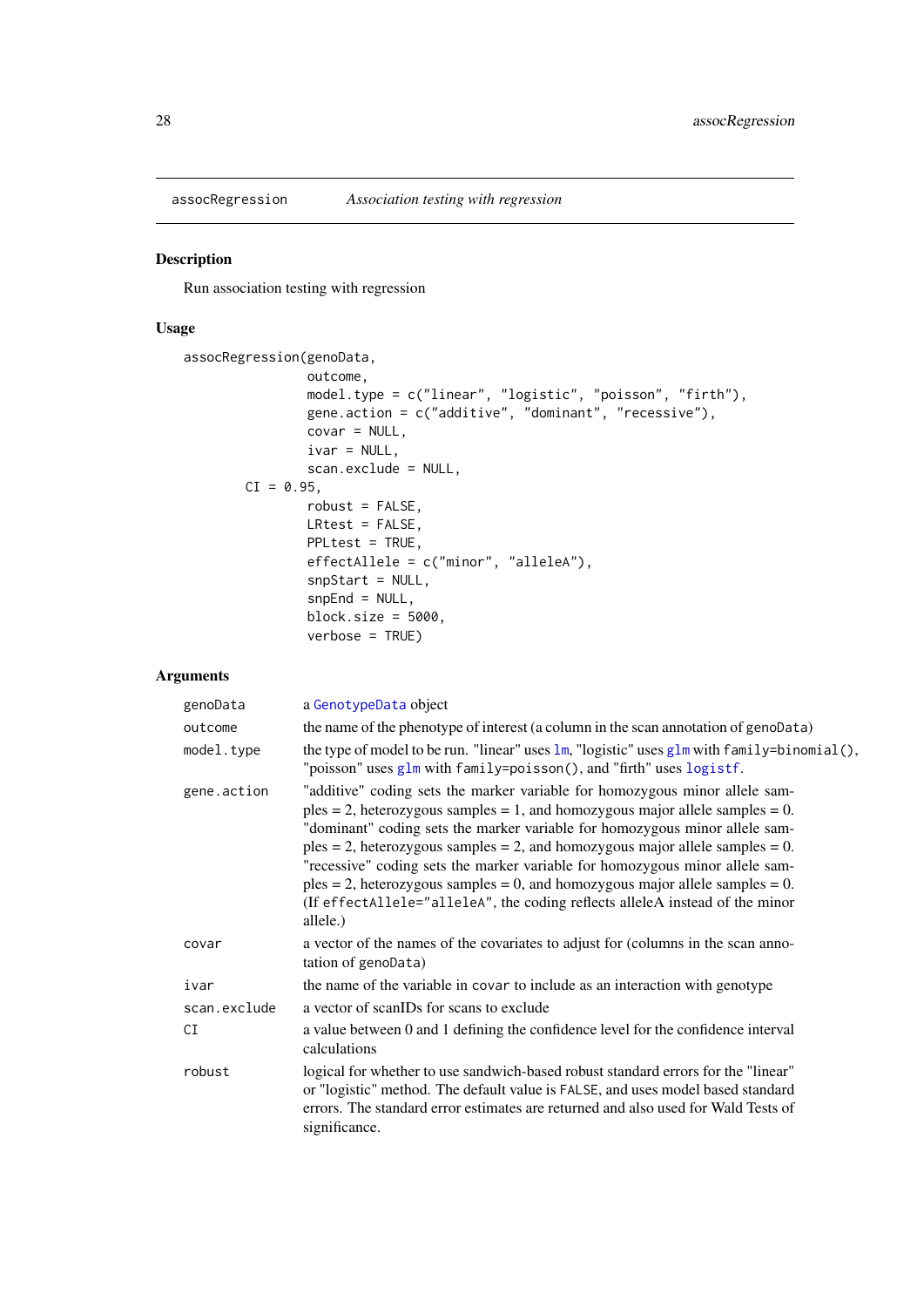#### assocRegression 29

| LRtest       | logical for whether to perform Likelihood Ratio Tests in addition to Wald tests<br>(which are always performed). Applies to linear, logistic, or poisson main ef-<br>fects only. NOTE: Performing the LR tests adds a noticeable amount of compu-<br>tation time.                                                                        |
|--------------|------------------------------------------------------------------------------------------------------------------------------------------------------------------------------------------------------------------------------------------------------------------------------------------------------------------------------------------|
| PPLtest      | logical for whether to use the profile penalized likelihood to compute p values<br>for the "firth" method (in addition to Wald tests, which are always performed).                                                                                                                                                                       |
| effectAllele | whether the effects should be returned in terms of the minor allele for the tested<br>sample (effectAllele="minor") or the allele returned by getAlleleA(genoData)<br>(effectAllele="alleleA"). If the minor allele is alleleB for a given SNP, the<br>difference between these two options will be a sign change for the beta estimate. |
| snpStart     | index of the first SNP to analyze, defaults to first SNP                                                                                                                                                                                                                                                                                 |
| snpEnd       | index of the last SNP to analyze, defaults to last SNP                                                                                                                                                                                                                                                                                   |
| block.size   | number of SNPs to read in at once                                                                                                                                                                                                                                                                                                        |
| verbose      | logical for whether to print status updates                                                                                                                                                                                                                                                                                              |

### Details

When using models without interaction terms, the association tests compare the model including the covariates and genotype value to the model including only the covariates (a test of genotype effect). When using a model with an interaction term, tests are performed for the interaction term separately as well as a joint test of all the genotype terms (main effects and interactions) to detect any genotype effect. All tests and p-values are always computed using Wald tests with p-values computed from Chi-Squared distribtuions. The option of using either sandwich based robust standard errors (which make no model assumptions) or using model based standard errors for the confidence intervals and Wald tests is specified by the robust parameter. The option of also performing equivalent Likelihood Ratio tests is available and is specified by the LRtest parameter.

For logistic regression models, if the SNP is monomorphic in either cases or controls, then the slope parameter is not well-defined, and the result will be NA.

Note: Y chromosome SNPs must be analyzed separately because they only use males.

#### Value

a data.frame with some or all of the following columns:

| snpID         | the snpIDs                                              |
|---------------|---------------------------------------------------------|
| chr           | chromosome SNPs are on                                  |
| effect.allele | which allele $("A" or "B")$ is the effect allele        |
| EAF           | effect allele frequency                                 |
| MAF           | minor allele frequency                                  |
| n             | number of samples used to analyze each SNP              |
| n0            | number of controls (outcome=0) used to analyze each SNP |
| n1            | number of cases (outcome=1) used to analyze each SNP    |
| Est           | beta estimate for genotype                              |
| <b>SE</b>     | standard error of beta estimate for the genotype        |
| LL            | Lower limit of confidence interval for Est              |
| UL            | Upper limit of confidence interval for Est              |
| Wald.Stat     | chi-squared test statistic for association              |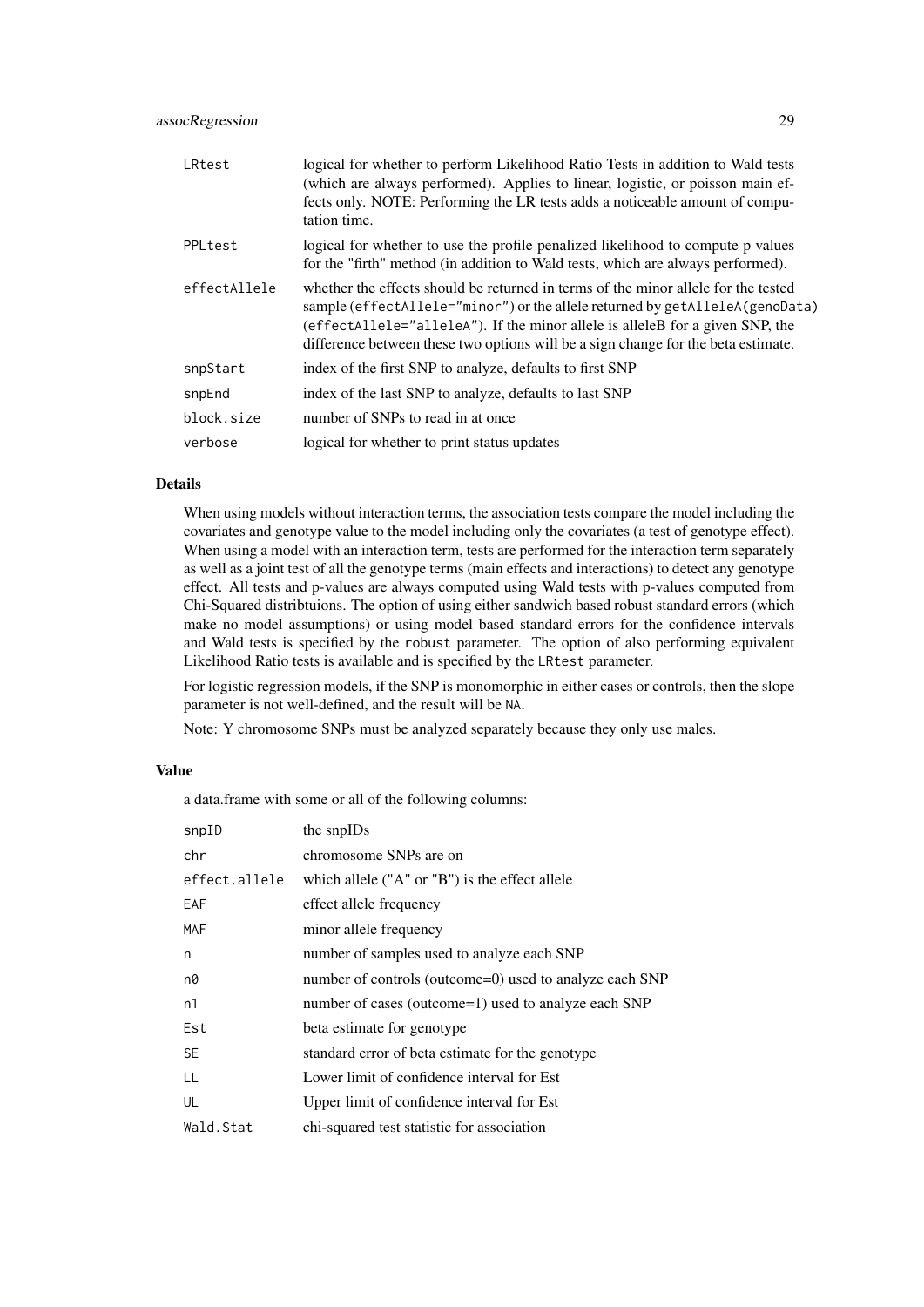| Wald.pval  | p-value for association                                                                                          |
|------------|------------------------------------------------------------------------------------------------------------------|
| LR.Stat    | likelihood ratio test statistic for association                                                                  |
| LR.pval    | p-value for association                                                                                          |
| PPL.Stat   | profile penalized likelihood test statistic for association                                                      |
| PPL.pval   | p-value for association                                                                                          |
| GxE.Est    | beta estimate for the genotype*ivar interaction parameter (NA if this parameter<br>is a factor with $>2$ levels) |
| GxE.SE     | standard error of beta estimate for the genotype*ivar interaction parameter                                      |
| GxE.Stat   | Wald test statistic for the genotype <sup>*</sup> ivar interaction parameter                                     |
| GxE.pval   | Wald test p-value for the genotype*ivar interaction parameter                                                    |
| Joint.Stat | Wald test statistic for jointly testing all genotype parameters                                                  |
| Joint.pval | Wald test p-value for jointly testing all genotype parameters                                                    |

#### Author(s)

Tushar Bhangale, Matthew Conomos, Stephanie Gogarten

### See Also

[GenotypeData](#page-66-1), [lm](#page-0-0), [glm](#page-0-0), [logistf](#page-0-0), [vcovHC](#page-0-0), [lrtest](#page-0-0)

### Examples

```
library(GWASdata)
data(illuminaScanADF)
scanAnnot <- illuminaScanADF
```
# exclude duplicated subjects scan.exclude <- scanAnnot\$scanID[scanAnnot\$duplicated]

```
# create some variables for the scans
scanAnnot$sex <- as.factor(scanAnnot$sex)
scanAnnot$age <- rnorm(nrow(scanAnnot), mean=40, sd=10)
scanAnnot$case.cntl.status <- rbinom(nrow(scanAnnot), 1, 0.4)
scanAnnot$blood.pressure[scanAnnot$case.cntl.status==1] <- rnorm(sum(scanAnnot$case.cntl.status==1), mean=10
scanAnnot$blood.pressure[scanAnnot$case.cntl.status==0] <- rnorm(sum(scanAnnot$case.cntl.status==0), mean=9
```

```
# create data object
gdsfile <- system.file("extdata", "illumina_geno.gds", package="GWASdata")
gds <- GdsGenotypeReader(gdsfile)
genoData <- GenotypeData(gds, scanAnnot=scanAnnot)
```

```
## linear regression
res <- assocRegression(genoData,
       outcome="blood.pressure",
                       model.type="linear",
                       covar=c("sex", "age"),
                       scan.exclude=scan.exclude,
         snpStart=1, snpEnd=100)
```
## logistic regression res <- assocRegression(genoData,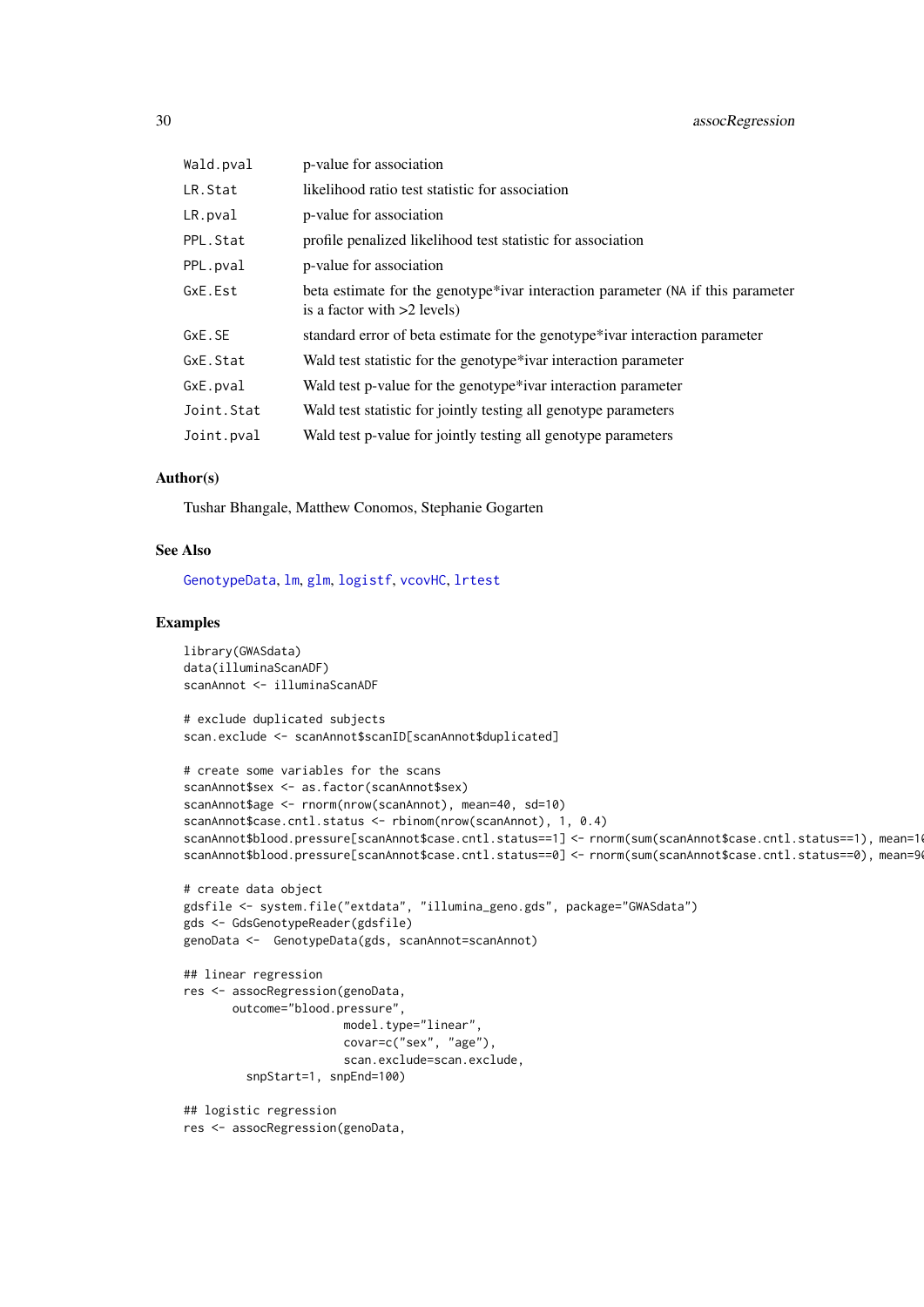```
outcome="case.cntl.status",
                model.type="logistic",
                covar=c("sex", "age"),
                scan.exclude=scan.exclude,
  snpStart=1, snpEnd=100)
```
close(genoData)

<span id="page-30-1"></span>BAFfromClusterMeans *B Allele Frequency & Log R Ratio Calculation*

#### Description

This function calculates the B allele frequency and the log R ratio values from the mean R and theta values for each cluster.

### Usage

```
BAFfromClusterMeans(intenData, filename, file.type = c("gds", "ncdf"),
                    clusterMeanVars = c("tAA","tAB","tBB","rAA","rAB","rBB"),
            precision="single", compress="LZMA_RA:1M",
                    verbose = TRUE)
```
#### Arguments

| intenData       | IntensityData object holding the X and Y intensity data from which the B<br>allele frequency and log R ratio are calculated.                         |  |
|-----------------|------------------------------------------------------------------------------------------------------------------------------------------------------|--|
| filename        | The name of the genotype GDS or netCDF file to create                                                                                                |  |
| file.type       | The type of file to create ("gds" or "ncdf")                                                                                                         |  |
| clusterMeanVars |                                                                                                                                                      |  |
|                 | Character vector indicating the names of the cluster mean columns in the SNP<br>annotation of intenData. Must be in order (tAA,tAB,tBB,rAA,rAB,rBB). |  |
| precision       | A character value indicating whether floating point numbers should be stored as<br>"double" or "single" precision.                                   |  |
| compress        | The compression level for variables in a GDS file (see add, gdsn for options.                                                                        |  |
| verbose         | Logical value specifying whether to show progress information.                                                                                       |  |

#### Details

This function calculates the B allele frequency and the log R ratio values from the mean R and theta values for each cluster and writes them to a GDS or NetCDF file.

### Author(s)

Stephanie Gogarten, Caitlin McHugh

### References

Peiffer D.A., Le J.M., Steemers F.J., Chang W., Jenniges T., and et al. High-resolution genomic profiling of chromosomal aberrations using infinium whole-genome genotyping. Genome Research, 16:1136-1148, 2006.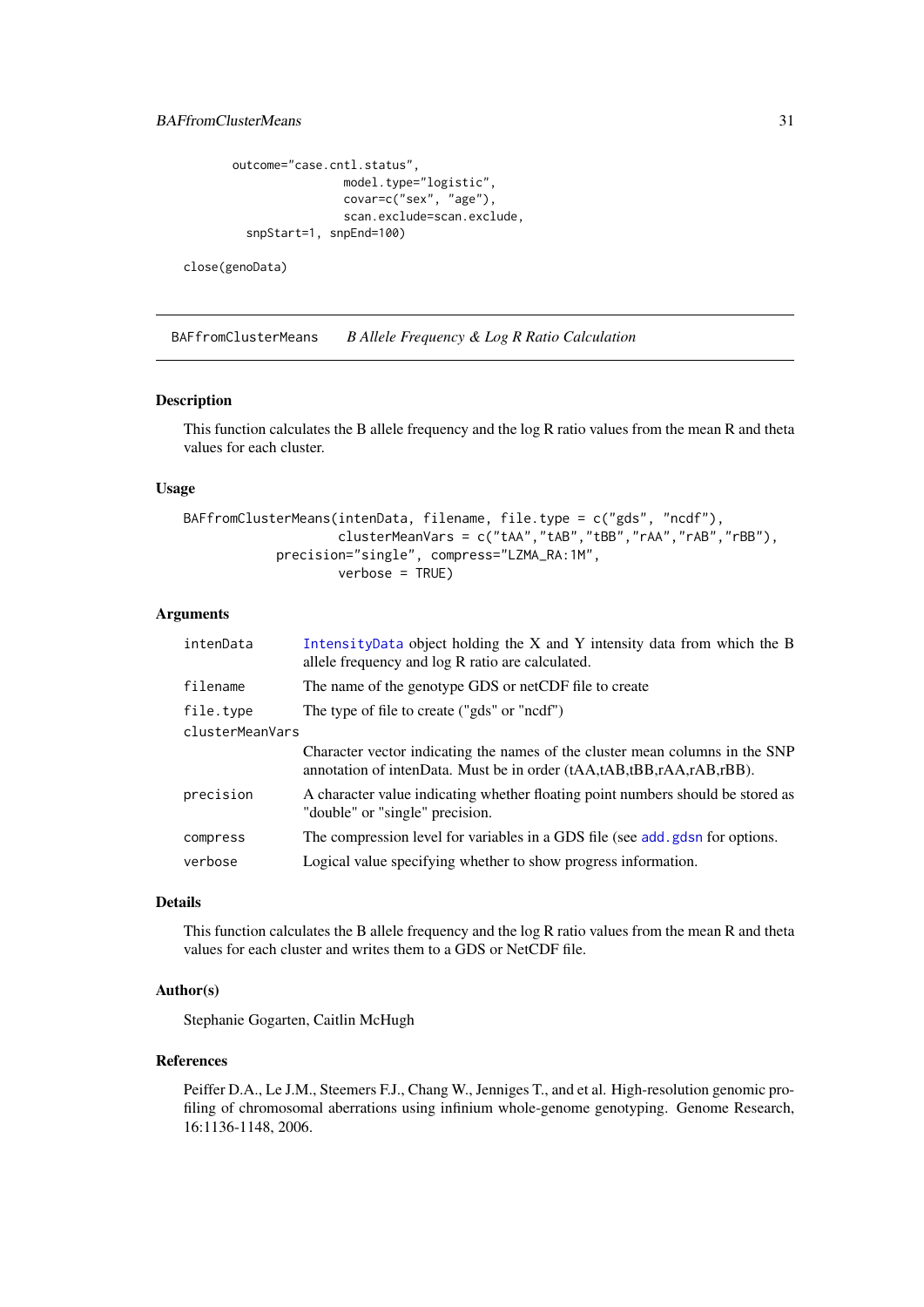### See Also

[IntensityData](#page-86-1), [BAFfromClusterMeans](#page-30-1)

### Examples

```
# create IntensityData object from GDS
library(GWASdata)
xyfile <- system.file("extdata", "illumina_qxy.gds", package="GWASdata")
xy <- GdsIntensityReader(xyfile)
data(illuminaSnpADF)
xyData <- IntensityData(xy, snpAnnot=illuminaSnpADF)
# calculate BAF and LRR and store in GDS file
blfile <- tempfile()
BAFfromClusterMeans(xyData, blfile, file.type="gds", verbose=FALSE)
```

```
# read output
bl <- GdsIntensityReader(blfile)
baf <- getBAlleleFreq(bl)
lrr <- getLogRRatio(bl)
```
close(xy) close(bl) file.remove(blfile)

BAFfromGenotypes *B Allele Frequency & Log R Ratio Calculation*

### Description

This function calculates the B allele frequency and the log R ratio values for samples by either plate or by study.

#### Usage

```
BAFfromGenotypes(intenData, genoData,
                 filename, file.type = c("gds", "ncdf"),
                 min.n.genotypes = 2,
                 call.method = c("by.plote", "by.stdout"),
                 plate.name = "plate",
                 block.size = 5000,
         precision="single", compress="LZMA_RA:1M",
                 verbose = TRUE)
```
#### Arguments

| intenData | Intensity Data object holding the X and Y intensity data from which the B<br>allele frequency and log R ratio are calculated. |
|-----------|-------------------------------------------------------------------------------------------------------------------------------|
| genoData  | GenotypeData object.                                                                                                          |
| filename  | The name of the genotype GDS or netCDF file to create                                                                         |
| file.type | The type of file to create ("gds" or "ncdf")                                                                                  |

<span id="page-31-0"></span>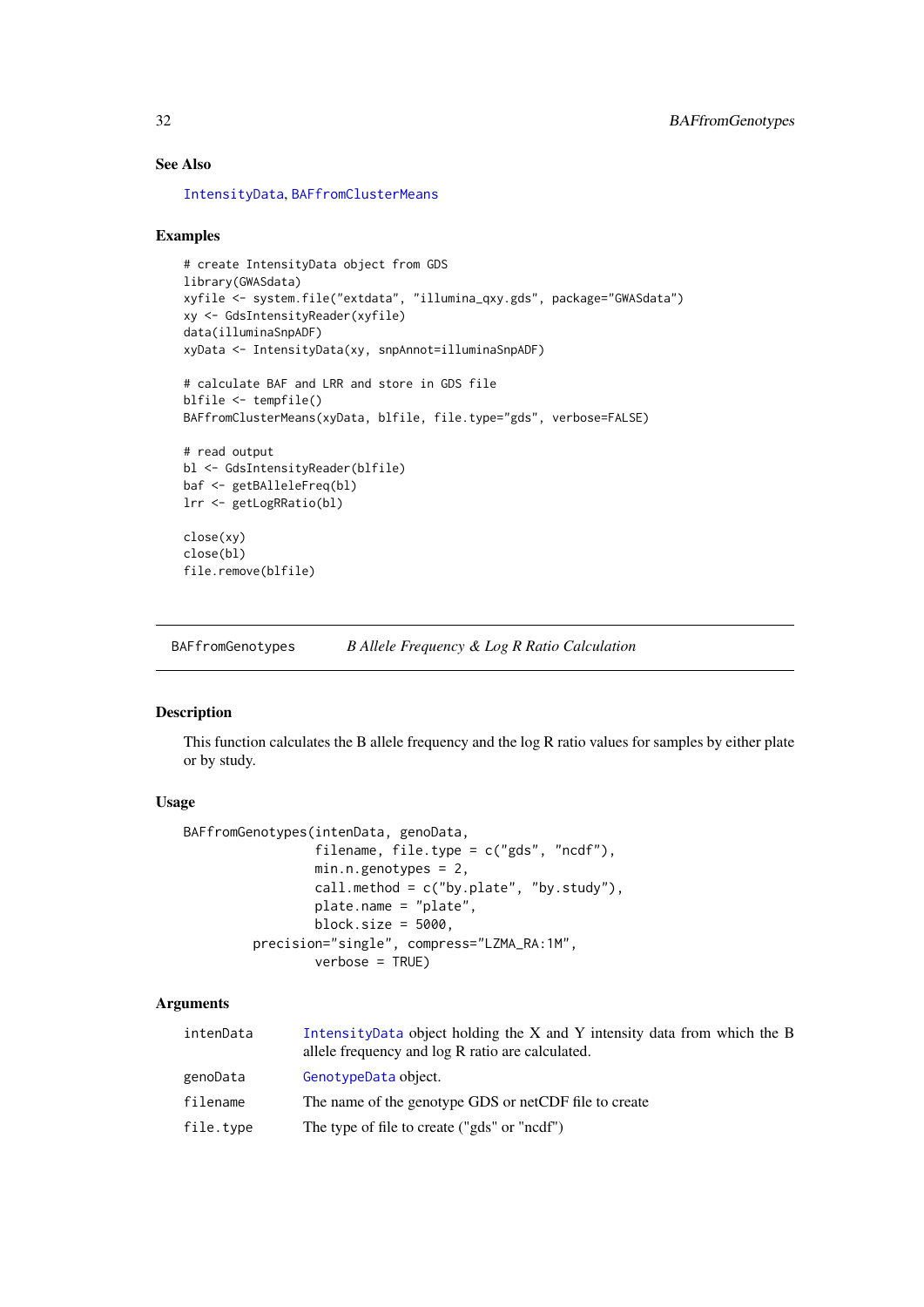| min.n.genotypes |                                                                                                                                                                                                                                                                                                                                       |  |
|-----------------|---------------------------------------------------------------------------------------------------------------------------------------------------------------------------------------------------------------------------------------------------------------------------------------------------------------------------------------|--|
|                 | The minimum number of samples for each genotype at any SNP in order to have<br>non-missing B allele frequency and log R ratio. Setting this parameter to 2 or a<br>similar value is recommended.                                                                                                                                      |  |
| call.method     | If call, method is 'by, plate', the B allele frequency and log R ratio are calculated<br>for samples delineated by plates. This is the default method. If call, method is<br>'by.study', the calculation uses all samples at once. If a study does not have<br>plate specifications, 'by.study' is the call.method that must be used. |  |
| plate.name      | Character string specifying the name of the plate variable in intenData or gen-<br>oData. By default, the plate.name is simply 'plate' but oftentimes there are<br>variations, such as 'plateID' or 'plate.num'.                                                                                                                      |  |
| block.size      | An integer specifying the number of SNPs to be loaded at one time. The recom-<br>mended value is around 1000, but should vary depending on computing power.                                                                                                                                                                           |  |
| precision       | A character value indicating whether floating point numbers should be stored as<br>"double" or "single" precision.                                                                                                                                                                                                                    |  |
| compress        | The compression level for variables in a GDS file (see add, gdsn for options.                                                                                                                                                                                                                                                         |  |
| verbose         | Logical value specifying whether to show progress information.                                                                                                                                                                                                                                                                        |  |

### Details

Because this function can take a considerable amount of time and space, sufficient attention should be given to the value used for block.size.

### Author(s)

Caitlin McHugh

### References

Peiffer D.A., Le J.M., Steemers F.J., Chang W., Jenniges T., and et al. High-resolution genomic profiling of chromosomal aberrations using infinium whole-genome genotyping. Genome Research, 16:1136-1148, 2006.

# See Also

[IntensityData](#page-86-1), [GenotypeData](#page-66-1), [chromIntensityPlot](#page-36-1), [BAFfromClusterMeans](#page-30-1)

### Examples

```
## Not run:
# create IntensityData and GenotypeData objects from netCDF
library(GWASdata)
data(affySnpADF)
data(affyScanADF)
nsamp <- nrow(affyScanADF)
xyfile <- system.file("extdata", "affy_qxy.nc", package="GWASdata")
xyNC <- NcdfIntensityReader(xyfile)
xyData <- IntensityData(xyNC, snpAnnot=affySnpADF, scanAnnot=affyScanADF)
genofile <- system.file("extdata", "affy_geno.nc", package="GWASdata")
genoNC <- NcdfGenotypeReader(genofile)
genoData <- GenotypeData(genoNC, snpAnnot=affySnpADF, scanAnnot=affyScanADF)
```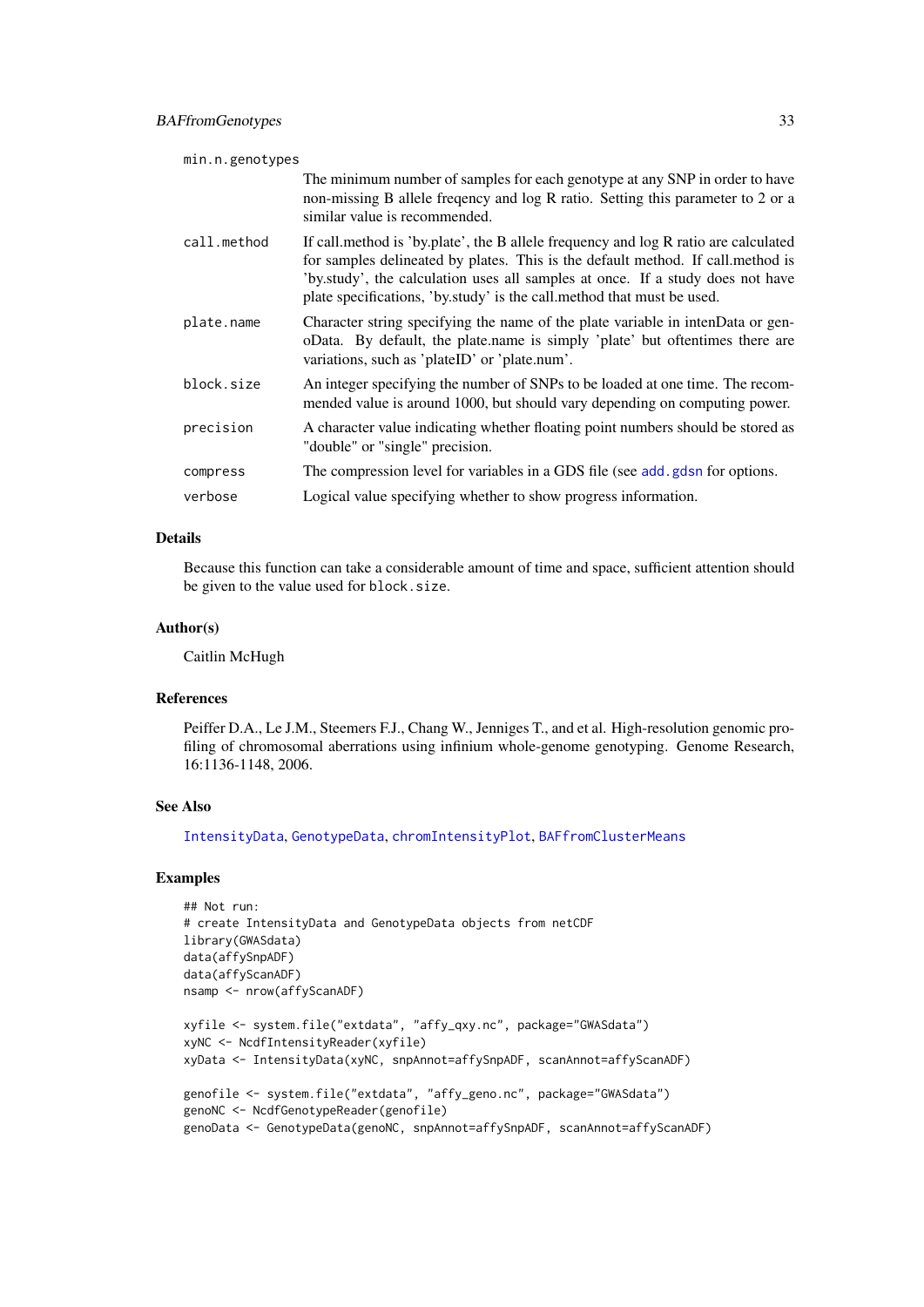```
# calculate BAF and LRR
blfile <- tempfile()
BAFfromGenotypes(xyData, genoData, blfile, file.type="ncdf", min.n.genotypes=2,
                 call.method="by.plate", plate.name="plate")
blNC <- NcdfIntensityReader(blfile)
baf <- getBAlleleFreq(blNC)
lrr <- getLogRRatio(blNC)
close(xyData)
close(genoData)
close(blNC)
file.remove(blfile)
## End(Not run)
```
batchTest *Batch Effects of Genotyping*

### Description

batchChisqTest calculates Chi-square values for batches from 2-by-2 tables of SNPs, comparing each batch with the other batches. batchFisherTest calculates Fisher's exact test values.

scan.exclude = NULL, return.by.snp = FALSE,

### Usage

```
batchChisqTest(genoData, batchVar, snp.include = NULL,
               chrom.include = 1:22, sex.include = c("M", "F"),
               scan.exclude = NULL, return.by.snp = FALSE,
               correct = TRUE, verbose = TRUE)
batchFisherTest(genoData, batchVar, snp.include = NULL,
                chrom.include = 1:22, sex.include = c("M", "F"),
```
conf.int = FALSE, verbose = TRUE)

# Arguments

| genoData      | GenotypeData object                                                                                                                                                                           |
|---------------|-----------------------------------------------------------------------------------------------------------------------------------------------------------------------------------------------|
| batchVar      | A character string indicating which annotation variable should be used as the<br>batch.                                                                                                       |
| snp.include   | A vector containing the IDs of SNPs to include.                                                                                                                                               |
| chrom.include | Integer vector with codes for chromosomes to include. Ignored if snp. include<br>is not NULL. Default is $1:22$ (autosomes). Use 23, 24, 25, 26, 27 for X, XY, Y,<br>M, Unmapped respectively |
| sex.include   | Character vector with sex to include. Default is $c("M", "F")$ . If sex chromo-<br>somes are present in chrom. include, only one sex is allowed.                                              |
| scan.exclude  | A vector containing the IDs of scans to be excluded.                                                                                                                                          |
| return.by.snp | Logical value to indicate whether snp-by-batch matrices should be returned.                                                                                                                   |
|               |                                                                                                                                                                                               |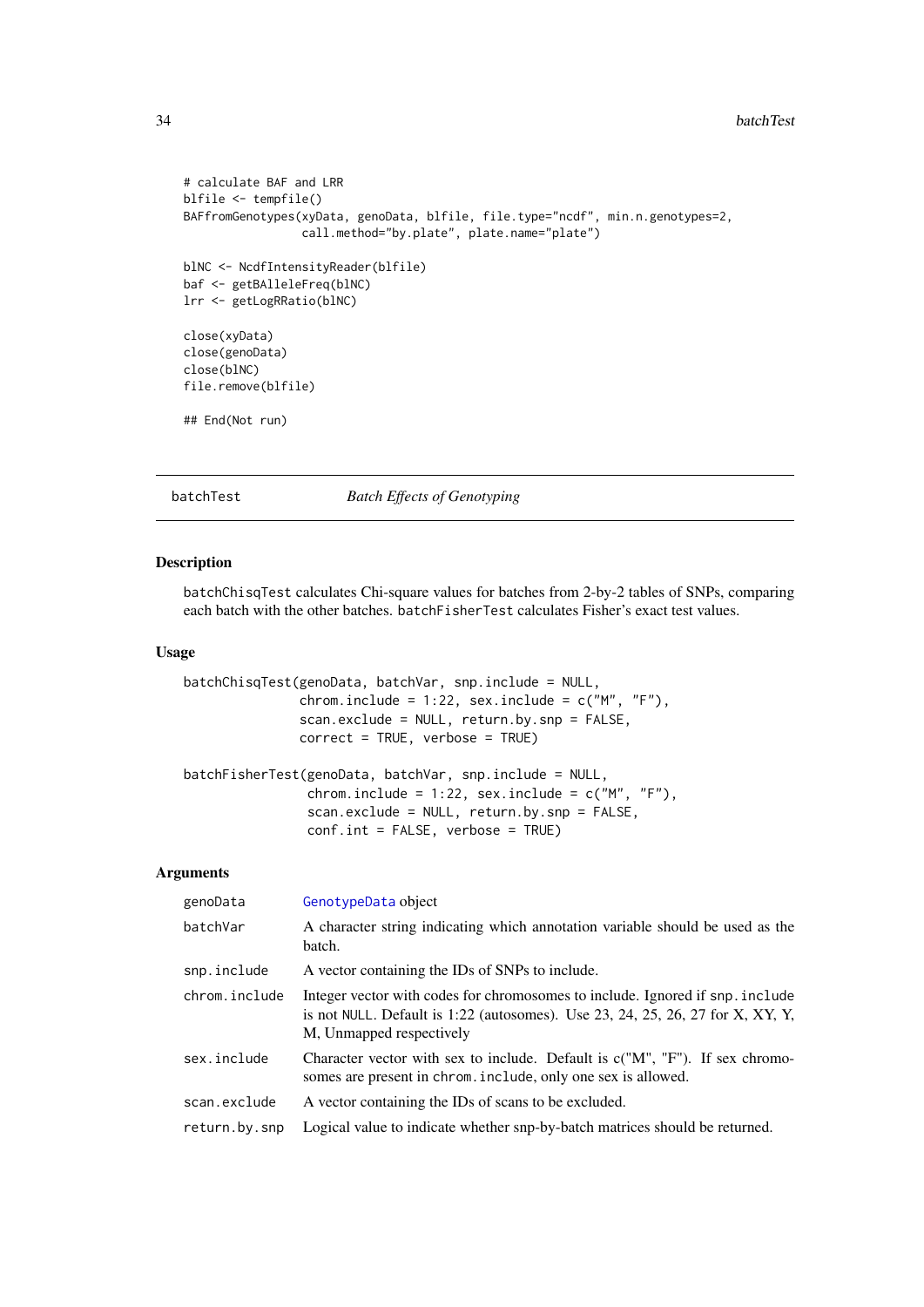#### **batchTest** 35

| conf.int | Logical value to indicate if a confidence interval should be computed.     |
|----------|----------------------------------------------------------------------------|
| correct  | Logical value to specify whether to apply the Yates continuity correction. |
| verbose  | Logical value specifying whether to show progress information.             |

### Details

Because of potential batch effects due to sample processing and genotype calling, batches are an important experimental design factor.

batchChisqTest calculates the Chi square values from 2-by-2 table for each SNP, comparing each batch with the other batches.

batchFisherTest calculates Fisher's Exact Test from 2-by-2 table for each SNP, comparing each batch with the other batches.

For each SNP and each batch, batch effect is evaluated by a 2-by-2 table: # of A alleles, and # of B alleles in the batch, versus # of A alleles, and # of B alleles in the other batches. Monomorphic SNPs are set to NA for all batches.

The default behavior is to combine allele frequencies from males and females and return results for autosomes only. If results for sex chromosomes (X or Y) are desired, use chrom.include with values 23 and/or 25 and sex.include="M" or "F".

If there are only two batches, the calculation is only performed once and the values for each batch will be identical.

#### Value

batchChisqTest returns a list with the following elements:

| mean.chisq                                                  | a vector of mean chi-squared values for each batch.                                                                                                                                                                             |  |
|-------------------------------------------------------------|---------------------------------------------------------------------------------------------------------------------------------------------------------------------------------------------------------------------------------|--|
| lambda                                                      | a vector of genomic inflation factor computed as median(chisq) $\ell$ 0.456 for<br>each batch.                                                                                                                                  |  |
| chisg                                                       | a matrix of chi-squared values with SNPs as rows and batches as columns. Only<br>returned if return.by.snp=TRUE.                                                                                                                |  |
| batchFisherTest returns a list with the following elements: |                                                                                                                                                                                                                                 |  |
| mean.or                                                     | a vector of mean odds-ratio values for each batch. mean or is computed as<br>$1/mean(pmin(or, 1/or))$ since the odds ratio is >1 when the batch has a higher<br>allele frequency than the other batches and <1 for the reverse. |  |
| lambda                                                      | a vector of genomic inflation factor computed as median( $-2 \times \log(p \vee a)$ ) / 1.39<br>for each batch.                                                                                                                 |  |

Each of the following is a matrix with SNPs as rows and batches as columns, and is only returned if return.by.snp=TRUE:

| pval                                                                                     | P value                                                                                                                                                   |
|------------------------------------------------------------------------------------------|-----------------------------------------------------------------------------------------------------------------------------------------------------------|
| oddsratio                                                                                | Odds ratio                                                                                                                                                |
| confint.low                                                                              | Low value of the confidence interval for the odds ratio. Only returned if conf. int=TRUE.                                                                 |
| confint.high                                                                             | High value of the confidence interval for the odds ratio. Only returned if conf. int=TRUE.                                                                |
| batchChisqTest and batchFisherTest both also return the following if return.by.snp=TRUE: |                                                                                                                                                           |
| allele.counts<br>min.exp.freq                                                            | matrix with total number of A and B alleles over all batches.<br>matrix of minimum expected allele frequency with SNPs as rows and batches as<br>columns. |
|                                                                                          |                                                                                                                                                           |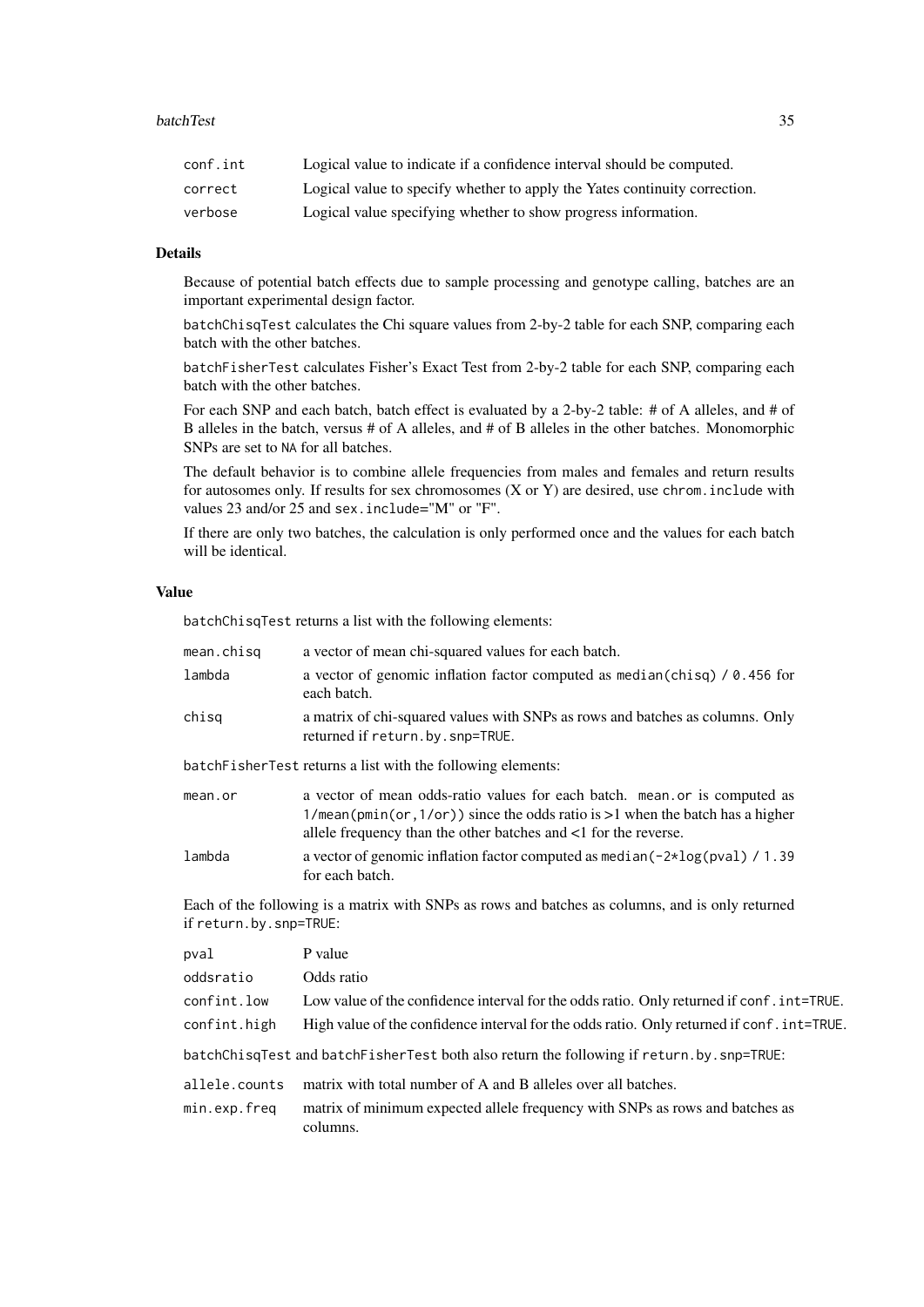### Author(s)

Xiuwen Zheng, Stephanie Gogarten

#### See Also

[GenotypeData](#page-66-1), [chisq.test](#page-0-0), [fisher.test](#page-0-0)

#### Examples

```
library(GWASdata)
file <- system.file("extdata", "illumina_geno.gds", package="GWASdata")
gds <- GdsGenotypeReader(file)
data(illuminaScanADF)
genoData <- GenotypeData(gds, scanAnnot=illuminaScanADF)
# autosomes only, sexes combined (default)
res.chisq <- batchChisqTest(genoData, batchVar="plate")
res.chisq$mean.chisq
res.chisq$lambda
# X chromosome for females
res.chisq <- batchChisqTest(genoData, batchVar="status",
 chrom.include=23, sex.include="F", return.by.snp=TRUE)
head(res.chisq$chisq)
# Fisher exact test of "status" on X chromosome for females
res.fisher <- batchFisherTest(genoData, batchVar="status",
  chrom.include=23, sex.include="F", return.by.snp=TRUE)
qqPlot(res.fisher$pval)
close(genoData)
```
<span id="page-35-1"></span>

centromeres *Centromere base positions*

### Description

Centromere base positions from the GRCh36/hg18, GRCh37/hg19 and GRCh38/hg38 genome builds.

### Usage

```
data(centromeres.hg18)
data(centromeres.hg19)
data(centromeres.hg38)
```
#### Format

A data frame with the following columns.

chrom chromosome (1-22, X, Y)

left.base starting base position of centromere

right.base ending base position of centromere

<span id="page-35-0"></span>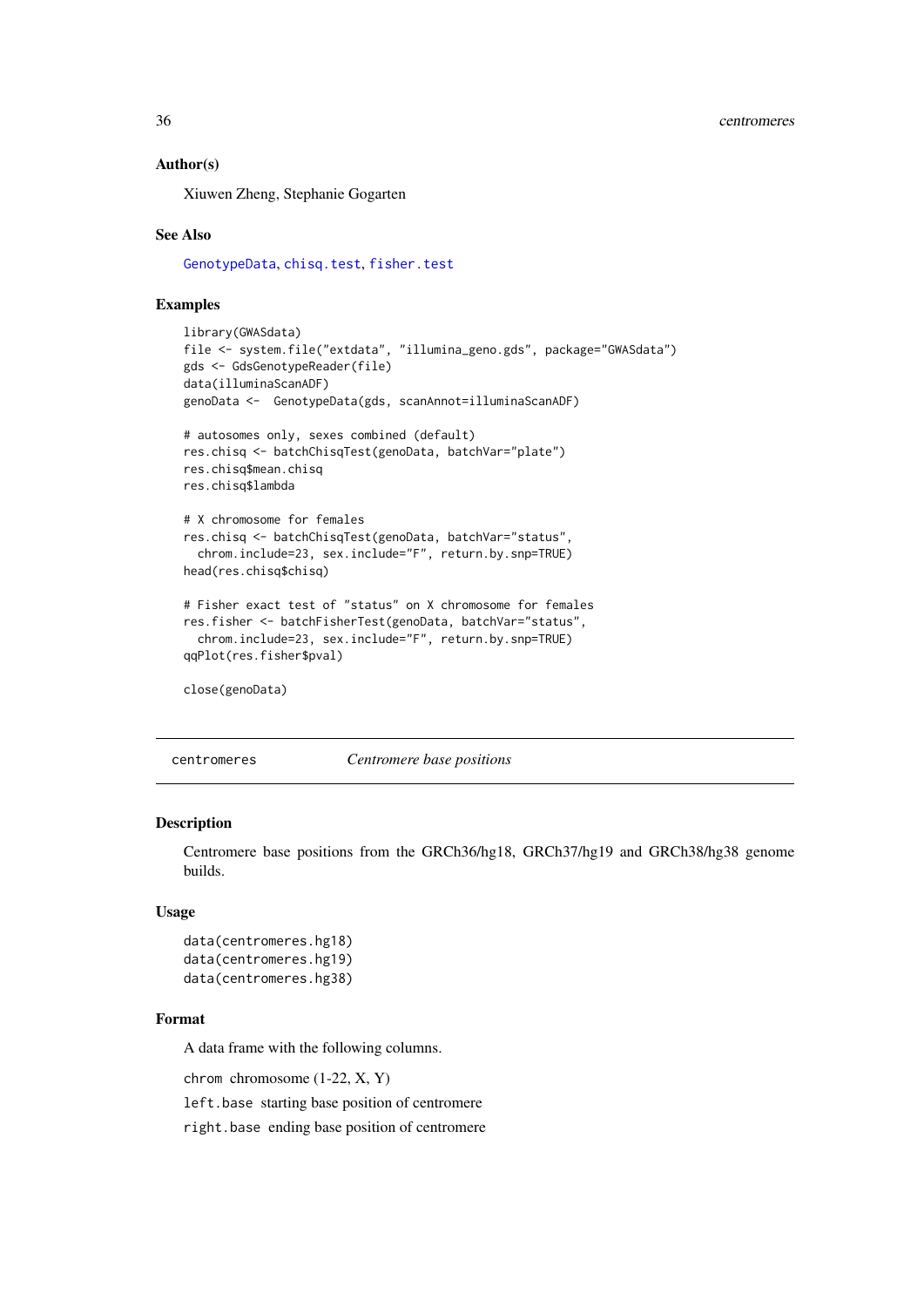## Note

The UCSC genome browser lists two regions for the Y chromosome centromere in build hg18. We removed the positions (12208578, 12308578) from the centromere table to avoid problems with duplicate entries in the code.

## Source

hg18 and hg19: UCSC genome browser (<http://genome.ucsc.edu>)

hg38: Genome Reference Consortium ([http://www.ncbi.nlm.nih.gov/projects/genome/asse](http://www.ncbi.nlm.nih.gov/projects/genome/assembly/grc/human/)mbly/ [grc/human/](http://www.ncbi.nlm.nih.gov/projects/genome/assembly/grc/human/)).

## Examples

```
data(centromeres.hg18)
data(centromeres.hg19)
data(centromeres.hg38)
```

| chromIntensityPlot | Plot B Allele Frequency and/or Log R Ratio, R or Theta values for |
|--------------------|-------------------------------------------------------------------|
|                    | samples by probe position on a chromosome                         |

### Description

This function creates plots for one or more of the 'B AlleleFreq', 'Log R Ratio', 'R' or 'Theta' values for given sample by chromosome combinations.

## Usage

```
chromIntensityPlot(intenData, scan.ids, chrom.ids,
  type = c("BAF/LRR", "BAF", "LRR", "R", "Theta", "R/Theta"),
 main = NULL, info = NULL, abln = NULL,
 horizln = c(1/2, 1/3, 2/3),
 colorGenotypes = FALSE, genoData = NULL,
 colorBatch = FALSE, batch.column = NULL,
 snp.exclude = NULL,
  ideogram=TRUE, ideo.zoom=TRUE, ideo.rect=FALSE,
 cex=0.5, cex.leg=1.5,
 colors = c("default", "neon", "primary"), ...)
```
## Arguments

| intenData | IntensityData object, must contain at least one of 'BAlleleFreq', 'LogRRa-<br>tio', ' $X'$ , ' $Y'$ .                                            |
|-----------|--------------------------------------------------------------------------------------------------------------------------------------------------|
| scan.ids  | A vector containing the scan IDs to plot.                                                                                                        |
| chrom.ids | A vector containing the chromosomes to plot for each scanID (should have same<br>length as scan. ids).                                           |
| type      | The type of plot to be created. 'BAF/LRR' creates both 'B Allele Freq' and<br>'Log R Ratio' plots. 'R/Theta' creates both 'R' and 'Theta' plots. |
| main      | Vector of plot titles. If NULL then the title will include scanID, sex, and chromo-<br>some.                                                     |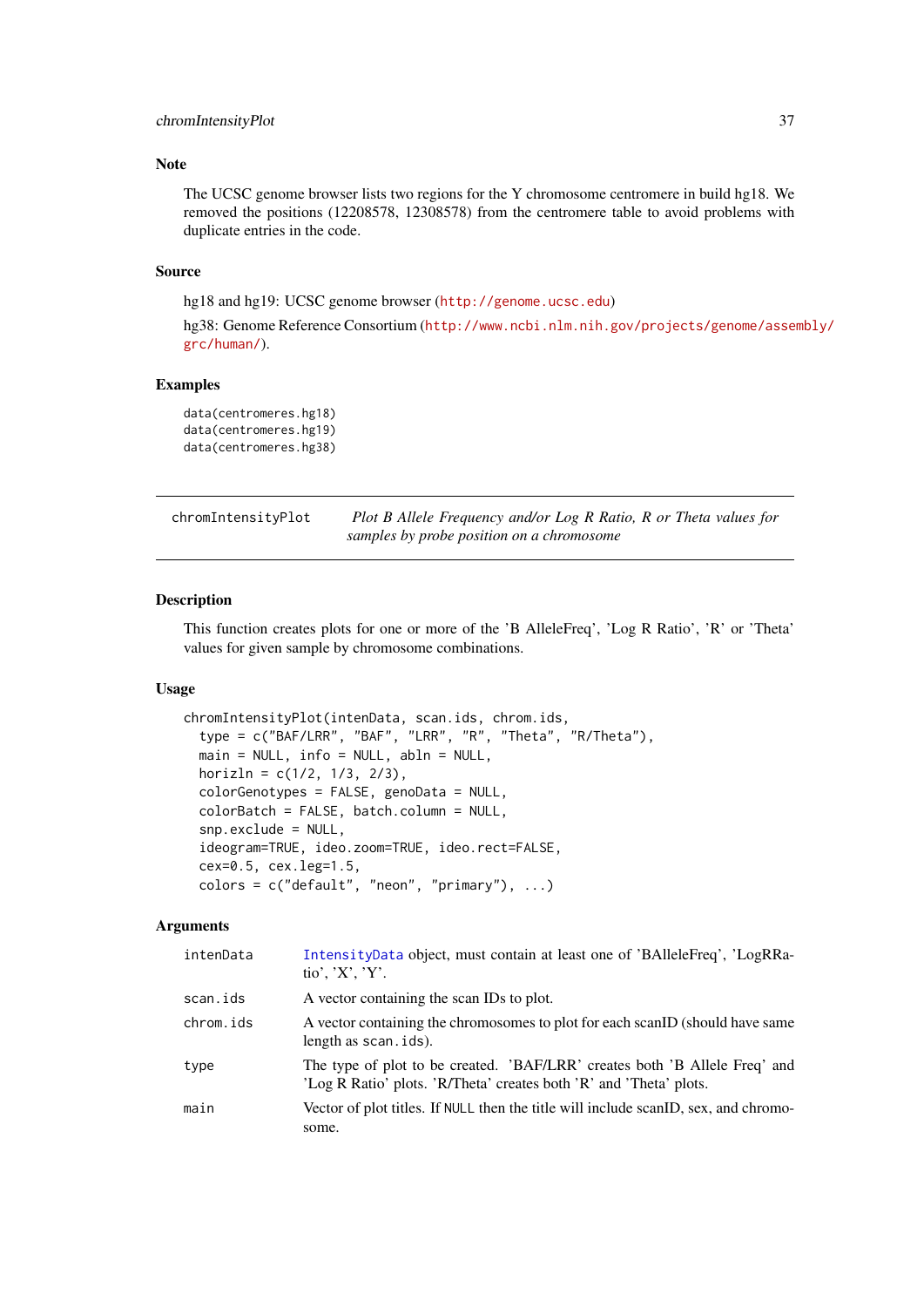| A character vector containing extra information to include in the main title.                                                                                                                                                                                                                                                                            |  |  |
|----------------------------------------------------------------------------------------------------------------------------------------------------------------------------------------------------------------------------------------------------------------------------------------------------------------------------------------------------------|--|--|
| A vector of values that is of length 2*length (scan.ids). Each pair of entries<br>specifies where vertical lines will be drawn in each plot. This is especially useful<br>when drawing the start \& end breakpoints for anomalies, for example. Use -1<br>as one pair value for plots that warrant only one line. By default, no lines will<br>be drawn. |  |  |
| A vector containing the y-axis values at which a horizontal line will be drawn in<br>B Allele Frequency plots.                                                                                                                                                                                                                                           |  |  |
| colorGenotypes A logical value specifying whether to color-code the points by called genotype.<br>if TRUE, genoData must be given also.                                                                                                                                                                                                                  |  |  |
| GenotypeData object, required if colorGenotypes=TRUE.                                                                                                                                                                                                                                                                                                    |  |  |
| A logical value specifying whether to color-code the points by sample batch<br>(e.g, plate). If TRUE, batch.column must also be specified.                                                                                                                                                                                                               |  |  |
| A character string indicating which annotation variable in intenData should be<br>used as the batch.                                                                                                                                                                                                                                                     |  |  |
| An integer vector giving the IDs of SNPs to exclude from the plot.                                                                                                                                                                                                                                                                                       |  |  |
| logical for whether to plot a chromosome ideogram under the BAF and LRR<br>plots.                                                                                                                                                                                                                                                                        |  |  |
| logical for whether to zoom in on the ideogram to match the range of the BAF/LRR<br>plots.                                                                                                                                                                                                                                                               |  |  |
| logical for whether to draw a rectangle on the ideogram indicating the range of<br>the BAF/LRR plots.                                                                                                                                                                                                                                                    |  |  |
| cex value for points on the plots.                                                                                                                                                                                                                                                                                                                       |  |  |
| cex value for the ideogram legend.                                                                                                                                                                                                                                                                                                                       |  |  |
| Color scheme to use for genotypes. "default" is colorblind safe (colorbrewer<br>Set2), "neon" is bright orange/green/fuschia, and "primary" is red/green/blue.                                                                                                                                                                                           |  |  |
| Other parameters to be passed directly to plot.                                                                                                                                                                                                                                                                                                          |  |  |
|                                                                                                                                                                                                                                                                                                                                                          |  |  |

# Details

For all plots, a vertical line is drawn every one eigth of the chromosome. For the Log R Ratio plot, the y-axis has been given the range of  $(-2,2)$ .

## Author(s)

Caitlin McHugh, Cathy Laurie

## See Also

[IntensityData](#page-86-0), [GenotypeData](#page-66-0), [BAFfromGenotypes](#page-31-0)

## Examples

```
library(GWASdata)
data(illuminaScanADF)
blfile <- system.file("extdata", "illumina_bl.gds", package="GWASdata")
bl <- GdsIntensityReader(blfile)
intenData <- IntensityData(bl, scanAnnot=illuminaScanADF)
```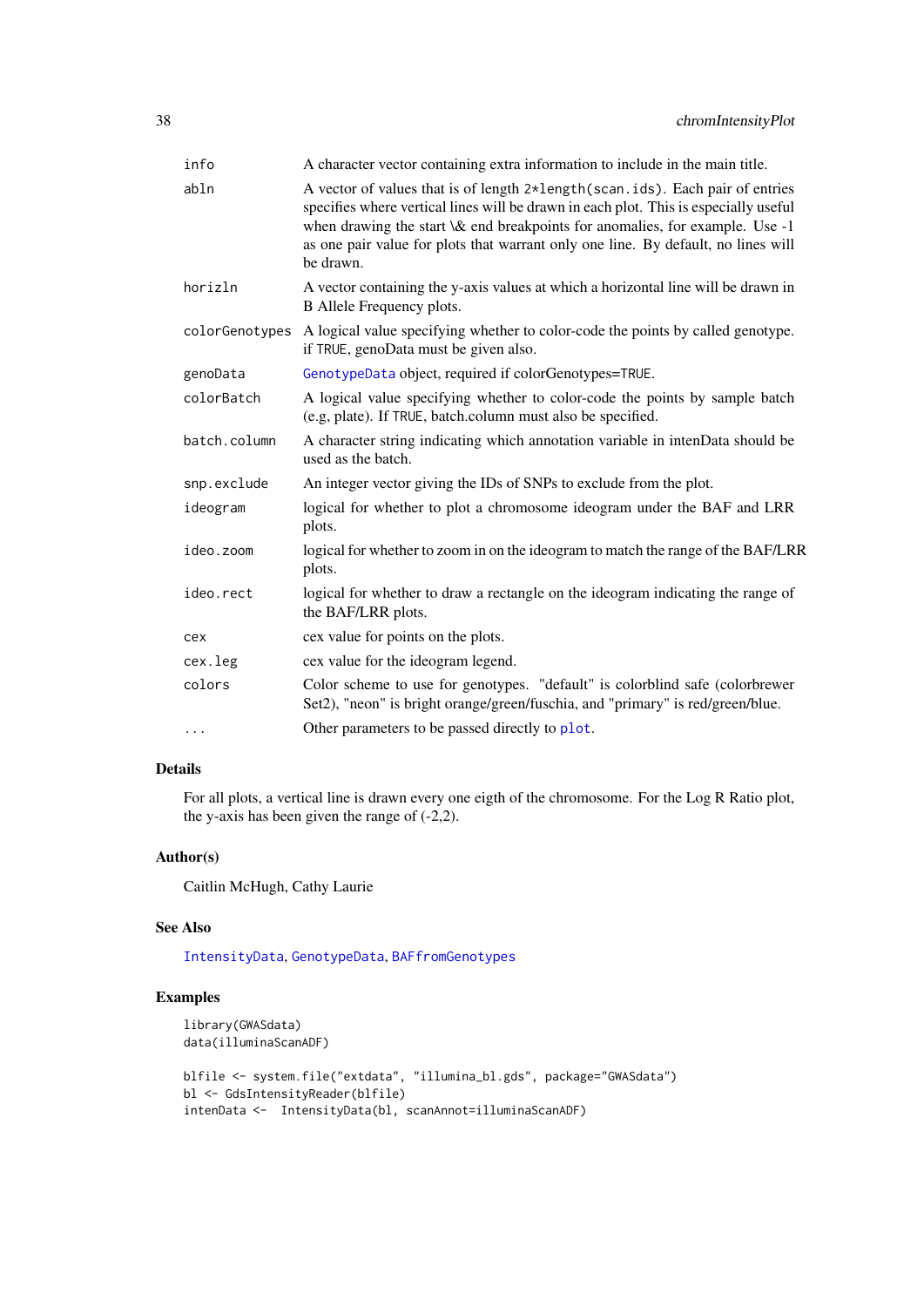### convertNcdfGds 39

```
genofile <- system.file("extdata", "illumina_geno.gds", package="GWASdata")
geno <- GdsGenotypeReader(genofile)
genoData <- GenotypeData(geno, scanAnnot=illuminaScanADF)
scanID <- getScanID(illuminaScanADF, index=1)
chromIntensityPlot(intenData=intenData, scan.ids=scanID,
                   chrom.ids=22, type="BAF/LRR", info="interesting sample",
                   colorGenotypes=TRUE, genoData=genoData)
close(genoData)
close(intenData)
```

```
convertNcdfGds Convert between NetCDF and GDS format
```
## Description

convertNcdfGds converts a NetCDF file to GDS format.

convertGdsNcdf converts a GDS file to NetCDF format.

checkNcdfGds checks whether a genotype NetCDF file and a GDS file contain identical data.

### Usage

```
convertNcdfGds(ncdf.filename, gds.filename, snp.annot = NULL,
 precision = "single", compress = "LZMA_RA", verbose = TRUE)
convertGdsNcdf(gds.filename, ncdf.filename,
 precision = "single", verbose = TRUE)
```

```
checkNcdfGds(ncdf.filename, gds.filename, verbose = TRUE)
```
## Arguments

|              | ncdf.filename name of the NetCDF file                                                                                       |
|--------------|-----------------------------------------------------------------------------------------------------------------------------|
| gds.filename | name of the GDS file                                                                                                        |
| snp.annot    | a SnpAnnotationDataFrame with SNP annotation. The column named "snpName"<br>will be written to "snp.rs.id" in the GDS file. |
| precision    | A character value indicating whether floating point numbers should be stored as<br>"double" or "single" precision.          |
| compress     | The compression level for variables in a GDS file (see add, gdsn for options.                                               |
| verbose      | whether to show progress information                                                                                        |

### Details

convertNcdfGds assumes any variables other than "sampleID", "chromosome", and "position" have dimensions SNP x sample.

If snp.annot has columns "rsID", "alleleA", "alleleB", these will be stored in the GDS file as "snp.rs.id" and "snp.allele" (the latter has the format "A/B").

Chromosome codes from  $\text{snp}$ , annot (for autosomes, X, Y, etc.) will be stored in the GDS file.

convertGdsNcdf assumes any variables not starting with "snp" or "sample" have dimensions SNP x sample.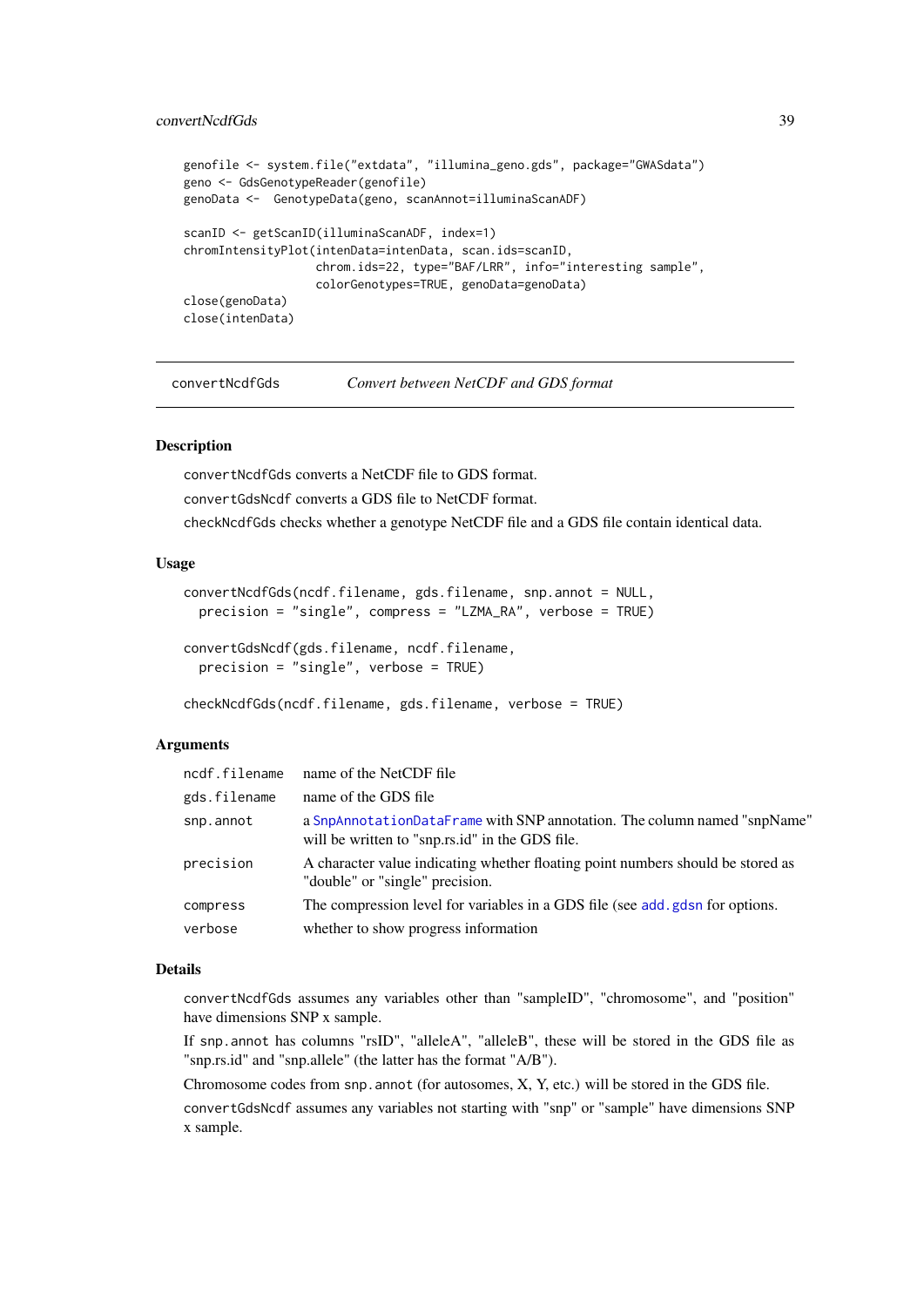#### Value

checkNcdfGds returns TRUE if the NetCDF and GDS files contain identical data. If the files differ, it will print a diagnostic message and return FALSE.

## Author(s)

Xiuwen Zheng, Stephanie Gogarten

### See Also

[gdsfmt](#page-0-0), [ncdf4-package](#page-0-0)

#### Examples

```
library(GWASdata)
ncfile <- system.file("extdata", "illumina_geno.nc", package="GWASdata")
data(illuminaSnpADF)
gdsfile <- tempfile()
convertNcdfGds(ncfile, gdsfile, snp.annot=illuminaSnpADF)
checkNcdfGds(ncfile, gdsfile)
ncfile2 <- tempfile()
convertGdsNcdf(gdsfile, ncfile2)
file.remove(gdsfile, ncfile2)
```
<span id="page-39-0"></span>

| createDataFile | Write genotypic calls and/or associated metrics to a GDS or netCDF |
|----------------|--------------------------------------------------------------------|
|                | file.                                                              |

### Description

Genotypic calls and/or associated quantitative variables (e.g. quality score, intensities) are read from text files and written to a GDS or netCDF file.

## Usage

```
createDataFile(path=".", filename, file.type=c("gds", "ncdf"),
               variables="genotype", snp.annotation, scan.annotation,
               sep.type, skip.num, col.total, col.nums, scan.name.in.file,
       allele.coding=c("AB", "nucleotide"),
    precision="single", compress="LZMA_RA:1M", compress.geno="", compress.annot="LZMA_RA",
       array.name=NULL, genome.build=NULL,
               diagnostics.filename="createDataFile.diagnostics.RData",
               verbose=TRUE)
createAffyIntensityFile(path=".", filename, file.type=c("gds", "ncdf"),
                        snp.annotation, scan.annotation,
           precision="single", compress="LZMA_RA:1M", compress.annot="LZMA_RA",
```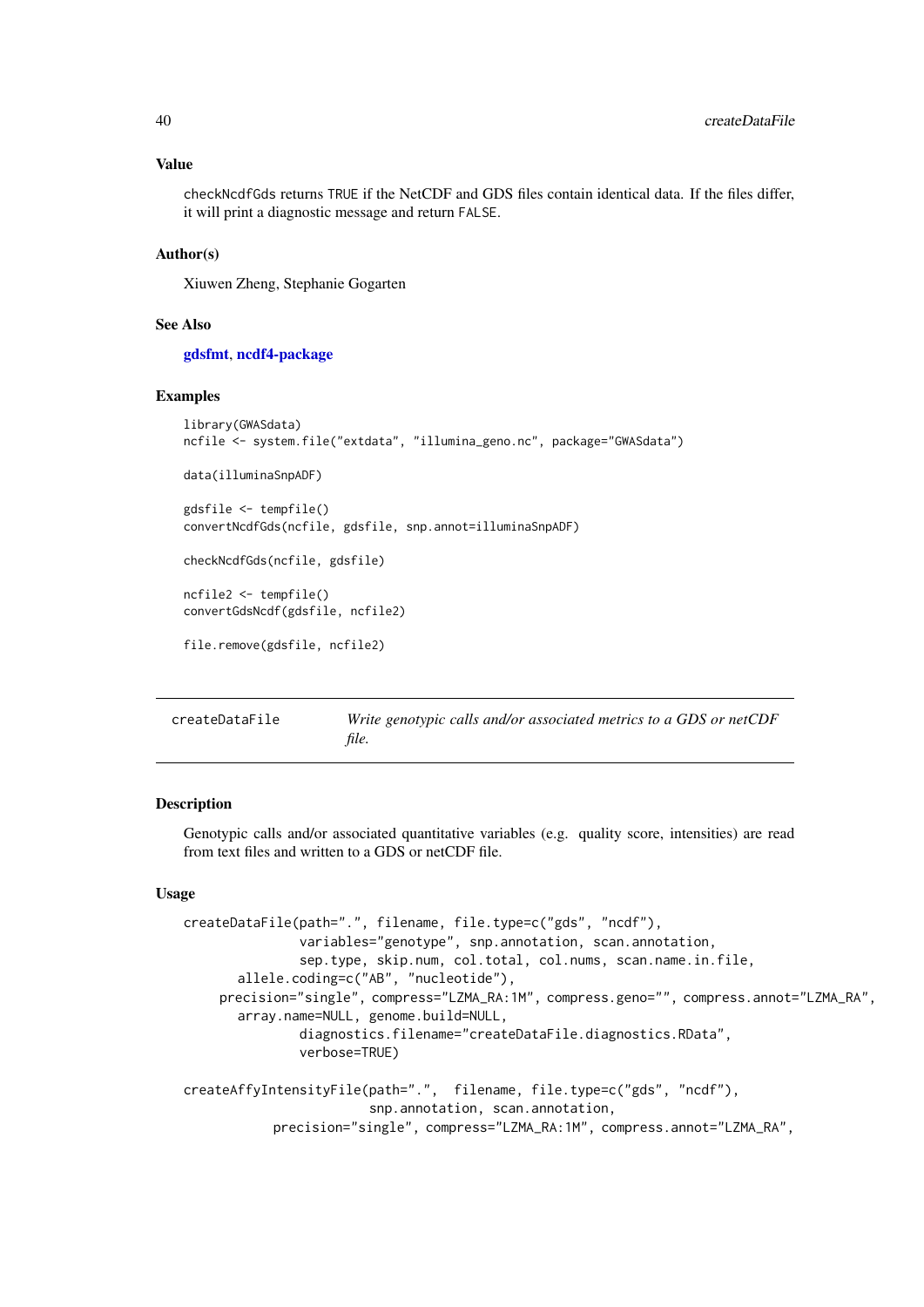```
array.name=NULL, genome.build=NULL,
              diagnostics.filename="createAffyIntensityFile.diagnostics.RData",
                  verbose=TRUE)
checkGenotypeFile(path=".", filename, file.type=c("gds", "ncdf"),
                  snp.annotation, scan.annotation,
                  sep.type, skip.num, col.total, col.nums, scan.name.in.file,
 check.scan.index, n.scans.loaded,
          allele.coding=c("AB", "nucleotide"),
                  diagnostics.filename="checkGenotypeFile.diagnostics.RData",
                  verbose=TRUE)
checkIntensityFile(path=".", filename, file.type=c("gds", "ncdf"),
                   snp.annotation, scan.annotation,
                   sep.type, skip.num, col.total, col.nums, scan.name.in.file,
   check.scan.index, n.scans.loaded, affy.inten=FALSE,
                   diagnostics.filename="checkIntensityFile.diagnostics.RData",
                   verbose=TRUE)
```
## Arguments

| path              | Path to the raw text files.                                                                                                                                                                                                                                                                                                                                                                                                                                                                                                                                                                                                                                                                                                 |
|-------------------|-----------------------------------------------------------------------------------------------------------------------------------------------------------------------------------------------------------------------------------------------------------------------------------------------------------------------------------------------------------------------------------------------------------------------------------------------------------------------------------------------------------------------------------------------------------------------------------------------------------------------------------------------------------------------------------------------------------------------------|
| filename          | The name of the genotype GDS or netCDF file to create                                                                                                                                                                                                                                                                                                                                                                                                                                                                                                                                                                                                                                                                       |
| file.type         | The type of file to create ("gds" or "ncdf")                                                                                                                                                                                                                                                                                                                                                                                                                                                                                                                                                                                                                                                                                |
| variables         | A character vector containing the names of the variables to create (must be one<br>or more of c("genotype","quality","X","Y","rawX","rawY","R","Theta","BAlleleFreq","                                                                                                                                                                                                                                                                                                                                                                                                                                                                                                                                                      |
| snp.annotation    | Snp annotation dataframe with columns "snpID", "chromosome", "position" and<br>"snpName". snpID should be a unique integer vector, sorted with respect to<br>chromosome and position. snpName should match the snp identifiers inside the<br>raw genoypic data files If file.type="gds", optional columns "alleleA", and<br>"alleleB" will be written if present.                                                                                                                                                                                                                                                                                                                                                           |
| scan.annotation   |                                                                                                                                                                                                                                                                                                                                                                                                                                                                                                                                                                                                                                                                                                                             |
|                   | Scan annotation data.frame with columns "scanID" (unique id of genotyping<br>instance), "scanName", (sample name inside the raw data file) and "file" (corre-<br>sponding raw data file name).                                                                                                                                                                                                                                                                                                                                                                                                                                                                                                                              |
| sep.type          | Field separator in the raw text files.                                                                                                                                                                                                                                                                                                                                                                                                                                                                                                                                                                                                                                                                                      |
| skip.num          | Number of rows to skip, which should be all rows preceding the genotypic or<br>quantitative data (including the header).                                                                                                                                                                                                                                                                                                                                                                                                                                                                                                                                                                                                    |
| col.total         | Total number of columns in the raw text files.                                                                                                                                                                                                                                                                                                                                                                                                                                                                                                                                                                                                                                                                              |
| col.nums          | An integer vector indicating which columns of the raw text file contain variables<br>for input. names(col.nums) must be a subset of c("snp", "sample", "geno",<br>"a1", "a2", "quality", "X", "Y", "rawX", "rawY", "R", "Theta", "BAlleleFreq",<br>"LogRRatio"). The element "snp" is the column of SNP ids, "sample" is sam-<br>ple ids, "geno" is diploid genotype (in AB format), "a1" and "a2" are alleles 1<br>and 2 (in AB format), "quality" is quality score, "X" and "Y" are normalized in-<br>tensities, "rawX" and "rawY" are raw intensities, "R" is the sum of normalized<br>intensities, "Theta" is angular polar coordinate, "BAlleleFreq" is the B allele<br>frequency, and "LogRRatio" is the Log R Ratio. |
| scan.name.in.file |                                                                                                                                                                                                                                                                                                                                                                                                                                                                                                                                                                                                                                                                                                                             |
|                   | An indicator for the presence of sample name within the file. A value of 1<br>indicates a column with repeated values of the sample name (Illumina format),                                                                                                                                                                                                                                                                                                                                                                                                                                                                                                                                                                 |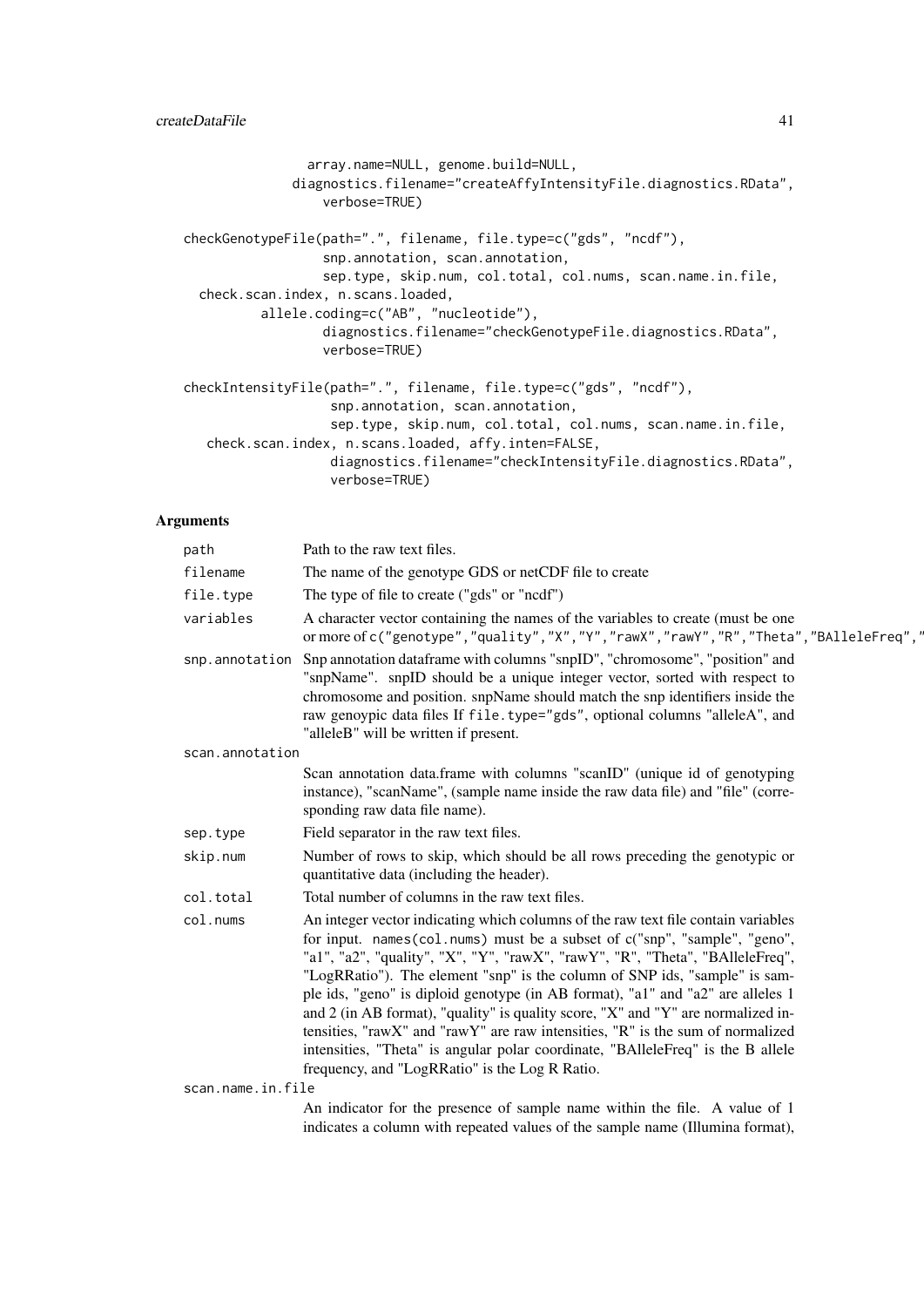| -1 indicates sample name embedded in a column heading (Affymetrix format)<br>and 0 indicates no sample name inside the raw data file.                                                                                                                                                                                 |  |  |
|-----------------------------------------------------------------------------------------------------------------------------------------------------------------------------------------------------------------------------------------------------------------------------------------------------------------------|--|--|
| Whether the genotypes in the file are coded as "AB" (recognized characters are<br>A,B) or "nucleotide" (recognized characters are A,C,G,T). If allele.coding="nucelotide",<br>the columns "alleleA" and "alleleB" must be present in snp. annotation to map<br>the genotypes to integer format (number of A alleles). |  |  |
| check.scan.index                                                                                                                                                                                                                                                                                                      |  |  |
| An integer vector containing the indices of the sample dimension of the GDS or<br>netCDF file to check.                                                                                                                                                                                                               |  |  |
| n. scans. loaded Number of scans loaded in the GDS or netCDF file.                                                                                                                                                                                                                                                    |  |  |
| Logical value indicating whether intensity files are in Affymetrix format (two<br>lines per SNP).                                                                                                                                                                                                                     |  |  |
| A character value indicating whether floating point numbers should be stored as<br>"double" or "single" precision.                                                                                                                                                                                                    |  |  |
| The compression level for floating-point variables in a GDS file (see add.gdsn<br>for options.                                                                                                                                                                                                                        |  |  |
| The compression level for genotypes in a GDS file (see add.gdsn for options.                                                                                                                                                                                                                                          |  |  |
| The compression level for annotation variables in a GDS file (see add.gdsn for<br>options.                                                                                                                                                                                                                            |  |  |
| Name of the array, to be stored as an attribute in the netCDF file.                                                                                                                                                                                                                                                   |  |  |
| Genome build used in determining chromosome and position, to be stored as an<br>attribute in the netCDF file.                                                                                                                                                                                                         |  |  |
| diagnostics.filename                                                                                                                                                                                                                                                                                                  |  |  |
| Name of the output file to save diagnostics.                                                                                                                                                                                                                                                                          |  |  |
| Logical value specifying whether to show progress information.                                                                                                                                                                                                                                                        |  |  |
|                                                                                                                                                                                                                                                                                                                       |  |  |

### Details

These functions read genotypic and associated data from raw text files. The files to be read and processed are specified in the sample annotation. createDataFile expects one file per sample, with each file having one row of data per SNP probe. The col.nums argument allows the user to select and identify specific fields for writing to the GDS or netCDF file. Illumina text files and Affymetrix ".CHP" files can be used here (but not Affymetrix "ALLELE\_SUMMARY" files).

A SNP annotation data.frame is a pre-requisite for this function. It has the same number of rows (one per SNP) as the raw text file and a column of SNP names matching those within the raw text file. It also has a column of integer SNP ids to be used as a unique key for each SNP in the GDS or netCDF file.

A sample annotation data.frame is also a pre-requisite. It has one row per sample with columns corresponding to sample name (as it occurs within the raw text file), name of the raw text file for that sample and a unique sample id (to be written as the "sampleID" variable in the GDS or netCDF file). If file.type="ncdf", the unique id must be an integer.

The genotype calls in the raw text file may be either one column of diploid calls or two columns of allele calls. The function takes calls in "AB" or "nucleotide" format and converts them to a numeric code indicating the number of "A" alleles in the genotype (i.e. AA=2, AB=1, BB=0 and missing=-1). If the genotype calls are nucleotides (A,C,G,T), the columns "alleleA" and "alleleB" in snp.annotation are used to map to AB format.

While each raw text file is being read, the functions check for errors and irregularities and records the results in a list of vectors. If any problem is detected, that raw text file is skipped.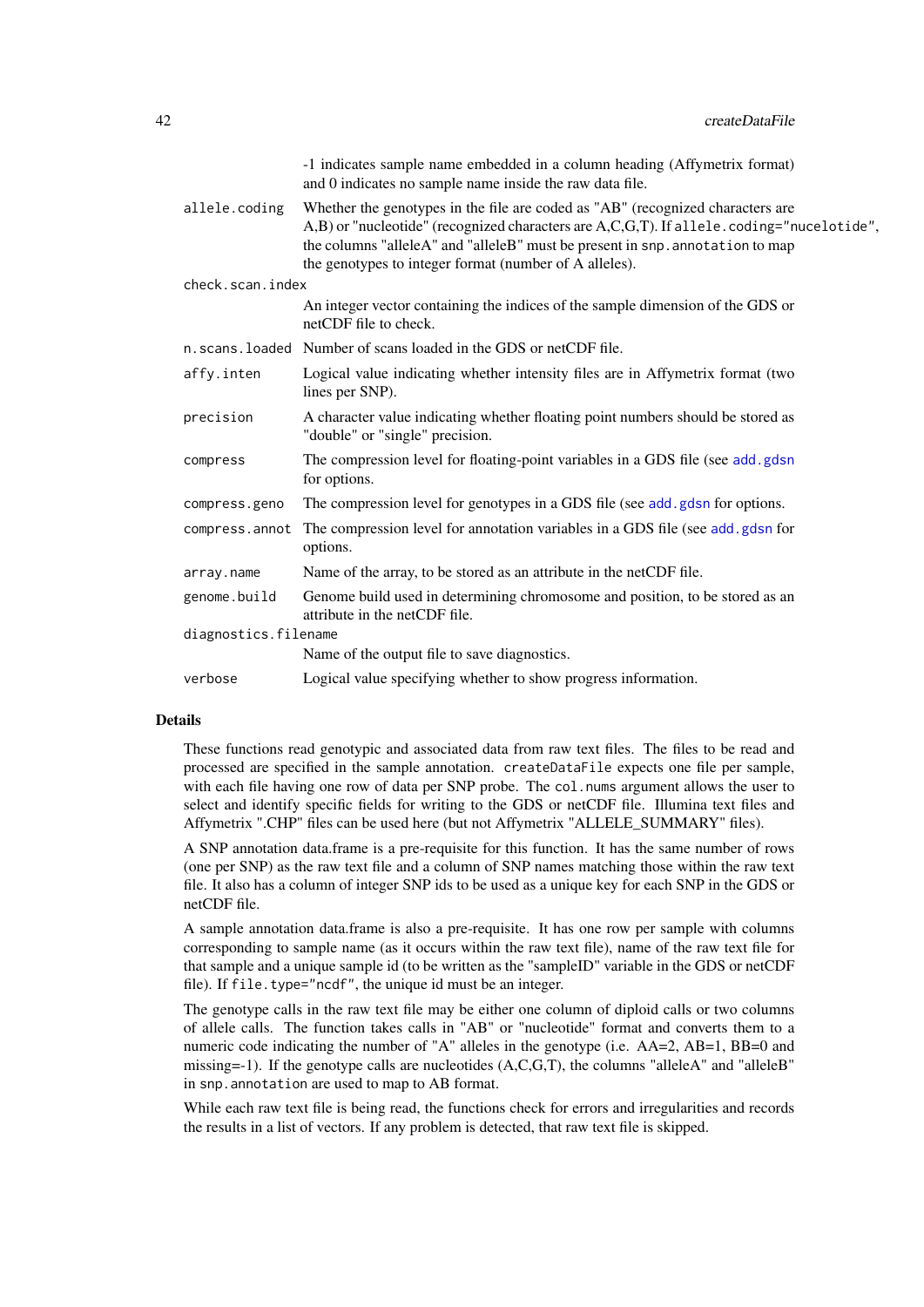#### createDataFile 43

createAffyIntensityFile create an intensity data file from Affymetrix "ALLELE\_SUMMARY" files. The "ALLELE\_SUMMARY" files have two rows per SNP, one for X (A allele) and one for Y (B allele). These are reformatted to one row per SNP and and ordered according to the SNP integer id. The correspondence between SNP names in the "ALLELE\_SUMMARY" file and the SNP integer ids is made using the SNP annotation data.frame.

checkGenotypeFile and checkIntensityFile check the contents of GDS or netCDF files against raw text files.

## Value

The GDS or netCDF file specified in argument filename is populated with genotype calls and/or associated quantitative variables. A list of diagnostics with the following components is returned. Each vector has one element per raw text file processed.

| read.file                                                       | A vector indicating whether $(1)$ or not $(0)$ each file was read successfully.                                                                                                                              |  |  |  |
|-----------------------------------------------------------------|--------------------------------------------------------------------------------------------------------------------------------------------------------------------------------------------------------------|--|--|--|
| row.num                                                         | A vector of the number of rows read from each file. These should all be the<br>same and equal to the number of rows in the SNP annotation data.frame.                                                        |  |  |  |
| samples                                                         | A list of vectors containing the unique sample names in the sample column of<br>each raw text file. Each vector should have just one element.                                                                |  |  |  |
| sample.match                                                    | A vector indicating whether $(1)$ or not $(0)$ the sample name inside the raw text<br>file matches that in the sample annotation data.frame                                                                  |  |  |  |
| missg                                                           | A list of vectors containing the unique character string(s) for missing genotypes<br>(i.e. not AA,AB or BB) for each raw text file.                                                                          |  |  |  |
| snp.chk                                                         | A vector indicating whether $(1)$ or not $(0)$ the raw text file has the expected set<br>of SNP names (i.e. matching those in the SNP annotation data.frame).                                                |  |  |  |
| chk                                                             | A vector indicating whether (1) or not (0) all previous checks were successful<br>and the data were written to the netCDF file.                                                                              |  |  |  |
| checkGenotypeFile returns the following additional list items.  |                                                                                                                                                                                                              |  |  |  |
| snp.order                                                       | A vector indicating whether $(1)$ or not $(0)$ the snp ids are in the same order in<br>each file.                                                                                                            |  |  |  |
| geno.chk                                                        | A vector indicating whether $(1)$ or not $(0)$ the genotypes in the netCDF match<br>the text file.                                                                                                           |  |  |  |
| checkIntensityFile returns the following additional list items. |                                                                                                                                                                                                              |  |  |  |
| qs.chk                                                          | A vector indicating whether $(1)$ or not $(0)$ the quality scores in the netCDF match<br>the text file.                                                                                                      |  |  |  |
| read.file.inten                                                 |                                                                                                                                                                                                              |  |  |  |
|                                                                 | A vector indicating whether (1) or not (0) each intensity file was read success-<br>fully (if intensity files are separate).                                                                                 |  |  |  |
| sample.match.inten                                              |                                                                                                                                                                                                              |  |  |  |
|                                                                 | A vector indicating whether $(1)$ or not $(0)$ the sample name inside the raw text<br>file matches that in the sample annotation data.frame (if intensity files are sepa-<br>rate).                          |  |  |  |
| rows.equal                                                      | A vector indicating whether $(1)$ or not $(0)$ the number of rows read from each file<br>are the same and equal to the number of rows in the SNP annotation data.frame<br>(if intensity files are separate). |  |  |  |
| snp.chk.inten                                                   | A vector indicating whether $(1)$ or not $(0)$ the raw text file has the expected set of<br>SNP names (i.e. matching those in the SNP annotation data.frame) (if intensity<br>files are separate).           |  |  |  |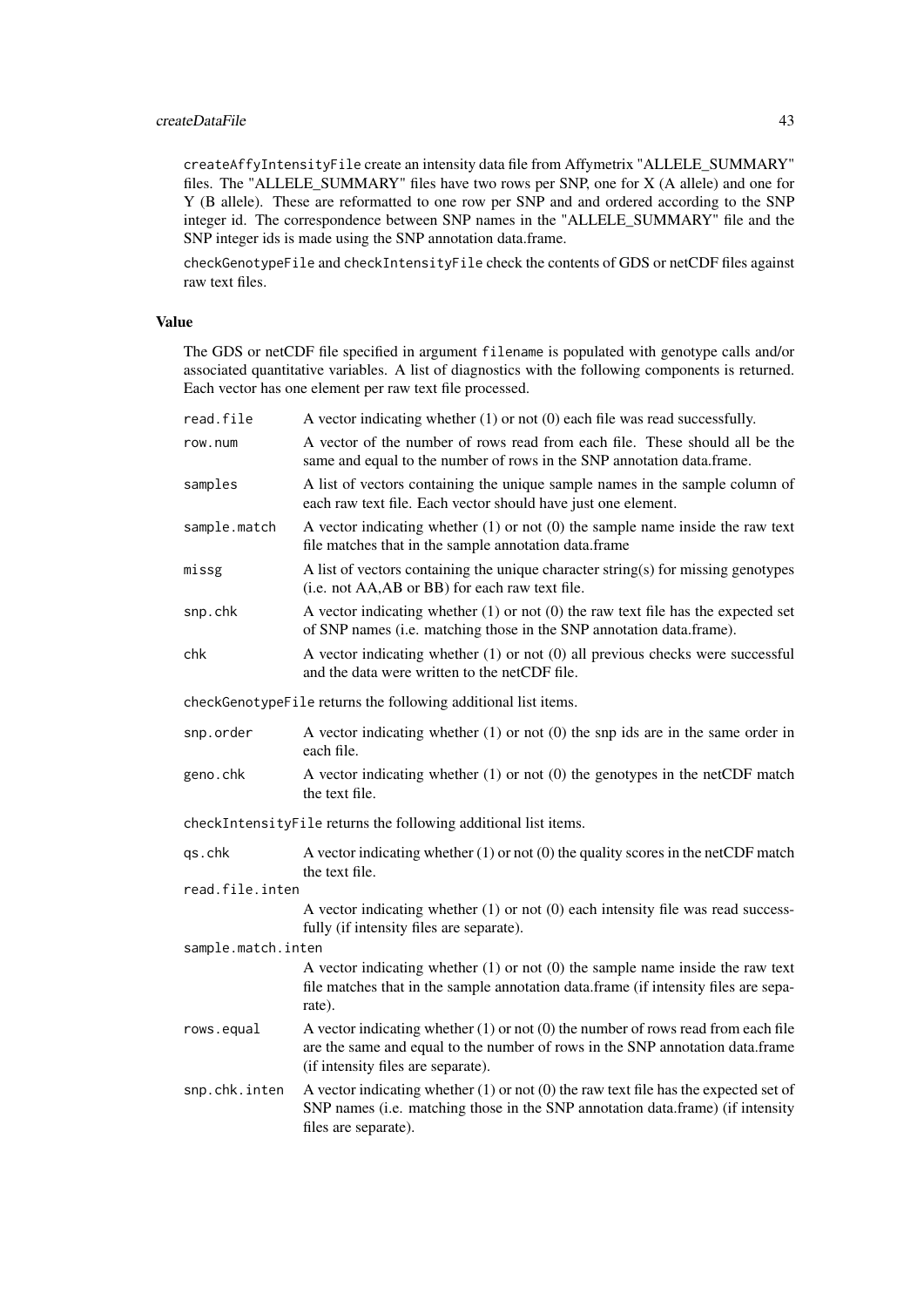inten.chk A vector for each intensity variable indicating whether  $(1)$  or not  $(0)$  the intensities in the netCDF match the text file.

#### Author(s)

Stephanie Gogarten, Cathy Laurie

### See Also

[gdsfmt](#page-0-0), [ncdf4-package](#page-0-0)

#### Examples

library(GWASdata)

```
#############
# Illumina - genotype file
#############
gdsfile <- tempfile()
path <- system.file("extdata", "illumina_raw_data", package="GWASdata")
data(illumina_snp_annot, illumina_scan_annot)
snpAnnot <- illumina_snp_annot[,c("snpID", "rsID", "chromosome",
                          "position", "alleleA", "alleleB")]
names(snpAnnot)[2] <- "snpName"
# subset of samples for testing
scanAnnot <- illumina_scan_annot[1:3, c("scanID", "genoRunID", "file")]
names(scanAnnot)[2] <- "scanName"
col.nums \leftarrow as.integer(c(1, 2, 12, 13))names(col.nums) <- c("snp", "sample", "a1", "a2")
diagfile <- tempfile()
res <- createDataFile(path, gdsfile, file.type="gds", variables="genotype",
                      snpAnnot, scanAnnot, sep.type=",",
                      skip.num=11, col.total=21, col.nums=col.nums,
                      scan.name.in.file=1, diagnostics.filename=diagfile)
file.remove(diagfile)
file.remove(gdsfile)
#############
# Affymetrix - genotype file
#############
gdsfile <- tempfile()
path <- system.file("extdata", "affy_raw_data", package="GWASdata")
data(affy_snp_annot, affy_scan_annot)
snpAnnot <- affy_snp_annot[,c("snpID", "probeID", "chromosome", "position")]
names(snpAnnot)[2] <- "snpName"
# subset of samples for testing
scanAnnot <- affy_scan_annot[1:3, c("scanID", "genoRunID", "chpFile")]
names(scanAnnot)[2:3] <- c("scanName", "file")
col.nums \leq as.integer(c(2,3)); names(col.nums) \leq c("snp", "geno")
diagfile <- tempfile()
res <- createDataFile(path, gdsfile, file.type="gds", variables="genotype",
```
snpAnnot, scanAnnot, sep.type="\t",

skip.num=1, col.total=6, col.nums=col.nums,

scan.name.in.file=-1, diagnostics.filename=diagfile)

file.remove(diagfile)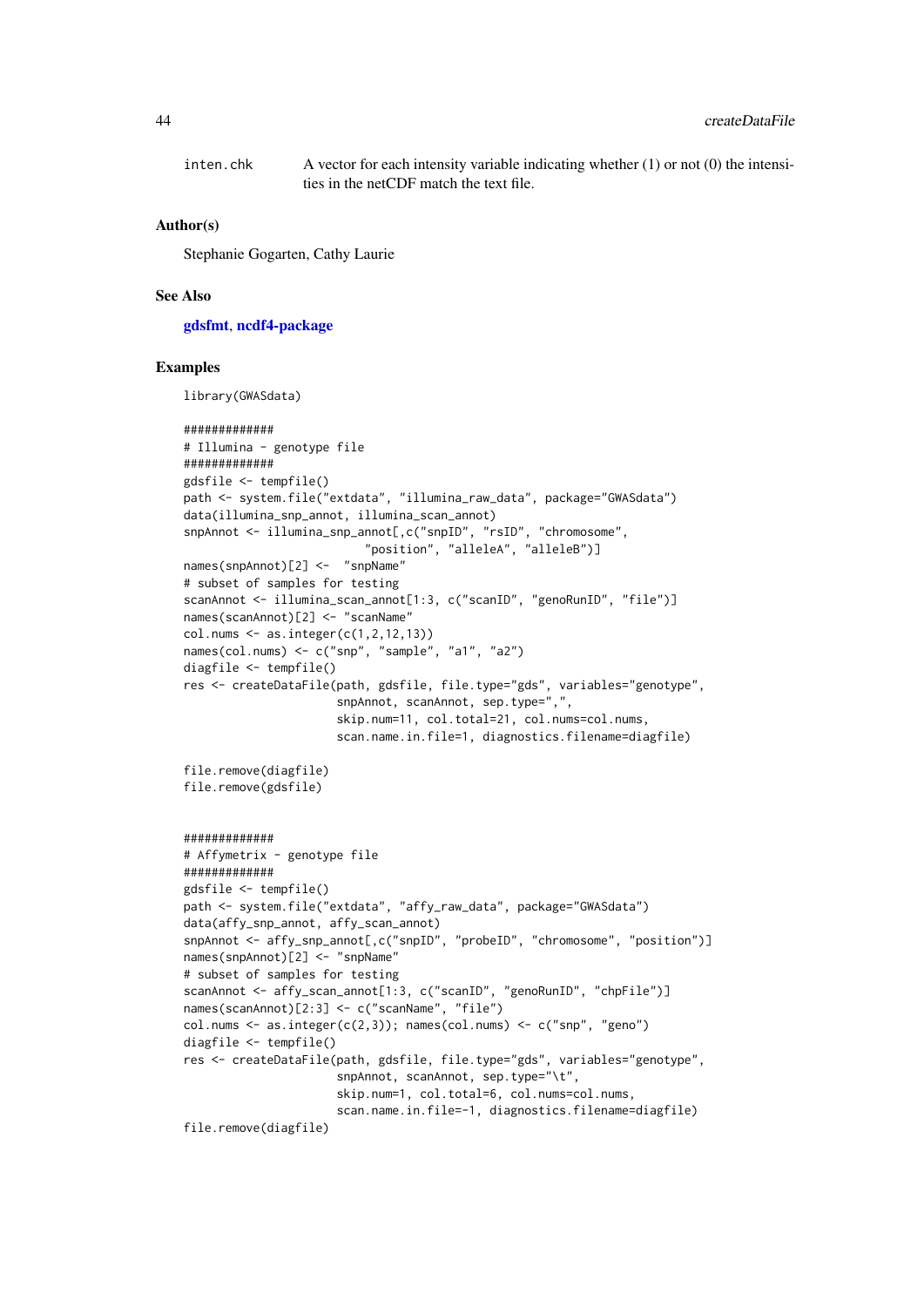#### duplicateDiscordance 45

```
# check
diagfile <- tempfile()
res <- checkGenotypeFile(path, gdsfile, file.type="gds", snpAnnot, scanAnnot,
                        sep.type="\t", skip.num=1, col.total=6, col.nums=col.nums,
scan.name.in.file=-1,
check.scan.index=1:3, n.scans.loaded=3,
diagnostics.filename=diagfile)
file.remove(diagfile)
file.remove(gdsfile)
#############
# Affymetrix - intensity file
#############
gdsfile <- tempfile()
path <- system.file("extdata", "affy_raw_data", package="GWASdata")
data(affy_snp_annot, affy_scan_annot)
snpAnnot <- affy_snp_annot[,c("snpID", "probeID", "chromosome", "position")]
names(snpAnnot)[2] <- "snpName"
# subset of samples for testing
scanAnnot <- affy_scan_annot[1:3, c("scanID", "genoRunID", "alleleFile")]
names(scanAnnot)[2:3] <- c("scanName", "file")
diagfile <- tempfile()
res <- createAffyIntensityFile(path, gdsfile, file.type="gds", snpAnnot, scanAnnot,
             diagnostics.filename=diagfile)
file.remove(diagfile)
# check
diagfile <- tempfile()
res <- checkIntensityFile(path, gdsfile, file.type="gds", snpAnnot, scanAnnot,
                          sep.type="\t", skip.num=1, col.total=2,
  col.nums=setNames(as.integer(c(1,2,2)), c("snp", "X", "Y")),
     scan.name.in.file=-1, affy.inten=TRUE,
                          check.scan.index=1:3, n.scans.loaded=3,
      diagnostics.filename=diagfile)
file.remove(diagfile)
file.remove(gdsfile)
```
<span id="page-44-0"></span>duplicateDiscordance *Duplicate discordance*

#### Description

A function to compute pair-wise genotype discordances between multiple genotyping instances of the same subject.

#### Usage

```
duplicateDiscordance(genoData, subjName.col,
                     one.pair.per.subj=TRUE, corr.by.snp=FALSE,
                     minor.allele.only=FALSE, allele.freq=NULL,
                     scan.exclude=NULL, snp.exclude=NULL,
                     snp.block.size=5000, verbose=TRUE)
```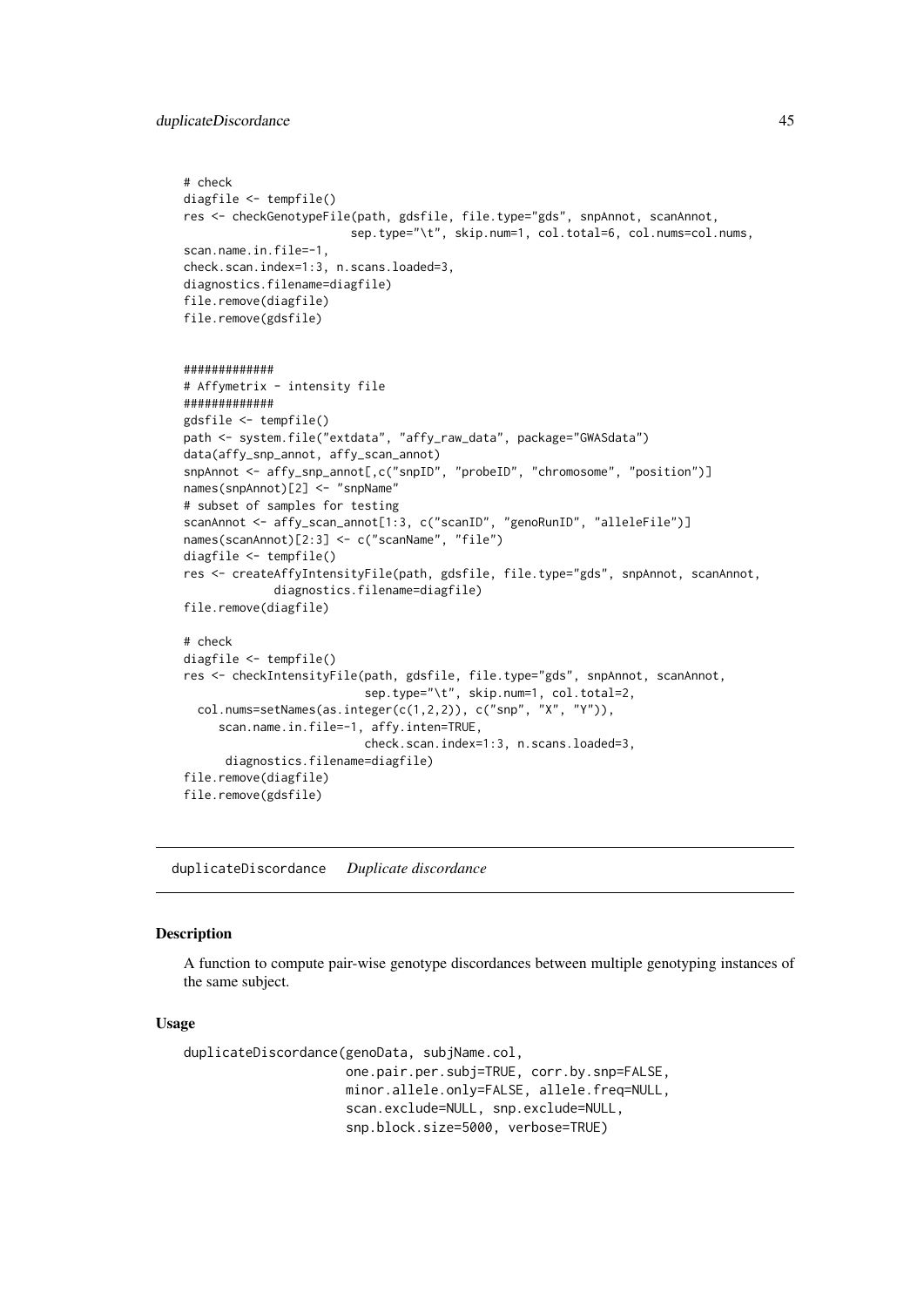#### Arguments

| genoData          | GenotypeData object                                                                                                                                                                                       |  |  |
|-------------------|-----------------------------------------------------------------------------------------------------------------------------------------------------------------------------------------------------------|--|--|
| subjName.col      | A character string indicating the name of the annotation variable that will be<br>identical for duplicate scans.                                                                                          |  |  |
| one.pair.per.subj |                                                                                                                                                                                                           |  |  |
|                   | A logical indicating whether a single pair of scans should be randomly selected<br>for each subject with more than 2 scans.                                                                               |  |  |
| corr.by.snp       | A logical indicating whether correlation by SNP should be computed (may sig-<br>nificantly increase run time).                                                                                            |  |  |
| minor.allele.only |                                                                                                                                                                                                           |  |  |
|                   | A logical indicating whether discordance should be calculated only between<br>pairs of scans in which at least one scan has a genotype with the minor allele<br>(i.e., exclude major allele homozygotes). |  |  |
| allele.freq       | A numeric vector with the frequency of the A allele for each SNP in genoData.<br>Required if minor.allele.only=TRUE.                                                                                      |  |  |
| scan.exclude      | An integer vector containing the ids of scans to be excluded.                                                                                                                                             |  |  |
| snp.exclude       | An integer vector containing the ids of SNPs to be excluded.                                                                                                                                              |  |  |
|                   | snp.block.size Integer block size for SNPs if corr.by.snp=TRUE.                                                                                                                                           |  |  |
| verbose           | Logical value specifying whether to show progress information.                                                                                                                                            |  |  |

### Details

duplicateDiscordance calculates discordance metrics both by scan and by SNP. If one.pair.per.subj=TRUE (the default), each subject with more than two duplicate genotyping instances will have two scans randomly selected for computing discordance. If one.pair.per.subj=FALSE, discordances will be calculated pair-wise for all possible pairs for each subject.

## Value

A list with the following components:

discordance.by.snp

data frame with 5 columns: 1. snpID, 2. discordant (number of discordant pairs), 3. npair (number of pairs examined), 4. n.disc.subj (number of subjects with at least one discordance), 5. discord.rate (discordance rate i.e. discordant/npair)

discordance.by.subject

a list of matrices (one for each subject) with the pair-wise discordance between the different genotyping instances of the subject

### correlation.by.subject

a list of matrices (one for each subject) with the pair-wise correlation between the different genotyping instances of thesubject

If corr.by.snp=TRUE, discordance.by.snp will also have a column "correlation" with the correlation between duplicate subjects. For this calculation, the first two samples per subject are selected.

## Author(s)

Tushar Bhangale, Cathy Laurie, Stephanie Gogarten, Sarah Nelson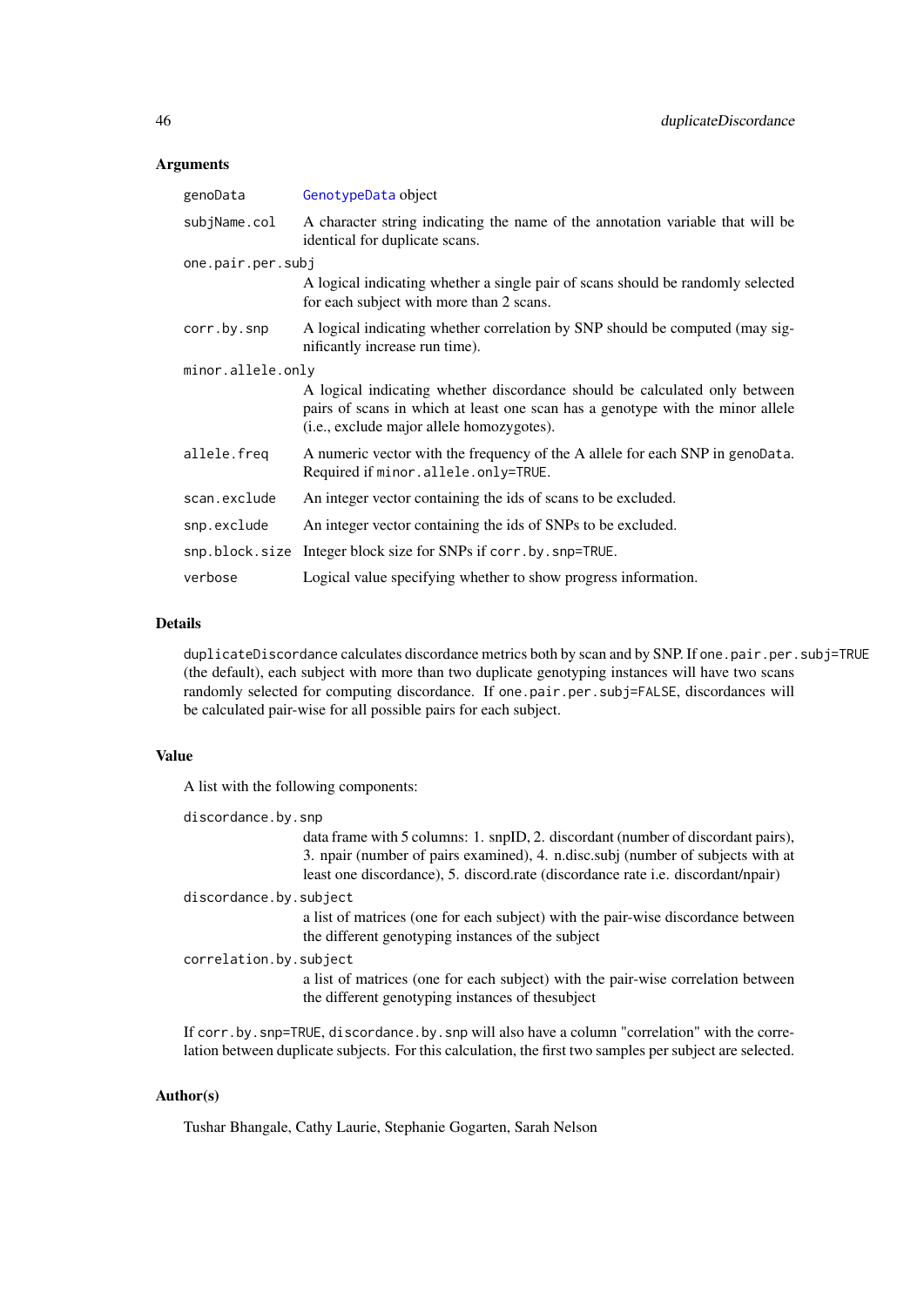duplicateDiscordanceAcrossDatasets 47

#### See Also

[GenotypeData](#page-66-0), [duplicateDiscordanceAcrossDatasets](#page-46-0), [duplicateDiscordanceProbability](#page-51-0), [alleleFrequency](#page-3-0)

## Examples

```
library(GWASdata)
file <- system.file("extdata", "illumina_geno.gds", package="GWASdata")
gds <- GdsGenotypeReader(file)
data(illuminaScanADF)
genoData <- GenotypeData(gds, scanAnnot=illuminaScanADF)
disc <- duplicateDiscordance(genoData, subjName.col="subjectID")
```

```
# minor allele discordance
afreq <- alleleFrequency(genoData)
minor.disc <- duplicateDiscordance(genoData, subjName.col="subjectID",
  minor.allele.only=TRUE, allele.freq=afreq[,"all"])
```

```
close(genoData)
```
<span id="page-46-0"></span>duplicateDiscordanceAcrossDatasets *Functions to check discordance and allelic dosage correlation across datasets*

#### **Description**

These functions compare genotypes in pairs of duplicate scans of the same sample across multiple datasets. 'duplicateDiscordanceAcrossDatasets' finds the number of discordant genotypes both by scan and by SNP. 'dupDosageCorAcrossDatasets' calculates correlations between allelic dosages both by scan and by SNP, allowing for comparision between imputed datasets or between imputed and observed - i.e., where one or more of the datasets contains continuous dosage [0,2] rather than discrete allele counts {0,1,2}.

#### Usage

```
duplicateDiscordanceAcrossDatasets(genoData1, genoData2,
 match.snps.on=c("position", "alleles"),
 subjName.cols, snpName.cols=NULL,
 one.pair.per.subj=TRUE, minor.allele.only=FALSE,
 missing.fail=c(FALSE, FALSE),
 scan.exclude1=NULL, scan.exclude2=NULL,
  snp.exclude1=NULL, snp.exclude2=NULL,
  snp.include=NULL,
 verbose=TRUE)
minorAlleleDetectionAccuracy(genoData1, genoData2,
 match.snps.on=c("position", "alleles"),
 subjName.cols, snpName.cols=NULL,
```

```
missing.fail=TRUE,
```

```
scan.exclude1=NULL, scan.exclude2=NULL,
```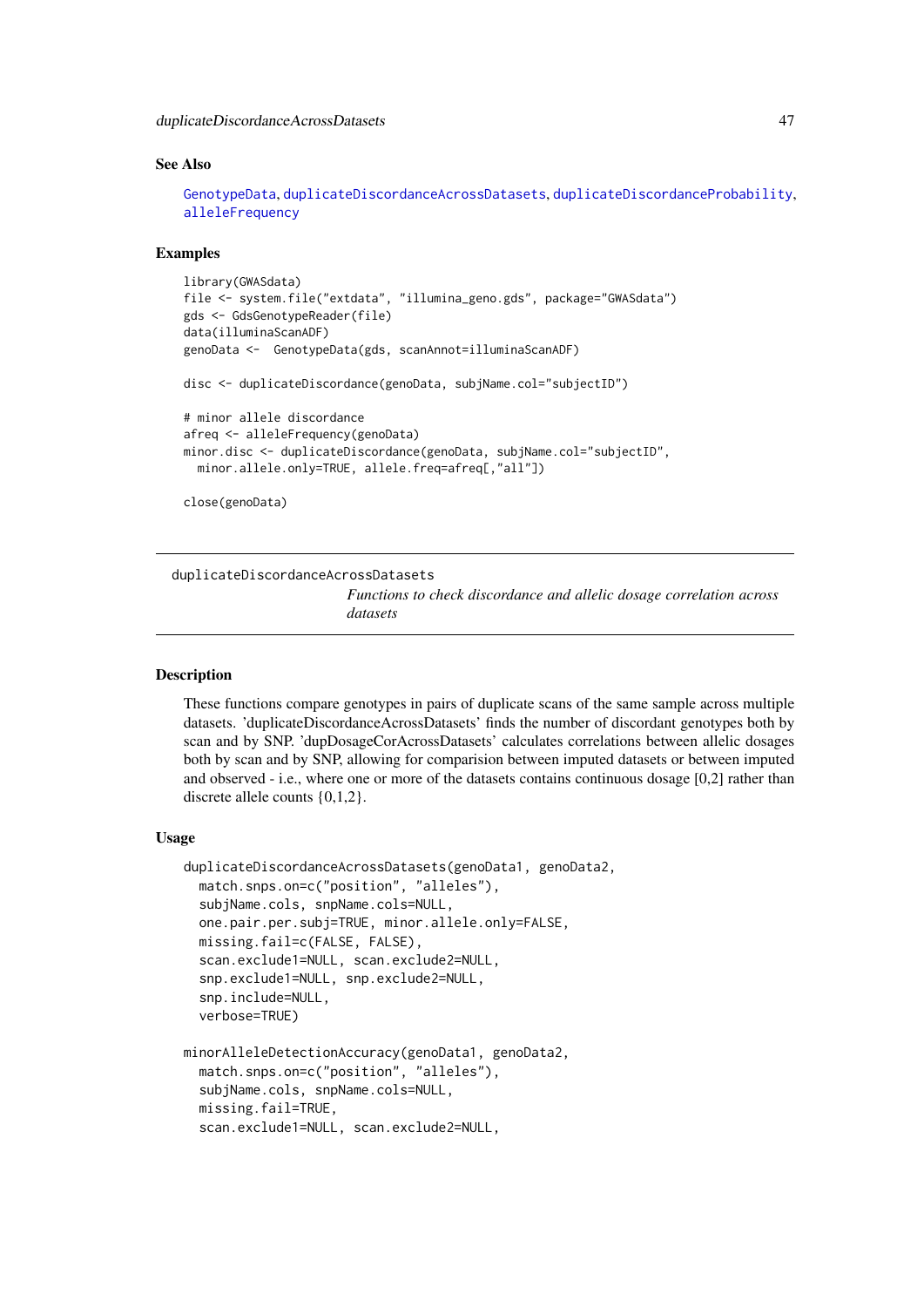```
snp.exclude1=NULL, snp.exclude2=NULL,
 snp.include=NULL,
 verbose=TRUE)
dupDosageCorAcrossDatasets(genoData1, genoData2,
 match.snps.on=c("position", "alleles"),
 subjName.cols="subjectID", snpName.cols=NULL,
```

```
scan.exclude1=NULL, scan.exclude2=NULL,
snp.exclude1=NULL, snp.exclude2=NULL,
snp.include=NULL,
snp.block.size=5000, scan.block.size=100,
verbose=TRUE)
```
## Arguments

| GenotypeData object containing the first dataset.                                                                                                                                                                                                                                                                                                                                                                                           |  |  |
|---------------------------------------------------------------------------------------------------------------------------------------------------------------------------------------------------------------------------------------------------------------------------------------------------------------------------------------------------------------------------------------------------------------------------------------------|--|--|
| GenotypeData object containing the second dataset.                                                                                                                                                                                                                                                                                                                                                                                          |  |  |
| One or more of ("position", "alleles", "name") indicating how to match SNPs.<br>"position" will match SNPs on chromosome and position, "alleles" will also re-<br>quire the same alleles (but A/B designations need not be the same), and "name"<br>will match on the columns give in snpName.cols.                                                                                                                                         |  |  |
| 2-element character vector indicating the names of the annotation variables that<br>will be identical for duplicate scans in the two datasets. (Alternatively, one<br>character value that will be recycled).                                                                                                                                                                                                                               |  |  |
| 2-element character vector indicating the names of the annotation variables that<br>will be identical for the same SNPs in the two datasets. (Alternatively, one<br>character value that will be recycled).                                                                                                                                                                                                                                 |  |  |
| one.pair.per.subj                                                                                                                                                                                                                                                                                                                                                                                                                           |  |  |
| A logical indicating whether a single pair of scans should be randomly selected<br>for each subject with more than 2 scans.                                                                                                                                                                                                                                                                                                                 |  |  |
| minor.allele.only                                                                                                                                                                                                                                                                                                                                                                                                                           |  |  |
| A logical indicating whether discordance should be calculated only between<br>pairs of scans in which at least one scan has a genotype with the minor allele<br>(i.e., exclude major allele homozygotes).                                                                                                                                                                                                                                   |  |  |
| For duplicateDiscordanceAcrossDatasets, a 2-element logical vector indi-<br>cating whether missing values in datasets 1 and 2, respectively, will be con-<br>sidered failures (discordances with called genotypes in the other dataset). For<br>minorAlleleDetectionAccuracy, a single logical indicating whether missing<br>values in dataset 2 will be considered false negatives (missing.fail=TRUE) or<br>ignored (missing.fail=FALSE). |  |  |
| An integer vector containing the ids of scans to be excluded from the first<br>dataset.                                                                                                                                                                                                                                                                                                                                                     |  |  |
| An integer vector containing the ids of scans to be excluded from the second<br>dataset.                                                                                                                                                                                                                                                                                                                                                    |  |  |
| An integer vector containing the ids of SNPs to be excluded from the first<br>dataset.                                                                                                                                                                                                                                                                                                                                                      |  |  |
| An integer vector containing the ids of SNPs to be excluded from the second<br>dataset.                                                                                                                                                                                                                                                                                                                                                     |  |  |
|                                                                                                                                                                                                                                                                                                                                                                                                                                             |  |  |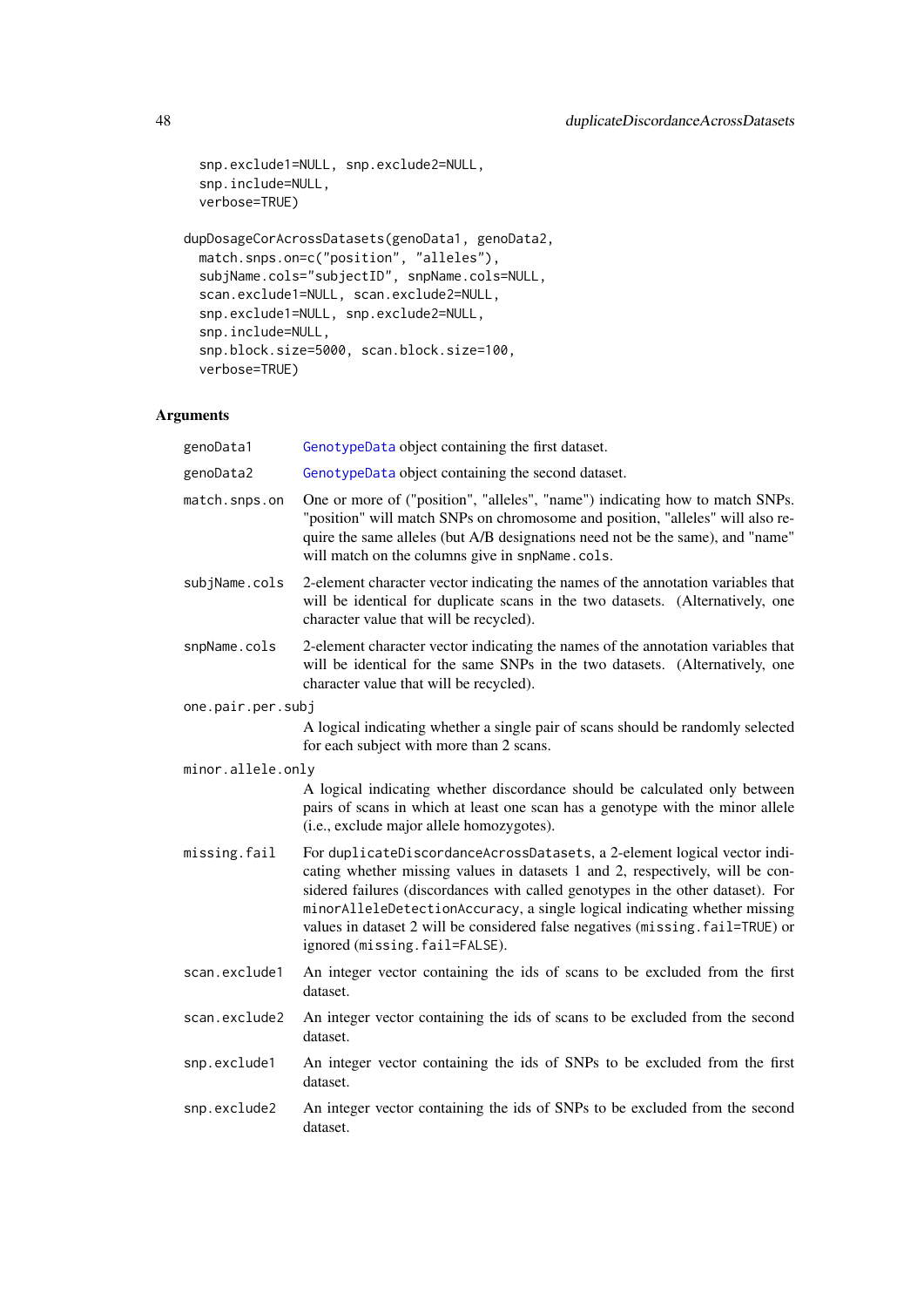| snp.include     | List of SNPs to include in the comparison. Should match the contents of the<br>columns referred to by snpName.cols. Only valid if match.snps.on includes<br>"name". |
|-----------------|---------------------------------------------------------------------------------------------------------------------------------------------------------------------|
| scan.block.size | snp.block.size Block size for SNPs                                                                                                                                  |
|                 | Block size for scans                                                                                                                                                |
| verbose         | Logical value specifying whether to show progress information.                                                                                                      |

## Details

duplicateDiscordanceAcrossDatasets calculates discordance metrics both by scan and by SNP. If one.pair.per.subj=TRUE (the default), each subject with more than two duplicate genotyping instances will have one scan from each dataset randomly selected for computing discordance. If one.pair.per.subj=FALSE, discordances will be calculated pair-wise for all possible cross-dataset pairs for each subject.

dupDosageCorAcrossDatasets calculates dosage correlation (Pearson correlation coefficient) both by scan and by SNP. Note it only allows for one pair of duplicate scans per sample. For this function only, genoData1 and genoData2 must have been created with [GdsGenotypeReader](#page-56-0) objects.

By default, overlapping variants are identified based on position and alleles. Alleles are determined via 'getAlleleA' and 'getAlleleB' accessors, so users should ensure these variables are referring to the same strand orientation in both datests (e.g., both plus strand alleles). It is not necessary for the A/B ordering to be consistent across datasets. For example, two variants at the same position with alleleA="C" and alleleB="T" in genoData1 and alleleA="T" and alleleB="C" in genoData2 will stil be identified as overlapping.

If minor.allele.only=TRUE, the allele frequency will be calculated in genoData1, using only samples common to both datasets.

If snp.include=NULL (the default), discordances will be found for all SNPs common to both datasets.

genoData1 and genoData2 should each have "alleleA" and "alleleB" defined in their SNP annotation. If allele coding cannot be found, the two datasets are assumed to have identical coding. Note that 'dupDosageCorAcrossDatasets' can NOT detect where strand-ambiguous (A/T or C/G) SNPs are annotated on different strands, although the r2 in these instances would be unaffected: r may be negative but r2 will be positive.

minorAlleleDetectionAccuracy summarizes the accuracy of minor allele detection in genoData2 with respect to genoData1 (the "gold standard"). TP=number of true positives, TN=number of true negatives, FP=number of false positives, and FN=number of false negatives. Accuracy is represented by four metrics:

- sensitivity for each SNP as TP/(TP+FN)
- specificity for each SNP as TN/(TN+FP)
- positive predictive value for each SNP as TP/(TP+FP)
- negative predictive value for each SNP as TN/(TN+FN).

TP, TN, FP, and FN are calculated as follows:

|    |     | genoData1       |                                                  |
|----|-----|-----------------|--------------------------------------------------|
|    | mm  | Mm              | <b>MM</b>                                        |
| mm | 2TP | $1TP + 1FP$ 2FP |                                                  |
|    |     |                 |                                                  |
|    |     | $1FN + 1TN$ 2TN |                                                  |
|    | 2FN | 1FN             |                                                  |
|    |     | MM 2FN          | genoData2 Mm $1TP + 1FN$ $1TN + 1TP$ $1TN + 1FP$ |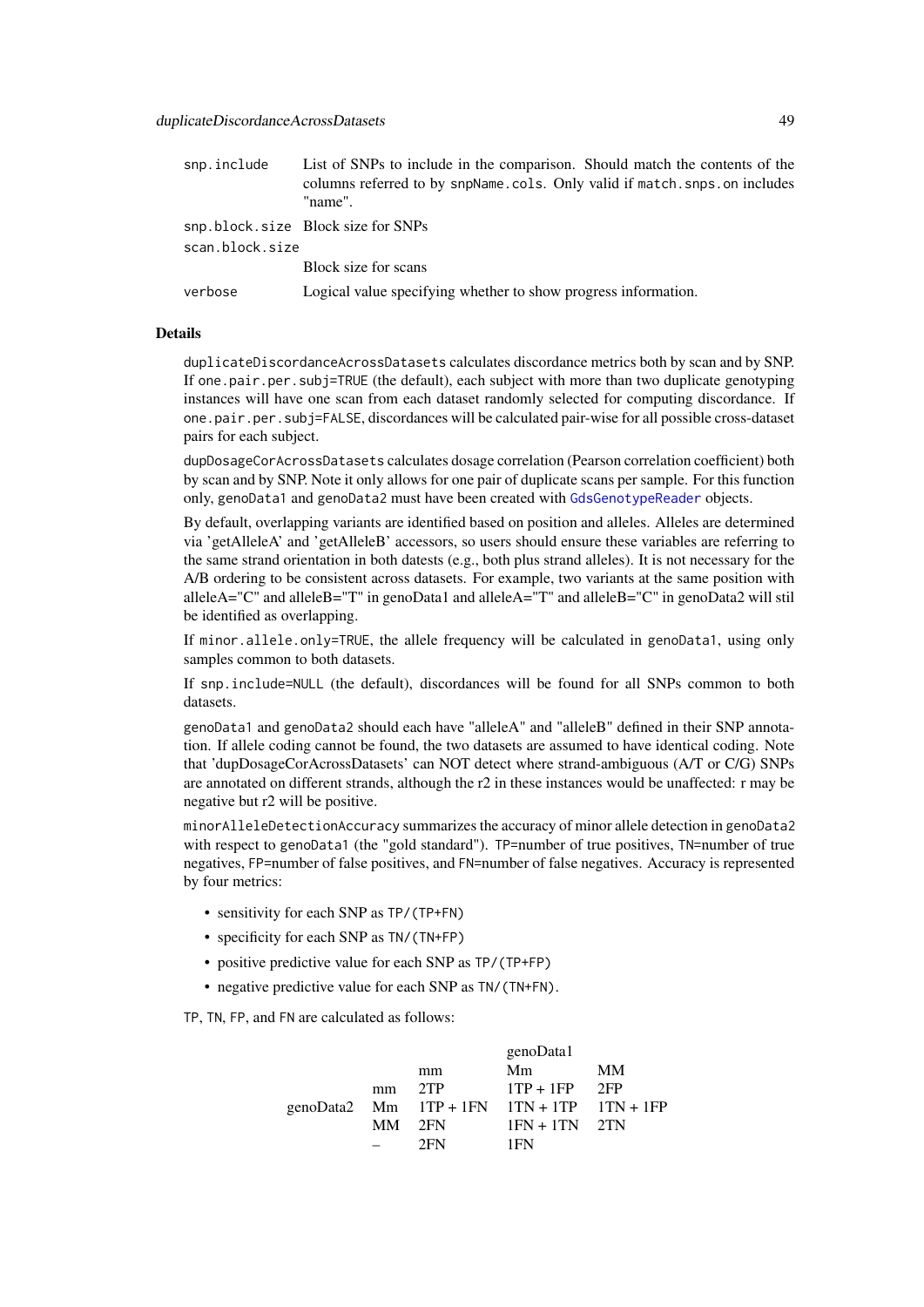"M" is the major allele and "m" is the minor allele (as calculated in genoData1). "-" is a missing call in genoData2. Missing calls in genoData1 are ignored. If missing.fail=FALSE, missing calls in genoData2 (the last row of the table) are also ignored.

## Value

SNP annotation columns returned by all functions are:

| chromosome | chromosome           |
|------------|----------------------|
| position   | base pair position   |
| snpID1     | snpID from genoData1 |
| snpID2     | snpID from genoData2 |

If matching on "alleles":

| alleles  | alleles sorted alphabetically |
|----------|-------------------------------|
| alleleA1 | allele A from genoData1       |
| alleleB1 | allele B from genoData2       |
| alleleA2 | allele A from genoData2       |
| alleleB2 | allele B from genoData2       |
|          |                               |

If matching on "name":

name the common SNP name given in snpName.cols

duplicateDiscordanceAcrossDatasets returns a list with two data frames: The data.frame "discordance.by.snp" contains the SNP annotation columns listed above as well as:

| discordant   | number of discordant pairs                       |
|--------------|--------------------------------------------------|
| npair        | number of pairs examined                         |
| n.disc.subj  | number of subjects with at least one discordance |
| discord.rate | discordance rate <i>i.e.</i> discordant/npair    |

The data.frame "discordance.by.subject" contains a list of matrices (one for each subject) with the pair-wise discordance between the different genotyping instances of the subject.

minorAlleleDetectionAccuracy returns a data.frame with the SNP annotation columns listed above as well as:

npair number of sample pairs compared (non-missing in genoData1)

```
sensitivity sensitivity
```

```
specificity specificity
positivePredictiveValue
```
Positive predictive value

```
negativePredictiveValue
```
Negative predictive value

dupDosageCorAcrossDatasets returns a list with two data frames:

The data.frame "snps" contains the by-SNP correlation (r) values with the SNP annotation columns listed above as well as:

nsamp.dosageR number of samples in r calculation (i.e., non missing data in both genoData1 and genoData2)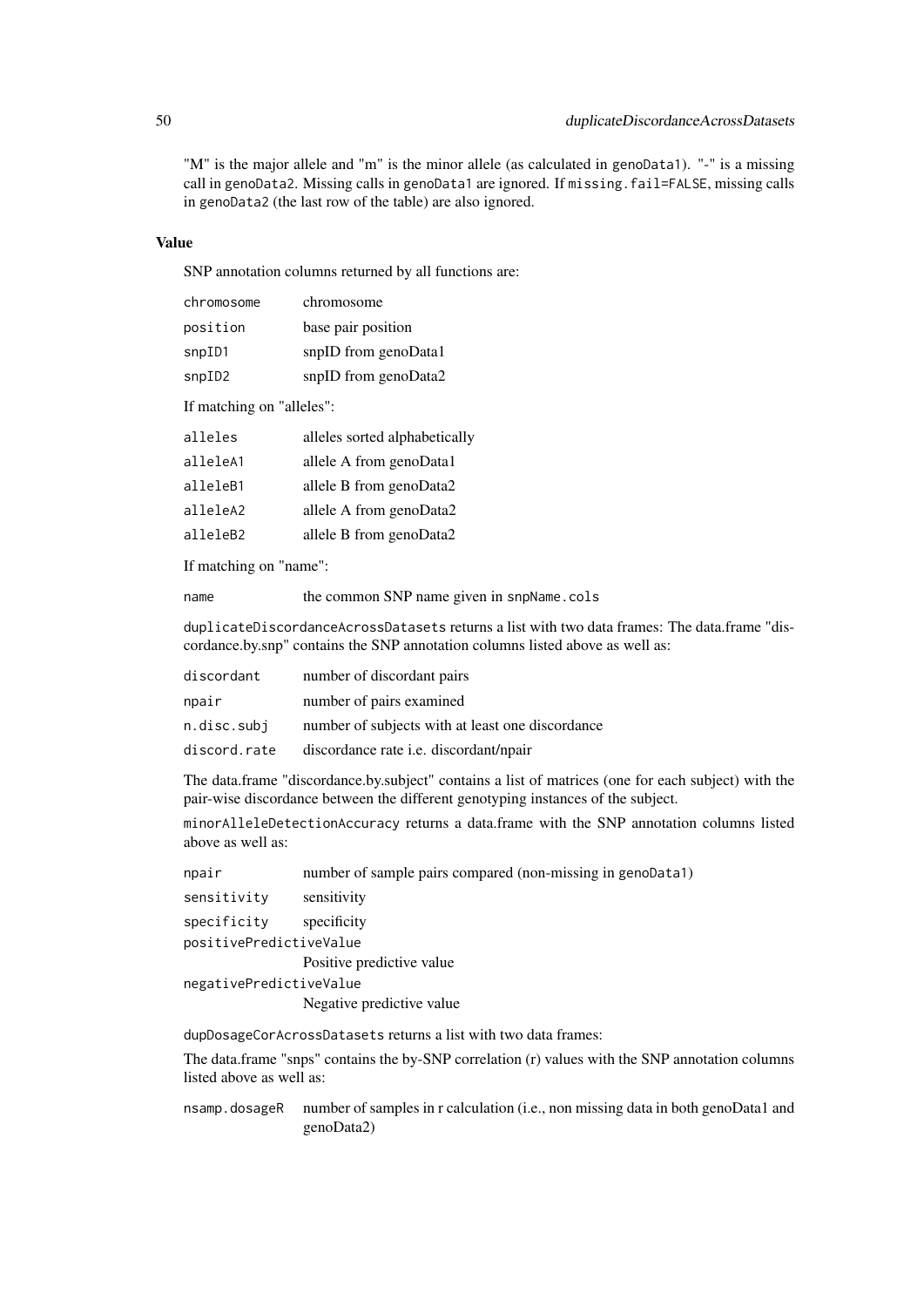| dosageR      | dosage correlation                                                                          |
|--------------|---------------------------------------------------------------------------------------------|
|              | The data.frame "samps" contains the by-sample r values with the following columns:          |
| subjectID    | subject-level identifier for duplicate sample pair                                          |
| scanID1      | scanID from genoData1                                                                       |
| scanID2      | scanID from genoData2                                                                       |
| nsnp.dosageR | number of SNPs in r calculation (i.e., non missing data in both genoData1 and<br>genoData2) |
| dosageR      | dosage correlation                                                                          |
|              |                                                                                             |

If no duplicate scans or no common SNPs are found, these functions issue a warning message and return NULL.

## Author(s)

Stephanie Gogarten, Jess Shen, Sarah Nelson

## See Also

[GenotypeData](#page-66-0), [duplicateDiscordance](#page-44-0), [duplicateDiscordanceProbability](#page-51-0)

## Examples

```
# first set
snp1 <- data.frame(snpID=1:10, chromosome=1L, position=101:110,
                   rsID=paste("rs", 101:110, sep=""),
                   alleleA="A", alleleB="G", stringsAsFactors=FALSE)
scan1 <- data.frame(scanID=1:3, subjectID=c("A","B","C"), sex="F", stringsAsFactors=FALSE)
mgr <- MatrixGenotypeReader(genotype=matrix(c(0,1,2), ncol=3, nrow=10), snpID=snp1$snpID,
                         chromosome=snp1$chromosome, position=snp1$position, scanID=1:3)
genoData1 <- GenotypeData(mgr, snpAnnot=SnpAnnotationDataFrame(snp1),
                          scanAnnot=ScanAnnotationDataFrame(scan1))
# second set
snp2 <- data.frame(snpID=1:5, chromosome=1L,
                   position=as.integer(c(101,103,105,107,107)),
                   rsID=c("rs101", "rs103", "rs105", "rs107", "rsXXX"),
                   alleleA= c("A","C","G","A","A"),
                   alleleB=c("G","T","A","G","G"),
                   stringsAsFactors=FALSE)
scan2 <- data.frame(scanID=1:3, subjectID=c("A","C","C"), sex="F", stringsAsFactors=FALSE)
mgr <- MatrixGenotypeReader(genotype=matrix(c(1,2,0), ncol=3, nrow=5), snpID=snp2$snpID,
                         chromosome=snp2$chromosome, position=snp2$position, scanID=1:3)
genoData2 <- GenotypeData(mgr, snpAnnot=SnpAnnotationDataFrame(snp2),
                          scanAnnot=ScanAnnotationDataFrame(scan2))
duplicateDiscordanceAcrossDatasets(genoData1, genoData2,
  match.snps.on="position",
  subjName.cols="subjectID")
duplicateDiscordanceAcrossDatasets(genoData1, genoData2,
  match.snps.on=c("position", "alleles"),
  subjName.cols="subjectID")
duplicateDiscordanceAcrossDatasets(genoData1, genoData2,
```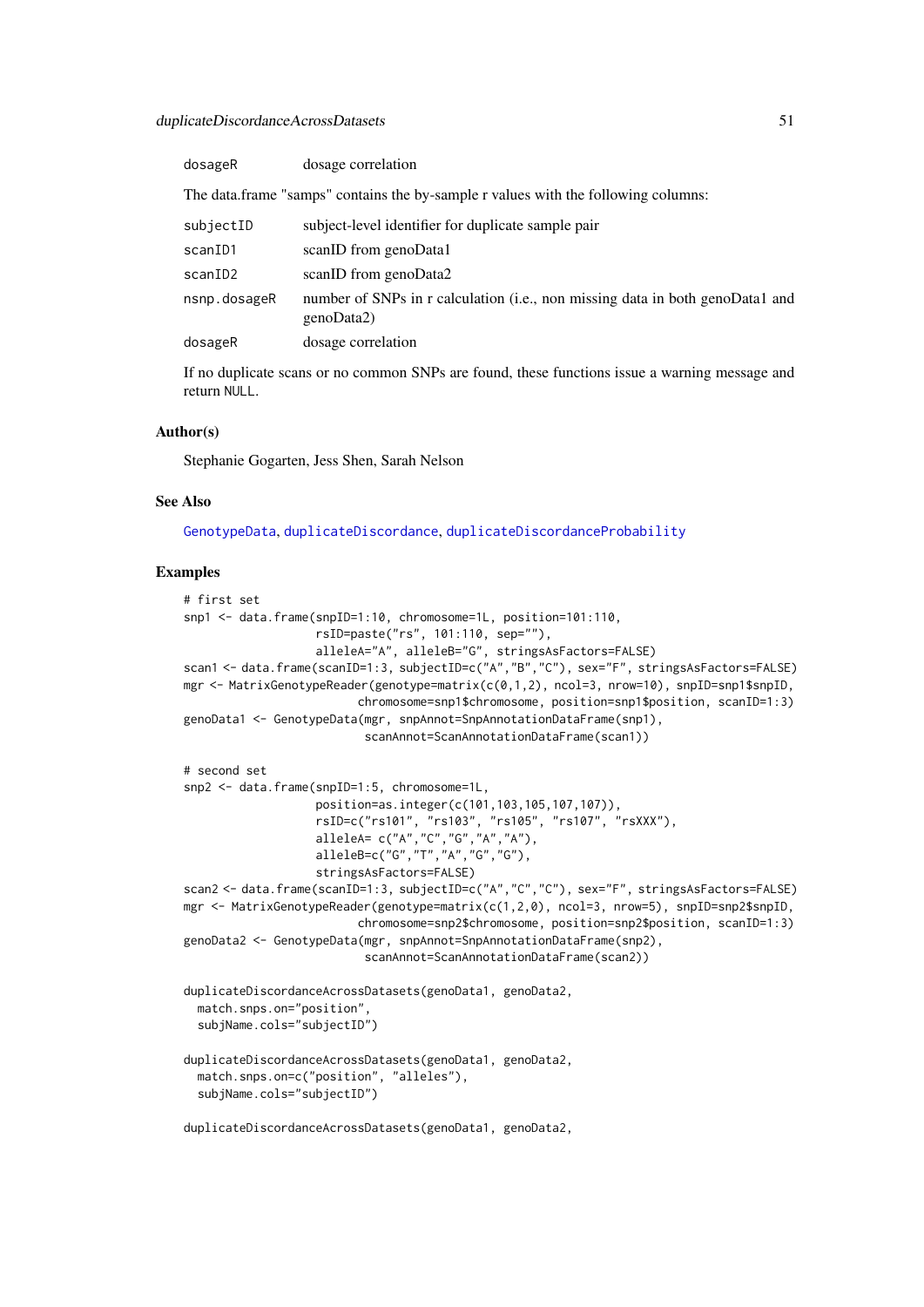```
match.snps.on=c("position", "alleles", "name"),
  subjName.cols="subjectID",
  snpName.cols="rsID")
duplicateDiscordanceAcrossDatasets(genoData1, genoData2,
  subjName.cols="subjectID",
  one.pair.per.subj=FALSE)
minorAlleleDetectionAccuracy(genoData1, genoData2,
  subjName.cols="subjectID")
dupDosageCorAcrossDatasets(genoData1, genoData2,
  scan.exclude2=scan2$scanID[duplicated(scan2$subjectID)])
```
<span id="page-51-0"></span>duplicateDiscordanceProbability

*Probability of duplicate discordance*

## Description

duplicateDiscordanceProbability calculates the probability of observing discordant genotypes for duplicate samples.

#### Usage

```
duplicateDiscordanceProbability(npair,
                               error.rate = c(1e-5, 1e-4, 1e-3, 1e-2),
                               max.disc = 7
```
## Arguments

| npair      | The number of pairs of duplicate samples.                                                           |
|------------|-----------------------------------------------------------------------------------------------------|
| error.rate | A numeric vector of error rates (i.e., the rate at which a genotype will be called<br>incorrectly). |
| max.disc   | The maximum number of discordances for which to compute the probability.                            |

## Details

Since there are three possible genotypes, one call is correct and the other two are erroneous, so theoretically there are two error rates, a and b. The probability that duplicate genotyping instances of the same subject will give a discordant genotype is  $2[(1 - a - b)(a + b) + ab]$ . When a and b are very small, this is approximately  $2(a + b)$  or twice the total error rate. This function assumes that a  $== b$ , and the argument error.rate is the total error rate  $a + b$ .

Any negative values for the probability (due to precision problems for very small numbers) are set to 0.

### Value

This function returns a matrix of probabilities, where the column names are error rates and the row names are expected number of discordant genotypes (>0 through >max.disc).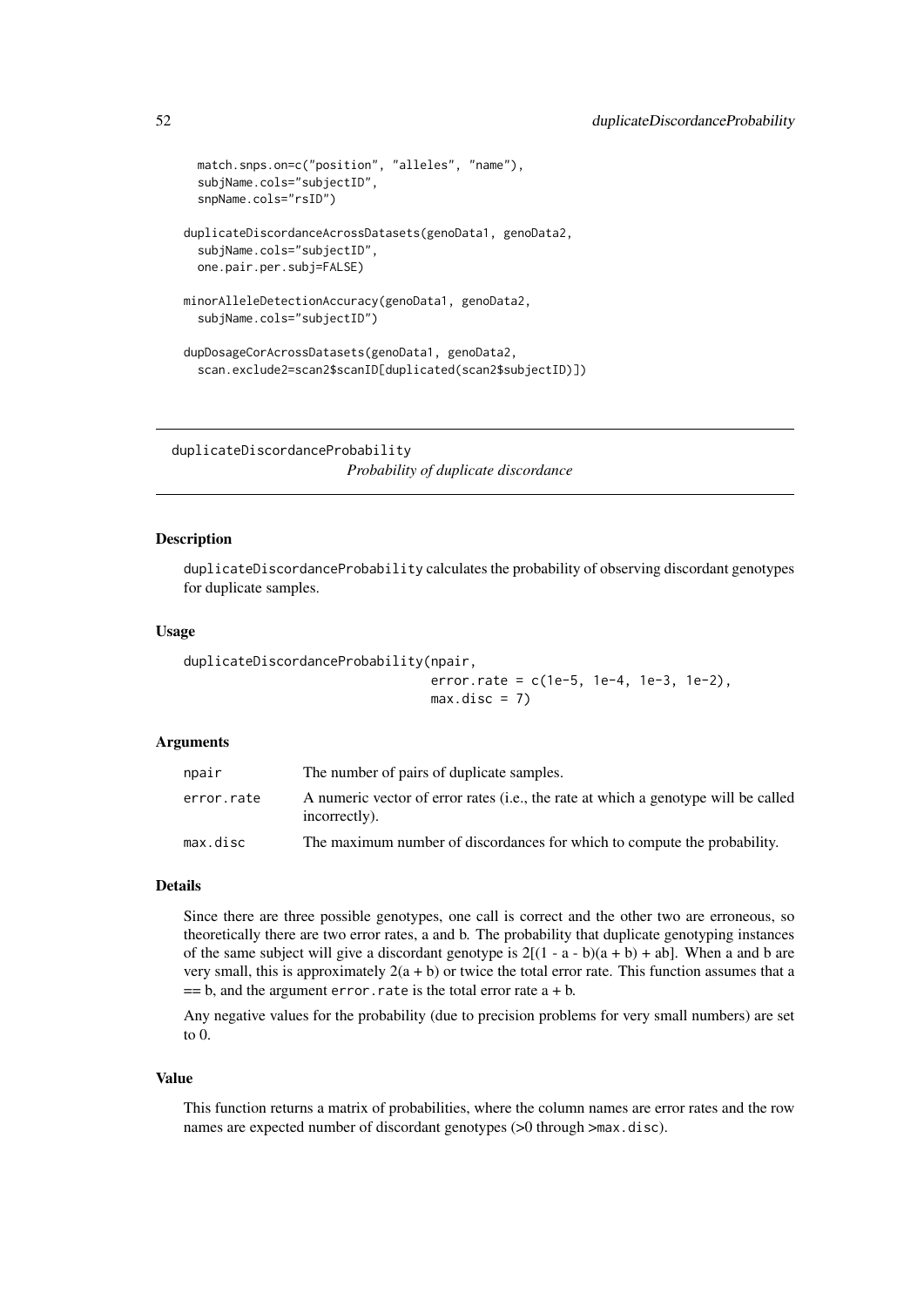#### $\alpha$  exact HWE 53

## Author(s)

Cathy Laurie

## See Also

[duplicateDiscordance](#page-44-0), [duplicateDiscordanceAcrossDatasets](#page-46-0)

## Examples

```
disc <- duplicateDiscordanceProbability(npair=10, error.rate=c(1e-6, 1e-4))
```
#probability of observing >0 discordant genotypes given an error rate 1e-6 disc[1,1]

#probability of observing >1 discordant genotypes given an error rate 1e-4 disc[2,2]

exactHWE *Hardy-Weinberg Equilibrium testing*

## Description

This function performs exact Hardy-Weinberg Equilibrium testing (using Fisher's Test) over a selection of SNPs. It also counts genotype, calculates allele frequencies, and calculates inbreeding coefficients.

## Usage

```
exactHWE(genoData,
         scan.exclude = NULL,
         geno.counts = TRUE,
         snpStart = NULL,
         snpEnd = NULL,block.size = 5000,
         verbose = TRUE,
         permute = FALSE)
```
## Arguments

| genoData     | a GenotypeData object                                                     |
|--------------|---------------------------------------------------------------------------|
| scan.exclude | a vector of scanIDs for scans to exclude                                  |
| geno.counts  | if TRUE (default), genotype counts are returned in the output data frame. |
| snpStart     | index of the first SNP to analyze, defaults to first SNP                  |
| snpEnd       | index of the last SNP to analyze, defaults to last SNP                    |
| block.size   | number of SNPs to read in at once                                         |
| verbose      | logical for whether to print status updates                               |
| permute      | logical indicator for whether to permute alleles before calculations      |
|              |                                                                           |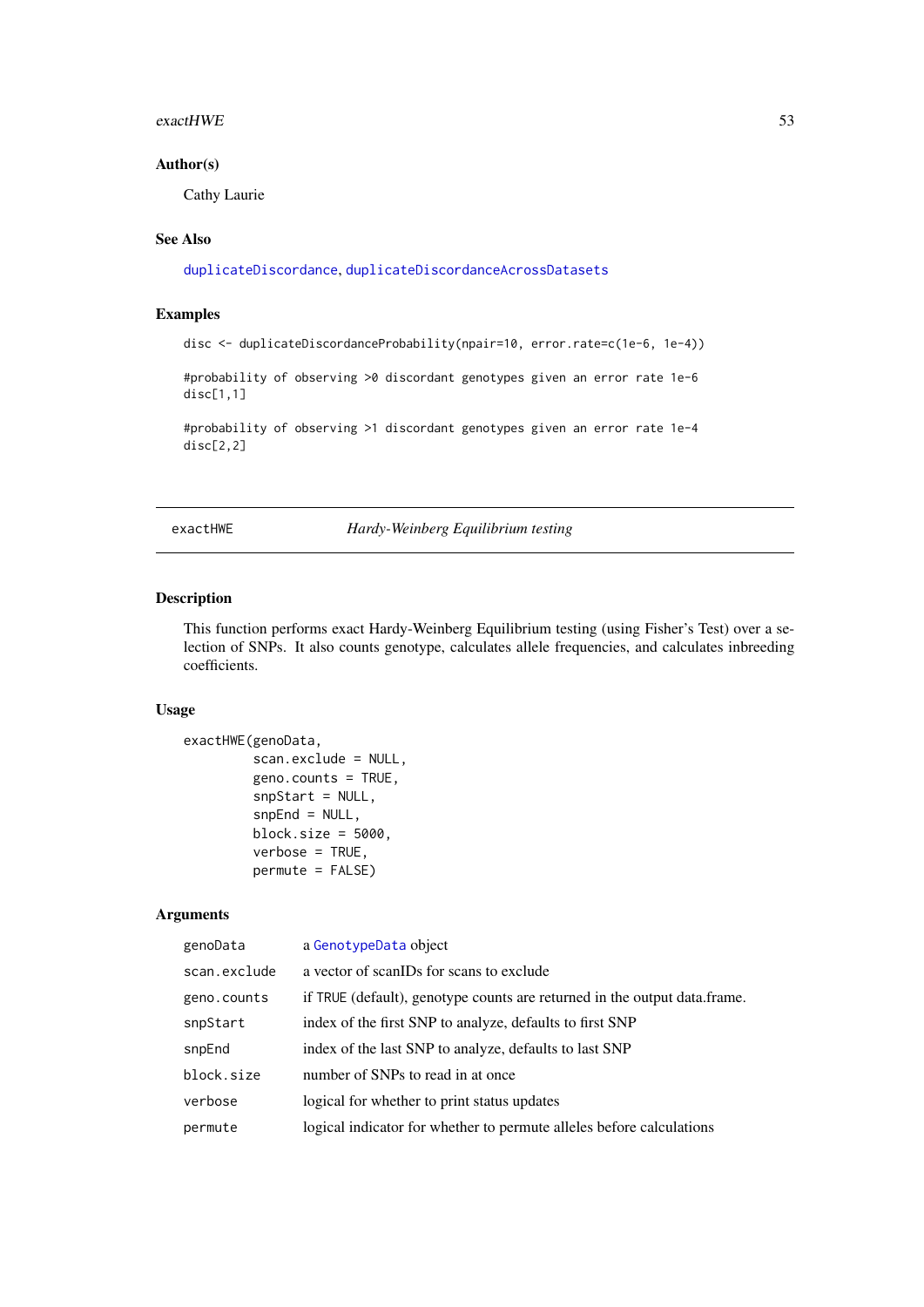#### Details

HWE calculations are performed with the [HWExact](#page-0-0) function in the [GWASExactHW](#page-0-0) package.

For the X chromosome, only female samples will be used in all calculations (since males are excluded from HWE testing on this chromosome). The X chromosome may not be included in a block with SNPs from other chromosomes. If the SNP selection includes the X chromosome, the scan annotation of genoData should include a "sex" column.

Y and M and chromsome SNPs are not permitted in the SNP selection, since the HWE test is not valid for these SNPs.

If permute=TRUE, alleles will be randomly shuffled before the HWE calculations. Running permutation can yield the expected distribution of p-values and corresponding confidence intervals.

## Value

a data.frame with the following columns

| snpID                | the snpIDs                                                                                                       |  |
|----------------------|------------------------------------------------------------------------------------------------------------------|--|
| chr                  | chromosome SNPs are on                                                                                           |  |
| If geno.counts=TRUE: |                                                                                                                  |  |
| <b>nAA</b>           | number of AA genotypes in samples                                                                                |  |
| nAB                  | number of AB genotypes in samples                                                                                |  |
| nBB                  | number of BB genotypes in samples                                                                                |  |
| MAF                  | minor allele frequency                                                                                           |  |
| minor.allele         | which allele $("A" or "B")$ is the minor allele                                                                  |  |
| $\mathsf{f}$         | the inbreeding coefficient                                                                                       |  |
| pval                 | exact Hardy-Weinberg Equilibrium (using Fisher's Test) p-value. pval will be<br>NA for monomorphic SNPs (MAF=0). |  |

### Author(s)

Ian Painter, Matthew P. Conomos, Stephanie Gogarten, Adrienne Stilp

## See Also

[HWExact](#page-0-0)

### Examples

```
library(GWASdata)
data(illuminaScanADF)
```
# run only on YRI subjects scan.exclude <- illuminaScanADF\$scanID[illuminaScanADF\$race != "YRI"]

```
# create data object
gdsfile <- system.file("extdata", "illumina_geno.gds", package="GWASdata")
gds <- GdsGenotypeReader(gdsfile)
genoData <- GenotypeData(gds, scanAnnot=illuminaScanADF)
chr <- getChromosome(genoData)
```
# autosomal SNPs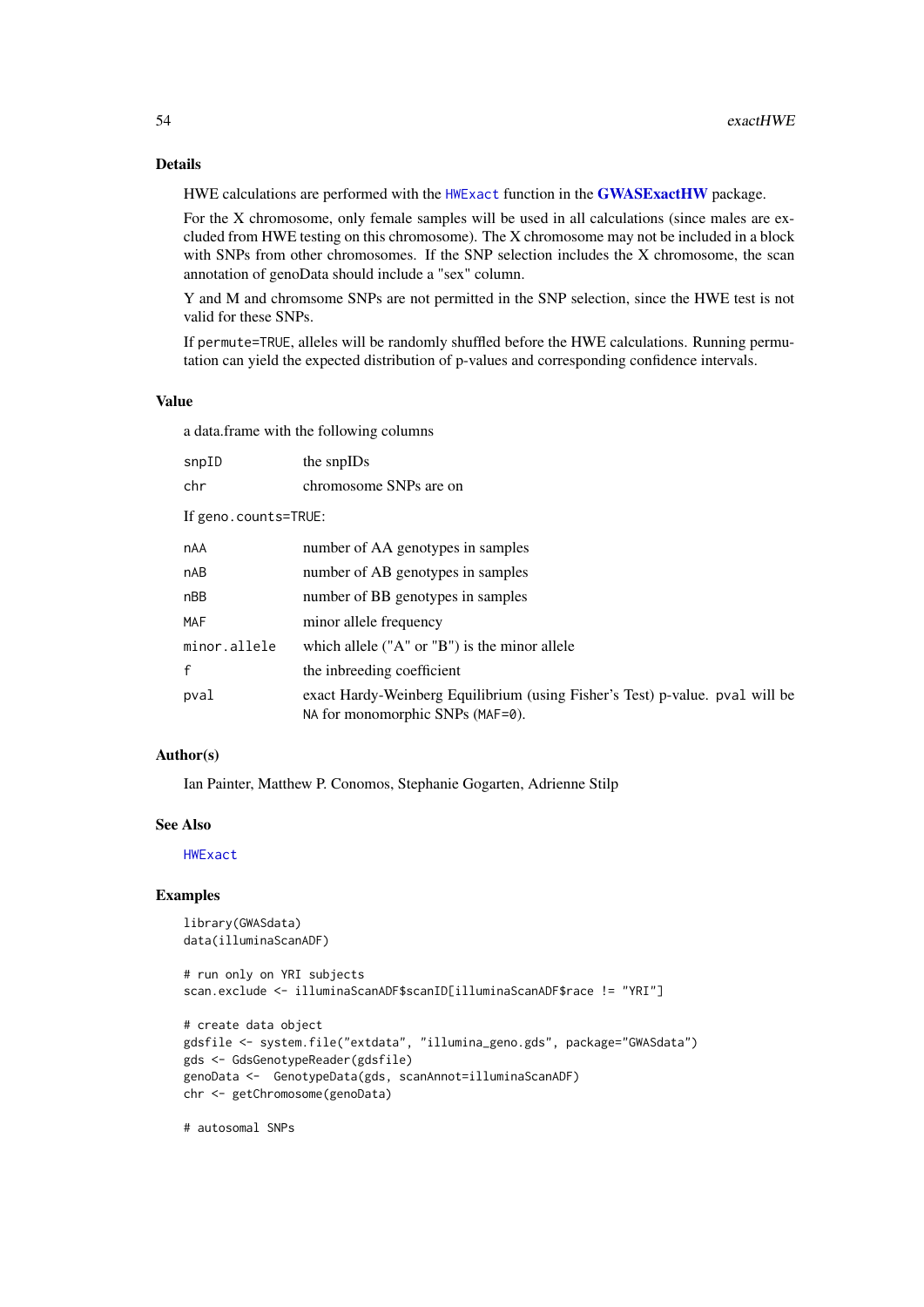#### findBAFvariance 55

```
auto <- range(which(is.element(chr, 1:22)))
hwe <- exactHWE(genoData, scan.exclude=scan.exclude,
                snpStart=auto[1], snpEnd=auto[2])
# permutation
perm <- exactHWE(genoData, scan.exclude=scan.exclude,
                snpStart=auto[1], snpEnd=auto[2],
                permute=TRUE)
# X chromosome SNPs must be run separately since they only use females
Xchr < - range(which(chr == 23))hweX <- exactHWE(genoData, scan.exclude=scan.exclude,
                 snpStart=Xchr[1], snpEnd=Xchr[2])
close(genoData)
```
findBAFvariance *Find chromosomal areas with high BAlleleFreq (or LogRRatio) standard deviation*

### Description

sdByScanChromWindow uses a sliding window algorithm to calculate the standard deviation of the BAlleleFreq (or LogRRatio) values for a user specified number of bins across each chromosome of each scan.

medianSdOverAutosomes calculates the median of the BAlleleFreq (or LogRRatio) standard deviation over all autosomes for each scan.

meanSdByChromWindow calculates the mean and standard deviation of the BAlleleFreq standard deviation in each window in each chromosome over all scans.

findBAFvariance flags chromosomal areas with high BAlleleFreq standard deviation using previously calculated means and standard deviations over scans, typically results from sdByScanChromWindow.

#### Usage

```
sdByScanChromWindow(intenData, genoData=NULL, var="BAlleleFreq", nbins=NULL,
 snp.exclude=NULL, return.mean=FALSE, incl.miss=TRUE, incl.het=TRUE, incl.hom=FALSE)
```
medianSdOverAutosomes(sd.by.scan.chrom.window)

meanSdByChromWindow(sd.by.scan.chrom.window, sex)

findBAFvariance(sd.by.chrom.window, sd.by.scan.chrom.window, sex, sd.threshold)

## Arguments

| intenData | A Intensity Data object. The order of SNPs is expected to be by chromosome<br>and then by position within chromosome.                                         |
|-----------|---------------------------------------------------------------------------------------------------------------------------------------------------------------|
| genoData  | A GenotypeData object. May be omitted if incl.miss, incl.het, and incl.hom<br>are all TRUE, as there is no need to distinguish between genotype calls in that |
|           | case.                                                                                                                                                         |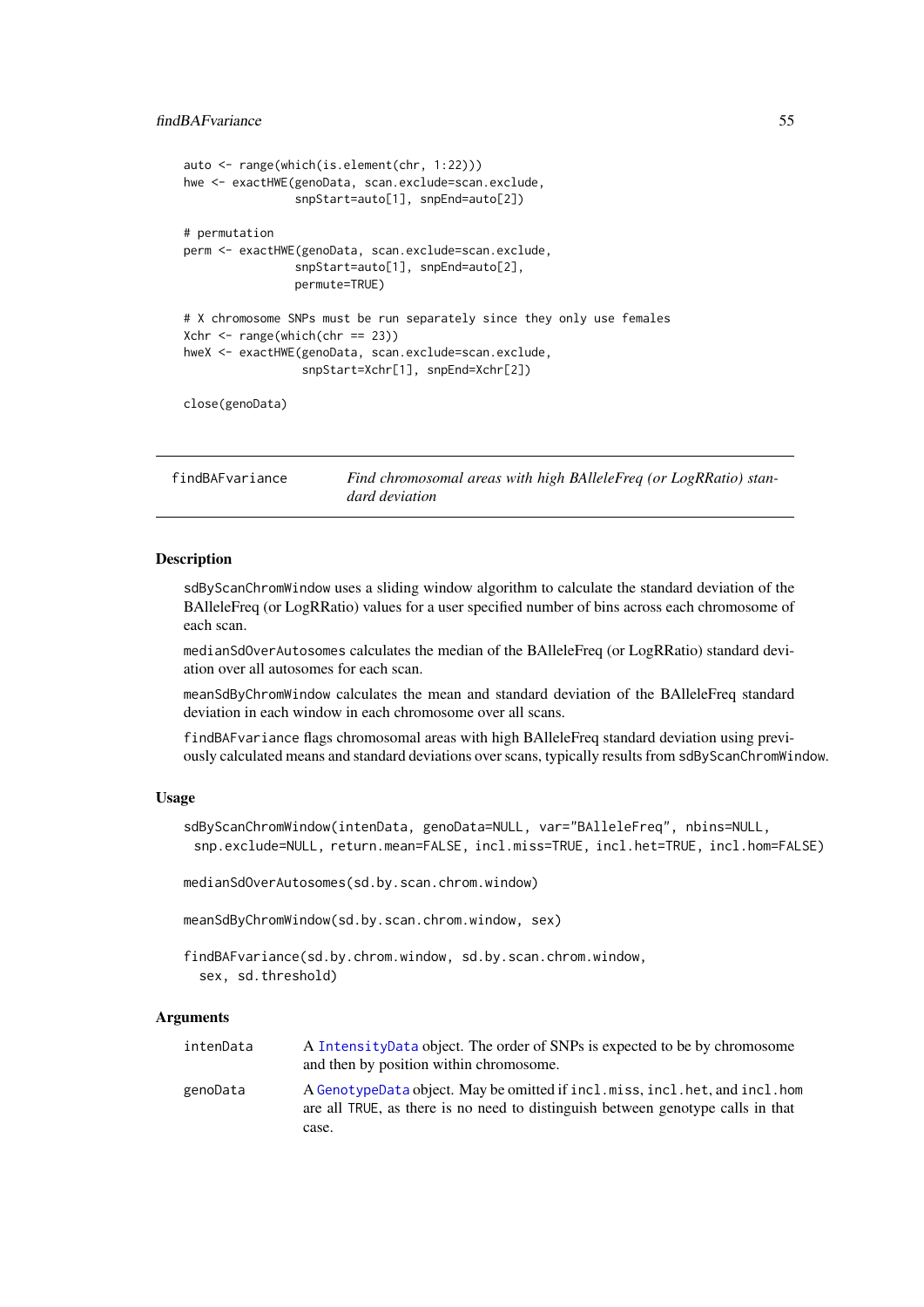| var                     | The variable for which to calculate standard deviations, typically "BAlleleFreq"<br>(the default) or "LogRRatio."                                                                  |
|-------------------------|------------------------------------------------------------------------------------------------------------------------------------------------------------------------------------|
| nbins                   | A vector with integers corresponding to the number of bins for each chromo-<br>some. The values all must be even integers.                                                         |
| snp.exclude             | An integer vector containing the snpIDs of SNPs to be excluded.                                                                                                                    |
| return.mean             | a logical. If TRUE, return mean as well as standard deviation.                                                                                                                     |
| incl.miss               | a logical. If TRUE, include SNPs with missing genotype calls.                                                                                                                      |
| incl.het                | a logical. If TRUE, include SNPs called as heterozygotes.                                                                                                                          |
| incl.hom                | a logical. If TRUE, include SNPs called as homozygotes. This is typically FALSE<br>(the default) for BAlleleFreq calculations.                                                     |
| sd.by.scan.chrom.window |                                                                                                                                                                                    |
|                         | A list of matrices of standard deviation for each chromosome, with dimen-<br>sions of number of scans x number of windows. This is typically the output<br>of sdByScanChromWindow. |
| sd.by.chrom.window      |                                                                                                                                                                                    |
|                         | A list of matrices of the standard deviations, as generated by mean SdByChromWindow.                                                                                               |
| sex                     | A character vector of sex ("M"/"F") for the scans.                                                                                                                                 |
| sd.threshold            | A value specifying the threshold for the number of standard deviations above<br>the mean at which to flag.                                                                         |

## Details

sdByScanChromWindow calculates the standard deviation of BAlleleFreq (or LogRRatio) values across chromosomes 1-22 and chromosome X for a specified number of 'bins' in each chromosome as passed to the function in the 'nbins' argument. The standard deviation is calculated using windows of width equal to 2 bins, and moves along the chromosome by an offset of 1 bin (or half a window). Thus, there will be a total of nbins-1 windows per chromosome. If nbins=NULL (the default), there will be 2 bins (one window) for each chromosome.

medianSdOverAutosomes calulates the median over autosomes of BAlleleFreq (or LogRRatio) standard deviations calculated for sliding windows within each chromosome of each scan. The standard deviations should be a list with one element for each chromosome, and each element consisting of a matrix with scans as rows.

meanSdByChromWindow calculates the mean and standard deviation over scans of BAlleleFreq standard deviations calculated for sliding windows within each chromosome of each scan. The BAllele-Freq standard deviations should be a list with one element for each chromosome, and each element consisting of a matrix containing the BAlleleFreq standard deviation for the i'th scan in the j'th bin. This is typically created using the sdByScanChromWindow function. For the X chromosome the calculations are separated out by sex.

findBAFvariance determines which chromosomes of which scans have regions which are at least a given number of SDs from the mean, using BAlleleFreq means and standard deviations calculated from sliding windows over each chromosome by scan.

### Value

sdByScanChromWindow returns a list of matrices containing standard deviations. There is a matrix for each chromosome, with each matrix having dimensions of number of scans x number of windows. If return.mean=TRUE, two lists to matrices are returned, one with standard deviations and one with means.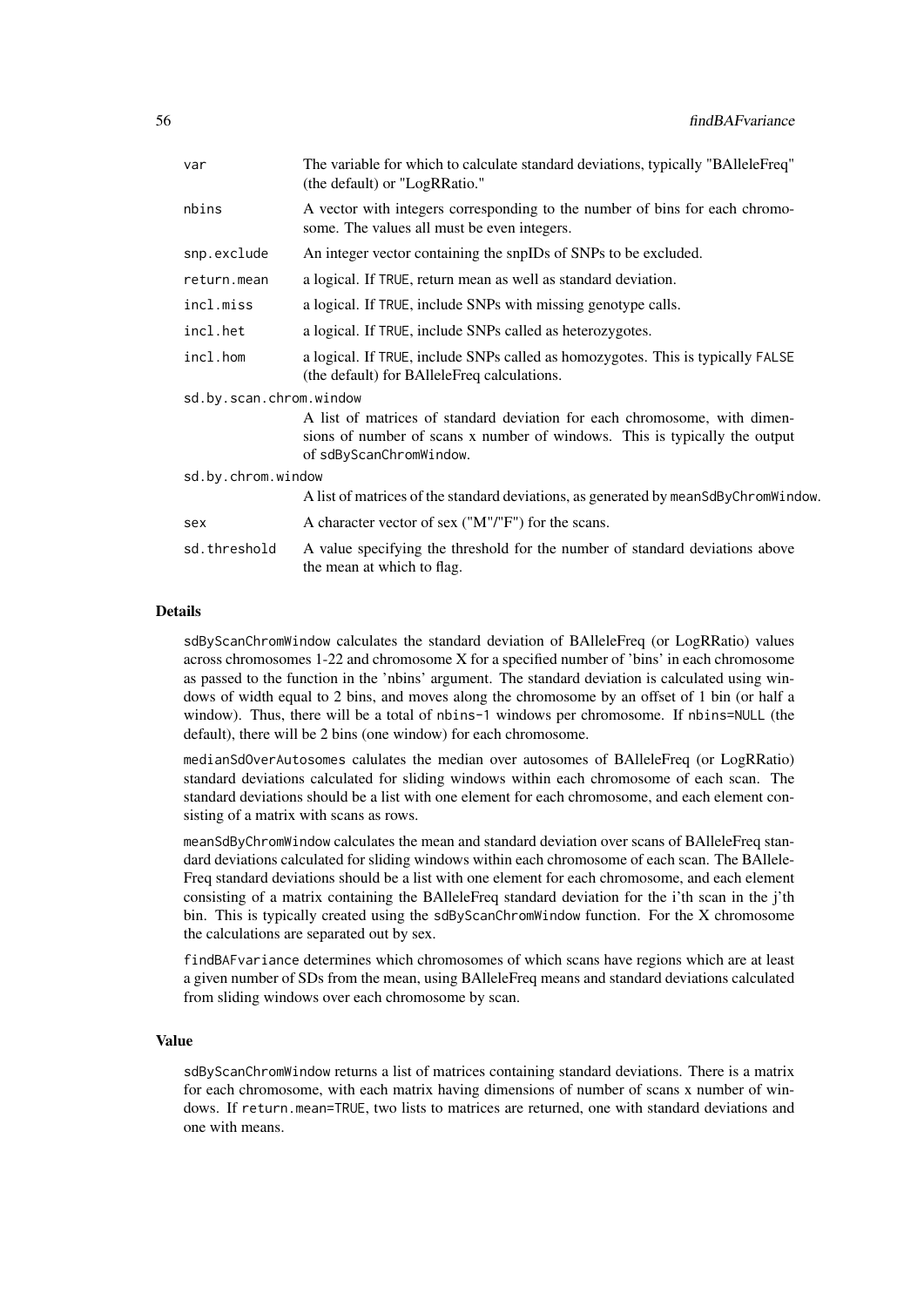medianSdOverAutosomes returns a data frame with colums "scanID" and "med.sd" containing the median standard deviations over all autosomes for each scan.

meanSdByChromWindow returns a list of matrices, one for each chromosome. Each matrix contains two columns called "Mean" and "SD", containing the mean and SD of the BAlleleFreq standard devations over scans for each bin. For the X chromosome the matrix has four columns "Female Mean", "Male Mean", "Female SD" and "Male SD".

findBAFvariance returns a matrix with columns "scanID", "chromosome", "bin", and "sex" containing those scan by chromosome combinations with BAlleleFreq standard deviations greater than those specified by sd.threshold.

## Author(s)

Caitlin McHugh, Cathy Laurie

## See Also

[IntensityData](#page-86-0), [GenotypeData](#page-66-0), [BAFfromClusterMeans](#page-30-0), [BAFfromGenotypes](#page-31-0)

#### Examples

```
library(GWASdata)
data(illuminaScanADF)
blfile <- system.file("extdata", "illumina_bl.gds", package="GWASdata")
bl <- GdsIntensityReader(blfile)
blData <- IntensityData(bl, scanAnnot=illuminaScanADF)
genofile <- system.file("extdata", "illumina_geno.gds", package="GWASdata")
geno <- GdsGenotypeReader(genofile)
genoData <- GenotypeData(geno, scanAnnot=illuminaScanADF)
nbins \le- rep(8, 3) # need bins for chromosomes 21,22,23
baf.sd <- sdByScanChromWindow(blData, genoData, nbins=nbins)
close(blData)
close(genoData)
med.res <- medianSdOverAutosomes(baf.sd)
sex <- illuminaScanADF$sex
sd.res <- meanSdByChromWindow(baf.sd, sex)
var.res <- findBAFvariance(sd.res, baf.sd, sex, sd.threshold=2)
```
<span id="page-56-0"></span>GdsGenotypeReader *Class GdsGenotypeReader*

### Description

The GdsGenotypeReader class is an extension of the GdsReader class specific to reading genotype data stored in GDS files. GDS files with both snp x scan and scan x snp dimensions are supported.

## Extends

[GdsReader](#page-61-0)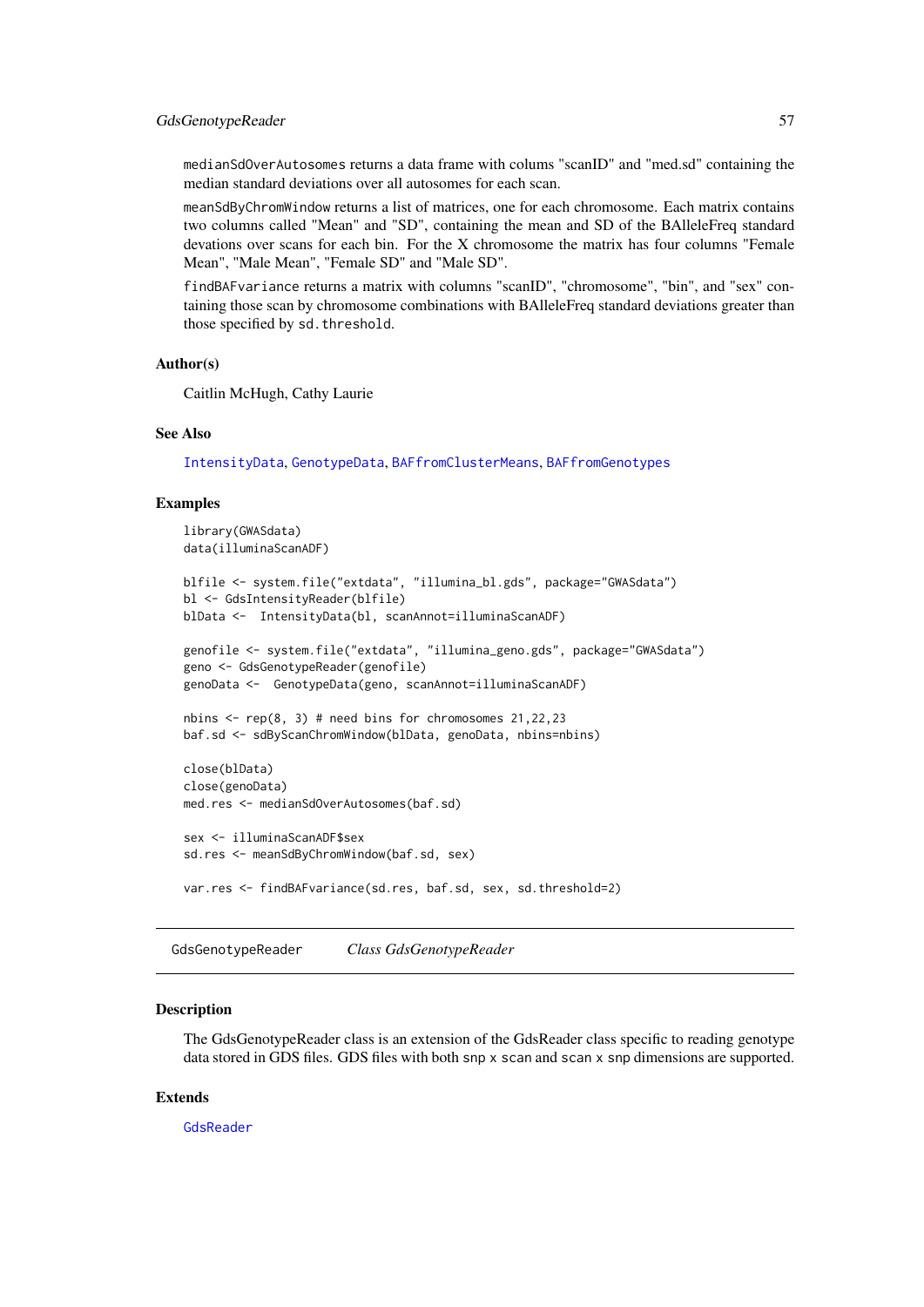### **Constructor**

GdsGenotypeReader(filename,genotypeDim):

filename must be the path to a GDS file or a gds object. The GDS file must contain the following variables:

- 'snp.id': a unique integer vector of snp ids
- 'snp.chromosome': integer chromosome codes
- 'snp.position': integer position values
- 'sample.id': a unique integer vector of scan ids
- 'genotype': a matrix of bytes with dimensions ('snp','sample'). The byte values must be the number of A alleles : 2=AA, 1=AB, 0=BB.

The optional variable "snp.allele" stores the A and B alleles in a character vector with format "A/B".

Default values for chromosome codes are 1-22=autosome, 23=X, 24=XY, 25=Y, 26=M. The defaults may be changed with the arguments autosomeCode, XchromCode, XYchromCode, YchromCode, and MchromCode.

The constructor automatically detects whether the GDS file is in snp x scan or scan x snp order using the dimensions of snp.id and sample.id. In the case of GDS files with equal SNP and scan dimensions, genotypeDim is a required input to the function and can take values "snp, scan" or "scan, snp".

The GdsGenotypeReader constructor creates and returns a GdsGenotypeReader instance pointing to this file.

#### **Accessors**

In the code snippets below, object is a GdsGenotypeReader object. See [GdsReader](#page-61-0) for additional methods.

nsnp(object): The number of SNPs in the GDS file.

nscan(object): The number of scans in the GDS file.

- getSnpID(object,index): A unique integer vector of snp IDs. The optional index is a logical or integer vector specifying elements to extract.
- getChromosome(object,index,char=FALSE): A vector of chromosomes. The optional index is a logical or integer vector specifying elements to extract. If char=FALSE (default), returns an integer vector. If char=TRUE, returns a character vector with elements in (1:22,X,XY,Y,M,U). "U" stands for "Unknown" and is the value given to any chromosome code not falling in the other categories.
- getPosition(object,index): An integer vector of base pair positions. The optional index is a logical or integer vector specifying elements to extract.
- getAlleleA(object,index): A character vector of A alleles. The optional index is a logical or integer vector specifying elements to extract.
- getAlleleB(object,index): A character vector of B alleles. The optional index is a logical or integer vector specifying elements to extract.
- getScanID(object,index): A unique integer vector of scan IDs. The optional index is a logical or integer vector specifying elements to extract.
- getGenotype(object,snp=c(1,-1),scan=c(1,-1),drop=TRUE,use.names=FALSE,transpose=FALSE,...): Extracts genotype values (number of A alleles). snp and scan indicate which elements to return along the snp and scan dimensions. They must be integer vectors of the form (start, count), where start is the index of the first data element to read and count is the number of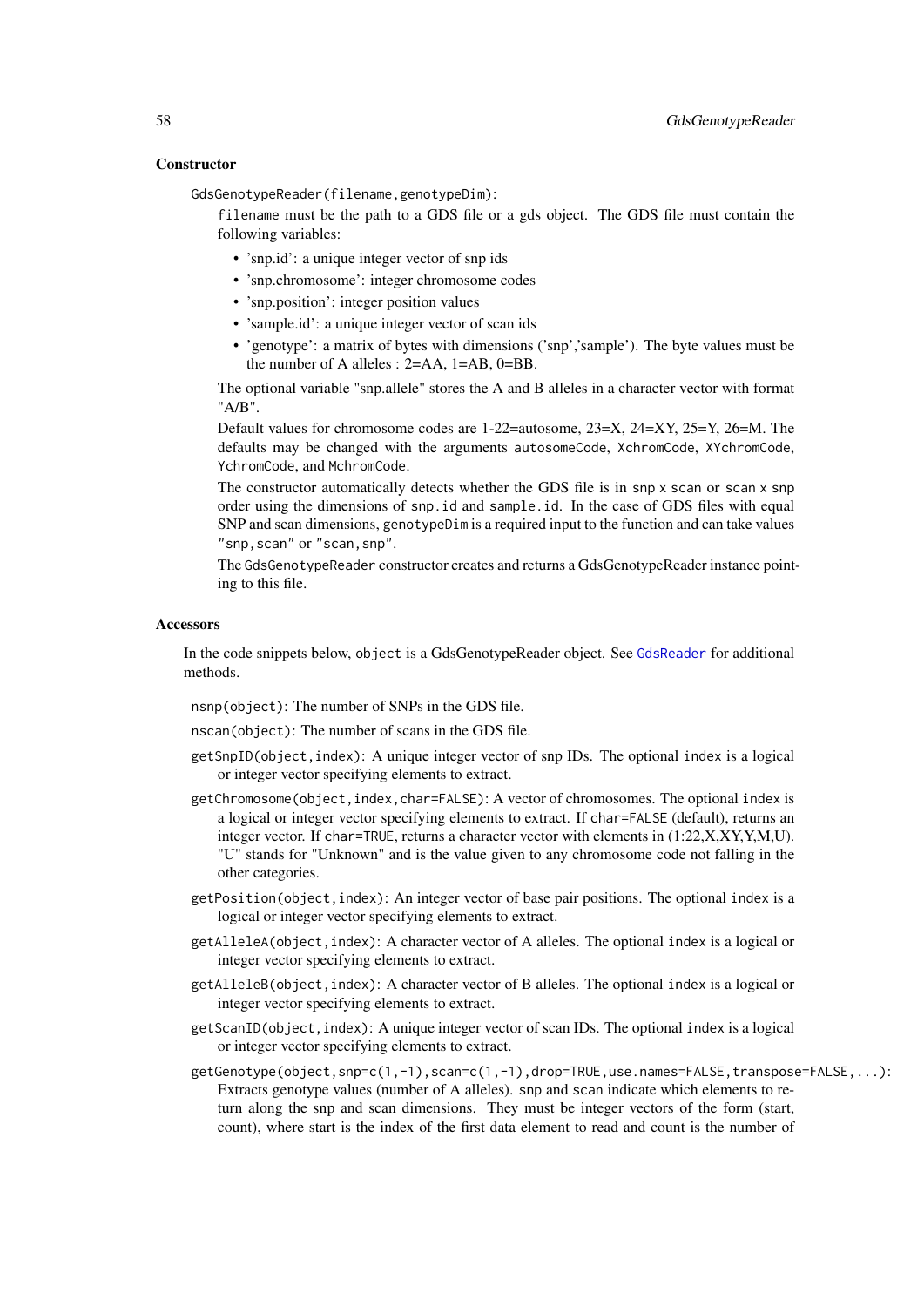elements to read. A value of '-1' for count indicates that the entire dimension should be read. If drop=TRUE, the result is coerced to the lowest possible dimension. If use.names=TRUE, names of the resulting vector or matrix are set to the SNP and scan IDs. Missing values are represented as NA. Genotypes are returned in SNP x scan order if transpose=FALSE, otherwise they are returned in scan x SNP order.

- getGenotypeSelection(object,snp=NULL,scan=NULL,snpID=NULL,scanID=NULL,drop=TRUE,use.names=TRUE, Extracts genotype values (number of A alleles). snp and scan may be integer or logical vectors indicating which elements to return along the snp and scan dimensions. snpID and scanID allow section by values of snpID and scanID. Unlike getGenotype, the values requested need not be in contiguous blocks. If order=="file", genotypes are returned in the order they are stored in the file. If order="selection", the order of SNPs and scans will match the index selection provided in snp and scan respectively. Other arguments are identical to getGenotype.
- getVariable(object,varname,index,drop=TRUE,...): Extracts the contents of the variable varname. The optional index is a logical or integer vector (if varname is 1D) or list (if varname is 2D or higher) specifying elements to extract. If drop=TRUE, the result is coerced to the lowest possible dimension. Missing values are represented as NA. If the variable is not found, returns NULL.

XchromCode(object): Returns the integer code for the X chromosome.

XYchromCode(object): Returns the integer code for the pseudoautosomal region.

YchromCode(object): Returns the integer code for the Y chromosome.

MchromCode(object): Returns the integer code for mitochondrial SNPs.

#### Author(s)

Stephanie Gogarten

### See Also

[GdsReader](#page-61-0), [GenotypeData](#page-66-0)

#### Examples

```
file <- system.file("extdata", "illumina_geno.gds", package="GWASdata")
gds <- GdsGenotypeReader(file)
# dimensions
nsnp(gds)
nscan(gds)
# get snpID and chromosome
snpID <- getSnpID(gds)
```

```
chrom <- getChromosome(gds)
```

```
# get positions only for chromosome 22
pos22 <- getPosition(gds, index=(chrom == 22))
```

```
# get all snps for first scan
geno <- getGenotype(gds, snp=c(1,-1), scan=c(1,1))
length(geno)
```

```
# starting at snp 100, get 10 snps for the first 5 scans
getGenotype(gds, snp=c(100,10), scan=c(1,5))
```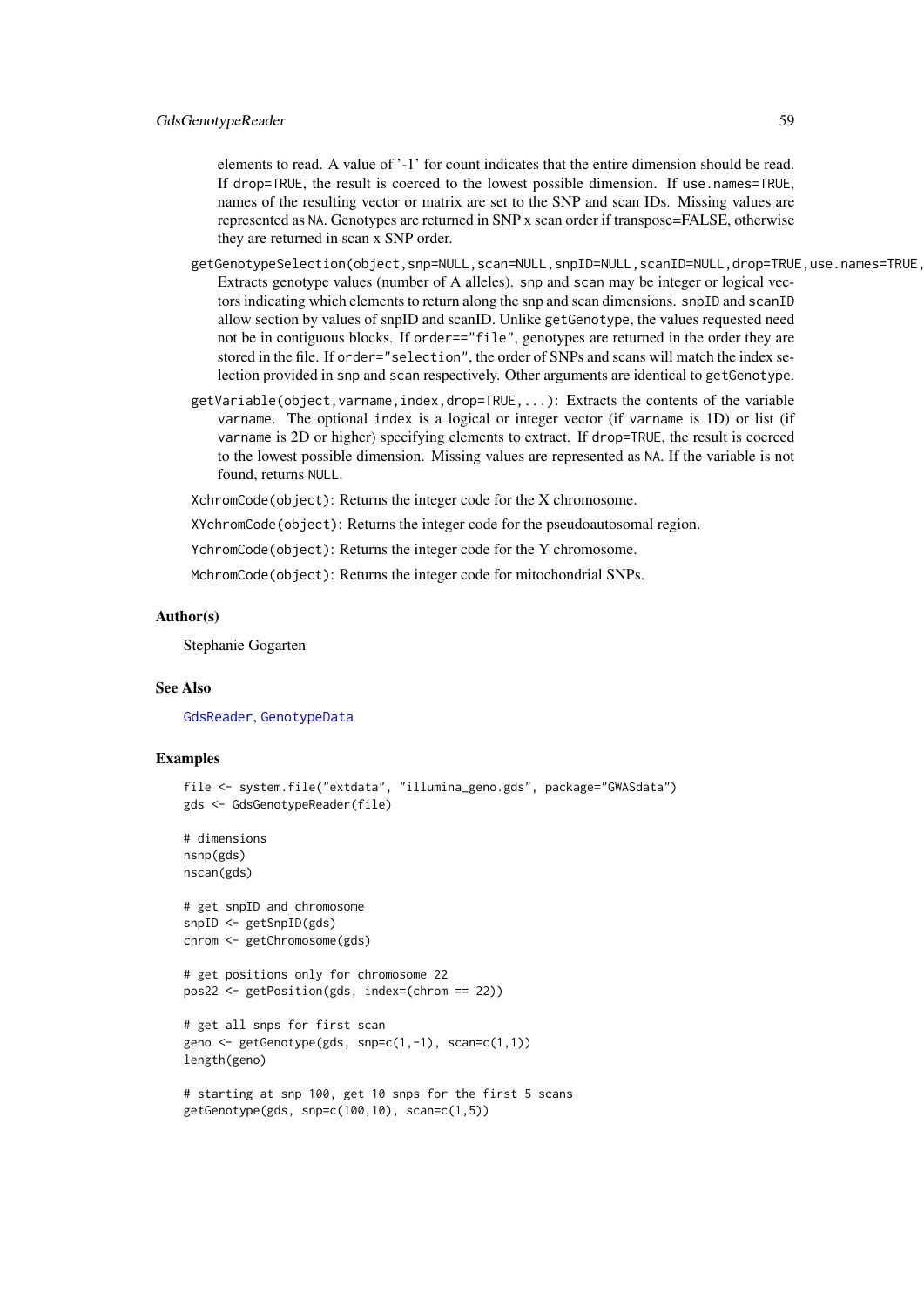```
# get snps 1-10, 25-30 for scans 3,5,7
snp.index <- c(1:10, 25:30)
scan.index \leq c(3,5,7)getGenotypeSelection(gds, snp=snp.index, scan=scan.index)
# illustrate drop argument
getGenotypeSelection(gds, snp=5, scan=1:10, drop=TRUE, use.names=FALSE)
getGenotypeSelection(gds, snp=5, scan=1:10, drop=FALSE, use.names=FALSE)
# illustrate order="file" vs order="selection"
snp.index \leq \leq \leq (9,3,5)scan.index \leq c(3,2,1)getGenotypeSelection(gds, snp=snp.index, scan=scan.index, order="file")
getGenotypeSelection(gds, snp=snp.index, scan=scan.index, order="selection")
close(gds)
```
GdsIntensityReader *Class GdsIntensityReader*

#### Description

The GdsIntensityReader class is an extension of the GdsReader class specific to reading intensity data stored in GDS files.

## Extends

#### [GdsReader](#page-61-0)

#### **Constructor**

GdsIntensityReader(filename):

filename must be the path to a GDS file. The GDS file must contain the following variables:

- 'snp': a coordinate variable with a unique integer vector of snp ids
- 'chromosome': integer chromosome values of dimension 'snp'
- 'position': integer position values of dimension 'snp'
- 'sampleID': a unique integer vector of scan ids with dimension 'sample'

Default values for chromosome codes are 1-22=autosome, 23=X, 24=XY, 25=Y, 26=M. The defaults may be changed with the arguments autosomeCode, XchromCode, XYchromCode, YchromCode, and MchromCode.

The GDS file should also contain at least one of the following variables with dimensions ('snp','sample'):

- 'quality': quality score
- 'X': X intensity
- 'Y': Y intensity
- 'BAlleleFreq': B allele frequency
- 'LogRRatio': Log R Ratio

The GdsIntensityReader constructor creates and returns a GdsIntensityReader instance pointing to this file.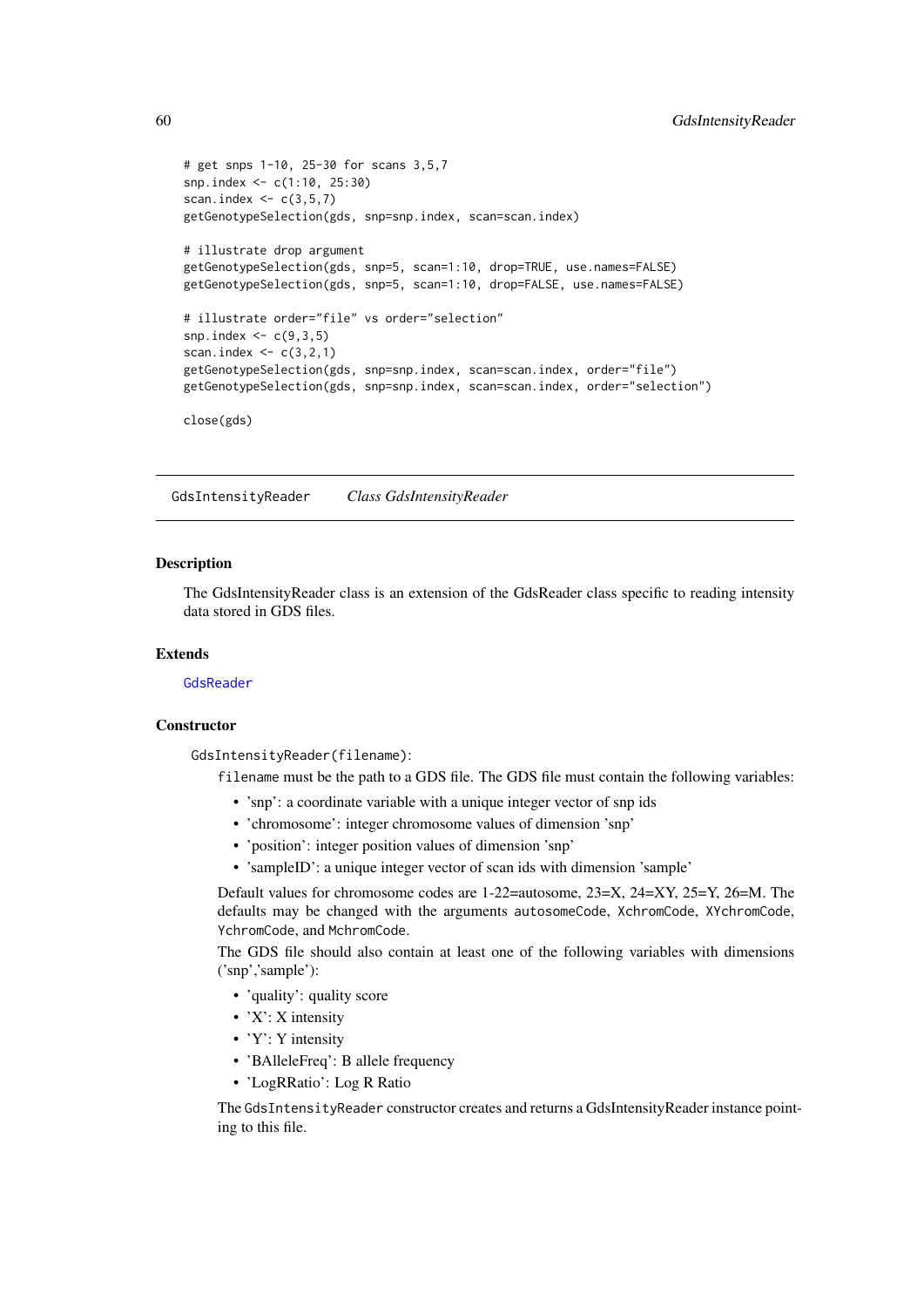#### Accessors

In the code snippets below, object is a GdsIntensityReader object. snp and scan indicate which elements to return along the snp and scan dimensions. They must be integer vectors of the form (start, count), where start is the index of the first data element to read and count is the number of elements to read. A value of '-1' for count indicates that the entire dimension should be read. If snp and/or is scan omitted, the entire variable is read.

See [GdsReader](#page-61-0) for additional methods.

nsnp(object): The number of SNPs in the GDS file.

nscan(object): The number of scans in the GDS file.

- getSnpID(object,index): A unique integer vector of snp IDs. The optional index is a logical or integer vector specifying elements to extract.
- getChromosome(object,index,char=FALSE): A vector of chromosomes. The optional index is a logical or integer vector specifying elements to extract. If char=FALSE (default), returns an integer vector. If char=TRUE, returns a character vector with elements in (1:22,X,XY,Y,M,U). "U" stands for "Unknown" and is the value given to any chromosome code not falling in the other categories.
- getPosition(object,index): An integer vector of base pair positions. The optional index is a logical or integer vector specifying elements to extract.
- getScanID(object,index): A unique integer vector of scan IDs. The optional index is a logical or integer vector specifying elements to extract.
- getQuality(object,snp,scan,drop=TRUE): Extracts quality scores. The result is a vector or matrix, depending on the number of dimensions in the returned values and the value of drop. Missing values are represented as NA.
- hasQuality(object): Returns TRUE if the GDS file contains a variable 'quality'.
- getX(object,snp,scan,drop=TRUE): Extracts X intensity. The result is a vector or matrix, depending on the number of dimensions in the returned values and the value of drop. Missing values are represented as NA.
- hasX(object): Returns TRUE if the GDS file contains a variable  $'X'$ .
- getY(object,snp,scan,drop=TRUE): Extracts Y intensity. The result is a vector or matrix, depending on the number of dimensions in the returned values and the value of drop. Missing values are represented as NA.
- hasY(object): Returns TRUE if the GDS file contains a variable 'Y'.
- getBAlleleFreq(object,snp,scan,drop=TRUE): Extracts B allele frequency. The result is a vector or matrix, depending on the number of dimensions in the returned values and the value of drop. Missing values are represented as NA.
- hasBAlleleFreq(object): Returns TRUE if the GDS file contains a variable 'BAlleleFreq'.
- getLogRRatio(object,snp,scan,drop=TRUE): Extracts Log R Ratio. The result is a vector or matrix, depending on the number of dimensions in the returned values and the value of drop. Missing values are represented as NA.
- hasLogRRatio(object): Returns TRUE if the GDS file contains a variable 'LogRRatio'.
- getVariable(object,varname,snp,scan,drop=TRUE): Returns the contents of the variable varname. The result is a vector or matrix, depending on the number of dimensions in the returned values and the value of drop. Missing values are represented as NA. If the variable is not found in the GDS file, returns NULL.
- autosomeCode(object): Returns the integer codes for the autosomes.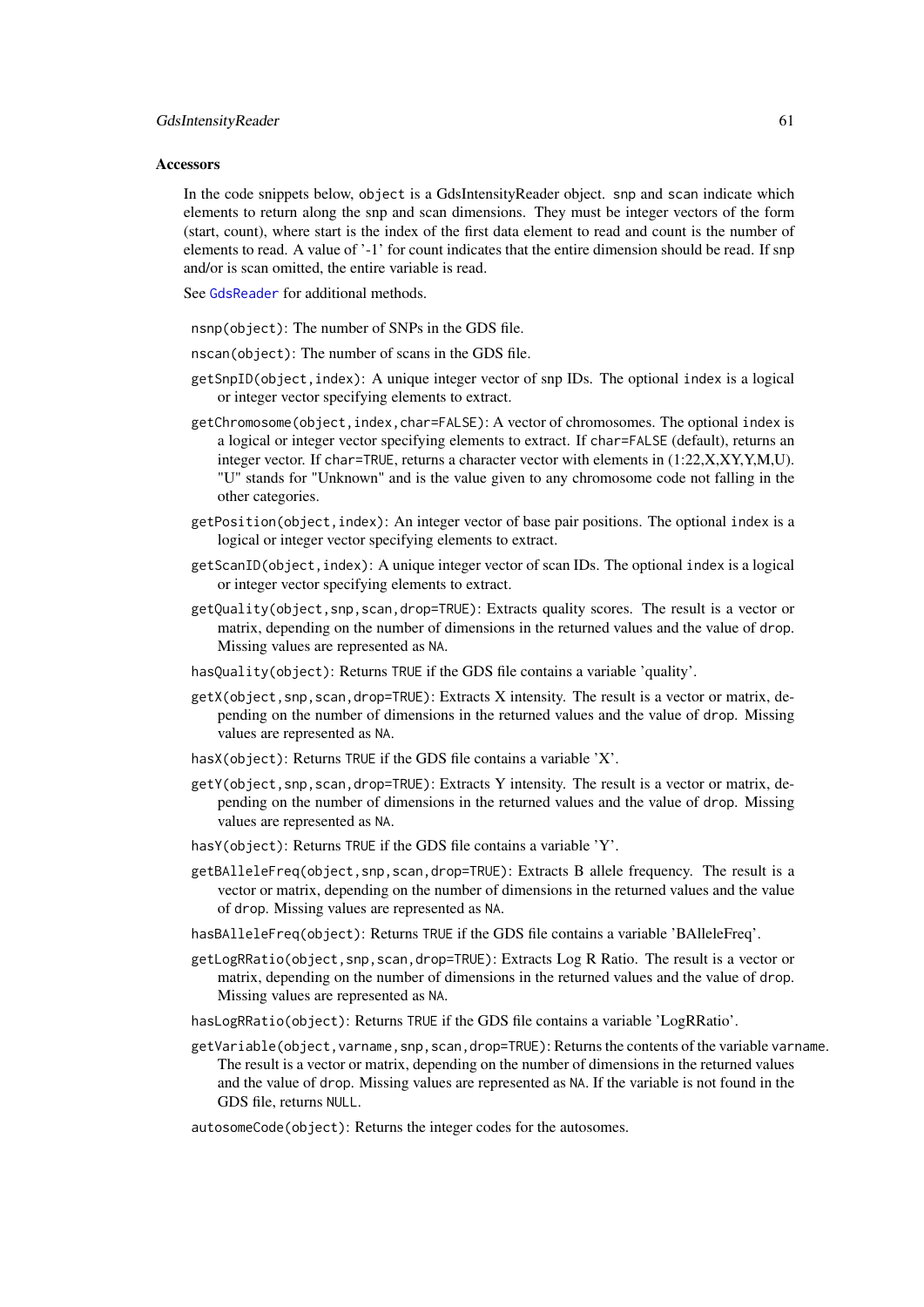XchromCode(object): Returns the integer code for the X chromosome. XYchromCode(object): Returns the integer code for the pseudoautosomal region. YchromCode(object): Returns the integer code for the Y chromosome. MchromCode(object): Returns the integer code for mitochondrial SNPs.

### Author(s)

Stephanie Gogarten

## See Also

[GdsReader](#page-61-0), [GdsGenotypeReader](#page-56-0), [GenotypeData](#page-66-0), [IntensityData](#page-86-0)

#### Examples

```
file <- system.file("extdata", "illumina_qxy.gds", package="GWASdata")
gds <- GdsIntensityReader(file)
# dimensions
nsnp(gds)
nscan(gds)
# get snpID and chromosome
snpID <- getSnpID(gds)
chrom <- getChromosome(gds)
# get positions only for chromosome 22
pos22 <- getPosition(gds, index=(chrom == 22))
# get all snps for first scan
x \leq - getX(gds, snp=c(1,-1), scan=c(1,1))
# starting at snp 100, get 10 snps for the first 5 scans
x \le - getX(gds, snp=c(100,10), scan=c(1,5))
close(gds)
```
<span id="page-61-0"></span>GdsReader *Class GdsReader*

#### Description

The GdsReader class provides an interface for reading GDS files.

## **Constructor**

GdsReader(filename,...):

filename must be the path to a GDS file or an already opened gds object.

The GdsReader constructor creates and returns a GdsReader instance pointing to this file.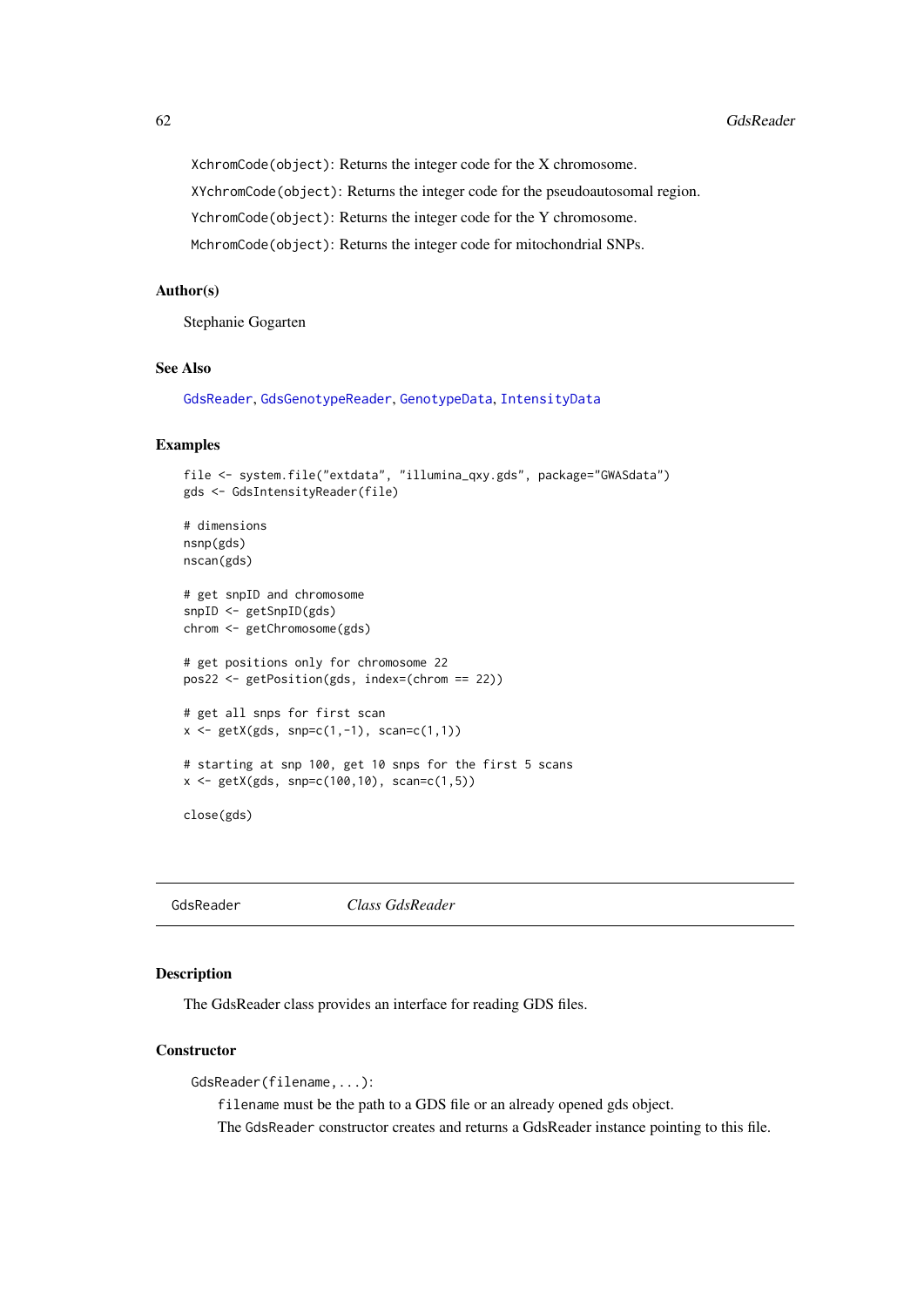#### GdsReader 63

#### Accessors

In the code snippets below, object is a GdsReader object.

- getVariable(object, varname, start, count, sel=NULL, drop=TRUE): Returns the contents of the variable varname.
	- start is a vector of integers indicating where to start reading values. The length of this vector must equal the number of dimensions the variable has. If not specified, reading starts at the beginning of the file  $(1,1,...)$ .
	- count is a vector of integers indicating the count of values to read along each dimension. The length of this vector must equal the number of dimensions the variable has. If not specified and the variable does NOT have an unlimited dimension, the entire variable is read. As a special case, the value "-1" indicates that all entries along that dimension should be read.
	- sel may be specified instead of start and count. It is a list of m logical vectors, where m is the number of dimensions of varname and each logical vector should have the same size as the corresponding dimension in varname.
	- drop is a logical for whether the result will be coerced to the lowest possible dimension.

The result is a vector, matrix, or array, depending on the number of dimensions in the returned values and the value of drop. Missing values (specified by a "missing.value" attribute, see [put.attr.gdsn](#page-0-0)) are represented as NA. If the variable is not found in the GDS file, returns NULL.

getVariableNames(object): Returns names of variables in the GDS file.

getDimension(object,varname): Returns dimension for GDS variable varname.

getNodeDescription(object,varname): Returns description for GDS variable varname.

getAttribute(object,attname,varname): Returns the attribute attname associated with the variable varname.

hasVariable(object,varname): Returns TRUE if varname is a variable in the GDS file.

### Standard Generic Methods

In the code snippets below, object is a GdsReader object.

open(object): Opens a connection to a GDS file.

close(object): Closes the connection to a GDS file.

show(object): Summarizes the contents of a GDS file.

## Author(s)

Stephanie Gogarten

### See Also

#### [gdsfmt](#page-0-0)

## Examples

```
library(SNPRelate)
gds <- GdsReader(snpgdsExampleFileName())
```
getVariableNames(gds)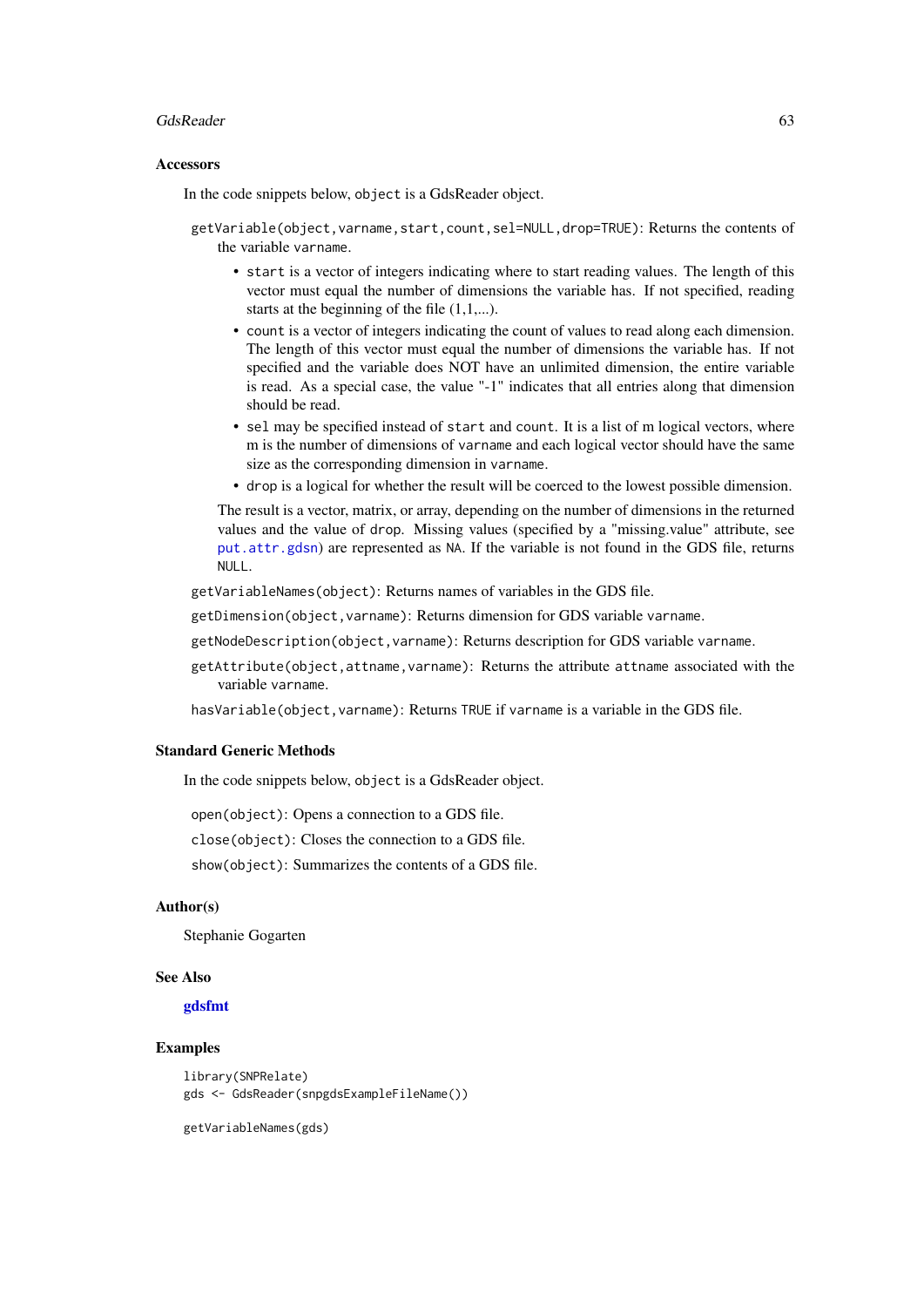```
hasVariable(gds, "genotype")
geno <- getVariable(gds, "genotype", start=c(1,1), count=c(10,10))
close(gds)
```
gdsSubset *Write a subset of data in a GDS file to a new GDS file*

## <span id="page-63-0"></span>Description

gdsSubset takes a subset of data (snps and samples) from a GDS file and write it to a new GDS file. gdsSubsetCheck checks that a GDS file is the desired subset of another GDS file.

### Usage

```
gdsSubset(parent.gds, sub.gds,
          sample.include=NULL, snp.include=NULL,
          sub.storage=NULL,
          compress="LZMA_RA",
          block.size=5000,
          verbose=TRUE)
gdsSubsetCheck(parent.gds, sub.gds,
```

```
sample.include=NULL, snp.include=NULL,
sub.storage=NULL,
verbose=TRUE)
```
## Arguments

| parent.gds  | Name of the parent GDS file                                                                                                                     |
|-------------|-------------------------------------------------------------------------------------------------------------------------------------------------|
| sub.gds     | Name of the subset GDS file                                                                                                                     |
|             | sample. include Vector of sampleIDs to include in sub.gds                                                                                       |
| snp.include | Vector of snpIDs to include in sub.gds                                                                                                          |
| sub.storage | storage type for the subset file; defaults to original storage type                                                                             |
| compress    | The compression level for variables in a GDS file (see add, gdsn for options.                                                                   |
| block.size  | for GDS files stored with scan, snp dimensions, the number of SNPs to read from<br>the parent file at a time. Ignored for snp, scan dimensions. |
| verbose     | Logical value specifying whether to show progress information.                                                                                  |

#### Details

gdsSubset can select a subset of snps for all samples by setting snp.include, a subset of samples for all snps by setting sample.include, or a subset of snps and samples with both arguments. The GDS nodes "snp.id", "snp.position", "snp.chromosome", and "sample.id" are copied, as well as any 2-dimensional nodes. Other nodes are not copied. The attributes of the 2-dimensional nodes are also copied to the subset file. If sub.storage is specified, the subset gds file will have a different storage mode for any 2-dimensional array. In the special case where the 2-dimensional node has an attribute named "missing.value" and the sub.storage type is "bit2", the missing.value attribute for the subset node is automatically set to 3. At this point, no checking is done to ensure that the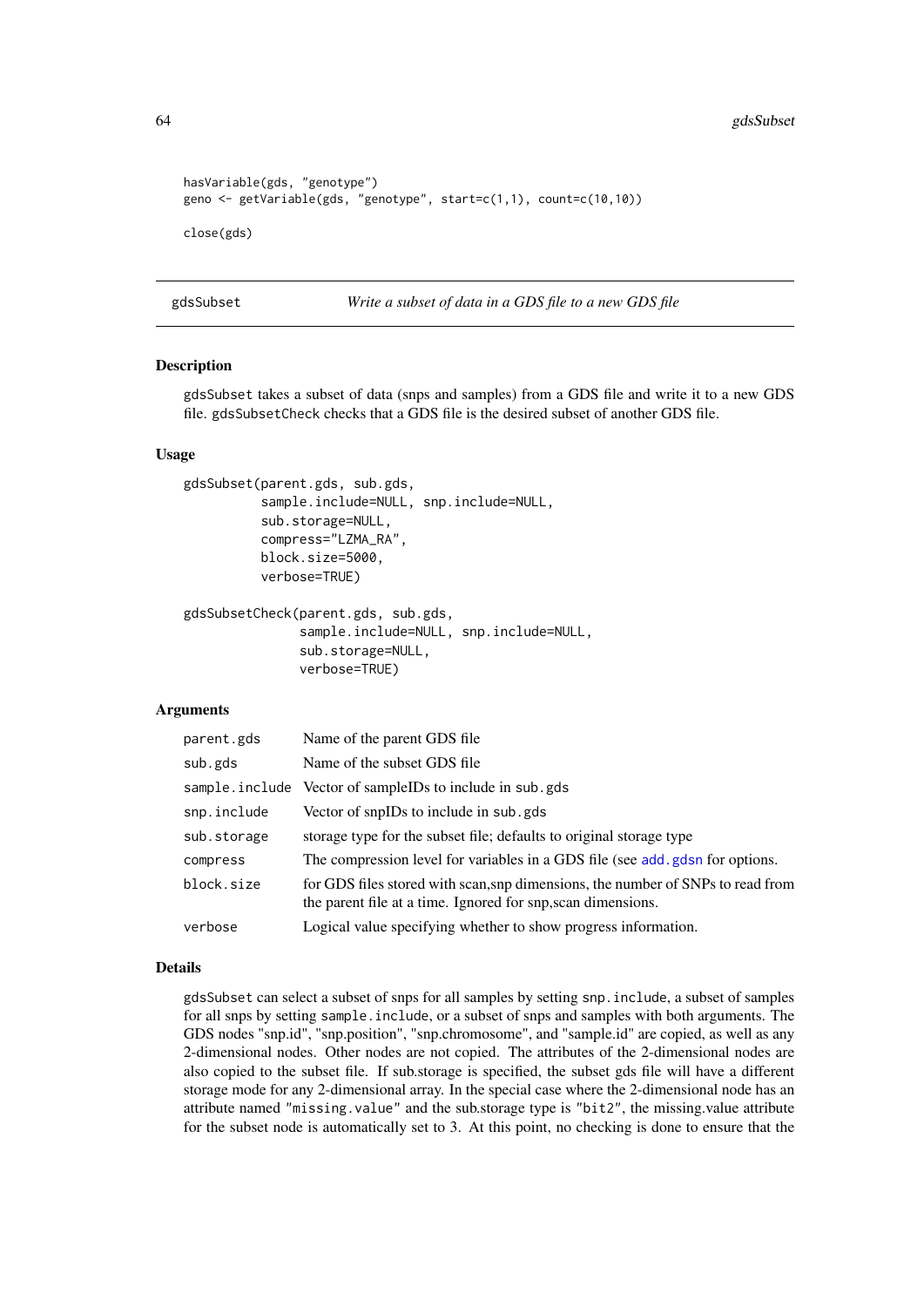#### genoClusterPlot 65

values will be properly stored with a different storage type, but [gdsSubsetCheck](#page-63-0) will return an error if the values do not match. If the nodes in the GDS file are stored with scan,snp dimensions, then block.size allows you to loop over a block of SNPs at a time. If the nodes are stored with snp,scan dimensions, then the function simply loops over samples, one at a time.

gdsSubsetCheck checks that a subset GDS file has the expected SNPs and samples of the parent file. It also checks that attributes were similarly copied, except for the above-mentioned special case of missing.value for sub.storage="bit2".

## Author(s)

Adrienne Stilp

## See Also

[gdsfmt](#page-0-0), [createDataFile](#page-39-0)

## Examples

```
gdsfile <- system.file("extdata", "illumina_geno.gds", package="GWASdata")
gds <- GdsGenotypeReader(gdsfile)
sample.sel <- getScanID(gds, index=1:10)
snp.sel <- getSnpID(gds, index=1:100)
close(gds)
subfile <- tempfile()
gdsSubset(gdsfile, subfile, sample.include=sample.sel, snp.include=snp.sel)
gdsSubsetCheck(gdsfile, subfile, sample.include=sample.sel, snp.include=snp.sel)
file.remove(subfile)
```
genoClusterPlot *SNP cluster plots*

#### Description

Generates either X,Y or R,Theta cluster plots for specified SNP's.

## Usage

```
genoClusterPlot(intenData, genoData, plot.type = c("RTheta", "XY"),
                snpID, main.txt = NULL, by.sex = FALSE,
                scan.sel = NULL, scan.hilite = NULL,
                start.axis.at.0 = FALSE,
colors = c("default", "neon", "primary"),
                verbose = TRUE, ...)genoClusterPlotByBatch(intenData, genoData, plot.type = c("RTheta", "XY"),
                       snpID, batchVar, main.txt = NULL, scan.sel = NULL,
                       colors = c("default", "neon", "primary"),
                       verbose = TRUE, ...)
```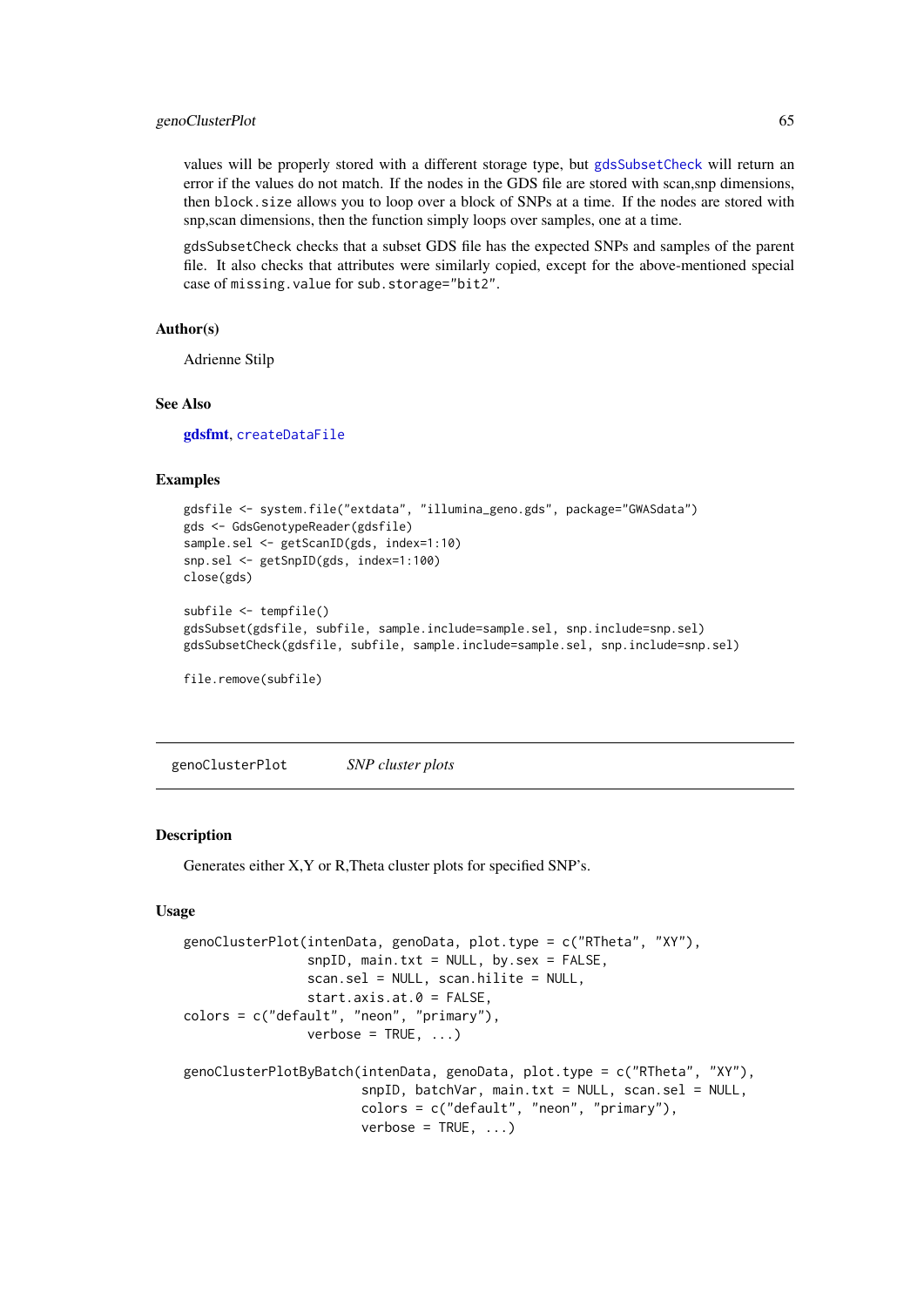# Arguments

| intenData       | IntensityData object containing 'X' and 'Y' values.                                                                                                            |
|-----------------|----------------------------------------------------------------------------------------------------------------------------------------------------------------|
| genoData        | GenotypeData object                                                                                                                                            |
| plot.type       | The type of plots to generate. Possible values are "RTheta" (default) or "XY".                                                                                 |
| snpID           | A numerical vector containing the SNP number for each plot.                                                                                                    |
| batchVar        | A character string indicating which annotation variable should be used as the<br>batch.                                                                        |
| main.txt        | A character vector containing the title to give to each plot.                                                                                                  |
| by.sex          | Logical value specifying whether to indicate sex on the plot. If TRUE, sex must<br>be present in intenData or genoData.                                        |
| scan.sel        | integer vector of scans to include in the plot. If NULL, all scans will be included.                                                                           |
| scan.hilite     | integer vector of scans to highlight in the plot with different colors. If NULL, all<br>scans will be plotted with the same colors.                            |
| start.axis.at.0 |                                                                                                                                                                |
|                 | Logical for whether the min value of each axis should be 0.                                                                                                    |
| colors          | Color scheme to use for genotypes. "default" is colorblind safe (colorbrewer<br>Set2), "neon" is bright orange/green/fuschia, and "primary" is red/green/blue. |
| verbose         | Logical value specifying whether to show progress.                                                                                                             |
| $\cdots$        | Other parameters to be passed directly to plot.                                                                                                                |

## Details

Either 'RTheta' (default) or 'XY' plots can be generated. R and Theta values are computed from X and Y using the formulas  $r < -x+y$  and theta  $\lt$ -atan(y/x) $\star$ (2/pi).

If by.sex==TRUE, females are indicated with circles and males with crosses.

## Author(s)

Caitlin McHugh

## See Also

[IntensityData](#page-86-0), [GenotypeData](#page-66-0)

## Examples

```
# create data object
library(GWASdata)
data(illuminaScanADF, illuminaSnpADF)
```

```
xyfile <- system.file("extdata", "illumina_qxy.gds", package="GWASdata")
xy <- GdsIntensityReader(xyfile)
xyData <- IntensityData(xy, scanAnnot=illuminaScanADF, snpAnnot=illuminaSnpADF)
genofile <- system.file("extdata", "illumina_geno.gds", package="GWASdata")
geno <- GdsGenotypeReader(genofile)
genoData <- GenotypeData(geno, scanAnnot=illuminaScanADF, snpAnnot=illuminaSnpADF)
# select first 9 snps
snpID <- illuminaSnpADF$snpID[1:9]
```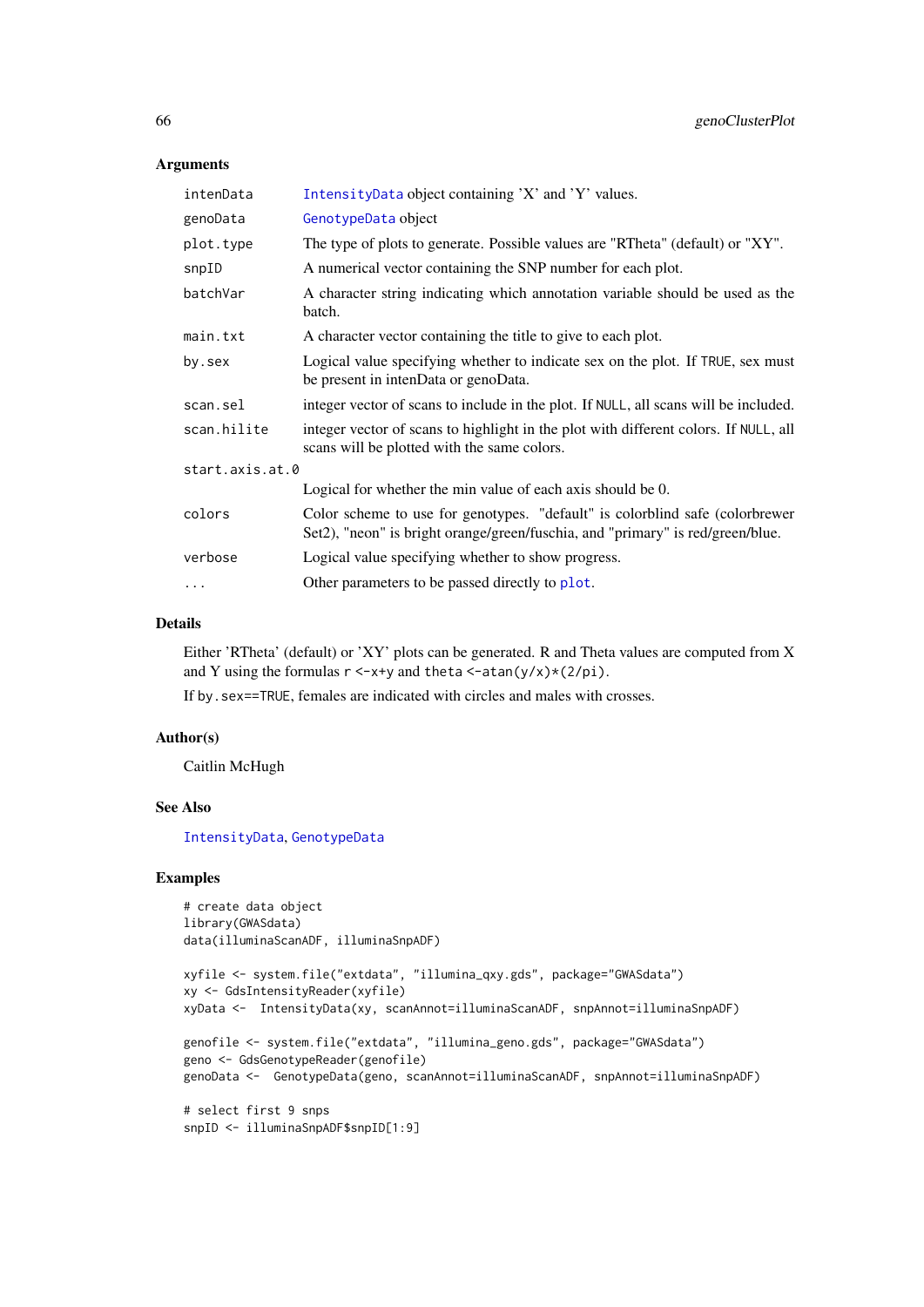#### GenotypeData-class 67

```
rsID <- illuminaSnpADF$rsID[1:9]
par(mfrow=c(3,3)) # plot 3x3genoClusterPlot(xyData, genoData, snpID=snpID, main.txt=rsID)
# select samples
scan.sel <- illuminaScanADF$scanID[illuminaScanADF$race == "CEU"]
genoClusterPlot(xyData, genoData, snpID=snpID, main.txt=rsID,
                scan.sel=scan.sel, by.sex=TRUE)
genoClusterPlot(xyData, genoData, snpID=snpID, main.txt=rsID,
                scan.hilite=scan.sel)
close(xyData)
close(genoData)
## affy data - cluster plots by plate
data(affyScanADF, affySnpADF)
xyfile <- system.file("extdata", "affy_qxy.nc", package="GWASdata")
xy <- NcdfIntensityReader(xyfile)
xyData <- IntensityData(xy, scanAnnot=affyScanADF, snpAnnot=affySnpADF)
genofile <- system.file("extdata", "affy_geno.nc", package="GWASdata")
geno <- NcdfGenotypeReader(genofile)
genoData <- GenotypeData(geno, scanAnnot=affyScanADF, snpAnnot=affySnpADF)
# select first 9 snps
snpID <- affySnpADF$snpID[1:9]
rsID <- affySnpADF$rsID[1:9]
genoClusterPlotByBatch(xyData, genoData, snpID=snpID, main.txt=rsID,
                       batchVar="plate")
close(xyData)
close(genoData)
```
GenotypeData-class *Class GenotypeData*

#### <span id="page-66-0"></span>Description

The GenotypeData class is a container for storing genotype data from a genome-wide association study together with the metadata associated with the subjects and SNPs involved in the study.

## Details

The GenotypeData class consists of three slots: data, snp annotation, and scan annotation. There may be multiple scans associated with a subject (e.g. duplicate scans for quality control), hence the use of "scan" as one dimension of the data. Snp and scan annotation are optional, but if included in the GenotypeData object, their unique integer ids (snpID and scanID) are checked against the ids stored in the data slot to ensure consistency.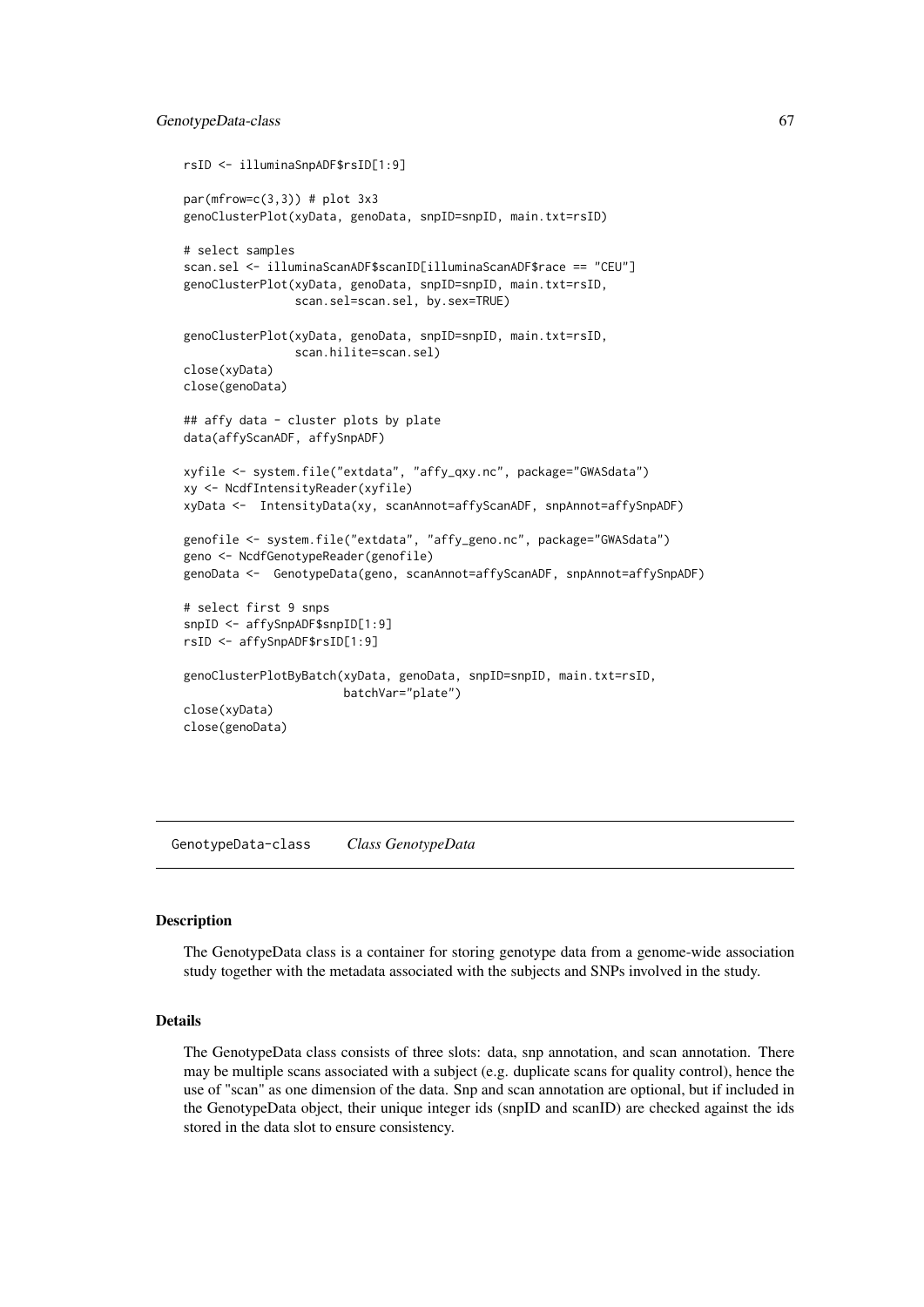#### **Constructor**

GenotypeData(data,snpAnnot=NULL,scanAnnot=NULL):

- data must be an [NcdfGenotypeReader](#page-101-0), [GdsGenotypeReader](#page-56-0), or [MatrixGenotypeReader](#page-91-0) object.
- snpAnnot, if not NULL, must be a [SnpAnnotationDataFrame](#page-133-0) or [SnpAnnotationSQLite](#page-136-0) object.
- scanAnnot, if not NULL, must be a [ScanAnnotationDataFrame](#page-126-0) or [ScanAnnotationSQLite](#page-128-0) object.
- The GenotypeData constructor creates and returns a GenotypeData instance, ensuring that data, snpAnnot, and scanAnnot are internally consistent.

## Accessors

In the code snippets below, object is a GenotypeData object.

- nsnp(object): The number of SNPs in the data.
- nscan(object): The number of scans in the data.
- getSnpID(object,index): A unique integer vector of snp IDs. The optional index is a logical or integer vector specifying elements to extract.
- getChromosome(object,index,char=FALSE): A vector of chromosomes. The optional index is a logical or integer vector specifying elements to extract. If char=FALSE (default), returns an integer vector. If char=TRUE, returns a character vector with elements in (1:22,X,XY,Y,M,U).
- getPosition(object,index): An integer vector of base pair positions. The optional index is a logical or integer vector specifying elements to extract.
- getAlleleA(object,index): A character vector of A alleles. The optional index is a logical or integer vector specifying elements to extract.
- getAlleleB(object,index): A character vector of B alleles. The optional index is a logical or integer vector specifying elements to extract.
- getScanID(object,index): A unique integer vector of scan IDs. The optional index is a logical or integer vector specifying elements to extract.
- getSex(object,index): A character vector of sex, with values 'M' or 'F'. The optional index is a logical or integer vector specifying elements to extract.
- hasSex(object): Returns TRUE if the column 'sex' is present in object.
- getGenotype(object,snp=c(1,-1),scan=c(1,-1),char=FALSE,sort=TRUE,drop=TRUE,use.names=FALSE,...): Extracts genotype values (number of A alleles). snp and scan indicate which elements to return along the snp and scan dimensions. They must be integer vectors of the form (start, count), where start is the index of the first data element to read and count is the number of elements to read. A value of '-1' for count indicates that the entire dimension should be read. If drop=TRUE, the result is coerced to the lowest possible dimension. If use.names=TRUE, names of the resulting vector or matrix are set to the SNP and scan IDs. Missing values are represented as NA. If char=TRUE, genotypes are returned as characters of the form "A/B". If sort=TRUE, alleles are lexographically sorted ("G/T" instead of "T/G").
- getGenotypeSelection(object,snp=NULL,scan=NULL,snpID=NULL,scanID=NULL,char=FALSE,sort=TRUE,drop May be used only if the data slot contains a [GdsGenotypeReader](#page-56-0) or [MatrixGenotypeReader](#page-91-0) object. Extracts genotype values (number of A alleles). snp and scan may be integer or logical vectors indicating which elements to return along the snp and scan dimensions. snpID and scanID allow section by values of snpID and scanID. Unlike getGenotype, the values requested need not be in contiguous blocks. Other arguments are identical to getGenotype.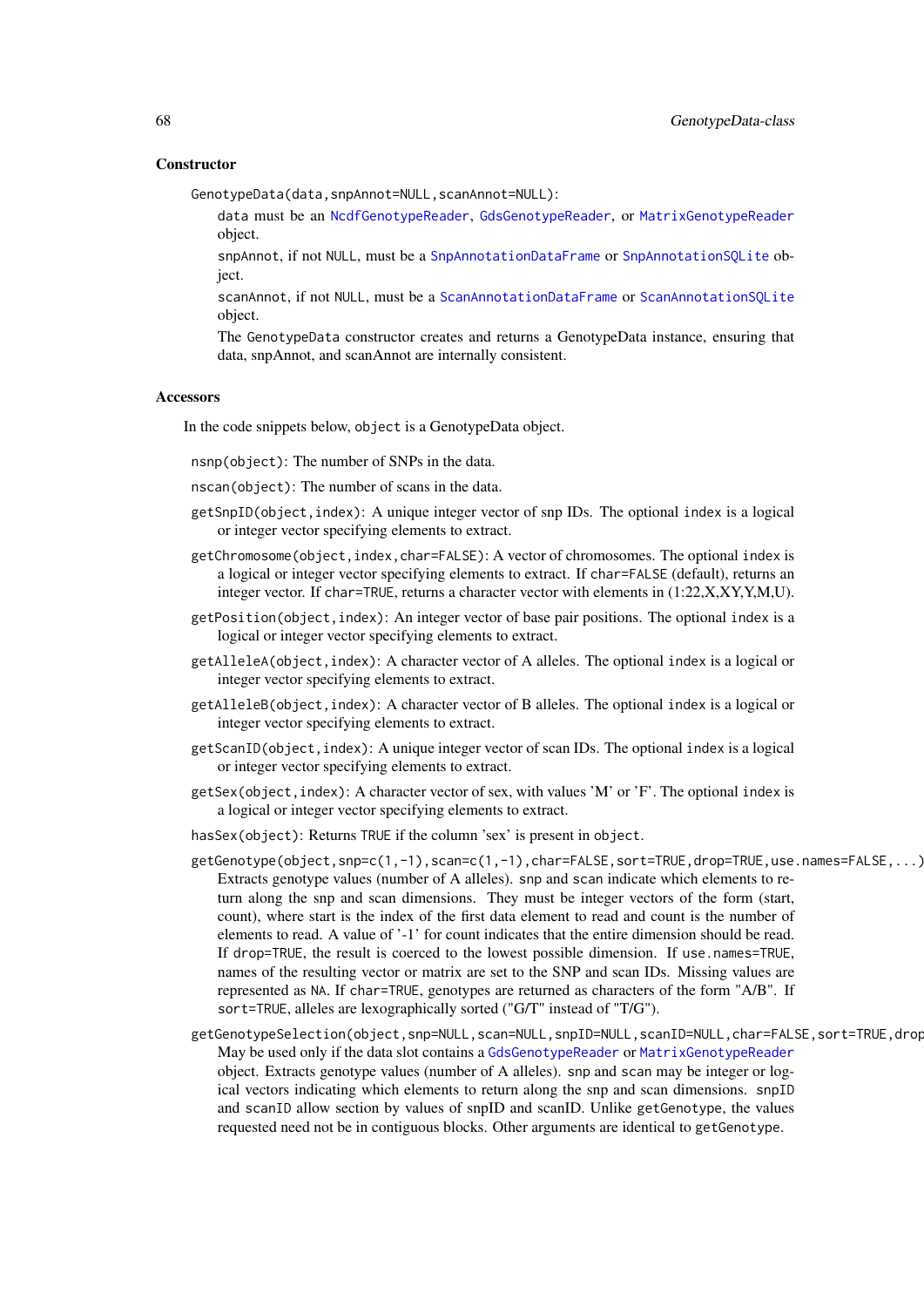- getSnpVariable(object,varname,index): Returns the snp annotation variable varname. The optional index is a logical or integer vector specifying elements to extract.
- getSnpVariableNames(object): Returns a character vector with the names of the columns in the snp annotation.
- hasSnpVariable(object,varname): Returns TRUE if the variable varname is present in the snp annotation.
- getScanVariable(object,varname,index): Returns the scan annotation variable varname. The optional index is a logical or integer vector specifying elements to extract.
- getScanVariableNames(object): Returns a character vector with the names of the columns in the scan annotation.
- hasScanVariable(object,varname): Returns TRUE if the variable varname is present in the scan annotation.
- getVariable(object, varname, drop=TRUE, ...): Extracts the contents of the variable varname from the data. If drop=TRUE, the result is coerced to the lowest possible dimension. Missing values are represented as NA. If the variable is not found, returns NULL.
- hasVariable(object,varname): Returns TRUE if the data contains contains varname, FALSE if not.

getSnpAnnotation(object): Returns the snp annotation.

hasSnpAnnotation(object): Returns TRUE if the snp annotation slot is not NULL.

getScanAnnotation(object): Returns the scan annotation.

hasScanAnnotation(object): Returns TRUE if the scan annotation slot is not NULL.

open(object): Opens a connection to the data.

close(object): Closes the data connection.

autosomeCode(object): Returns the integer codes for the autosomes.

XchromCode(object): Returns the integer code for the X chromosome.

XYchromCode(object): Returns the integer code for the pseudoautosomal region.

YchromCode(object): Returns the integer code for the Y chromosome.

MchromCode(object): Returns the integer code for mitochondrial SNPs.

## Author(s)

Stephanie Gogarten

### See Also

[SnpAnnotationDataFrame](#page-133-0), [SnpAnnotationSQLite](#page-136-0), [ScanAnnotationDataFrame](#page-126-0), [ScanAnnotationSQLite](#page-128-0), [GdsGenotypeReader](#page-56-0), [NcdfGenotypeReader](#page-101-0), [MatrixGenotypeReader](#page-91-0), [IntensityData](#page-86-0)

## Examples

```
library(GWASdata)
file <- system.file("extdata", "illumina_geno.gds", package="GWASdata")
gds <- GdsGenotypeReader(file)
# object without annotation
genoData <- GenotypeData(gds)
# object with annotation
```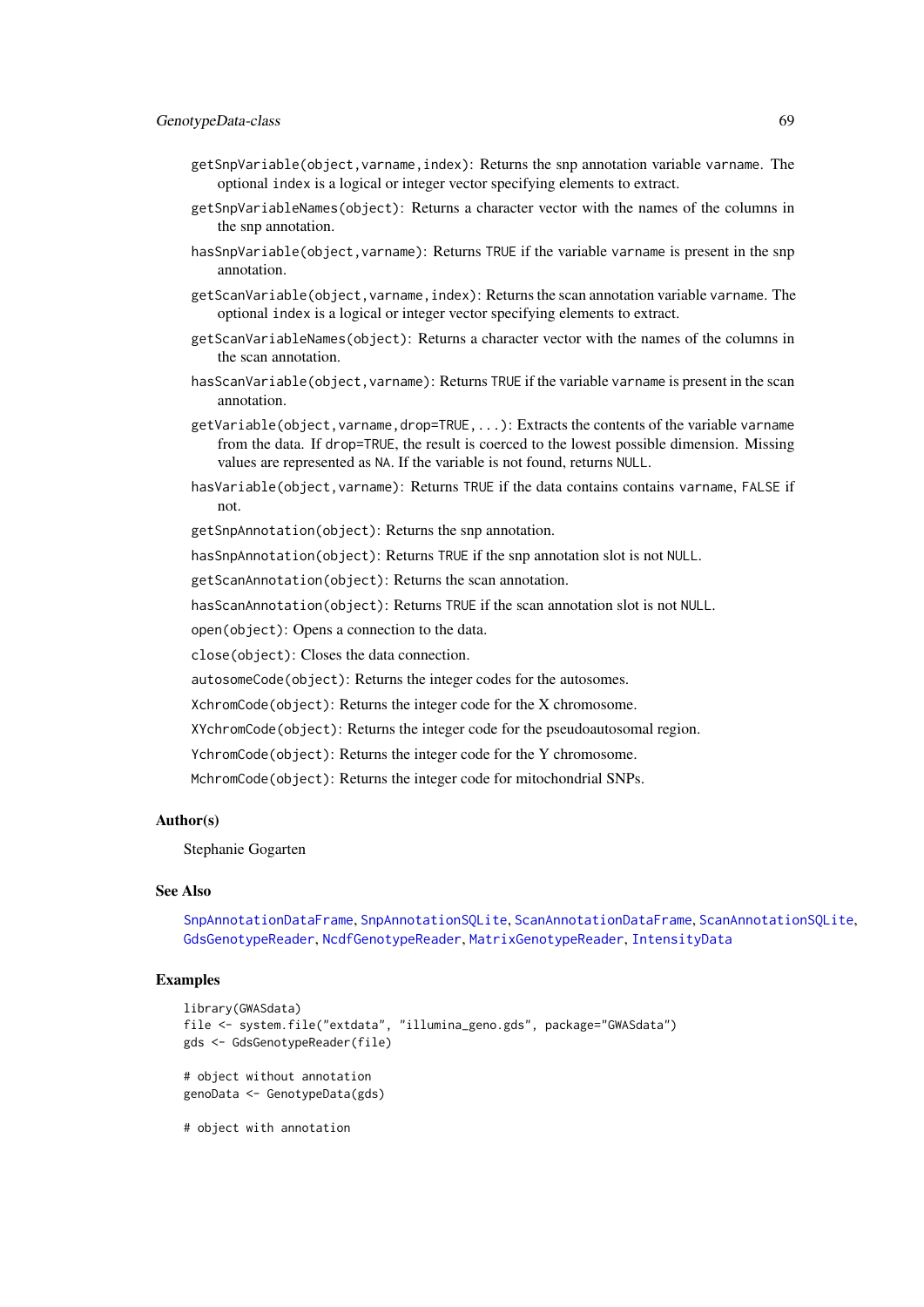```
data(illuminaSnpADF)
data(illuminaScanADF)
# need to rebuild old SNP annotation object to get allele methods
snpAnnot <- SnpAnnotationDataFrame(pData(illuminaSnpADF))
genoData <- GenotypeData(gds, snpAnnot=snpAnnot, scanAnnot=illuminaScanADF)
# dimensions
nsnp(genoData)
nscan(genoData)
# get snpID and chromosome
snpID <- getSnpID(genoData)
chrom <- getChromosome(genoData)
# get positions only for chromosome 22
pos22 <- getPosition(genoData, index=(chrom == 22))
# get other annotations
if (hasSex(genoData)) sex <- getSex(genoData)
plate <- getScanVariable(genoData, "plate")
rsID <- getSnpVariable(genoData, "rsID")
# get all snps for first scan
geno <- getGenotype(genoData, snp=c(1,-1), scan=c(1,1))
# starting at snp 100, get 10 snps for the first 5 scans
geno <- getGenotype(genoData, snp=c(100,10), scan=c(1,5))
geno
# return genotypes as "A/B" rather than number of A alleles
geno <- getGenotype(genoData, snp=c(100,10), scan=c(1,5), char=TRUE)
geno
close(genoData)
#--------------------------------------
# An example using a non-human organism
#--------------------------------------
# Chicken has 38 autosomes, Z, and W. Male is ZZ, female is ZW.
# Define sex chromosomes as X=Z and Y=W.
gdsfile <- tempfile()
simulateGenotypeMatrix(n.snps=10, n.chromosomes=40, n.samples=5,
                       filename=gdsfile, file.type="gds")
gds <- GdsGenotypeReader(gdsfile, autosomeCode=1:38L,
                         XchromCode=39L, YchromCode=40L,
                         XYchromCode=41L, MchromCode=42L)
table(getChromosome(gds))
table(getChromosome(gds, char=TRUE))
# SNP annotation
snpdf <- data.frame(snpID=getSnpID(gds),
                    chromosome=getChromosome(gds),
                    position=getPosition(gds))
snpAnnot <- SnpAnnotationDataFrame(snpdf, autosomeCode=1:38L,
                         XchromCode=39L, YchromCode=40L,
                         XYchromCode=41L, MchromCode=42L)
varMetadata(snpAnnot)[,"labelDescription"] <-
```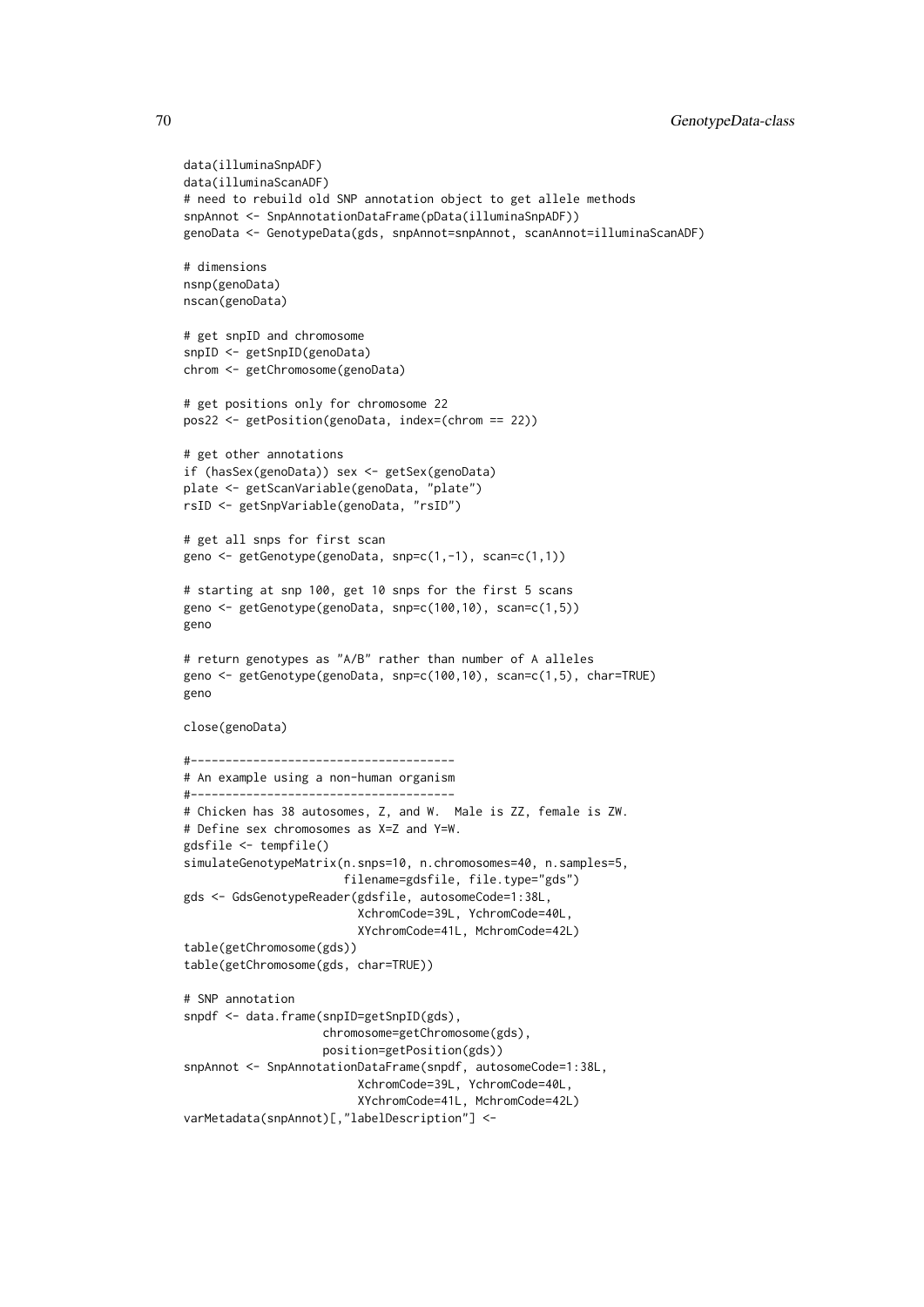```
c("unique integer ID",
    "chromosome coded as 1:38=autosomes, 39=Z, 40=W",
    "base position")
# reverse sex coding to get proper counting of sex chromosome SNPs
scandf <- data.frame(scanID=1:5, sex=c("M","M","F","F","F"),
                     stringsAsFactors=FALSE)
scanAnnot <- ScanAnnotationDataFrame(scandf)
varMetadata(scanAnnot)[,"labelDescription"] <-
  c("unique integer ID",
    "sex coded as M=female and F=male")
genoData <- GenotypeData(gds, snpAnnot=snpAnnot, scanAnnot=scanAnnot)
afreq <- alleleFrequency(genoData)
# frequency of Z chromosome in females ("M") and males ("F")
afreq[snpAnnot$chromosome == 39, c("M","F")]
# frequency of W chromosome in females ("M") and males ("F")
afreq[snpAnnot$chromosome == 40, c("M","F")]
close(genoData)
unlink(gdsfile)
```
GenotypeIterator-class

*Class GenotypeIterator*

### Description

Extends [GenotypeData](#page-66-0) to provide iterators over SNPs.

### Details

Iterator classes allow for iterating over blocks of SNPs.

For GenotypeBlockIterator, each call to iterateFilter will select the next unit of snpBlock SNPs.

## **Constructor**

GenotypeBlockIterator(genoData,snpBlock=10000,snpInclude=NULL: Returns a GenotypeBlockIterator object with the filter set to the first block.

genoData is a [GenotypeData](#page-66-0) object.

snpBlock is an integer specifying the number of SNPs in an iteration block.

snpInclude is a vector of snpIDs to include in the filter. If NULL (default), all SNPs are included.

## **Accessors**

iterateFilter(x): Advance the filter to the next block, range, or set of ranges. Returns TRUE while there are still variants left to be read, FALSE if the end of iteration is reached.

 $lastFilter(x), lastFilter(x) <-value: Get or set the last filter index from the previous call to$ iterateFilter.

snpFilter(x): Get the list of SNP indices.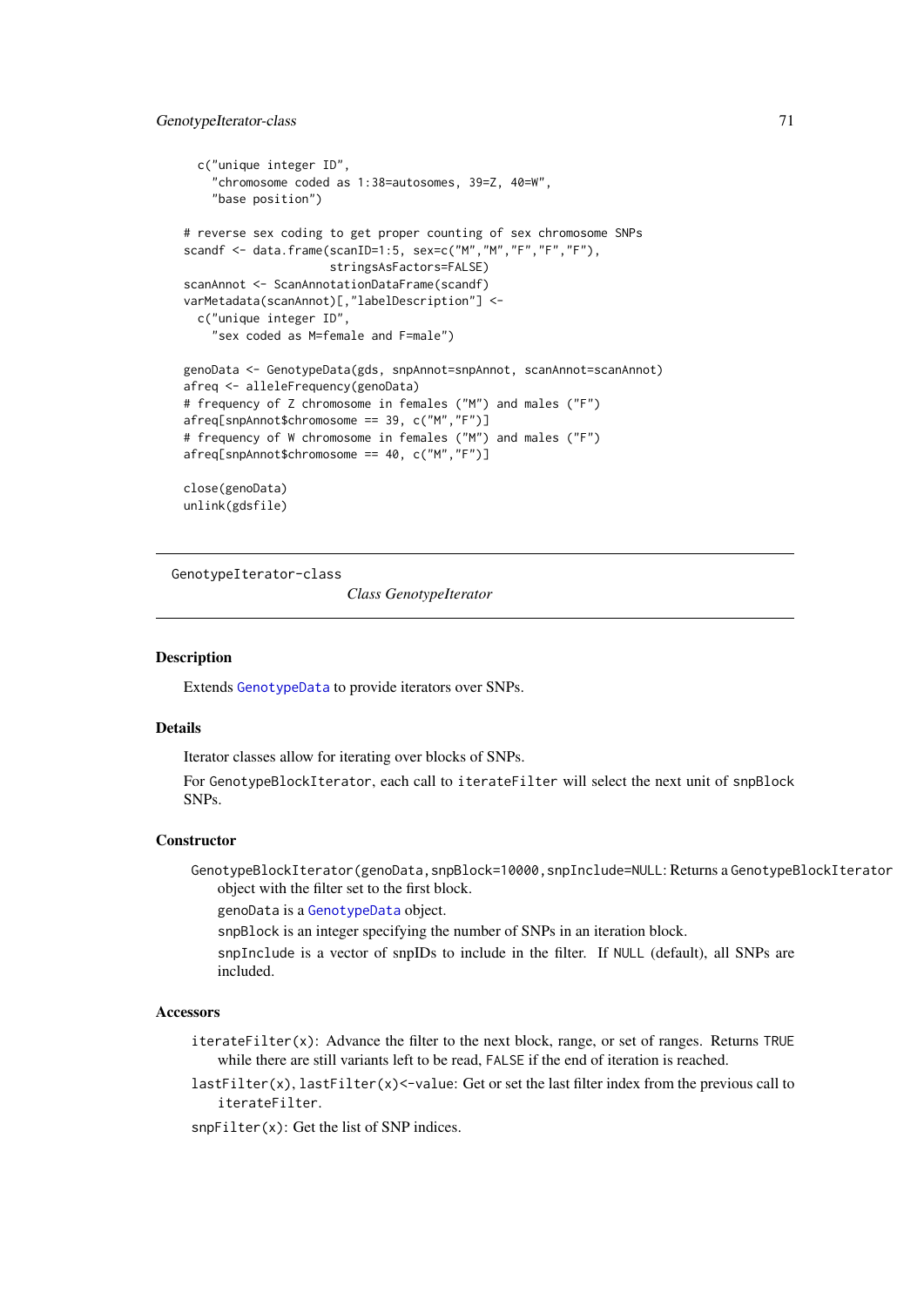currentFilter(x): Get the indices of SNPs selected in the current iteration.

resetIterator(x): Set the filter to the first block (the same SNPs that are selected when the iterator object is created).

getSnpID(object,...): A unique integer vector of snp IDs.

getChromosome(object,...): A vector of chromosomes.

getPosition(object,...): An integer vector of base pair positions.

getAlleleA(object,...): A character vector of A alleles.

getAlleleB(object,...): A character vector of B alleles.

getGenotypeSelection(object,...): Extracts genotype values (number of A alleles).

getSnpVariable(object,varname,...): Returns the snp annotation variable varname.

Additional arguments for these accessors are passed to the corresponding methods for [GenotypeData](#page-66-0) objects.

Other methods are inherited from [GenotypeData](#page-66-0).

## Author(s)

Stephanie Gogarten

## See Also

[GenotypeData](#page-66-0)

### Examples

```
library(GWASdata)
file <- system.file("extdata", "illumina_geno.gds", package="GWASdata")
gds <- GdsGenotypeReader(file)
genoData <- GenotypeData(gds)
```

```
iterator <- GenotypeBlockIterator(genoData, snpBlock=100)
id <- getSnpID(iterator)
length(id)
head(id)
geno <- getGenotypeSelection(iterator)
dim(geno)
geno <- getGenotypeSelection(iterator, scan=1:10)
dim(geno)
head(geno)
```

```
iterateFilter(iterator)
id <- getSnpID(iterator)
length(id)
head(id)
geno <- getGenotypeSelection(iterator, scan=1:10)
dim(geno)
head(geno)
```
close(iterator)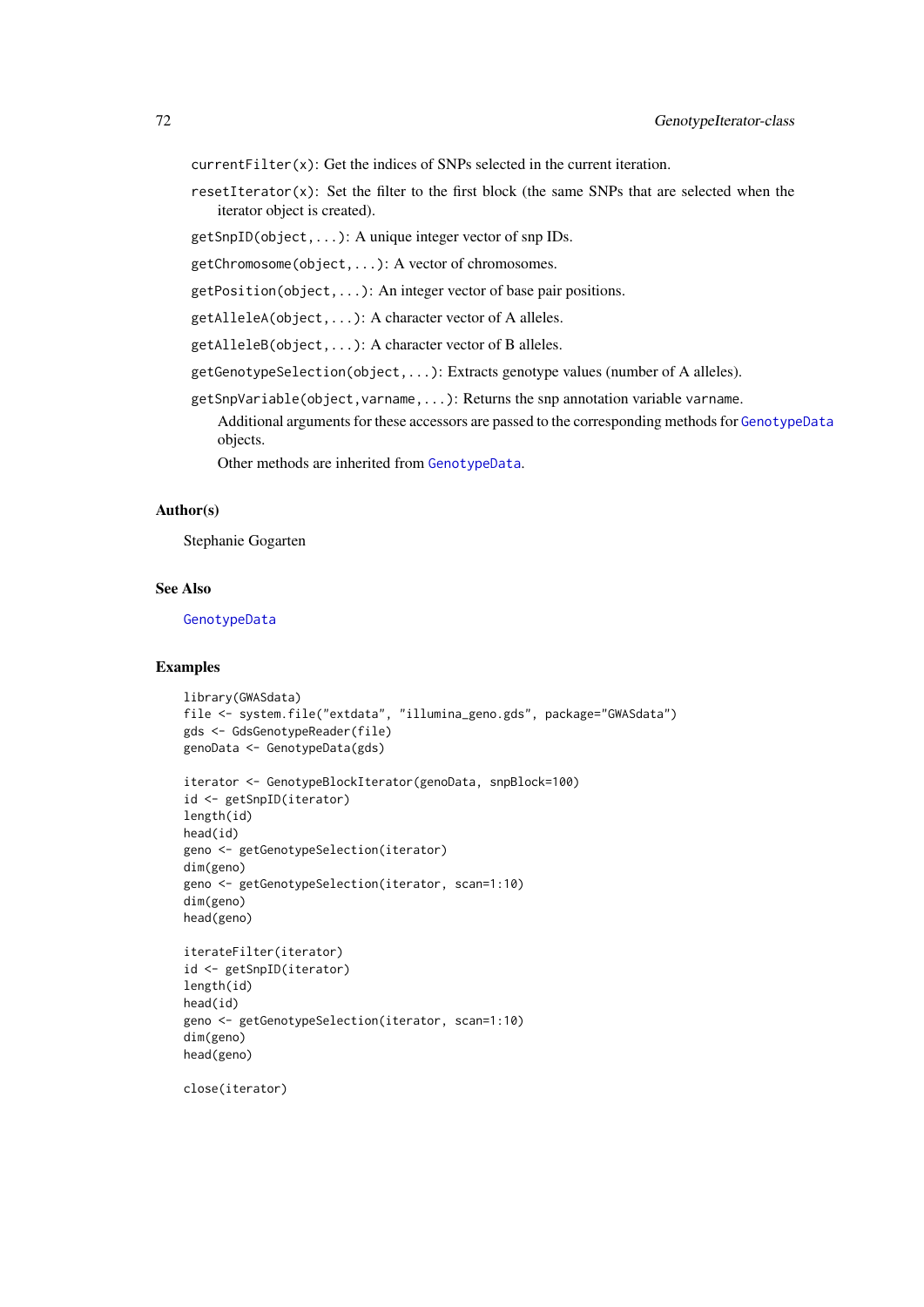genotypeToCharacter *Convert number of A alleles to character genotypes*

# Description

Converts a vector or matrix of genotypes encoded as number of A alleles to character strings of the form "A/B".

# Usage

genotypeToCharacter(geno, alleleA=NULL, alleleB=NULL, sort=TRUE)

# Arguments

| geno    | Vector or matrix of genotype values, encoded as number of A alleles. If a matrix,<br>dimensions should be (snp, sample). |
|---------|--------------------------------------------------------------------------------------------------------------------------|
| alleleA | Character vector with allele A.                                                                                          |
| alleleB | Character vector with allele B.                                                                                          |
| sort    | Logical for whether to sort alleles lexographically (" $G/T$ " instead of " $T/G$ ").                                    |

# Details

If geno is a vector, alleleA and alleleB should have the same length as geno or length 1 (in the latter case the values are recycled).

If geno is a matrix, length of alleleA and alleleB should be equal to the number of rows of geno. If alelleA or alleleB is NULL, returned genotypes will have values "A/A", "A/B", or "B/B".

# Value

Character vector or matrix of the same dimensions as geno.

## Author(s)

Stephanie Gogarten

# See Also

[GenotypeData](#page-66-0)

```
geno <- matrix(c(0,1,2,0,1,2,1,NA), nrow=4)
alleleA <- c("A","T","C","T")
alleleB <- c("C","G","G","A")
genotypeToCharacter(geno, alleleA, alleleB)
```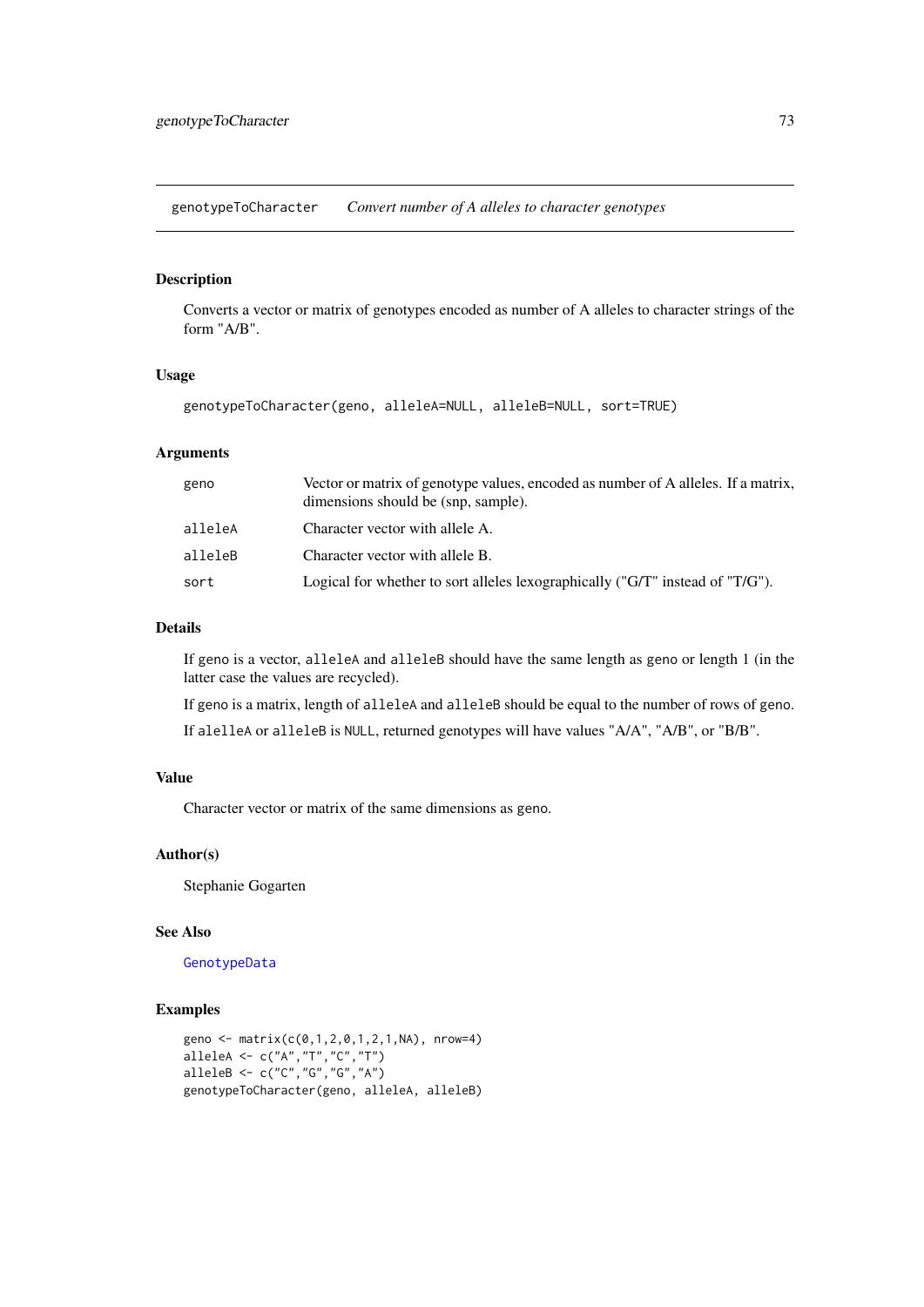# Description

Returns an R object stored in an Rdata file

# Usage

getobj(Rdata)

# Arguments

Rdata path to an Rdata file containing a single R object to load

# Details

Loads an R object and stores it under a new name without creating a duplicate copy. If multiple objects are stored in the same file, only the first one will be returned

# Value

The R object stored in Rdata.

# Author(s)

Stephanie Gogarten

#### See Also

[saveas](#page-126-0)

```
x < -1:10file <- tempfile()
save(x, file=file)
y <- getobj(file)
unlink(file)
```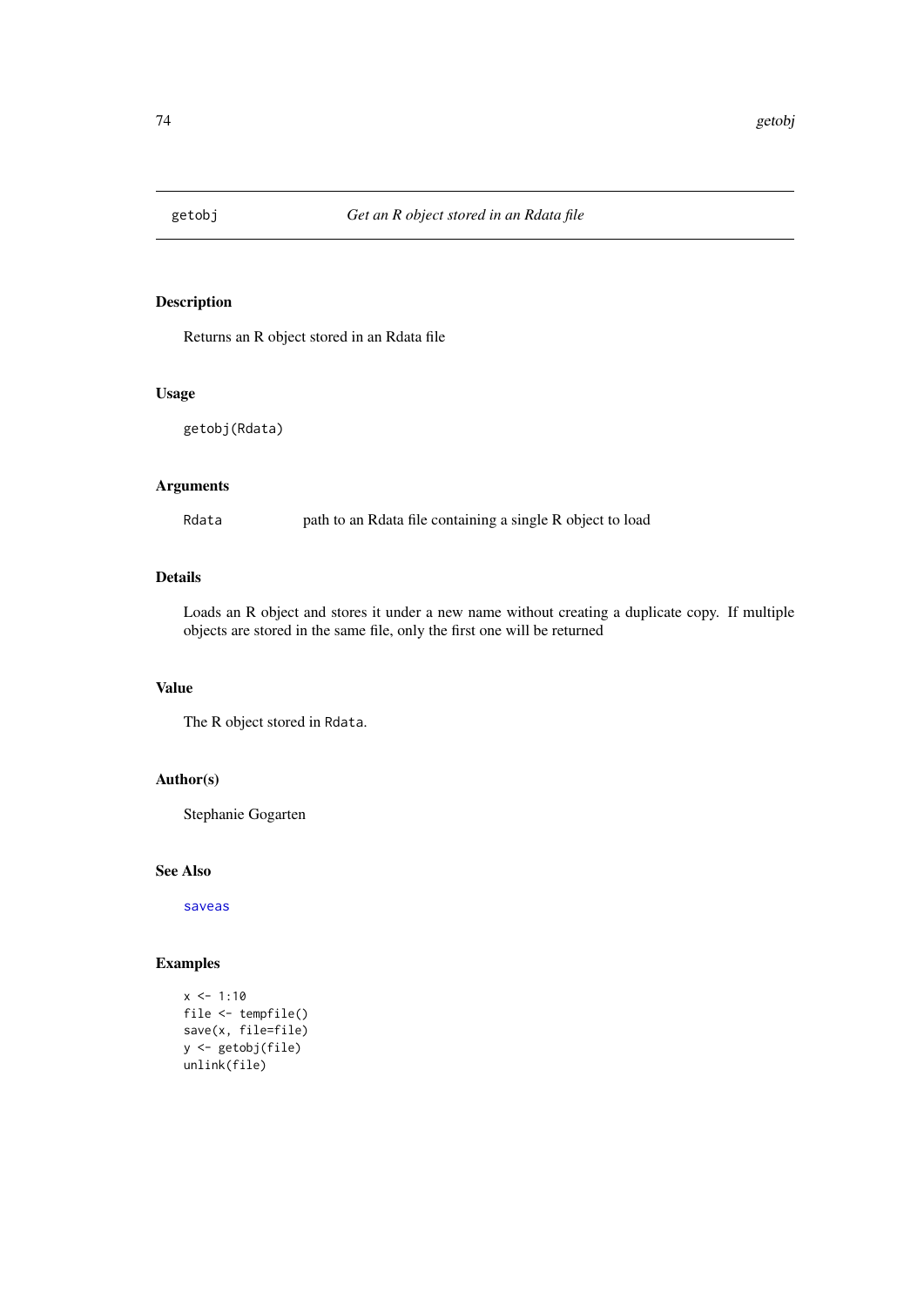#### Description

These generic functions provide access to variables associated with GWAS data cleaning.

# Usage

```
getScanAnnotation(object, ...)
getScanVariable(object, varname, ...)
getScanVariableNames(object, ...)
getScanID(object, ...)
getSex(object, ...)
getSnpAnnotation(object, ...)
getSnpVariable(object, varname, ...)
getSnpVariableNames(object, ...)
getSnpID(object, ...)
getChromosome(object, ...)
getPosition(object, ...)
getAlleleA(object, ...)
getAlleleB(object, ...)
getVariable(object, varname, ...)
getVariableNames(object, ...)
getGenotype(object, ...)
getGenotypeSelection(object, ...)
getQuality(object, ...)
getX(object, ...)
getY(object, ...)
getBAlleleFreq(object, ...)
getLogRRatio(object, ...)
getDimension(object, varname, ...)
getAttribute(object, attname, varname, ...)
getNodeDescription(object, varname, ...)
getAnnotation(object, ...)
getMetadata(object, ...)
getQuery(object, statement, ...)
hasScanAnnotation(object)
hasScanVariable(object, varname)
hasSex(object)
hasSnpAnnotation(object)
hasSnpVariable(object, varname)
hasVariable(object, varname)
hasQuality(object)
hasX(object)
hasY(object)
hasBAlleleFreq(object)
```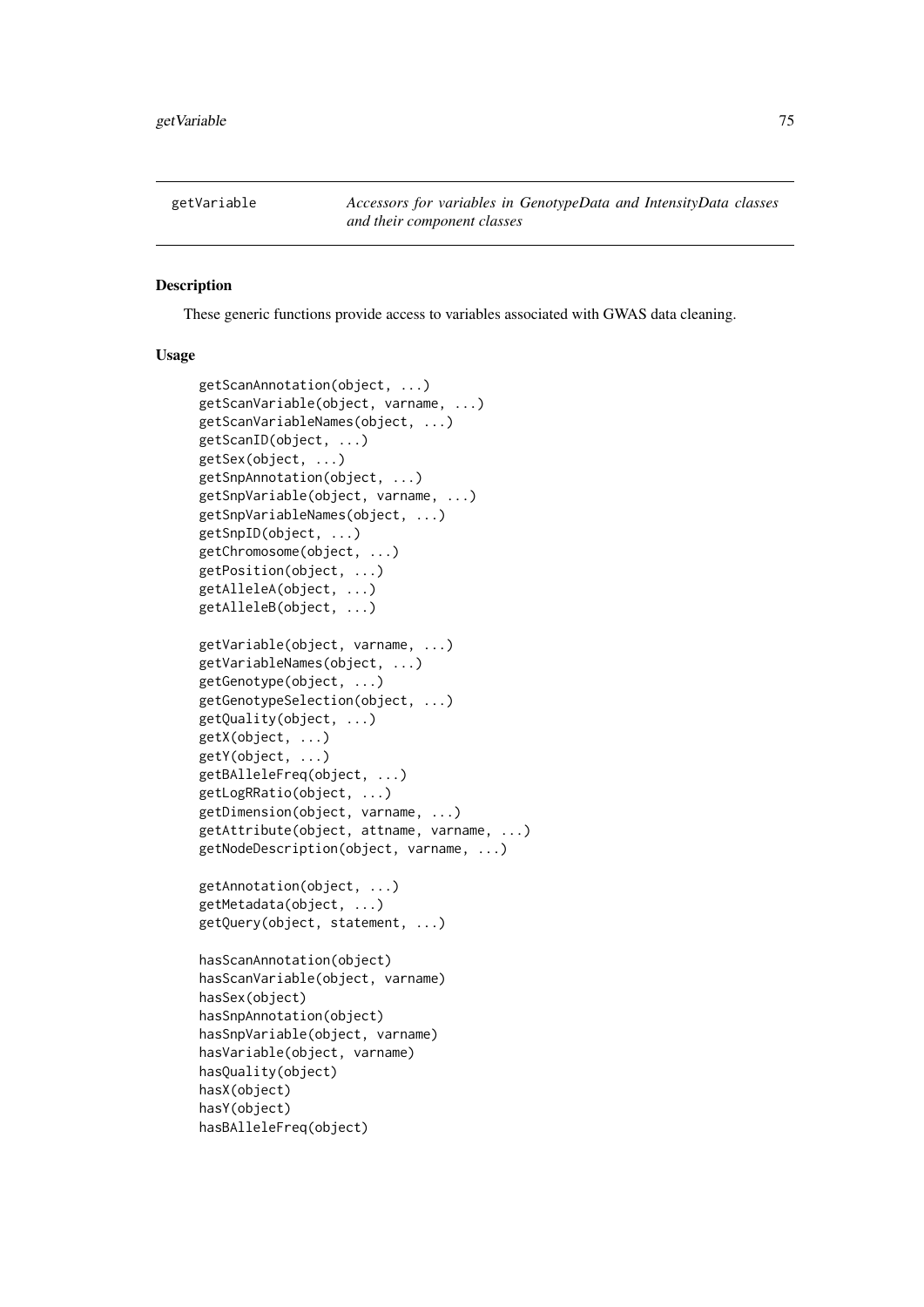```
hasLogRRatio(object)
nsnp(object)
nscan(object)
autosomeCode(object)
XchromCode(object)
XYchromCode(object)
YchromCode(object)
MchromCode(object)
writeAnnotation(object, value, ...)
```

```
writeMetadata(object, value, ...)
```
# Arguments

| object    | Object, possibly derived from or containing NcdfReader-class, GdsReader-class,<br>ScanAnnotationDataFrame-class, SnpAnnotationDataFrame-class, ScanAnnotationSQLite-o<br>or SnpAnnotationSQLite-class. |
|-----------|--------------------------------------------------------------------------------------------------------------------------------------------------------------------------------------------------------|
| varname   | Name of the variable (single character string, or a character vector for multiple<br>variables).                                                                                                       |
| attname   | Name of an attribute.                                                                                                                                                                                  |
| statement | SQL statement to query ScanAnnotationSQLite-class or SnpAnnotationSQLite-class<br>objects.                                                                                                             |
| value     | data.frame with annotation or metadata to write to ScanAnnotationS0Lite-class<br>or SnpAnnotationSQLite-class objects.                                                                                 |
| $\cdots$  | Additional arguments.                                                                                                                                                                                  |

#### Value

get methods return vectors or matrices of the requested variables (with the exception of getQuery, which returns a data frame).

has methods return TRUE if the requested variable is present in object.

nsnp and nscan return the number of SNPs and scans in the object, repectively.

autosomeCode, XchromCode, XYchromCode, YchromCode, and MchromCode return the integer chromosome codes associated with autosomal, X, pseudoautosomal, Y, and mitochondrial SNPs.

# Author(s)

Stephanie Gogarten

# See Also

```
ScanAnnotationDataFrame-class, SnpAnnotationDataFrame-class, ScanAnnotationSQLite-class,
SnpAnnotationSQLite-class, NcdfReader-class, NcdfGenotypeReader-class, NcdfIntensityReader-class,
GdsReader-class, GdsGenotypeReader-class, GdsIntensityReader-class, GenotypeData-class,
IntensityData-class
```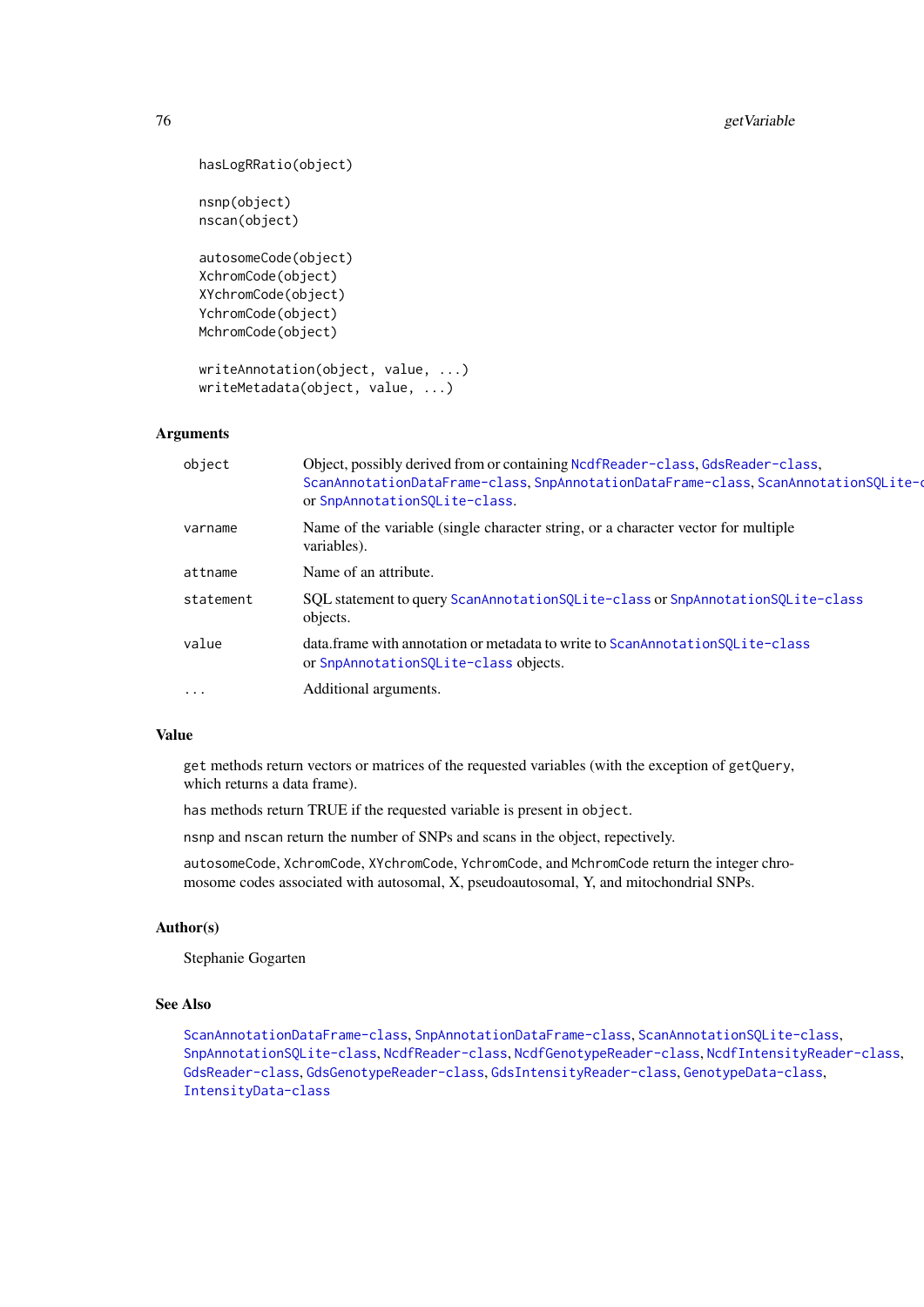GWASTools-defunct *Defunct Functions in Package 'GWASTools'*

# Description

These functions are defunct and no longer available.

# Details

The following functions are defunct; use the replacement indicated below:

- pedigreeClean: [pedigreeCheck](#page-109-0)
- pedigreeFindDuplicates: [pedigreeCheck](#page-109-0)
- ncdfCreate: [createDataFile](#page-39-0)
- ncdfAddData: [createDataFile](#page-39-0)
- ncdfAddIntensity: [createAffyIntensityFile](#page-39-1)
- ncdfCheckGenotype: [checkGenotypeFile](#page-39-1)
- ncdfCheckIntensity: [checkIntensityFile](#page-39-1)
- ncdfSetMissingGenotypes: [setMissingGenotypes](#page-130-0)
- gdsSetMissingGenotypes: [setMissingGenotypes](#page-130-0)
- ncdfImputedDosage: [imputedDosageFile](#page-82-0)
- gdsImputedDosage: [imputedDosageFile](#page-82-0)
- gdsCheckImputedDosage: [checkImputedDosageFile](#page-82-1)
- assocTestRegression: [assocRegression](#page-27-0)
- assocTestCPH: [assocCoxPH](#page-24-0)
- assocTestFisherExact: [batchFisherTest](#page-33-0)
- gwasExactHW: [exactHWE](#page-52-0)
- ncdfSubset: [gdsSubset](#page-63-0)
- ncdfSubsetCheck: [gdsSubsetCheck](#page-63-1)
- plinkToNcdf: [snpgdsBED2GDS](#page-0-0)
- convertVcfGds: [snpgdsVCF2GDS](#page-0-0)

<span id="page-76-0"></span>hetByScanChrom *Heterozygosity rates by scan and chromosome*

# Description

This function calculates the fraction of heterozygous genotypes for each chromosome for a set of scans.

# Usage

```
hetByScanChrom(genoData, snp.exclude = NULL,
              verbose = TRUE)
```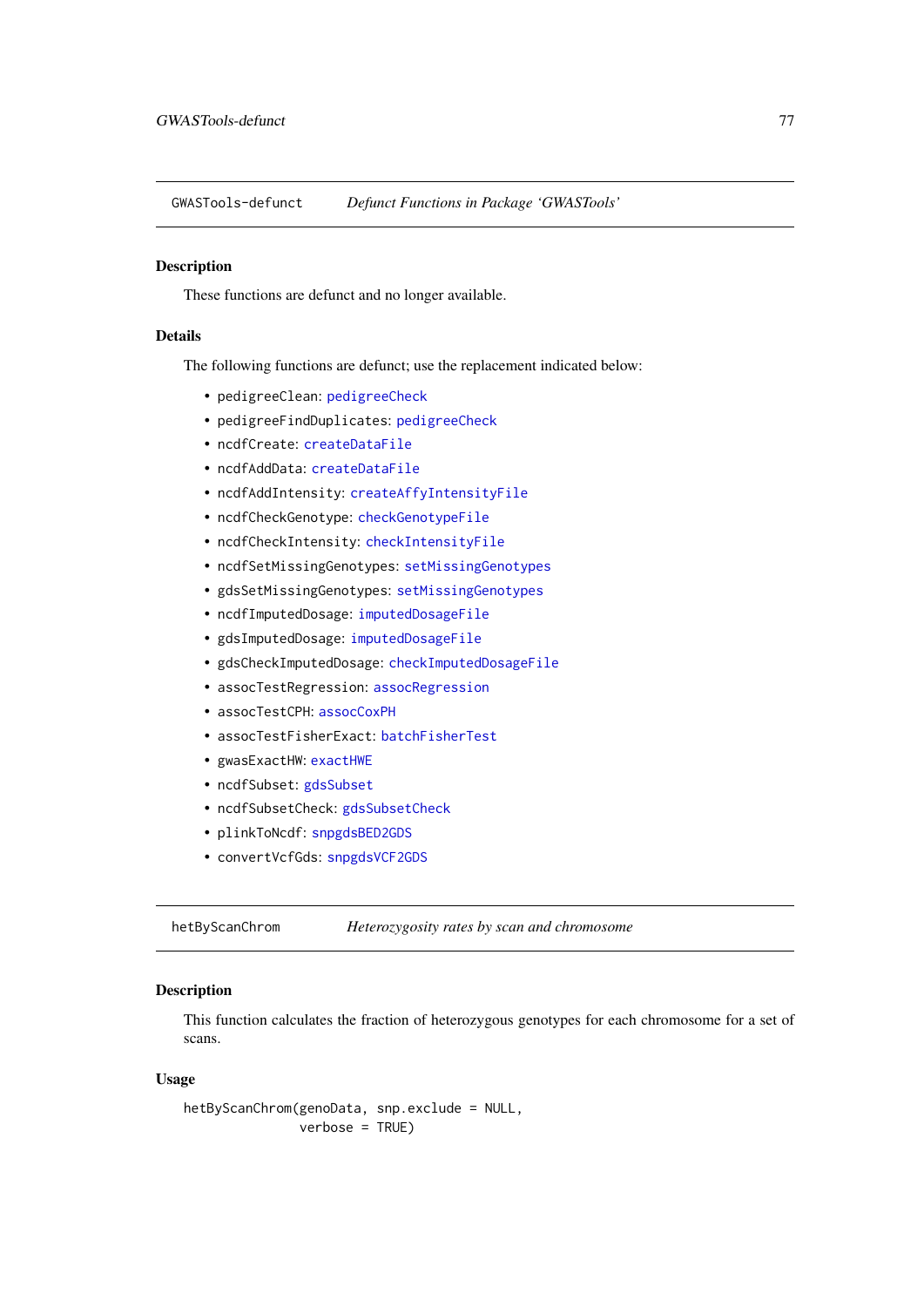# Arguments

| genoData    | GenotypeData object. Chromosomes are expected to be in contiguous blocks. |
|-------------|---------------------------------------------------------------------------|
| snp.exclude | An integer vector containing the id's of SNPs to be excluded.             |
| verbose     | Logical value specifying whether to show progress information.            |

# Details

This function calculates the percent of heterozygous and missing genotypes in each chromosome of each scan given in genoData.

# Value

The result is a matrix containing the heterozygosity rates with scans as rows and chromosomes as columns, including a column "A" for all autosomes.

#### Author(s)

Cathy Laurie

# See Also

[GenotypeData](#page-66-0), [hetBySnpSex](#page-77-0)

# Examples

```
file <- system.file("extdata", "illumina_geno.gds", package="GWASdata")
gds <- GdsGenotypeReader(file)
genoData <- GenotypeData(gds)
het <- hetByScanChrom(genoData)
close(genoData)
```
<span id="page-77-0"></span>hetBySnpSex *Heterozygosity by SNP and sex*

#### Description

This function calculates the percent of heterozygous genotypes for males and females for each SNP.

# Usage

```
hetBySnpSex(genoData, scan.exclude = NULL,
            verbose = TRUE)
```
# Arguments

| genoData     | GenotypeData object                                            |
|--------------|----------------------------------------------------------------|
| scan.exclude | An integer vector containing the id's of scans to be excluded. |
| verbose      | Logical value specifying whether to show progress information. |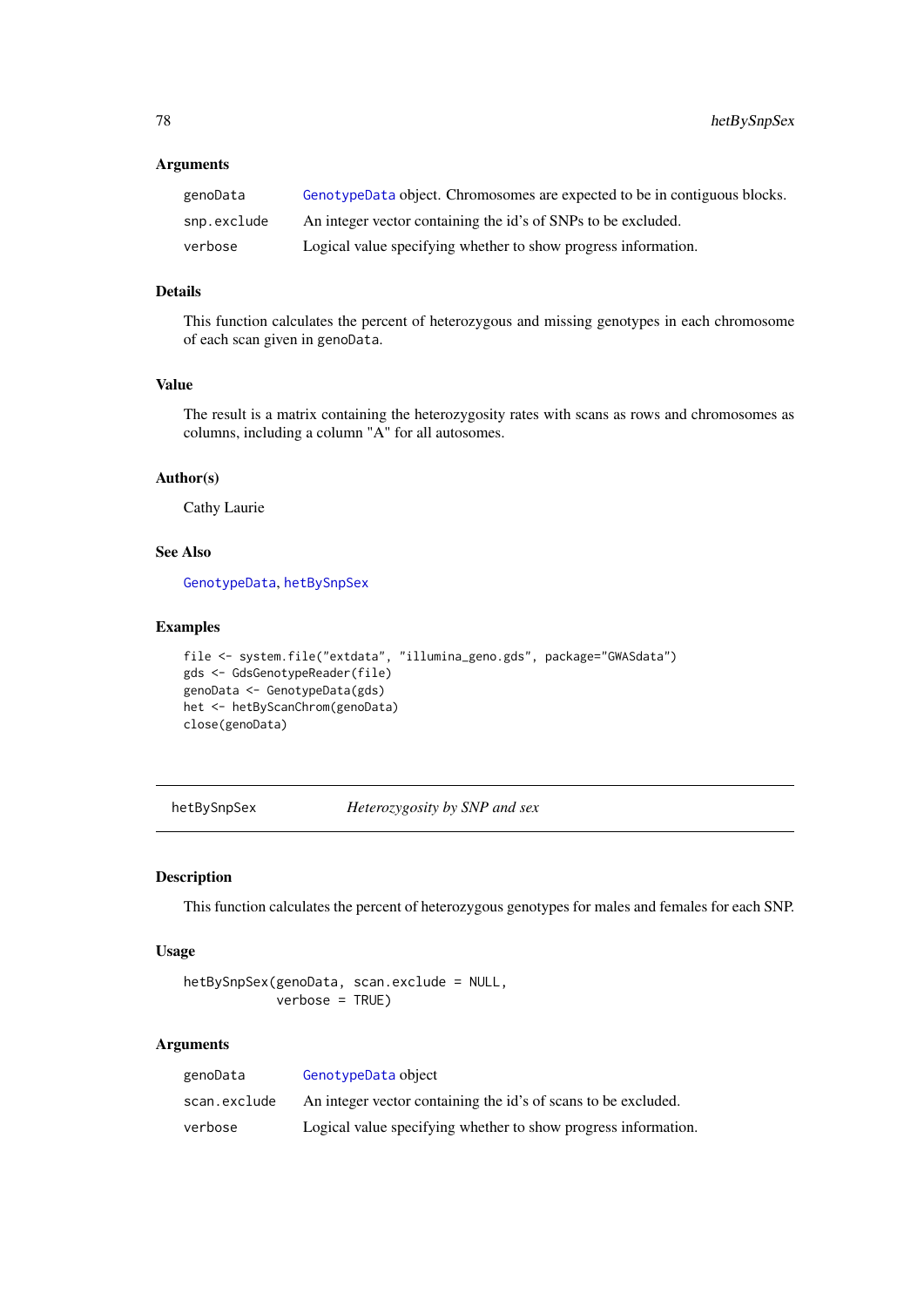#### $HLA$  79

# Details

This function calculates the percent of heterozygous genotypes for males and females for each SNP given in genoData. A "sex" variable must be present in the scan annotation slot of genoData.

# Value

The result is a matrix containing the heterozygosity rates with snps as rows and 2 columns ("M" for males and "F" for females).

# Author(s)

Cathy Laurie

#### See Also

[GenotypeData](#page-66-0), [hetByScanChrom](#page-76-0)

# Examples

```
library(GWASdata)
file <- system.file("extdata", "illumina_geno.gds", package="GWASdata")
gds <- GdsGenotypeReader(file)
```

```
# need scan annotation with sex
data(illuminaScanADF)
genoData <- GenotypeData(gds, scanAnnot=illuminaScanADF)
```

```
het <- hetBySnpSex(genoData)
close(genoData)
```
#### HLA *HLA region base positions*

## Description

HLA region base positions from the GRCh36/hg18, GRCh37/hg19 and GRCh38/hg38 genome builds.

## Usage

HLA.hg18 HLA.hg19 HLA.hg38

#### Format

A data.frame with the following columns.

chrom chromsome

start.base starting base position of region

end.base ending base position of region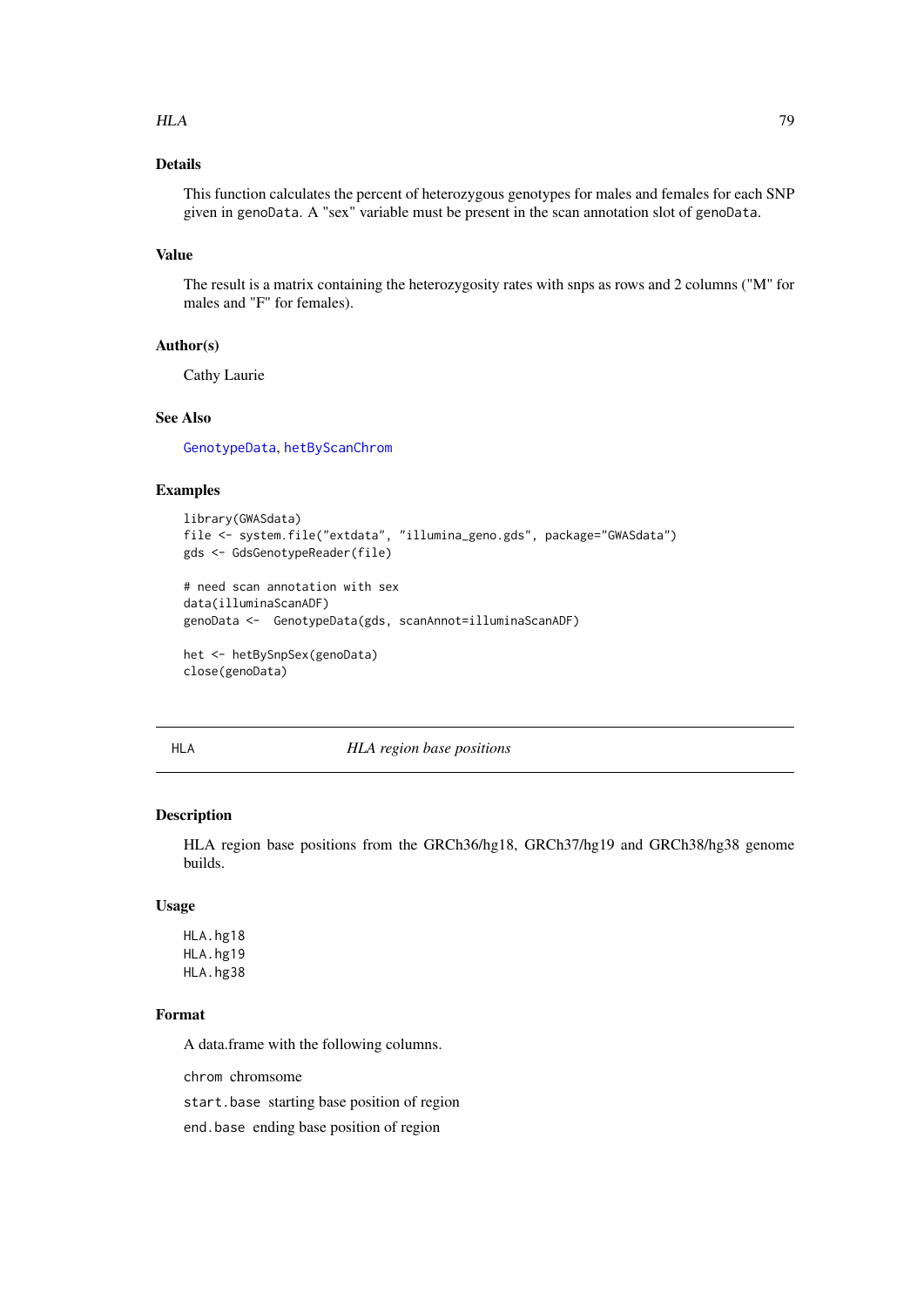#### Source

UCSC genome browser (<http://genome.ucsc.edu>).

#### References

Mehra, Narinder K. and Kaur, Gurvinder (2003), MHC-based vaccination approaches: progress and perspectives. Expert Reviews in Molecular Medicine, Vol. 5: 24. doi:10.1017/S1462399403005957

### Examples

data(HLA.hg18) data(HLA.hg19) data(HLA.hg38)

ibdPlot *Plot theoretical and observed identity by descent values and assign relationships*

# Description

ibdPlot produces an IBD plot showing observed identity by descent values color coded by expected relationship. Theoretical boundaries for full-sibling, second-degree, and third-degree relatives are plotted in orange. ibdAreasDraw overlays relationship areas for IBD analysis on the plot. ibdAssignRelatedness identifies observed relatives. ibdAssignRelatednessKing identifies observed relatives using the kinship coefficients and IBS0 estimates from the KING model. kingIBS0FSCI returns a confidence interval for expected IBS0 for full siblings.

## Usage

```
ibdPlot(k0, k1, alpha=0.05, relation=NULL, color=NULL,
        rel.lwd=2, rel.draw=c("FS", "Deg2", "Deg3"), ...)
ibdAreasDraw(alpha=0.05, m=0.04, po.w=0.1, po.h=0.1,
             dup.w=0.1, dup.h=0.1, un.w=0.25, un.h=0.25, rel.lwd=2,
     xcol=c("cyan","red","blue","lightgreen","magenta","black"))
ibdAssignRelatedness(k0, k1, alpha=0.05, m=0.04, po.w=0.1, po.h=0.1,
                     dup.w=0.1, dup.h=0.1, un.w=0.25, un.h=0.25)
ibdAssignRelatednessKing(ibs0, kc, cut.kc.dup=1/(2^(3/2)),
                         cut.kc.fs=1/(2^(5/2)), cut.kc.deg2=1/(2^(7/2)),
                         cut.kc.deg3=1/(2^(9/2)), cut.ibs0.err=0.003)
```
kingIBS0FSCI(freq, alpha=0.01)

#### Arguments

| kø | A vector of k0 values.                               |
|----|------------------------------------------------------|
| k1 | A vector of k1 values.                               |
| kc | A vector of kinship coefficient values (KING model). |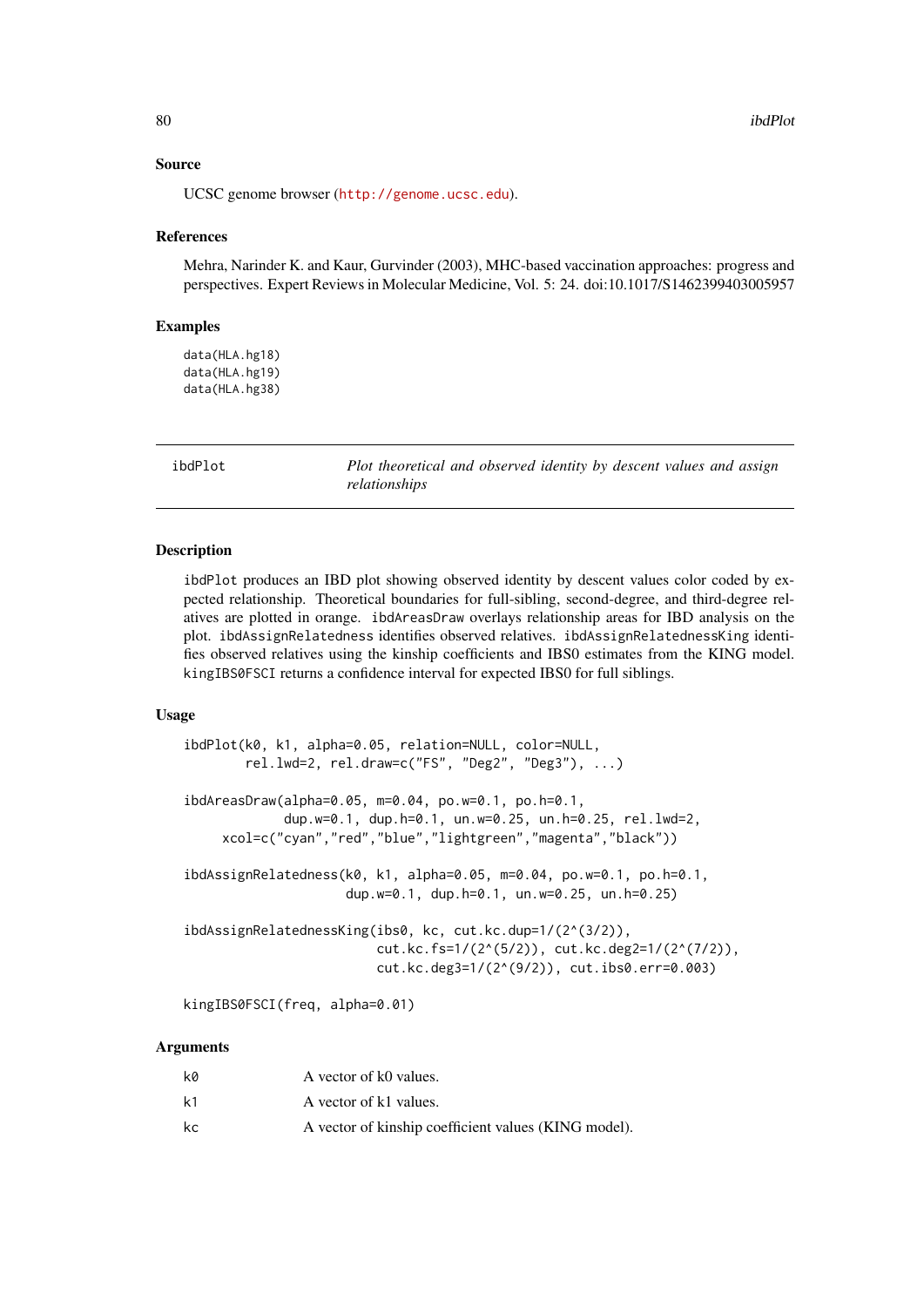#### ibdPlot 81

| ibs0         | A vector of IBS0 values (KING model).                                                                                                                                                                                                                                                                |
|--------------|------------------------------------------------------------------------------------------------------------------------------------------------------------------------------------------------------------------------------------------------------------------------------------------------------|
| alpha        | significance level - finds 100(1-alpha)% prediction intervals for second and third<br>degree relatives and 100(1-alpha)% prediction ellipse for full siblings.                                                                                                                                       |
| relation     | A vector of relationships. Recognized values are "PO"=parent/offspring, "FS"=full<br>siblings, "HS"=half siblings, "Av"=avuncular, "GpGc"=grandparent-grandchild,<br>"Deg2"=any second-degree, "FC"=first cousins, "HAv"=half-avuncular, "Deg3"=any<br>third degree, "U"=unrelated, and "Q"=unknown. |
| color        | A vector of colors for $(k0, k1)$ points.                                                                                                                                                                                                                                                            |
| rel.lwd      | Line width for theoretical full-sib, Deg2, and Deg3 boundaries.                                                                                                                                                                                                                                      |
| rel.draw     | Which theoretical boundaries to plot: one or more of "FS" (full-sib), "Deg2"<br>(second-degree), "Deg3" (third-degree). If NULL, no boundaries are drawn.                                                                                                                                            |
| $\cdots$     | Other graphical parameters to pass to plot and points.                                                                                                                                                                                                                                               |
| m            | width of rectangle along diagonal line                                                                                                                                                                                                                                                               |
| po.w         | width of parent-offspring rectangle                                                                                                                                                                                                                                                                  |
| po.h         | height of parent-offspring rectangle                                                                                                                                                                                                                                                                 |
| dup.w        | width of duplicate rectangle                                                                                                                                                                                                                                                                         |
| dup.h        | height of duplicate rectangle                                                                                                                                                                                                                                                                        |
| un.w         | width of unrelated rectangle                                                                                                                                                                                                                                                                         |
| un.h         | height of unrelated rectangle                                                                                                                                                                                                                                                                        |
| xcol         | colors for parent-offspring, full-sib, Deg2, Deg3, dup & unrelated areas                                                                                                                                                                                                                             |
| cut.kc.dup   | Kinship coefficient threshold for dividing duplicates and first degree relatives.                                                                                                                                                                                                                    |
| cut.kc.fs    | Kinship coefficient threshold for dividing full siblings and second degree rela-<br>tives.                                                                                                                                                                                                           |
| cut.kc.deg2  | Kinship coefficient threshold for dividing second and third degree relatives.                                                                                                                                                                                                                        |
| cut.kc.deg3  | Kinship coefficient threshold for dividing third degree relatives and unrelated.                                                                                                                                                                                                                     |
| cut.ibs0.err | IBS0 threshold for dividing parent-offsprings pairs from other relatives. Should<br>be 0, but is usually slightly higher due to genotyping errors.                                                                                                                                                   |
| freq         | vector of allele frequencies at the variants used in the KING analysis                                                                                                                                                                                                                               |

### Details

ibdPlot produces an IBD plot showing observed identity by descent values color coded by expected relationship, typically as deduced from pedigree data. Points are plotted according to their corresponding value in the color vector, and the relation vector is used to make the plot legend. In addition to the relationships listed above, any relationships output from [pedigreePairwiseRelatedness](#page-115-0) will be recognized.

Theoretical boundary for full-sibs is indicated by ellipse and boundaries for second and third degree intervals are indicated in orange. For full-sibs, 100(1-alpha)% prediction ellipse is based on assuming bivariate normal distribution with known mean and covariance matrix. For second degree (half siblings, avuncular, grandparent-grandchild) and third degree (first cousins), 100(1-alpha)% prediction intervals for k1 are based on assuming normal distribution with known mean and variance, computed as in Hill and Weir (2011).

ibdAreasDraw overlays relationship areas on the plot to help with analyzing observed relationships.

ibdAssignRelatedness identifies relatives based on their (k0, k1) coordinates.

ibdAssignRelatednessKing identifies relatives based on their (ibs0, kc) coordinates (KING model).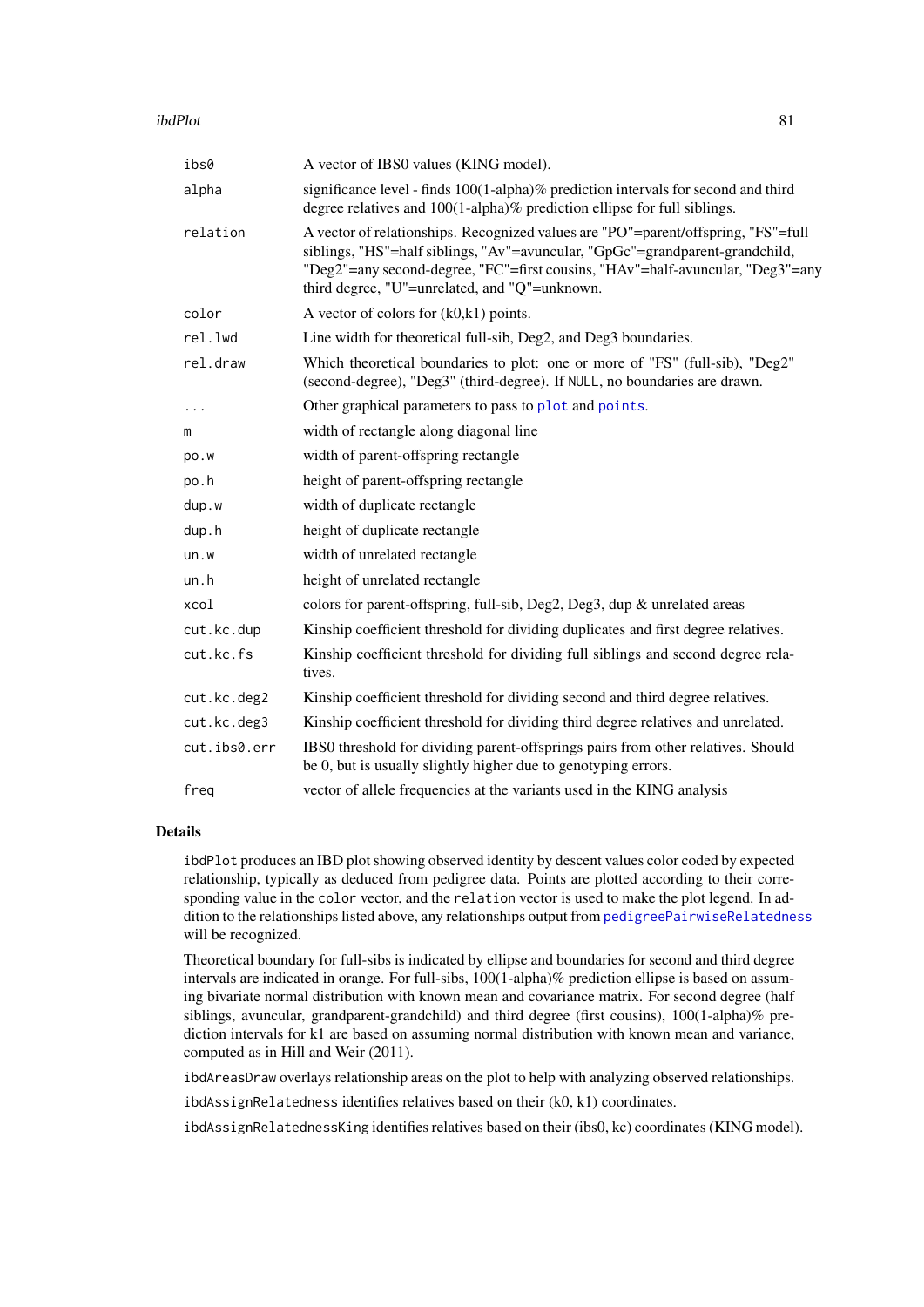kingIBS0FSCI uses allele frequencies to find the confidence interval for expected IBS0 for full siblings. We condition on the three possible IBD states: IBD0, IBD1, or IBD2; but  $P(AA, aa|IBD1) =$  $P(AA, aa|IBD2) = 0.$ 

P(IBS0|F S) = P(AA, aa|F S)+P(aa, AA|F S) = P(AA, aa|IBD0)P(IBD0)+P(aa, AA|IBD0)P(IBD0) = p

Knowing a pair's value of k0 and the allele frequencies at each variant, we can get an estimate of  $P(IBS0|FS)$  by averaging across all the markers used in the analysis. Siblings have k0 = 0.25 on average.

# Value

ibdAssignRelatedness and ibdAssignRelatednessKing return a vector of relationships with values "Dup"=duplicate, "PO"=parent-offspring, "FS"=full sibling, "Deg2"=second degree, "Deg3"=third degree, "U"=unrelated, and "Q"=unknown.

kingIBS0FSCI returns a vector with 3 values: the point estimate, the lower bound of the CI, the upper bound of the CI

#### Author(s)

Cathy Laurie, Cecelia Laurie, Adrienne Stilp, Matthew Conomos

# References

Hill, W.G. and B.S. Weir, Variation in actual relationship as a consequence of mendelian sampling and linkage, Genet. Res. Camb. (2011), 93, 47-64.

Manichaikul, A., Mychaleckyj J.C., Rich S.S., Daly K., Sale M., and Chen W.M., Robust relationship inference in genome-wide association studies, Bioinformatics (2010), 26(22), 2867-2873.

#### See Also

[relationsMeanVar](#page-125-0), [pedigreePairwiseRelatedness](#page-115-0)

```
k0 <- c(0, 0, 0.25, 0.5, 0.75, 1)
k1 <- c(0, 1, 0.5, 0.5, 0.25, 0)
exp.rel <- c("Dup", "PO", "FS", "HS", "FC", "U")
ibdPlot(k0, k1, relation=exp.rel)
ibdAreasDraw()
obs.rel <- ibdAssignRelatedness(k0, k1)
kc <- c(0.5, 0.25, 0.25, 0.125, 0.063, 0)
ibs0 <- c(0, 0, 0.25, 0.5, 0.75, 1)
obs.rel.king <- ibdAssignRelatednessKing(ibs0, kc)
library(SNPRelate)
library(GWASdata)
gdsfile <- system.file("extdata", "illumina_geno.gds", package="GWASdata")
gds <- snpgdsOpen(gdsfile)
ibd <- snpgdsIBDKING(gds)
ibd <- snpgdsIBDSelection(ibd, kinship.cutoff=1/32)
snpgdsClose(gds)
```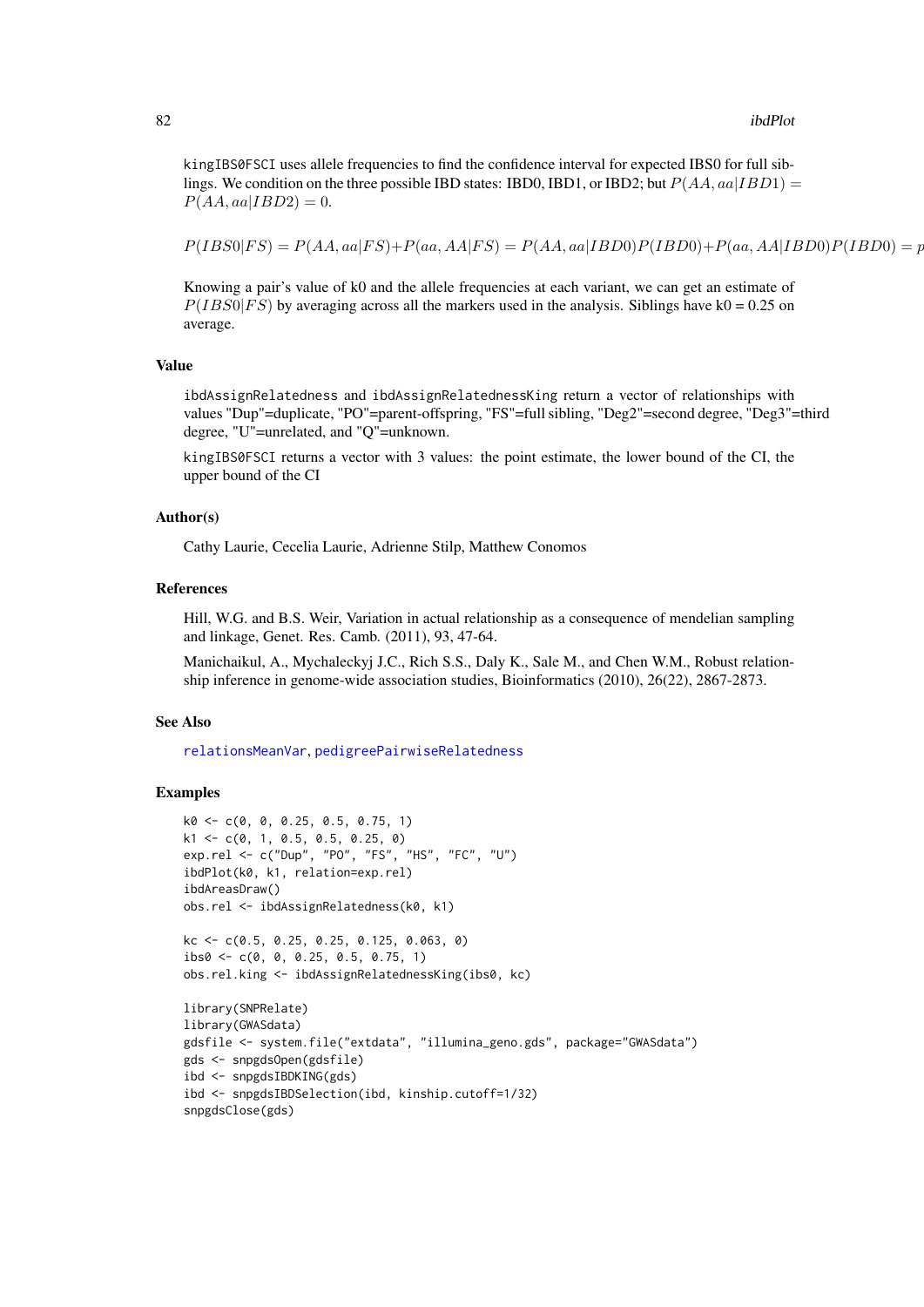#### imputedDosageFile 83

```
gds <- GdsGenotypeReader(gdsfile)
data(illuminaScanADF)
genoData <- GenotypeData(gds, scanAnnot=illuminaScanADF)
freq <- alleleFrequency(genoData)
close(genoData)
fs <- kingIBS0FSCI(freq[,"MAF"])
plot(ibd$IBS0, ibd$kinship)
abline(v=fs)
obs.rel.king <- ibdAssignRelatednessKing(ibd$IBS0, ibd$kinship,
                                         cut.ibs0.err=fs["LL"])
```
<span id="page-82-0"></span>imputedDosageFile *Create and check a GDS or NetCDF file with imputed dosages*

#### <span id="page-82-1"></span>Description

These functions create or check a GDS or NetCDF file and corresponding annotation for imputed dosages from IMPUTE2, BEAGLE, or MaCH.

#### Usage

```
imputedDosageFile(input.files, filename, chromosome,
                  input.type=c("IMPUTE2", "BEAGLE", "MaCH"),
                  input.dosage=FALSE,
                  output.type = c("dosage", "genotype"),
                  file.type=c("gds", "ncdf"),
                  snp.annot.filename="dosage.snp.RData",
                  scan.annot.filename="dosage.scan.RData",
  compress="LZMA_RA:1M",
                  compress.annot="LZMA_RA",
                  genotypeDim="scan,snp",
                  scan.df=NULL,
                  snp.exclude=NULL,
                  snp.id.start=1,
                  block.size=5000,
                  prob.threshold=0.9, verbose=TRUE)
checkImputedDosageFile(genoData, snpAnnot, scanAnnot,
                       input.files, chromosome,
                       input.type=c("IMPUTE2", "BEAGLE", "MaCH"),
                       input.dosage=FALSE,
                       output.type=c("dosage", "genotype"),
                       snp.exclude=NULL, snp.id.start=1,
                       tolerance=1e-4, na.logfile=NULL,
                       block.size=5000,
                       prob.threshold=0.9,
                       verbose=TRUE)
```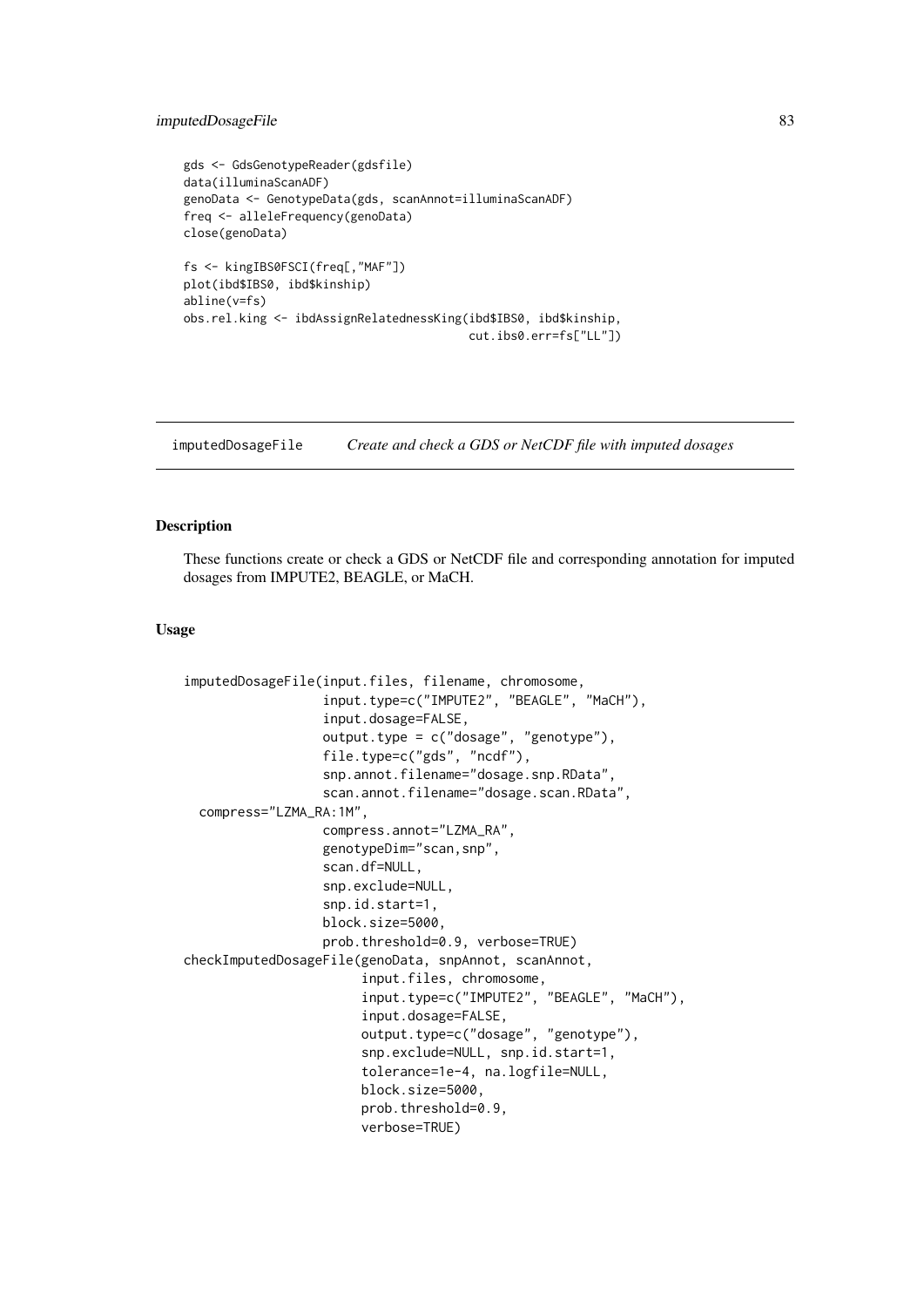# Arguments

| input.files         | A character vector of input files. The first file should always be genotypes (either<br>probabilities or dosages). Files for each input type should be as follows:                                              |
|---------------------|-----------------------------------------------------------------------------------------------------------------------------------------------------------------------------------------------------------------|
|                     | • IMPUTE2: 1) .gens, 2) .samples                                                                                                                                                                                |
|                     | • BEAGLE: 1) grobs or .dose, 2) markers                                                                                                                                                                         |
|                     | • MaCH: 1) .mlprob or .mldose, 2) .mlinfo, 3) file with columns named<br>"SNP" and "position" giving base pair position of all SNPs                                                                             |
| filename            | Character string with name of output GDS or NetCDF file.                                                                                                                                                        |
| chromosome          | Chromosome corresponding to the SNPs in the genotype file. Character codes<br>will be mapped to integer values as follows: "X"->23, "XY"->24, "Y"-> 25,<br>"M", "MT"->26.                                       |
| input.type          | Format of input files. Accepted file types are "IMPUTE2", "BEAGLE", and<br>"MaCH".                                                                                                                              |
| input.dosage        | Logical for whether the genotype file (input.files[1]) contains dosages. If<br>FALSE (default), the genotype file is assumed to contain genotype probabilities.                                                 |
| file.type           | The type of file to create ("gds" or "ncdf")                                                                                                                                                                    |
| snp.annot.filename  |                                                                                                                                                                                                                 |
|                     | Output .RData file for storing a SnpAnnotationDataFrame.                                                                                                                                                        |
| scan.annot.filename | Output .RData file for storing a ScanAnnotationDataFrame.                                                                                                                                                       |
| compress            | The compression level for dosage variables in a GDS file (see add.gdsn for                                                                                                                                      |
|                     | options.                                                                                                                                                                                                        |
| compress.annot      | The compression level for annotation variables in a GDS file (see add.gdsn for<br>options.                                                                                                                      |
| genotypeDim         | character string specifying genotype dimensions of output file. Either "snp,scan"<br>or "scan,snp". "scan,snp" is usually much faster to create for GDS files, but<br>"snp, scan" is required for NetCDF files. |
| scan.df             | data frame specifying which samples to include in the output GDS files, with<br>optional scanIDs already assigned. See details.                                                                                 |
| snp.exclude         | vector of integers specifying which SNPs to exclude from the GDS file.                                                                                                                                          |
| snp.id.start        | Starting index for snpID.                                                                                                                                                                                       |
| block.size          | Number of lines to read at once.                                                                                                                                                                                |
| verbose             | Logical for whether to print progress messages.                                                                                                                                                                 |
| genoData            | A GenotypeData object from a GDS file created with imputedDosageFile.                                                                                                                                           |
| snpAnnot            | The SnpAnnotationDataFrame created by imputedDosageFile                                                                                                                                                         |
| scanAnnot           | The ScanAnnotationDataFrame created by imputedDosageFile                                                                                                                                                        |
| tolerance           | tolerance for checking differences against input files                                                                                                                                                          |
| na.logfile          | filename for recording snpID and scanID of missing dosages                                                                                                                                                      |
| output.type         | output to record in gds file (either "dosage" or "genotype")                                                                                                                                                    |
|                     | prob. threshold if output. type="genotype", SNP/sample combinations with a maximum prob-<br>abilityless than prob. threshold will be set to missing                                                             |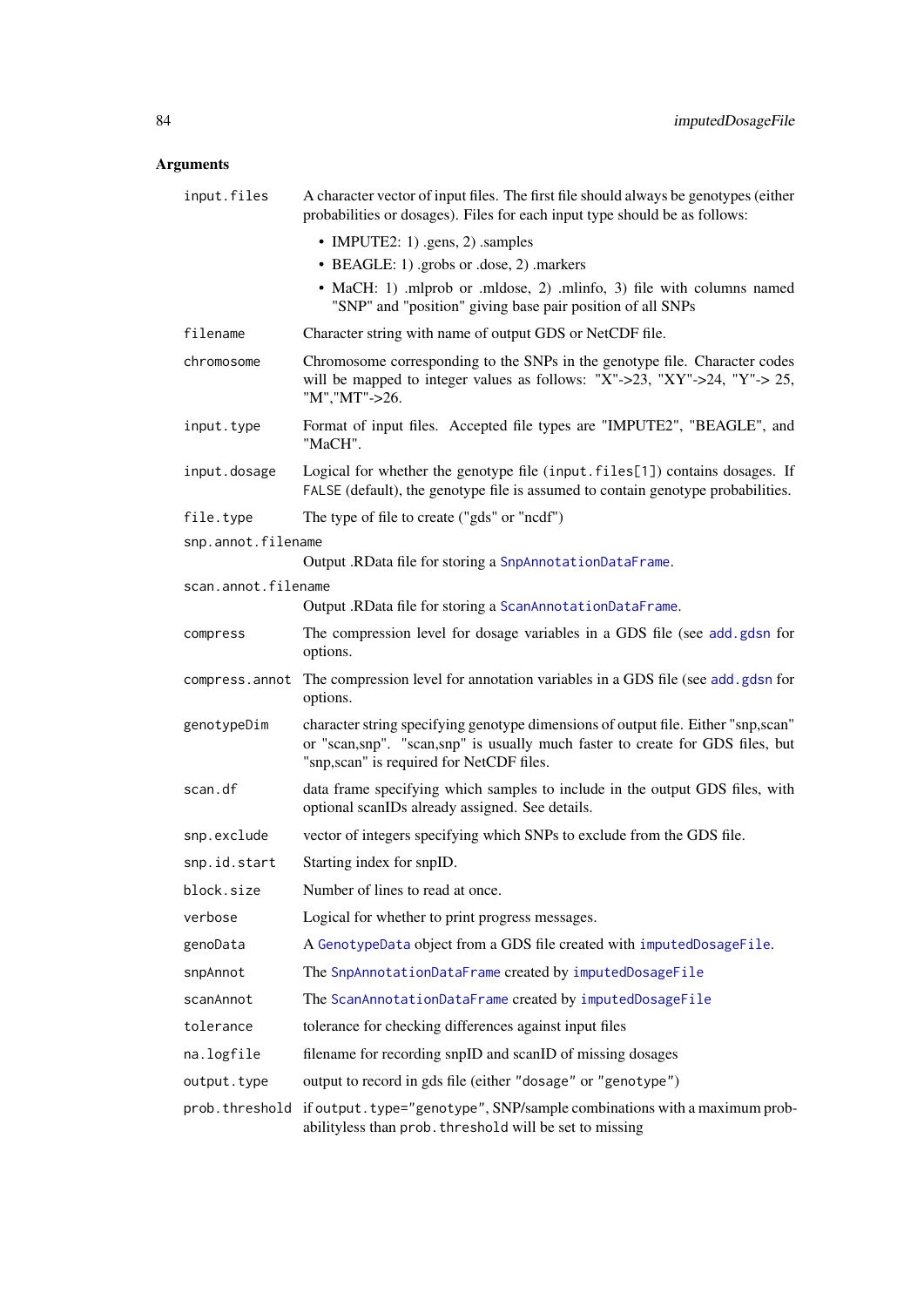# Details

Input files can contain either imputed dosages or genotype probabilities, specified by the input.dosage flag. In either case, the GDS/NetCDF file will store dosage of the A allele in the "genotype" variable. All SNPs are assumed to be on the same chromosome, which is indicated by the chromosome argument.

If the input file contains genotype probabilities for all three genotypes, the dosage is set to missing if the genotype probability strings (before numerical conversion) are equal (e.g.,  $(0,0,0)$ ,  $(0.33, 0.33,$ 0.33), or  $(-1, -1)$ . The dosage is also normalized by the sum of all three genotype probabilities.

The scan.df argument allows the user to specify what samples should be included in the GDS files and an optional sampleID-scanID mapping. scan.df is a data frame with required column sampleID. The function attempts to match the given sampleID in the scan. df data frame with a unique sampleID in the input files. The format of sampleID is different for different input types:

- IMPUTE2: "ID 1 ID 2" as given in the sample file, where IDs are separated by a space
- BEAGLE: Column header names corresponding to that sample in .dose or .gprobs file
- MaCH: The first column of the .mlprob or .mlprob file

The snp.names argument allows the user to specify the which SNPs should be included in the GDS files. However, snp.names must be in the same order as SNPs occur in the imputation files; this option therefore only allows selection of SNPs, not reordering of SNPs. The ordering is checked and an error is thrown if the SNP names are not in order, but due to the design of imputation files, this may not occur until well into the GDS file population. The user can specify the starting snpID by setting snp.id.start, and included SNPs are numbered sequentially starting with snp.id.start. For IMPUTE2 data, snp.names must correspond to the second column of the .gprobs file.

Minimal SNP and scan annotation are created from the input files and stored in RData format in snp.annot.filename and scan.annot.filename.

If requested with na.logfile, checkImputedDosageFile will output a file with scanIDs and snpIDs of missing genotype calls.

Either dosage or genotypes can be output using output.type. If dosage is requested, the dosages will be  $2*$ AAprob + ABprob. If genotype is requested, the value will be set to the genotype with the maximum probability, unless all probabilities are less than prob.threshold. In that case, the genotype will be set to missing. SNPs with max probabilities that are the same for two genotypes (ie,  $AA=0.5$ ,  $AB=0.5$ ,  $BB=0$ ) will also be set to missing.

Currently supported input file types are IMPUTE2, BEAGLE, and MaCH.

### Author(s)

Adrienne Stilp, Stephanie Gogarten

## References

IMPUTE2: [http://mathgen.stats.ox.ac.uk/impute/impute\\_v2.html](http://mathgen.stats.ox.ac.uk/impute/impute_v2.html) BEAGLE: <http://faculty.washington.edu/browning/beagle/beagle.html> MaCH: <http://www.sph.umich.edu/csg/abecasis/MACH/tour/imputation.html>

# See Also

[createDataFile](#page-39-0), [GdsGenotypeReader](#page-56-1), [NcdfGenotypeReader](#page-101-1), [GenotypeData](#page-66-0), [assocRegression](#page-27-0)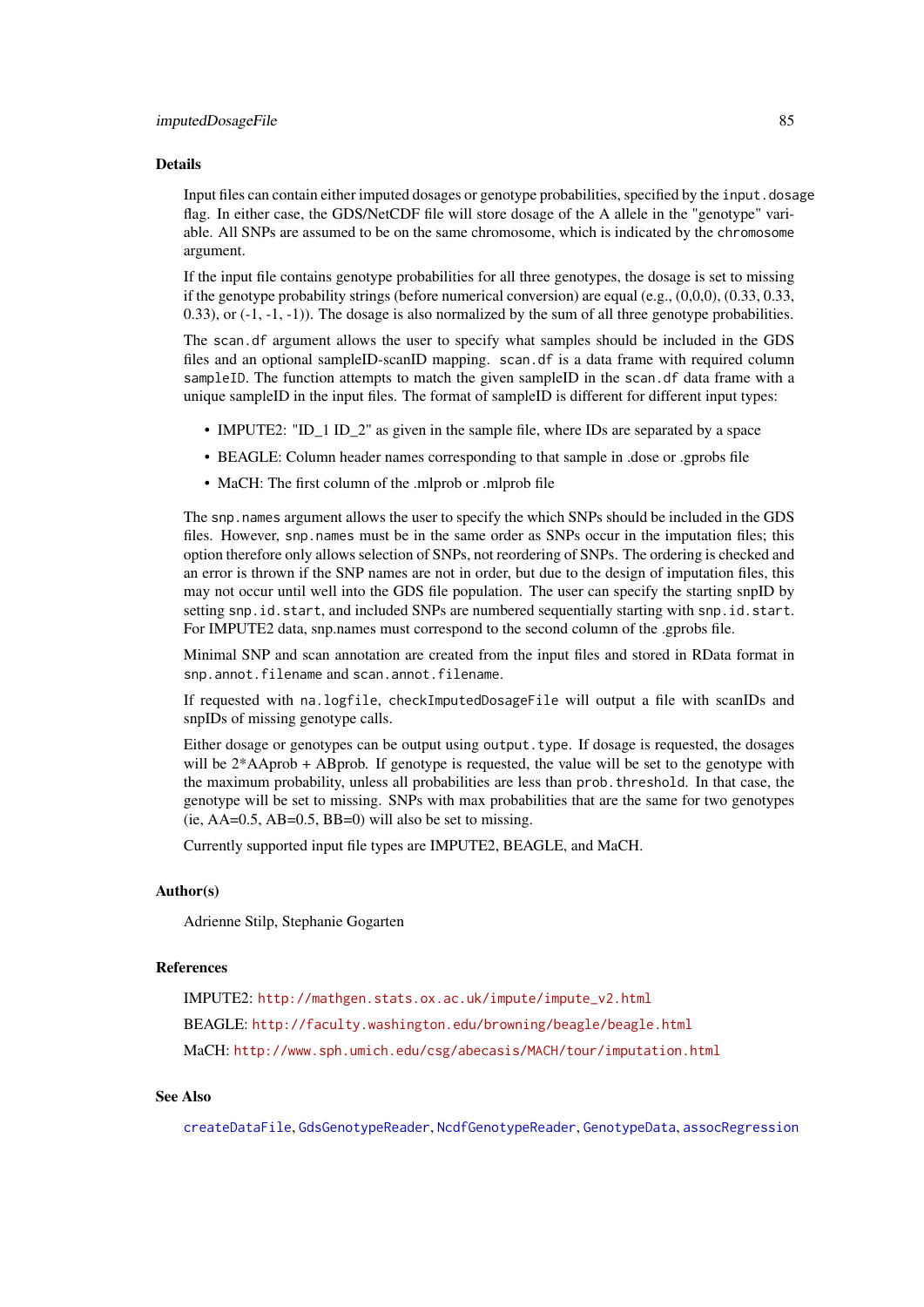```
gdsfile <- tempfile()
snpfile <- tempfile()
scanfile <- tempfile()
logfile <- tempfile()
# IMPUTE2
probfile <- system.file("extdata", "imputation", "IMPUTE2", "example.chr22.study.gens",
                        package="GWASdata")
sampfile <- system.file("extdata", "imputation", "IMPUTE2", "example.study.samples",
                        package="GWASdata")
imputedDosageFile(input.files=c(probfile, sampfile), filename=gdsfile, chromosome=22,
                  input.type="IMPUTE2", input.dosage=FALSE,
                  snp.annot.filename=snpfile, scan.annot.filename=scanfile)
gds <- GdsGenotypeReader(gdsfile)
scanAnnot <- getobj(scanfile)
snpAnnot <- getobj(snpfile)
genoData <- GenotypeData(gds, scanAnnot=scanAnnot, snpAnnot=snpAnnot)
checkImputedDosageFile(genoData, snpAnnot, scanAnnot,
                      input.files=c(probfile, sampfile), chromosome=22,
                      input.type="IMPUTE2", input.dosage=FALSE, na.logfile=logfile)
geno <- getGenotype(genoData)
getAlleleA(genoData)
getAlleleB(genoData)
log <- read.table(logfile)
head(log)
# association test with imputed dosages
scanAnnot$status <- sample(0:1, nrow(scanAnnot), replace=TRUE)
genoData <- GenotypeData(gds, scanAnnot=scanAnnot, snpAnnot=snpAnnot)
assoc <- assocRegression(genoData, outcome="status", model.type="logistic")
head(assoc)
close(genoData)
# BEAGLE - genotype probabilities
probfile <- system.file("extdata", "imputation", "BEAGLE", "example.hapmap.unphased.bgl.gprobs",
                      package="GWASdata")
markfile <- system.file("extdata", "imputation", "BEAGLE", "hapmap.markers",
                    package="GWASdata")
imputedDosageFile(input.files=c(probfile, markfile), filename=gdsfile, chromosome=22,
                  input.type="BEAGLE", input.dosage=FALSE, file.type="gds",
                  snp.annot.filename=snpfile, scan.annot.filename=scanfile)
# BEAGLE - dosage
dosefile <- system.file("extdata", "imputation", "BEAGLE", "example.hapmap.unphased.bgl.dose",
                    package="GWASdata")
imputedDosageFile(input.files=c(dosefile, markfile), filename=gdsfile, chromosome=22,
                  input.type="BEAGLE", input.dosage=TRUE, file.type="gds",
                  snp.annot.filename=snpfile, scan.annot.filename=scanfile)
```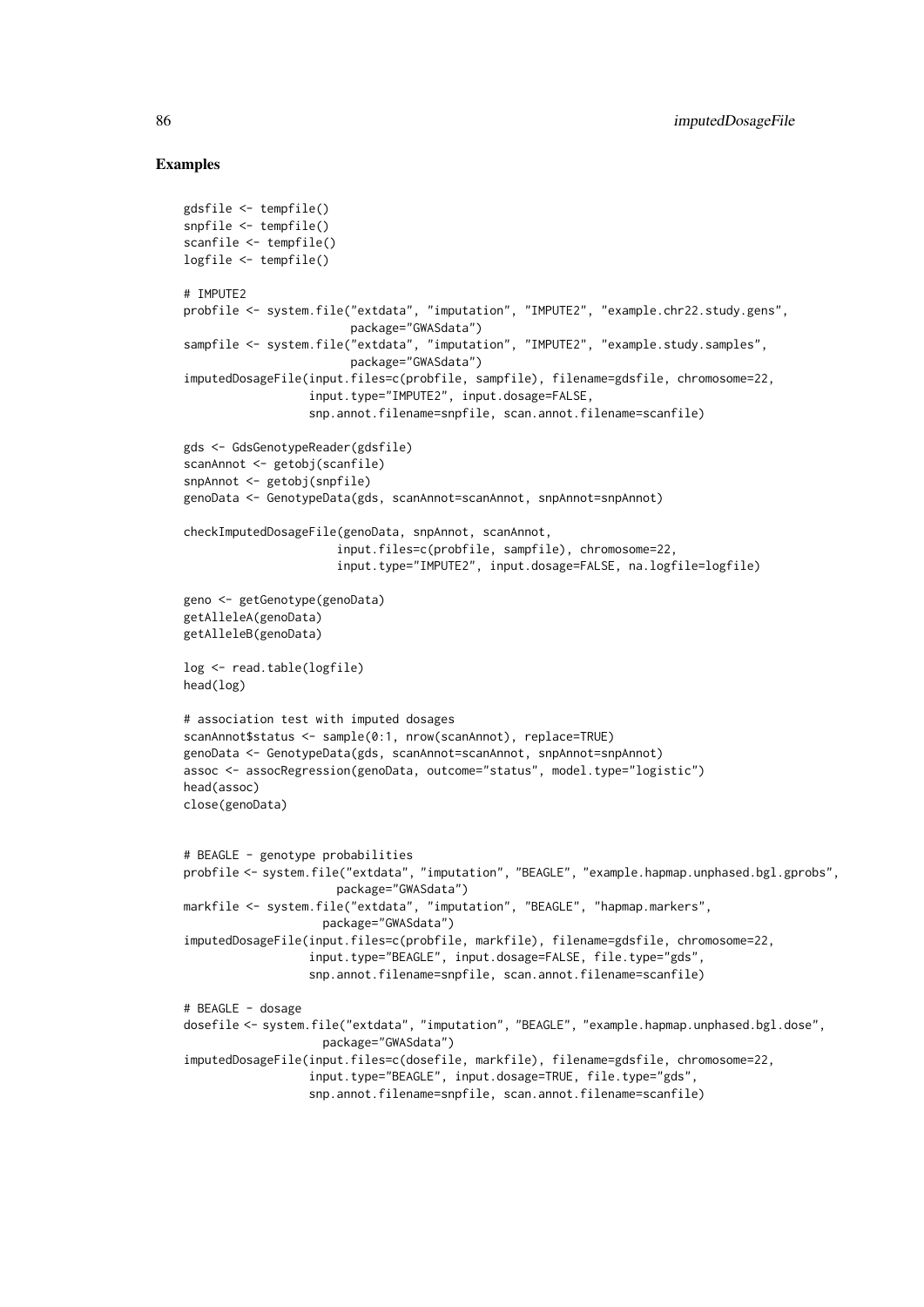```
# MaCH - genotype probabilities
probfile <- system.file("extdata", "imputation", "MaCH", "mach1.out.mlprob",
                        package="GWASdata")
markfile <- system.file("extdata", "imputation", "MaCH", "mach1.out.mlinfo",
                        package="GWASdata")
posfile <- system.file("extdata", "imputation", "MaCH", "mach1.snp.position",
                        package="GWASdata")
imputedDosageFile(input.files=c(probfile, markfile, posfile), filename=gdsfile, chromosome=22,
                  input.type="MaCH", input.dosage=FALSE, file.type="gds",
                  snp.annot.filename=snpfile, scan.annot.filename=scanfile)
# MaCH - dosage
dosefile <- system.file("extdata", "imputation", "MaCH", "mach1.out.mldose",
                        package="GWASdata")
imputedDosageFile(input.files=c(dosefile, markfile, posfile), filename=gdsfile, chromosome=22,
                  input.type="MaCH", input.dosage=TRUE, file.type="gds",
                  snp.annot.filename=snpfile, scan.annot.filename=scanfile)
unlink(c(gdsfile, snpfile, scanfile))
```
<span id="page-86-0"></span>IntensityData-class *Class IntensityData*

#### <span id="page-86-1"></span>Description

The IntensityData class is a container for storing intensity data from a genome-wide association study together with the metadata associated with the subjects and SNPs involved in the study.

# Details

The IntensityData class consists of three slots: data, snp annotation, and scan annotation. There may be multiple scans associated with a subject (e.g. duplicate scans for quality control), hence the use of "scan" as one dimension of the data. Snp and scan annotation are optional, but if included in the IntensityData object, their unique integer ids (snpID and scanID) are checked against the ids stored in the data file to ensure consistency.

#### **Constructor**

IntensityData(data,snpAnnot=NULL,scanAnnot=NULL):

data must be a [GdsIntensityReader](#page-59-1) or [NcdfIntensityReader](#page-103-1) object.

snpAnnot, if not NULL, must be a [SnpAnnotationDataFrame](#page-133-1) or [SnpAnnotationSQLite](#page-136-1) object.

scanAnnot, if not NULL, must be a [ScanAnnotationDataFrame](#page-126-2) or [ScanAnnotationSQLite](#page-128-1) object.

The IntensityData constructor creates and returns a IntensityData instance, ensuring that data, snpAnnot, and scanAnnot are internally consistent.

#### Accessors

In the code snippets below, object is an IntensityData object. snp and scan indicate which elements to return along the snp and scan dimensions. They must be integer vectors of the form (start, count), where start is the index of the first data element to read and count is the number of elements to read. A value of '-1' for count indicates that the entire dimension should be read. If snp and/or is scan omitted, the entire variable is read.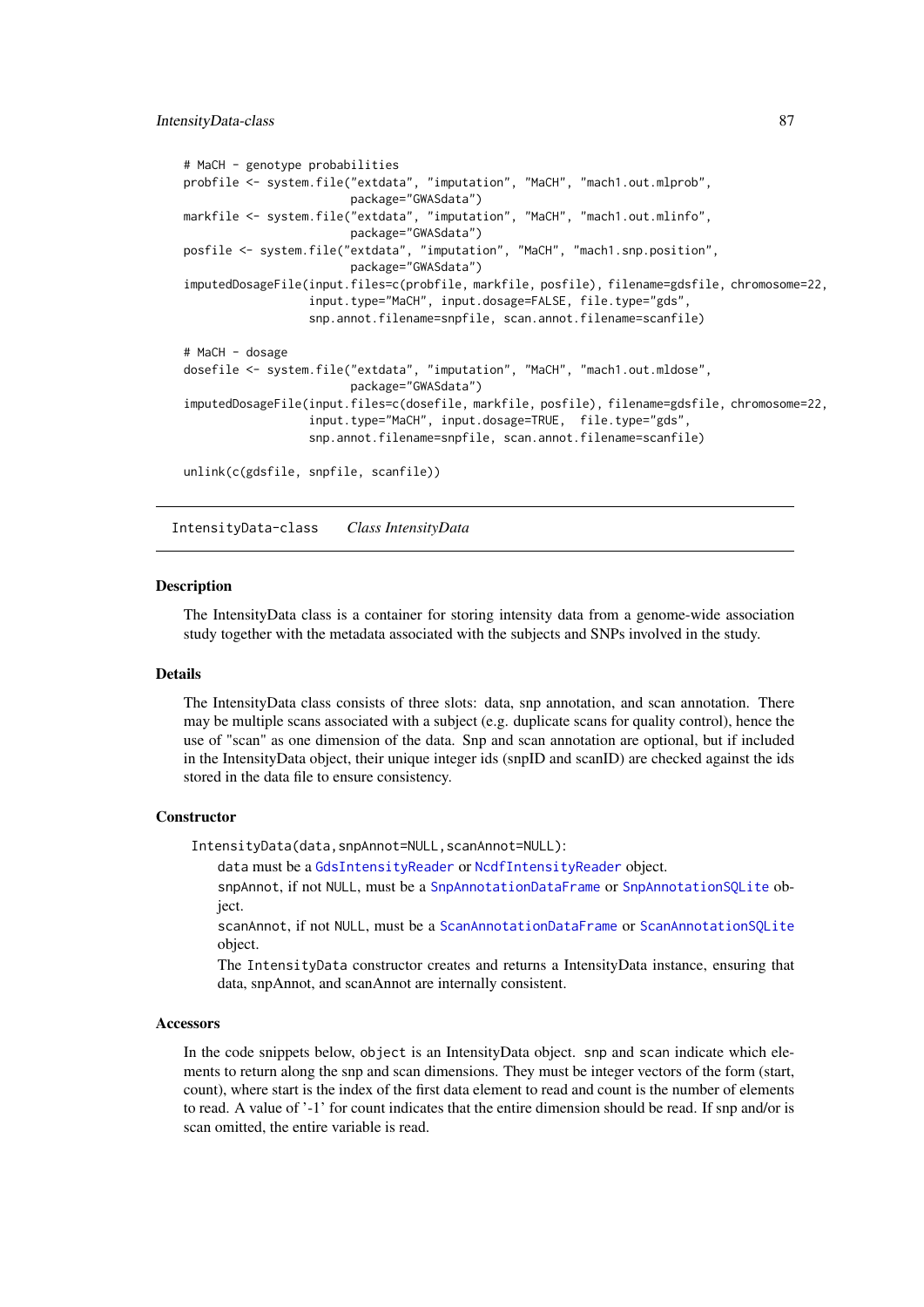nsnp(object): The number of SNPs in the data.

nscan(object): The number of scans in the data.

- getSnpID(object,index): A unique integer vector of snp IDs. The optional index is a logical or integer vector specifying elements to extract.
- getChromosome(object,index,char=FALSE): A vector of chromosomes. The optional index is a logical or integer vector specifying elements to extract. If char=FALSE (default), returns an integer vector. If char=TRUE, returns a character vector with elements in (1:22,X,XY,Y,M,U).
- getPosition(object,index): An integer vector of base pair positions. The optional index is a logical or integer vector specifying elements to extract.
- getScanID(object,index): A unique integer vector of scan IDs. The optional index is a logical or integer vector specifying elements to extract.
- getSex(object, index): A character vector of sex, with values 'M' or 'F'. The optional index is a logical or integer vector specifying elements to extract.
- hasSex(object): Returns TRUE if the column 'sex' is present in object.
- getQuality(object,snp,scan): Extracts quality scores. The result is a vector or matrix, depending on the number of dimensions in the returned values. Missing values are represented as NA.
- getX(object,snp,scan): Extracts X intensity values. The result is a vector or matrix, depending on the number of dimensions in the returned values. Missing values are represented as NA.
- getY(object,snp,scan): Extracts Y intensity values. The result is a vector or matrix, depending on the number of dimensions in the returned values. Missing values are represented as NA.
- getBAlleleFreq(object,snp,scan): Extracts B allele frequency values. The result is a vector or matrix, depending on the number of dimensions in the returned values. Missing values are represented as NA.
- getLogRRatio(object, snp, scan): Extracts Log R Ratio values. The result is a vector or matrix, depending on the number of dimensions in the returned values. Missing values are represented as NA.
- getSnpVariable(object,varname,index): Returns the snp annotation variable varname. The optional index is a logical or integer vector specifying elements to extract.
- getSnpVariableNames(object): Returns a character vector with the names of the columns in the snp annotation.
- hasSnpVariable(object,varname): Returns TRUE if the variable varname is present in the snp annotation.
- getScanVariable(object,varname,index): Returns the scan annotation variable varname. The optional index is a logical or integer vector specifying elements to extract.
- getScanVariableNames(object): Returns a character vector with the names of the columns in the scan annotation.
- hasScanVariable(object, varname): Returns TRUE if the variable varname is present in the scan annotation.
- getVariable(object,varname,snp,scan): Extracts the contents of the variable varname from the data. The result is a vector or matrix, depending on the number of dimensions in the returned values. Missing values are represented as NA. If the variable is not found, returns NULL.
- hasVariable(object,varname): Returns TRUE if the data contains contains varname, FALSE if not.

hasSnpAnnotation(object): Returns TRUE if the snp annotation slot is not NULL.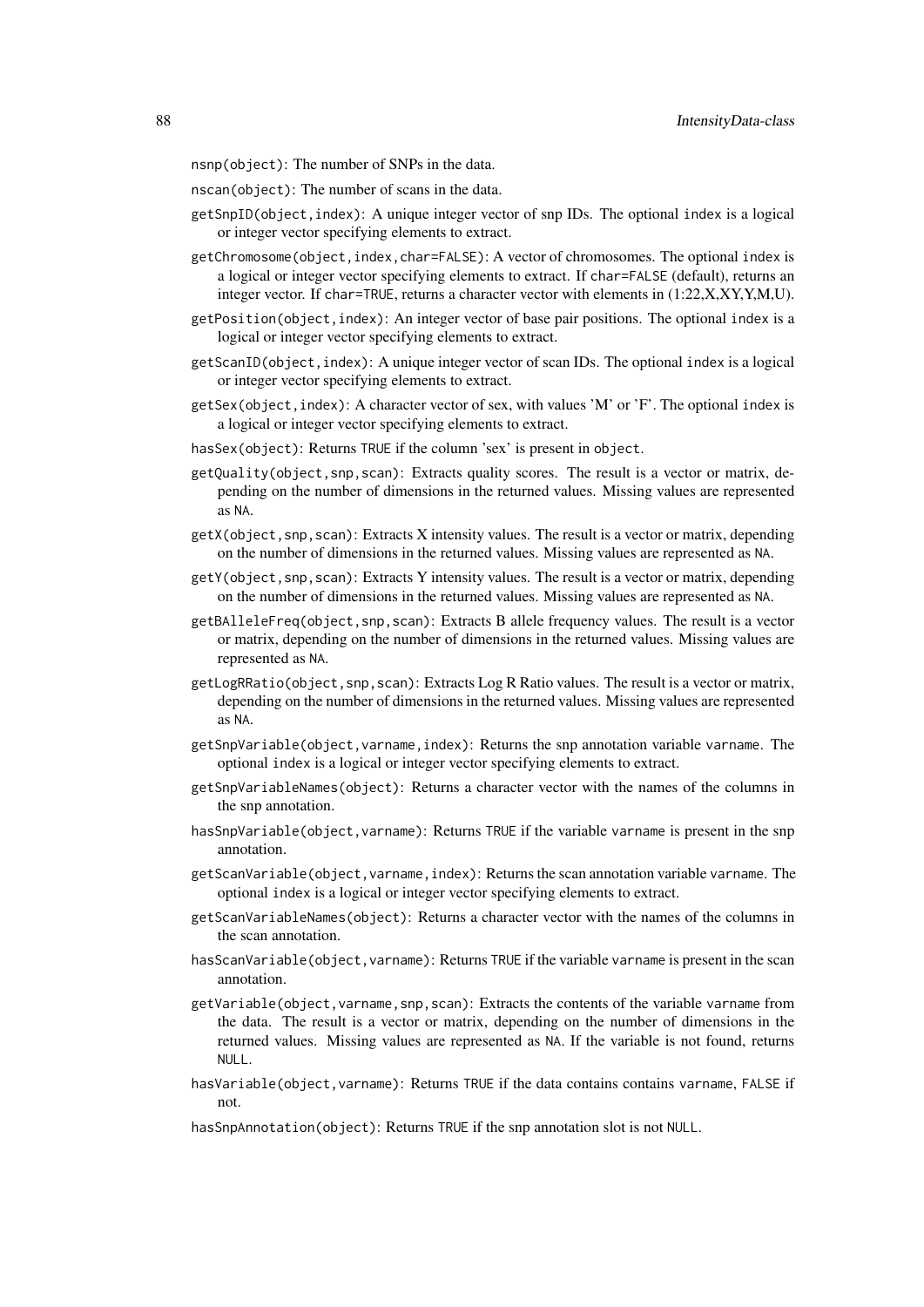hasScanAnnotation(object): Returns TRUE if the scan annotation slot is not NULL. open(object): Opens a connection to the data. close(object): Closes the data connection. autosomeCode(object): Returns the integer codes for the autosomes. XchromCode(object): Returns the integer code for the X chromosome. XYchromCode(object): Returns the integer code for the pseudoautosomal region. YchromCode(object): Returns the integer code for the Y chromosome. MchromCode(object): Returns the integer code for mitochondrial SNPs.

# Author(s)

Stephanie Gogarten

#### See Also

```
SnpAnnotationDataFrame, SnpAnnotationSQLite, ScanAnnotationDataFrame, ScanAnnotationSQLite,
ScanAnnotationDataFrame, GdsIntensityReader, NcdfIntensityReader, GenotypeData
```

```
library(GWASdata)
file <- system.file("extdata", "illumina_qxy.gds", package="GWASdata")
gds <- GdsIntensityReader(file)
# object without annotation
intenData <- IntensityData(gds)
# object with annotation
data(illuminaSnpADF, illuminaScanADF)
intenData <- IntensityData(gds, snpAnnot=illuminaSnpADF, scanAnnot=illuminaScanADF)
# dimensions
nsnp(intenData)
nscan(intenData)
# get snpID and chromosome
snpID <- getSnpID(intenData)
chrom <- getChromosome(intenData)
# get positions only for chromosome 22
pos22 <- getPosition(intenData, index=(chrom == 22))
# get other annotations
if (hasSex(intenData)) sex <- getSex(intenData)
plate <- getScanVariable(intenData, "plate")
rsID <- getSnpVariable(intenData, "rsID")
# get all snps for first scan
x \leftarrow \text{getX}(\text{intenData}, \text{snp=c}(1,-1), \text{scan=c}(1,1))# starting at snp 100, get 10 snps for the first 5 scans
x \leq - getX(intenData, snp=c(100,10), scan=c(1,5))
close(intenData)
```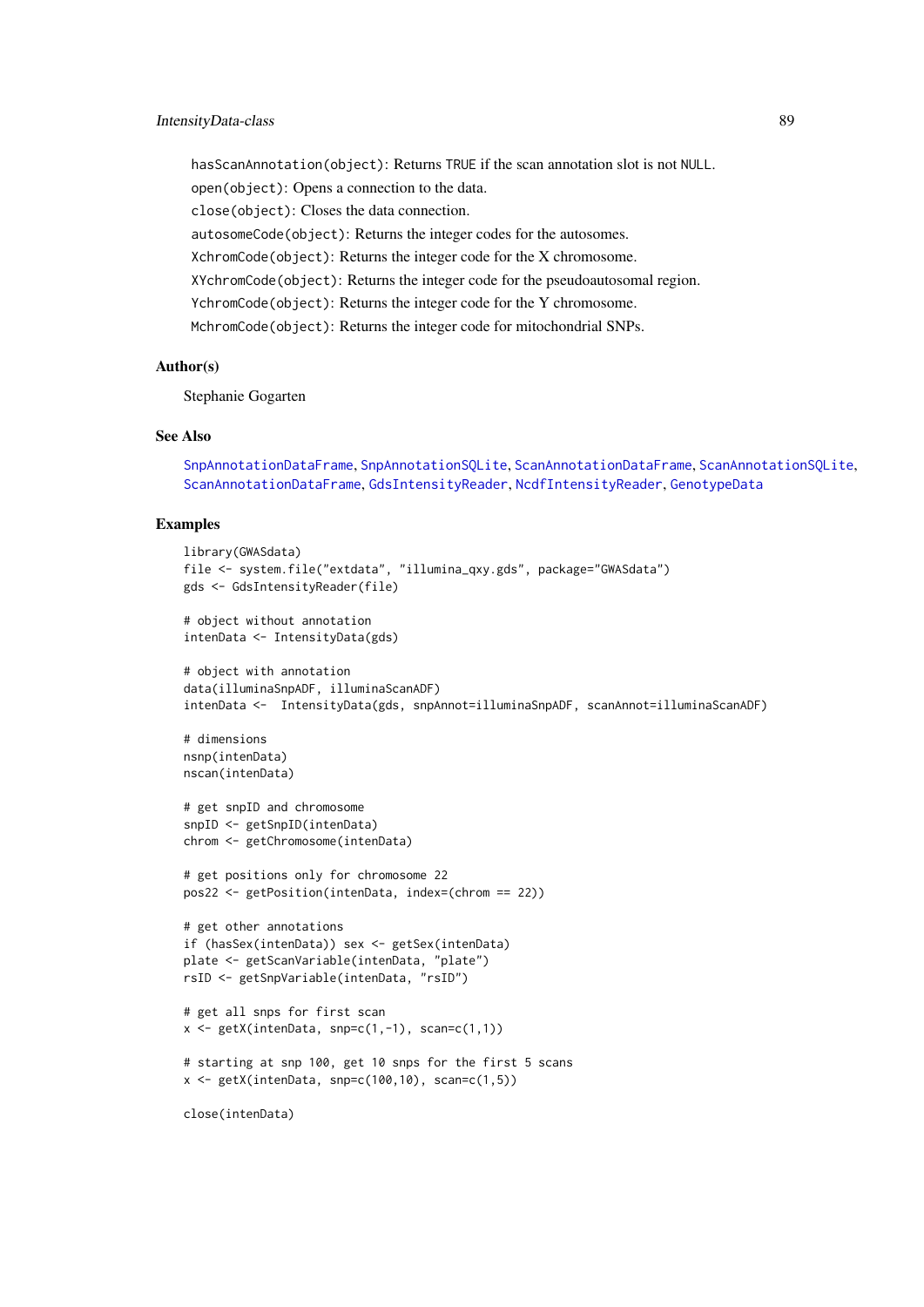intensityOutliersPlot *Plot mean intensity and highlight outliers*

## Description

intensityOutliersPlot is a function to plot mean intensity for chromosome i vs mean of intensities for autosomes (excluding i) and highlight outliers

## Usage

```
intensityOutliersPlot(mean.intensities, sex, outliers,
             sep = FALSE, label, ...)
```
# Arguments

mean.intensities

| scan x chromosome matrix of mean intensities                                                                           |
|------------------------------------------------------------------------------------------------------------------------|
| vector with values of "M" or "F" corresponding to scans in the rows of mean. intensities                               |
| list of outliers, each member corresponds to a chromosome (member "X" is itself<br>a list of female and male outliers) |
| plot outliers within a chromosome separately (TRUE) or together (FALSE)                                                |
| list of plot labels (to be positioned below X axis) corresponding to list of outliers                                  |
| additional arguments to plot                                                                                           |
|                                                                                                                        |

# Details

Outliers must be determined in advance and stored as a list, with one element per chromosome. The X chromosome must be a list of two elements, "M" and "F". Each element should contain a vector of ids corresponding to the row names of mean.intensities.

If sep=TRUE, labels must also be specified. labels should be a list that corresponds exactly to the elements of outliers.

# Author(s)

Cathy Laurie

## See Also

[meanIntensityByScanChrom](#page-93-0)

```
# calculate mean intensity
library(GWASdata)
file <- system.file("extdata", "illumina_qxy.gds", package="GWASdata")
gds <- GdsIntensityReader(file)
data(illuminaScanADF)
intenData <- IntensityData(gds, scanAnnot=illuminaScanADF)
meanInten <- meanIntensityByScanChrom(intenData)
intenMatrix <- meanInten$mean.intensity
```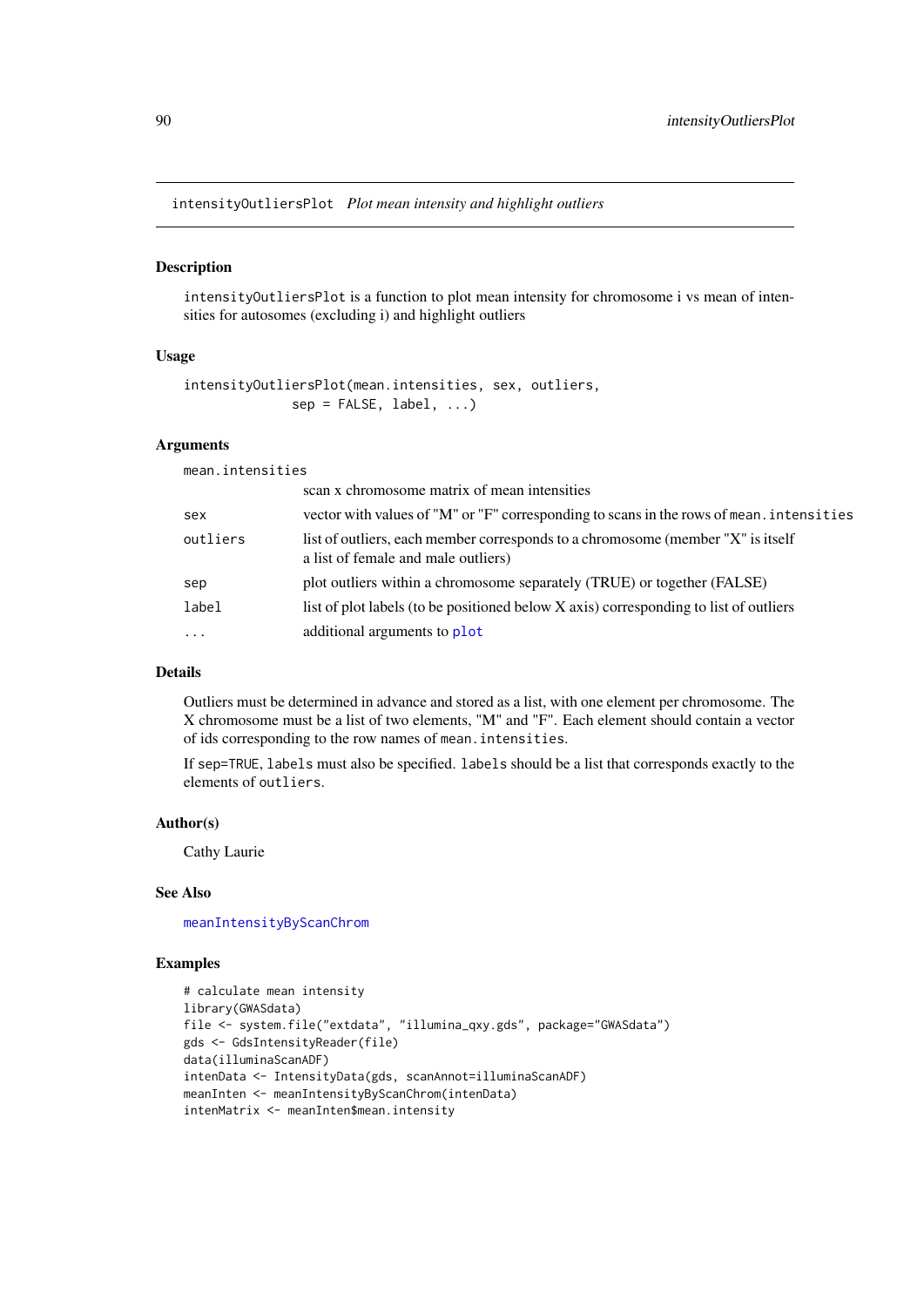#### manhattanPlot 91

```
# find outliers
outliers <- list()
sex <- illuminaScanADF$sex
id <- illuminaScanADF$scanID
allequal(id, rownames(intenMatrix))
for (i in colnames(intenMatrix)) {
  if (i != "X") {
    imean <- intenMatrix[,i]
    imin <- id[imean == min(imean)]
    imax <- id[imean == max(imean)]
   outliers[[i]] <- c(imin, imax)
  } else {
   idf \leftarrow id[sex == "F"]fmean <- intenMatrix[sex == "F", i]
    fmin <- idf[fmean == min(fmean)]
    fmax <- idf[fmean == max(fmean)]
   outliers[[i]][["F"]] <- c(fmin, fmax)
    idm \leq id[sex == "M"]mmean <- intenMatrix[sex == "M", i]
   mmin <- idm[mmean == min(mmean)]
    mmax <- idm[mmean == max(mmean)]
    outliers[[i]][["M"]] <- c(mmin, mmax)
  }
}
par(mfrow=c(2,4))
intensityOutliersPlot(intenMatrix, sex, outliers)
close(intenData)
```
manhattanPlot *Manhattan plot for genome wide association tests*

## Description

Generates a manhattan plot of the results of a genome wide association test.

# Usage

```
manhattanPlot(p, chromosome,
              ylim = NULL, trunc.lines = TRUE,
           signif = 5e-8, thinThreshold=NULL, pointsPerBin=10000, col=NULL, ...)
```
# Arguments

| p             | A vector of p-values.                                                                                  |
|---------------|--------------------------------------------------------------------------------------------------------|
| chromosome    | A vector containing the chromosome for each SNP.                                                       |
| ylim          | The limits of the y axis. If NULL, the y axis is $(0, \log 10(\text{length}(p)) + 4)$ .                |
| trunc.lines   | Logical value indicating whether to show truncation lines.                                             |
| signif        | Genome-wide significance level for plotting horizontal line. If signif=NULL,<br>no line will be drawn. |
| thinThreshold | if not NULL, -log10(pval) threshold for thinning points.                                               |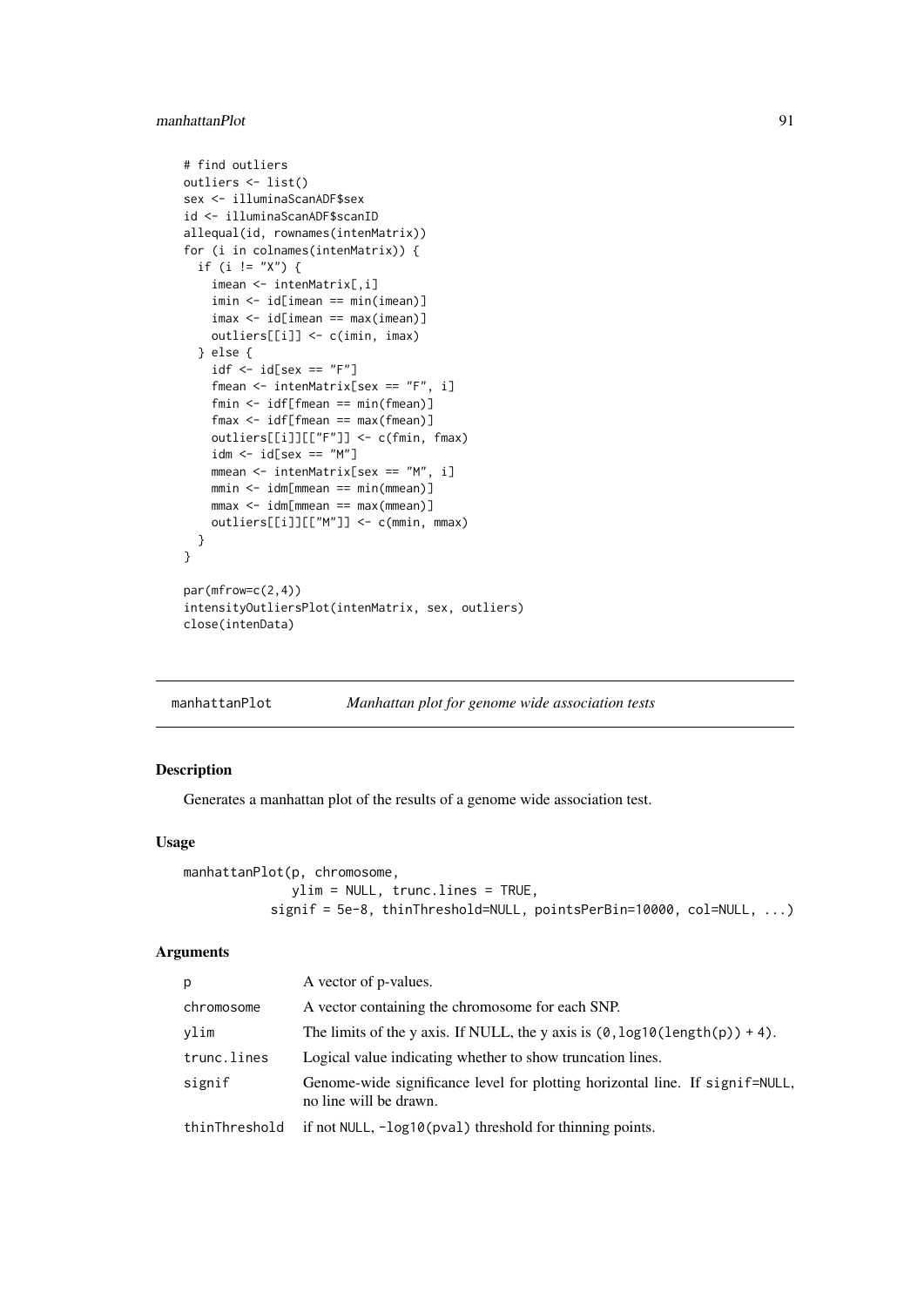| pointsPerBin | number of points to plot in each bin if thin Threshold is given. Ignored other-<br>wise.                                    |
|--------------|-----------------------------------------------------------------------------------------------------------------------------|
| col          | vector containing colors of points; defaults to coloring by chromosome using<br>the colorbrewer Dark2 palette with 8 colors |
| $\cdot$      | Other parameters to be passed directly to plot.                                                                             |

# Details

Plots -log10(p) versus chromosome. Point size is scaled so that smaller p values have larger points.

p must have the same length as chromosome and is assumed to be in order of position on each chromosome. Values within each chromosome are evenly spaced along the X axis.

Plot limits are determined as follows: if ylim is provided, any points with  $-\log 10(p) > \text{ylim}[2]$ are plotted as triangles at the maximum y value of the plot. A line will be drawn to indicate trunctation (if trunc. lines  $==$  TRUE, the default). If  $ylim ==$  NULL, the maximum y value is defined as  $log10(length(p)) + 4).$ 

If requested with thinThreshold, points with -log10(pval) < thinThreshold are thinned before plotting. All points with  $-log10(pval)$  >= thinThreshold are displayed. P-values with -log10(pval) < thinThreshold are sampled such that pointsPerBin points are randomly selected from 10 bins with uniform spacing in -log10(pval) space.

#### Author(s)

Cathy Laurie, Adrienne Stilp

#### See Also

[snpCorrelationPlot](#page-138-0)

#### Examples

```
n < - 1000pvals <- sample(-log10((1:n)/n), n, replace=TRUE)
chromosome <- c(rep(1,400), rep(2,350), rep("X",200), rep("Y",50))
manhattanPlot(pvals, chromosome, signif=1e-7)
manhattanPlot(pvals, chromosome, thinThreshold=2)
```
MatrixGenotypeReader *Class MatrixGenotypeReader*

#### Description

The MatrixGenotypeReader class stores a matrix of genotypes as well as SNP and scan IDs, chromosome, and position.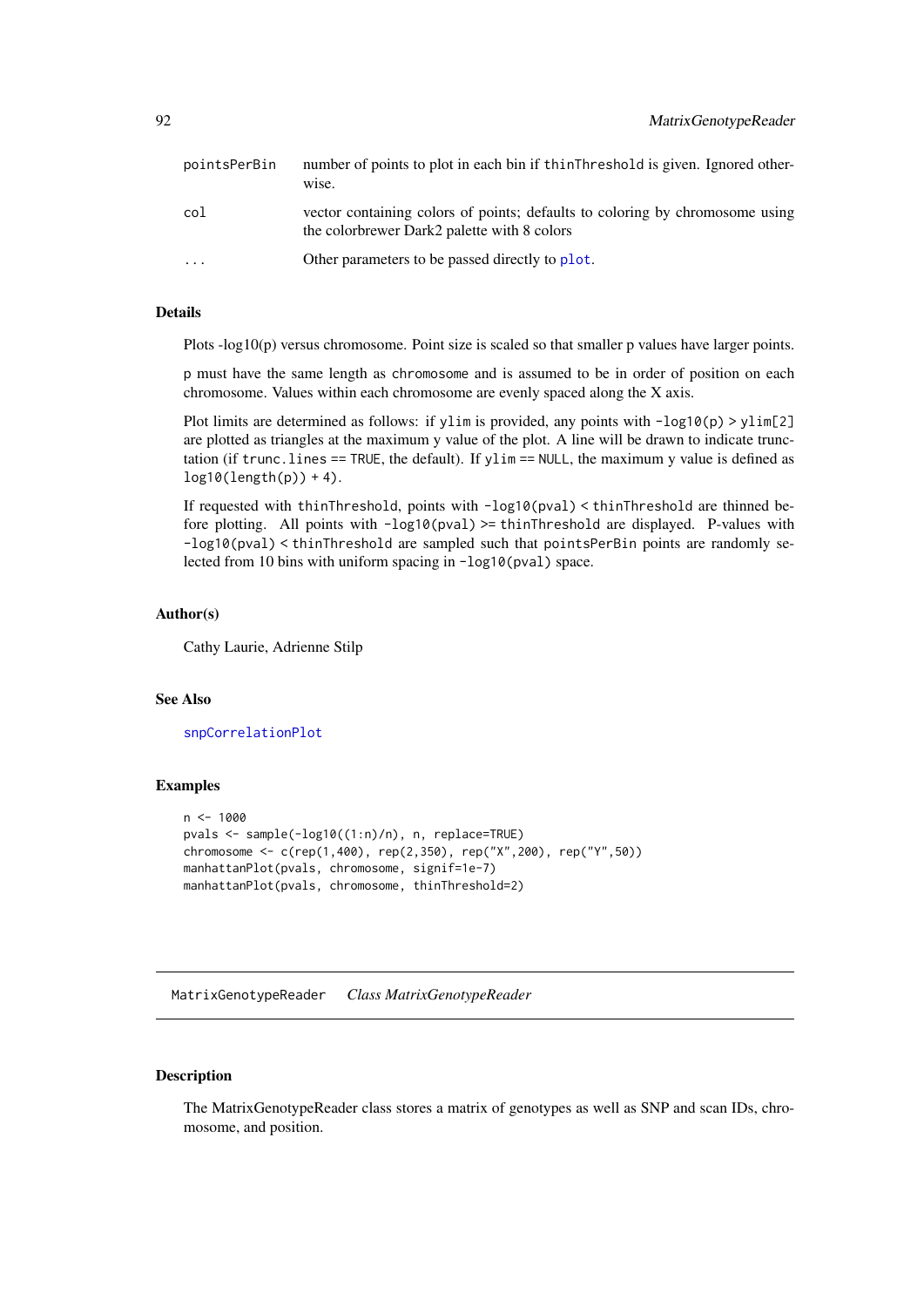#### **Constructor**

MatrixGenotypeReader(genotype=genotype,snpID=snpID,chromosome=chromosome,position=position,scan genotype must be a matrix with dimensions ('snp','scan') containing the number of A alleles : 2=AA, 1=AB, 0=BB.

snp must be a unique integer vector of SNP ids.

chromosome must be an integer vector of chromosomes. Default values for chromosome codes are 1-22=autosome,  $23=X$ ,  $24=XY$ ,  $25=Y$ ,  $26=M$ . The defaults may be changed with the arguments autosomeCode, XchromCode, XYchromCode, YchromCode, and MchromCode.

position must be an integer vector of base positions scanID must be a unique integer vector of scan ids .

The MatrixGenotypeReader constructor creates and returns a MatrixGenotypeReader instance.

## Accessors

In the code snippets below, object is a MatrixGenotypeReader object.

nsnp(object): The number of SNPs.

nscan(object): The number of scans.

- getSnpID(object,index): A unique integer vector of snp IDs. The optional index is a logical or integer vector specifying elements to extract.
- getChromosome(object,index,char=FALSE): A vector of chromosomes. The optional index is a logical or integer vector specifying elements to extract. If char=FALSE (default), returns an integer vector. If char=TRUE, returns a character vector with elements in (1:22,X,XY,Y,M,U). "U" stands for "Unknown" and is the value given to any chromosome code not falling in the other categories.
- getPosition(object,index): An integer vector of base pair positions. The optional index is a logical or integer vector specifying elements to extract.
- getScanID(object,index): A unique integer vector of scan IDs. The optional index is a logical or integer vector specifying elements to extract.
- getGenotype(object,snp=c(1,-1),scan=c(1,-1),drop=TRUE,use.names=FALSE): Extracts genotype values (number of A alleles). snp and scan indicate which elements to return along the snp and scan dimensions. They must be integer vectors of the form (start, count), where start is the index of the first data element to read and count is the number of elements to read. A value of '-1' for count indicates that the entire dimension should be read. If drop=TRUE, the result is coerced to the lowest possible dimension. If use.names=TRUE, names of the resulting vector or matrix are set to the SNP and scan IDs. Missing values are represented as NA.
- getGenotypeSelection(object,snp=NULL,scan=NULL,snpID=NULL,scanID=NULL,drop=TRUE,use.names=TRUE): Extracts genotype values (number of A alleles). snp and scan may be integer or logical vectors indicating which elements to return along the snp and scan dimensions. snpID and scanID allow section by values of snpID and scanID. Unlike getGenotype, the values requested need not be in contiguous blocks. If order=="file", genotypes are returned in the order they are stored in the object. If order="selection", the order of SNPs and scans will match the index selection provided in snp and scan respectively. Other arguments are identical to getGenotype.
- autosomeCode(object): Returns the integer codes for the autosomes.

XchromCode(object): Returns the integer code for the X chromosome.

XYchromCode(object): Returns the integer code for the pseudoautosomal region.

YchromCode(object): Returns the integer code for the Y chromosome.

MchromCode(object): Returns the integer code for mitochondrial SNPs.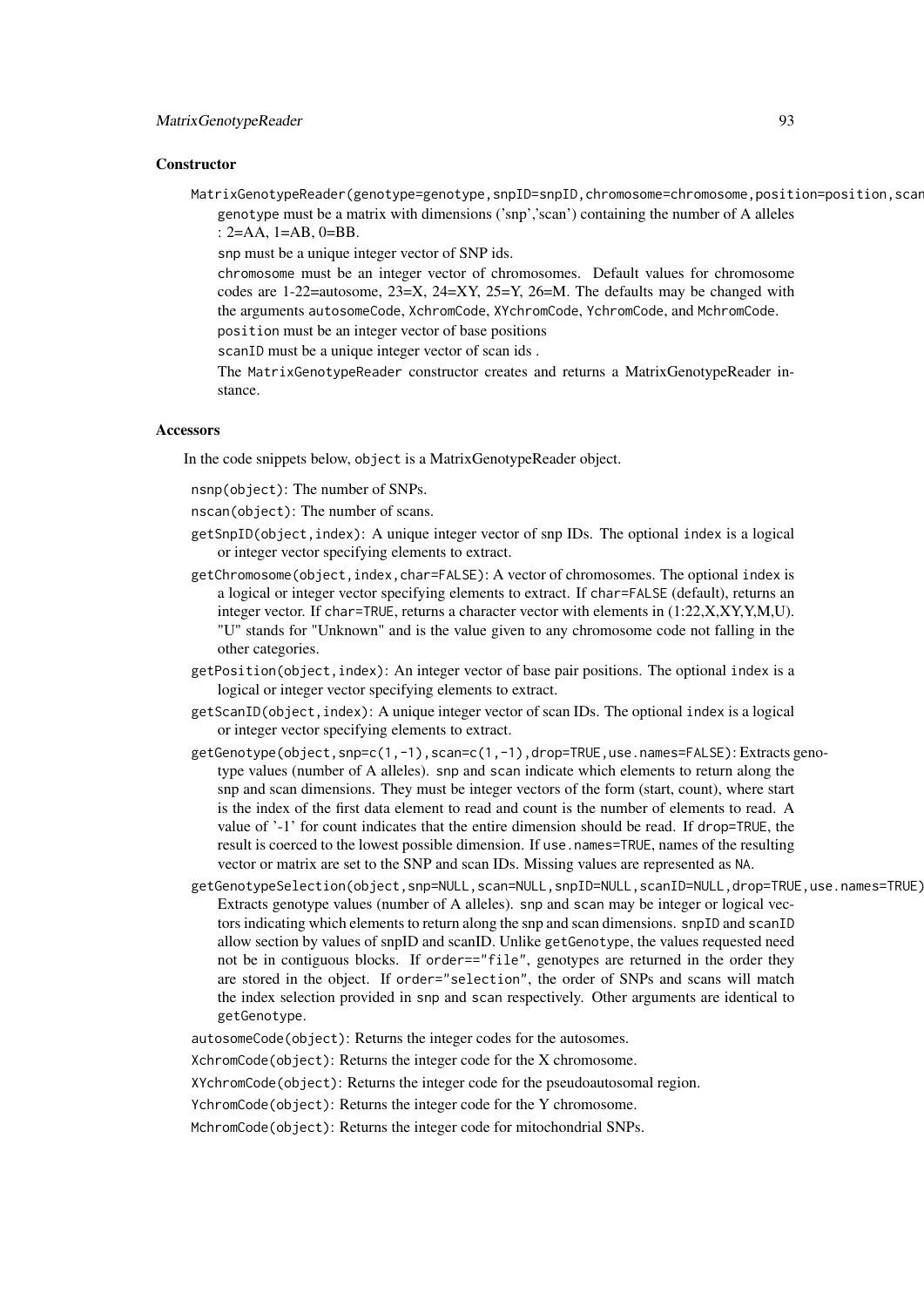#### Author(s)

Stephanie Gogarten

## See Also

[NcdfGenotypeReader](#page-101-1), [GenotypeData](#page-66-0)

# Examples

```
snpID <- 1:100
chrom \leq rep(1:20, each=5)
pos <- 1001:1100
scanID <-1:20geno <- matrix(sample(c(0,1,2,NA), 2000, replace=TRUE), nrow=100, ncol=20)
mgr <- MatrixGenotypeReader(genotype=geno, snpID=snpID,
  chromosome=chrom, position=pos, scanID=scanID)
# dimensions
nsnp(mgr)
nscan(mgr)
# get snpID and chromosome
snpID <- getSnpID(mgr)
chrom <- getChromosome(mgr)
# get positions only for chromosome 10
pos10 <- getPosition(mgr, index=(chrom == 10))
# get all snps for first scan
geno <- getGenotype(mgr, snp=c(1,-1), scan=c(1,1))
# starting at snp 50, get 10 snps for the first 5 scans
geno <- getGenotype(mgr, snp=c(50,10), scan=c(1,5))
```
<span id="page-93-0"></span>meanIntensityByScanChrom

*Calculate Means \& Standard Deviations of Intensities*

## Description

Function to calculate the mean and standard deviation of the intensity for each chromosome for each scan.

# Usage

```
meanIntensityByScanChrom(intenData, vars = c("X", "Y"),
                         snp.exclude = NULL, verbose = TRUE)
```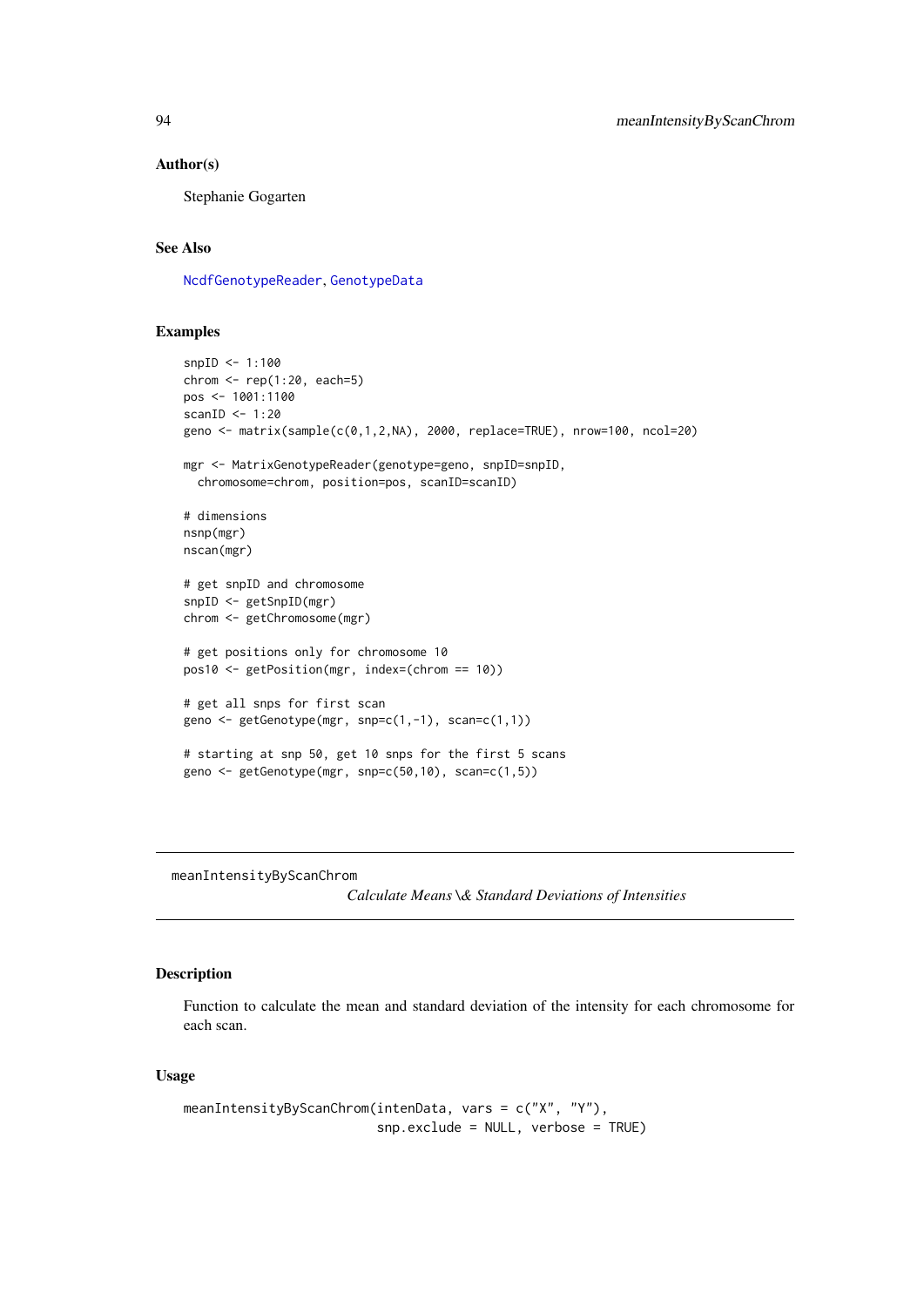# Arguments

| intenData   | Intensity Data object. Chromosomes are expected to be in contiguous blocks. |
|-------------|-----------------------------------------------------------------------------|
| vars        | Character vector with the names of one or two intensity variables.          |
| snp.exclude | An integer vector containing SNPs to be excluded.                           |
| verbose     | Logical value specifying whether to show progress information.              |

# Details

The names of two intensity variables in intenData may be supplied. If two variables are given, the mean of their sum is computed as well. The default is to compute the mean and standard deviation for X and Y intensity.

# Value

A list with two components for each variable in "vars": 'mean.var' and 'sd.var'. If two variables are given, the first two elements of the list will be mean and sd for the sum of the intensity variables:

| mean.intensity |                                                                                                                                                                      |
|----------------|----------------------------------------------------------------------------------------------------------------------------------------------------------------------|
|                | A matrix with one row per scan and one column per chromosome containing the<br>means of the summed intensity values for each scan and chromosome.                    |
| sd.intensity   | A matrix with one row per scan and one column per chromosome containing the<br>standard deviations of the summed intensity values for each scan and chromo-<br>some. |
| mean.var       | A matrix with one row per scan and one column per chromosome containing the<br>means of the intensity values for each scan and chromosome.                           |
| sd.var         | A matrix with one row per scan and one column per chromosome containing the<br>standard deviations of the intensity values for each scan and chromosome.             |

# Author(s)

Cathy Laurie

# See Also

[IntensityData](#page-86-1), [mean](#page-0-0), [sd](#page-0-0)

```
file <- system.file("extdata", "illumina_qxy.gds", package="GWASdata")
gds <- GdsIntensityReader(file)
intenData <- IntensityData(gds)
```

```
meanInten <- meanIntensityByScanChrom(intenData)
close(intenData)
```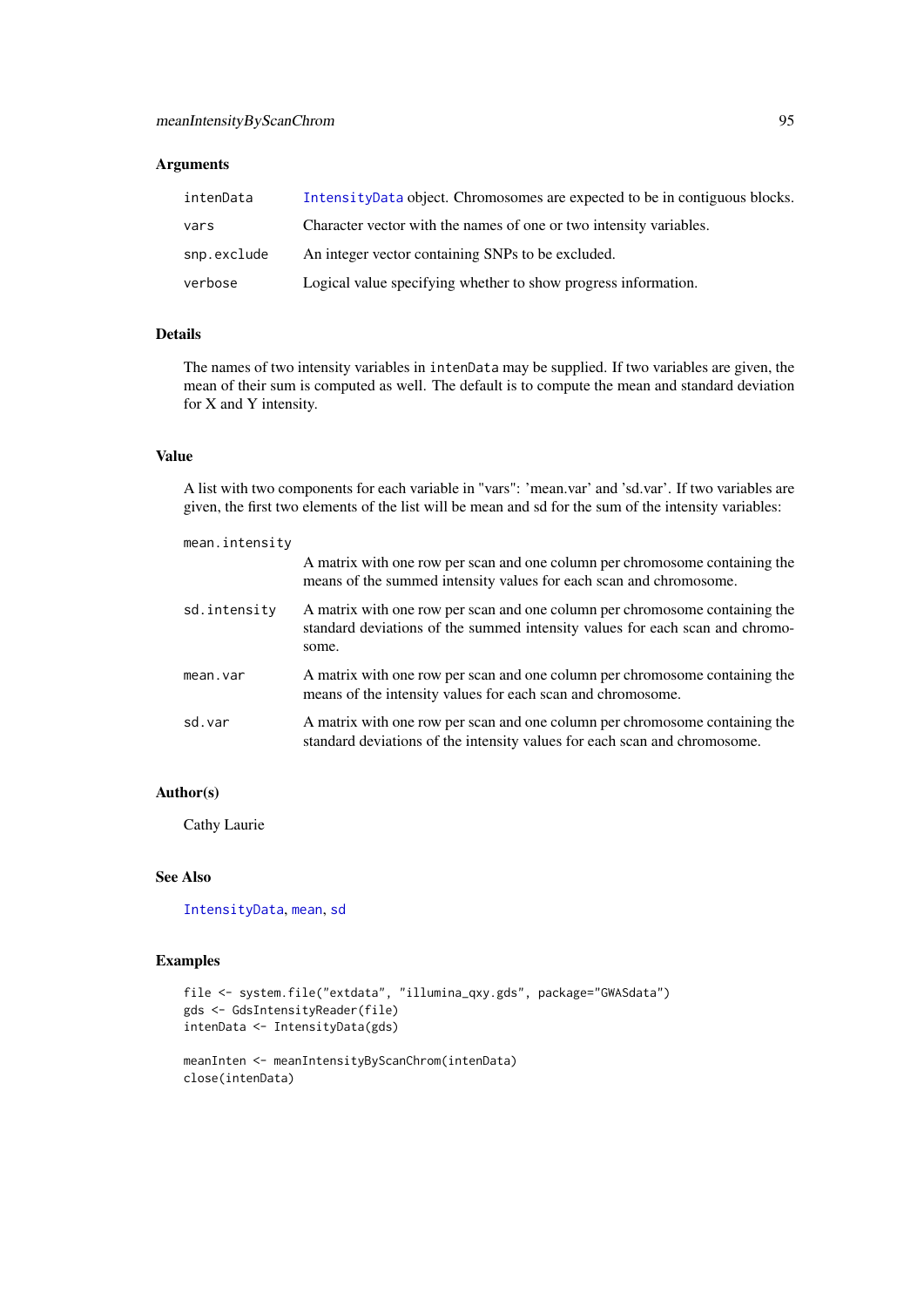<span id="page-95-0"></span>

# Description

Mendelian and mtDNA inheritance tests.

#### Usage

```
mendelErr(genoData, mendel.list, snp.exclude=NULL,
          error.by.snp=TRUE, error.by.snp.trio=FALSE,
          verbose=TRUE)
```
# Arguments

| genoData          | GenotypeData object, must have scan variable "sex"                                                                                                                                                                                                                                                                                                                                                                                                    |  |
|-------------------|-------------------------------------------------------------------------------------------------------------------------------------------------------------------------------------------------------------------------------------------------------------------------------------------------------------------------------------------------------------------------------------------------------------------------------------------------------|--|
| mendel.list       | A mendellist object, to specify trios.                                                                                                                                                                                                                                                                                                                                                                                                                |  |
| snp.exclude       | An integer vector with snpIDs of SNPs to exclude. If NULL (default), all SNPs<br>are used.                                                                                                                                                                                                                                                                                                                                                            |  |
| error.by.snp      | Whether or not to output Mendelian errors per SNP. This will only return the<br>total number of trios checked and the total number of errors for each SNP. The<br>default value is TRUE.                                                                                                                                                                                                                                                              |  |
| error.by.snp.trio |                                                                                                                                                                                                                                                                                                                                                                                                                                                       |  |
|                   | Whether or not to output Mendelian errors per SNP for each trio. This will<br>return the total number of trios checked and the total number of errors for each<br>SNP as well as indicators of which SNPs have an error for each trio. The default<br>value is FALSE. NOTE: error. by. snp must be set to TRUE as well in order to<br>use this option. NOTE: Using this option causes the output to be very large that<br>may be slow to load into R. |  |
| verbose           | If TRUE (default), will print status updates while the function runs.                                                                                                                                                                                                                                                                                                                                                                                 |  |

## Details

genoData must contain the scan annotation variable "sex". Chromosome index: 1..22 autosomes, 23 X, 24 XY, 25 Y, 26 mtDNA, 27 missing.

If a trio has one parent missing, Mendelian errors are still calculated for the available pair. In other words, "trio" here also inludes duos.

#### Value

mendelErr returns an object of class "mendelClass". The object contains two data frames: "trios" and "all.trios", and a list: "snp" (if error.by.snp is specified to be TRUE). If there are no duplicate samples in the dataset, "trios" will be the same as "all.trios". Otherwise, "all.trios" contains the results of all combinations of duplicate samples, and "trios" only stores the average values of unique trios. i.e: "trios" averages duplicate samples for each unique subject trio. "trios" and "all.trios" contain the following components:

| fam.id   | Specifying the family ID from the mendel list object used as input.    |
|----------|------------------------------------------------------------------------|
| child.id | Specifying the offspring ID from the mendel list object used as input. |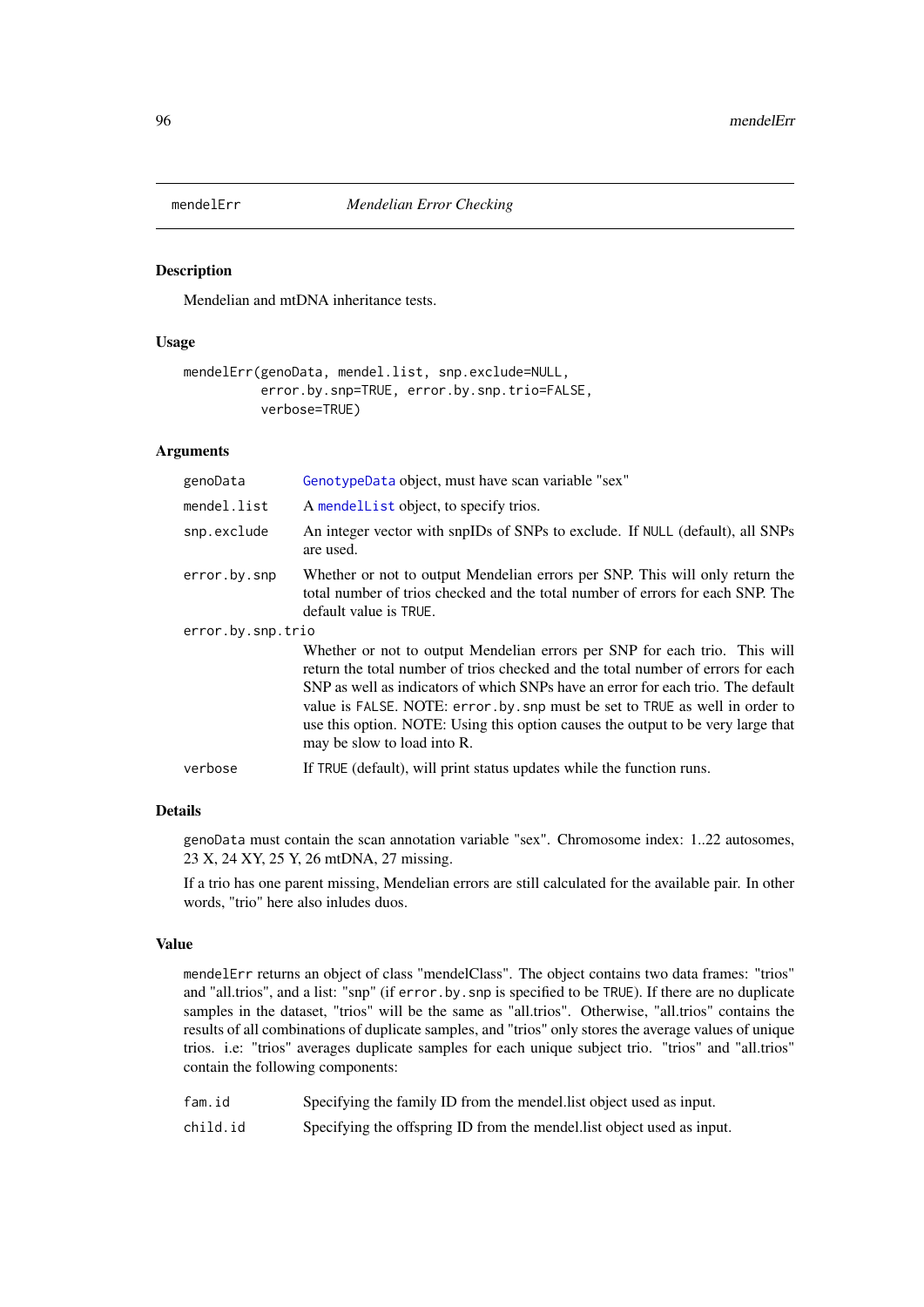#### mendelErr 97

| child.scanID          | Specifying the offspring scanID from the mendel. list object used as input. (only<br>in "all.trios")                                                                                                                                                   |  |
|-----------------------|--------------------------------------------------------------------------------------------------------------------------------------------------------------------------------------------------------------------------------------------------------|--|
| father.scanID         | Specifying the father scanID from the mendel.list object used as input. (only in<br>"all.trios")                                                                                                                                                       |  |
| mother.scanID         | Specifying the mother scanID from the mendel.list object used as input. (only<br>in "all.trios")                                                                                                                                                       |  |
| Men.err.cnt           | The number of SNPs with Mendelian errors in this trio.                                                                                                                                                                                                 |  |
| Men.cnt               | The total number of SNPs checked for Mendelian errors in this trio. It excludes<br>those cases where the SNP is missing in the offspring and those cases where it is<br>missing in both parents. Hence, Mendelian error rate = Men. err. cnt/Men. cnt. |  |
| mtDNA.err             | The number of SNPs with mtDNA inheritance errors in this trio.                                                                                                                                                                                         |  |
| mtDNA.cnt             | The total number of SNPs checked for mtDNA inheritance errors in this trio.<br>It excludes those cases where the SNP is missing in the offspring and in the<br>mother. Hence, mtDNA error rate = mtDNA.err / mtDNA.cnt.                                |  |
| $chr1, \ldots, chr25$ |                                                                                                                                                                                                                                                        |  |
|                       | The number of Mendelian errors in each chromosome for this trio.                                                                                                                                                                                       |  |
|                       | "snp" is a list that contains the following components:                                                                                                                                                                                                |  |
| check.cnt             | A vector of integers, indicating the number of trios valid for checking on each<br>SNP.                                                                                                                                                                |  |
| error.cnt             | A vector of integers, indicating the number of trios with errors on each SNP.                                                                                                                                                                          |  |
| familyid.childid      |                                                                                                                                                                                                                                                        |  |
|                       | A vector of indicators $(0/1)$ for whether or not any of the duplicate trios for the<br>unique trio, "familyid.childid", have a Mendelian error on each SNP. (Only if<br>error.by.snp.trio is specified to be TRUE).                                   |  |

Author(s)

Xiuwen Zheng, Matthew P. Conomos

# See Also

[mendelList](#page-97-0)

# Examples

```
library(GWASdata)
data(illuminaScanADF)
scanAnnot <- illuminaScanADF
# generate trio list
men.list <- mendelList(scanAnnot$family, scanAnnot$subjectID,
 scanAnnot$father, scanAnnot$mother, scanAnnot$sex,
 scanAnnot$scanID)
# create genoData object
gdsfile <- system.file("extdata", "illumina_geno.gds", package="GWASdata")
gds <- GdsGenotypeReader(gdsfile)
genoData <- GenotypeData(gds, scanAnnot=scanAnnot)
```
# Run!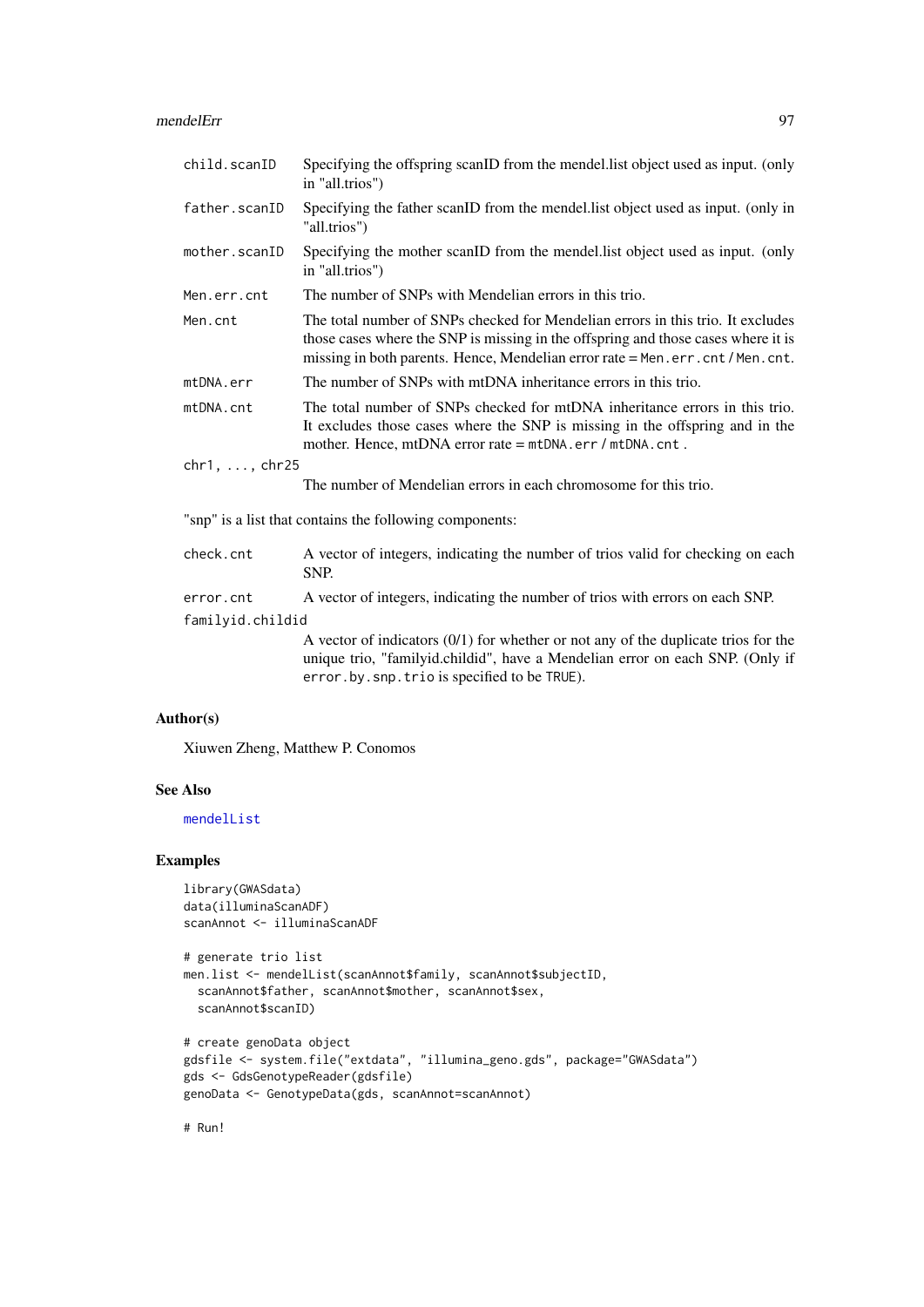```
R <- mendelErr(genoData, men.list, error.by.snp.trio = TRUE)
names(R)
# [1] "trios" "all.trios" "snp"
names(R$trios)
# [1] "fam.id" "child.id" "Men.err.cnt" "Men.cnt" "mtDNA.err"
# [6] "mtDNA.cnt" "chr1" "chr2" "chr3" "chr4"
# [11] "chr5" "chr6" "chr7" "chr8" "chr9"
# [16] "chr10" "chr11" "chr12" "chr13" "chr14"
# [21] "chr15" "chr16" "chr17" "chr18" "chr19"
# [26] "chr20" "chr21" "chr22" "chrX" "chrXY"
# [31] "chrY"
# Mendelian error rate = Men.err.cnt / Men.cnt
data.frame(fam.id = R$trios$fam.id, child.id = R$trios$child.id,
         Mendel.err.rate = R$trios$Men.err.cnt / R$trios$Men.cnt)
names(R$snp)
summary(R$snp$check.cnt)
# summary Mendelian error for first family
summary(R$snp[[1]])
close(genoData)
```
<span id="page-97-0"></span>

```
mendelList Mendelian Error Checking
```
# Description

mendelList creates a "mendelList" object (a list of trios). mendelListAsDataFrame converts a "mendelList" object to a data frame.

#### Usage

mendelList(familyid, offspring, father, mother, sex, scanID)

mendelListAsDataFrame(mendel.list)

# Arguments

| familyid    | A vector of family identifiers.                                                                                                                                                                       |  |
|-------------|-------------------------------------------------------------------------------------------------------------------------------------------------------------------------------------------------------|--|
| offspring   | A vector of offspring subject identifiers.                                                                                                                                                            |  |
| father      | A vector of father identifiers.                                                                                                                                                                       |  |
| mother      | A vector of mother identifiers.                                                                                                                                                                       |  |
| sex         | A vector to specify whether each subject is male "M" or female "F".                                                                                                                                   |  |
| scanID      | A vector of scanIDs indicating unique genotyping instances for the offspring<br>vector. In the case of duplicate samples, the same offspring identifier may<br>correspond to multiple scant D values. |  |
| mendel.list | An object of class "mendelList".                                                                                                                                                                      |  |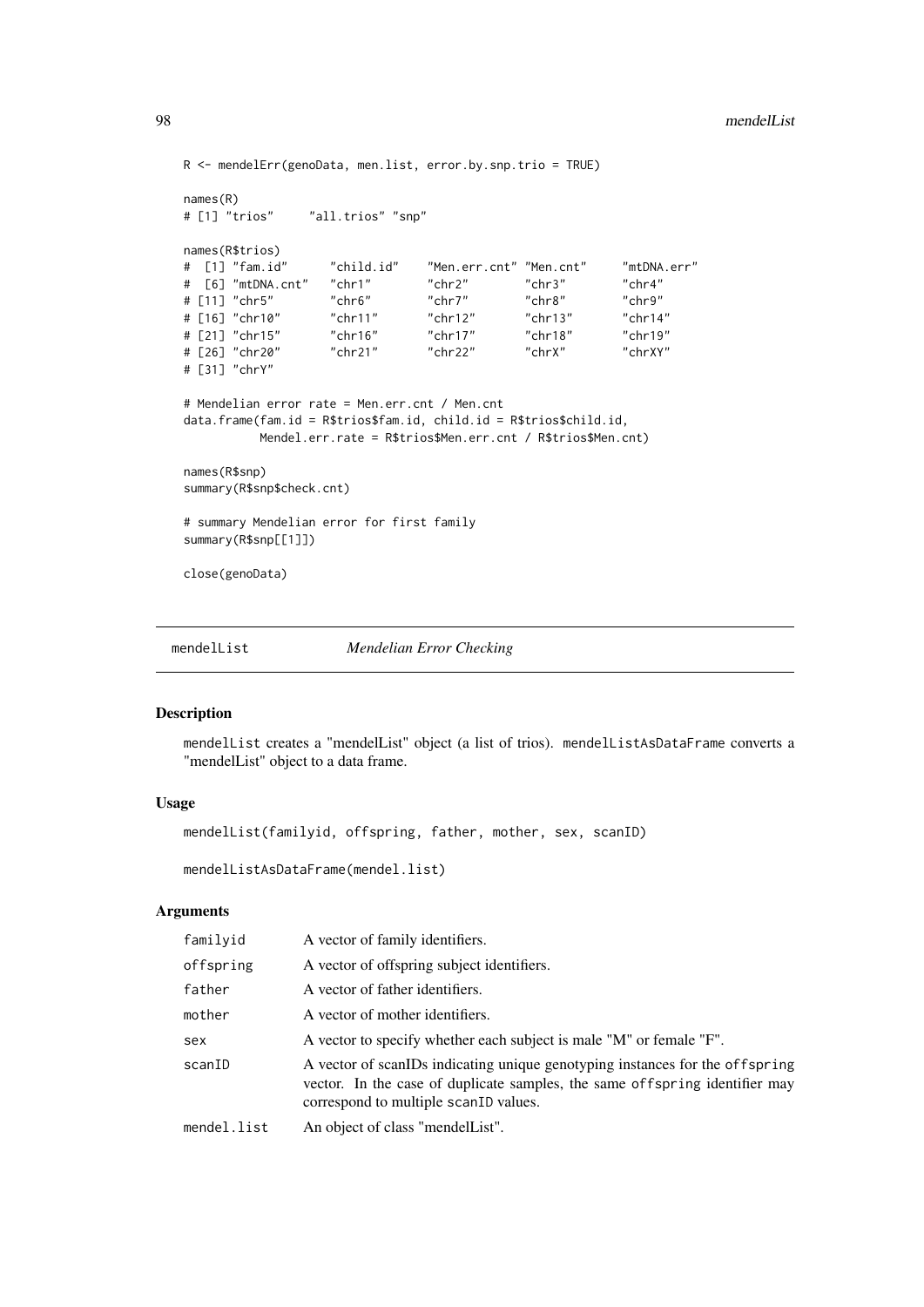#### mendelList 99

#### Details

The lengths of familyid, offspring, father, mother, sex, and scanID must all be identical. These vectors should include all genotyped samples, i.e., samples present in the father and mother vectors should also appear in the offspring vector if there are genotypes for these samples, and their unique scan IDs should be given in the scanID vector.

Identifiers may be character strings or integers, but not factors.

The "mendelList" object is required as input for the [mendelErr](#page-95-0) function.

## Value

mendelList returns a "mendelList" object. A "mendelList" object is a list of lists. The first level list is all the families. The second level list is offspring within families who have one or both parents genotyped. Within the second level are data.frame(s) with columns "offspring", "father", and "mother" which each contain the scanID for each member of the trio (a missing parent is denoted by -1). When replicates of the same offsping ID occur (duplicate scans for the same subject), this data.frame has multiple rows representing all combinations of scanIDs for that trio.

mendelListAsDataFrame returns a data.frame with variables "offspring", "father", and "mother" which each contain the scanID for each member of the trio (a missing parent is denoted by -1). This takes every data.frame from the "mendelList" object and puts them all into one large data frame. This can be easier to work with for certain analyses.

#### Author(s)

Xiuwen Zheng, Matthew P. Conomos

#### See Also

[mendelErr](#page-95-0)

```
# data frame of sample information. No factors!
dat <- data.frame(family=c(1,1,1,1,2,2,2), offspring=c("a","a","b","c","d","e","f"),
  father=c("b","b",0,0,"e",0,0), mother=c("c","c",0,0,"f",0,0),
  sex=c("M","M","M","F","F","M","F"), scanID=1:7,
  stringsAsFactors=FALSE)
dat
men.list <- mendelList(dat$family, dat$offspring, dat$father, dat$mother,
                       dat$sex, dat$scanID)
men.list
# If fathers and mothers do not have separate entries in each vector,
# mendelList returns a "NULL":
dat \leq dat[c(1,5),]dat
mendelList(dat$family, dat$offspring, dat$father, dat$mother,
           dat$sex, dat$scanID)
men.df <- mendelListAsDataFrame(men.list)
men.df
```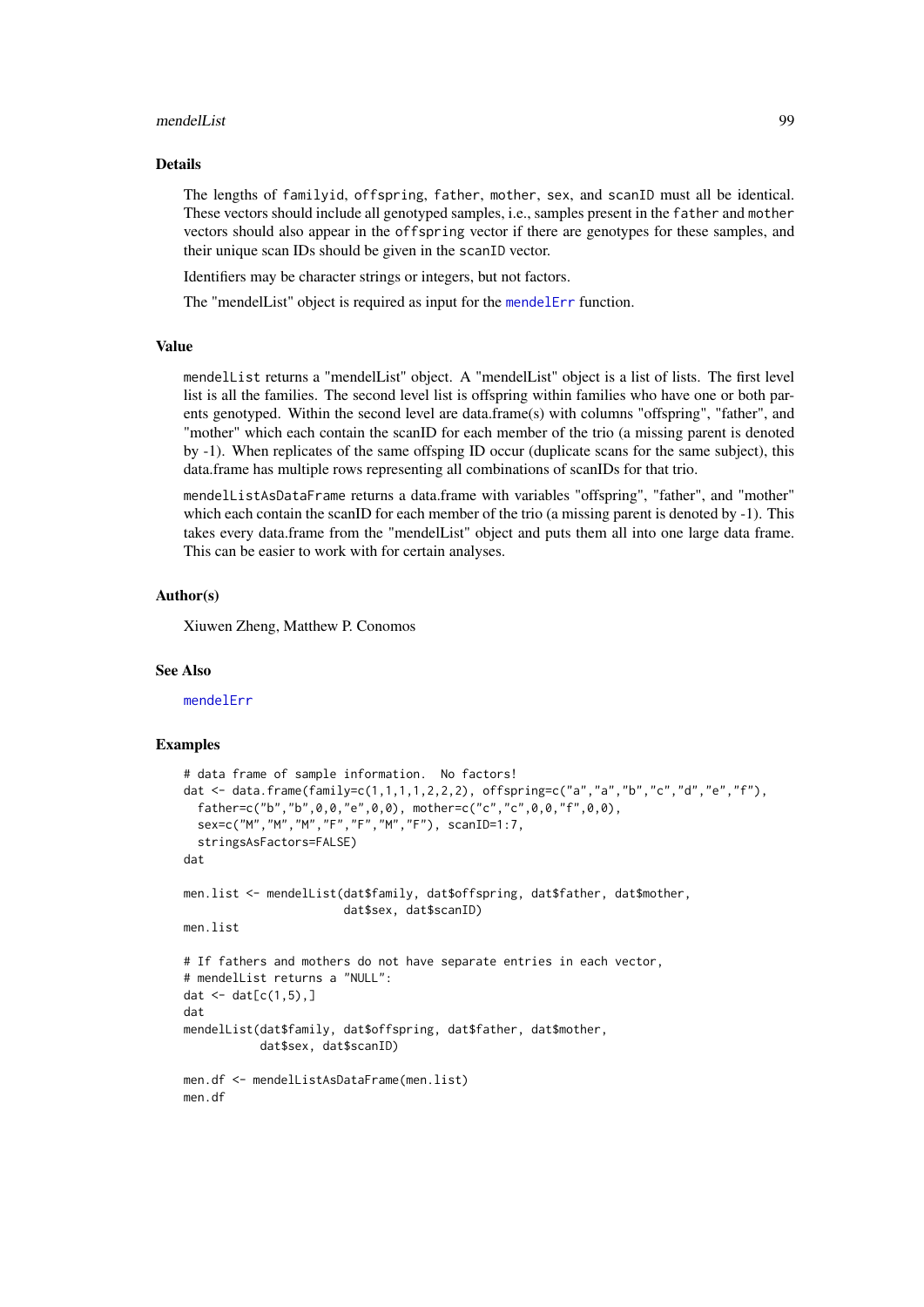```
missingGenotypeByScanChrom
```
*Missing Counts per Scan per Chromosome*

## Description

This function tabulates missing genotype calls for each scan for each chromosome.

# Usage

```
missingGenotypeByScanChrom(genoData, snp.exclude = NULL,
                           verbose = TRUE)
```
# Arguments

| genoData    | GenotypeData object. Chromosomes are expected to be in contiguous blocks.                            |
|-------------|------------------------------------------------------------------------------------------------------|
| snp.exclude | A vector of IDs corresponding to the SNPs that should be excluded from the<br>overall missing count. |
| verbose     | Logical value specifying whether to show progress information.                                       |

#### Details

This function calculates the percent of missing genotypes in each chromosome of each scan given in genoData. A "sex" variable must be present in the scan annotation slot of genoData.

# Value

This function returns a list with three components: "missing.counts," "snps.per.chr", and "missing.fraction."

missing.counts A matrix with rows corresponding to the scans and columns indicating unique chromosomes containing the number of missing SNP's for each scan and chromosome.

```
snps.per.chr A vector containing the number of non-excluded SNPs for each chromosome.
```
missing.fraction

A vector containing the fraction of missing counts for each scan over all chromosomes, excluding the Y chromosome for females.

# Author(s)

Cathy Laurie

# See Also

[GenotypeData](#page-66-0), [missingGenotypeBySnpSex](#page-100-0)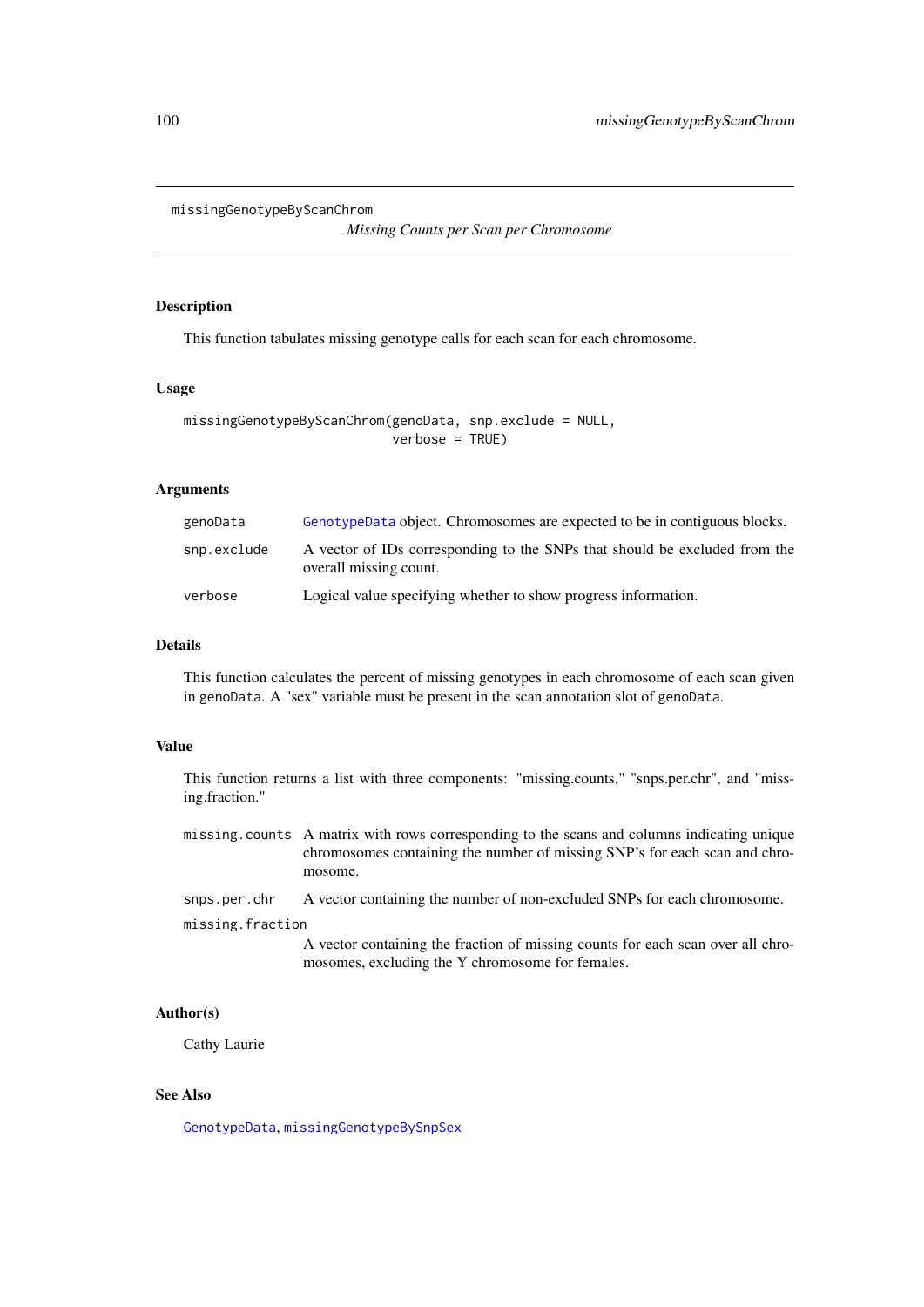#### missingGenotypeBySnpSex 101

#### Examples

```
library(GWASdata)
file <- system.file("extdata", "illumina_geno.gds", package="GWASdata")
gds <- GdsGenotypeReader(file)
# need scan annotation with sex
data(illuminaScanADF)
genoData <- GenotypeData(gds, scanAnnot=illuminaScanADF)
missingRate <- missingGenotypeByScanChrom(genoData)
close(genoData)
```
<span id="page-100-0"></span>missingGenotypeBySnpSex

*Missing Counts per SNP by Sex*

## Description

For all SNPs for each sex tabulates missing SNP counts, allele counts and heterozygous counts.

#### Usage

```
missingGenotypeBySnpSex(genoData, scan.exclude = NULL,
                        verbose = TRUE)
```
# Arguments

| genoData     | GenotypeData object.                                                                               |
|--------------|----------------------------------------------------------------------------------------------------|
| scan.exclude | A vector containing the scan numbers of scans that are to be excluded from the<br>total scan list. |
| verbose      | Logical value specifying whether to show progress information.                                     |

# Details

This function calculates the fraction of missing genotypes for males and females for each SNP given in genoData. A "sex" variable must be present in the scan annotation slot of genoData.

# Value

This function returns a list with three components: "missing.counts," "scans.per.sex," and "missing.fraction."

```
missing.counts A matrix with one row per SNP and one column per sex containing the number
                  of missing SNP counts for males and females, respectively.
scans.per.sex A vector containing the number of males and females respectively.
missing.fraction
                  A vector containing the fraction of missing counts for each SNP, with females
                  excluded for the Y chromosome.
```
# Author(s)

Cathy Laurie, Stephanie Gogarten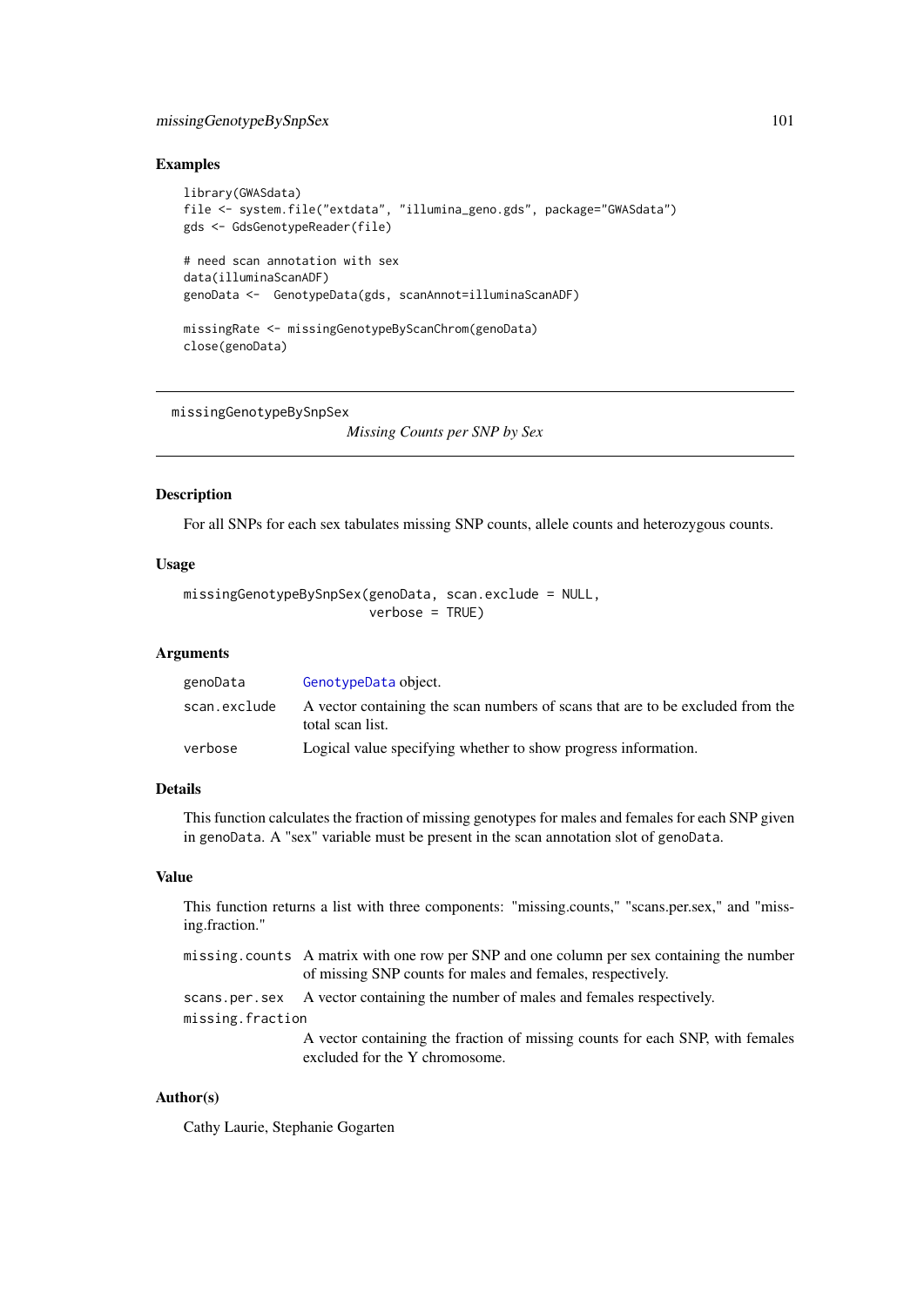# See Also

[GenotypeData](#page-66-0), [missingGenotypeByScanChrom](#page-99-0)

## Examples

```
library(GWASdata)
file <- system.file("extdata", "illumina_geno.gds", package="GWASdata")
gds <- GdsGenotypeReader(file)
```

```
# need scan annotation with sex
data(illuminaScanADF)
genoData <- GenotypeData(gds, scanAnnot=illuminaScanADF)
missingRate <- missingGenotypeBySnpSex(genoData)
```

```
close(genoData)
```
<span id="page-101-1"></span>NcdfGenotypeReader *Class NcdfGenotypeReader*

#### <span id="page-101-0"></span>Description

The NcdfGenotypeReader class is an extension of the NcdfReader class specific to reading genotype data stored in NetCDF files.

#### Extends

#### **[NcdfReader](#page-105-1)**

## **Constructor**

NcdfGenotypeReader(filename):

filename must be the path to a NetCDF file. The NetCDF file must contain the following variables:

- 'snp': a coordinate variable with a unique integer vector of snp ids
- 'chromosome': integer chromosome codes of dimension 'snp'
- 'position': integer position values of dimension 'snp'
- 'sampleID': a unique integer vector of scan ids with dimension 'sample'
- 'genotype': a matrix of bytes with dimensions ('snp','sample'). The byte values must be the number of A alleles : 2=AA, 1=AB, 0=BB.

Default values for chromosome codes are 1-22=autosome, 23=X, 24=XY, 25=Y, 26=M. The defaults may be changed with the arguments autosomeCode, XchromCode, XYchromCode, YchromCode, and MchromCode.

The NcdfGenotypeReader constructor creates and returns a NcdfGenotypeReader instance pointing to this file.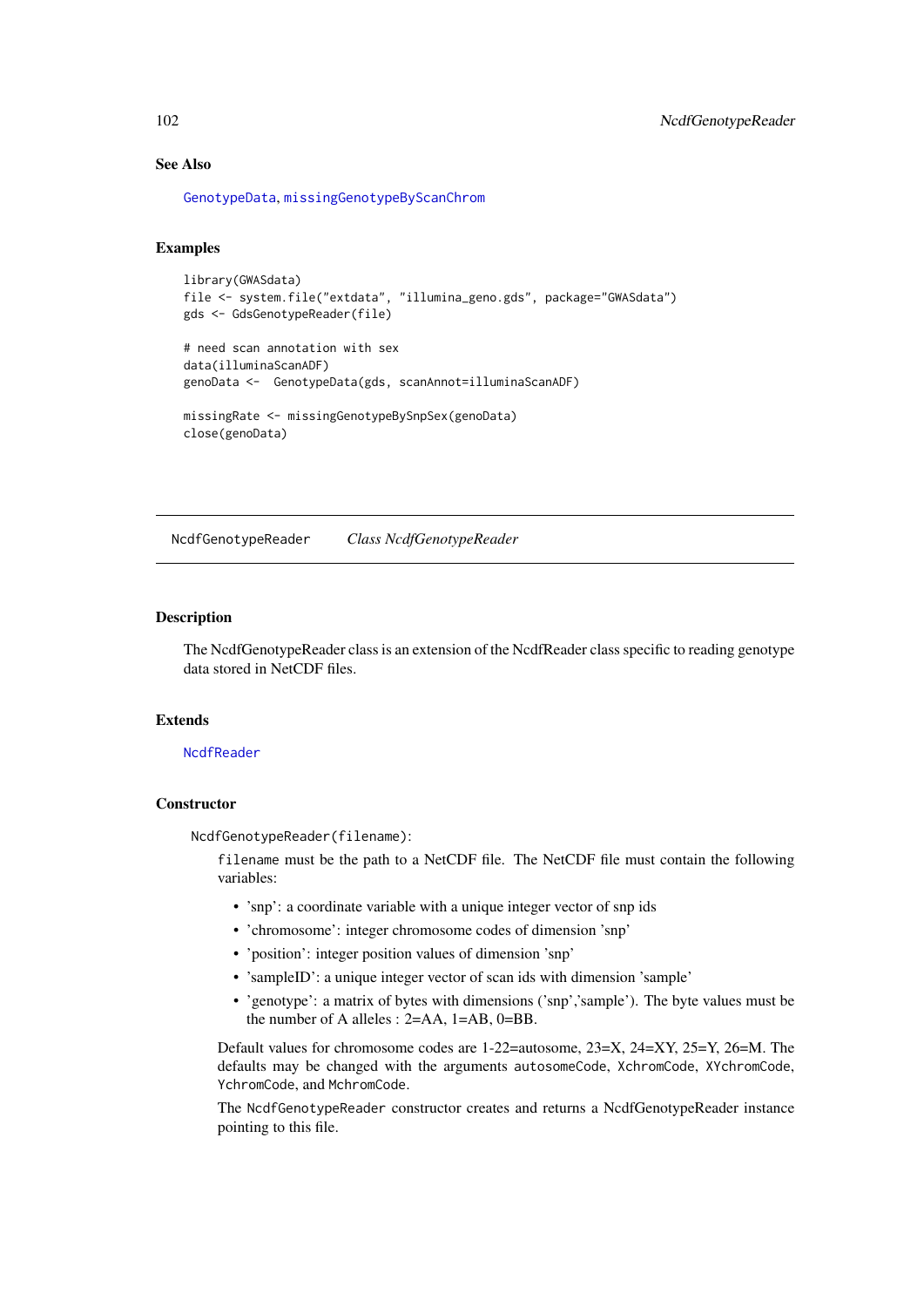#### Accessors

In the code snippets below, object is a NcdfGenotypeReader object.

See [NcdfReader](#page-105-1) for additional methods.

nsnp(object): The number of SNPs in the NetCDF file.

nscan(object): The number of scans in the NetCDF file.

- getSnpID(object,index): A unique integer vector of snp IDs. The optional index is a logical or integer vector specifying elements to extract.
- getChromosome(object,index,char=FALSE): A vector of chromosomes. The optional index is a logical or integer vector specifying elements to extract. If char=FALSE (default), returns an integer vector. If char=TRUE, returns a character vector with elements in (1:22,X,XY,Y,M,U). "U" stands for "Unknown" and is the value given to any chromosome code not falling in the other categories.
- getPosition(object,index): An integer vector of base pair positions. The optional index is a logical or integer vector specifying elements to extract.
- getScanID(object,index): A unique integer vector of scan IDs. The optional index is a logical or integer vector specifying elements to extract.
- getGenotype(object,snp=c(1,-1),scan=c(1,-1),drop=TRUE,use.names=FALSE,...): Extracts genotype values (number of A alleles). snp and scan indicate which elements to return along the snp and scan dimensions. They must be integer vectors of the form (start, count), where start is the index of the first data element to read and count is the number of elements to read. A value of '-1' for count indicates that the entire dimension should be read. If drop=TRUE, the result is coerced to the lowest possible dimension. If use.names=TRUE and the result is a matrix, dimnames are set to the SNP and scan IDs. Missing values are represented as NA.
- getVariable(object,varname,...): Extracts the contents of the variable varname. If the variable is not found in the NetCDF file, returns NULL.

autosomeCode(object): Returns the integer codes for the autosomes.

XchromCode(object): Returns the integer code for the X chromosome.

XYchromCode(object): Returns the integer code for the pseudoautosomal region.

YchromCode(object): Returns the integer code for the Y chromosome.

MchromCode(object): Returns the integer code for mitochondrial SNPs.

# Author(s)

Stephanie Gogarten

# See Also

[NcdfReader](#page-105-1), [NcdfIntensityReader](#page-103-1), [GenotypeData](#page-66-0), [IntensityData](#page-86-1)

# Examples

```
file <- system.file("extdata", "illumina_geno.nc", package="GWASdata")
nc <- NcdfGenotypeReader(file)
```
# dimensions nsnp(nc) nscan(nc)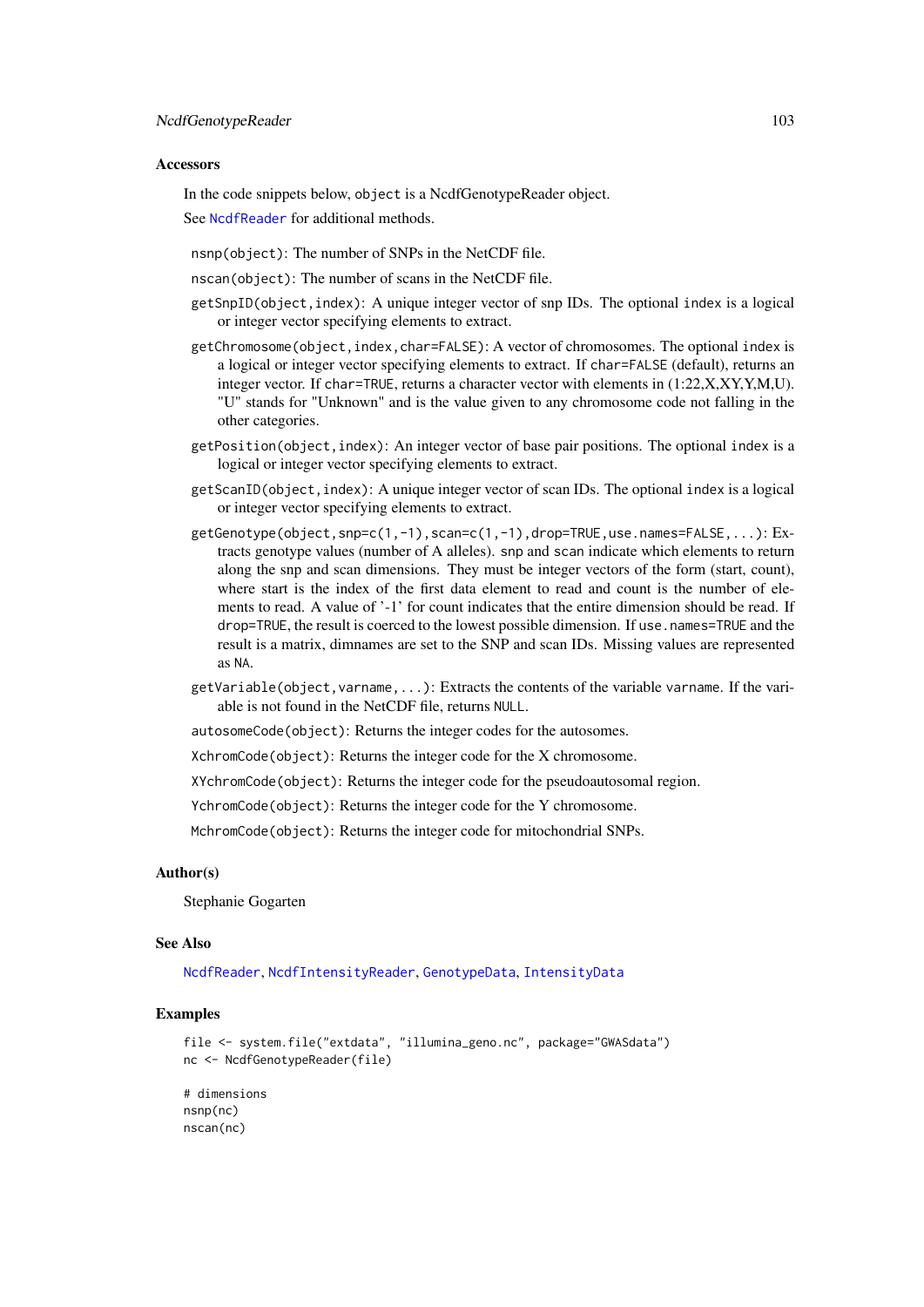```
# get snpID and chromosome
snpID <- getSnpID(nc)
chrom <- getChromosome(nc)
# get positions only for chromosome 22
pos22 <- getPosition(nc, index=(chrom == 22))
# get all snps for first scan
geno \leq getGenotype(nc, snp=c(1,-1), scan=c(1,1))
# starting at snp 100, get 10 snps for the first 5 scans
geno <- getGenotype(nc, snp=c(100,10), scan=c(1,5))
close(nc)
```
<span id="page-103-1"></span>NcdfIntensityReader *Class NcdfIntensityReader*

## <span id="page-103-0"></span>Description

The NcdfIntensityReader class is an extension of the NcdfReader class specific to reading intensity data stored in NetCDF files.

# Extends

[NcdfReader](#page-105-1)

# **Constructor**

NcdfIntensityReader(filename):

filename must be the path to a NetCDF file. The NetCDF file must contain the following variables:

- 'snp': a coordinate variable with a unique integer vector of snp ids
- 'chromosome': integer chromosome values of dimension 'snp'
- 'position': integer position values of dimension 'snp'
- 'sampleID': a unique integer vector of scan ids with dimension 'sample'

Default values for chromosome codes are 1-22=autosome, 23=X, 24=XY, 25=Y, 26=M. The defaults may be changed with the arguments autosomeCode, XchromCode, XYchromCode, YchromCode, and MchromCode.

The NetCDF file should also contain at least one of the following variables with dimensions ('snp','sample'):

- 'quality': quality score
- 'X': X intensity
- 'Y': Y intensity
- 'BAlleleFreq': B allele frequency
- 'LogRRatio': Log R Ratio

The NcdfIntensityReader constructor creates and returns a NcdfIntensityReader instance pointing to this file.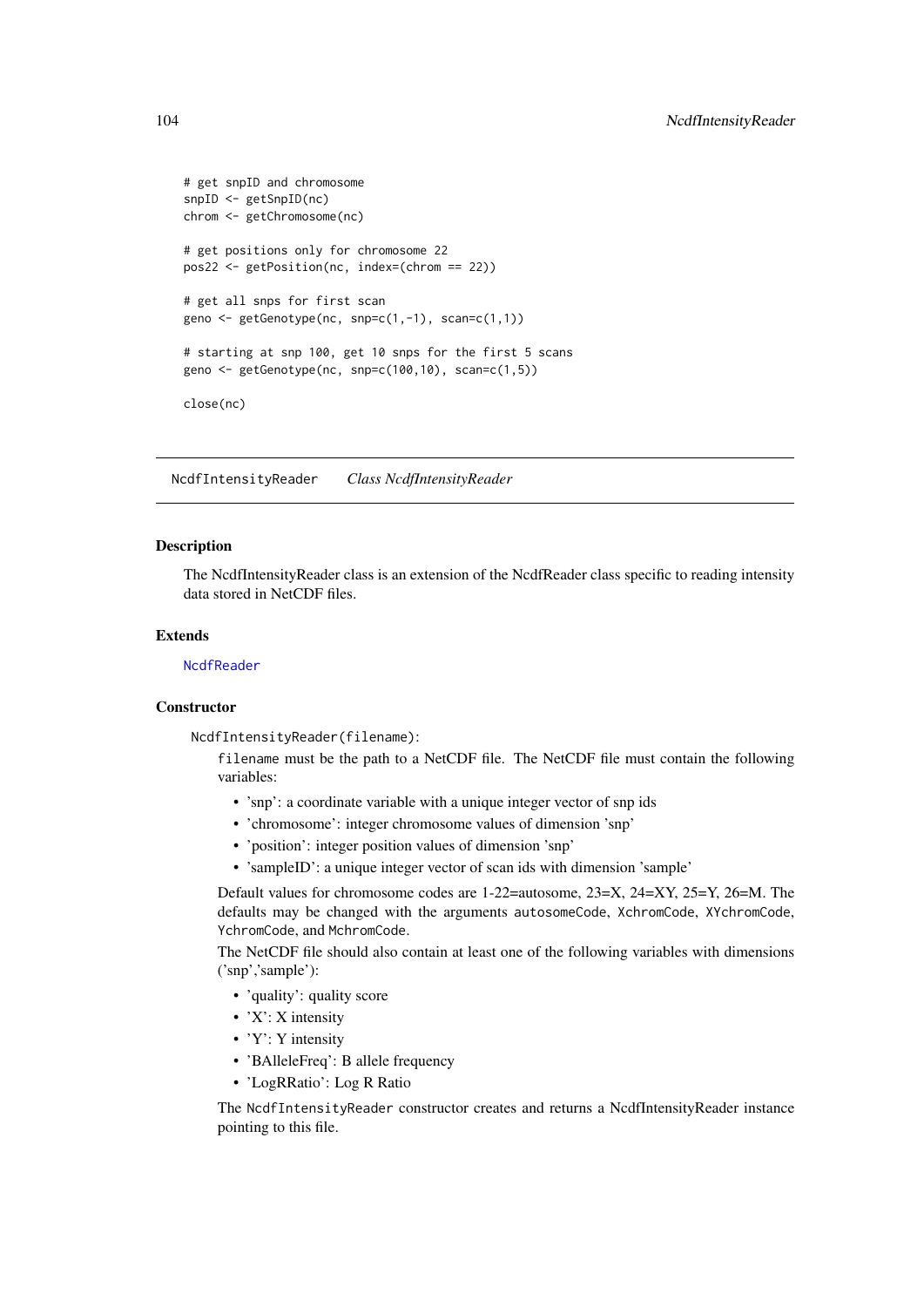#### Accessors

In the code snippets below, object is a NcdfIntensityReader object. snp and scan indicate which elements to return along the snp and scan dimensions. They must be integer vectors of the form (start, count), where start is the index of the first data element to read and count is the number of elements to read. A value of '-1' for count indicates that the entire dimension should be read. If snp and/or is scan omitted, the entire variable is read. If drop=TRUE the result is coerced to the lowest possible dimension.

See [NcdfReader](#page-105-1) for additional methods.

- nsnp(object): The number of SNPs in the NetCDF file.
- nscan(object): The number of scans in the NetCDF file.
- getSnpID(object,index): A unique integer vector of snp IDs. The optional index is a logical or integer vector specifying elements to extract.
- getChromosome(object,index,char=FALSE): A vector of chromosomes. The optional index is a logical or integer vector specifying elements to extract. If char=FALSE (default), returns an integer vector. If char=TRUE, returns a character vector with elements in (1:22,X,XY,Y,M,U). "U" stands for "Unknown" and is the value given to any chromosome code not falling in the other categories.
- getPosition(object,index): An integer vector of base pair positions. The optional index is a logical or integer vector specifying elements to extract.
- getScanID(object,index): A unique integer vector of scan IDs. The optional index is a logical or integer vector specifying elements to extract.
- getQuality(object,snp,scan,drop=TRUE): Extracts quality scores. The result is a vector or matrix, depending on the number of dimensions in the returned values and the value of drop. Missing values are represented as NA.
- hasQuality(object): Returns TRUE if the GDS file contains a variable 'quality'.
- getX(object, snp, scan, drop=TRUE): Extracts X intensity. The result is a vector or matrix, depending on the number of dimensions in the returned values and the value of drop. Missing values are represented as NA.
- hasX(object): Returns TRUE if the GDS file contains a variable 'X'.
- getY(object,snp,scan,drop=TRUE): Extracts Y intensity. The result is a vector or matrix, depending on the number of dimensions in the returned values and the value of drop. Missing values are represented as NA.
- hasY(object): Returns TRUE if the GDS file contains a variable 'Y'.
- getBAlleleFreq(object,snp,scan,drop=TRUE): Extracts B allele frequency. The result is a vector or matrix, depending on the number of dimensions in the returned values and the value of drop. Missing values are represented as NA.
- hasBAlleleFreq(object): Returns TRUE if the GDS file contains a variable 'BAlleleFreq'.
- getLogRRatio(object,snp,scan,drop=TRUE): Extracts Log R Ratio. The result is a vector or matrix, depending on the number of dimensions in the returned values and the value of drop. Missing values are represented as NA.
- hasLogRRatio(object): Returns TRUE if the GDS file contains a variable 'LogRRatio'.
- getVariable(object, varname, snp, scan, drop=TRUE): Returns the contents of the variable varname. The result is a vector or matrix, depending on the number of dimensions in the returned values and the value of drop. Missing values are represented as NA. If the variable is not found in the NetCDF file, returns NULL.
- autosomeCode(object): Returns the integer codes for the autosomes.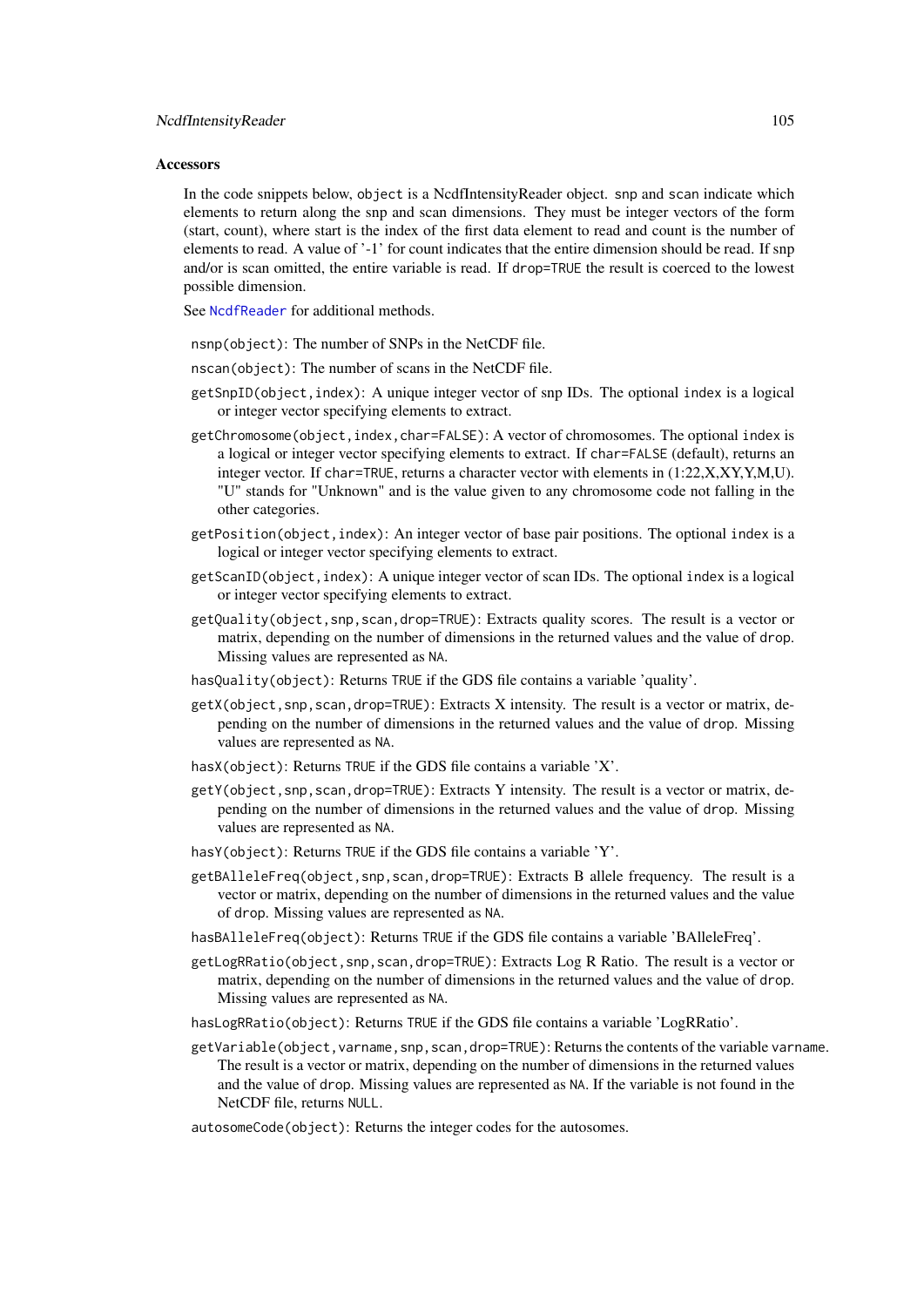XchromCode(object): Returns the integer code for the X chromosome.

XYchromCode(object): Returns the integer code for the pseudoautosomal region.

YchromCode(object): Returns the integer code for the Y chromosome.

MchromCode(object): Returns the integer code for mitochondrial SNPs.

## Author(s)

Stephanie Gogarten

#### See Also

[NcdfReader](#page-105-1), [NcdfGenotypeReader](#page-101-1), [GenotypeData](#page-66-0), [IntensityData](#page-86-1)

# Examples

```
file <- system.file("extdata", "illumina_qxy.nc", package="GWASdata")
nc <- NcdfIntensityReader(file)
# dimensions
nsnp(nc)
nscan(nc)
# get snpID and chromosome
snpID <- getSnpID(nc)
chrom <- getChromosome(nc)
# get positions only for chromosome 22
pos22 <- getPosition(nc, index=(chrom == 22))
# get all snps for first scan
x \le - getX(nc, snp=c(1,-1), scan=c(1,1))
# starting at snp 100, get 10 snps for the first 5 scans
x \le - getX(nc, snp=c(100,10), scan=c(1,5))
close(nc)
```
<span id="page-105-1"></span>NcdfReader *Class NcdfReader*

# <span id="page-105-0"></span>Description

The NcdfReader class is a wrapper for the **[ncdf4-package](#page-0-0)** that provides an interface for reading NetCDF files.

# **Constructor**

NcdfReader(filename):

filename must be the path to a NetCDF file.

The NcdfReader constructor creates and returns a NcdfReader instance pointing to this file.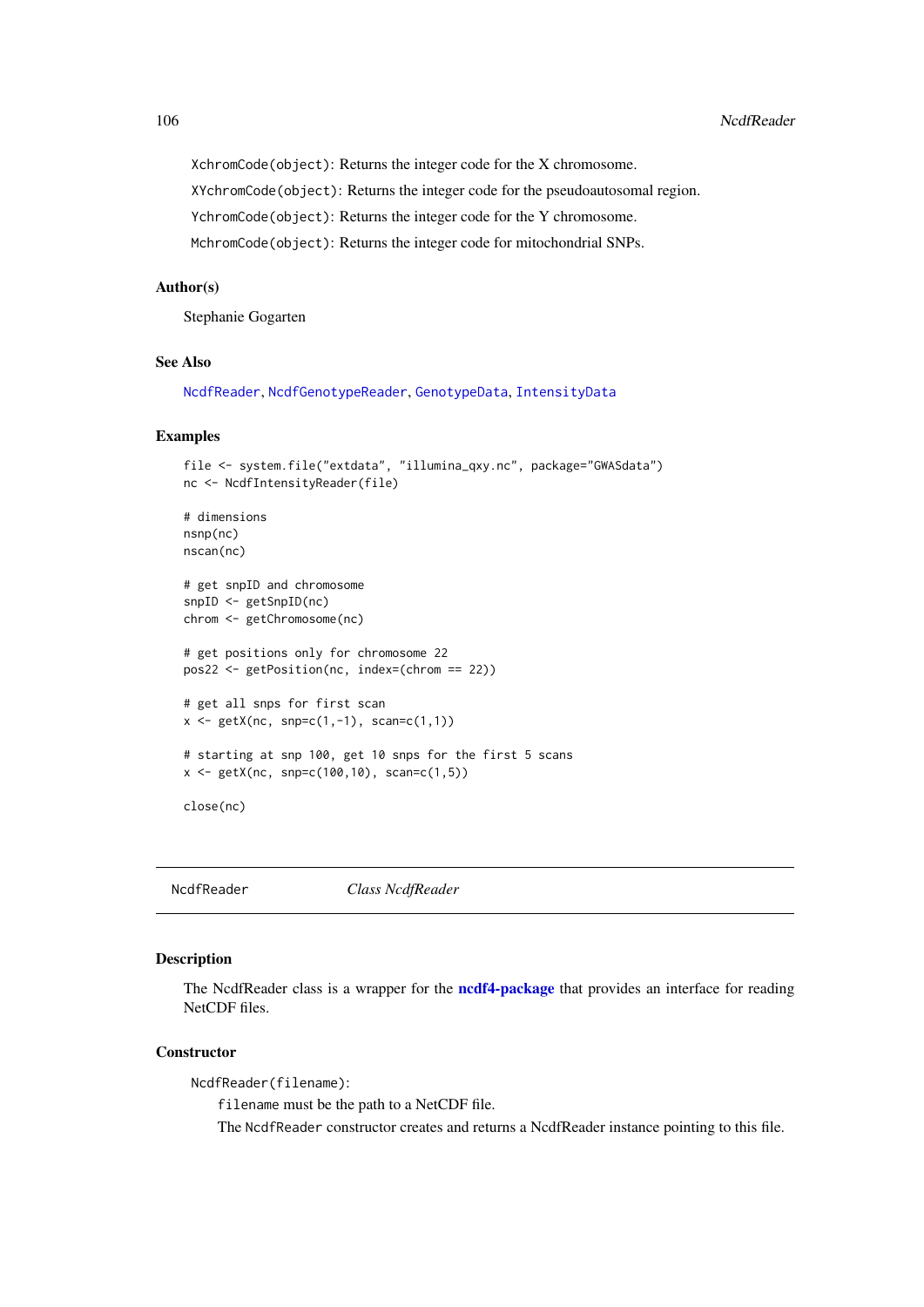#### NcdfReader 2007 107

#### Accessors

In the code snippets below, object is a NcdfReader object.

getVariable(object,varname,start,count,drop=TRUE): Returns the contents of the variable varname.

- start is a vector of integers indicating where to start reading values. The length of this vector must equal the number of dimensions the variable has. If not specified, reading starts at the beginning of the file  $(1,1,...)$ .
- count is a vector of integers indicating the count of values to read along each dimension. The length of this vector must equal the number of dimensions the variable has. If not specified and the variable does NOT have an unlimited dimension, the entire variable is read. As a special case, the value "-1" indicates that all entries along that dimension should be read.
- drop is a logical for whether the result will be coerced to the lowest possible dimension.

The result is a vector, matrix, or array, depending on the number of dimensions in the returned values and the value of drop. Missing values (specified by a "missing\_value" attribute, see [ncvar\\_change\\_missval](#page-0-0)) are represented as NA. If the variable is not found in the NetCDF file, returns NULL.

- getVariableNames(object): Returns names of variables in the NetCDF file.
- getDimension(object,varname): Returns dimension for NetCDF variable varname.
- getDimensionNames(object,varname): Returns names of dimensions in the NetCDF file. If varname is provided, returns dimension names for NetCDF variable varname.
- getAttribute(object,attname,varname): Returns the attribute attname associated with the variable varname. If varname is not specified, attname is assumed to be a global attribute.
- hasCoordVariable(object,varname): Returns TRUE if varname is a coordinate variable (a variable with the same name as a dimension).
- hasVariable(object,varname): Returns TRUE if varname is a variable in the NetCDF file (including coordinate variables).

# Standard Generic Methods

In the code snippets below, object is a NcdfReader object.

open(object): Opens a connection to a NetCDF file.

close(object): Closes the connection to a NetCDF file.

show(object): Summarizes the contents of a NetCDF file.

# Author(s)

Stephanie Gogarten

# See Also

[ncdf4-package](#page-0-0), [NcdfGenotypeReader](#page-101-1), [NcdfIntensityReader](#page-103-1)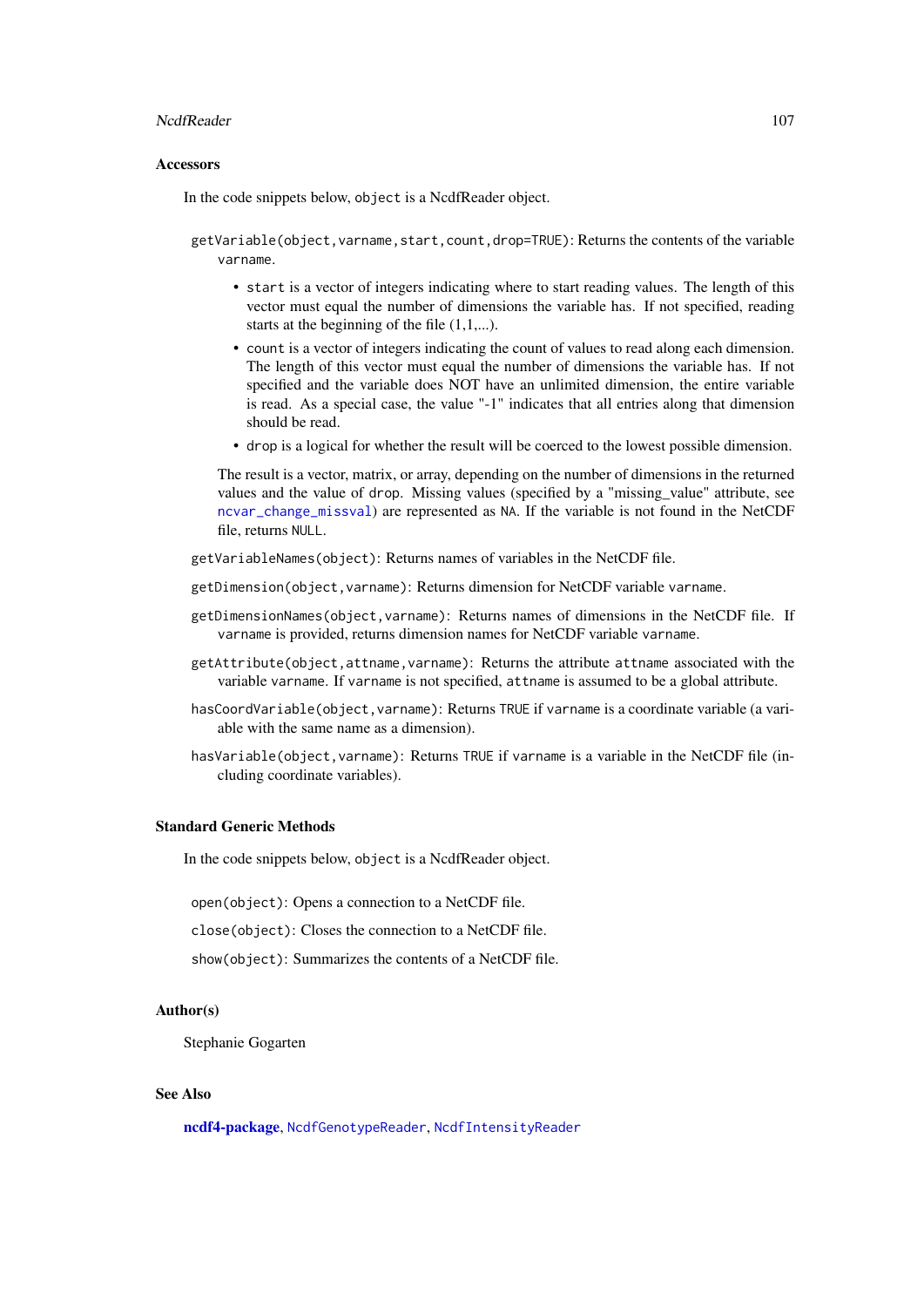# 108 pasteSorted

# Examples

```
file <- system.file("extdata", "affy_geno.nc", package="GWASdata")
nc <- NcdfReader(file)
getDimensionNames(nc)
getVariableNames(nc)
hasVariable(nc, "genotype")
geno <- getVariable(nc, "genotype", start=c(1,1), count=c(10,10))
close(nc)
```

| pasteSorted | Paste two vectors sorted pairwise |  |
|-------------|-----------------------------------|--|
|             |                                   |  |

# Description

Read a configuration file

# Usage

pasteSorted(a, b, sep="/")

# Arguments

| a   | vector 1                                  |
|-----|-------------------------------------------|
| h   | vector 2                                  |
| sep | a character string to separate the terms. |

# Value

A character vector of the concatenated values, sorted pairwise.

# Author(s)

Stephanie Gogarten

# See Also

[paste](#page-0-0)

# Examples

a <- c("A","C","G","T") b <- c("C","A","T","G") pasteSorted(a,b)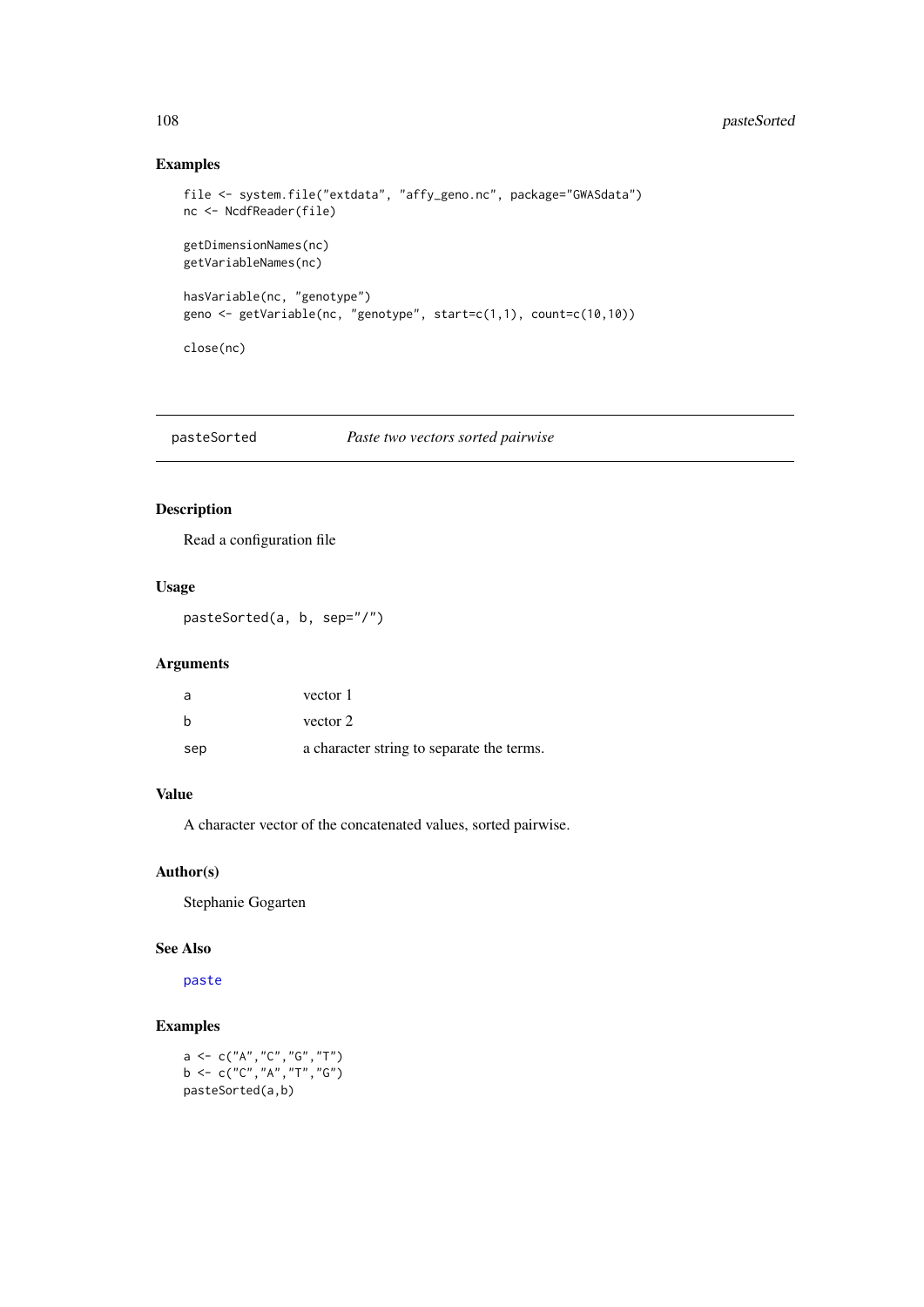<span id="page-108-0"></span>pcaSnpFilters *Regions of SNP-PC correlation to filter for Principal Component Analysis*

# Description

Base positions for the LCT (2q21), HLA (including MHC), and inversion (8p23, 17q21.31) regions from the GRCh36/hg18, GRCh37/hg19 and GRCh38/hg38 genome genome builds.

# Usage

pcaSnpFilters.hg18 pcaSnpFilters.hg19 pcaSnpFilters.hg38

# Format

A data.frame with the following columns.

chrom chromsome

start.base starting base position of region

end.base ending base position of region

comment description of the region

# Details

These regions result in high SNP-PC correlation if they are included in Principal Component Analysis (PCA). The pcaSnpFilters datasets can be used to filter SNPs prior to running PCA to avoid correlations.

# Source

UCSC genome browser (<http://genome.ucsc.edu>).

#### References

Novembre, John et al. (2008), Genes mirror geography within Europe. Nature, 456: 98-101. doi:10.1038/nature07331

# See Also

[snpCorrelationPlot](#page-138-0), SNPRelate

```
data(pcaSnpFilters.hg18)
data(pcaSnpFilters.hg19)
data(pcaSnpFilters.hg38)
```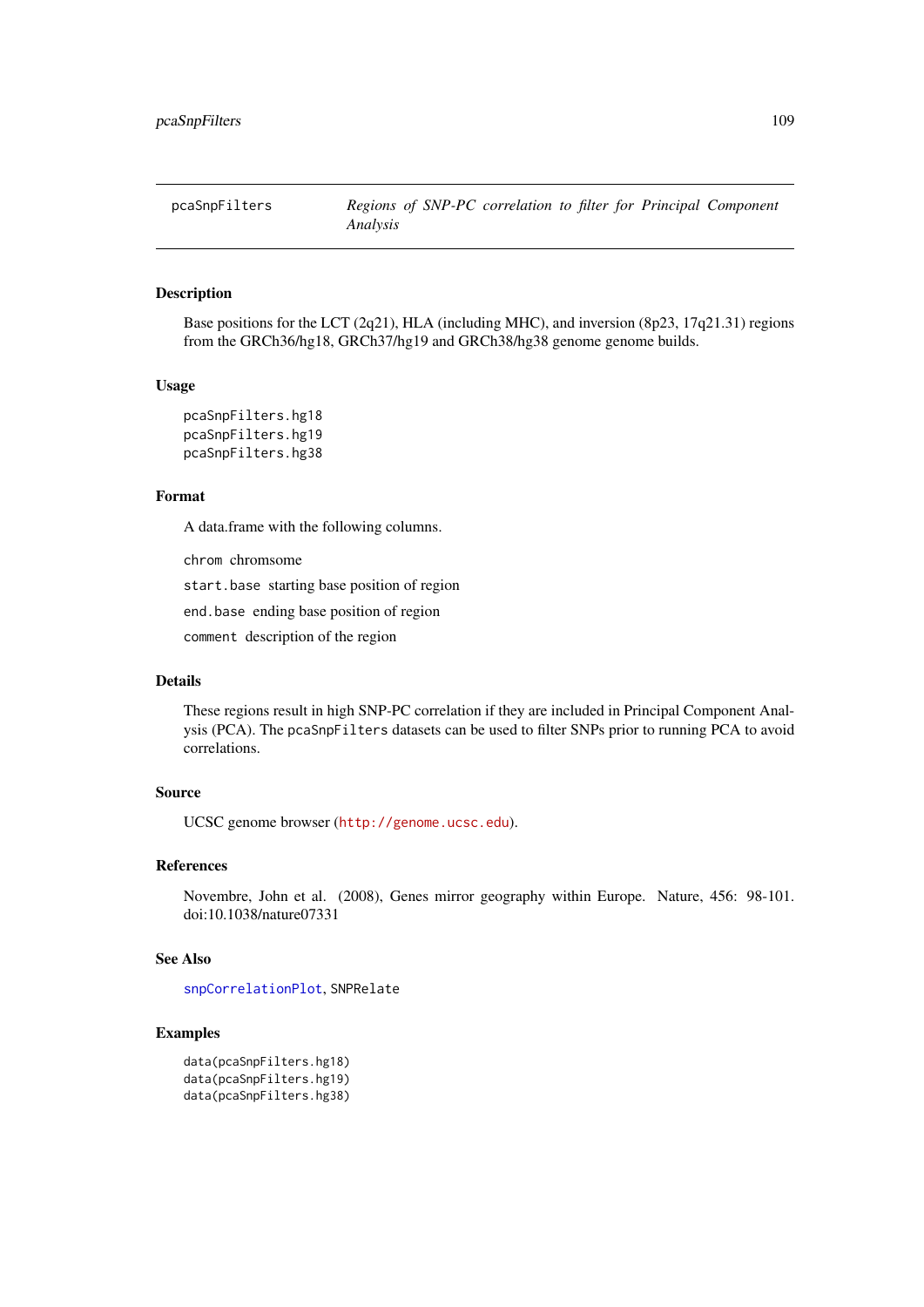<span id="page-109-1"></span><span id="page-109-0"></span>

# Description

Find inconsistencies within pedigrees.

#### Usage

```
pedigreeCheck(pedigree)
```
# Arguments

pedigree A dataframe containing the pedigree information for the samples to be examined with columns labeled "family", "individ", "mother", "father" and "sex" containing the identifiers of the family, individual, individual's mother, individual's father and individual's sex (coded as "M" or "F") . Identifiers can be integer, numeric or character but identifiers for mother and father for founders are assumed to be 0.

# Details

The function pedigreeCheck finds any of a number of possible errors and inconsistencies within pedigree data. If no problems are encountered, the output is NULL. If problems are encountered, output contains information for the errors encountered (a sub-list of the output values described below) and the following message is printed: "All row numbers refer to rows in the full pedigree (not just within a family). Correct current problems and rerun pedigreeCheck. There may be additional problems not investigated because of the current problems."

# Value

The output for pedigreeCheck is NULL or a sub-list of the following:

family.missing.rows

A vector of integers containing the row positions of entries in the full pedigree where family id's are missing (NA) or blank

individ.missing\_or\_0.rows

A vector of integers containing the row positions of entries in the full pedigree where individual id's are missing (NA), blank, or 0

#### father.missing.rows

A vector of integers containing the row positions of entries in the full pedigree where father id's are missing (NA) or blank

#### mother.missing.rows

A vector of integers containing the row positions of entries in the full pedigree where mother id's are missing (NA) or blank

#### sexcode.error.rows

A vector of integers containing the row positions of entries in the full pedigree where the 'sex' variable is mis-coded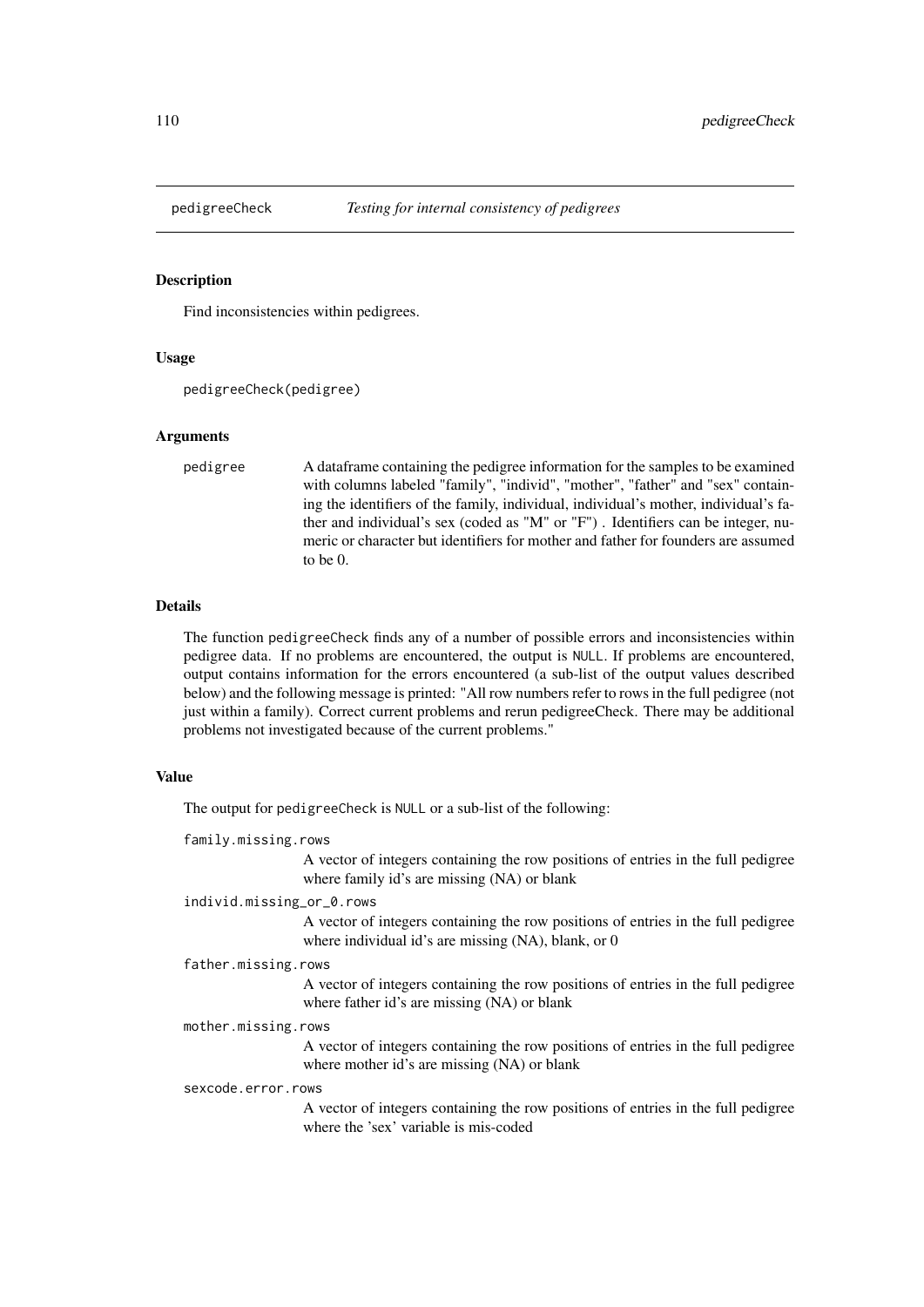both.mother.father

A data.frame with the variables 'family','parentID','mother.row',and 'father.row' where 'family' = family identifier, 'parentID' = identifier of parent that appears as both mother and father, 'father.row' = row positions(s) in full pedigree in which parent appears as father, and 'mother.row' = row position(s) in full pedigree in which parent appears as mother (if mutliple rows, row numbers are concatenated with separator  $=$  ';')

parent.no.individ.entry

A data.frame with the variables 'row.num', 'family', 'no\_individ\_entry', and 'parentID', where 'row.num' = row position of entry in the full pedigree where mother and/or father IDs are not included in the pedigree, 'family' = family identifier, 'no individ entry' has values 'father', 'mother' or 'both' indicating which parent is not in the pedigree, and 'parentID' = the identifier(s) for individuals not in the pedigree (if more than one, identifiers are concatenated with  $separation =';')$ 

unknown.parent.rows

A data.frame with variables 'row.num' = row position in full pedigree where one parent is known and one parent is unknown and 'family' = family identifier.

duplicates A data.frame with variables 'family' = family identifier, 'individ' = individual identifier, 'copies' = number of copies of individual and 'match'= T/F depending upon whether all copies have identical pedigree information

one.person.fams

A data.frame identifying singeltons (one person families) with variables 'family'  $=$  family identifier and 'founder'  $=$  T/F depending up whether the singleton is a founder or not

mismatch.sex A data.frame with variables 'family' = family identifier and 'individ' = individual identifier for individuals that occur as mothers but sex is "M" or occur as fathers but sex is "F"

impossible.related.rows

A list where each entry in the list contains a set of row positions in the full pedigree which together indicate impossible relationships: where either a child is mother of self or an individual is both child and mother of the same person. Names of list entries are associated family identifiers.

#### subfamilies.ident

A data.frame with variables 'family' = family identifier, "subfamily" = subfamily identifier within family, and 'individ' = individual identifier of members of identified sub-family.

If no inconsistencies are found, the output is NULL.

#### Note

All row numbers in output refer to row positions in the full pedigree (not just within family). User should correct current problems and rerun pedigreeCheck. There may be additional problems not investigated because of the current problems.

# Author(s)

Cecelia Laurie

# See Also

[pedigreeDeleteDuplicates](#page-111-0), [pedigreePairwiseRelatedness](#page-115-0)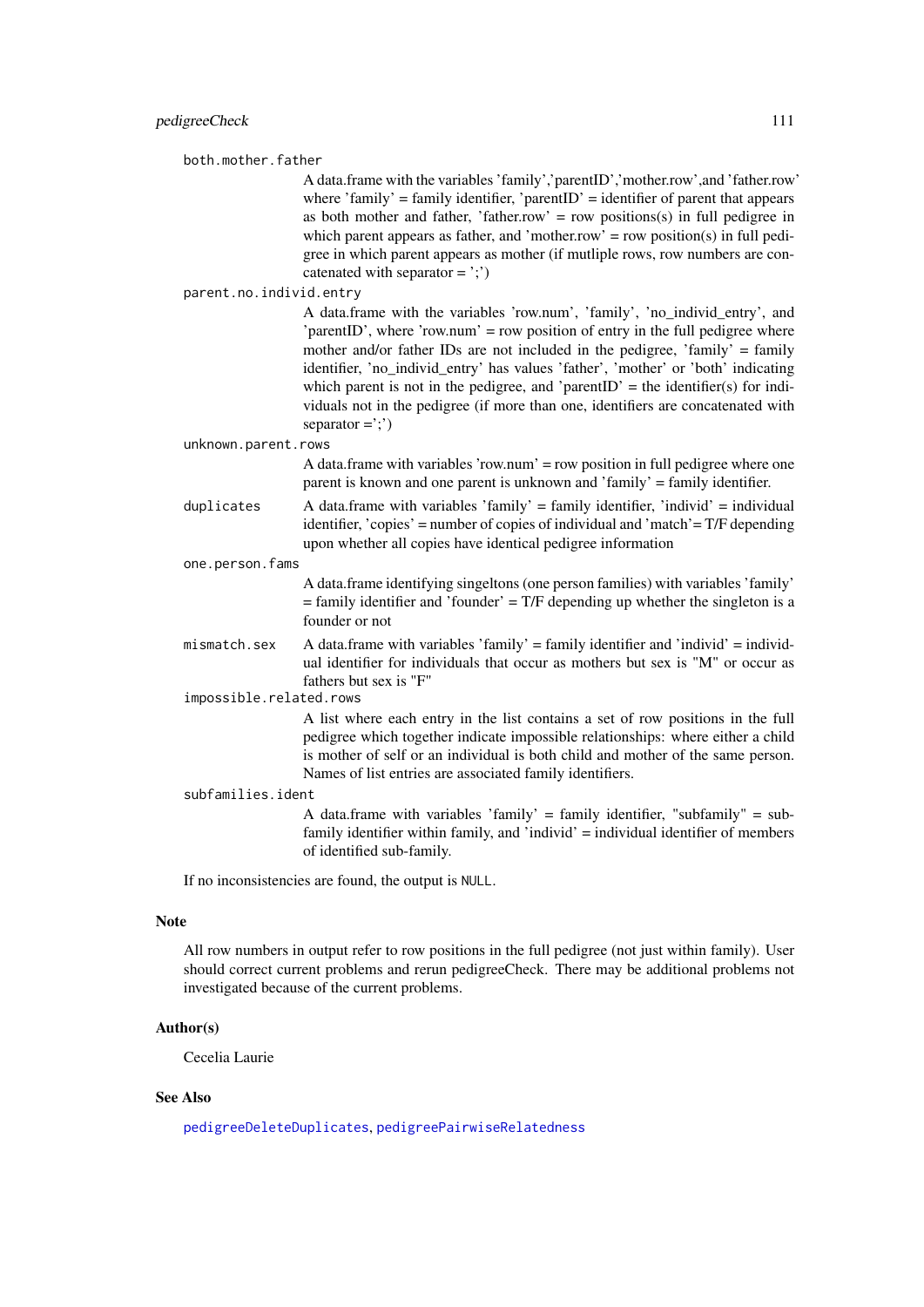# Examples

```
#basic errors
family <- c("a","a","a","b","b","c","")
individ <- c("A","B","C","A","B",0,"")
mother <- c("B","C",0,0,0,NA,0)
father <- c("C","D",0,0,"",0,"D")
sex <- c("F","2","M","F","F","M","F")
samp <- data.frame(family, individ, mother,father,sex,stringsAsFactors=FALSE)
pedigreeCheck(samp)
# there are other problems not investigated since
# the above are basic problems to be cleared up first
## 'duplicates', 'both.mother.father', 'parent.no.individ.entry'
family <- c("b","b","b","b","c","c",rep("d",5))
individ <- c("A","B","C","A","B","B",1:5)
mother <- c("B",0,0,"D",0,0,0,0,1,2,1)
father \leq C("C", 0, 0, "C", 0, 0, 0, 0, 2, 1, 2)sex <- c("F","F","M","M","F","F","F","M","F","F","M")
samp <- data.frame(family, individ, mother,father,sex,stringsAsFactors=FALSE)
pedigreeCheck(samp)
# there are other problems (such as mismatch.sex) but not investigated
# directly because already had both.mother.father inconsistency
# 'parent.no.individ.entry', 'one.person.fams', 'unknown.parent.rows',
# 'mismatch.sex','impossible.related.rows'
family \leq c(1,1,1,2,2,2,3,4,4,4,5,5,5,5,6,6,6)individ <- c(1,2,3,1,2,3,1,1,3,2,1,2,3,4,1,2,3)
mother <- c(2,0,1,2,1,0,1,2,0,2,2,4,0,0,2,1,0)
father <- c(3,0,3,0,3,0,2,3,1,0,3,1,0,0,3,3,0)
sex <- c("F","F","M","F","F","M","F","F","F","F","M","F","M","F","F","M","F")
samp <- data.frame(family, individ,mother,father,sex,stringsAsFactors=FALSE)
pedigreeCheck(samp)
# 'mismatch.sex' and 'impossible.related.rows' are only investigated
# for families where there are no other inconsistencies
## 'subfamilies.ident'
family \leftarrow \text{rep}(1,12)individ \leq -1:12mother <- c(0,0,2,2,0,0,5,0,7,0,0,10)
father \leq c(0,0,1,1,0,0,6,0,8,0,0,11)sex <- c("M",rep("F",4),"M","F","M","M","F","M","M")
samp <- data.frame(family,individ,mother,father,sex,stringsAsFactors=FALSE)
pedigreeCheck(samp)
# 'subfamilies.ident' is only investigated for families
# where there are no other inconsistencies
```
<span id="page-111-0"></span>pedigreeDeleteDuplicates

*Remove duplicates from a pedigree*

# Description

pedigreeDeleteDuplicates removes duplicates from a pedigree.

<span id="page-111-1"></span>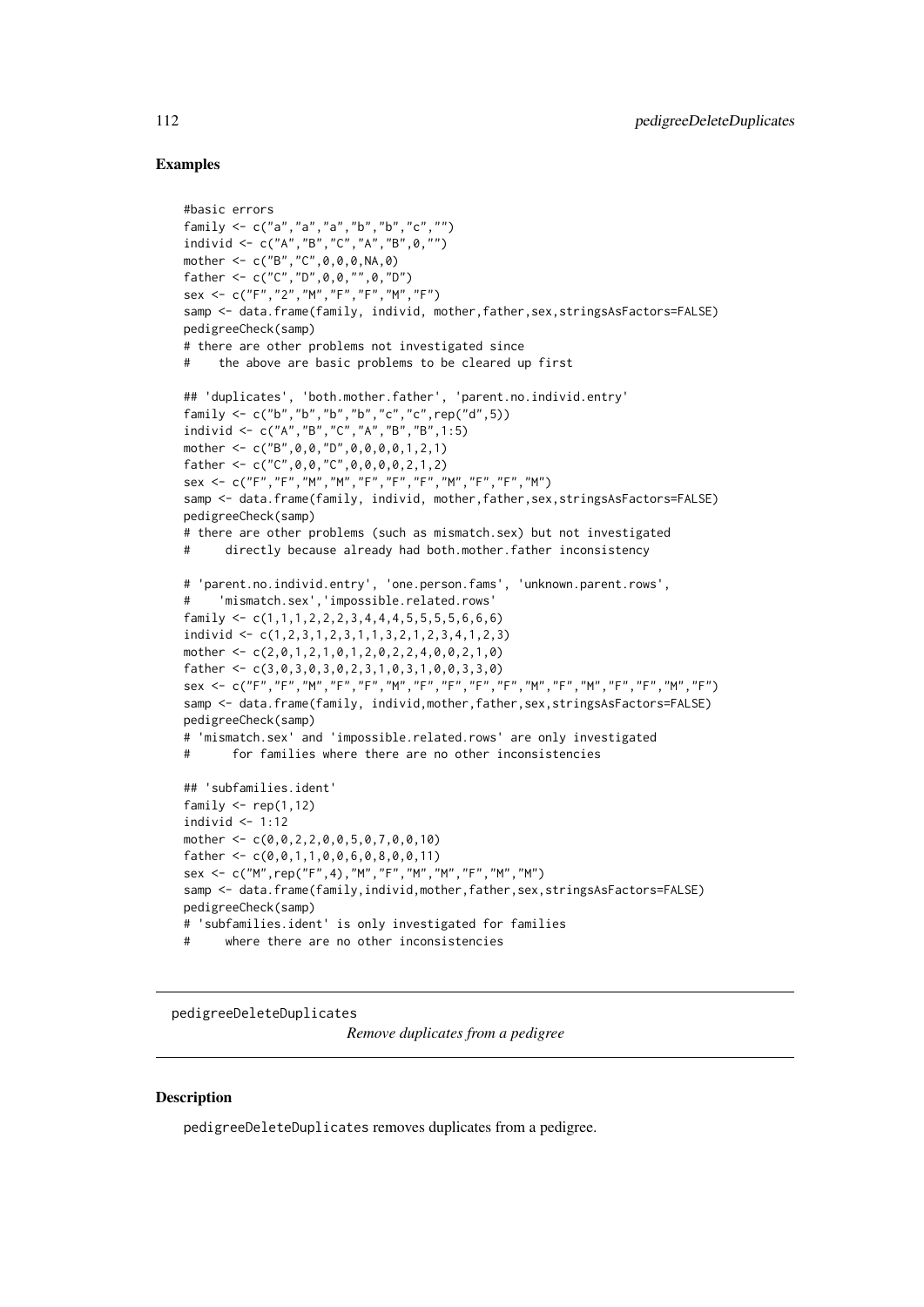#### <span id="page-112-1"></span>pedigreeMaxUnrelated 113

# Usage

pedigreeDeleteDuplicates(pedigree, duplicates)

#### Arguments

| pedigree   | A data frame containing the pedigree information for the samples to be examined      |
|------------|--------------------------------------------------------------------------------------|
|            | with columns labeled "family", "individ", "mother", "father" and "sex" contain-      |
|            | ing the identifiers of the family, individual, individual's mother, individual's fa- |
|            | ther and individual's sex (coded as "M" or "F").                                     |
| duplicates | dataframe with columns "family" (family id) and "individ" (individual id).           |

# Details

The output of [pedigreeCheck](#page-109-0) can be provided to pedigreeDeleteDuplicates in order to generate a new pedigree with duplicates removed.

# Value

The output of pedigreeDeleteDuplicates is a pedigree identical to pedigree, but with duplicates removed.

# Author(s)

Cecelia Laurie

# See Also

[pedigreeCheck](#page-109-0), [pedigreePairwiseRelatedness](#page-115-0)

# Examples

```
family <- c(1,1,1,1,2,2,2,2)
individ \leq c(1,2,3,3,4,5,6,6)mother <-c(0,0,1,1,0,0,4,4)father <-c(0,0,2,2,0,0,5,5)sex <- c("F","M","F","F","F","F","M","M")
pedigree <- data.frame(family, individ, mother, father, sex, stringsAsFactors=FALSE)
duplicates <- pedigreeCheck(pedigree)$duplicates
pedigree.no.dups <- pedigreeDeleteDuplicates(pedigree, duplicates)
```
<span id="page-112-0"></span>pedigreeMaxUnrelated *Find a maximal set of unrelated individuals in a subset of a pedigree.*

# Description

Given a full pedigree (with no duplicates and no one-person families), this function finds a maximal set of unrelated individuals in a specified subset of the pedigree. This is done family by family. The full pedigree is checked for inconsistencies and an error message is given if inconsistencies are found (see [pedigreeCheck](#page-109-0)). Maximal sets are not unique; there is an option for the user to identify preference(s) in the choice of individuals.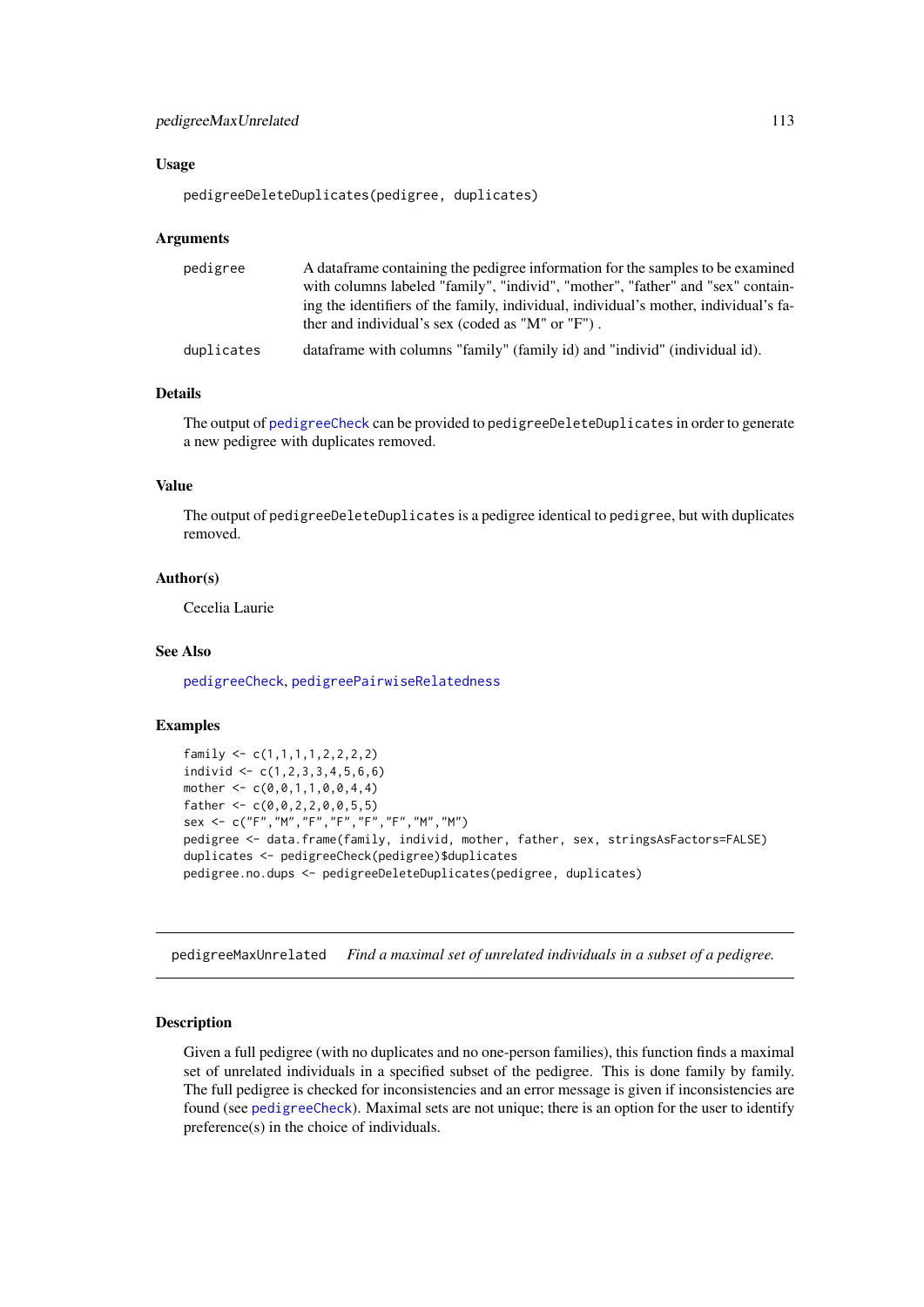#### Usage

pedigreeMaxUnrelated(pedigree, pref = NULL)

# Arguments

| pedigree | A data frame containing the full pedigree with columns 'family', 'individ', 'mother', |
|----------|---------------------------------------------------------------------------------------|
|          | 'father', 'sex', and 'selset'. The variables 'family', 'individ', 'mother', 'father'  |
|          | contain the identifiers for family, individual, individual's mother and individ-      |
|          | ual's father. Identifiers can be integer, numeric or character but identifiers for    |
|          | mother and father for founders are assumed to be 0. The variable 'sex' contains       |
|          | the individual's sex (coded as "M" or "F"). The varible 'selset' is coded as 1        |
|          | $=$ if individual is in the subset of interest and 0 otherwise. The data frame can    |
|          | contain an optional variable indicating preferences for choosing individuals. See     |
|          | the item pref below.                                                                  |
| pref     | $pref$ = the name of the (optional) preference column in samp. Preferences can        |
|          | be layered. This variable must have integer or numeric values greater than or         |
|          | equal to 1 where a lower value indicates higher preference. If pref is missing,       |
|          | the default is to prefer choosing founders.                                           |

# Details

Commonly used for selecting a maximal unrelated set of genotyped individuals from a pedigree ('selset' = 1 if individual is genotyped and 0 otherwise).

An example of the use of a layered preference variable: if one wanted to prefer cases over controls and then prefer founders, the preference variable would  $= 1$  for cases,  $2 =$  founder,  $3 =$  otherwise.

# Value

A dataframe with variables 'family' = family identifier and 'Individ' = individual identifier of individuals in the maximal unrelated set.

# Note

Since pedigreeMaxUnrelated does not accept one-person families included in the input pedigree, to get a complete maximal set of unrelated individuals from a specified subset of the pedigree, the user will need to append to the output from the function the one-person family (singleton) individuals from the specified subset.

#### Author(s)

Cecelia Laurie

# See Also

[pedigreeCheck](#page-109-0), [pedigreePairwiseRelatedness](#page-115-0)

```
## Example set 1
family \leq rep("A",8)
individ <- c("a","b","c","d","e","f","g","h")
mother <- c(0,"a","b",0,"f",0,0,"f")
father <- c(0,"d","e",0,"g",0,0,"g")
```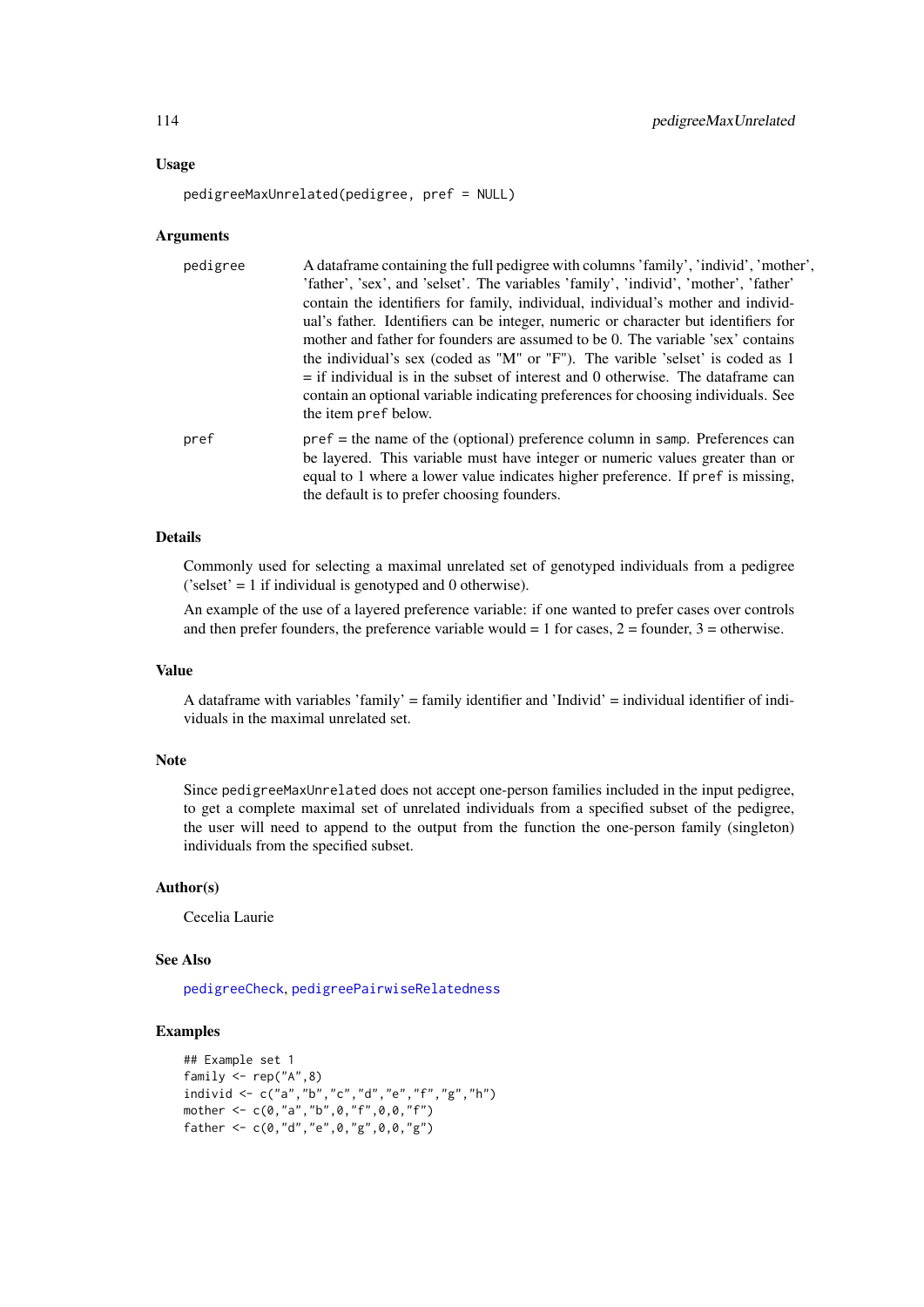```
sex <- c(rep("F",3),"M","M","F","M","F")
pedigree <- data.frame(family, individ, mother, father, sex, stringsAsFactors=FALSE)
## preference default (i.e. choose founders if possible)
pedigree$selset <- 1 # all selected
pedigreeMaxUnrelated(pedigree) # chose the founders
# family Individ
#1 A a
#2 A d
#3 A f
#4 A g
sel <- is.element(pedigree$individ,c("a","f","g"))
pedigree$selset[sel] <- 0 #only one founder 'd' in desired subset
# default preference of founders
pedigreeMaxUnrelated(pedigree)
# family Individ
#1 A d #founder
#2 A e
## preference choice
pedigree$pref <- 2
sel2 <- is.element(pedigree$individ, c("c","h")) # preferred choices
pedigree$pref[sel2] <- 1
pedigreeMaxUnrelated(pedigree,pref="pref")
# family Individ
#1 A h
#2 A b
## add preference layer of secondary choice of founders
pedigree$pref <- 3
sel2 <- pedigree$mother==0 & pedigree$father==0
sel1 <- is.element(pedigree$individ, c("c","h"))
pedigree$pref[sel2] <- 2
pedigree$pref[sel1] <- 1
pedigreeMaxUnrelated(pedigree,pref="pref")
# family Individ
#1 A h #top pref
#2 A d #founder
#Note that the other top preference 'c' is related to everyone so not chosen
## Example Set 2
family \leq c(1,1,1,1,1,2,2,2,2,2)individ <- c(2,1,3,4,"A5","A6","A7","A8","A9")
mother <- c(3,3,0,0,0,0,"A5","A5",0)
father \leq c(4, 4, 0, 0, 0, 0, 0, 0, 0, 0, 0, 0)sex <- c("F","M","F","M","F","M","M","M","M")
pedigree <- data.frame(family, individ, mother, father, sex, stringsAsFactors=FALSE)
pedigree$selset <- 1
pedigree$selset[is.element(pedigree$individ, c("A5",4))] <- 0
pedigree$pref <- 2
pedigree$pref[is.element(pedigree$individ,c("A8","A7"))] <- 1
pedigreeMaxUnrelated(pedigree,pref="pref")
# family Individ
#1 1 2
#2 2 A6
```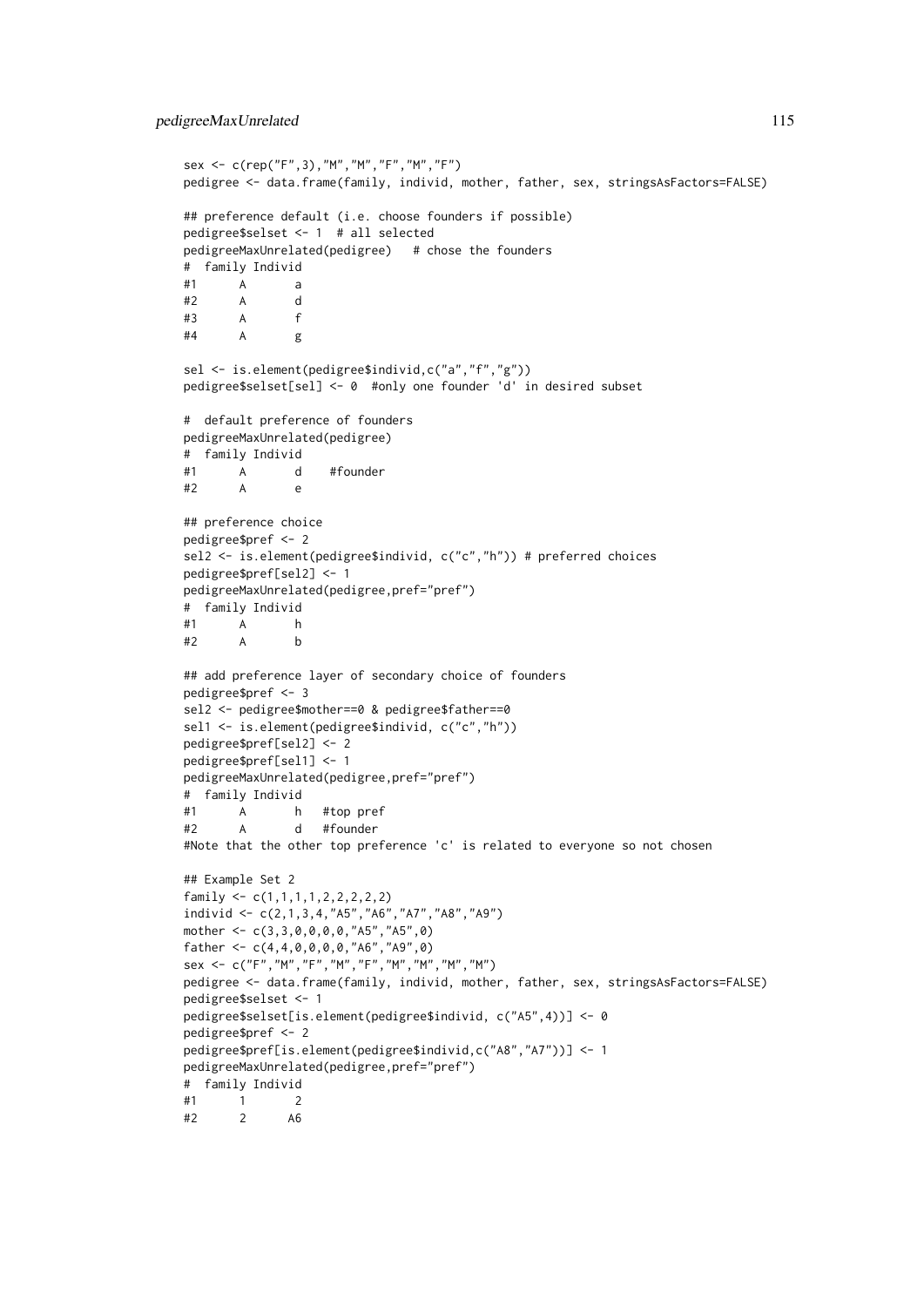```
#3 2 A8
# NOTE: in using the pref option there is NO preference for family 1
# so will select one unrelated from family 1:
# individual 2 is selected since it is first in selset to be listed in pedigree
pedigree$pref <- 2
pedigree$pref[is.element(pedigree$individ,c("A8","A7"))] <- 1
sel <- pedigree$family==1 & pedigree$mother==0 & pedigree$father==0 #founders
pedigree$pref[sel] <- 1
pedigreeMaxUnrelated(pedigree,pref="pref")
# family Individ
#1 1 3
#2 2 A6
#3 2 A8
```

```
pedigreePairwiseRelatedness
```
*Assign relatedness from pedigree data*

#### Description

This function assigns relationships from pedigree data. Output includes the theoretical pairwise kinship coefficients.

## Usage

pedigreePairwiseRelatedness(pedigree)

#### Arguments

pedigree A dataframe containing the pedigree information for the samples to be examined with columns labeled "family", "individ", "mother", "father" and "sex" containing the identifiers for family, individual, individual's mother, individual's father and individual's sex (coded as "M" or "F") . Identifiers can be integer, numeric or character but identifiers for mother and father for founders are assumed to be 0. Error messages are returned for pedigree inconsistencies. See [pedigreeCheck](#page-109-0)

# Details

Assigns relationships between individuals in a pedigree, including "U" = unrelated, "PO" = parent/offspring, "FS" = full siblings, "HS" = half siblings, "Av" = avuncular, "FC" = first cousins, "GpGc" = grandparent-grandchild, "HAv" = half-avuncular, "HFC" = half-first-cousin, "GGp" = great-grandparent-great-grandchild, "GAv" = grand-avuncular, "HSFC" = half-sib-first-cousin, "DFC" = double first cousin, among others. Relatedness is not calculated for inbred families but kinship coefficients are.

# Value

A list with the following components:

inbred. fam A vector of id's of families with inbreeding (relationships are not assigned).

<span id="page-115-1"></span>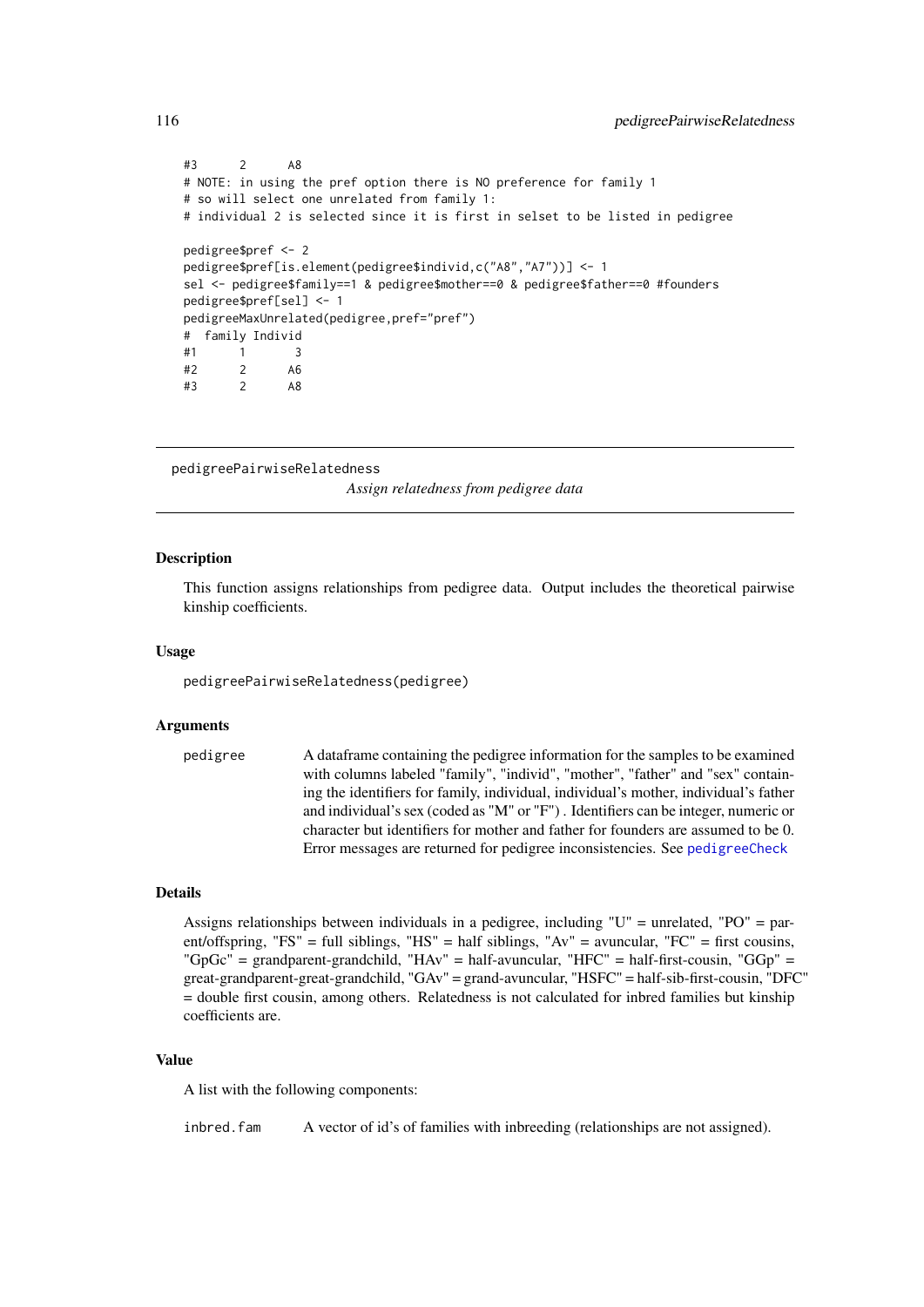#### <span id="page-116-0"></span>plinkUtils 117

| inbred.KC   | A data frame for inbred families with columns "Individ1", "Individ2", "kinship"<br>and "family" containing the id's of the pair of individuals, kinship coefficient<br>and family id.                                                                                                                                                                                                                                                                               |
|-------------|---------------------------------------------------------------------------------------------------------------------------------------------------------------------------------------------------------------------------------------------------------------------------------------------------------------------------------------------------------------------------------------------------------------------------------------------------------------------|
| relativeprs | A data frame with columns "Individ1", "Individ2", "relation", "kinship" and "fam-<br>ily" containing the id's of the pair of individuals, the relationship between the<br>individuals if closely related (possible values are "U" = unrelated, "PO" = par-<br>ent/offspring, "FS" = full siblings, "HS" = half siblings, " $Av$ " = avuncular,<br>"GpGc" = grandparent-grandchild, and "FC" = first cousins, among others), kin-<br>ship coefficient and family id. |

#### Author(s)

Cecelia Laurie

#### See Also

[pedigreeCheck](#page-109-0), [pedigreeMaxUnrelated](#page-112-0)

# Examples

```
family <- c(1,1,1,1,2,2,2,2,2,2,2)
individ <- c(1,2,3,4,5,6,7,8,9,10,11)
mother <- c(0,0,1,1,0,0,5,5,0,0,10)
father \leq c(0, 0, 2, 2, 0, 0, 6, 9, 0, 0, 7)sex <- c("F","M","F","F","F","M","M","M","M","F","F")
pedigree <- data.frame(family, individ, mother, father, sex, stringsAsFactors=FALSE)
pedigreePairwiseRelatedness(pedigree)
# inbred family
family \leq rep(2,7)
individ <- paste("I",c(1,2,3,4,5,6,7),sep="")
mother <- c(0,0,0,"I1","I1","I3","I5")
father <- c(0,0,0,"I2","I2","I4","I4")
sex <- c("F","M","F","M","F","F","F")
samp2 <- data.frame(family, individ, mother, father, sex, stringsAsFactors=FALSE)
pedigreePairwiseRelatedness(samp2)
```
plinkUtils *Utilities to create and check PLINK files*

#### Description

plinkWrite creates ped and map format files (used by PLINK) from a [GenotypeData](#page-66-0) object. plinkCheck checks whether a set of ped and map files has identical data to a [GenotypeData](#page-66-0) object.

#### Usage

```
plinkWrite(genoData, pedFile="testPlink", family.col="family",
  individual.col="scanID", father.col="father", mother.col="mother",
 phenotype.col=NULL,
  rs.col="rsID", mapdist.col=NULL, scan.exclude=NULL,
  scan.chromosome.filter=NULL, blockSize=100, verbose=TRUE)
```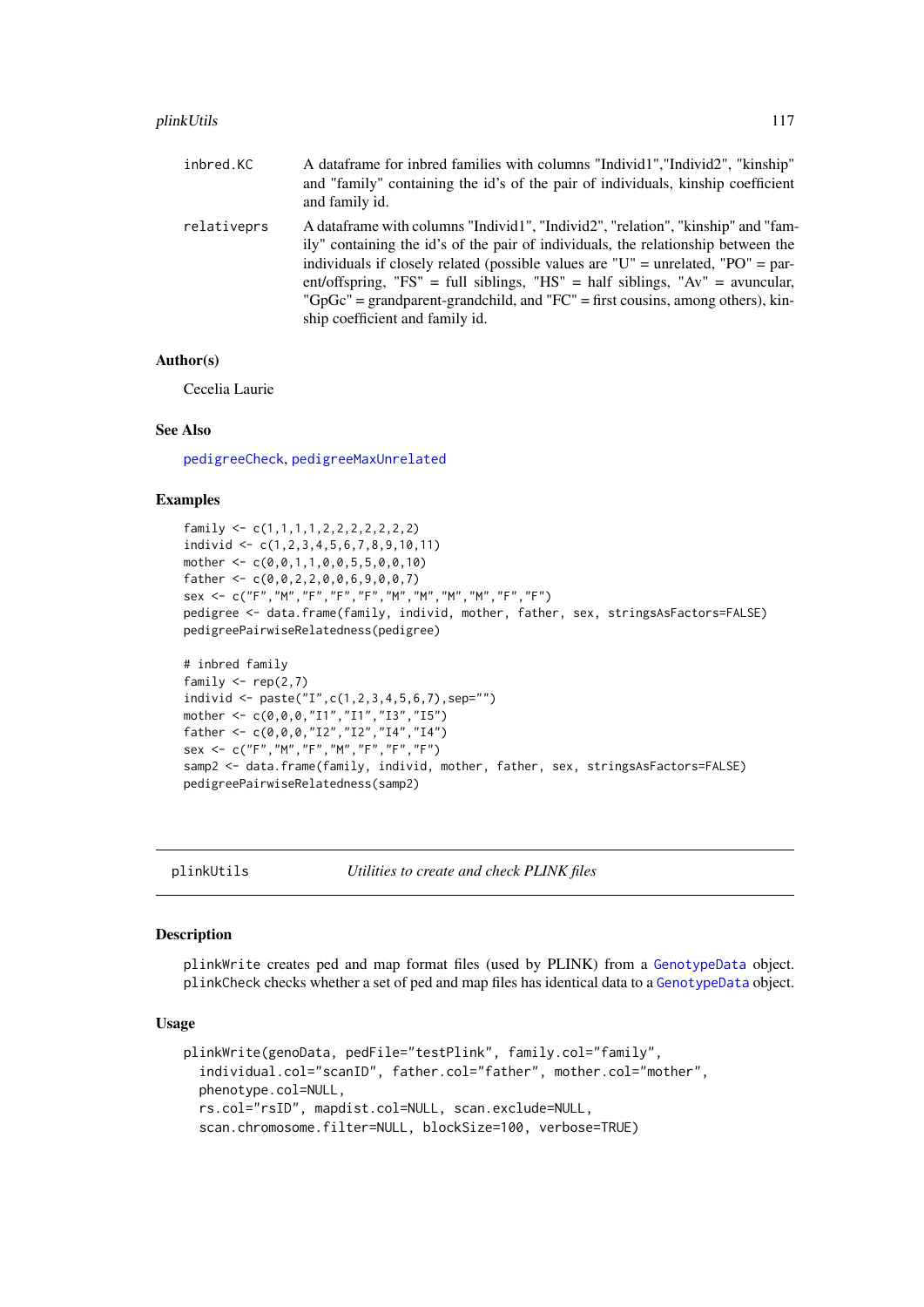```
plinkCheck(genoData, pedFile, logFile="plinkCheck.txt", family.col="family",
  individual.col="scanID", father.col="father", mother.col="mother",
 phenotype.col=NULL,
 rs.col="rsID", map.alt=NULL, check.parents=TRUE, check.sex=TRUE,
 scan.exclude=NULL, scan.chromosome.filter=NULL, verbose=TRUE)
```
# Arguments

| genoData                               | A GenotypeData object with scan and SNP annotation.                                                                                                                                                                                                                                                                                                                                                    |  |
|----------------------------------------|--------------------------------------------------------------------------------------------------------------------------------------------------------------------------------------------------------------------------------------------------------------------------------------------------------------------------------------------------------------------------------------------------------|--|
| pedFile                                | prefix for PLINK files (pedFile.ped, pedFile.map)                                                                                                                                                                                                                                                                                                                                                      |  |
| logFile                                | Name of the output file to log the results of plinkCheck                                                                                                                                                                                                                                                                                                                                               |  |
| family.col                             | name of the column in the scan annotation that contains family ID of the sample                                                                                                                                                                                                                                                                                                                        |  |
| individual.col                         | name of the column in the scan annotation that contains individual ID of the<br>sample                                                                                                                                                                                                                                                                                                                 |  |
| father.col                             | name of the column in the scan annotation that contains father ID of the sample                                                                                                                                                                                                                                                                                                                        |  |
| mother.col                             | name of the column in the scan annotation that contains mother ID of the sample                                                                                                                                                                                                                                                                                                                        |  |
| phenotype.col                          | name of the column in the scan annotation that contains phenotype variable (e.g.<br>case control statue) of the sample                                                                                                                                                                                                                                                                                 |  |
| rs.col                                 | name of the column in the SNP annotation that contains rs ID (or some other<br>ID) for the SNP                                                                                                                                                                                                                                                                                                         |  |
| mapdist.col                            | name of the column in the SNP annotation that contains genetic distance in<br>Morgans for the SNP                                                                                                                                                                                                                                                                                                      |  |
| map.alt                                | data frame with alternate SNP mapping for genoData to PLINK. If not NULL, this<br>annotation will be used to compare SNP information to the PLINK file, rather<br>than the default conversion from the SNP annotation embedded in genoData.<br>Columns should include "snpID", "rsID", "chromosome", "position".                                                                                       |  |
| check.parents                          | logical for whether to check the father and mother columns                                                                                                                                                                                                                                                                                                                                             |  |
| check.sex                              | logical for whether to check the sex column                                                                                                                                                                                                                                                                                                                                                            |  |
| scan.exclude<br>scan.chromosome.filter | vector of scanIDs to exclude from PLINK file                                                                                                                                                                                                                                                                                                                                                           |  |
|                                        | a logical matrix that can be used to zero out (set to missing) some chromosomes,<br>some scans, or some specific scan-chromosome pairs. Entries should be TRUE<br>if that scan-chromosome pair should have data in the PLINK file, FALSE if not.<br>The number of rows must be equal to the number of scans in genoData. The<br>column labels must be in the set ("1":"22", "X", "XY", "Y", "M", "U"). |  |
| blockSize                              | Number of samples to read from genoData at a time                                                                                                                                                                                                                                                                                                                                                      |  |
| verbose                                | logical for whether to show progress information.                                                                                                                                                                                                                                                                                                                                                      |  |

# Details

If "alleleA" and "alleleB" columns are not found in the SNP annotation of genoData, genotypes are written as "A A", "A B", "B B" (or "0 0" for missing data).

If phenotype.col=NULL, plinkWrite will use "-9" for writing phenotype data and plinkCheck will omit checking this column.

If mapdist.col=NULL, plinkWrite will use "0" for writing this column in the map file and plinkCheck will omit checking this column.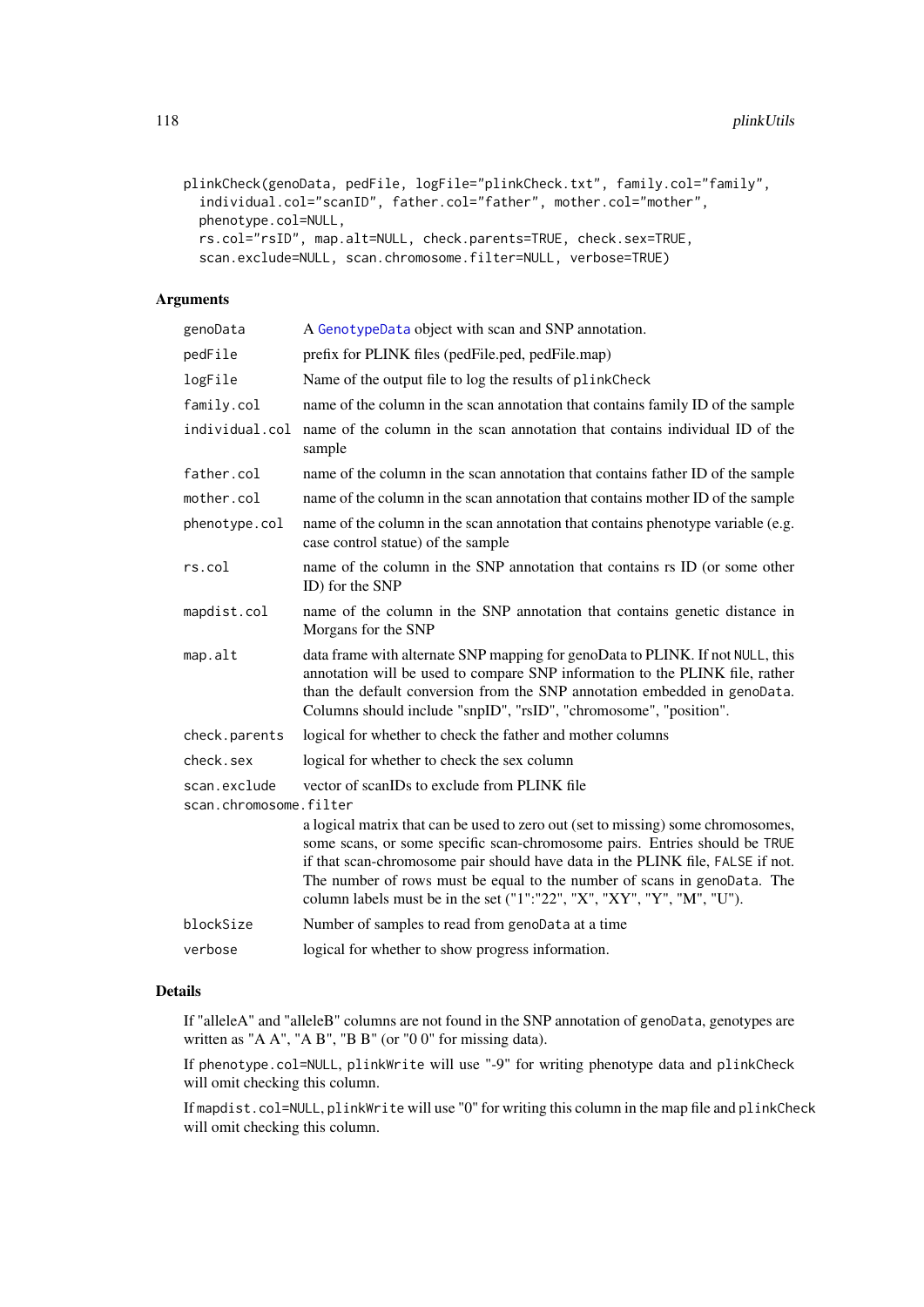#### plinkUtils 119

plinkCheck first reads the map file and checks for SNP mismatches (chromosome, rsID, and/or position). Any mismatches are written to logFile. plinkCheck then reads the ped file line by line, recording all mismatches in logFile. SNPs and sample order is not required to be the same as in genoData. In the case of genotype mismatches, for each sample the log file output gives the position of the first mismatched SNP in the PLINK file, as well as the genotypes of the first six mismatched SNPs (which may not be consecutive).

These utilities convert between chromosome coding in [GenotypeData](#page-66-0), which by default is  $24=XY$ , 25=Y, and PLINK chromosome coding, which is 24=Y, 25=XY.

Larger blockSize will improve speed but will require more RAM.

# Value

plinkCheck returns TRUE if the PLINK files contain identical data to genoData, and FALSE if a mismatch is encountered.

#### Author(s)

Stephanie Gogarten, Tushar Bhangale

# References

Please see <http://pngu.mgh.harvard.edu/~purcell/plink/data.shtml#ped> for more information on the ped and map files.

#### See Also

[snpgdsBED2GDS](#page-0-0)

```
library(GWASdata)
ncfile <- system.file("extdata", "illumina_geno.nc", package="GWASdata")
data(illuminaSnpADF, illuminaScanADF)
genoData <- GenotypeData(NcdfGenotypeReader(ncfile),
  scanAnnot=illuminaScanADF, snpAnnot=illuminaSnpADF)
pedfile <- tempfile()
```

```
plinkWrite(genoData, pedfile)
logfile <- tempfile()
plinkCheck(genoData, pedfile, logfile)
```

```
# exclude samples
plinkWrite(genoData, pedfile, scan.exclude=c(281, 283),
 blockSize=10)
plinkCheck(genoData, pedfile, logfile)
readLines(logfile)
#samples not found in Ped:
#281
#283
```

```
close(genoData)
unlink(c(logfile, paste(pedfile, "*", sep=".")))
```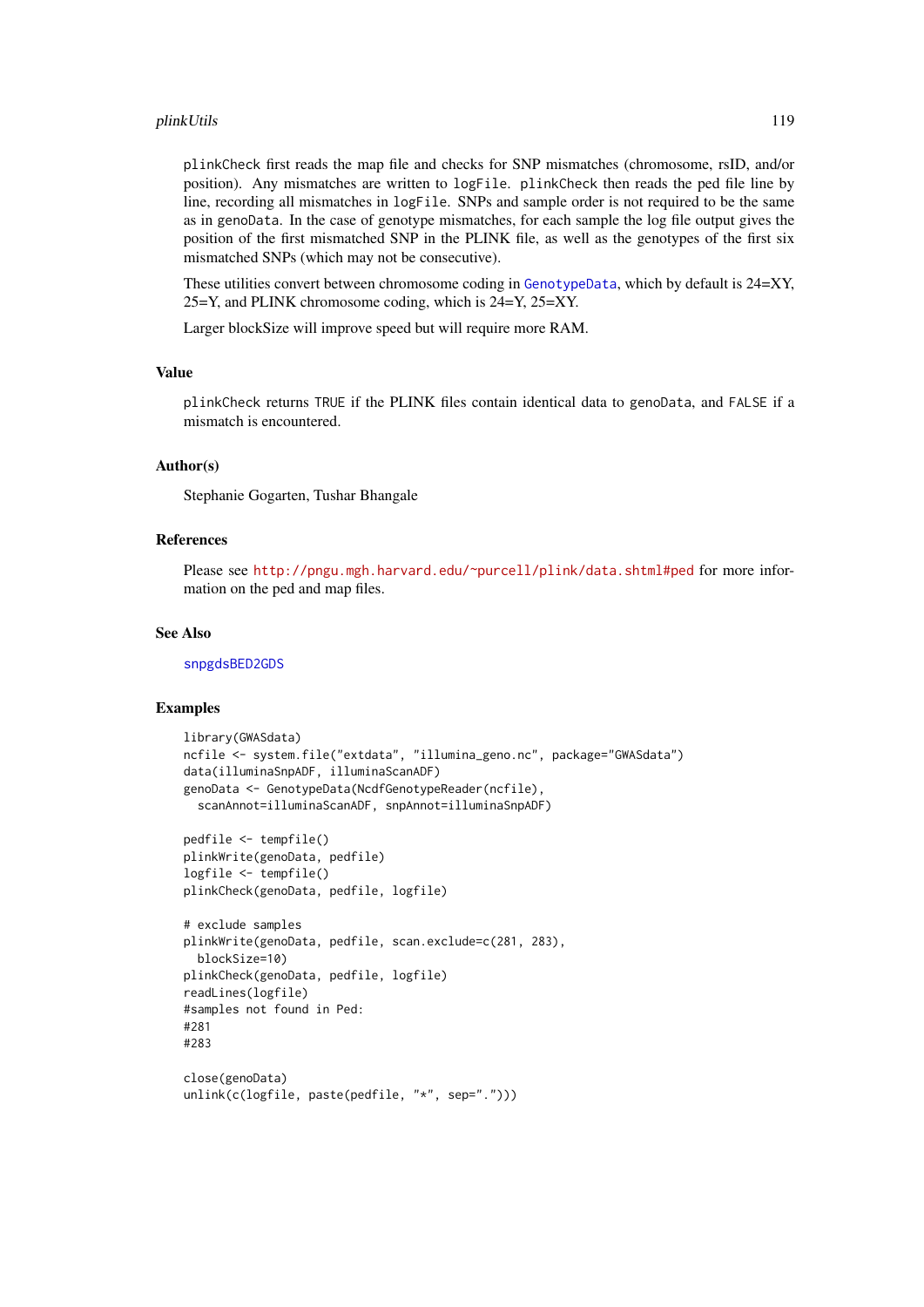#### <span id="page-119-0"></span>pseudoautoIntensityPlot

*Plot B Allele Frequency and Log R Ratio for the X and Y chromosomes, overlaying XY SNPs*

# Description

This function plots X, Y and pseudoautosomal SNPs on BAF/LRR plots.

#### Usage

```
pseudoautoIntensityPlot(intenData, scan.ids, main=NULL,
 plotY=FALSE, hg.build=c("hg18", "hg19"),
  snp.execute = NULL, cex=0.5, ...)
```
# Arguments

| scan.ids          | A vector containing the sample indices of the plots.                                                                                       |
|-------------------|--------------------------------------------------------------------------------------------------------------------------------------------|
| intenData         | IntensityData object, must contain 'BAlleleFreq' and 'LogRRatio'                                                                           |
| main              | A character vector containing the titles to be used for each plot. If NULL then the<br>title will be the sample number and the chromosome. |
| plotY             | If plotY is TRUE, the Y chromosome will be plotted in addition to X.                                                                       |
| hg.build          | Human genome bulid number                                                                                                                  |
| snp.exclude       | An integer vector giving the IDs of SNPs to exclude from the plot.                                                                         |
| cex               | cex value for points on the plots                                                                                                          |
| $\cdot\cdot\cdot$ | Other parameters to be passed directly to plot.                                                                                            |
|                   |                                                                                                                                            |

# Details

The pseudoautosomal regions are highlighted on the plots (PAR1 and PAR2 in gray, XTR in yellow), and the X, Y, and XY SNPs are plotted in different colors. The base positions for these regions depend on genome build (hg.build). Currently hg18 and hg19 are supported.

By default the output is a 2-panel plot with LRR and BAF for the X chromosome. if plotY is TRUE, the output is a 4-panel plot with the Y chromosome plotted as well.

# Author(s)

Caitlin McHugh

#### References

Ross, Mark. T. et al. (2005), The DNA sequence of the human X chromosome. Nature, 434: 325-337. doi:10.1038/nature03440

Mumm, S., Molini, B., Terrell, J., Srivastava, A., and Schlessinger, D. (1997), Evolutionary features of the 4-Mb Xq21.3 XY homology region revealed by a map at 60-kb resolution. Genome Res. 7: 307-314.

# See Also

[pseudoautosomal](#page-120-0), [IntensityData](#page-86-0), [GenotypeData](#page-66-0), [BAFfromGenotypes](#page-31-0)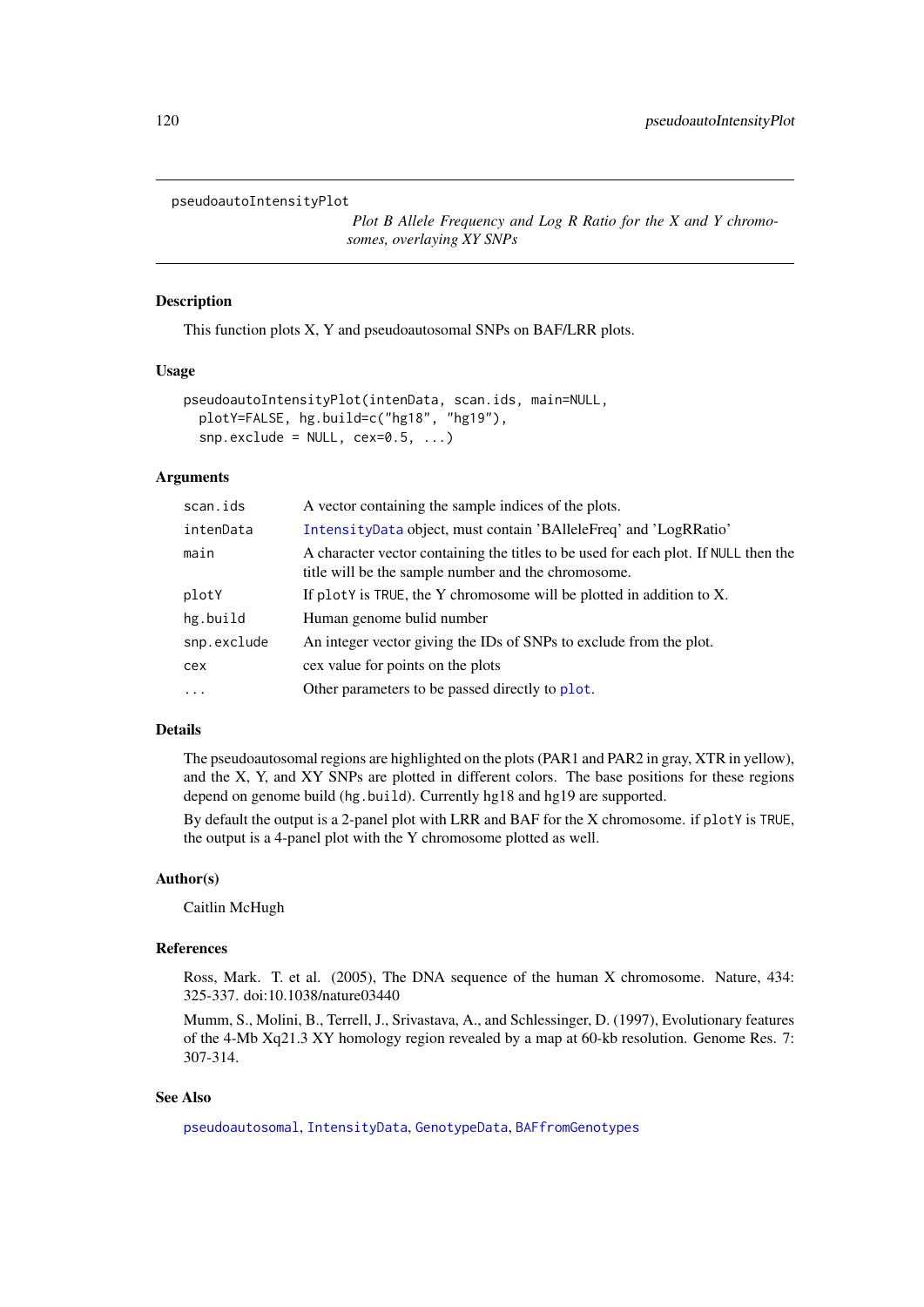# <span id="page-120-1"></span>pseudoautosomal 121

# Examples

```
library(GWASdata)
data(illuminaScanADF)
blfile <- system.file("extdata", "illumina_bl.gds", package="GWASdata")
blgds <- GdsIntensityReader(blfile)
intenData <- IntensityData(blgds, scanAnnot=illuminaScanADF)
scanID <- getScanID(illuminaScanADF, index=1)
pseudoautoIntensityPlot(intenData=intenData, scan.ids=scanID)
close(intenData)
```
<span id="page-120-0"></span>pseudoautosomal *Pseudoautosomal region base positions*

# Description

Pseudoautosomal region (XTR, PAR1, PAR2) base positions for the X and Y chromsosomes from the GRCh36/hg18, GRCh37/hg19 and GRCh38/hg38 genome builds.

# Usage

```
pseudoautosomal.hg18
pseudoautosomal.hg19
pseudoautosomal.hg38
```
#### Format

A data.frame with the following columns.

chrom chromosome (X or Y)

region region (XTR, PAR1, or PAR2)

start.base starting base position of region

end.base ending base position of region

# Details

The XTR region on X is defined as DXS1217 to DXS3. The XTR region on Y is defined as SY20 to DXYS1.

# Source

hg18 and hg19: UCSC genome browser (<http://genome.ucsc.edu>)

hg38: Genome Reference Consortium ([http://www.ncbi.nlm.nih.gov/projects/genome/asse](http://www.ncbi.nlm.nih.gov/projects/genome/assembly/grc/human/)mbly/ [grc/human/](http://www.ncbi.nlm.nih.gov/projects/genome/assembly/grc/human/)).

#### References

Ross, Mark. T. et al. (2005), The DNA sequence of the human X chromosome. Nature, 434: 325-337. doi:10.1038/nature03440

Mumm, S., Molini, B., Terrell, J., Srivastava, A., and Schlessinger, D. (1997), Evolutionary features of the 4-Mb Xq21.3 XY homology region revealed by a map at 60-kb resolution. Genome Res. 7: 307-314.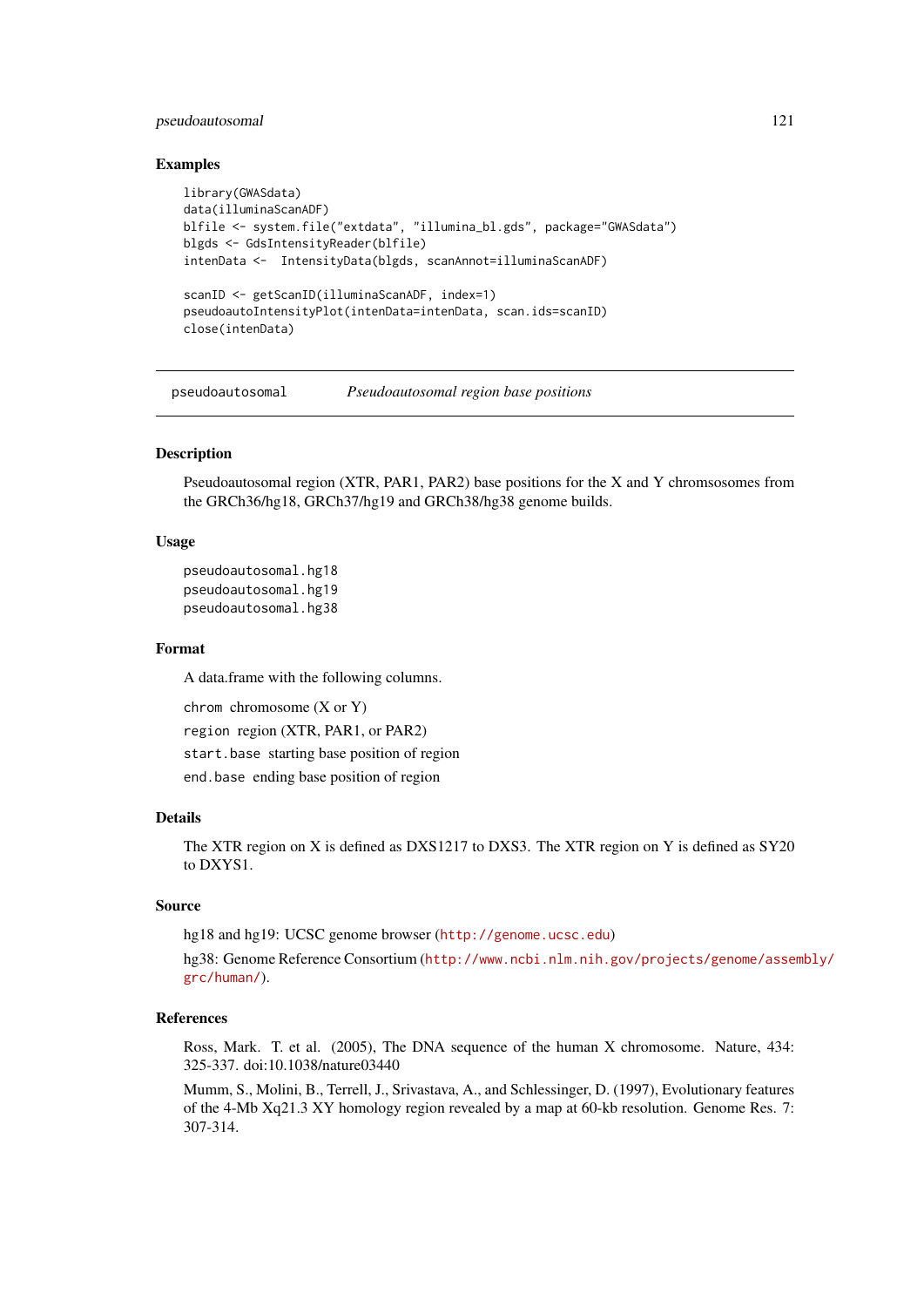# Examples

```
data(pseudoautosomal.hg18)
data(pseudoautosomal.hg19)
data(pseudoautosomal.hg38)
```
#### qqPlot *QQ plot for genome wide assocation studies*

#### Description

Generates a Quantile-Quantile plot for -log10 p-values from genome wide association tests.

# Usage

```
qqPlot(pval, truncate = FALSE, ylim = NULL, thinThreshold = NULL, ci=TRUE, ...)
```
# Arguments

| pval          | Vector of p-values                                                                                                                                                                      |
|---------------|-----------------------------------------------------------------------------------------------------------------------------------------------------------------------------------------|
| truncate      | Either a logical value indicating whether the y-axis should be truncted to the<br>same range as the x-axis, or a numeric value indicating where to truncate the<br>y-axis. See details. |
| vlim          | Limits for the y axis. Ignored if truncate=TRUE or truncate is numeric.                                                                                                                 |
| thinThreshold | if not NULL, -log10(pval) threshold for thinning points.                                                                                                                                |
| ci            | logical indicator for whether to add confidence intervals to plots?                                                                                                                     |
| $\cdots$      | Other parameters to be passed directly to plot.                                                                                                                                         |

# Details

The function generates a Quantile-Quantile plot of p-values on a -log10 scale, with the option of truncating the y-axis to the range of the x-axis  $(0, -log10(1/length(pval))$ . If the y-axis is truncated, then points off the top of the plot are denoted by triangles at the upper edge. The 95% confidence interval is shaded in gray.

If truncate is set to a numeric value, then ylim is set to  $c(0, t$ runcate) only if the value of truncate is bigger than the maximum  $-log10(pval)$ . (Use the ylim argument if alternatve behavior is desired.)

If requested with thinThreshold, points with p-values < -log10(thinThreshold) are thinned before plotting. All points with -log10(pval) >= thinThreshold plus 10,000 points with -log10(pval)  $\le$  thinThreshold (randomly selected in uniformly-spaced bins of -log10(pval)) are displayed.

# Author(s)

Cathy Laurie, Matthew P. Conomos, Adrienne Stilp

```
pvals <- seq(0, 1, 0.001)
qqPlot(pvals)
qqPlot(pvals, thinThreshold=2)
qqPlot(pvals, truncate=TRUE)
qqPlot(pvals, truncate=10)
```
<span id="page-121-0"></span>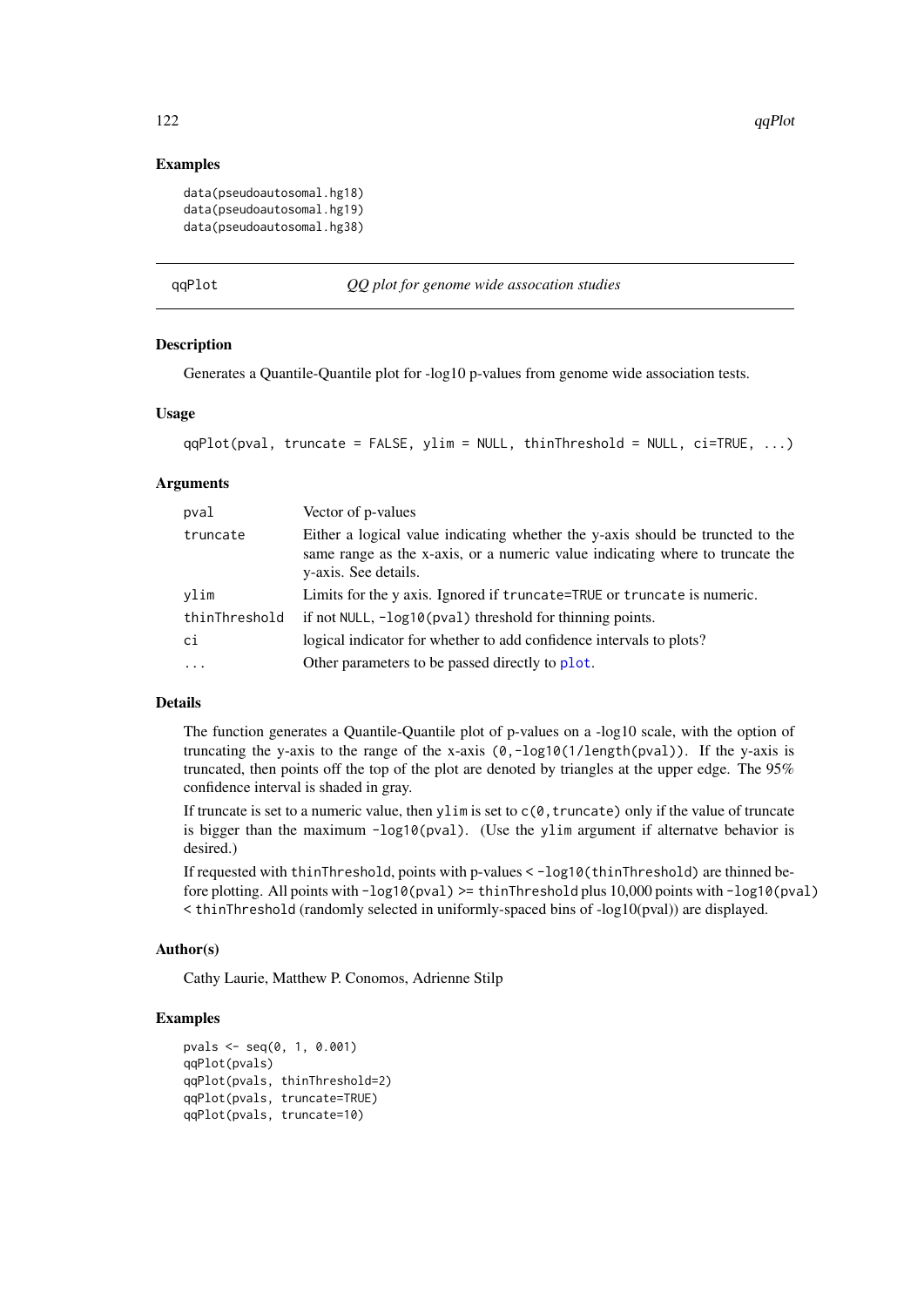<span id="page-122-1"></span><span id="page-122-0"></span>qualityScoreByScan *Mean and median quality score for scans*

# Description

This function calculates the mean and median quality score, over all SNPs with a non-missing genotype call, for each scan.

# Usage

```
qualityScoreByScan(intenData, genoData,
                   snp.exclude = NULL,
                   verbose = TRUE)
```
# Arguments

| intenData   | IntensityData object                                           |
|-------------|----------------------------------------------------------------|
| genoData    | GenotypeData object                                            |
| snp.exclude | An integer vector containing the id's of SNPs to be excluded.  |
| verbose     | Logical value specifying whether to show progress information. |

# Details

intenData and genoData must have matching snpID and scanID. Y chromosome SNPs are excluded for females. A "sex" variable must be present in the scan annotation slot of intenData or genoData.

#### Value

The function returns a matrix with the following columns:

mean.quality A vector of mean quality scores for each scan median.quality A vector of median quality scores for each scan.

#### Author(s)

Cathy Laurie

# See Also

[IntensityData](#page-86-0), [GenotypeData](#page-66-0), [qualityScoreBySnp](#page-123-0)

```
library(GWASdata)
qualfile <- system.file("extdata", "illumina_qxy.gds", package="GWASdata")
qual <- GdsIntensityReader(qualfile)
# need scan annotation with sex
data(illuminaScanADF)
qualData <- IntensityData(qual, scanAnnot=illuminaScanADF)
genofile <- system.file("extdata", "illumina_geno.gds", package="GWASdata")
```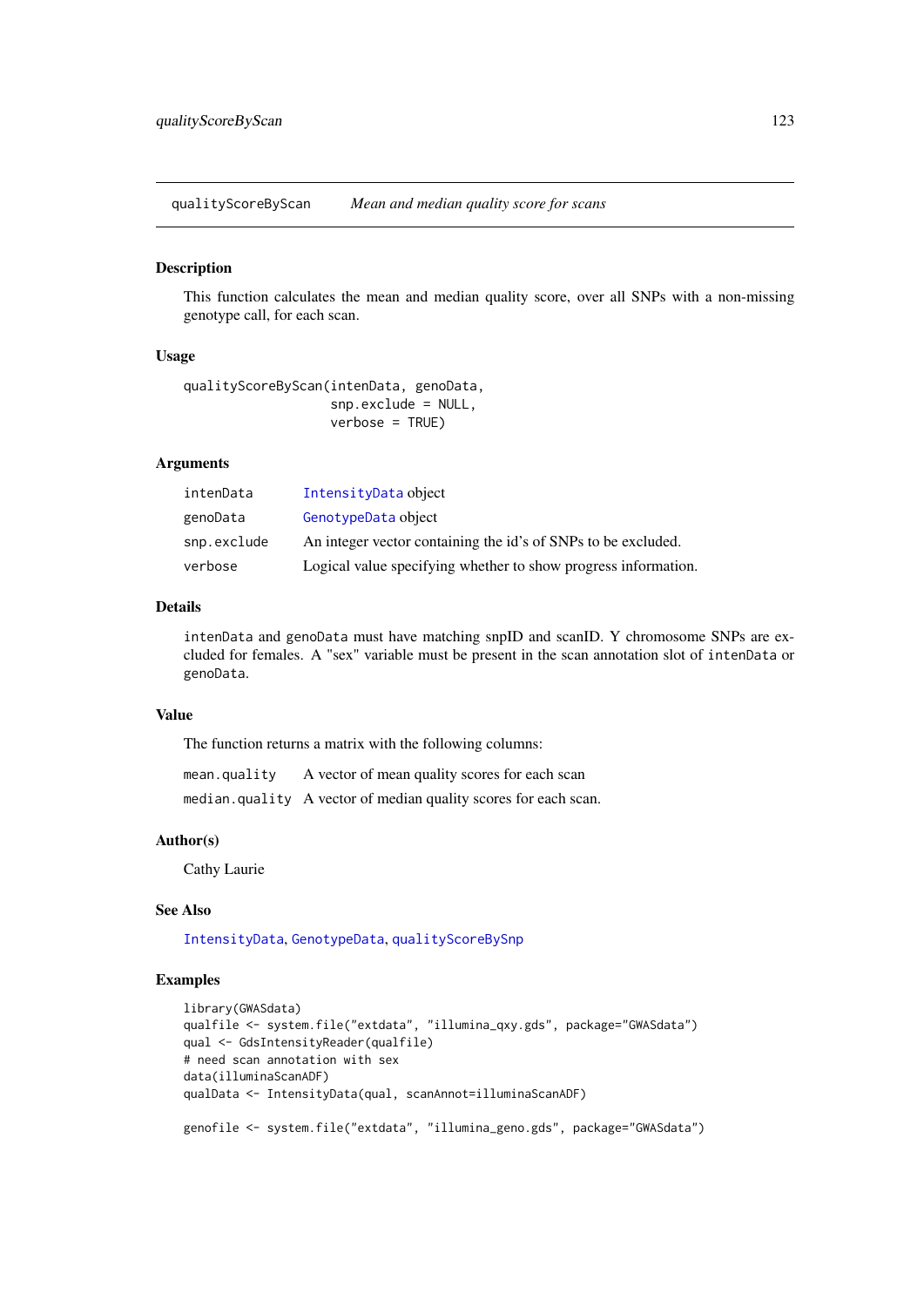```
geno <- GdsGenotypeReader(genofile)
genoData <- GenotypeData(geno, scanAnnot=illuminaScanADF)
quality <- qualityScoreByScan(qualData, genoData)
close(qualData)
close(genoData)
```
<span id="page-123-0"></span>qualityScoreBySnp *Mean and median quality score for SNPs*

# Description

This function calculates the mean and median quality score, over all scans with a non-missing genotype call, for each SNP.

# Usage

```
qualityScoreBySnp(intenData, genoData, scan.exclude = NULL,
                  block.size = 5000, verbose = TRUE)
```
# Arguments

| intenData    | IntensityData object                                           |
|--------------|----------------------------------------------------------------|
| genoData     | GenotypeData object                                            |
| scan.exclude | An integer vector containing the id's of scans to be excluded. |
| block.size   | Number of SNPs to be read from intenData and genoData at once. |
| verbose      | Logical value specifying whether to show progress information. |

# Details

intenData and genoData must have matching snpID and scanID.

# Value

The function returns a matrix with the following columns:

mean.quality A vector of mean quality scores for each snp. median.quality A vector of median quality scores for each snp.

# Author(s)

Cathy Laurie

# See Also

[IntensityData](#page-86-0), [GenotypeData](#page-66-0), [qualityScoreByScan](#page-122-0)

<span id="page-123-1"></span>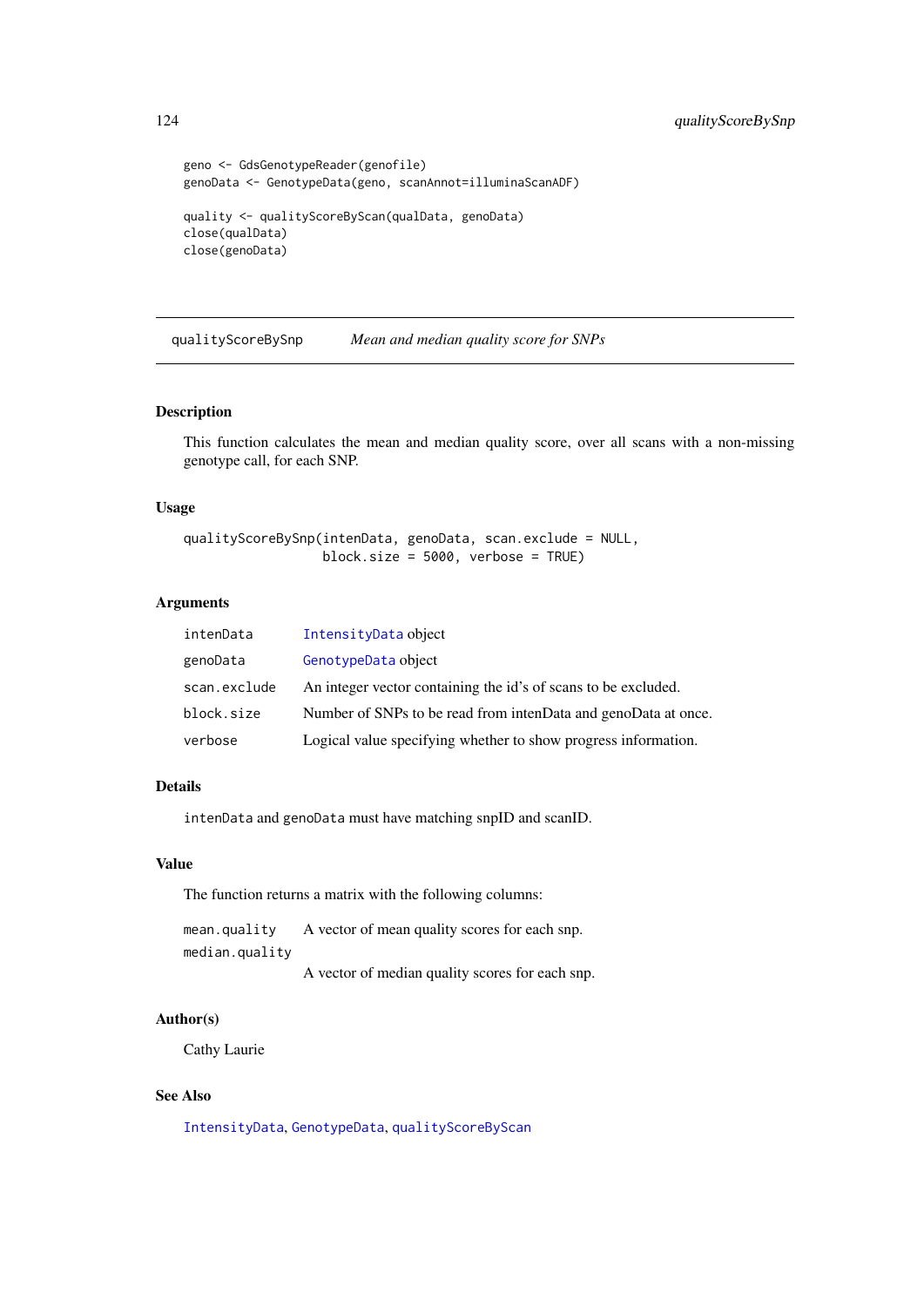#### <span id="page-124-0"></span>readWriteFirst 125

# Examples

```
qualfile <- system.file("extdata", "illumina_qxy.gds", package="GWASdata")
qual <- GdsIntensityReader(qualfile)
qualData <- IntensityData(qual)
genofile <- system.file("extdata", "illumina_geno.gds", package="GWASdata")
geno <- GdsGenotypeReader(genofile)
genoData <- GenotypeData(geno)
quality <- qualityScoreBySnp(qualData, genoData)
close(qualData)
close(genoData)
```
readWriteFirst *Read and write the first n lines of a file*

# Description

Read first n lines of filein and write them to fileout, where filein and fileout are file names.

#### Usage

```
readWriteFirst(filein, fileout, n)
```
# Arguments

| filein  | input file               |
|---------|--------------------------|
| fileout | output file              |
| n       | number of lines to write |

#### Author(s)

Cathy Laurie

```
path <- system.file("extdata", "affy_raw_data", package="GWASdata")
file <- paste(path, list.files(path)[1], sep="/")
outf <- tempfile()
readWriteFirst(file, outf, 20)
file.remove(outf)
```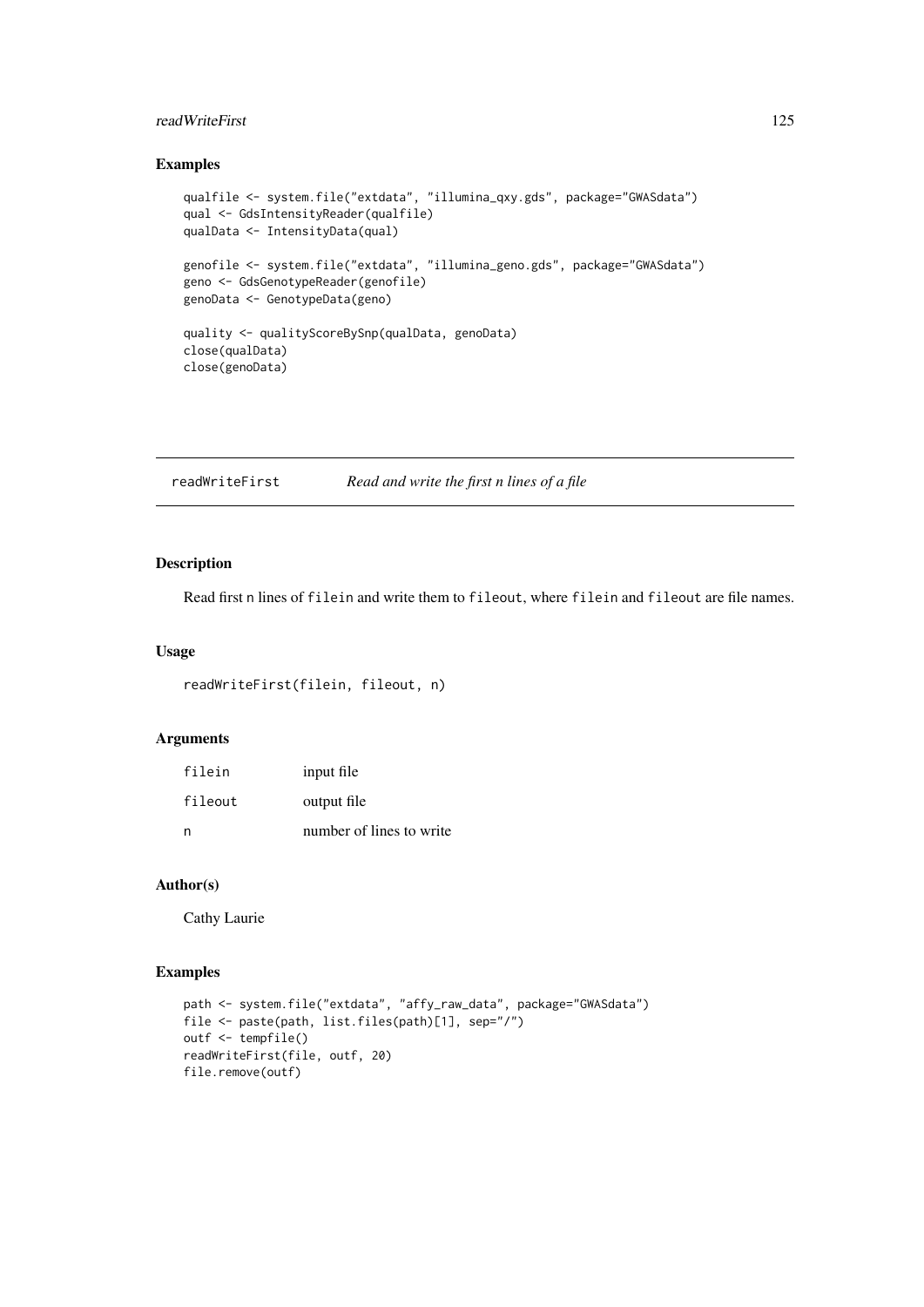<span id="page-125-0"></span>

#### Description

Computes theoretical mean and covariance matrix for k0 vs. k1 ibd coefficients for full-sib relationship along with inverse and eigenvalues/vectors of the covariance matrix.

Computes theoretical means and variances for half-sib relationship and for first-cousin relationship.

#### Usage

relationsMeanVar

# Format

A list with the following entries:

FullSibs list with following entries:

- mean: mean of  $(k0, k1)$  for full-sibs
- cov: covariance matrix for full-sibs
- invCov: inverse of the covariance matrix
- eigvals: eigenvalues of the inverse covariance matrix
- eigvectors: eigenvectors of the inverse covariance matrix
- HalfSibs list with following entries:
	- mean: mean of (k0,k1) for half-sibs
	- var: variance for half-sibs

FirstCousins list with following entries:

- mean: mean of  $(k0, k1)$  for first-cousins
- var: variance for first-cousin

#### Source

computed by Cecelia Laurie using the referenced papers

#### References

Hill, W.G. and B.S. Weir (2011) Variation in actual relationship as a consequence of Mendelian sampling and linkage,*Genet. Res., Camb.*, 93, 47–64.

Kong, X., *et al* (2004) A combined physical-linkage map of the human genome, *American Journal of Human Genetics*, 75, 1143–1148.

```
data(relationsMeanVar)
FS<-relationsMeanVar$FullSibs
FScov<-FS$cov #gives covariance matrix for full-sibs
HS<-relationsMeanVar$HalfSibs
HSvar<-HS$var #gives variance for half-sibs
```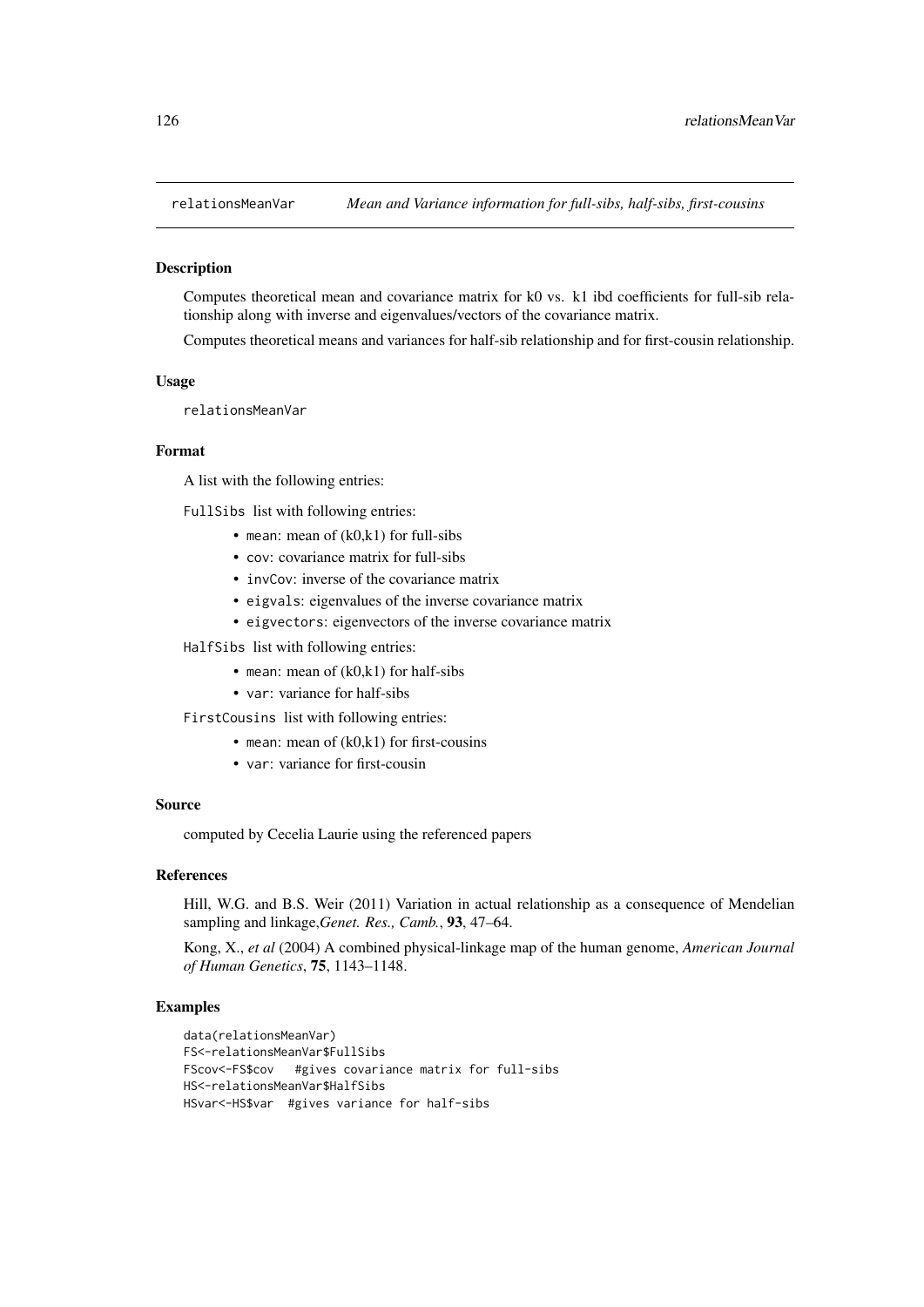<span id="page-126-1"></span>

# Description

Saves an R object as name in an Rdata file called path/name.RData.

# Usage

```
saveas(obj, name, path=".")
```
# Arguments

| obi  | R object to save                                             |
|------|--------------------------------------------------------------|
| name | character string with the new name for the R object          |
| path | path for the Rdata file (saved file will be path/name.RData) |

#### Details

The suffix ".RData" will be appended to the new object name to create the file name, and the file will be written to the path directory.

# Author(s)

Stephanie Gogarten

# See Also

[getobj](#page-73-0)

# Examples

```
x \le -1:10path < - tempdir()
saveas(x, "myx", path)
newfile <- paste(path, "/myx", ".RData", sep="")
load(newfile) # myx now loaded
unlink(newfile)
```
<span id="page-126-0"></span>ScanAnnotationDataFrame

*Class ScanAnotationDataFrame*

# Description

The ScanAnnotationDataFrame class stores annotation data associated with subjects in a genotyping study, where there may be multiple scans per subject, as well as metadata describing each column. It extends the [AnnotatedDataFrame](#page-0-0) class.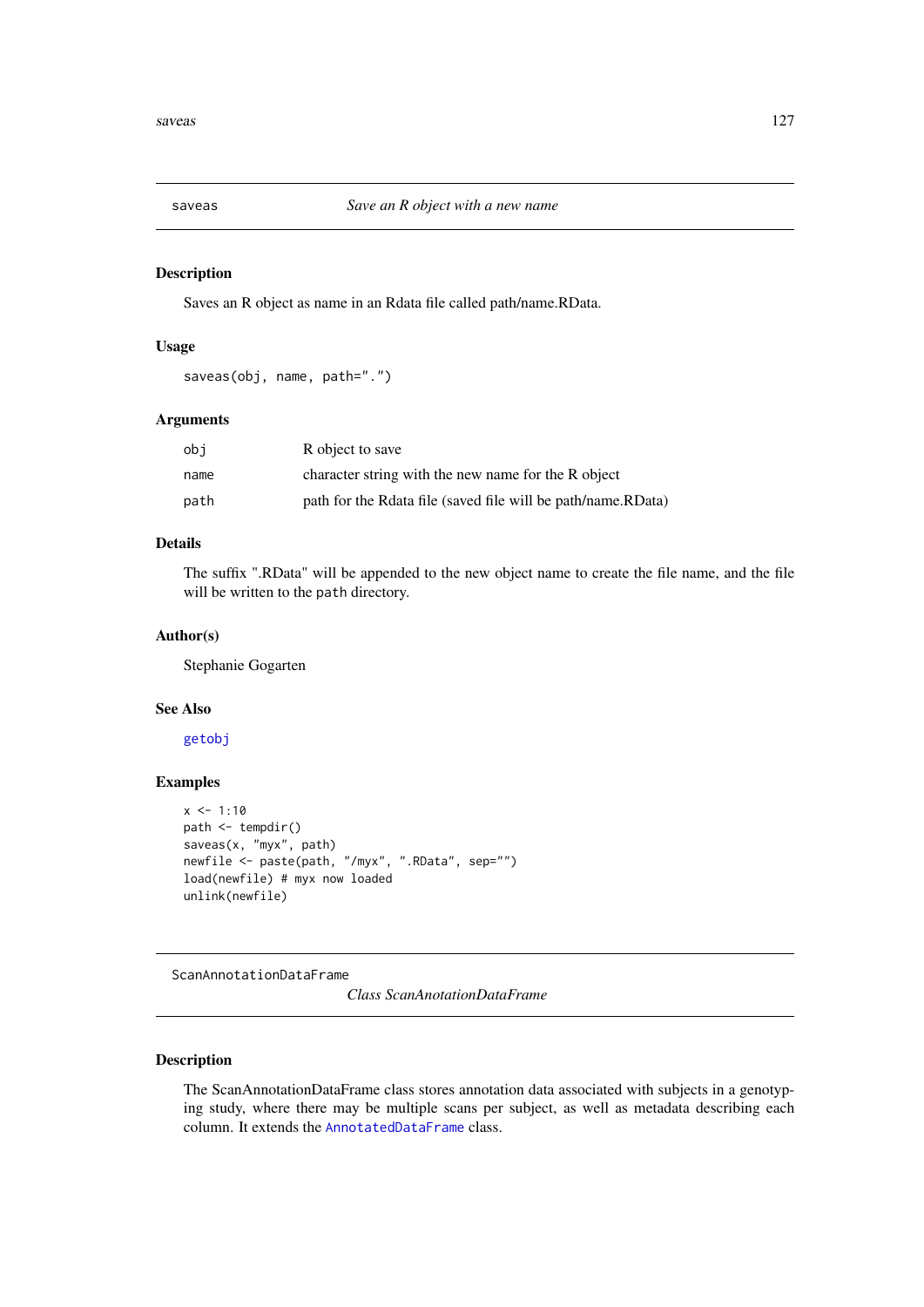#### Extends

[AnnotatedDataFrame](#page-0-0)

# **Constructor**

ScanAnnotationDataFrame(data,metadata):

data must be a data.frame containing the scan annotation. It must contain at least the following column:

• "scanID": vector containing unique scan ids.

If a column representing sex is present, it must have the following format:

• "sex": character vector with values 'M' or 'F'.

metadata is an optional data.frame containing a description for each column in data. It should contain a column "labelDescription", with row.names(metadata) == names(data). The ScanAnnotationDataFrame constructor creates and returns a ScanAnnotationDataFrame instance.

# Accessors

In the code snippets below, object is a ScanAnnotationDataFrame object.

- getScanID(object,index): A unique vector of scan IDs. The optional index is a logical or integer vector specifying elements to extract.
- getSex(object,index): A character vector of sex, with values 'M' or 'F'. The optional index is a logical or integer vector specifying elements to extract.
- hasSex(object): Returns TRUE if the column 'sex' is present in object.
- getVariable(object, varname, index): A vector of the column varname. The optional index is a logical or integer vector specifying elements to extract. If varname is itself a vector, returns a data.frame. Returns NULL if varname is not found in object.
- hasVariable(object, varname): Returns TRUE if varname is a column in object, FALSE if not.
- getVariableNames(object): Returns a character vector with the names of all columns in object.
- getAnnotation(object): Returns all annotation variables as a data frame.
- getMetadata(object): Returns metadata describing the annotation variables as a data frame. Inherited methods from [AnnotatedDataFrame](#page-0-0):
- varLabels(object): Returns a character vector with the names of all columns in object.
- pData(object): Returns all annotation variables as a data frame, or sets the annotation variables with pData(object) <- df.
- varMetadata(object): Returns metadata describing the annotation variables as a data frame, or sets the metadata with varMetadata(object) <-df.
- The operators  $\$$  and  $[$  work just as they do in standard data frames, for both retrieval and assignment.

#### Author(s)

Stephanie Gogarten

#### See Also

[AnnotatedDataFrame](#page-0-0), [SnpAnnotationDataFrame](#page-133-0), [GenotypeData](#page-66-0), [IntensityData](#page-86-0)

<span id="page-127-0"></span>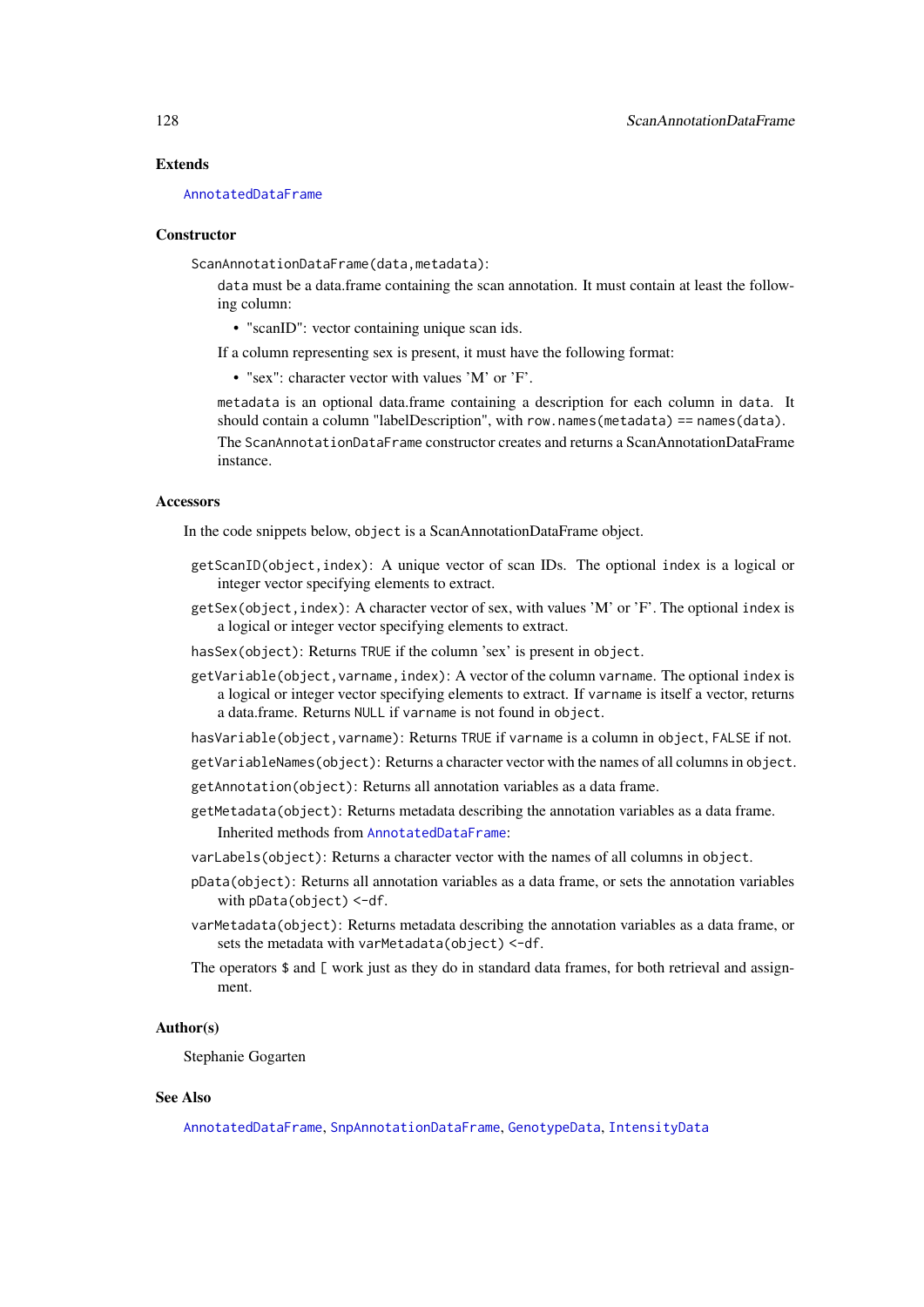# <span id="page-128-1"></span>ScanAnnotationSQLite 129

#### Examples

```
library(GWASdata)
data(illumina_scan_annot)
scanAnnot <- ScanAnnotationDataFrame(illumina_scan_annot)
scanID <- getScanID(scanAnnot)
sex <- getSex(scanAnnot)
if (hasVariable(scanAnnot, "plate")) plate <- getVariable(scanAnnot, "plate")
subjectID <- getVariable(scanAnnot, "subjectID", index=(sex == "M"))
# list columns
varLabels(scanAnnot)
# add metadata
meta <- varMetadata(scanAnnot)
meta["scanID", "labelDescription"] <- "unique scan ID"
varMetadata(scanAnnot) <- meta
# display data
head(pData(scanAnnot))
# standard operators
scanID <- scanAnnot$scanID
sex <- scanAnnot[["sex"]]
subset <- scanAnnot[1:10, 1:5]
scanAnnot$newVar <- rep(1, nrow(scanAnnot))
# replace data
df <- pData(scanAnnot)
pData(scanAnnot) <- df
```
<span id="page-128-0"></span>ScanAnnotationSQLite *Class ScanAnotationSQLite*

# Description

The ScanAnnotationSQLite class stores annotation data associated with scans, as well as metadata describing each column, in an SQLite database.

# **Constructor**

ScanAnnotationSQLite(dbpath):

dbpath is the path to a SQLite database with tables "Annotation" and "Metadata." "Annotation" must contain at least the following column:

• "scanID": vector containing unique scan ids.

If a column representing sex is present, it must have the following format:

• "sex": character vector with values 'M' or 'F'.

"Metadata" must contain at least the following columns:

- "varname": name of variable in annotation
- "description": description of column in annotation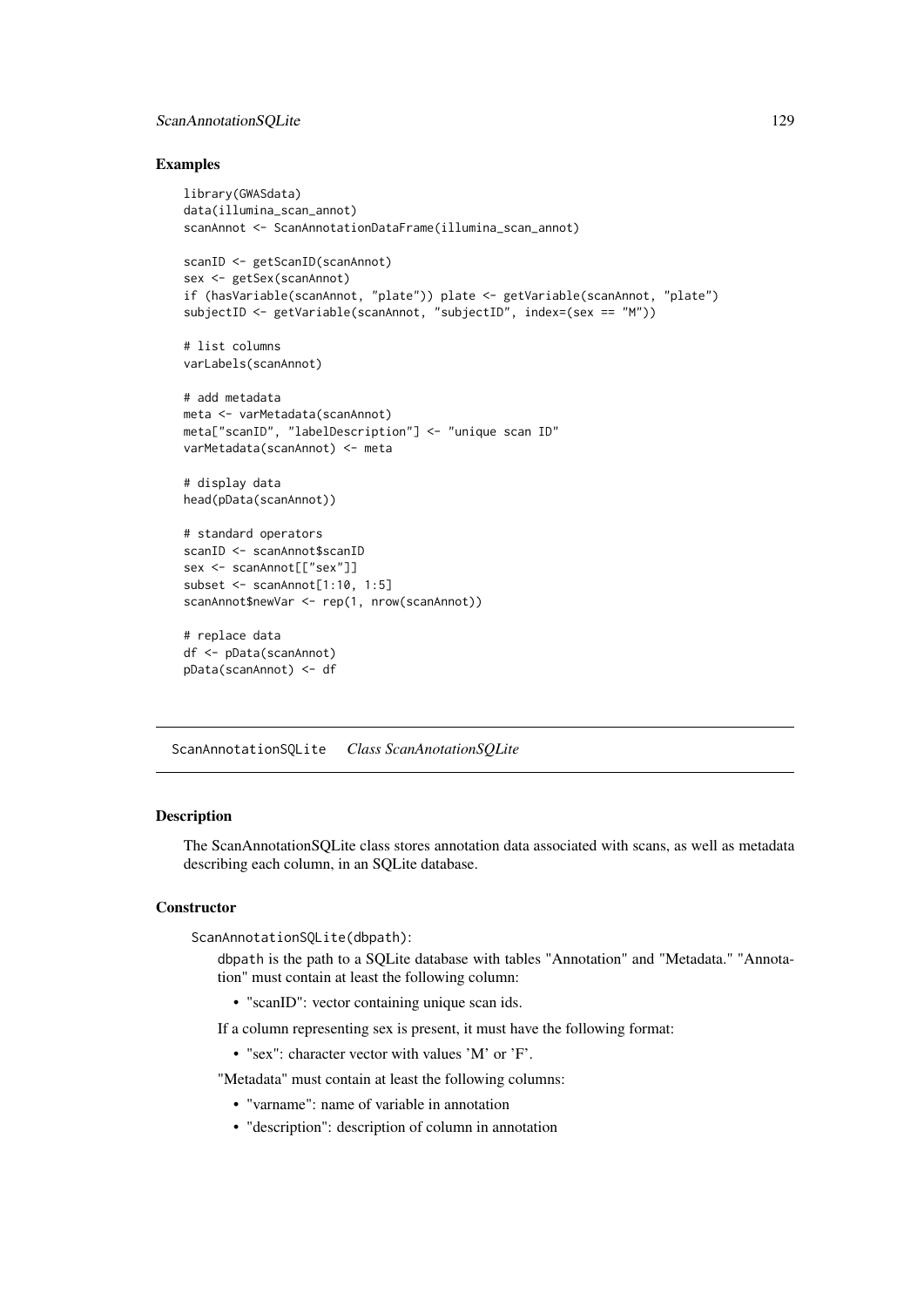<span id="page-129-0"></span>If the database does not yet exist, a database is created with tables "Annotation" and "Metadata."

The ScanAnnotationSQLite constructor creates and returns a ScanAnnotationSQLite instance.

# Accessors

In the code snippets below, object is a ScanAnnotationSQLite object.

open(object): Opens a connection to the database.

close(object): Closes the database connection.

nscan(object): The number of scans in the database.

- getScanID(object,index,condition): A unique vector of scan IDs. The optional index is a logical or integer vector specifying elements to extract. The optional condition is a character string with an SQL clause used to select data (e.g., "LIMIT 10", "WHERE sex='M'").
- getSex(object,index,condition): A character vector of sex, with values 'M' or 'F'. The optional index is a logical or integer vector specifying elements to extract. The optional condition is a character string with an SQL clause used to select data.

hasSex(object): Returns TRUE if the column 'sex' is present in object.

getVariable(object,varname,index,condition): A vector of the column varname. The optional index is a logical or integer vector specifying elements to extract. The optional condition is a character string with an SQL clause used to select data (e.g., "LIMIT 10", "WHERE sex='M'"). Returns NULL if varname is not found in object.

hasVariable(object,varname): Returns TRUE if varname is a column in object, FALSE if not.

getVariableNames(object): Returns a character vector with the names of all columns in object.

getAnnotation(object): Returns all annotation variables as a data frame.

- getMetadata(object): Returns metadata describing the annotation variables as a data frame.
- getQuery(object, statement): Returns result of the SQL query statement.
- writeAnnotation(object,value,append=FALSE,overwrite=TRUE): Writes value to the scan annotation table. value must be a data.frame containing a column "scanID".
- writeMetadata(object.value.append=FALSE.overwrite=TRUE): Writes value to the metadata table. value should be a data.frame containing columns "varname" and "description".

#### Author(s)

Stephanie Gogarten

#### See Also

[SnpAnnotationSQLite](#page-136-0), [ScanAnnotationDataFrame](#page-126-0), [GenotypeData](#page-66-0), [IntensityData](#page-86-0)

```
library(GWASdata)
dbpath <- tempfile()
scanAnnot <- ScanAnnotationSQLite(dbpath)
```

```
data(illumina_scan_annot)
writeAnnotation(scanAnnot, illumina_scan_annot)
```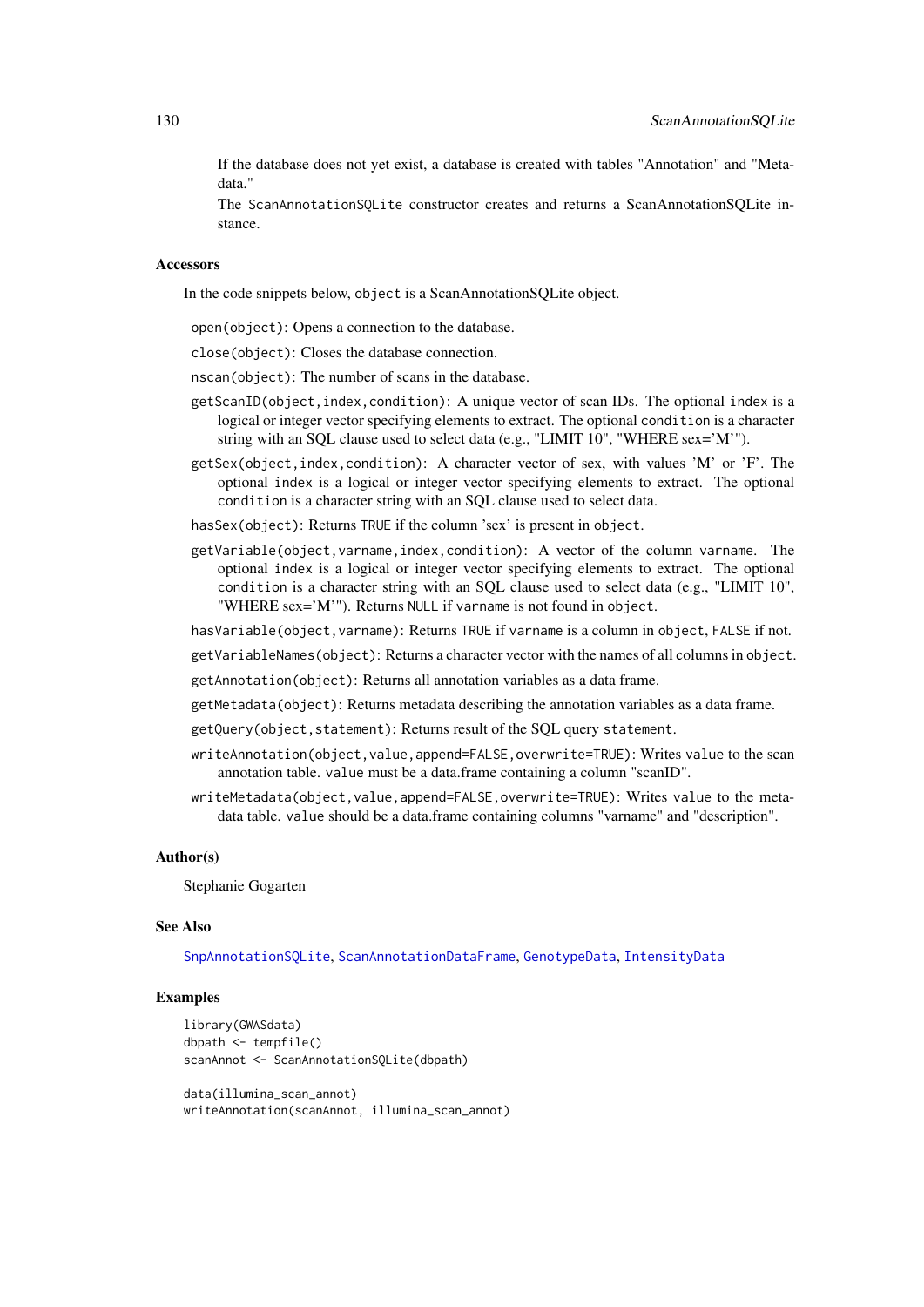# <span id="page-130-0"></span>setMissingGenotypes 131

```
# list columns
vars <- getVariableNames(scanAnnot)
# add metadata
metadf <- data.frame(varname=vars, description=rep(NA, length(vars)),
  row.names=vars, stringsAsFactors=FALSE)
metadf["scanID", "description"] <- "unique id"
writeMetadata(scanAnnot, metadf)
scanID <- getScanID(scanAnnot)
sex <- getSex(scanAnnot)
if (hasVariable(scanAnnot, "plate")) plate <- getVariable(scanAnnot, "plate")
subjectID <- getVariable(scanAnnot, "subjectID", condition="WHERE sex='M'")
# display data
head(getAnnotation(scanAnnot))
getMetadata(scanAnnot)
close(scanAnnot)
file.remove(dbpath)
```
setMissingGenotypes *Write a new netCDF or GDS file, setting certain SNPs to missing*

# Description

setMissingGenotypes copies an existing GDS or netCDF genotype file to a new one, setting SNPs in specified regions to missing.

# Usage

```
setMissingGenotypes(parent.file, new.file, regions, file.type=c("gds", "ncdf"),
                    sample.include=NULL, compress="LZMA_RA",
                    copy.attributes=TRUE, verbose=TRUE)
```
# Arguments

| parent.file     | Name of the parent file.                                                                   |
|-----------------|--------------------------------------------------------------------------------------------|
| new.file        | Name of the new file                                                                       |
| regions         | Data.frame of chromosome regions with columns "scanID", "chromosome", "left.base", "right. |
| file.type       | The type of parent. file and new. file ("gds" or "ncdf")                                   |
|                 | sample.include Vector of sampleIDs to include in new.file                                  |
| compress        | The compression level for variables in a GDS file (see add.gdsn for options).              |
| copy.attributes |                                                                                            |
|                 | Logical value specifying whether to copy chromosome attributes to the new file.            |
| verbose         | Logical value specifying whether to show progress information.                             |
|                 |                                                                                            |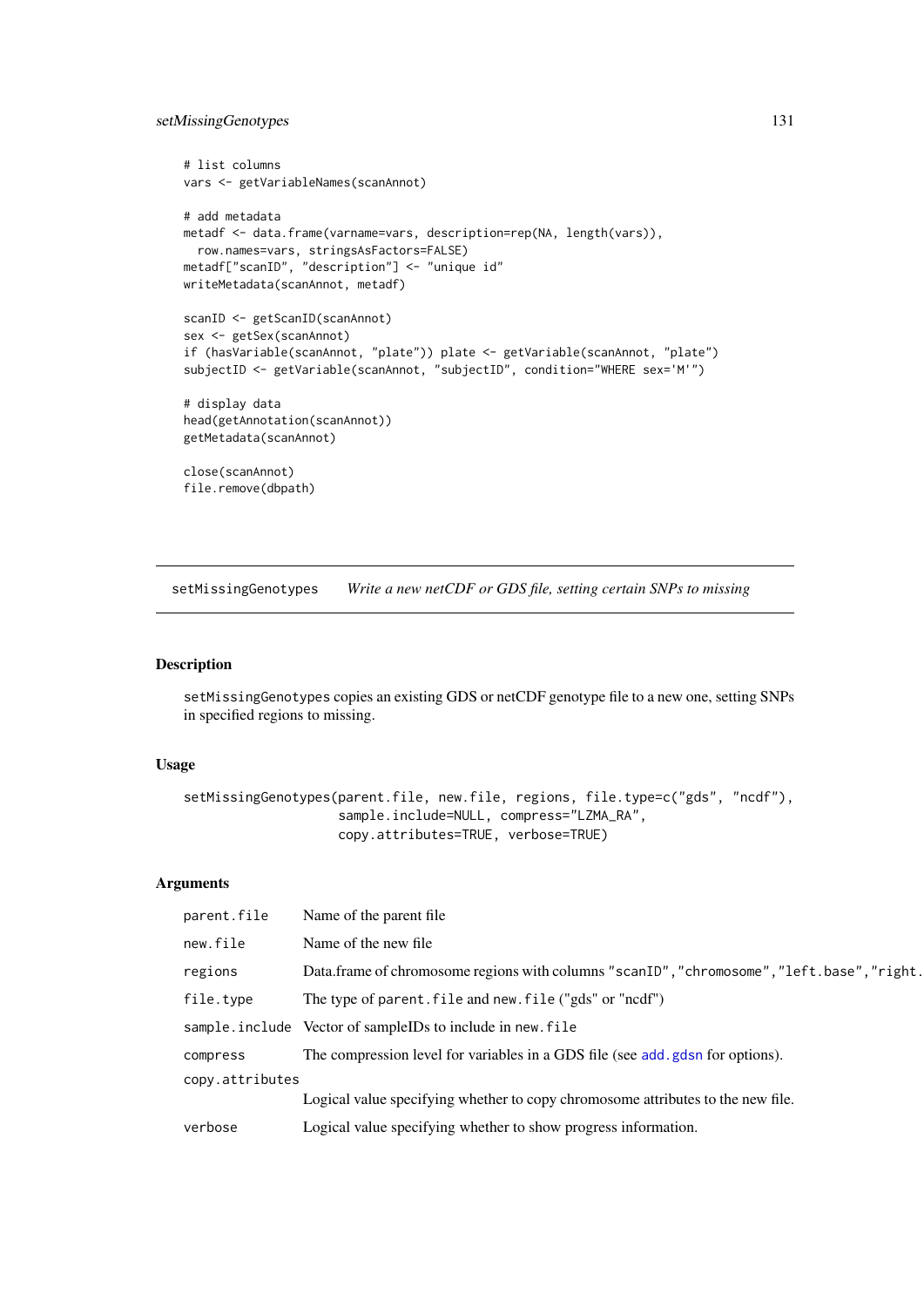# Details

setMissingGenotypes removes chromosome regions by setting SNPs that fall within the anomaly regions to NA (i.e., the missing value in the netCDF/GDS file). Optionally, entire samples may be excluded from the netCDF/GDS file as well: if the sample.include argument is given, only the scanIDs in this vector will be written to the new file, so the sample dimension will be length(sample.include).

For regions with whole.chrom=TRUE, the entire chromosome will be set to NA for that sample. For other regions, only the region between left.base and right.base will be set to NA.

# Author(s)

Stephanie Gogarten

#### See Also

[gdsSubset](#page-63-0), [anomSegStats](#page-17-0) for chromosome anomaly regions

# Examples

```
gdsfile <- system.file("extdata", "illumina_geno.gds", package="GWASdata")
gds <- GdsGenotypeReader(gdsfile)
sample.sel <- getScanID(gds, index=1:10)
close(gds)
regions <- data.frame("scanID"=sample.sel[1:3], "chromosome"=c(21,22,23),
  "left.base"=c(14000000, 30000000, NA), "right.base"=c(28000000, 450000000, NA),
  whole.chrom=c(FALSE, FALSE, TRUE))
```

```
newgds <- tempfile()
setMissingGenotypes(gdsfile, newgds, regions, file.type="gds", sample.include=sample.sel)
file.remove(newgds)
```
simulateGenotypeMatrix

*Simulate Genotype or Intensity Matrix & Load into GDS/NetCDF File*

# Description

These functions create a simulated genotype or intensity file for test and examples.

# Usage

```
simulateGenotypeMatrix(n.snps=10, n.chromosomes=10,
                       n.samples=1000, filename,
                       file.type=c("gds", "ncdf"), silent=TRUE)
```
#### Arguments

| n.snps        | An integer corresponding to the number of SNPs per chromosome, the default<br>value is 10. For this function, the number of SNPs is assumed to be the same for |
|---------------|----------------------------------------------------------------------------------------------------------------------------------------------------------------|
|               | every chromosome.                                                                                                                                              |
| n.chromosomes | An integer value describing the total number of chromosomes with default value                                                                                 |

<span id="page-131-0"></span>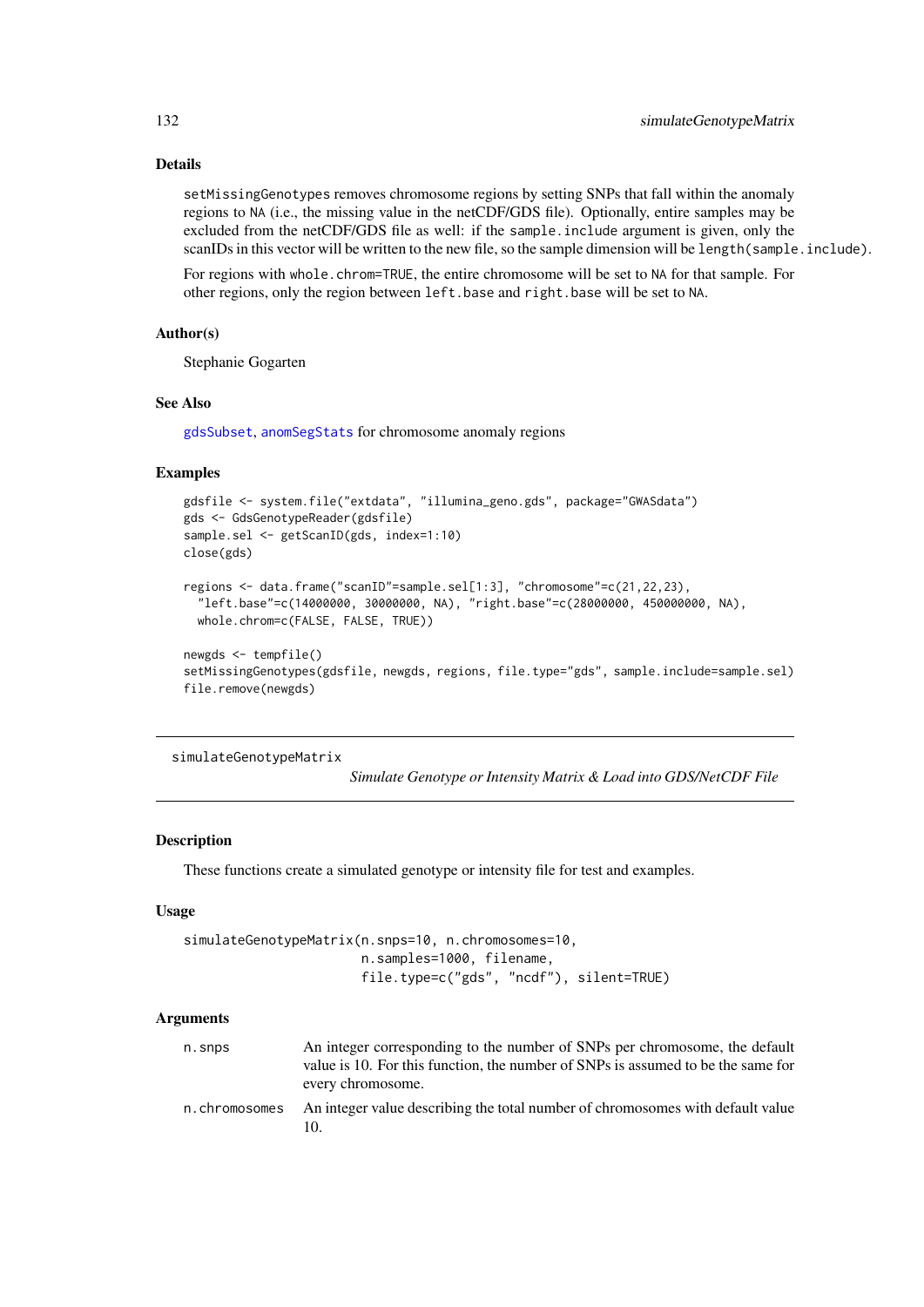<span id="page-132-0"></span>

| n.samples | An integer representing the number of samples for our data. The default value<br>is 1000 samples.                                                    |
|-----------|------------------------------------------------------------------------------------------------------------------------------------------------------|
| filename  | A string that will be used as the name of the file. This is to be used later when<br>opening and retrieving data generated from this function.       |
| file.type | The type of file to create ("gds" or "ncdf")                                                                                                         |
| silent    | Logical value. If FALSE, the function returns a table of genotype counts gener-<br>ated. The default is TRUE; no data will be returned in this case. |

#### Details

The resulting netCDF file will have the following characteristics:

Dimensions:

'snp': n.snps\*n.chromosomes length

'sample': n.samples length

Variables:

'sampleID': sample dimension, values 1-n.samples

'position': snp dimension, values [1,2,...,n.chromosomes] n.snps times

 $'$ chromosome': snp dimension, values  $[1,1,...]$ n.snps times,  $[2,2,...]$ n.snps times, ..., [n.chromosomes,n.chromosomes,...]n. times

'genotype': 2-dimensional snp x sample, values 0, 1, 2 chosen from allele frequencies that were generated from a uniform distribution on (0,1). The missing rate is 0.05 (constant across all SNPs) and is denoted by -1.

#### OR

'quality': 2-dimensional snp x sample, values between 0 and 1 chosen randomly from a uniform distribution. There is one quality value per snp, so this value is constant across all samples.

'X': 2-dimensional snp x sample, value of X intensity taken from a normal distribution. The mean of the distribution for each SNP is based upon the sample genotype. Mean is 0,2 if sample is homozygous, 1 if heterozygous.

'Y': 2-dimensional snp x sample, value of Y intensity also chosen from a normal distribution, where the mean is chosen according to the mean of  $X$  so that sum of means  $= 2$ .

# Value

simulateGenotypeMatrix returns a table of genotype calls if the silent variable is set to FALSE, where 2 indicates an AA genotype, 1 is AB, 0 is BB and -1 corresponds to a missing genotype call.

simulateIntensityMatrix returns a list if the silent variable is set to FALSE, which includes:

| het   | Heterozygosity table     |
|-------|--------------------------|
| nmiss | Number of missing values |

A file is created and written to disk.

# Author(s)

Caitlin McHugh

# See Also

[GdsGenotypeReader](#page-56-0), [GdsIntensityReader](#page-59-0), [NcdfGenotypeReader](#page-101-0), [NcdfIntensityReader](#page-103-0)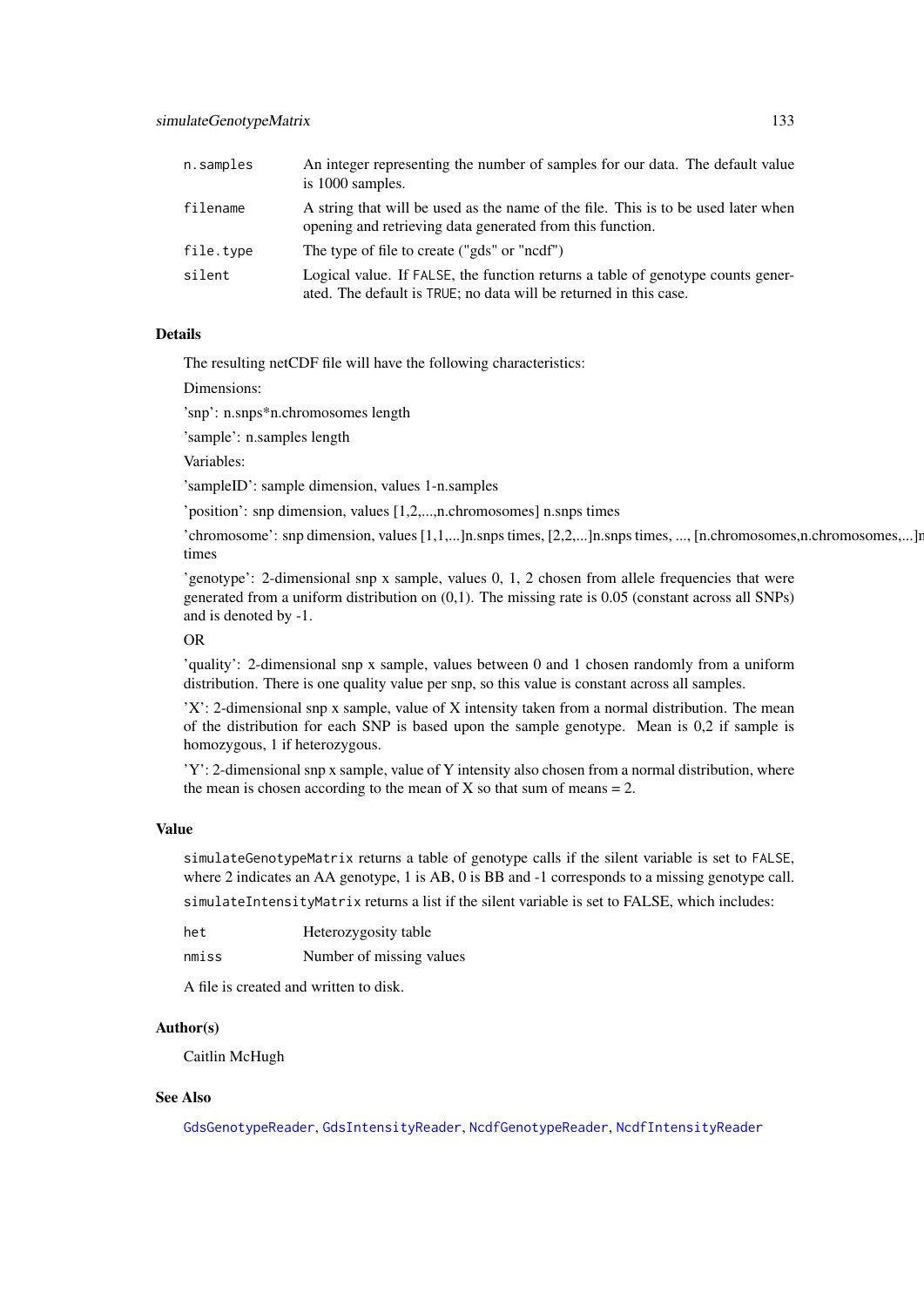#### Examples

```
filenm <- tempfile()
simulateGenotypeMatrix(filename=filenm )
file <- GdsGenotypeReader(filenm)
file #notice the dimensions and variables listed
genot <- getGenotype(file)
table(genot) #can see the number of missing calls
chrom <- getChromosome(file)
unique(chrom) #there are indeed 10 chromosomes, as specified in the function call
close(file)
simulateIntensityMatrix(filename=filenm, silent=FALSE )
file <- GdsIntensityReader(filenm)
file #notice the dimensions and variables listed
xint <- getX(file)
yint <- getY(file)
print("Number missing is: "); sum(is.na(xint))
chrom <- getChromosome(file)
unique(chrom) #there are indeed 10 chromosomes, as specified in the function call
close(file)
unlink(filenm)
```
<span id="page-133-0"></span>SnpAnnotationDataFrame

*Class SnpAnotationDataFrame*

# Description

The SnpAnnotationDataFrame class stores annotation data associated with SNPs, as well as metadata describing each column. It extends the [AnnotatedDataFrame](#page-0-0) class.

# Extends

[AnnotatedDataFrame](#page-0-0)

# **Constructor**

SnpAnnotationDataFrame(data,metadata):

data must be a data.frame containing the SNP annotation. It must contain at least the following columns:

- "snpID": integer vector containing unique SNP ids.
- "chromosome": integer vector containing chromosome codes.

<span id="page-133-1"></span>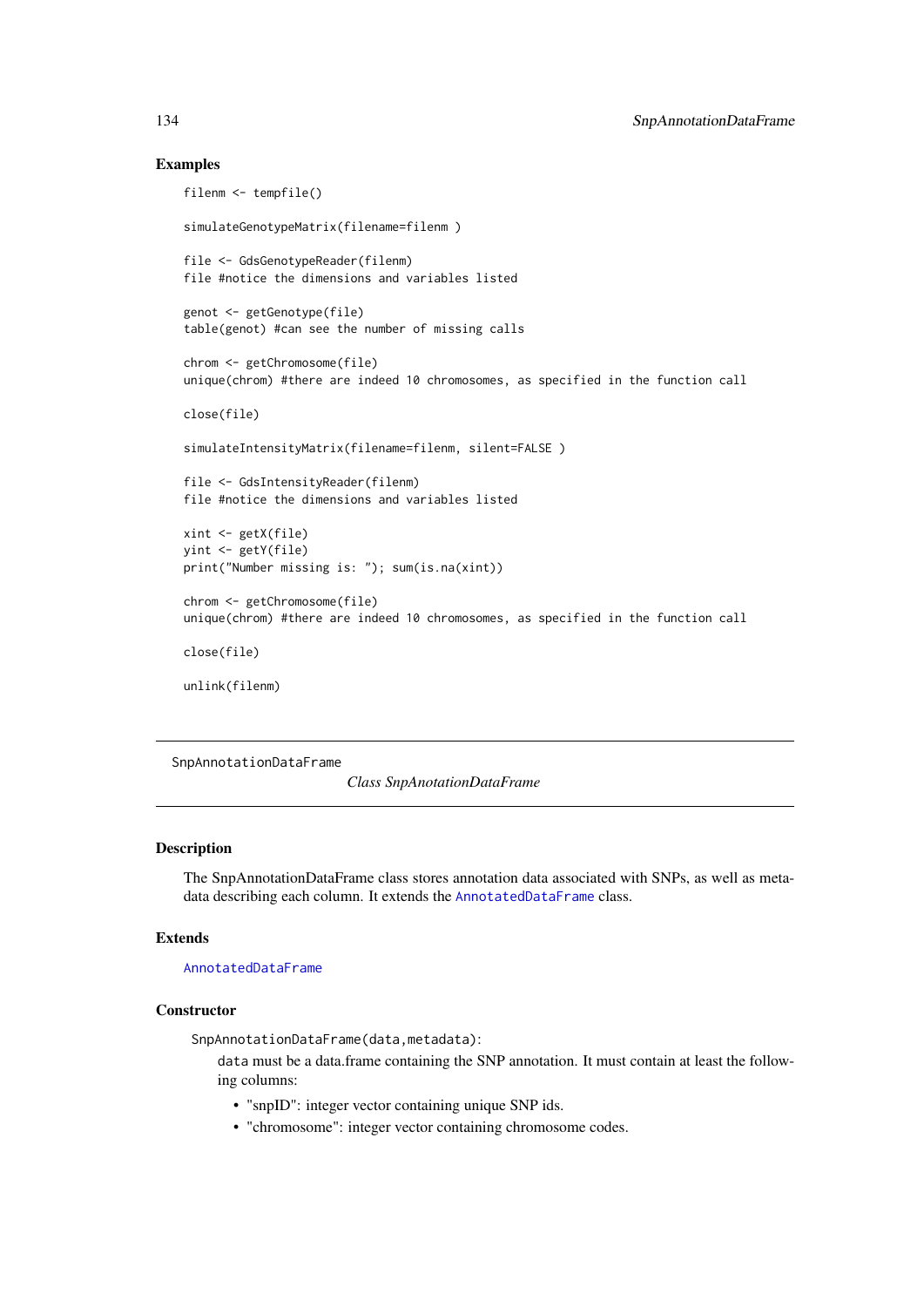• "position": integer vector containing position (in base pairs) on the chromosome.

Default values for chromosome codes are 1-22=autosome, 23=X, 24=XY, 25=Y, 26=M. The defaults may be changed with the arguments autosomeCode, XchromCode, XYchromCode, YchromCode, and MchromCode.

metadata is an optional data.frame containing a description for each column in data. It should contain a column "labelDescription", with row.names(metadata) == names(data).

The SnpAnnotationDataFrame constructor creates and returns a SnpAnnotationDataFrame instance.

#### Accessors

In the code snippets below, object is a SnpAnnotationDataFrame object.

- getSnpID(object,index): A unique integer vector of snp IDs. The optional index is a logical or integer vector specifying elements to extract.
- getChromosome(object,index,char=FALSE): A vector of chromosomes. The optional index is a logical or integer vector specifying elements to extract. If char=FALSE (default), returns an integer vector. If char=TRUE, returns a character vector with elements in (1:22,X,XY,Y,M,U). "U" stands for "Unknown" and is the value given to any chromosome code not falling in the other categories.
- getPosition(object,index): An integer vector of base pair positions. The optional index is a logical or integer vector specifying elements to extract.
- getAlleleA(object,index): A character vector of A alleles. The optional index is a logical or integer vector specifying elements to extract.
- getAlleleB(object,index): A character vector of B alleles. The optional index is a logical or integer vector specifying elements to extract.
- getVariable(object, varname, index): A vector of the column varname. The optional index is a logical or integer vector specifying elements to extract. If varname is itself a vector, returns a data.frame. Returns NULL if varname is not found in object.
- hasVariable(object,varname): Returns TRUE if varname is a column in object, FALSE if not.
- getVariableNames(object): Returns a character vector with the names of all columns in object.
- getAnnotation(object): Returns all annotation variables as a data frame.
- getMetadata(object): Returns metadata describing the annotation variables as a data frame. Inherited methods from [AnnotatedDataFrame](#page-0-0):
- varLabels(object): Returns a character vector with the names of all columns in object.
- pData(object): Returns all annotation variables as a data frame, or sets the annotation variables with pData(object) <-df.
- varMetadata(object): Returns metadata describing the annotation variables as a data frame, or sets the metadata with varMetadata(object) <-df.
- The operators [, \$, and [[ work just as they do in standard data frames, for both retrieval and assignment.
- autosomeCode(object): Returns the integer codes for the autosomes.
- XchromCode(object): Returns the integer code for the X chromosome.
- XYchromCode(object): Returns the integer code for the pseudoautosomal region.
- YchromCode(object): Returns the integer code for the Y chromosome.
- MchromCode(object): Returns the integer code for mitochondrial SNPs.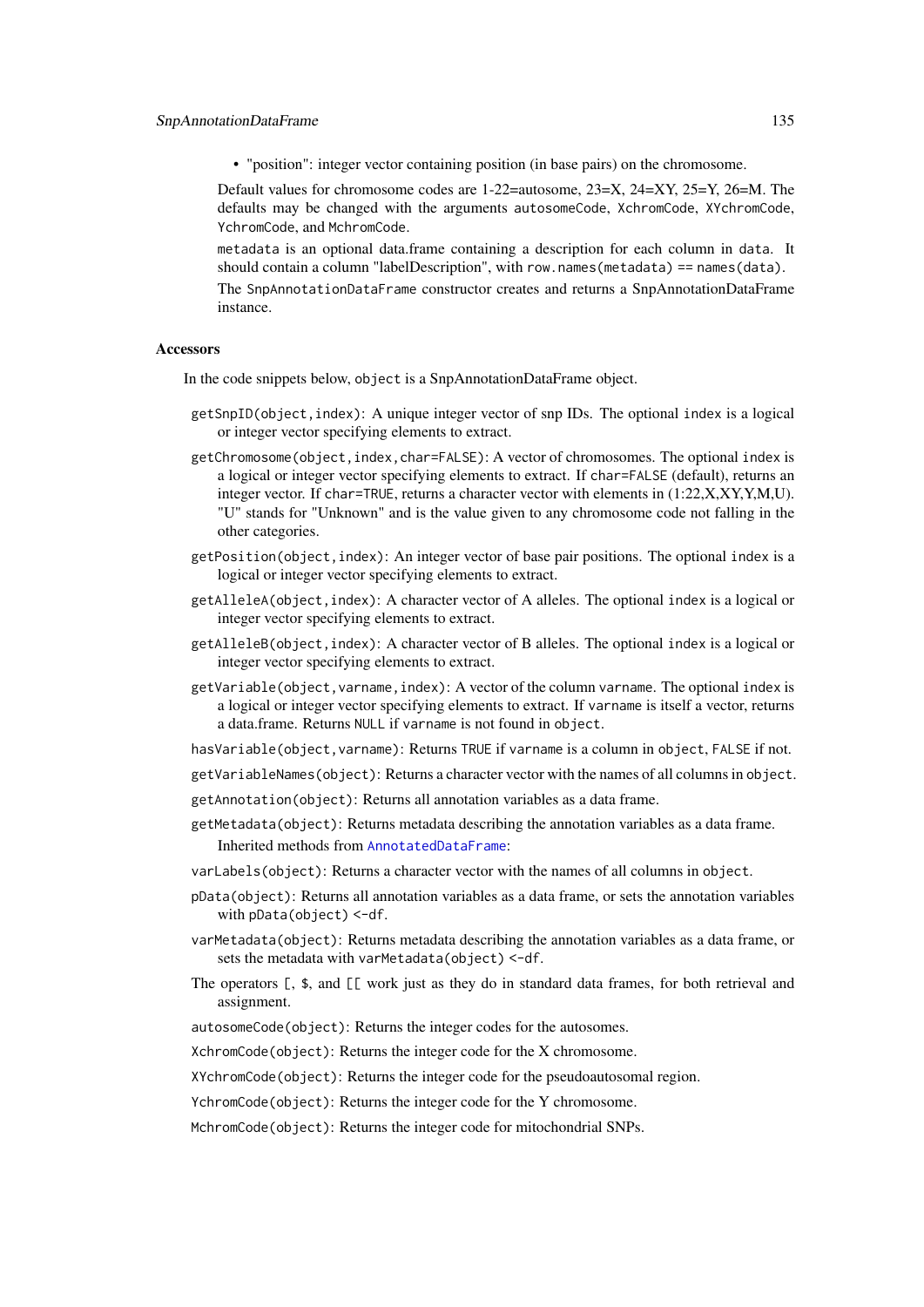# Author(s)

Stephanie Gogarten

# See Also

[AnnotatedDataFrame](#page-0-0), [ScanAnnotationDataFrame](#page-126-0), [GenotypeData](#page-66-0), [IntensityData](#page-86-0)

```
library(GWASdata)
data(illumina_snp_annot)
snpAnnot <- SnpAnnotationDataFrame(illumina_snp_annot)
# list columns
varLabels(snpAnnot)
# add metadata
meta <- varMetadata(snpAnnot)
meta["snpID", "labelDescription"] <- "unique integer ID"
varMetadata(snpAnnot) <- meta
# get snpID and chromosome
snpID <- getSnpID(snpAnnot)
chrom <- getChromosome(snpAnnot)
# get positions only for chromosome 22
pos22 <- getPosition(snpAnnot, index=(chrom == 22))
# get rsID
if (hasVariable(snpAnnot, "rsID")) rsID <- getVariable(snpAnnot, "rsID")
# display data
head(pData(snpAnnot))
# standard operators
snpID <- snpAnnot$snpID
chrom <- snpAnnot[["chromosome"]]
subset <- snpAnnot[1:10, 1:5]
snpAnnot$newVar <- rep(1, nrow(snpAnnot))
# replace data
df <- pData(snpAnnot)
pData(snpAnnot) <- df
# PLINK chromosome coding
snpID <- 1:10
chrom <- c(rep(1L,5), 23:27)
pos <- 101:110
df <- data.frame(snpID=snpID, chromosome=chrom, position=pos)
snpAnnot <- SnpAnnotationDataFrame(df, YchromCode=24L, XYchromCode=25L)
getChromosome(snpAnnot, char=TRUE)
```
<span id="page-135-0"></span>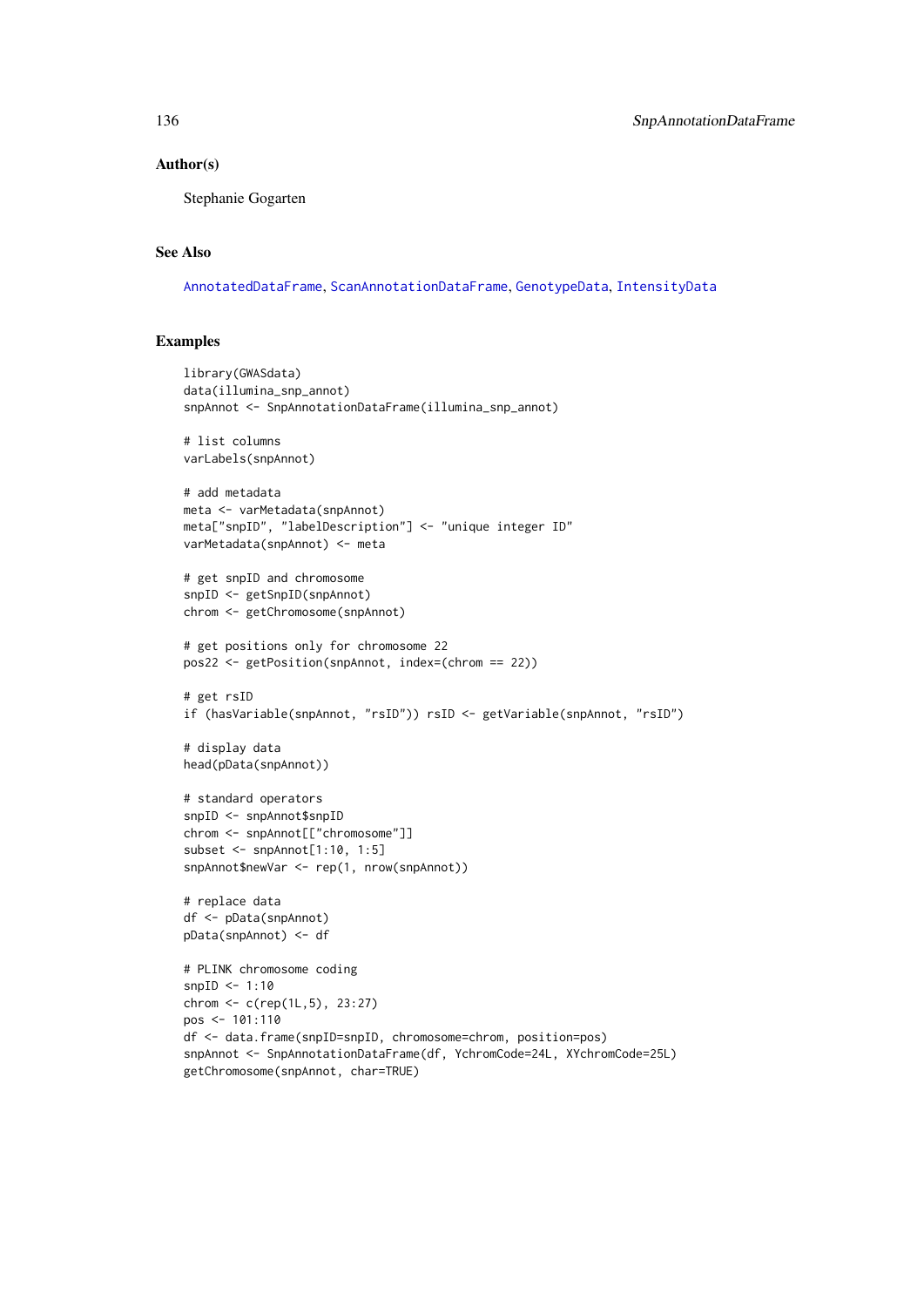<span id="page-136-1"></span><span id="page-136-0"></span>SnpAnnotationSQLite *Class SnpAnotationSQLite*

#### Description

The SnpAnnotationSQLite class stores annotation data associated with SNPs, as well as metadata describing each column, in an SQLite database.

#### **Constructor**

SnpAnnotationSQLite(dbpath):

dbpath is the path to a SQLite database with tables "Annotation" and "Metadata." "Annotation" must contain at least the following columns:

- "snpID": integer vector containing unique SNP ids.
- "chromosome": integer vector containing chromosome codes.
- "position": integer vector containing position (in base pairs) on the chromosome.

Default values for chromosome codes are 1-22=autosome, 23=X, 24=XY, 25=Y, 26=M. The defaults may be changed with the arguments autosomeCode, XchromCode, XYchromCode, YchromCode, and MchromCode.

"Metadata" must contain at least the following columns:

- "varname": name of variable in annotation
- "description": description of column in annotation

If the database does not yet exist, a database is created with tables "Annotation" and "Metadata."

The SnpAnnotationSQLite constructor creates and returns a SnpAnnotationSQLite instance.

#### **Accessors**

In the code snippets below, object is a SnpAnnotationSQLite object.

open(object): Opens a connection to the database.

close(object): Closes the database connection.

nsnp(object): The number of SNPs in the database.

- getSnpID(object, index, condition): A unique integer vector of snp IDs. The optional index is a logical or integer vector specifying elements to extract. The optional condition is a character string with an SQL clause used to select data (e.g., "LIMIT 10", "WHERE chromosome $=1$ ").
- getChromosome(object,index,condition,char=FALSE): A vector of chromosomes. The optional index is a logical or integer vector specifying elements to extract. The optional condition is a character string with an SQL clause used to select data (e.g., "LIMIT 10", "WHERE chromosome=1"). If char=FALSE (default), returns an integer vector. If char=TRUE, returns a character vector with elements in (1:22,X,XY,Y,M,U). "U" stands for "Unknown" and is the value given to any chromosome code not falling in the other categories.
- getPosition(object, index, condition): An integer vector of base pair positions. The optional index is a logical or integer vector specifying elements to extract. The optional condition is a character string with an SQL clause used to select data (e.g., "LIMIT 10", "WHERE chromosome=1").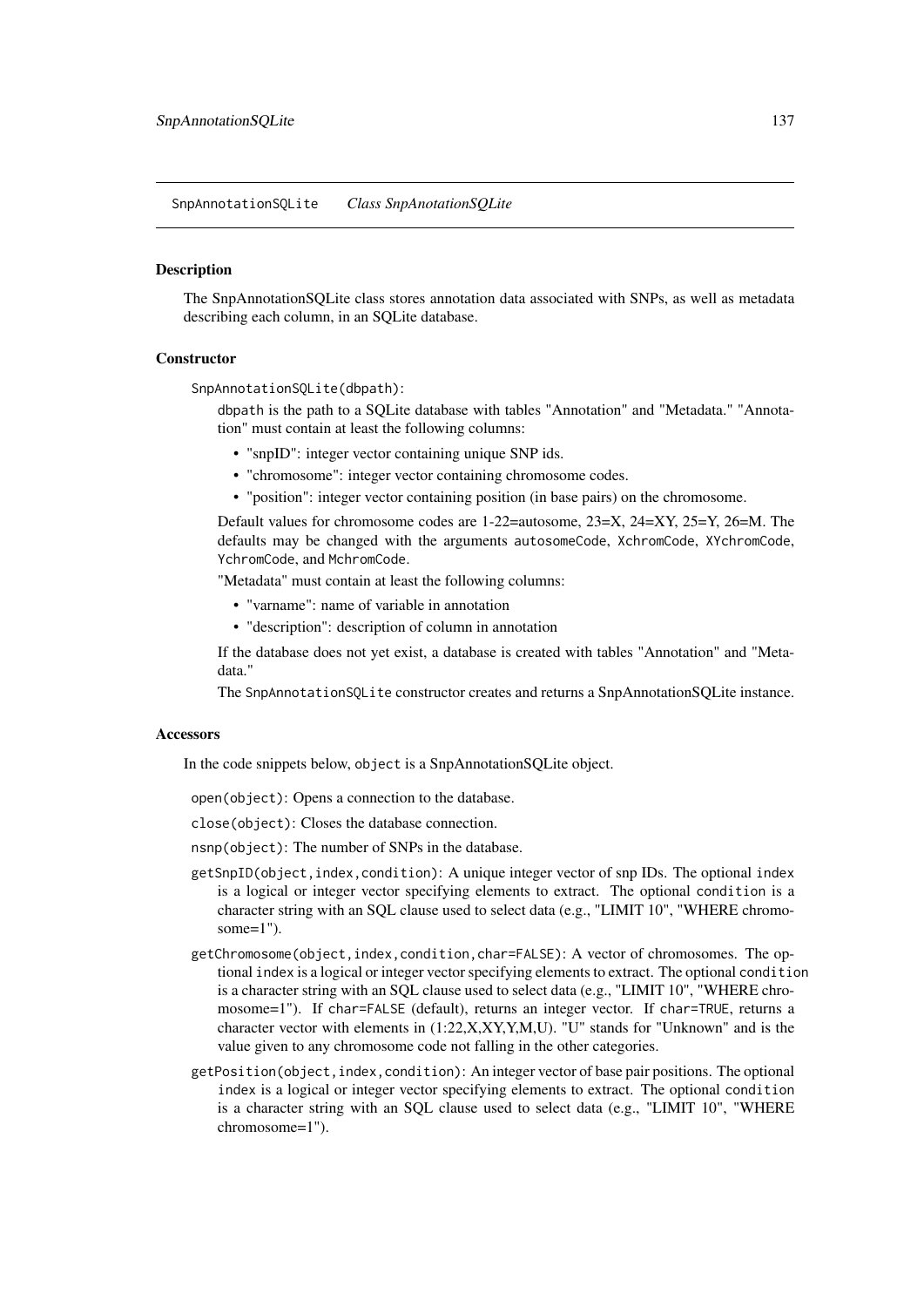- <span id="page-137-0"></span>getAlleleA(object,index): A character vector of A alleles. The optional condition is a character string with an SQL clause used to select data (e.g., "LIMIT 10", "WHERE chromosome=1").
- getAlleleB(object,index): A character vector of B alleles. The optional condition is a character string with an SQL clause used to select data (e.g., "LIMIT 10", "WHERE chromosome=1").
- getVariable(object,varname,index,condition): A vector of the column varname. The optional index is a logical or integer vector specifying elements to extract. The optional condition is a character string with an SQL clause used to select data (e.g., "LIMIT 10", "WHERE chromosome=1"). Returns NULL if varname is not found in object.

hasVariable(object, varname): Returns TRUE if varname is a column in object, FALSE if not.

getVariableNames(object): Returns a character vector with the names of all columns in object.

- getAnnotation(object): Returns all annotation variables as a data frame.
- getMetadata(object): Returns metadata describing the annotation variables as a data frame.
- getQuery(object,statement): Returns result of the SQL query statement.
- writeAnnotation(object, value, append=FALSE, overwrite=TRUE): Writes value to the SNP annotation table. value must be a data.frame containing columns "snpID", "chromosome", and "position".
- writeMetadata(object,value,append=FALSE,overwrite=TRUE): Writes value to the metadata table. value should be a data.frame containing columns "varname" and "description".

autosomeCode(object): Returns the integer codes for the autosomes.

XchromCode(object): Returns the integer code for the X chromosome.

XYchromCode(object): Returns the integer code for the pseudoautosomal region.

- YchromCode(object): Returns the integer code for the Y chromosome.
- MchromCode(object): Returns the integer code for mitochondrial SNPs.

# Author(s)

Stephanie Gogarten

# See Also

[ScanAnnotationSQLite](#page-128-0), [SnpAnnotationDataFrame](#page-133-0), [GenotypeData](#page-66-0), [IntensityData](#page-86-0)

# Examples

```
library(GWASdata)
dbpath <- tempfile()
snpAnnot <- SnpAnnotationSQLite(dbpath)
```
data(illumina\_snp\_annot) writeAnnotation(snpAnnot, illumina\_snp\_annot)

```
# list columns
vars <- getVariableNames(snpAnnot)
```

```
# add metadata
metadf <- data.frame(varname=vars, description=rep(NA, length(vars)),
 row.names=vars, stringsAsFactors=FALSE)
metadf["snpID", "description"] <- "integer id"
```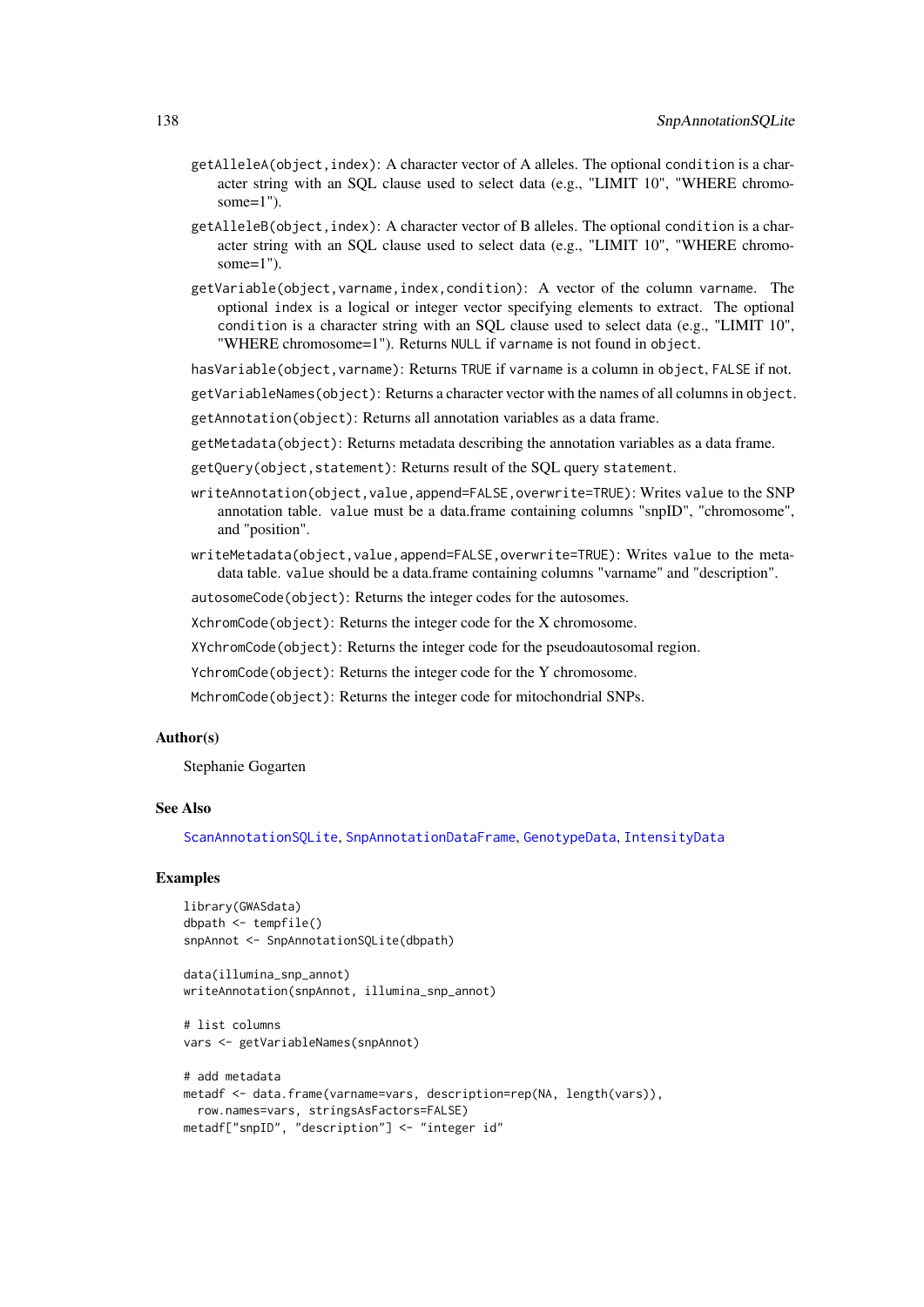#### <span id="page-138-1"></span>snpCorrelationPlot 139

```
writeMetadata(snpAnnot, metadf)
# get snpID and chromosome
snpID <- getSnpID(snpAnnot)
chrom <- getChromosome(snpAnnot)
# get positions only for chromosome 22
pos22 <- getPosition(snpAnnot, condition="WHERE chromosome = 22")
# get rsID
if (hasVariable(snpAnnot, "rsID")) rsID <- getVariable(snpAnnot, "rsID")
# display data
head(getAnnotation(snpAnnot))
getMetadata(snpAnnot)
close(snpAnnot)
file.remove(dbpath)
```
<span id="page-138-0"></span>snpCorrelationPlot *SNP correlation plot*

# Description

Plots SNP correlation versus chromosome.

# Usage

```
snpCorrelationPlot(correlations, chromosome,
                  ylim=c(0,1), ylab = "abs(correlation)", ...)
```
# Arguments

| A vector of correlations.                        |
|--------------------------------------------------|
| A vector containing the chromosome for each SNP. |
| The limits of the y axis.                        |
| The label for the y axis.                        |
| Other parameters to be passed directly to plot.  |
|                                                  |

# Details

Plots SNP correlations (from, e.g., PCA), versus chromosome.

correlations must have the same length as chromosome and is assumed to be in order of position on each chromosome. Values within each chromosome are evenly spaced along the X axis.

#### Author(s)

Cathy Laurie

# See Also

[manhattanPlot](#page-90-0)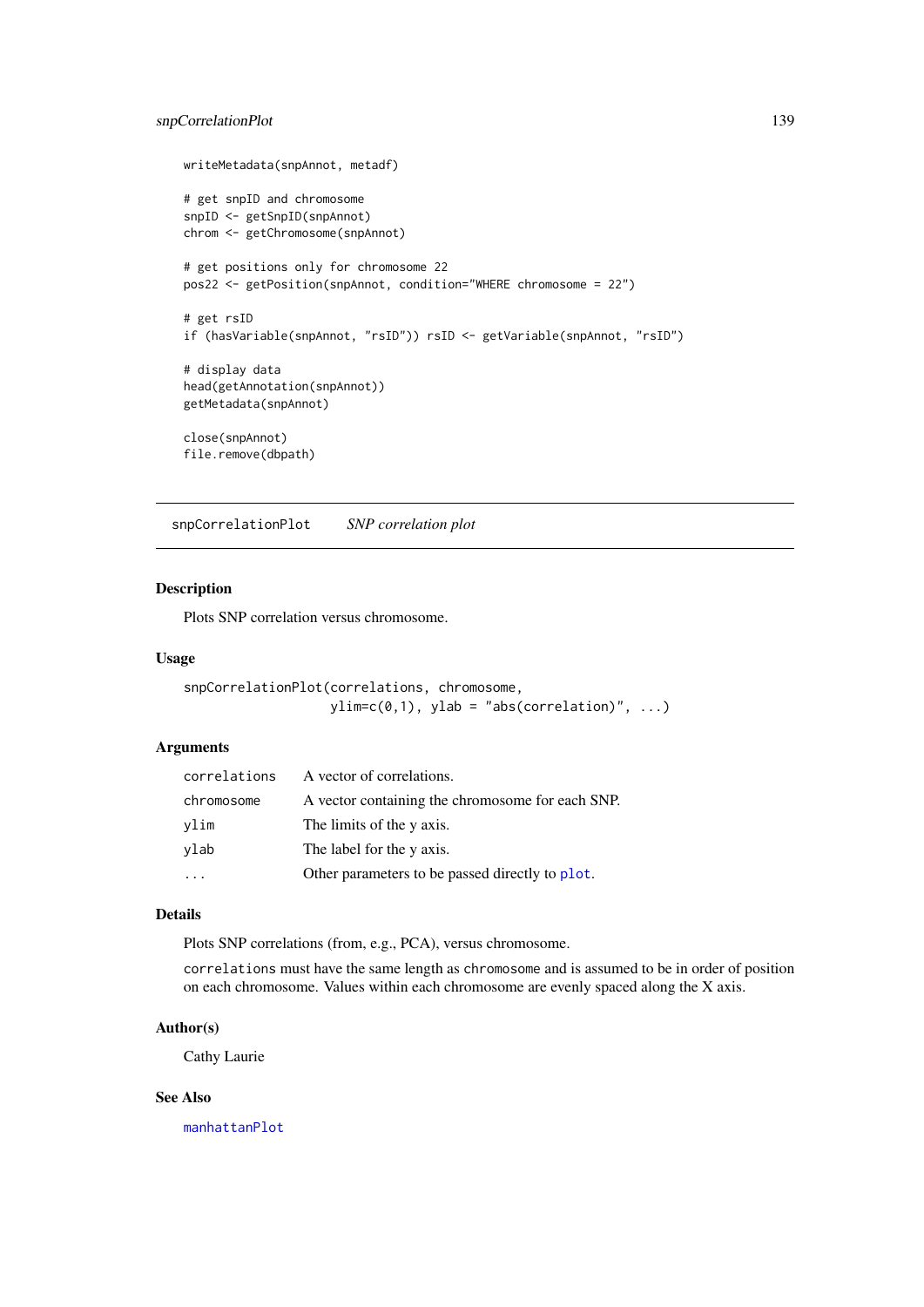<span id="page-139-0"></span>140 vcfWrite

# Examples

```
correlations <- sample(0.001*(0:1000), 1000, replace=TRUE)
chromosome <- c(rep(1,400), rep(2,350), rep("X",200), rep("Y",50))
snpCorrelationPlot(correlations, chromosome)
```
vcfWrite *Utility to write VCF file*

# Description

genoDataAsVCF creates a [VCF-class](#page-0-0) object.

vcfWrite writes a VCF file from a [GenotypeData](#page-66-0) object.

vcfCheck compares the genotypes in a VCF file to the corresponding genotypes in genoData.

# Usage

```
genoDataAsVCF(genoData, sample.col="scanID",
              id.col="snpID", qual.col=NULL, filter.cols=NULL,
              info.cols=NULL, scan.exclude=NULL, snp.exclude=NULL,
              scan.order=NULL, ref.allele=NULL)
vcfWrite(genoData, vcf.file="out.vcf", sample.col="scanID",
         id.col="snpID", qual.col=NULL, filter.cols=NULL,
         info.cols=NULL, scan.exclude=NULL, snp.exclude=NULL,
```
scan.order=NULL, ref.allele=NULL, block.size=1000, verbose=TRUE)

```
vcfCheck(genoData, vcf.file,
```

```
sample.col="scanID", id.col="snpID",
scan.exclude=NULL, snp.exclude=NULL,
block.size=1000, verbose=TRUE)
```
# Arguments

| genoData     | A GenotypeData object with scan and SNP annotation.                                                                                                                                                                                                       |
|--------------|-----------------------------------------------------------------------------------------------------------------------------------------------------------------------------------------------------------------------------------------------------------|
| vcf.file     | Filename for the output VCF file.                                                                                                                                                                                                                         |
| sample.col   | name of the column in the scan annotation to use as sample IDs in the VCF file                                                                                                                                                                            |
| id.col       | name of the column in the SNP annotation to use as "ID" column in the VCF<br>file                                                                                                                                                                         |
| qual.col     | name of the column in the SNP annotation to use as "QUAL" column in the<br>VCF file                                                                                                                                                                       |
| filter.cols  | vector of column names in the SNP annotation to use as "FILTER" column in<br>the VCF file. These columns should be logical vectors, with TRUE for SNPs to<br>be filtered. Any SNPs with a value of FALSE for all filter columns will be set to<br>"PASS". |
| info.cols    | vector of column names in the SNP annotation to concatenate for the "INFO"<br>column in the VCF file.                                                                                                                                                     |
| scan.exclude | vector of scanIDs to exclude from creation or checking of VCF file                                                                                                                                                                                        |
| snp.exclude  | vector of snpIDs to exclude from creation or checking of VCF file                                                                                                                                                                                         |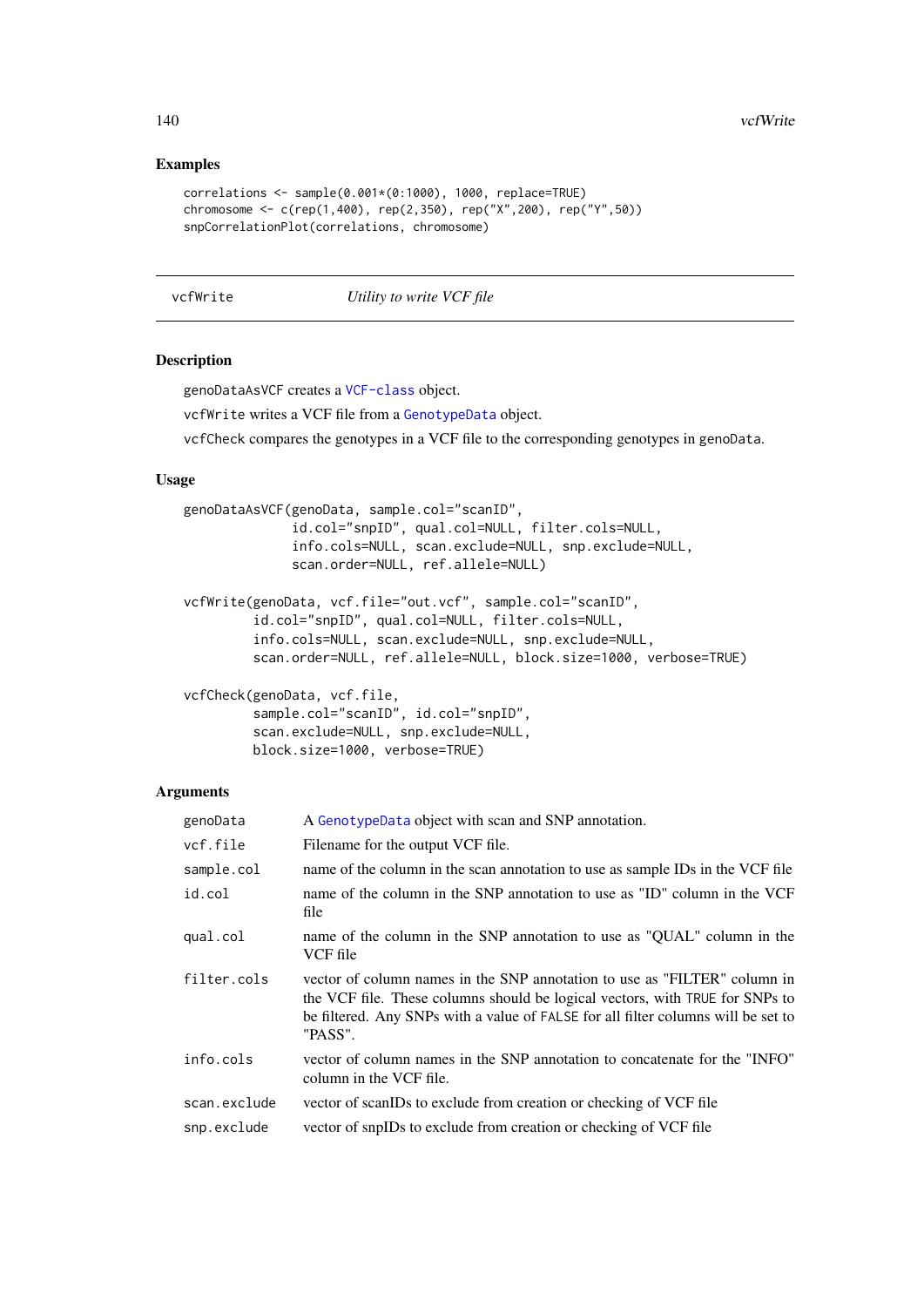#### vcfWrite 141

| scan.order | vector of scanIDs to include in VCF file, in the order in which they should be<br>written                                                                             |
|------------|-----------------------------------------------------------------------------------------------------------------------------------------------------------------------|
| ref.allele | vector of "A" or "B" values indicating where allele A or allele B should be the<br>reference allele for each SNP. Default is to use allele A as the reference allele. |
| block.size | Number of SNPs to read from genoData at a time                                                                                                                        |
| verbose    | logical for whether to show progress information.                                                                                                                     |

# Details

REF will be alleleA and ALT will be alleleB.

vcfCheck compares the genotypes (diploid only) in a VCF file to the corresponding genotypes in genoData. It stops with an error when it detects a discordant genotype. It assumes that the "ID" column of the VCF file has unique values that can be matched with a column in the SNP annotation. The VCF file may contain additional samples or SNPs not present in the genoData; these records will be automaticlaly excluded from the check. Users may exclude additional SNPs and samples (i.e. those overlapping with genoData) using the scan.exclude and snp.exclude arguments.

#### Author(s)

Stephanie Gogarten, Michael Lawrence, Sarah Nelson

# References

The variant call format and VCFtools. Danecek P, Auton A, Abecasis G, Albers CA, Banks E, DePristo MA, Handsaker RE, Lunter G, Marth GT, Sherry ST, McVean G, Durbin R; 1000 Genomes Project Analysis Group. Bioinformatics. 2011 Aug 1;27(15):2156-8. Epub 2011 Jun 7.

#### See Also

[snpgdsVCF2GDS](#page-0-0)

```
library(GWASdata)
library(VariantAnnotation)
gdsfile <- system.file("extdata", "illumina_geno.gds", package="GWASdata")
data(illuminaSnpADF, illuminaScanADF)
genoData <- GenotypeData(GdsGenotypeReader(gdsfile),
  scanAnnot=illuminaScanADF, snpAnnot=illuminaSnpADF)
vcf <- genoDataAsVCF(genoData, id.col="rsID")
vcf
vcffile <- tempfile()
vcfWrite(genoData, vcffile, id.col="rsID", info.cols="IntensityOnly")
vcf <- readVcf(vcffile, "hg18")
vcf
vcfCheck(genoData, vcffile, id.col="rsID")
close(genoData)
unlink(vcffile)
```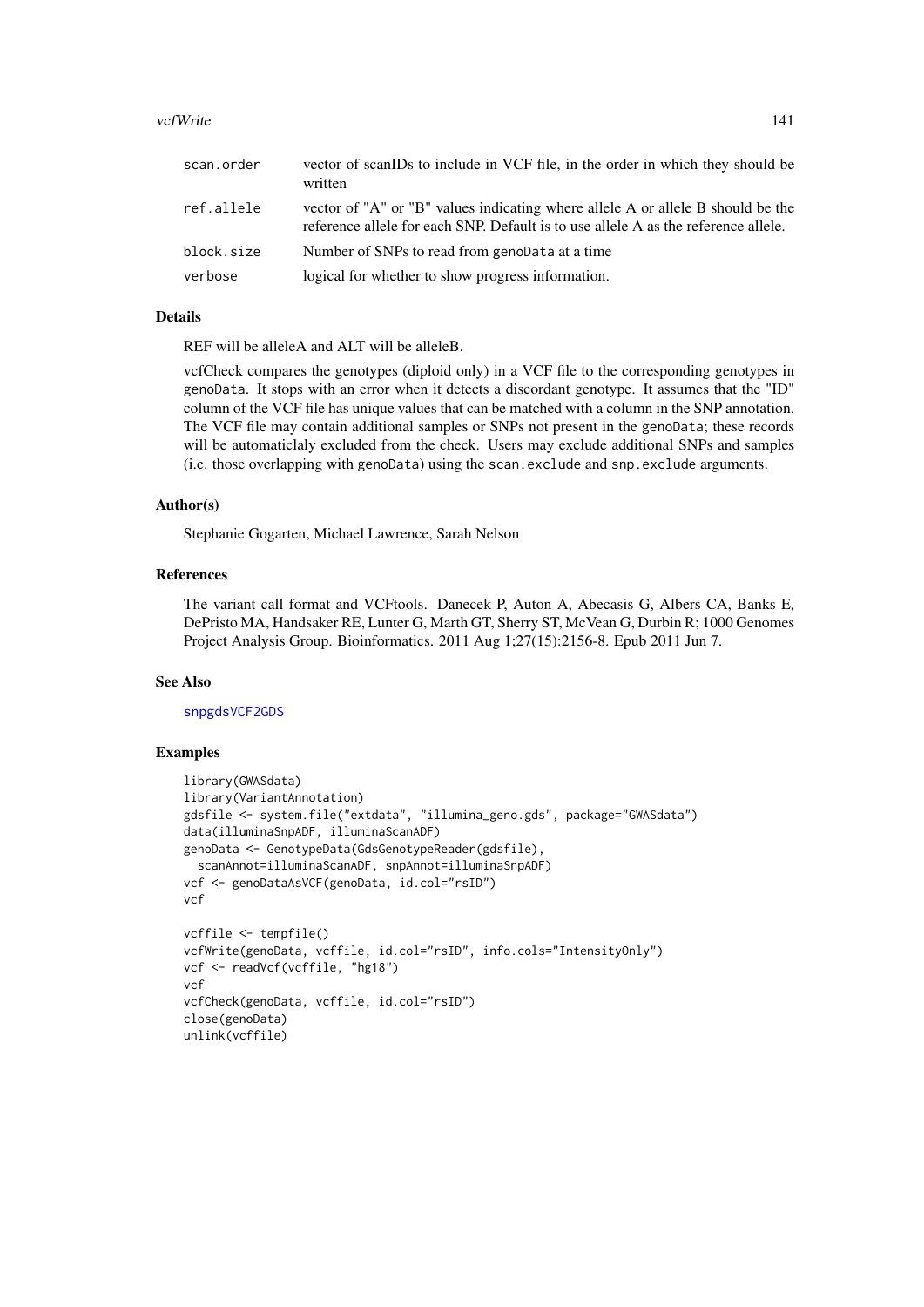# Index

∗Topic IO readWriteFirst, [125](#page-124-0) ∗Topic Mendelian mendelErr, [96](#page-95-0) mendelList, [98](#page-97-0) ∗Topic classes GdsGenotypeReader, [57](#page-56-1) GdsIntensityReader, [60](#page-59-1) GdsReader, [62](#page-61-0) GenotypeData-class, [67](#page-66-1) GenotypeIterator-class, [71](#page-70-0) IntensityData-class, [87](#page-86-1) MatrixGenotypeReader, [92](#page-91-0) NcdfGenotypeReader, [102](#page-101-1) NcdfIntensityReader, [104](#page-103-1) NcdfReader, [106](#page-105-0) ScanAnnotationDataFrame, [127](#page-126-1) ScanAnnotationSQLite, [129](#page-128-1) SnpAnnotationDataFrame, [134](#page-133-1) SnpAnnotationSQLite, [137](#page-136-1) ∗Topic datagen BAFfromClusterMeans, [31](#page-30-0) BAFfromGenotypes, [32](#page-31-1) simulateGenotypeMatrix, [132](#page-131-0) ∗Topic datasets centromeres, [36](#page-35-0) HLA, [79](#page-78-0) pcaSnpFilters, [109](#page-108-0) pseudoautosomal, [121](#page-120-1) relationsMeanVar, [126](#page-125-0) ∗Topic distributiion duplicateDiscordanceProbability, [52](#page-51-0) ∗Topic file readWriteFirst, [125](#page-124-0) ∗Topic hplot anomSegStats, [18](#page-17-1) chromIntensityPlot, [37](#page-36-0) genoClusterPlot, [65](#page-64-0) ibdPlot, [80](#page-79-0) intensityOutliersPlot, [90](#page-89-0) manhattanPlot, [91](#page-90-1) pseudoautoIntensityPlot, [120](#page-119-0)

qqPlot, [122](#page-121-0) snpCorrelationPlot, [139](#page-138-1) ∗Topic htest batchTest, [34](#page-33-0) ∗Topic logic allequal, [6](#page-5-0) ∗Topic manip alleleFrequency, [4](#page-3-0) anomDetectBAF, [7](#page-6-0) anomDetectLOH, [11](#page-10-0) anomIdentifyLowQuality, [16](#page-15-0) anomSegStats, [18](#page-17-1) apartSnpSelection, [23](#page-22-0) asSnpMatrix, [24](#page-23-0) BAFfromClusterMeans, [31](#page-30-0) BAFfromGenotypes, [32](#page-31-1) convertNcdfGds, [39](#page-38-0) createDataFile, [40](#page-39-0) duplicateDiscordance, [45](#page-44-0) duplicateDiscordanceAcrossDatasets, [47](#page-46-0) exactHWE, [53](#page-52-0) findBAFvariance, [55](#page-54-0) gdsSubset, [64](#page-63-1) genotypeToCharacter, [73](#page-72-0) hetByScanChrom, [77](#page-76-0) hetBySnpSex, [78](#page-77-0) ibdPlot, [80](#page-79-0) imputedDosageFile, [83](#page-82-0) pasteSorted, [108](#page-107-0) pedigreeCheck, [110](#page-109-1) pedigreeDeleteDuplicates, [112](#page-111-1) pedigreeMaxUnrelated, [113](#page-112-1) pedigreePairwiseRelatedness, [116](#page-115-1) plinkUtils, [117](#page-116-0) setMissingGenotypes, [131](#page-130-0) vcfWrite, [140](#page-139-0) ∗Topic methods GdsGenotypeReader, [57](#page-56-1) GdsIntensityReader, [60](#page-59-1) GdsReader, [62](#page-61-0) GenotypeData-class, [67](#page-66-1) GenotypeIterator-class, [71](#page-70-0)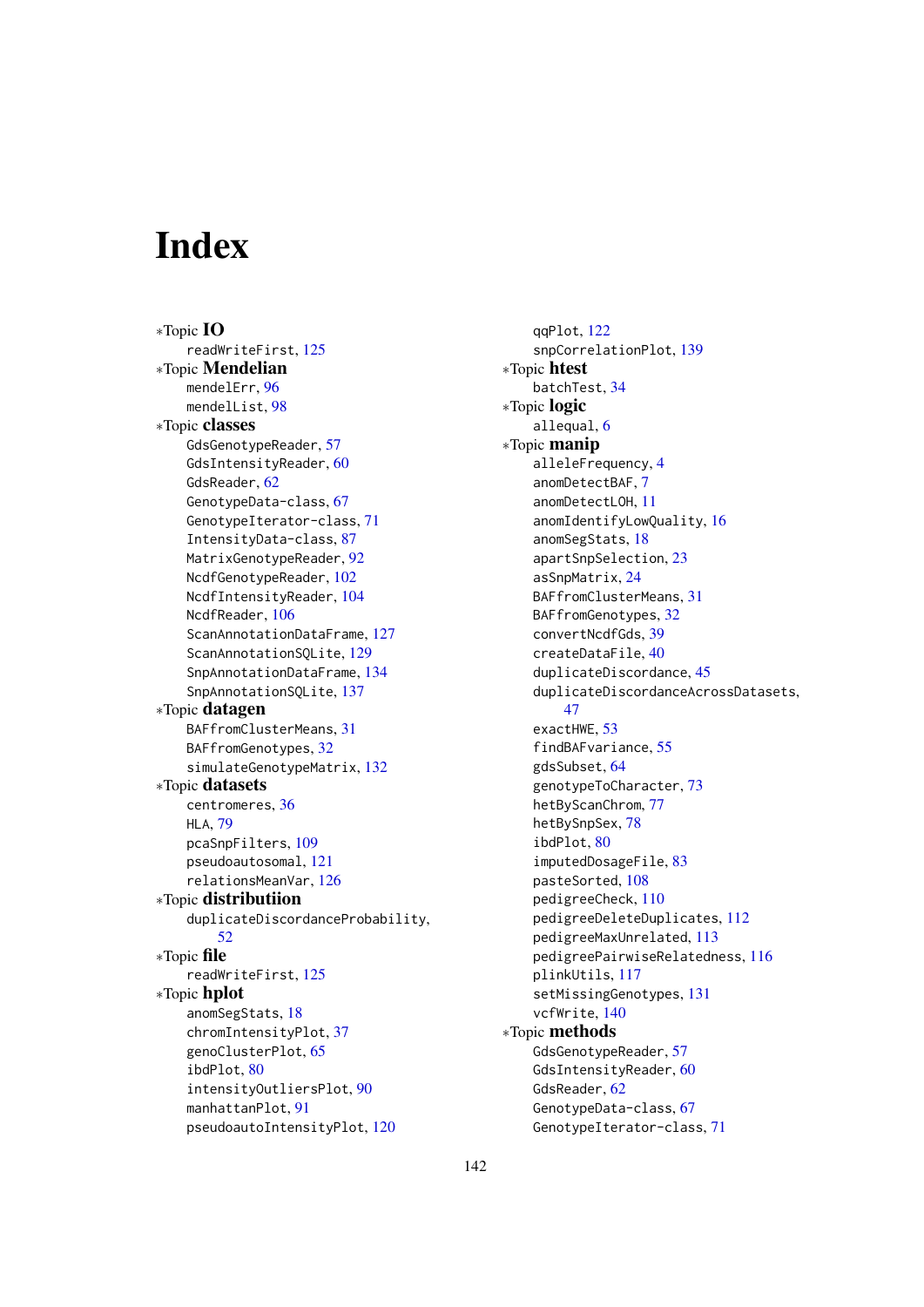# INDEX 143

```
getVariable, 75
    IntensityData-class, 87
    MatrixGenotypeReader, 92
    NcdfGenotypeReader, 102
    NcdfIntensityReader, 104
    NcdfReader, 106
    ScanAnnotationDataFrame, 127
    ScanAnnotationSQLite, 129
    SnpAnnotationDataFrame, 134
    SnpAnnotationSQLite, 137
∗Topic models
    assocRegression, 28
∗Topic package
    GWASTools-package, 4
∗Topic regression
    assocRegression, 28
∗Topic survival
    assocCoxPH, 25
∗Topic univar
    meanIntensityByScanChrom, 94
    missingGenotypeByScanChrom, 100
    missingGenotypeBySnpSex, 101
    qualityScoreByScan, 123
    qualityScoreBySnp, 124
∗Topic utilities
    getobj, 74
    saveas, 127
add.gdsn, 31, 33, 39, 42, 64, 84, 131
all, 6
all.equal, 6
alleleFrequency, 4, 47
allequal, 6
AnnotatedDataFrame, 4, 127, 128, 134–136
anomDetectBAF, 7, 12, 16, 17, 19, 22
anomDetectLOH, 10, 11, 15–17, 19, 22
anomFilterBAF (anomDetectBAF), 7
anomIdentifyLowQuality, 16
anomSegmentBAF (anomDetectBAF), 7
anomSegStats, 18, 132
anomStatsPlot (anomSegStats), 18
apartSnpSelection, 23
asSnpMatrix, 24
assocCoxPH, 25, 77
assocRegression, 28, 77, 85
assocTestCPH (GWASTools-defunct), 77
assocTestFisherExact
        (GWASTools-defunct), 77
assocTestRegression
        (GWASTools-defunct), 77
autosomeCode (getVariable), 75
autosomeCode,GdsGenotypeReader-method
        (GdsGenotypeReader), 57
```

```
autosomeCode,GdsIntensityReader-method
        (GdsIntensityReader), 60
autosomeCode,GenotypeData-method
        (GenotypeData-class), 67
autosomeCode,IntensityData-method
        (IntensityData-class), 87
autosomeCode,MatrixGenotypeReader-method
        (MatrixGenotypeReader), 92
autosomeCode,NcdfGenotypeReader-method
        (NcdfGenotypeReader), 102
autosomeCode,NcdfIntensityReader-method
        (NcdfIntensityReader), 104
autosomeCode,SnpAnnotationDataFrame-method
        (SnpAnnotationDataFrame), 134
autosomeCode,SnpAnnotationSQLite-method
        (SnpAnnotationSQLite), 137
```
BAFfromClusterMeans, [31,](#page-30-0) *[32,](#page-31-1) [33](#page-32-0)*, *[57](#page-56-1)* BAFfromGenotypes, [32,](#page-31-1) *[38](#page-37-0)*, *[57](#page-56-1)*, *[120](#page-119-0)* batchChisqTest *(*batchTest*)*, [34](#page-33-0) batchFisherTest, *[77](#page-76-0)* batchFisherTest *(*batchTest*)*, [34](#page-33-0) batchTest, [34](#page-33-0)

```
centromeres, 7, 8, 12, 19, 36
checkGenotypeFile, 77
checkGenotypeFile (createDataFile), 40
checkImputedDosageFile, 77
checkImputedDosageFile
        (imputedDosageFile), 83
checkIntensityFile, 77
checkIntensityFile (createDataFile), 40
checkNcdfGds (convertNcdfGds), 39
chisq.test, 36
chromIntensityPlot, 33, 37
close,GdsReader-method (GdsReader), 62
close,GenotypeData-method
        (GenotypeData-class), 67
close,IntensityData-method
        (IntensityData-class), 87
close,NcdfReader-method (NcdfReader),
        106
close, ScanAnnotationSQLite-method
        (ScanAnnotationSQLite), 129
close,SnpAnnotationSQLite-method
        (SnpAnnotationSQLite), 137
convertGdsNcdf (convertNcdfGds), 39
convertNcdfGds, 39
convertVcfGds (GWASTools-defunct), 77
coxph, 26, 27
createAffyIntensityFile, 77
createAffyIntensityFile
        (createDataFile), 40
```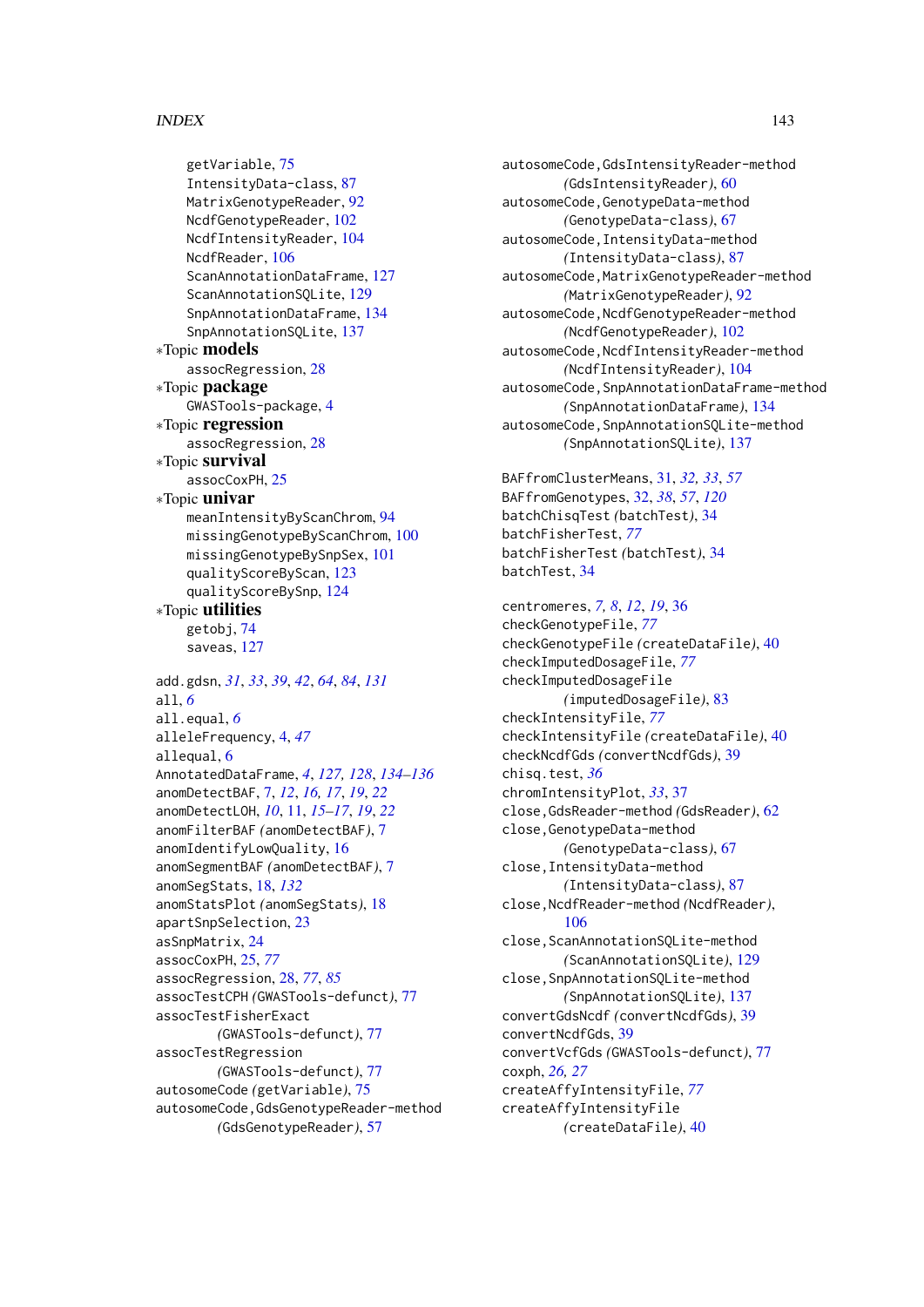# 144 INDEX

createDataFile, [40,](#page-39-0) *[65](#page-64-0)*, *[77](#page-76-0)*, *[85](#page-84-0)* currentFilter *(*GenotypeIterator-class*)*, [71](#page-70-0) currentFilter,GenotypeIterator-method *(*GenotypeIterator-class*)*, [71](#page-70-0) DNAcopy, *[7,](#page-6-0) [8](#page-7-0)*, *[10](#page-9-0)*, *[12,](#page-11-0) [13](#page-12-0)*, *[15](#page-14-0)*, *[17](#page-16-0)* dupDosageCorAcrossDatasets *(*duplicateDiscordanceAcrossDatasets*)*, [47](#page-46-0) duplicateDiscordance, [45,](#page-44-0) *[51](#page-50-0)*, *[53](#page-52-0)* duplicateDiscordanceAcrossDatasets, *[47](#page-46-0)*, [47,](#page-46-0) *[53](#page-52-0)* duplicateDiscordanceProbability, *[47](#page-46-0)*, *[51](#page-50-0)*, [52](#page-51-0) exactHWE, [53,](#page-52-0) *[77](#page-76-0)* findBAFvariance, *[10](#page-9-0)*, *[15](#page-14-0)*, *[17](#page-16-0)*, [55](#page-54-0) fisher.test, *[36](#page-35-0)* gdsCheckImputedDosage *(*GWASTools-defunct*)*, [77](#page-76-0) gdsfmt, *[40](#page-39-0)*, *[44](#page-43-0)*, *[63](#page-62-0)*, *[65](#page-64-0)* GdsGenotypeReader, *[49](#page-48-0)*, [57,](#page-56-1) *[62](#page-61-0)*, *[68,](#page-67-0) [69](#page-68-0)*, *[85](#page-84-0)*, *[133](#page-132-0)* GdsGenotypeReader-class *(*GdsGenotypeReader*)*, [57](#page-56-1) gdsImputedDosage *(*GWASTools-defunct*)*, [77](#page-76-0) GdsIntensityReader, [60,](#page-59-1) *[87](#page-86-1)*, *[89](#page-88-0)*, *[133](#page-132-0)* GdsIntensityReader-class *(*GdsIntensityReader*)*, [60](#page-59-1) GdsReader, *[57](#page-56-1)[–62](#page-61-0)*, [62](#page-61-0) GdsReader-class *(*GdsReader*)*, [62](#page-61-0) gdsSetMissingGenotypes *(*GWASTools-defunct*)*, [77](#page-76-0) gdsSubset, [64,](#page-63-1) *[77](#page-76-0)*, *[132](#page-131-0)* gdsSubsetCheck, *[65](#page-64-0)*, *[77](#page-76-0)* gdsSubsetCheck *(*gdsSubset*)*, [64](#page-63-1) genoClusterPlot, [65](#page-64-0) genoClusterPlotByBatch *(*genoClusterPlot*)*, [65](#page-64-0) genoDataAsVCF *(*vcfWrite*)*, [140](#page-139-0) GenotypeBlockIterator *(*GenotypeIterator-class*)*, [71](#page-70-0) GenotypeBlockIterator-class *(*GenotypeIterator-class*)*, [71](#page-70-0) GenotypeData, *[4,](#page-3-0) [5](#page-4-0)*, *[7](#page-6-0)*, *[12](#page-11-0)*, *[19](#page-18-0)*, *[24–](#page-23-0)[28](#page-27-0)*, *[30](#page-29-0)*, *[32](#page-31-1)[–34](#page-33-0)*, *[36](#page-35-0)*, *[38](#page-37-0)*, *[46–](#page-45-0)[48](#page-47-0)*, *[51](#page-50-0)*, *[53](#page-52-0)*, *[55](#page-54-0)*, *[57](#page-56-1)*, *[59](#page-58-0)*, *[62](#page-61-0)*, *[66](#page-65-0)*, *[71–](#page-70-0)[73](#page-72-0)*, *[78,](#page-77-0) [79](#page-78-0)*, *[84,](#page-83-0) [85](#page-84-0)*, *[89](#page-88-0)*, *[94](#page-93-0)*, *[96](#page-95-0)*, *[100](#page-99-0)[–103](#page-102-0)*, *[106](#page-105-0)*, *[117–](#page-116-0)[120](#page-119-0)*, *[123,](#page-122-1) [124](#page-123-1)*, *[128](#page-127-0)*, *[130](#page-129-0)*, *[136](#page-135-0)*, *[138](#page-137-0)*, *[140](#page-139-0)* GenotypeData *(*GenotypeData-class*)*, [67](#page-66-1)

GenotypeData-class, [67](#page-66-1) GenotypeIterator *(*GenotypeIterator-class*)*, [71](#page-70-0) GenotypeIterator-class, [71](#page-70-0) genotypeToCharacter, [73](#page-72-0) getAlleleA *(*getVariable*)*, [75](#page-74-0) getAlleleA,GdsGenotypeReader-method *(*GdsGenotypeReader*)*, [57](#page-56-1) getAlleleA,GenotypeData-method *(*GenotypeData-class*)*, [67](#page-66-1) getAlleleA,GenotypeIterator-method *(*GenotypeIterator-class*)*, [71](#page-70-0) getAlleleA,SnpAnnotationDataFrame-method *(*SnpAnnotationDataFrame*)*, [134](#page-133-1) getAlleleA,SnpAnnotationSQLite-method *(*SnpAnnotationSQLite*)*, [137](#page-136-1) getAlleleB *(*getVariable*)*, [75](#page-74-0) getAlleleB,GdsGenotypeReader-method *(*GdsGenotypeReader*)*, [57](#page-56-1) getAlleleB,GenotypeData-method *(*GenotypeData-class*)*, [67](#page-66-1) getAlleleB,GenotypeIterator-method *(*GenotypeIterator-class*)*, [71](#page-70-0) getAlleleB,SnpAnnotationDataFrame-method *(*SnpAnnotationDataFrame*)*, [134](#page-133-1) getAlleleB,SnpAnnotationSQLite-method *(*SnpAnnotationSQLite*)*, [137](#page-136-1) getAnnotation *(*getVariable*)*, [75](#page-74-0) getAnnotation,ScanAnnotationDataFrame-method *(*ScanAnnotationDataFrame*)*, [127](#page-126-1) getAnnotation,ScanAnnotationSQLite-method *(*ScanAnnotationSQLite*)*, [129](#page-128-1) getAnnotation,SnpAnnotationDataFrame-method *(*SnpAnnotationDataFrame*)*, [134](#page-133-1) getAnnotation,SnpAnnotationSQLite-method *(*SnpAnnotationSQLite*)*, [137](#page-136-1) getAttribute *(*getVariable*)*, [75](#page-74-0) getAttribute,GdsReader-method *(*GdsReader*)*, [62](#page-61-0) getAttribute,NcdfReader-method *(*NcdfReader*)*, [106](#page-105-0) getBAlleleFreq *(*getVariable*)*, [75](#page-74-0) getBAlleleFreq,GdsIntensityReader-method *(*GdsIntensityReader*)*, [60](#page-59-1) getBAlleleFreq,IntensityData-method *(*IntensityData-class*)*, [87](#page-86-1) getBAlleleFreq,NcdfIntensityReader-method *(*NcdfIntensityReader*)*, [104](#page-103-1) getChromosome *(*getVariable*)*, [75](#page-74-0) getChromosome,GdsGenotypeReader-method *(*GdsGenotypeReader*)*, [57](#page-56-1) getChromosome,GdsIntensityReader-method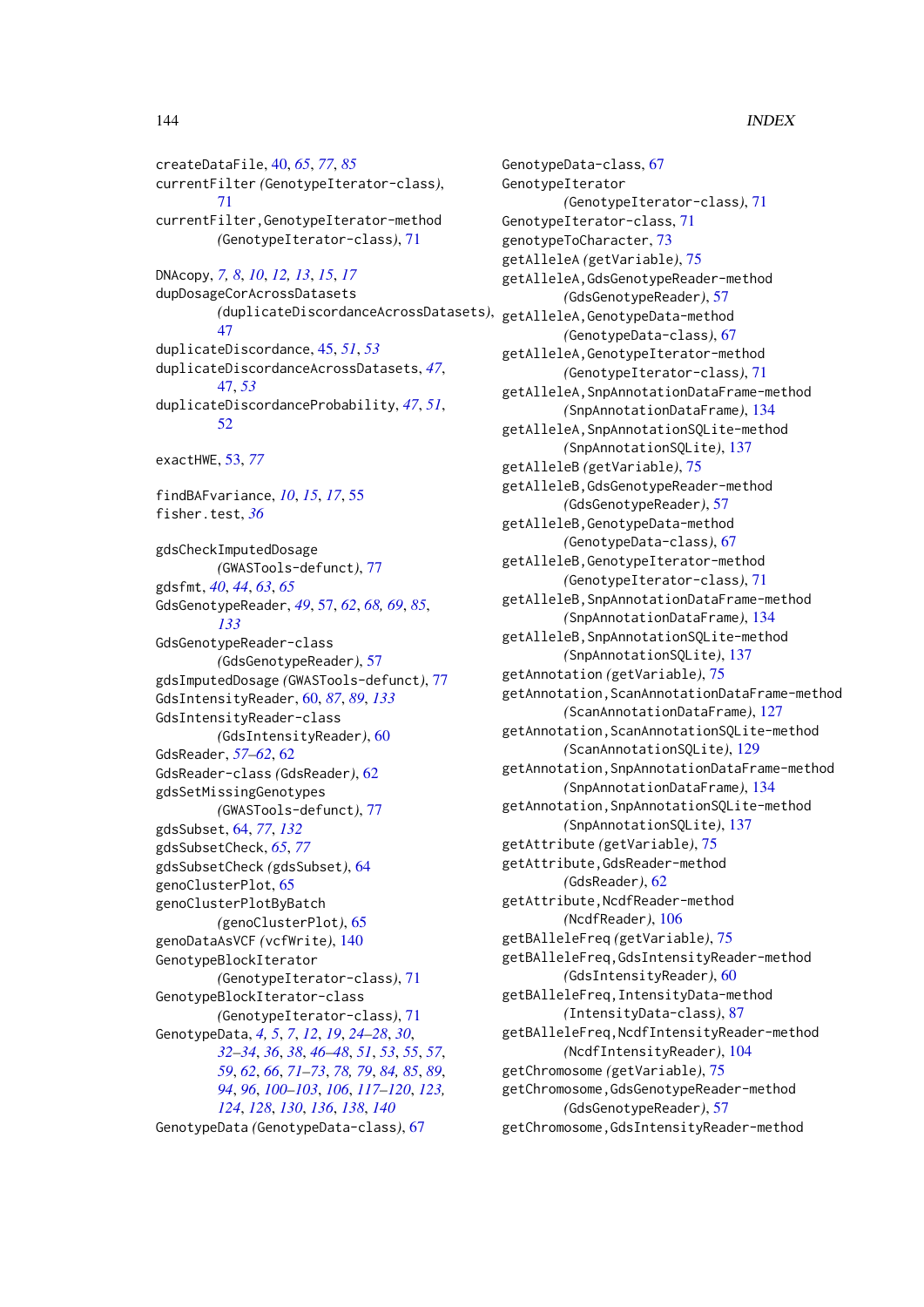*(*GdsIntensityReader*)*, [60](#page-59-0) getChromosome,GenotypeData-method *(*GenotypeData-class*)*, [67](#page-66-0) getChromosome,GenotypeIterator-method *(*GenotypeIterator-class*)*, [71](#page-70-0) getChromosome,IntensityData-method *(*IntensityData-class*)*, [87](#page-86-0) getChromosome,MatrixGenotypeReader-method *(*MatrixGenotypeReader*)*, [92](#page-91-0) getChromosome,NcdfGenotypeReader-method *(*NcdfGenotypeReader*)*, [102](#page-101-0) getChromosome,NcdfIntensityReader-method *(*NcdfIntensityReader*)*, [104](#page-103-0) getChromosome,SnpAnnotationDataFrame-method *(*SnpAnnotationDataFrame*)*, [134](#page-133-0) getChromosome,SnpAnnotationSQLite-method *(*SnpAnnotationSQLite*)*, [137](#page-136-0) getDimension *(*getVariable*)*, [75](#page-74-0) getDimension,GdsReader-method *(*GdsReader*)*, [62](#page-61-0) getDimension,NcdfReader-method *(*NcdfReader*)*, [106](#page-105-0) getDimensionNames *(*NcdfReader*)*, [106](#page-105-0) getDimensionNames,NcdfReader-method *(*NcdfReader*)*, [106](#page-105-0) getGenotype *(*getVariable*)*, [75](#page-74-0) getGenotype,GdsGenotypeReader-method *(*GdsGenotypeReader*)*, [57](#page-56-0) getGenotype,GenotypeData-method *(*GenotypeData-class*)*, [67](#page-66-0) getGenotype,MatrixGenotypeReader-method *(*MatrixGenotypeReader*)*, [92](#page-91-0) getGenotype,NcdfGenotypeReader-method *(*NcdfGenotypeReader*)*, [102](#page-101-0) getGenotypeSelection *(*getVariable*)*, [75](#page-74-0) getGenotypeSelection,GdsGenotypeReader-method getQuality,IntensityData-method *(*GdsGenotypeReader*)*, [57](#page-56-0) getGenotypeSelection,GenotypeData-method *(*GenotypeData-class*)*, [67](#page-66-0) getGenotypeSelection,GenotypeIterator-method getQuery *(*getVariable*)*, [75](#page-74-0) *(*GenotypeIterator-class*)*, [71](#page-70-0) getGenotypeSelection,MatrixGenotypeReader-method *(*MatrixGenotypeReader*)*, [92](#page-91-0) getLogRRatio *(*getVariable*)*, [75](#page-74-0) getLogRRatio,GdsIntensityReader-method *(*GdsIntensityReader*)*, [60](#page-59-0) getLogRRatio,IntensityData-method *(*IntensityData-class*)*, [87](#page-86-0) getLogRRatio,NcdfIntensityReader-method *(*NcdfIntensityReader*)*, [104](#page-103-0) getMetadata *(*getVariable*)*, [75](#page-74-0) getMetadata,ScanAnnotationDataFrame-method

*(*ScanAnnotationDataFrame*)*, [127](#page-126-0) getMetadata,ScanAnnotationSQLite-method *(*ScanAnnotationSQLite*)*, [129](#page-128-0) getMetadata,SnpAnnotationDataFrame-method *(*SnpAnnotationDataFrame*)*, [134](#page-133-0) getMetadata,SnpAnnotationSQLite-method *(*SnpAnnotationSQLite*)*, [137](#page-136-0) getNodeDescription *(*getVariable*)*, [75](#page-74-0) getNodeDescription,GdsReader-method *(*GdsReader*)*, [62](#page-61-0) getobj, [74,](#page-73-0) *[127](#page-126-0)* getPosition *(*getVariable*)*, [75](#page-74-0) getPosition,GdsGenotypeReader-method *(*GdsGenotypeReader*)*, [57](#page-56-0) getPosition,GdsIntensityReader-method *(*GdsIntensityReader*)*, [60](#page-59-0) getPosition,GenotypeData-method *(*GenotypeData-class*)*, [67](#page-66-0) getPosition,GenotypeIterator-method *(*GenotypeIterator-class*)*, [71](#page-70-0) getPosition,IntensityData-method *(*IntensityData-class*)*, [87](#page-86-0) getPosition,MatrixGenotypeReader-method *(*MatrixGenotypeReader*)*, [92](#page-91-0) getPosition,NcdfGenotypeReader-method *(*NcdfGenotypeReader*)*, [102](#page-101-0) getPosition,NcdfIntensityReader-method *(*NcdfIntensityReader*)*, [104](#page-103-0) getPosition,SnpAnnotationDataFrame-method *(*SnpAnnotationDataFrame*)*, [134](#page-133-0) getPosition,SnpAnnotationSQLite-method *(*SnpAnnotationSQLite*)*, [137](#page-136-0) getQuality *(*getVariable*)*, [75](#page-74-0) getQuality,GdsIntensityReader-method *(*GdsIntensityReader*)*, [60](#page-59-0) *(*IntensityData-class*)*, [87](#page-86-0) getQuality,NcdfIntensityReader-method *(*NcdfIntensityReader*)*, [104](#page-103-0) getQuery,ScanAnnotationSQLite-method *(*ScanAnnotationSQLite*)*, [129](#page-128-0) getQuery,SnpAnnotationSQLite-method *(*SnpAnnotationSQLite*)*, [137](#page-136-0) getScanAnnotation *(*getVariable*)*, [75](#page-74-0) getScanAnnotation,GenotypeData-method *(*GenotypeData-class*)*, [67](#page-66-0) getScanID *(*getVariable*)*, [75](#page-74-0) getScanID,GdsGenotypeReader-method *(*GdsGenotypeReader*)*, [57](#page-56-0) getScanID,GdsIntensityReader-method *(*GdsIntensityReader*)*, [60](#page-59-0)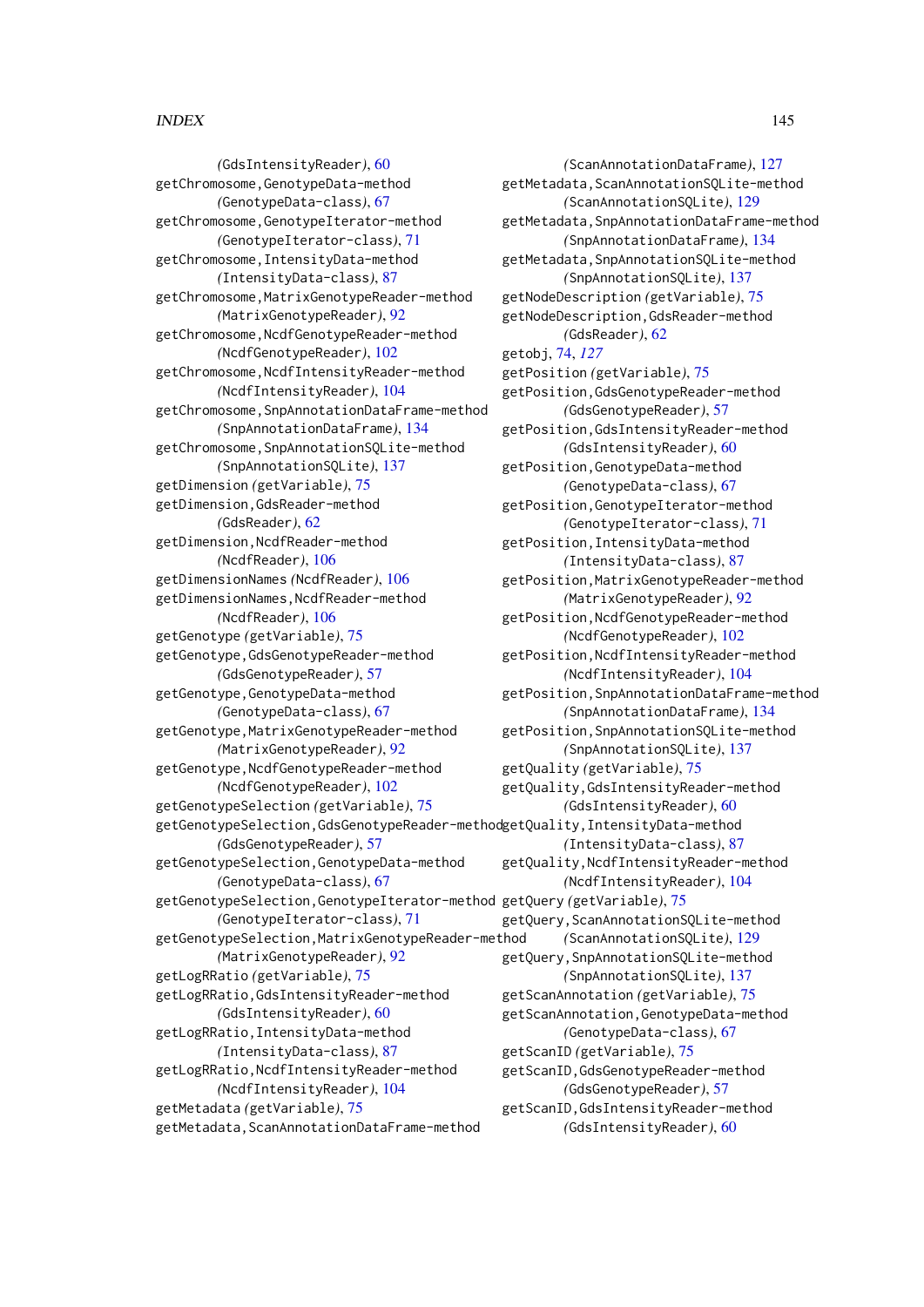getScanID,GenotypeData-method *(*GenotypeData-class*)*, [67](#page-66-0) getScanID,IntensityData-method *(*IntensityData-class*)*, [87](#page-86-0) getScanID,MatrixGenotypeReader-method *(*MatrixGenotypeReader*)*, [92](#page-91-0) getScanID,NcdfGenotypeReader-method *(*NcdfGenotypeReader*)*, [102](#page-101-0) getScanID,NcdfIntensityReader-method *(*NcdfIntensityReader*)*, [104](#page-103-0) getScanID,ScanAnnotationDataFrame-method *(*ScanAnnotationDataFrame*)*, [127](#page-126-0) getScanID, ScanAnnotationSQLite-method *(*ScanAnnotationSQLite*)*, [129](#page-128-0) getScanVariable *(*getVariable*)*, [75](#page-74-0) getScanVariable,GenotypeData-method *(*GenotypeData-class*)*, [67](#page-66-0) getScanVariable,IntensityData-method *(*IntensityData-class*)*, [87](#page-86-0) getScanVariableNames *(*getVariable*)*, [75](#page-74-0) getScanVariableNames,GenotypeData-method *(*GenotypeData-class*)*, [67](#page-66-0) getScanVariableNames,IntensityData-method *(*IntensityData-class*)*, [87](#page-86-0) getSex *(*getVariable*)*, [75](#page-74-0) getSex,GenotypeData-method *(*GenotypeData-class*)*, [67](#page-66-0) getSex,IntensityData-method *(*IntensityData-class*)*, [87](#page-86-0) getSex, ScanAnnotationDataFrame-method *(*ScanAnnotationDataFrame*)*, [127](#page-126-0) getSex,ScanAnnotationSQLite-method *(*ScanAnnotationSQLite*)*, [129](#page-128-0) getSnpAnnotation *(*getVariable*)*, [75](#page-74-0) getSnpAnnotation,GenotypeData-method *(*GenotypeData-class*)*, [67](#page-66-0) getSnpID *(*getVariable*)*, [75](#page-74-0) getSnpID,GdsGenotypeReader-method *(*GdsGenotypeReader*)*, [57](#page-56-0) getSnpID,GdsIntensityReader-method *(*GdsIntensityReader*)*, [60](#page-59-0) getSnpID,GenotypeData-method *(*GenotypeData-class*)*, [67](#page-66-0) getSnpID,GenotypeIterator-method *(*GenotypeIterator-class*)*, [71](#page-70-0) getSnpID,IntensityData-method *(*IntensityData-class*)*, [87](#page-86-0) getSnpID,MatrixGenotypeReader-method *(*MatrixGenotypeReader*)*, [92](#page-91-0) getSnpID,NcdfGenotypeReader-method *(*NcdfGenotypeReader*)*, [102](#page-101-0) getSnpID,NcdfIntensityReader-method

*(*NcdfIntensityReader*)*, [104](#page-103-0) getSnpID,SnpAnnotationDataFrame-method *(*SnpAnnotationDataFrame*)*, [134](#page-133-0) getSnpID,SnpAnnotationSQLite-method *(*SnpAnnotationSQLite*)*, [137](#page-136-0) getSnpVariable *(*getVariable*)*, [75](#page-74-0) getSnpVariable,GenotypeData-method *(*GenotypeData-class*)*, [67](#page-66-0) getSnpVariable,GenotypeIterator-method *(*GenotypeIterator-class*)*, [71](#page-70-0) getSnpVariable,IntensityData-method *(*IntensityData-class*)*, [87](#page-86-0) getSnpVariableNames *(*getVariable*)*, [75](#page-74-0) getSnpVariableNames,GenotypeData-method *(*GenotypeData-class*)*, [67](#page-66-0) getSnpVariableNames,IntensityData-method *(*IntensityData-class*)*, [87](#page-86-0) getVariable, [75](#page-74-0) getVariable,GdsGenotypeReader-method *(*GdsGenotypeReader*)*, [57](#page-56-0) getVariable,GdsIntensityReader-method *(*GdsIntensityReader*)*, [60](#page-59-0) getVariable,GdsReader-method *(*GdsReader*)*, [62](#page-61-0) getVariable,GenotypeData-method *(*GenotypeData-class*)*, [67](#page-66-0) getVariable,IntensityData-method *(*IntensityData-class*)*, [87](#page-86-0) getVariable,NcdfGenotypeReader-method *(*NcdfGenotypeReader*)*, [102](#page-101-0) getVariable,NcdfIntensityReader-method *(*NcdfIntensityReader*)*, [104](#page-103-0) getVariable,NcdfReader-method *(*NcdfReader*)*, [106](#page-105-0) getVariable, ScanAnnotationDataFrame-method *(*ScanAnnotationDataFrame*)*, [127](#page-126-0) getVariable,ScanAnnotationSQLite-method *(*ScanAnnotationSQLite*)*, [129](#page-128-0) getVariable,SnpAnnotationDataFrame-method *(*SnpAnnotationDataFrame*)*, [134](#page-133-0) getVariable,SnpAnnotationSQLite-method *(*SnpAnnotationSQLite*)*, [137](#page-136-0) getVariableNames *(*getVariable*)*, [75](#page-74-0) getVariableNames,GdsReader-method *(*GdsReader*)*, [62](#page-61-0) getVariableNames,NcdfReader-method *(*NcdfReader*)*, [106](#page-105-0) getVariableNames,ScanAnnotationDataFrame-method *(*ScanAnnotationDataFrame*)*, [127](#page-126-0) getVariableNames,ScanAnnotationSQLite-method *(*ScanAnnotationSQLite*)*, [129](#page-128-0) getVariableNames,SnpAnnotationDataFrame-method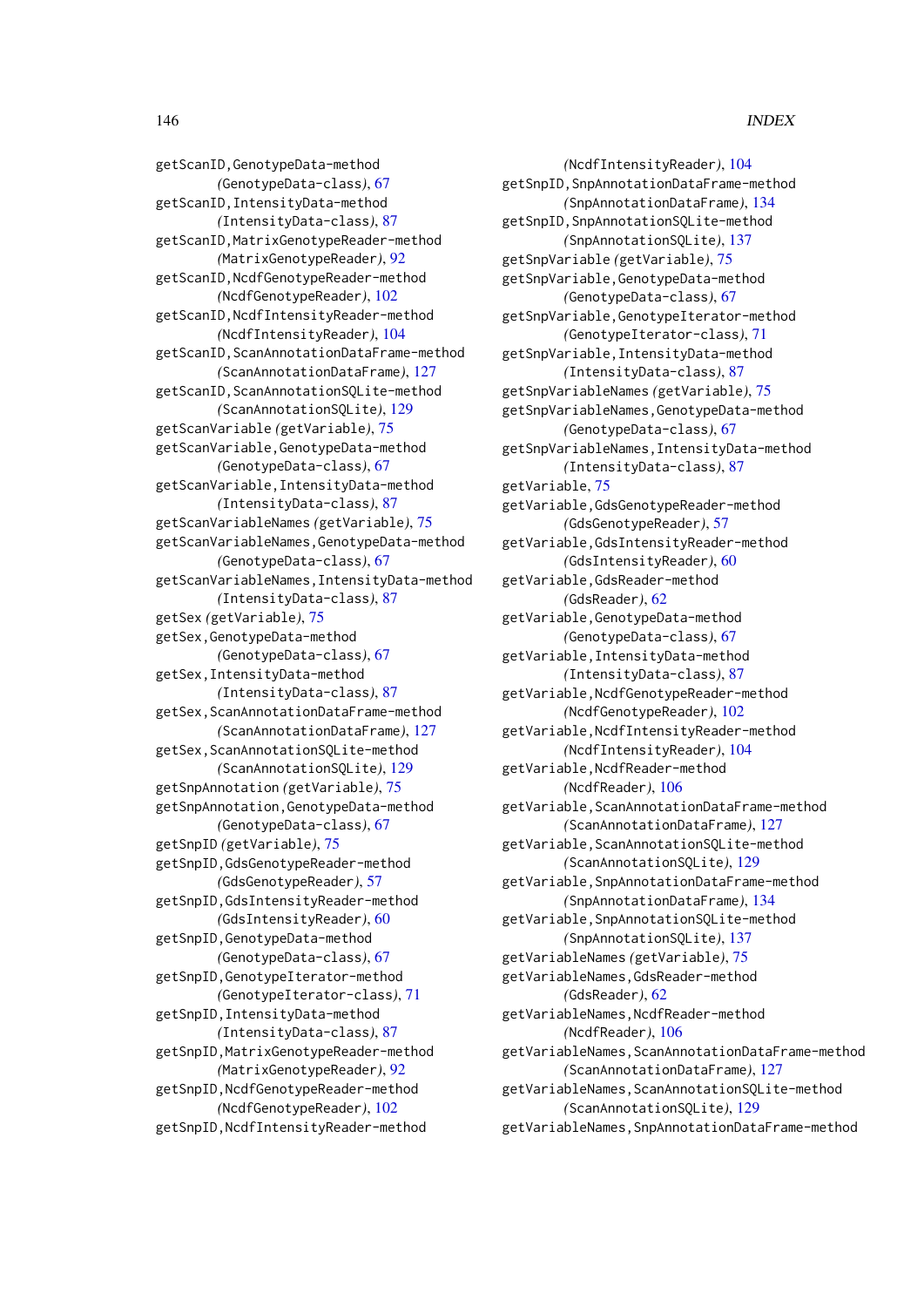*(*SnpAnnotationDataFrame*)*, [134](#page-133-0) getVariableNames,SnpAnnotationSQLite-method *(*SnpAnnotationSQLite*)*, [137](#page-136-0) getX *(*getVariable*)*, [75](#page-74-0) getX,GdsIntensityReader-method *(*GdsIntensityReader*)*, [60](#page-59-0) getX,IntensityData-method *(*IntensityData-class*)*, [87](#page-86-0) getX,NcdfIntensityReader-method *(*NcdfIntensityReader*)*, [104](#page-103-0) getY *(*getVariable*)*, [75](#page-74-0) getY,GdsIntensityReader-method *(*GdsIntensityReader*)*, [60](#page-59-0) getY,IntensityData-method *(*IntensityData-class*)*, [87](#page-86-0) getY,NcdfIntensityReader-method *(*NcdfIntensityReader*)*, [104](#page-103-0) glm, *[28](#page-27-0)*, *[30](#page-29-0)* GWASExactHW, *[54](#page-53-0)* gwasExactHW *(*GWASTools-defunct*)*, [77](#page-76-0) GWASTools *(*GWASTools-package*)*, [4](#page-3-0) GWASTools-defunct, [77](#page-76-0) GWASTools-package, [4](#page-3-0) hasBAlleleFreq *(*getVariable*)*, [75](#page-74-0) hasBAlleleFreq,GdsIntensityReader-method *(*GdsIntensityReader*)*, [60](#page-59-0) hasBAlleleFreq,IntensityData-method *(*IntensityData-class*)*, [87](#page-86-0) hasBAlleleFreq,NcdfIntensityReader-method *(*NcdfIntensityReader*)*, [104](#page-103-0) hasCoordVariable *(*NcdfReader*)*, [106](#page-105-0) hasCoordVariable,NcdfReader-method *(*NcdfReader*)*, [106](#page-105-0) hasLogRRatio *(*getVariable*)*, [75](#page-74-0) hasLogRRatio,GdsIntensityReader-method *(*GdsIntensityReader*)*, [60](#page-59-0) hasLogRRatio,IntensityData-method *(*IntensityData-class*)*, [87](#page-86-0) hasLogRRatio,NcdfIntensityReader-method *(*NcdfIntensityReader*)*, [104](#page-103-0) hasQuality *(*getVariable*)*, [75](#page-74-0) hasQuality,GdsIntensityReader-method *(*GdsIntensityReader*)*, [60](#page-59-0) hasQuality,IntensityData-method *(*IntensityData-class*)*, [87](#page-86-0) hasQuality,NcdfIntensityReader-method *(*NcdfIntensityReader*)*, [104](#page-103-0) hasScanAnnotation *(*getVariable*)*, [75](#page-74-0) hasScanAnnotation,GenotypeData-method *(*GenotypeData-class*)*, [67](#page-66-0) hasScanAnnotation,IntensityData-method *(*IntensityData-class*)*, [87](#page-86-0)

hasScanVariable *(*getVariable*)*, [75](#page-74-0) hasScanVariable,GenotypeData-method *(*GenotypeData-class*)*, [67](#page-66-0) hasScanVariable,IntensityData-method *(*IntensityData-class*)*, [87](#page-86-0) hasSex *(*getVariable*)*, [75](#page-74-0) hasSex,GenotypeData-method *(*GenotypeData-class*)*, [67](#page-66-0) hasSex,IntensityData-method *(*IntensityData-class*)*, [87](#page-86-0) hasSex.ScanAnnotationDataFrame-method *(*ScanAnnotationDataFrame*)*, [127](#page-126-0) hasSex,ScanAnnotationSQLite-method *(*ScanAnnotationSQLite*)*, [129](#page-128-0) hasSnpAnnotation *(*getVariable*)*, [75](#page-74-0) hasSnpAnnotation,GenotypeData-method *(*GenotypeData-class*)*, [67](#page-66-0) hasSnpAnnotation,IntensityData-method *(*IntensityData-class*)*, [87](#page-86-0) hasSnpVariable *(*getVariable*)*, [75](#page-74-0) hasSnpVariable,GenotypeData-method *(*GenotypeData-class*)*, [67](#page-66-0) hasSnpVariable,IntensityData-method *(*IntensityData-class*)*, [87](#page-86-0) hasVariable *(*getVariable*)*, [75](#page-74-0) hasVariable,GdsReader-method *(*GdsReader*)*, [62](#page-61-0) hasVariable,GenotypeData-method *(*GenotypeData-class*)*, [67](#page-66-0) hasVariable,IntensityData-method *(*IntensityData-class*)*, [87](#page-86-0) hasVariable,NcdfReader-method *(*NcdfReader*)*, [106](#page-105-0) hasVariable, ScanAnnotationDataFrame-method *(*ScanAnnotationDataFrame*)*, [127](#page-126-0) hasVariable,ScanAnnotationSQLite-method *(*ScanAnnotationSQLite*)*, [129](#page-128-0) hasVariable,SnpAnnotationDataFrame-method *(*SnpAnnotationDataFrame*)*, [134](#page-133-0) hasVariable,SnpAnnotationSQLite-method *(*SnpAnnotationSQLite*)*, [137](#page-136-0) hasX *(*getVariable*)*, [75](#page-74-0) hasX,GdsIntensityReader-method *(*GdsIntensityReader*)*, [60](#page-59-0) hasX,IntensityData-method *(*IntensityData-class*)*, [87](#page-86-0) hasX,NcdfIntensityReader-method *(*NcdfIntensityReader*)*, [104](#page-103-0) hasY *(*getVariable*)*, [75](#page-74-0) hasY,GdsIntensityReader-method *(*GdsIntensityReader*)*, [60](#page-59-0) hasY,IntensityData-method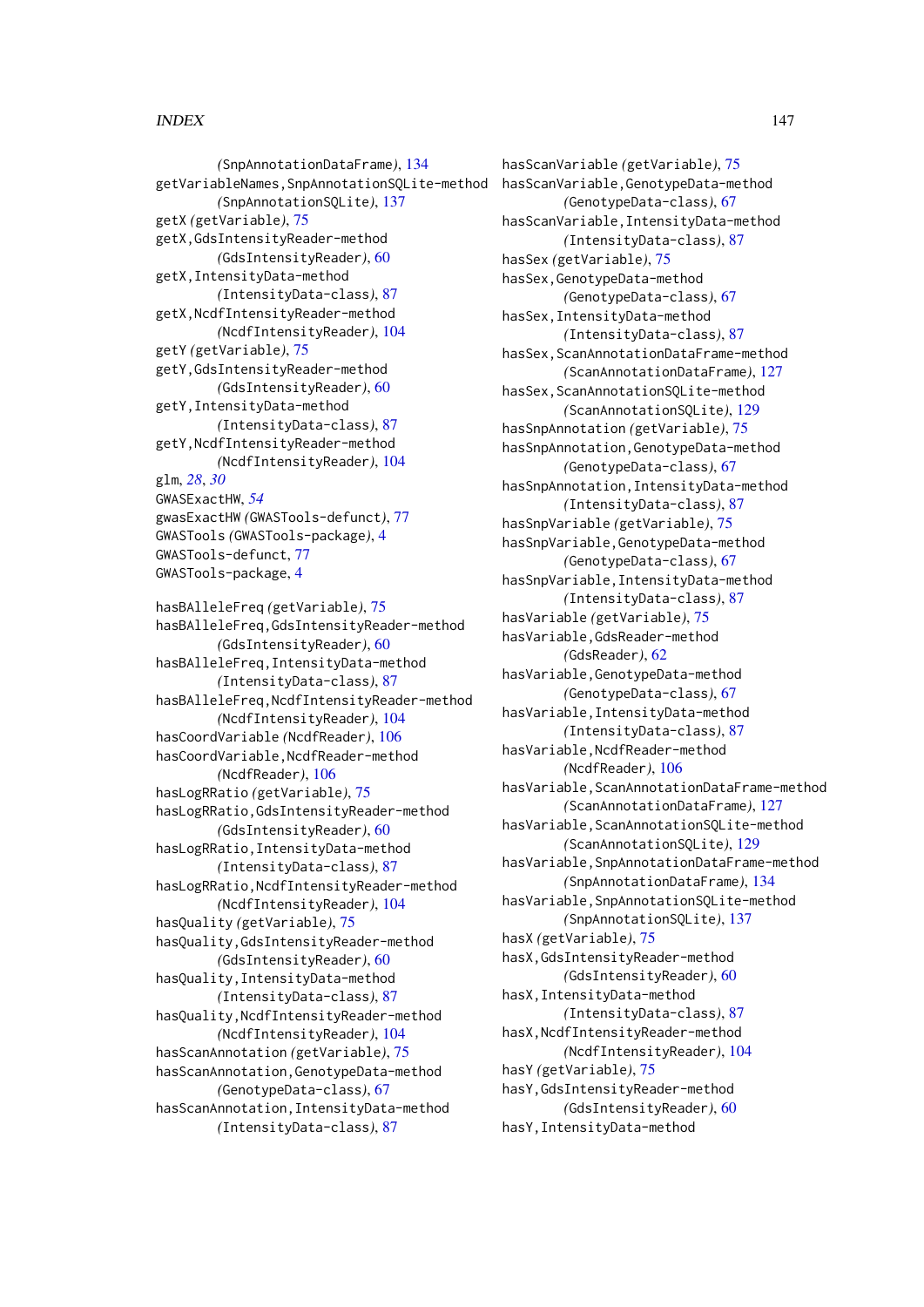*(*IntensityData-class*)*, [87](#page-86-0) hasY,NcdfIntensityReader-method *(*NcdfIntensityReader*)*, [104](#page-103-0) hetByScanChrom, [77,](#page-76-0) *[79](#page-78-0)* hetBySnpSex, *[78](#page-77-0)*, [78](#page-77-0) HLA, *[7](#page-6-0)*, *[12](#page-11-0)*, *[16](#page-15-0)*, *[19](#page-18-0)*, [79](#page-78-0) HWExact, *[54](#page-53-0)*

```
ibdAreasDraw (ibdPlot), 80
ibdAssignRelatedness (ibdPlot), 80
ibdAssignRelatednessKing (ibdPlot), 80
ibdPlot, 80
identical, 6
imputedDosageFile, 77, 83, 84
IntensityData, 4, 7, 11, 18, 31–33, 37, 38,
        55, 57, 62, 66, 69, 95, 103, 106, 120,
         123, 124, 128, 130, 136, 138
IntensityData (IntensityData-class), 87
IntensityData-class, 87
intensityOutliersPlot, 90
iterateFilter (GenotypeIterator-class),
        71
iterateFilter,GenotypeIterator-method
        (GenotypeIterator-class), 71
```

```
kingIBS0FSCI (ibdPlot), 80
```
lastFilter *(*GenotypeIterator-class*)*, [71](#page-70-0) lastFilter,GenotypeIterator-method *(*GenotypeIterator-class*)*, [71](#page-70-0) lastFilter<- *(*GenotypeIterator-class*)*, [71](#page-70-0) lastFilter<-,GenotypeIterator,numeric-method *(*GenotypeIterator-class*)*, [71](#page-70-0) lm, *[28](#page-27-0)*, *[30](#page-29-0)* logistf, *[28](#page-27-0)*, *[30](#page-29-0)* lrtest, *[30](#page-29-0)*

manhattanPlot, [91,](#page-90-0) *[139](#page-138-0)* MatrixGenotypeReader, *[68,](#page-67-0) [69](#page-68-0)*, [92](#page-91-0) MatrixGenotypeReader-class *(*MatrixGenotypeReader*)*, [92](#page-91-0) MchromCode *(*getVariable*)*, [75](#page-74-0) MchromCode,GdsGenotypeReader-method *(*GdsGenotypeReader*)*, [57](#page-56-0) MchromCode,GdsIntensityReader-method *(*GdsIntensityReader*)*, [60](#page-59-0) MchromCode,GenotypeData-method *(*GenotypeData-class*)*, [67](#page-66-0) MchromCode,IntensityData-method *(*IntensityData-class*)*, [87](#page-86-0) MchromCode, MatrixGenotypeReader-method *(*MatrixGenotypeReader*)*, [92](#page-91-0)

MchromCode,NcdfGenotypeReader-method *(*NcdfGenotypeReader*)*, [102](#page-101-0) MchromCode,NcdfIntensityReader-method *(*NcdfIntensityReader*)*, [104](#page-103-0) MchromCode,SnpAnnotationDataFrame-method *(*SnpAnnotationDataFrame*)*, [134](#page-133-0) MchromCode, SnpAnnotationSQLite-method *(*SnpAnnotationSQLite*)*, [137](#page-136-0) mean, *[95](#page-94-0)* meanIntensityByScanChrom, *[90](#page-89-0)*, [94](#page-93-0) meanSdByChromWindow *(*findBAFvariance*)*, [55](#page-54-0) medianSdOverAutosomes, *[8](#page-7-0)*, *[16](#page-15-0)* medianSdOverAutosomes *(*findBAFvariance*)*, [55](#page-54-0) mendelErr, [96,](#page-95-0) *[99](#page-98-0)* mendelList, *[96,](#page-95-0) [97](#page-96-0)*, [98](#page-97-0) mendelListAsDataFrame *(*mendelList*)*, [98](#page-97-0) minorAlleleDetectionAccuracy *(*duplicateDiscordanceAcrossDatasets*)*, [47](#page-46-0) missingGenotypeByScanChrom, [100,](#page-99-0) *[102](#page-101-0)* missingGenotypeBySnpSex, *[100](#page-99-0)*, [101](#page-100-0) ncdf4-package, *[40](#page-39-0)*, *[44](#page-43-0)*, *[106,](#page-105-0) [107](#page-106-0)* ncdfAddData *(*GWASTools-defunct*)*, [77](#page-76-0) ncdfAddIntensity *(*GWASTools-defunct*)*, [77](#page-76-0) ncdfCheckGenotype *(*GWASTools-defunct*)*, [77](#page-76-0) ncdfCheckIntensity *(*GWASTools-defunct*)*, [77](#page-76-0) ncdfCreate *(*GWASTools-defunct*)*, [77](#page-76-0) NcdfGenotypeReader, *[68,](#page-67-0) [69](#page-68-0)*, *[85](#page-84-0)*, *[94](#page-93-0)*, [102,](#page-101-0) *[106,](#page-105-0) [107](#page-106-0)*, *[133](#page-132-0)* NcdfGenotypeReader-class *(*NcdfGenotypeReader*)*, [102](#page-101-0) ncdfImputedDosage *(*GWASTools-defunct*)*, [77](#page-76-0) NcdfIntensityReader, *[87](#page-86-0)*, *[89](#page-88-0)*, *[103](#page-102-0)*, [104,](#page-103-0) *[107](#page-106-0)*, *[133](#page-132-0)* NcdfIntensityReader-class *(*NcdfIntensityReader*)*, [104](#page-103-0) NcdfReader, *[102](#page-101-0)[–106](#page-105-0)*, [106](#page-105-0) NcdfReader-class *(*NcdfReader*)*, [106](#page-105-0) ncdfSetMissingGenotypes

*(*GWASTools-defunct*)*, [77](#page-76-0) ncdfSubset *(*GWASTools-defunct*)*, [77](#page-76-0) ncdfSubsetCheck *(*GWASTools-defunct*)*, [77](#page-76-0) ncvar\_change\_missval, *[107](#page-106-0)* nscan *(*getVariable*)*, [75](#page-74-0) nscan,GdsGenotypeReader-method *(*GdsGenotypeReader*)*, [57](#page-56-0)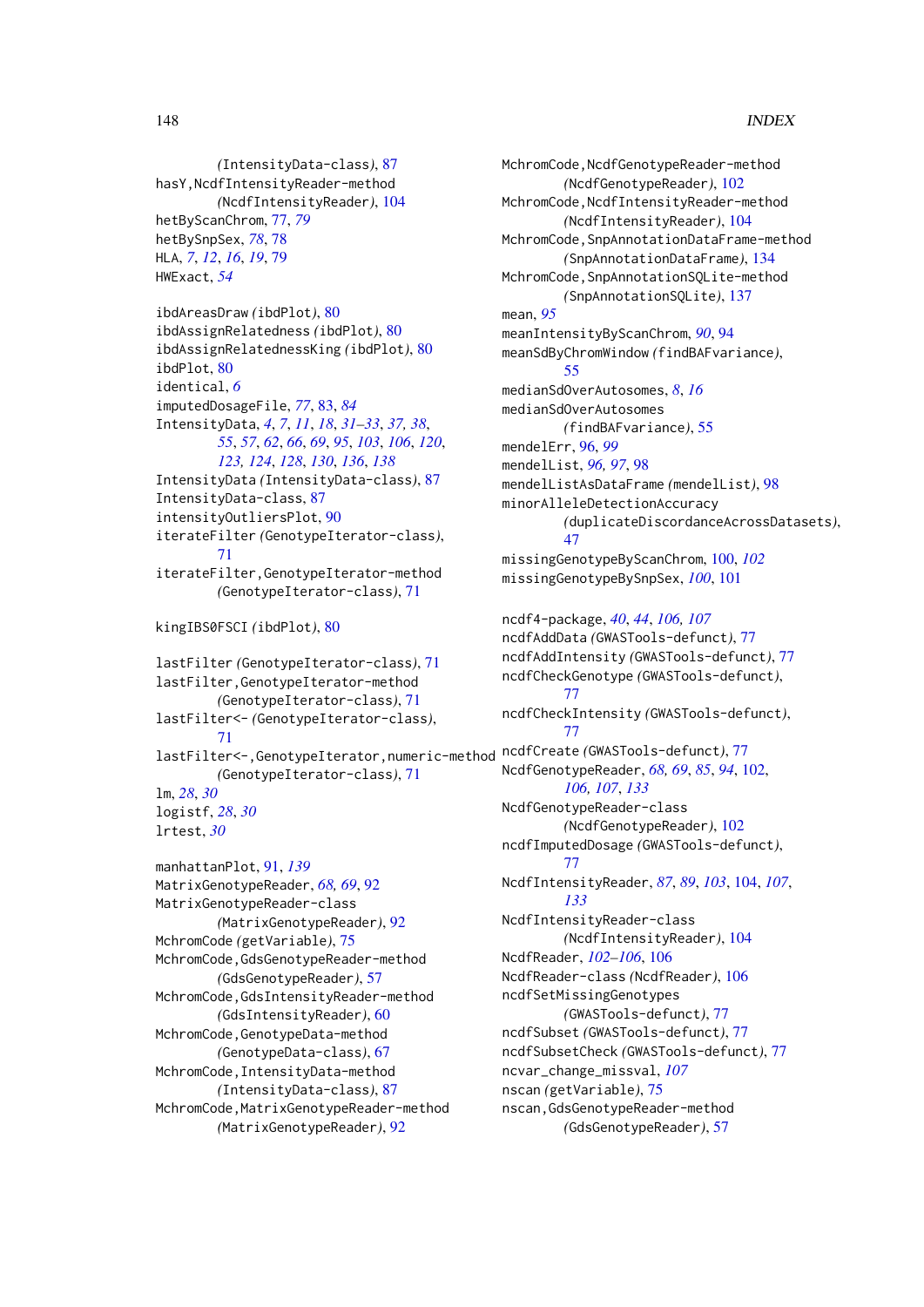# INDEX 2008 2012 149

nscan,GdsIntensityReader-method *(*GdsIntensityReader*)*, [60](#page-59-0) nscan,GenotypeData-method *(*GenotypeData-class*)*, [67](#page-66-0) nscan,IntensityData-method *(*IntensityData-class*)*, [87](#page-86-0) nscan,MatrixGenotypeReader-method *(*MatrixGenotypeReader*)*, [92](#page-91-0) nscan,NcdfGenotypeReader-method *(*NcdfGenotypeReader*)*, [102](#page-101-0) nscan,NcdfIntensityReader-method *(*NcdfIntensityReader*)*, [104](#page-103-0) nscan,ScanAnnotationSQLite-method *(*ScanAnnotationSQLite*)*, [129](#page-128-0) nsnp *(*getVariable*)*, [75](#page-74-0) nsnp,GdsGenotypeReader-method *(*GdsGenotypeReader*)*, [57](#page-56-0) nsnp,GdsIntensityReader-method *(*GdsIntensityReader*)*, [60](#page-59-0) nsnp,GenotypeData-method *(*GenotypeData-class*)*, [67](#page-66-0) nsnp,IntensityData-method *(*IntensityData-class*)*, [87](#page-86-0) nsnp,MatrixGenotypeReader-method *(*MatrixGenotypeReader*)*, [92](#page-91-0) nsnp,NcdfGenotypeReader-method *(*NcdfGenotypeReader*)*, [102](#page-101-0) nsnp,NcdfIntensityReader-method *(*NcdfIntensityReader*)*, [104](#page-103-0) nsnp,SnpAnnotationSQLite-method *(*SnpAnnotationSQLite*)*, [137](#page-136-0)

```
open,GdsReader-method (GdsReader), 62
open,GenotypeData-method
        (GenotypeData-class), 67
open,IntensityData-method
        (IntensityData-class), 87
open,NcdfReader-method (NcdfReader), 106
open, ScanAnnotationSQLite-method
        (ScanAnnotationSQLite), 129
open,SnpAnnotationSQLite-method
        (SnpAnnotationSQLite), 137
```
paste, *[108](#page-107-0)* pasteSorted, [108](#page-107-0) pcaSnpFilters, [109](#page-108-0) pedigreeCheck, *[77](#page-76-0)*, [110,](#page-109-0) *[113,](#page-112-0) [114](#page-113-0)*, *[116,](#page-115-0) [117](#page-116-0)* pedigreeDeleteDuplicates, *[111](#page-110-0)*, [112](#page-111-0) pedigreeMaxUnrelated, [113,](#page-112-0) *[117](#page-116-0)* pedigreePairwiseRelatedness, *[81,](#page-80-0) [82](#page-81-0)*, *[111](#page-110-0)*, *[113,](#page-112-0) [114](#page-113-0)*, [116](#page-115-0) plinkCheck *(*plinkUtils*)*, [117](#page-116-0) plinkToNcdf *(*GWASTools-defunct*)*, [77](#page-76-0)

plinkUtils, [117](#page-116-0) plinkWrite *(*plinkUtils*)*, [117](#page-116-0) plot, *[20](#page-19-0)*, *[38](#page-37-0)*, *[66](#page-65-0)*, *[81](#page-80-0)*, *[90](#page-89-0)*, *[92](#page-91-0)*, *[120](#page-119-0)*, *[122](#page-121-0)*, *[139](#page-138-0)* points, *[81](#page-80-0)* pseudoautoIntensityPlot, [120](#page-119-0) pseudoautosomal, *[7](#page-6-0)*, *[12](#page-11-0)*, *[16](#page-15-0)*, *[19](#page-18-0)*, *[120](#page-119-0)*, [121](#page-120-0) put.attr.gdsn, *[63](#page-62-0)* qqPlot, [122](#page-121-0) qualityScoreByScan, [123,](#page-122-0) *[124](#page-123-0)* qualityScoreBySnp, *[123](#page-122-0)*, [124](#page-123-0) readWriteFirst, [125](#page-124-0) relationsMeanVar, *[82](#page-81-0)*, [126](#page-125-0) resetIterator *(*GenotypeIterator-class*)*, [71](#page-70-0) resetIterator,GenotypeIterator-method *(*GenotypeIterator-class*)*, [71](#page-70-0) saveas, *[74](#page-73-0)*, [127](#page-126-0) ScanAnnotationDataFrame, *[4](#page-3-0)*, *[68,](#page-67-0) [69](#page-68-0)*, *[84](#page-83-0)*, *[87](#page-86-0)*, *[89](#page-88-0)*, [127,](#page-126-0) *[130](#page-129-0)*, *[136](#page-135-0)* ScanAnnotationDataFrame-class *(*ScanAnnotationDataFrame*)*, [127](#page-126-0) ScanAnnotationSQLite, *[4](#page-3-0)*, *[68,](#page-67-0) [69](#page-68-0)*, *[87](#page-86-0)*, *[89](#page-88-0)*, [129,](#page-128-0) *[138](#page-137-0)* ScanAnnotationSQLite-class *(*ScanAnnotationSQLite*)*, [129](#page-128-0) sd, *[95](#page-94-0)* sdByScanChromWindow, *[8](#page-7-0)* sdByScanChromWindow *(*findBAFvariance*)*, [55](#page-54-0) segment, *[7](#page-6-0)[–10](#page-9-0)*, *[12](#page-11-0)*, *[15](#page-14-0)* setMissingGenotypes, *[77](#page-76-0)*, [131](#page-130-0) show,GdsReader-method *(*GdsReader*)*, [62](#page-61-0) show,GenotypeData-method *(*GenotypeData-class*)*, [67](#page-66-0) show,IntensityData-method *(*IntensityData-class*)*, [87](#page-86-0) show,MatrixGenotypeReader-method *(*MatrixGenotypeReader*)*, [92](#page-91-0) show,NcdfReader-method *(*NcdfReader*)*, [106](#page-105-0) show,ScanAnnotationSQLite-method *(*ScanAnnotationSQLite*)*, [129](#page-128-0) show,SnpAnnotationSQLite-method *(*SnpAnnotationSQLite*)*, [137](#page-136-0) simulateGenotypeMatrix, [132](#page-131-0) simulateIntensityMatrix *(*simulateGenotypeMatrix*)*, [132](#page-131-0) smooth.CNA, *[7](#page-6-0)*, *[10](#page-9-0)*, *[12](#page-11-0)*, *[15](#page-14-0)* SnpAnnotationDataFrame, *[4](#page-3-0)*, *[16](#page-15-0)*, *[39](#page-38-0)*, *[68,](#page-67-0) [69](#page-68-0)*, *[84](#page-83-0)*, *[87](#page-86-0)*, *[89](#page-88-0)*, *[128](#page-127-0)*, [134,](#page-133-0) *[138](#page-137-0)*